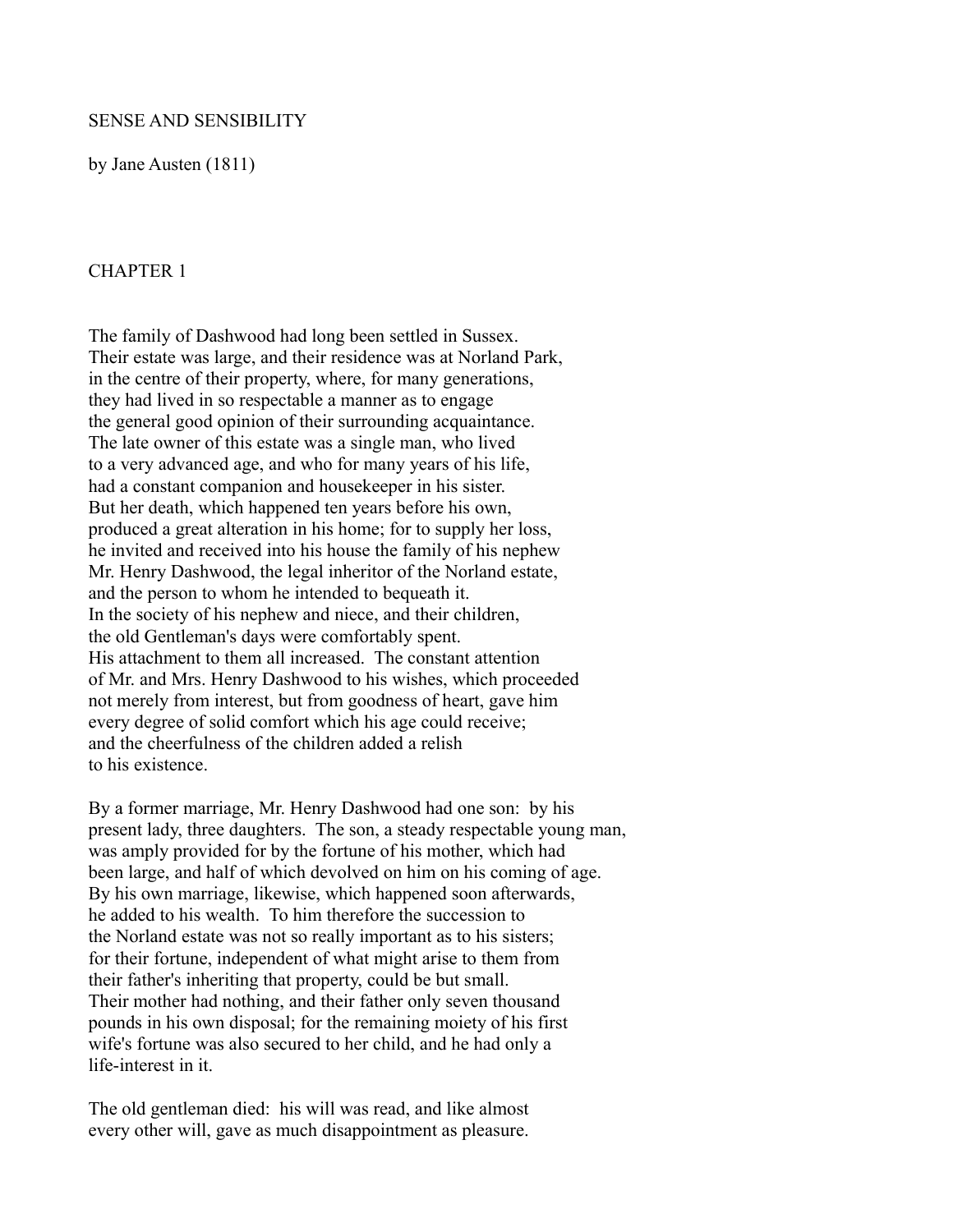He was neither so unjust, nor so ungrateful, as to leave his estate from his nephew;--but he left it to him on such terms as destroyed half the value of the bequest. Mr. Dashwood had wished for it more for the sake of his wife and daughters than for himself or his son;--but to his son, and his son's son, a child of four years old, it was secured, in such a way, as to leave to himself no power of providing for those who were most dear to him, and who most needed a provision by any charge on the estate, or by any sale of its valuable woods. The whole was tied up for the benefit of this child, who, in occasional visits with his father and mother at Norland, had so far gained on the affections of his uncle, by such attractions as are by no means unusual in children of two or three years old; an imperfect articulation, an earnest desire of having his own way, many cunning tricks, and a great deal of noise, as to outweigh all the value of all the attention which, for years, he had received from his niece and her daughters. He meant not to be unkind, however, and, as a mark of his affection for the three girls, he left them a thousand pounds a-piece.

Mr. Dashwood's disappointment was, at first, severe; but his temper was cheerful and sanguine; and he might reasonably hope to live many years, and by living economically, lay by a considerable sum from the produce of an estate already large, and capable of almost immediate improvement. But the fortune, which had been so tardy in coming, was his only one twelvemonth. He survived his uncle no longer; and ten thousand pounds, including the late legacies, was all that remained for his widow and daughters.

His son was sent for as soon as his danger was known, and to him Mr. Dashwood recommended, with all the strength and urgency which illness could command, the interest of his mother-in-law and sisters.

Mr. John Dashwood had not the strong feelings of the rest of the family; but he was affected by a recommendation of such a nature at such a time, and he promised to do every thing in his power to make them comfortable. His father was rendered easy by such an assurance, and Mr. John Dashwood had then leisure to consider how much there might prudently be in his power to do for them.

He was not an ill-disposed young man, unless to be rather cold hearted and rather selfish is to be ill-disposed: but he was, in general, well respected; for he conducted himself with propriety in the discharge of his ordinary duties. Had he married a more amiable woman, he might have been made still more respectable than he was:--he might even have been made amiable himself;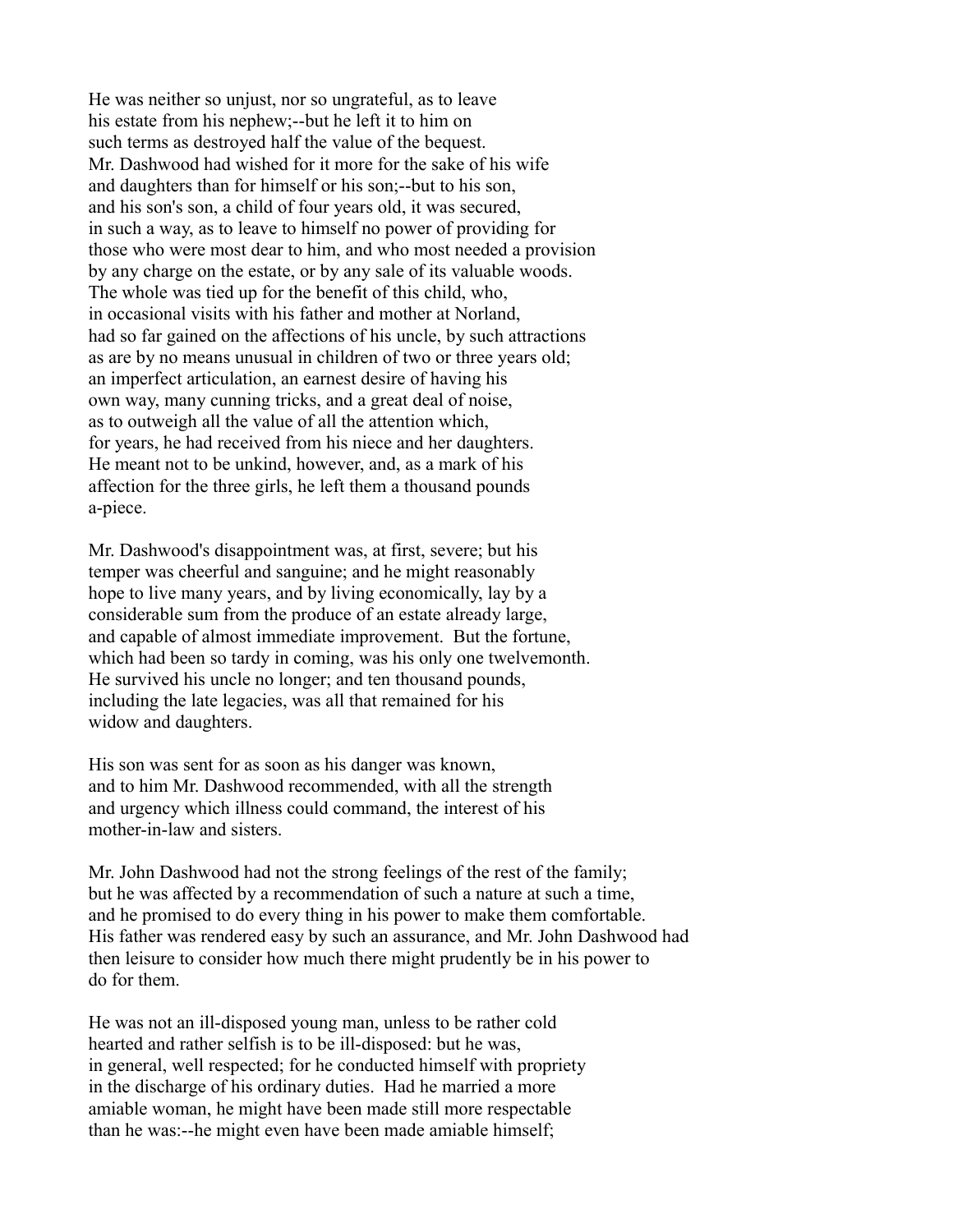for he was very young when he married, and very fond of his wife. But Mrs. John Dashwood was a strong caricature of himself;- more narrow-minded and selfish.

When he gave his promise to his father, he meditated within himself to increase the fortunes of his sisters by the present of a thousand pounds a-piece. He then really thought himself equal to it. The prospect of four thousand a-year, in addition to his present income, besides the remaining half of his own mother's fortune, warmed his heart, and made him feel capable of generosity.--"Yes, he would give them three thousand pounds: it would be liberal and handsome! It would be enough to make them completely easy. Three thousand pounds! he could spare so considerable a sum with little inconvenience."-- He thought of it all day long, and for many days successively, and he did not repent.

No sooner was his father's funeral over, than Mrs. John Dashwood, without sending any notice of her intention to her mother-in-law, arrived with her child and their attendants. No one could dispute her right to come; the house was her husband's from the moment of his father's decease; but the indelicacy of her conduct was so much the greater, and to a woman in Mrs. Dashwood's situation, with only common feelings, must have been highly unpleasing;-but in HER mind there was a sense of honor so keen, a generosity so romantic, that any offence of the kind, by whomsoever given or received, was to her a source of immoveable disgust. Mrs. John Dashwood had never been a favourite with any of her husband's family; but she had had no opportunity, till the present, of shewing them with how little attention to the comfort of other people she could act when occasion required it.

So acutely did Mrs. Dashwood feel this ungracious behaviour, and so earnestly did she despise her daughter-in-law for it, that, on the arrival of the latter, she would have quitted the house for ever, had not the entreaty of her eldest girl induced her first to reflect on the propriety of going, and her own tender love for all her three children determined her afterwards to stay, and for their sakes avoid a breach with their brother.

Elinor, this eldest daughter, whose advice was so effectual, possessed a strength of understanding, and coolness of judgment, which qualified her, though only nineteen, to be the counsellor of her mother, and enabled her frequently to counteract, to the advantage of them all, that eagerness of mind in Mrs. Dashwood which must generally have led to imprudence. She had an excellent heart;--her disposition was affectionate, and her feelings were strong; but she knew how to govern them: it was a knowledge which her mother had yet to learn;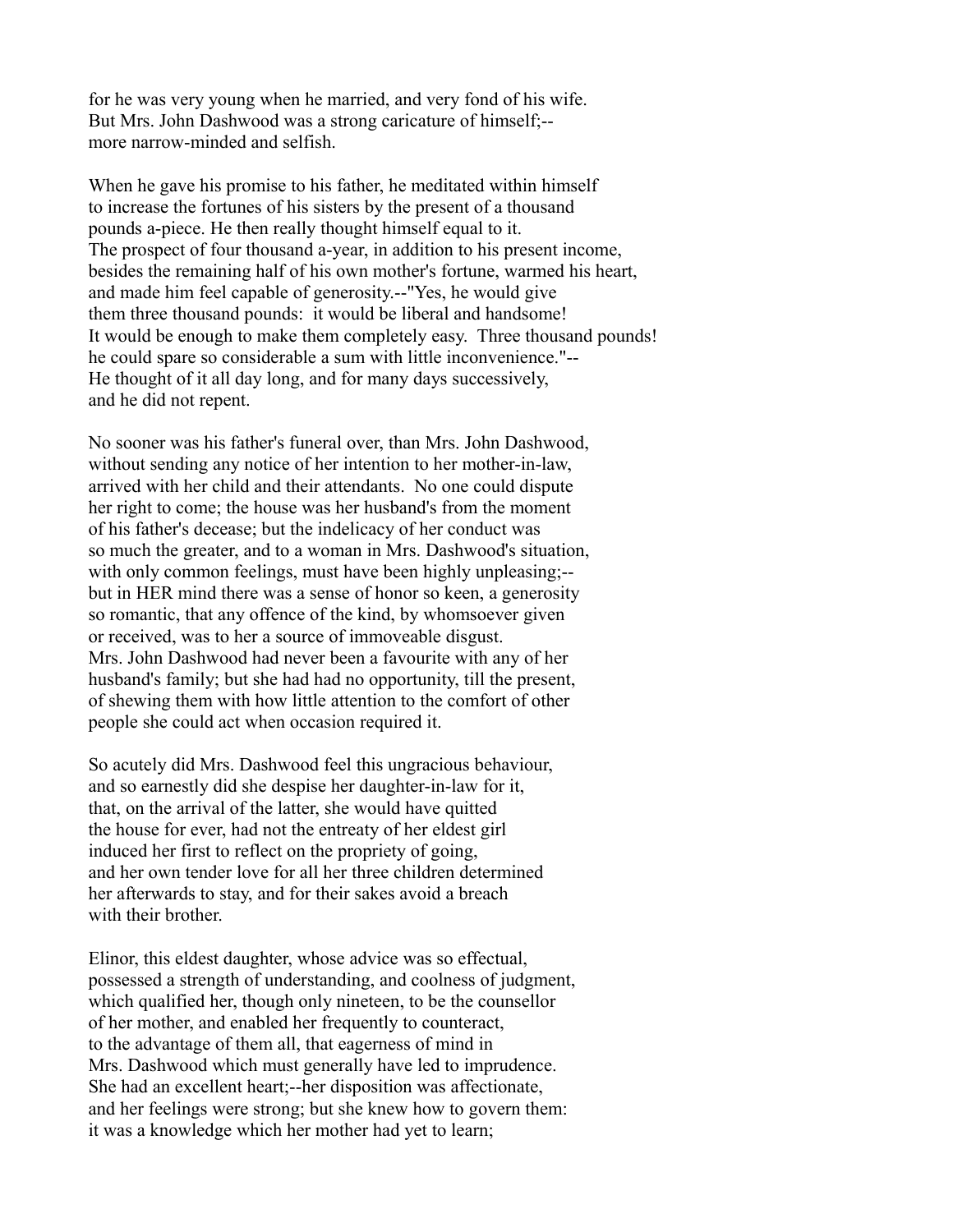and which one of her sisters had resolved never to be taught.

Marianne's abilities were, in many respects, quite equal to Elinor's. She was sensible and clever; but eager in everything: her sorrows, her joys, could have no moderation. She was generous, amiable, interesting: she was everything but prudent. The resemblance between her and her mother was strikingly great.

Elinor saw, with concern, the excess of her sister's sensibility; but by Mrs. Dashwood it was valued and cherished. They encouraged each other now in the violence of their affliction. The agony of grief which overpowered them at first, was voluntarily renewed, was sought for, was created again and again. They gave themselves up wholly to their sorrow, seeking increase of wretchedness in every reflection that could afford it, and resolved against ever admitting consolation in future. Elinor, too, was deeply afflicted; but still she could struggle, she could exert herself. She could consult with her brother, could receive her sister-in-law on her arrival, and treat her with proper attention; and could strive to rouse her mother to similar exertion, and encourage her to similar forbearance.

Margaret, the other sister, was a good-humored, well-disposed girl; but as she had already imbibed a good deal of Marianne's romance, without having much of her sense, she did not, at thirteen, bid fair to equal her sisters at a more advanced period of life.

## CHAPTER 2

Mrs. John Dashwood now installed herself mistress of Norland; and her mother and sisters-in-law were degraded to the condition of visitors. As such, however, they were treated by her with quiet civility; and by her husband with as much kindness as he could feel towards anybody beyond himself, his wife, and their child. He really pressed them, with some earnestness, to consider Norland as their home; and, as no plan appeared so eligible to Mrs. Dashwood as remaining there till she could accommodate herself with a house in the neighbourhood, his invitation was accepted.

A continuance in a place where everything reminded her of former delight, was exactly what suited her mind. In seasons of cheerfulness, no temper could be more cheerful than hers, or possess, in a greater degree, that sanguine expectation of happiness which is happiness itself. But in sorrow she must be equally carried away by her fancy, and as far beyond consolation as in pleasure she was beyond alloy.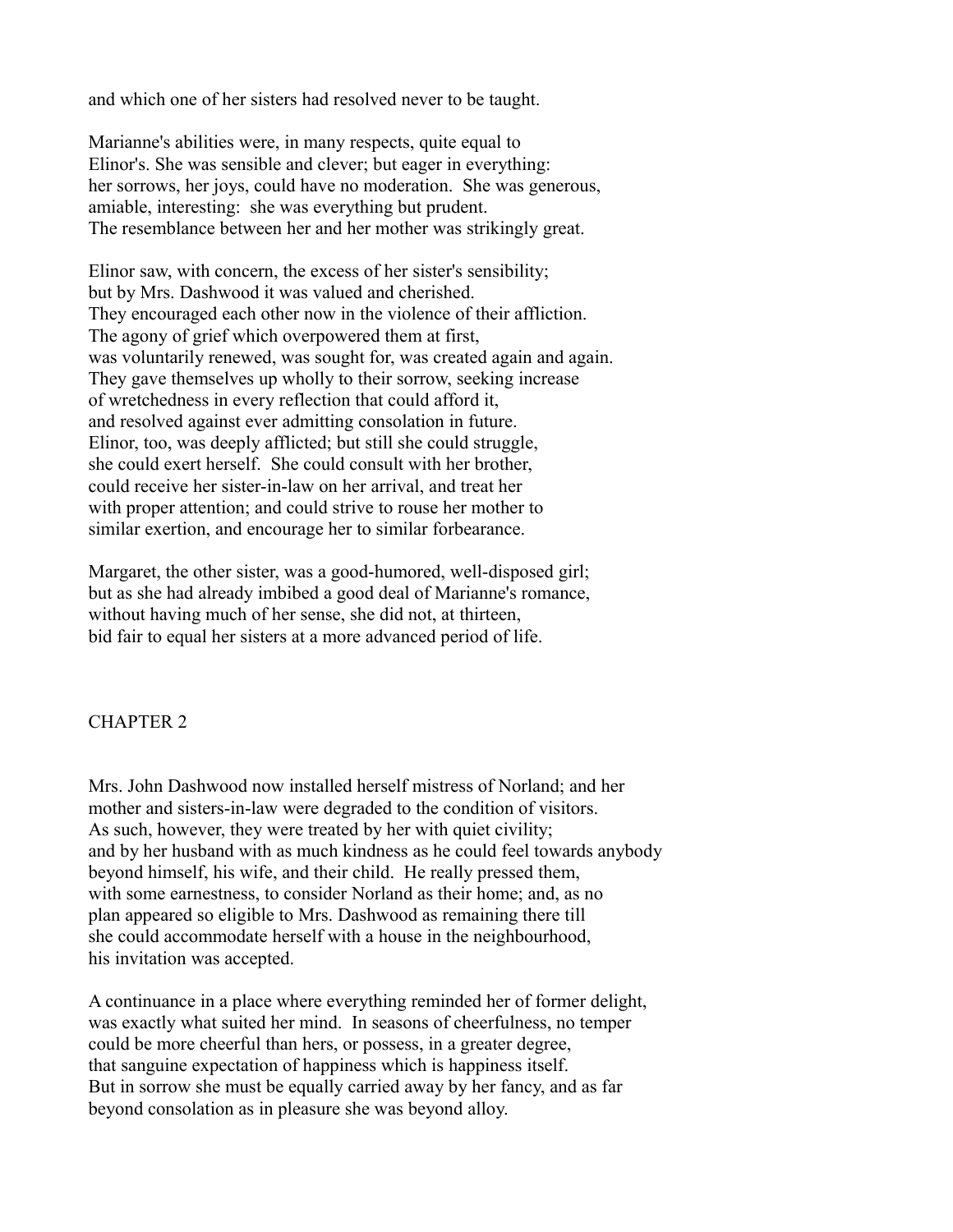Mrs. John Dashwood did not at all approve of what her husband intended to do for his sisters. To take three thousand pounds from the fortune of their dear little boy would be impoverishing him to the most dreadful degree. She begged him to think again on the subject. How could he answer it to himself to rob his child, and his only child too, of so large a sum? And what possible claim could the Miss Dashwoods, who were related to him only by half blood, which she considered as no relationship at all, have on his generosity to so large an amount. It was very well known that no affection was ever supposed to exist between the children of any man by different marriages; and why was he to ruin himself, and their poor little Harry, by giving away all his money to his half sisters?

"It was my father's last request to me," replied her husband, "that I should assist his widow and daughters."

"He did not know what he was talking of, I dare say; ten to one but he was light-headed at the time. Had he been in his right senses, he could not have thought of such a thing as begging you to give away half your fortune from your own child."

"He did not stipulate for any particular sum, my dear Fanny; he only requested me, in general terms, to assist them, and make their situation more comfortable than it was in his power to do. Perhaps it would have been as well if he had left it wholly to myself. He could hardly suppose I should neglect them. But as he required the promise, I could not do less than give it; at least I thought so at the time. The promise, therefore, was given, and must be performed. Something must be done for them whenever they leave Norland and settle in a new home."

"Well, then, LET something be done for them; but THAT something need not be three thousand pounds. Consider," she added, "that when the money is once parted with, it never can return. Your sisters will marry, and it will be gone for ever. If, indeed, it could be restored to our poor little boy--"

"Why, to be sure," said her husband, very gravely, "that would make great difference. The time may come when Harry will regret that so large a sum was parted with. If he should have a numerous family, for instance, it would be a very convenient addition."

"To be sure it would."

"Perhaps, then, it would be better for all parties, if the sum were diminished one half.--Five hundred pounds would be a prodigious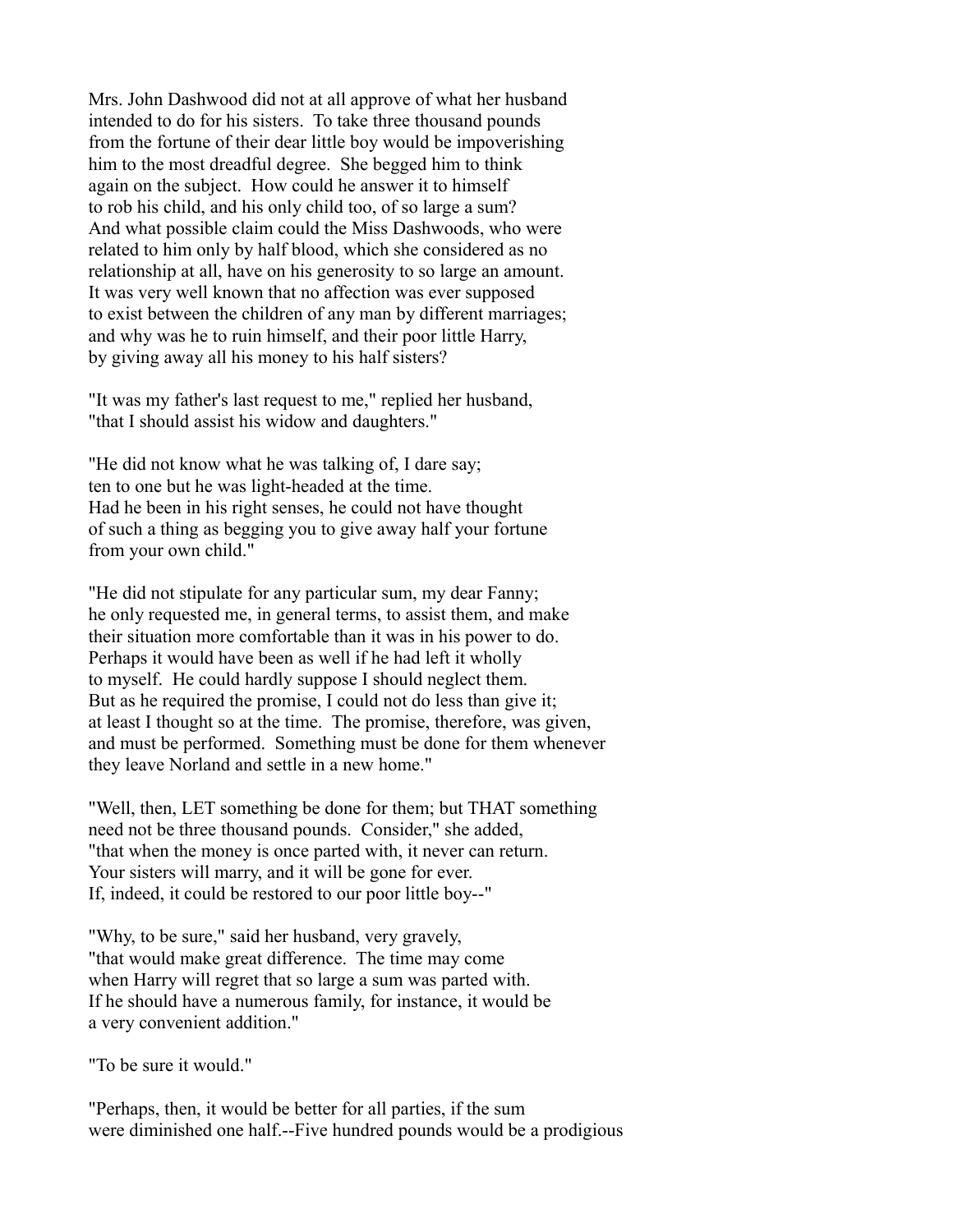increase to their fortunes!"

"Oh! beyond anything great! What brother on earth would do half so much for his sisters, even if REALLY his sisters! And as it is--only half blood!--But you have such a generous spirit!"

"I would not wish to do any thing mean," he replied. "One had rather, on such occasions, do too much than too little. No one, at least, can think I have not done enough for them: even themselves, they can hardly expect more."

"There is no knowing what THEY may expect," said the lady, "but we are not to think of their expectations: the question is, what you can afford to do."

"Certainly--and I think I may afford to give them five hundred pounds a-piece. As it is, without any addition of mine, they will each have about three thousand pounds on their mother's death- a very comfortable fortune for any young woman."

"To be sure it is; and, indeed, it strikes me that they can want no addition at all. They will have ten thousand pounds divided amongst them. If they marry, they will be sure of doing well, and if they do not, they may all live very comfortably together on the interest of ten thousand pounds."

"That is very true, and, therefore, I do not know whether, upon the whole, it would not be more advisable to do something for their mother while she lives, rather than for them--something of the annuity kind I mean.-- My sisters would feel the good effects of it as well as herself. A hundred a year would make them all perfectly comfortable."

His wife hesitated a little, however, in giving her consent to this plan.

"To be sure," said she, "it is better than parting with fifteen hundred pounds at once. But, then, if Mrs. Dashwood should live fifteen years we shall be completely taken in."

"Fifteen years! my dear Fanny; her life cannot be worth half that purchase."

"Certainly not; but if you observe, people always live for ever when there is an annuity to be paid them; and she is very stout and healthy, and hardly forty. An annuity is a very serious business; it comes over and over every year, and there is no getting rid of it. You are not aware of what you are doing. I have known a great deal of the trouble of annuities; for my mother was clogged with the payment of three to old superannuated servants by my father's will, and it is amazing how disagreeable she found it. Twice every year these annuities were to be paid; and then there was the trouble of getting it to them; and then one of them was said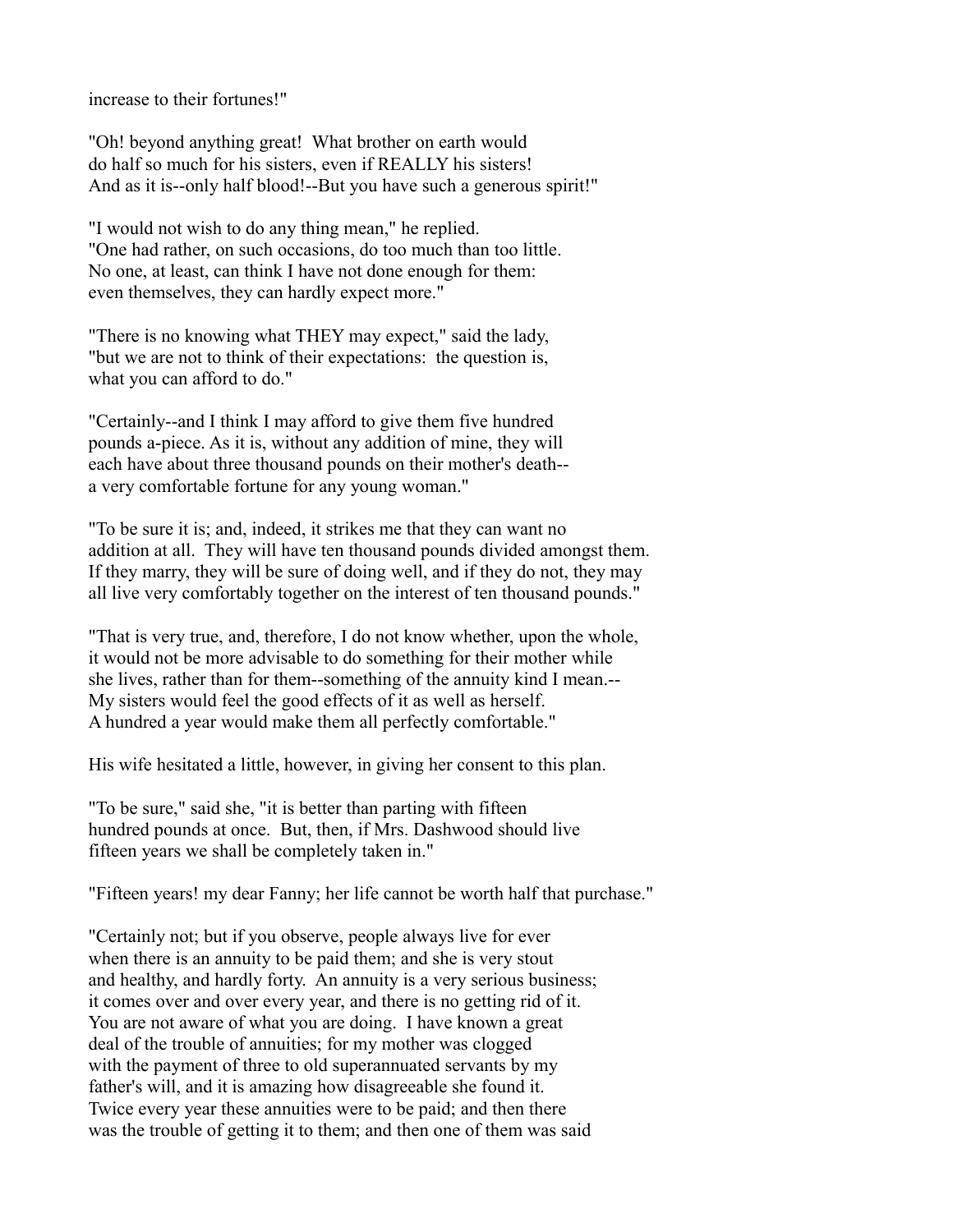to have died, and afterwards it turned out to be no such thing. My mother was quite sick of it. Her income was not her own, she said, with such perpetual claims on it; and it was the more unkind in my father, because, otherwise, the money would have been entirely at my mother's disposal, without any restriction whatever. It has given me such an abhorrence of annuities, that I am sure I would not pin myself down to the payment of one for all the world."

"It is certainly an unpleasant thing," replied Mr. Dashwood, "to have those kind of yearly drains on one's income. One's fortune, as your mother justly says, is NOT one's own. To be tied down to the regular payment of such a sum, on every rent day, is by no means desirable: it takes away one's independence."

"Undoubtedly; and after all you have no thanks for it. They think themselves secure, you do no more than what is expected, and it raises no gratitude at all. If I were you, whatever I did should be done at my own discretion entirely. I would not bind myself to allow them any thing yearly. It may be very inconvenient some years to spare a hundred, or even fifty pounds from our own expenses."

"I believe you are right, my love; it will be better that there should by no annuity in the case; whatever I may give them occasionally will be of far greater assistance than a yearly allowance, because they would only enlarge their style of living if they felt sure of a larger income, and would not be sixpence the richer for it at the end of the year. It will certainly be much the best way. A present of fifty pounds, now and then, will prevent their ever being distressed for money, and will, I think, be amply discharging my promise to my father."

"To be sure it will. Indeed, to say the truth, I am convinced within myself that your father had no idea of your giving them any money at all. The assistance he thought of, I dare say, was only such as might be reasonably expected of you; for instance, such as looking out for a comfortable small house for them, helping them to move their things, and sending them presents of fish and game, and so forth, whenever they are in season. I'll lay my life that he meant nothing farther; indeed, it would be very strange and unreasonable if he did. Do but consider, my dear Mr. Dashwood, how excessively comfortable your mother-in-law and her daughters may live on the interest of seven thousand pounds, besides the thousand pounds belonging to each of the girls, which brings them in fifty pounds a year a-piece, and, of course, they will pay their mother for their board out of it. Altogether, they will have five hundred a-year amongst them, and what on earth can four women want for more than that?-- They will live so cheap! Their housekeeping will be nothing at all. They will have no carriage, no horses, and hardly any servants;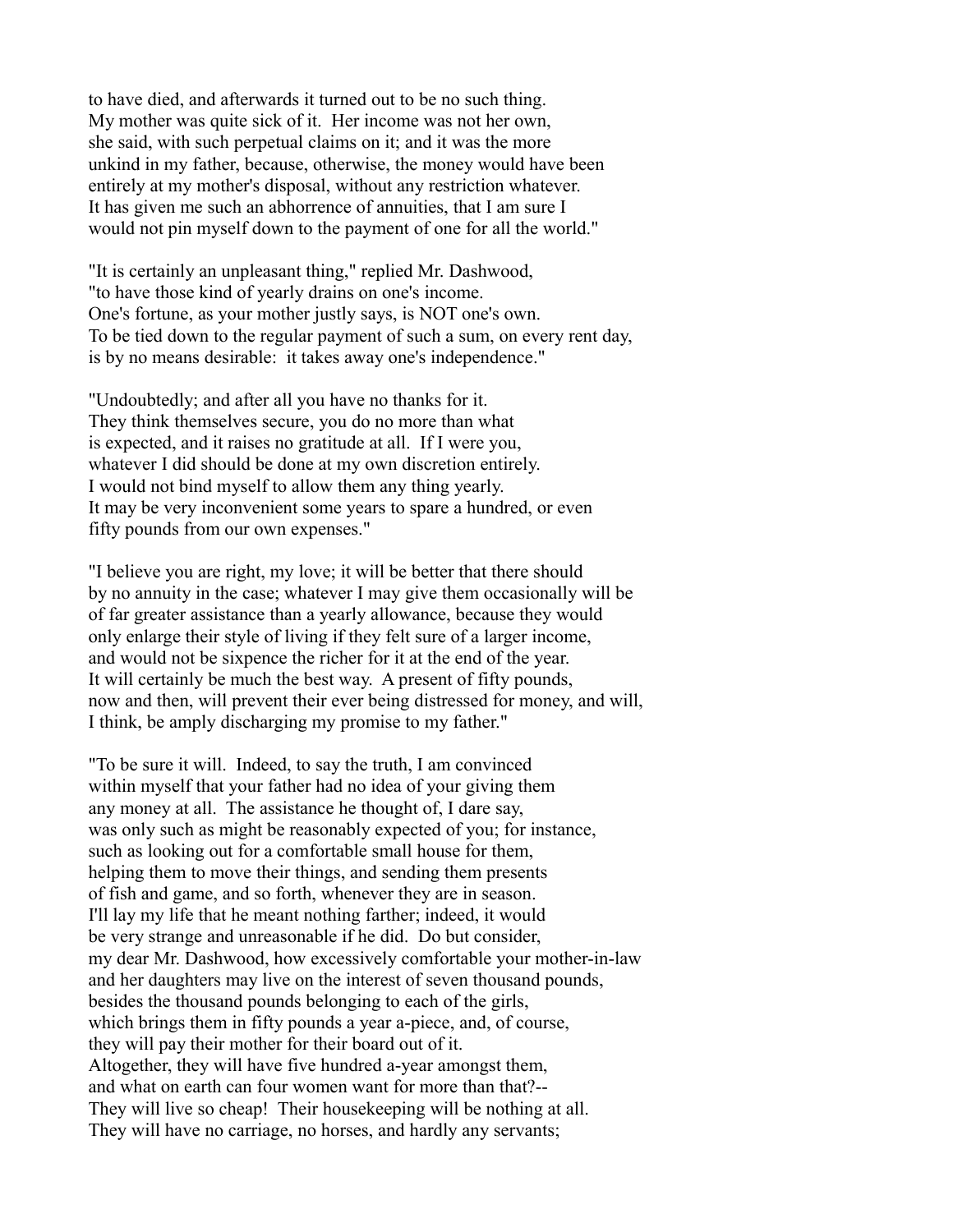they will keep no company, and can have no expenses of any kind! Only conceive how comfortable they will be! Five hundred a year! I am sure I cannot imagine how they will spend half of it; and as to your giving them more, it is quite absurd to think of it. They will be much more able to give YOU something."

"Upon my word," said Mr. Dashwood, "I believe you are perfectly right. My father certainly could mean nothing more by his request to me than what you say. I clearly understand it now, and I will strictly fulfil my engagement by such acts of assistance and kindness to them as you have described. When my mother removes into another house my services shall be readily given to accommodate her as far as I can. Some little present of furniture too may be acceptable then."

"Certainly," returned Mrs. John Dashwood. "But, however, ONE thing must be considered. When your father and mother moved to Norland, though the furniture of Stanhill was sold, all the china, plate, and linen was saved, and is now left to your mother. Her house will therefore be almost completely fitted up as soon as she takes it."

"That is a material consideration undoubtedly. A valuable legacy indeed! And yet some of the plate would have been a very pleasant addition to our own stock here."

"Yes; and the set of breakfast china is twice as handsome as what belongs to this house. A great deal too handsome, in my opinion, for any place THEY can ever afford to live in. But, however, so it is. Your father thought only of THEM. And I must say this: that you owe no particular gratitude to him, nor attention to his wishes; for we very well know that if he could, he would have left almost everything in the world to THEM."

This argument was irresistible. It gave to his intentions whatever of decision was wanting before; and he finally resolved, that it would be absolutely unnecessary, if not highly indecorous, to do more for the widow and children of his father, than such kind of neighbourly acts as his own wife pointed out.

### CHAPTER 3

Mrs. Dashwood remained at Norland several months; not from any disinclination to move when the sight of every well known spot ceased to raise the violent emotion which it produced for a while; for when her spirits began to revive, and her mind became capable of some other exertion than that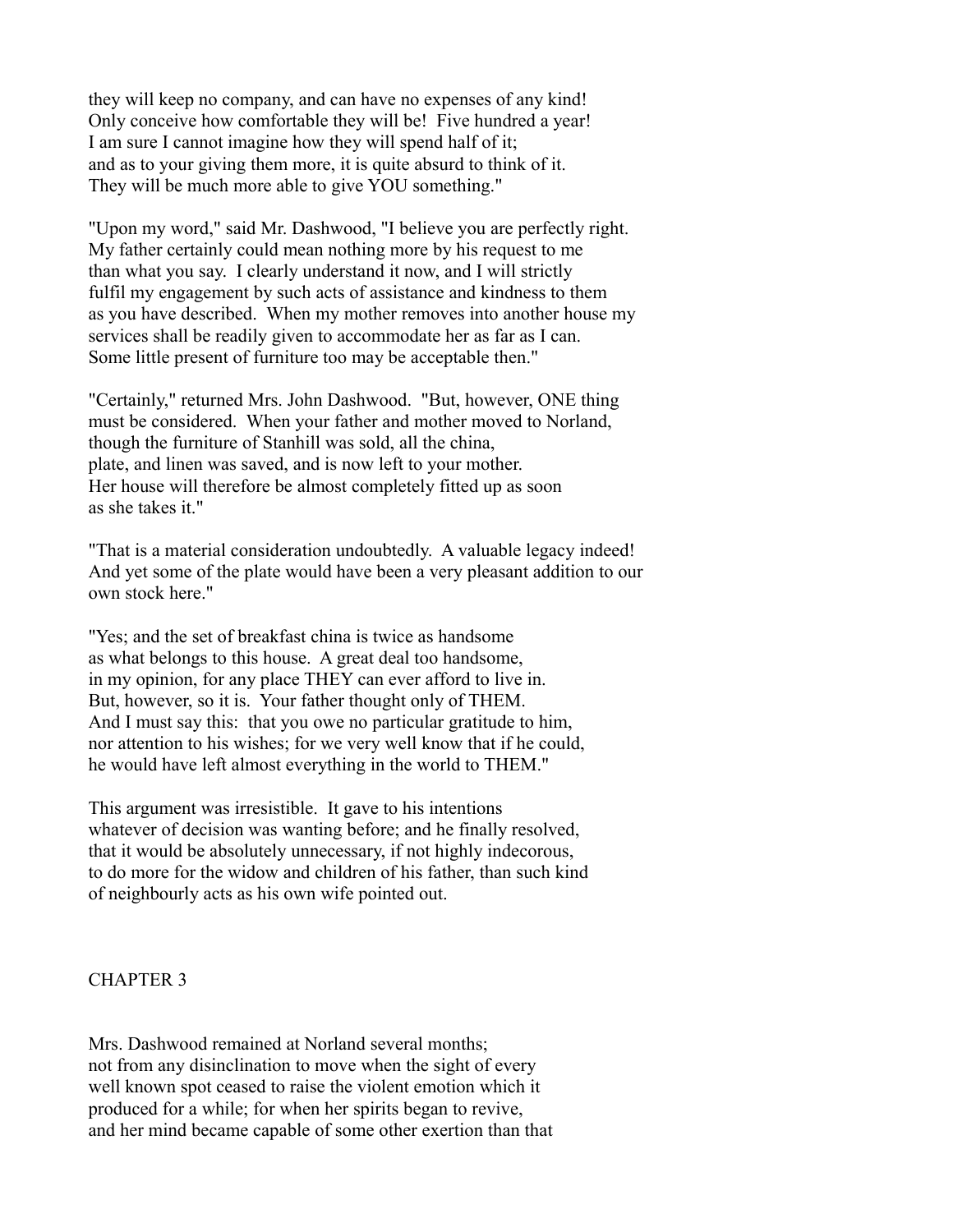of heightening its affliction by melancholy remembrances, she was impatient to be gone, and indefatigable in her inquiries for a suitable dwelling in the neighbourhood of Norland; for to remove far from that beloved spot was impossible. But she could hear of no situation that at once answered her notions of comfort and ease, and suited the prudence of her eldest daughter, whose steadier judgment rejected several houses as too large for their income, which her mother would have approved.

Mrs. Dashwood had been informed by her husband of the solemn promise on the part of his son in their favour, which gave comfort to his last earthly reflections. She doubted the sincerity of this assurance no more than he had doubted it himself, and she thought of it for her daughters' sake with satisfaction, though as for herself she was persuaded that a much smaller provision than 7000L would support her in affluence. For their brother's sake, too, for the sake of his own heart, she rejoiced; and she reproached herself for being unjust to his merit before, in believing him incapable of generosity. His attentive behaviour to herself and his sisters convinced her that their welfare was dear to him, and, for a long time, she firmly relied on the liberality of his intentions.

The contempt which she had, very early in their acquaintance, felt for her daughter-in-law, was very much increased by the farther knowledge of her character, which half a year's residence in her family afforded; and perhaps in spite of every consideration of politeness or maternal affection on the side of the former, the two ladies might have found it impossible to have lived together so long, had not a particular circumstance occurred to give still greater eligibility, according to the opinions of Mrs. Dashwood, to her daughters' continuance at Norland.

This circumstance was a growing attachment between her eldest girl and the brother of Mrs. John Dashwood, a gentleman-like and pleasing young man, who was introduced to their acquaintance soon after his sister's establishment at Norland, and who had since spent the greatest part of his time there.

Some mothers might have encouraged the intimacy from motives of interest, for Edward Ferrars was the eldest son of a man who had died very rich; and some might have repressed it from motives of prudence, for, except a trifling sum, the whole of his fortune depended on the will of his mother. But Mrs. Dashwood was alike uninfluenced by either consideration. It was enough for her that he appeared to be amiable, that he loved her daughter, and that Elinor returned the partiality. It was contrary to every doctrine of her's that difference of fortune should keep any couple asunder who were attracted by resemblance of disposition; and that Elinor's merit should not be acknowledged by every one who knew her,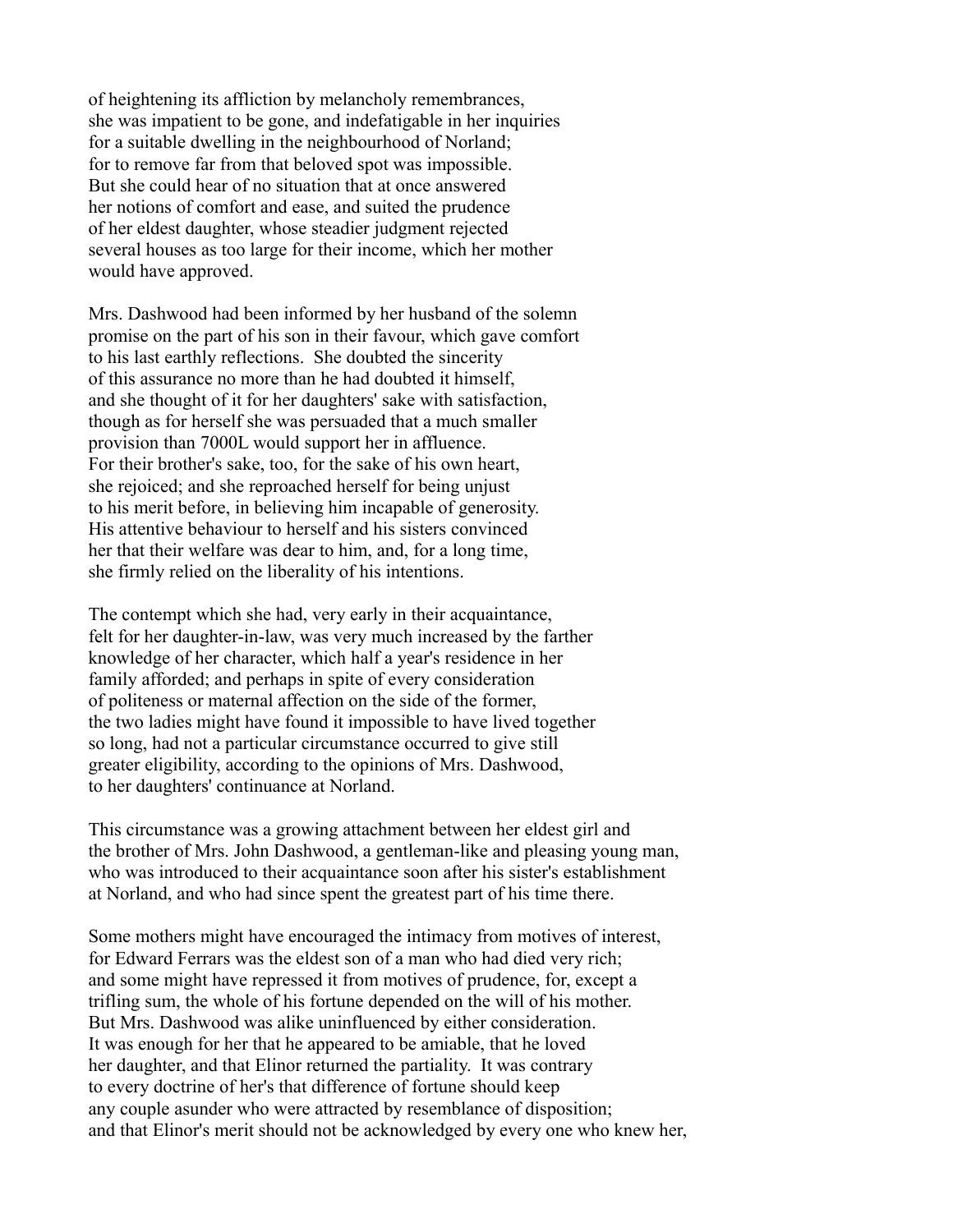was to her comprehension impossible.

Edward Ferrars was not recommended to their good opinion by any peculiar graces of person or address. He was not handsome, and his manners required intimacy to make them pleasing. He was too diffident to do justice to himself; but when his natural shyness was overcome, his behaviour gave every indication of an open, affectionate heart. His understanding was good, and his education had given it solid improvement. But he was neither fitted by abilities nor disposition to answer the wishes of his mother and sister, who longed to see him distinguished--as--they hardly knew what. They wanted him to make a fine figure in the world in some manner or other. His mother wished to interest him in political concerns, to get him into parliament, or to see him connected with some of the great men of the day. Mrs. John Dashwood wished it likewise; but in the mean while, till one of these superior blessings could be attained, it would have quieted her ambition to see him driving a barouche. But Edward had no turn for great men or barouches. All his wishes centered in domestic comfort and the quiet of private life. Fortunately he had a younger brother who was more promising.

Edward had been staying several weeks in the house before he engaged much of Mrs. Dashwood's attention; for she was, at that time, in such affliction as rendered her careless of surrounding objects. She saw only that he was quiet and unobtrusive, and she liked him for it. He did not disturb the wretchedness of her mind by ill-timed conversation. She was first called to observe and approve him farther, by a reflection which Elinor chanced one day to make on the difference between him and his sister. It was a contrast which recommended him most forcibly to her mother.

"It is enough," said she; "to say that he is unlike Fanny is enough. It implies everything amiable. I love him already."

"I think you will like him," said Elinor, "when you know more of him."

"Like him!" replied her mother with a smile. "I feel no sentiment of approbation inferior to love."

"You may esteem him."

"I have never yet known what it was to separate esteem and love."

Mrs. Dashwood now took pains to get acquainted with him. Her manners were attaching, and soon banished his reserve. She speedily comprehended all his merits; the persuasion of his regard for Elinor perhaps assisted her penetration; but she really felt assured of his worth: and even that quietness of manner, which militated against all her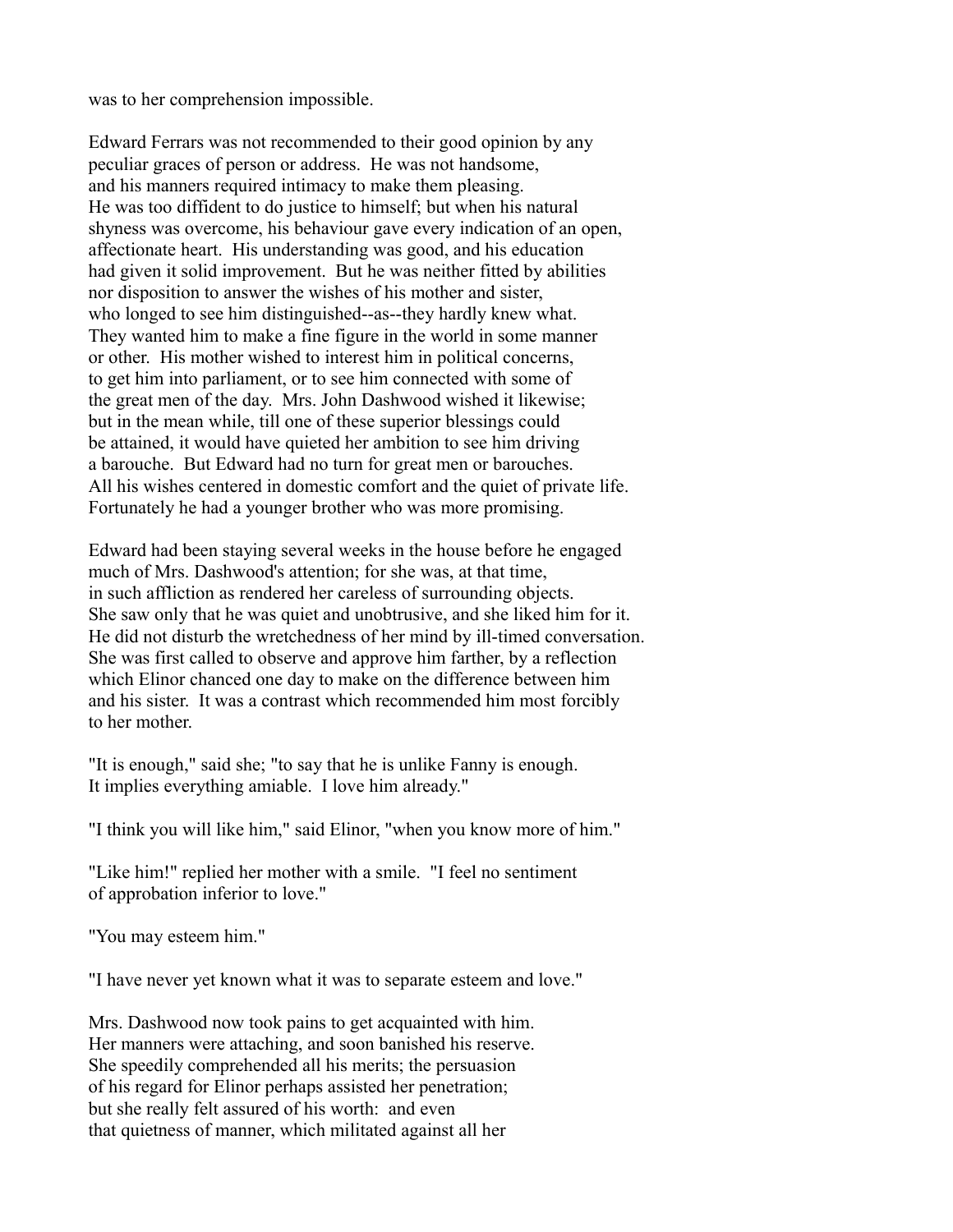established ideas of what a young man's address ought to be, was no longer uninteresting when she knew his heart to be warm and his temper affectionate.

No sooner did she perceive any symptom of love in his behaviour to Elinor, than she considered their serious attachment as certain, and looked forward to their marriage as rapidly approaching.

"In a few months, my dear Marianne." said she, "Elinor will, in all probability be settled for life. We shall miss her; but SHE will be happy."

"Oh! Mamma, how shall we do without her?"

"My love, it will be scarcely a separation. We shall live within a few miles of each other, and shall meet every day of our lives. You will gain a brother, a real, affectionate brother. I have the highest opinion in the world of Edward's heart. But you look grave, Marianne; do you disapprove your sister's choice?"

"Perhaps," said Marianne, "I may consider it with some surprise. Edward is very amiable, and I love him tenderly. But yet--he is not the kind of young man--there is something wanting--his figure is not striking; it has none of that grace which I should expect in the man who could seriously attach my sister. His eyes want all that spirit, that fire, which at once announce virtue and intelligence. And besides all this, I am afraid, Mamma, he has no real taste. Music seems scarcely to attract him, and though he admires Elinor's drawings very much, it is not the admiration of a person who can understand their worth. It is evident, in spite of his frequent attention to her while she draws, that in fact he knows nothing of the matter. He admires as a lover, not as a connoisseur. To satisfy me, those characters must be united. I could not be happy with a man whose taste did not in every point coincide with my own. He must enter into all my feelings; the same books, the same music must charm us both. Oh! mama, how spiritless, how tame was Edward's manner in reading to us last night! I felt for my sister most severely. Yet she bore it with so much composure, she seemed scarcely to notice it. I could hardly keep my seat. To hear those beautiful lines which have frequently almost driven me wild, pronounced with such impenetrable calmness, such dreadful indifference!"--

"He would certainly have done more justice to simple and elegant prose. I thought so at the time; but you WOULD give him Cowper."

"Nay, Mamma, if he is not to be animated by Cowper!--but we must allow for difference of taste. Elinor has not my feelings, and therefore she may overlook it, and be happy with him. But it would have broke MY heart, had I loved him, to hear him read with so little sensibility. Mama, the more I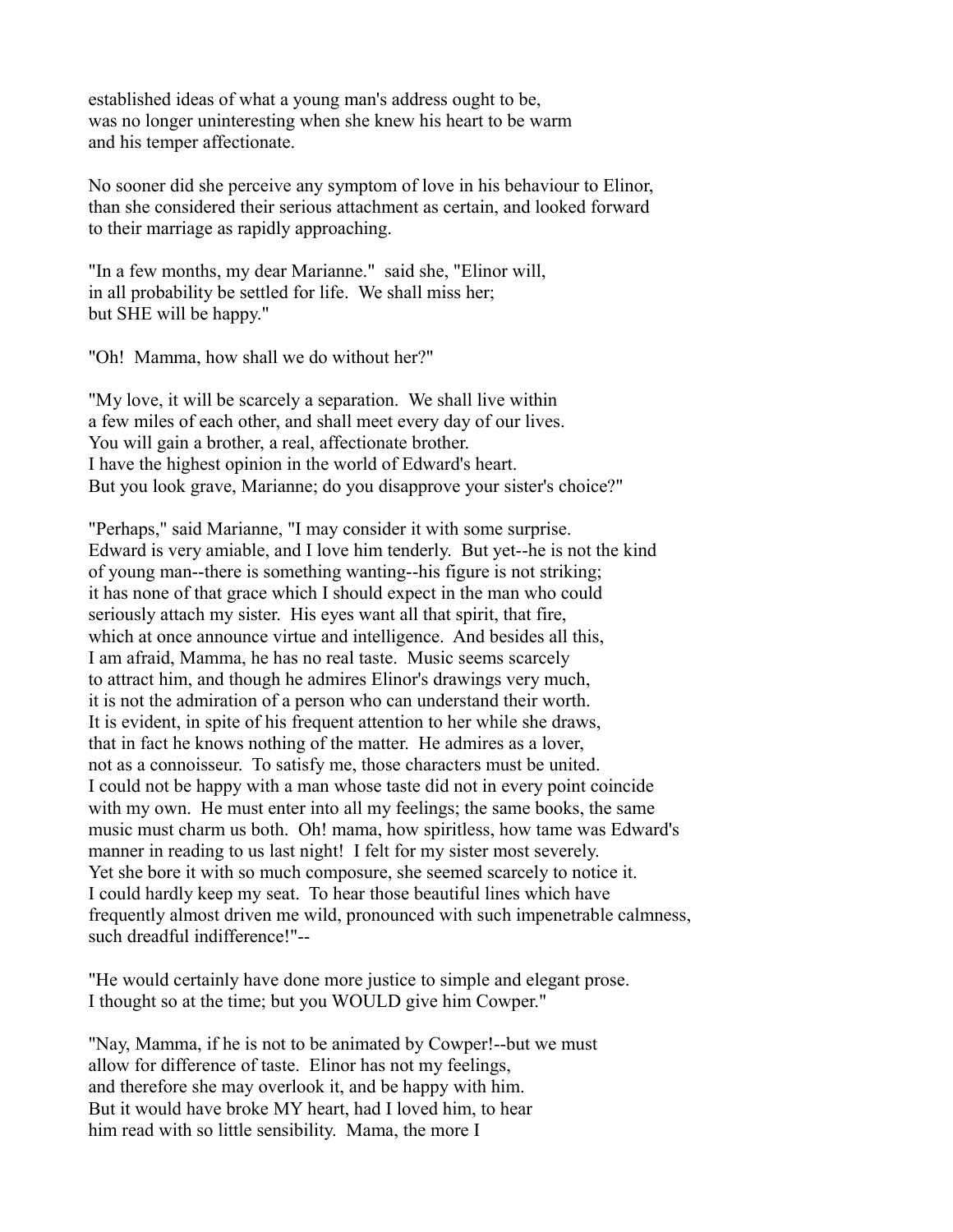know of the world, the more am I convinced that I shall never see a man whom I can really love. I require so much! He must have all Edward's virtues, and his person and manners must ornament his goodness with every possible charm."

"Remember, my love, that you are not seventeen. It is yet too early in life to despair of such a happiness. Why should you be less fortunate than your mother? In one circumstance only, my Marianne, may your destiny be different from her's!"

#### CHAPTER 4

"What a pity it is, Elinor," said Marianne, "that Edward should have no taste for drawing."

"No taste for drawing!" replied Elinor, "why should you think so? He does not draw himself, indeed, but he has great pleasure in seeing the performances of other people, and I assure you he is by no means deficient in natural taste, though he has not had opportunities of improving it. Had he ever been in the way of learning, I think he would have drawn very well. He distrusts his own judgment in such matters so much, that he is always unwilling to give his opinion on any picture; but he has an innate propriety and simplicity of taste, which in general direct him perfectly right."

Marianne was afraid of offending, and said no more on the subject; but the kind of approbation which Elinor described as excited in him by the drawings of other people, was very far from that rapturous delight, which, in her opinion, could alone be called taste. Yet, though smiling within herself at the mistake, she honoured her sister for that blind partiality to Edward which produced it.

"I hope, Marianne," continued Elinor, "you do not consider him as deficient in general taste. Indeed, I think I may say that you cannot, for your behaviour to him is perfectly cordial, and if THAT were your opinion, I am sure you could never be civil to him."

Marianne hardly knew what to say. She would not wound the feelings of her sister on any account, and yet to say what she did not believe was impossible. At length she replied:

"Do not be offended, Elinor, if my praise of him is not in every thing equal to your sense of his merits. I have not had so many opportunities of estimating the minuter propensities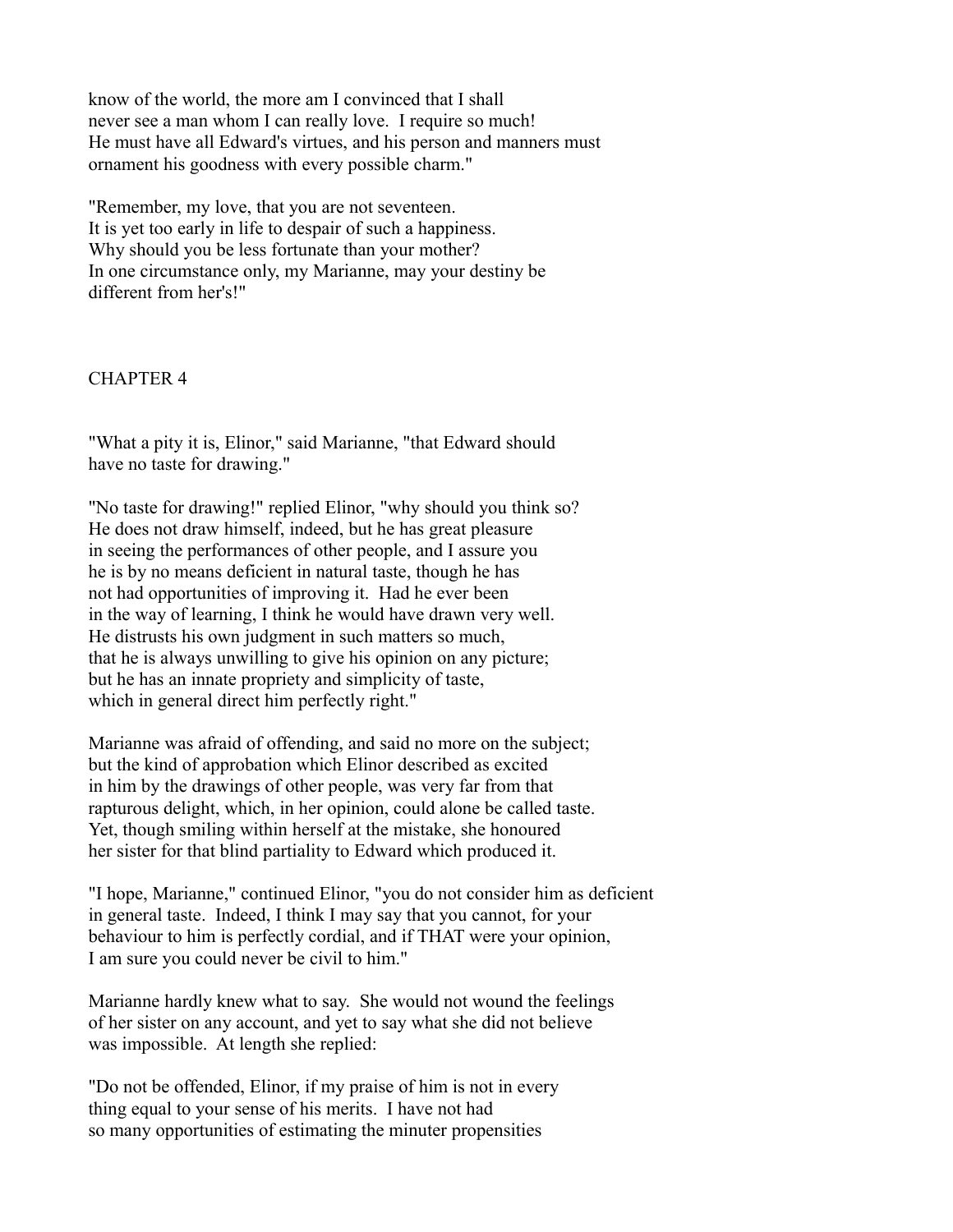of his mind, his inclinations and tastes, as you have; but I have the highest opinion in the world of his goodness and sense. I think him every thing that is worthy and amiable."

"I am sure," replied Elinor, with a smile, "that his dearest friends could not be dissatisfied with such commendation as that. I do not perceive how you could express yourself more warmly."

Marianne was rejoiced to find her sister so easily pleased.

"Of his sense and his goodness," continued Elinor, "no one can, I think, be in doubt, who has seen him often enough to engage him in unreserved conversation. The excellence of his understanding and his principles can be concealed only by that shyness which too often keeps him silent. You know enough of him to do justice to his solid worth. But of his minuter propensities, as you call them you have from peculiar circumstances been kept more ignorant than myself. He and I have been at times thrown a good deal together, while you have been wholly engrossed on the most affectionate principle by my mother. I have seen a great deal of him, have studied his sentiments and heard his opinion on subjects of literature and taste; and, upon the whole, I venture to pronounce that his mind is well-informed, enjoyment of books exceedingly great, his imagination lively, his observation just and correct, and his taste delicate and pure. His abilities in every respect improve as much upon acquaintance as his manners and person. At first sight, his address is certainly not striking; and his person can hardly be called handsome, till the expression of his eyes, which are uncommonly good, and the general sweetness of his countenance, is perceived. At present, I know him so well, that I think him really handsome; or at least, almost so. What say you, Marianne?"

"I shall very soon think him handsome, Elinor, if I do not now. When you tell me to love him as a brother, I shall no more see imperfection in his face, than I now do in his heart."

Elinor started at this declaration, and was sorry for the warmth she had been betrayed into, in speaking of him. She felt that Edward stood very high in her opinion. She believed the regard to be mutual; but she required greater certainty of it to make Marianne's conviction of their attachment agreeable to her. She knew that what Marianne and her mother conjectured one moment, they believed the next- that with them, to wish was to hope, and to hope was to expect. She tried to explain the real state of the case to her sister.

"I do not attempt to deny," said she, "that I think very highly of him--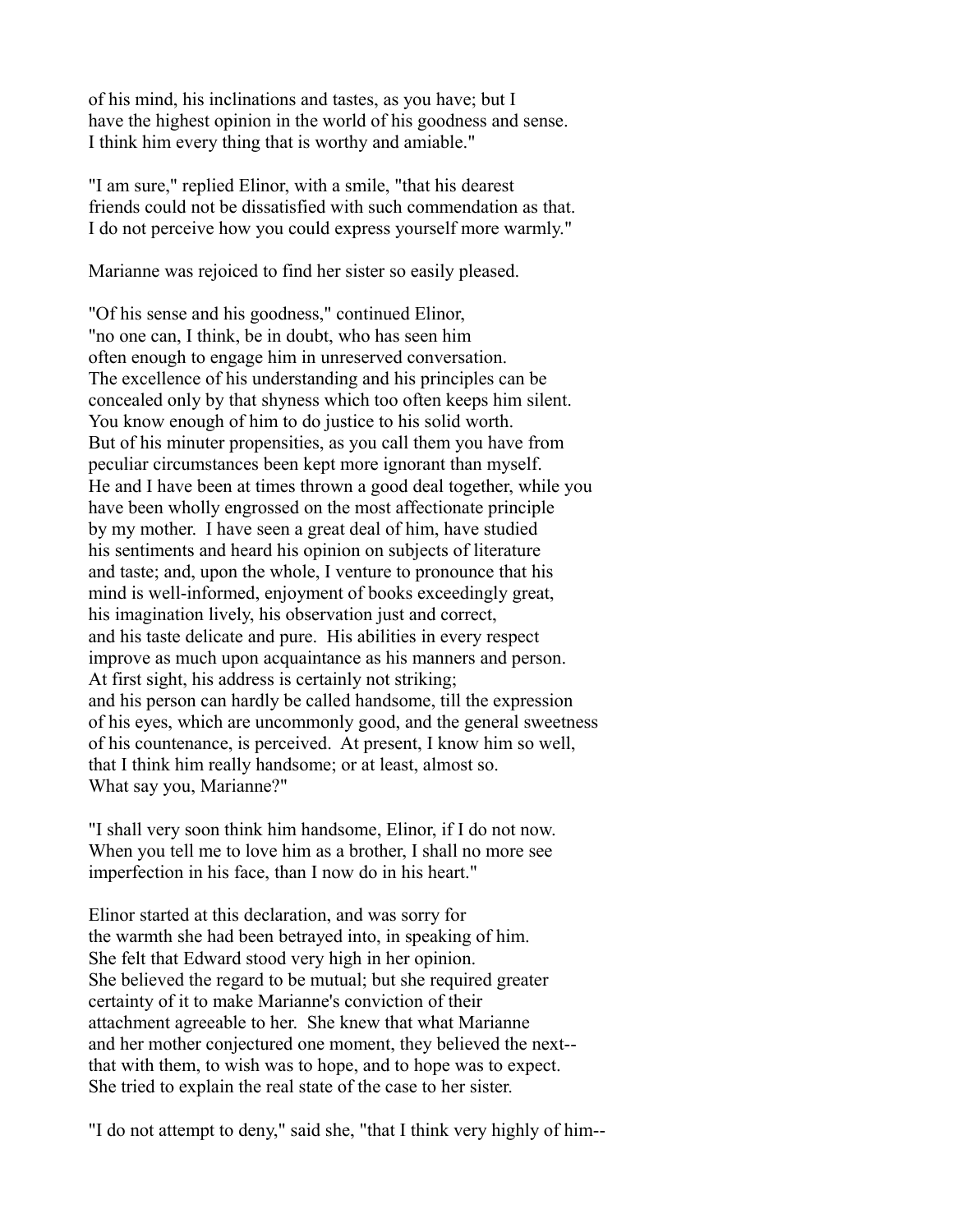that I greatly esteem, that I like him."

Marianne here burst forth with indignation--

"Esteem him! Like him! Cold-hearted Elinor! Oh! worse than cold-hearted! Ashamed of being otherwise. Use those words again, and I will leave the room this moment."

Elinor could not help laughing. "Excuse me," said she; "and be assured that I meant no offence to you, by speaking, in so quiet a way, of my own feelings. Believe them to be stronger than I have declared; believe them, in short, to be such as his merit, and the suspicion- the hope of his affection for me may warrant, without imprudence or folly. But farther than this you must not believe. I am by no means assured of his regard for me. There are moments when the extent of it seems doubtful; and till his sentiments are fully known, you cannot wonder at my wishing to avoid any encouragement of my own partiality, by believing or calling it more than it is. In my heart I feel little--scarcely any doubt of his preference. But there are other points to be considered besides his inclination. He is very far from being independent. What his mother really is we cannot know; but, from Fanny's occasional mention of her conduct and opinions, we have never been disposed to think her amiable; and I am very much mistaken if Edward is not himself aware that there would be many difficulties in his way, if he were to wish to marry a woman who had not either a great fortune or high rank."

Marianne was astonished to find how much the imagination of her mother and herself had outstripped the truth.

"And you really are not engaged to him!" said she. "Yet it certainly soon will happen. But two advantages will proceed from this delay. I shall not lose you so soon, and Edward will have greater opportunity of improving that natural taste for your favourite pursuit which must be so indispensably necessary to your future felicity. Oh! if he should be so far stimulated by your genius as to learn to draw himself, how delightful it would be!"

Elinor had given her real opinion to her sister. She could not consider her partiality for Edward in so prosperous a state as Marianne had believed it. There was, at times, a want of spirits about him which, if it did not denote indifference, spoke a something almost as unpromising. A doubt of her regard, supposing him to feel it, need not give him more than inquietude. It would not be likely to produce that dejection of mind which frequently attended him. A more reasonable cause might be found in the dependent situation which forbad the indulgence of his affection. She knew that his mother neither behaved to him so as to make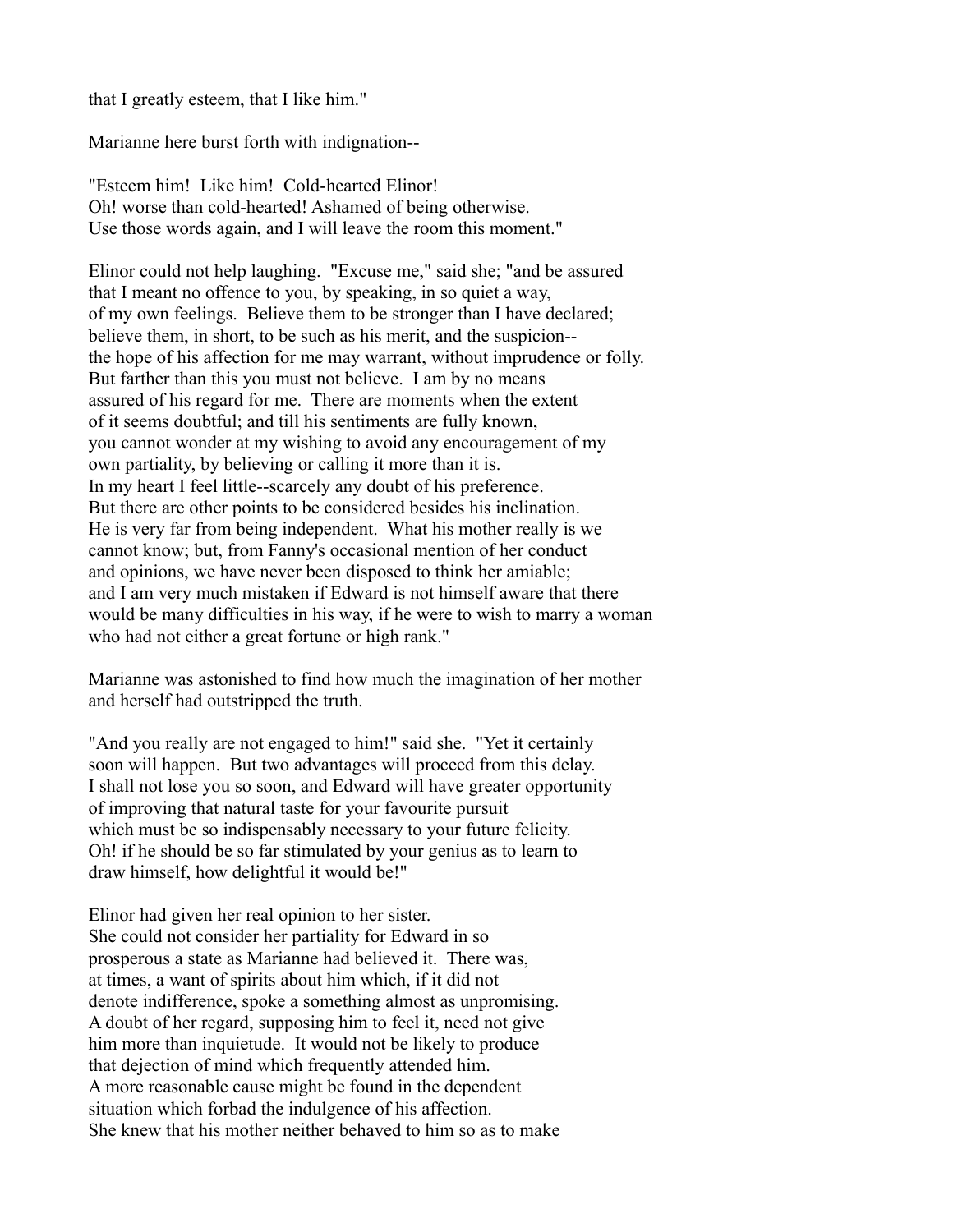his home comfortable at present, nor to give him any assurance that he might form a home for himself, without strictly attending to her views for his aggrandizement. With such a knowledge as this, it was impossible for Elinor to feel easy on the subject. She was far from depending on that result of his preference of her, which her mother and sister still considered as certain. Nay, the longer they were together the more doubtful seemed the nature of his regard; and sometimes, for a few painful minutes, she believed it to be no more than friendship.

But, whatever might really be its limits, it was enough, when perceived by his sister, to make her uneasy, and at the same time, (which was still more common,) to make her uncivil. She took the first opportunity of affronting her mother-in-law on the occasion, talking to her so expressively of her brother's great expectations, of Mrs. Ferrars's resolution that both her sons should marry well, and of the danger attending any young woman who attempted to DRAW HIM IN; that Mrs. Dashwood could neither pretend to be unconscious, nor endeavor to be calm. She gave her an answer which marked her contempt, and instantly left the room, resolving that, whatever might be the inconvenience or expense of so sudden a removal, her beloved Elinor should not be exposed another week to such insinuations.

In this state of her spirits, a letter was delivered to her from the post, which contained a proposal particularly well timed. It was the offer of a small house, on very easy terms, belonging to a relation of her own, a gentleman of consequence and property in Devonshire. The letter was from this gentleman himself, and written in the true spirit of friendly accommodation. He understood that she was in need of a dwelling; and though the house he now offered her was merely a cottage, he assured her that everything should be done to it which she might think necessary, if the situation pleased her. He earnestly pressed her, after giving the particulars of the house and garden, to come with her daughters to Barton Park, the place of his own residence, from whence she might judge, herself, whether Barton Cottage, for the houses were in the same parish, could, by any alteration, be made comfortable to her. He seemed really anxious to accommodate them and the whole of his letter was written in so friendly a style as could not fail of giving pleasure to his cousin; more especially at a moment when she was suffering under the cold and unfeeling behaviour of her nearer connections. She needed no time for deliberation or inquiry. Her resolution was formed as she read. The situation of Barton, in a county so far distant from Sussex as Devonshire, which, but a few hours before, would have been a sufficient objection to outweigh every possible advantage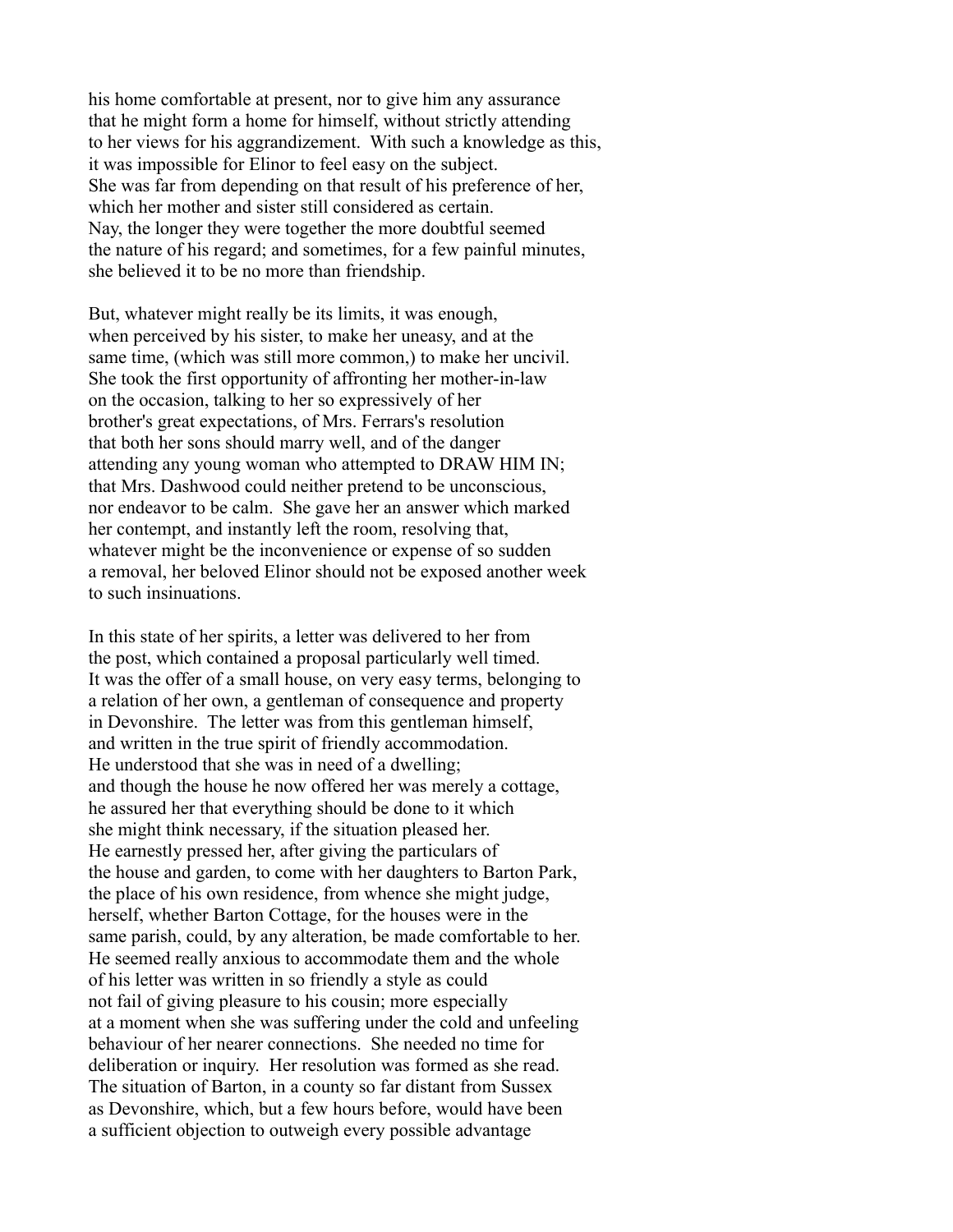belonging to the place, was now its first recommendation. To quit the neighbourhood of Norland was no longer an evil; it was an object of desire; it was a blessing, in comparison of the misery of continuing her daughter-in-law's guest; and to remove for ever from that beloved place would be less painful than to inhabit or visit it while such a woman was its mistress. She instantly wrote Sir John Middleton her acknowledgment of his kindness, and her acceptance of his proposal; and then hastened to shew both letters to her daughters, that she might be secure of their approbation before her answer were sent.

Elinor had always thought it would be more prudent for them to settle at some distance from Norland, than immediately amongst their present acquaintance. On THAT head, therefore, it was not for her to oppose her mother's intention of removing into Devonshire. The house, too, as described by Sir John, was on so simple a scale, and the rent so uncommonly moderate, as to leave her no right of objection on either point; and, therefore, though it was not a plan which brought any charm to her fancy, though it was a removal from the vicinity of Norland beyond her wishes, she made no attempt to dissuade her mother from sending a letter of acquiescence.

### CHAPTER 5

No sooner was her answer dispatched, than Mrs. Dashwood indulged herself in the pleasure of announcing to her son-in-law and his wife that she was provided with a house, and should incommode them no longer than till every thing were ready for her inhabiting it. They heard her with surprise. Mrs. John Dashwood said nothing; but her husband civilly hoped that she would not be settled far from Norland. She had great satisfaction in replying that she was going into Devonshire.--Edward turned hastily towards her, on hearing this, and, in a voice of surprise and concern, which required no explanation to her, repeated, "Devonshire! Are you, indeed, going there? So far from hence! And to what part of it?" She explained the situation. It was within four miles northward of Exeter.

"It is but a cottage," she continued, "but I hope to see many of my friends in it. A room or two can easily be added; and if my friends find no difficulty in travelling so far to see me, I am sure I will find none in accommodating them."

She concluded with a very kind invitation to Mr. and Mrs. John Dashwood to visit her at Barton; and to Edward she gave one with still greater affection. Though her late conversation with her daughter-in-law had made her resolve on remaining at Norland no longer than was unavoidable, it had not produced the smallest effect on her in that point to which it principally tended.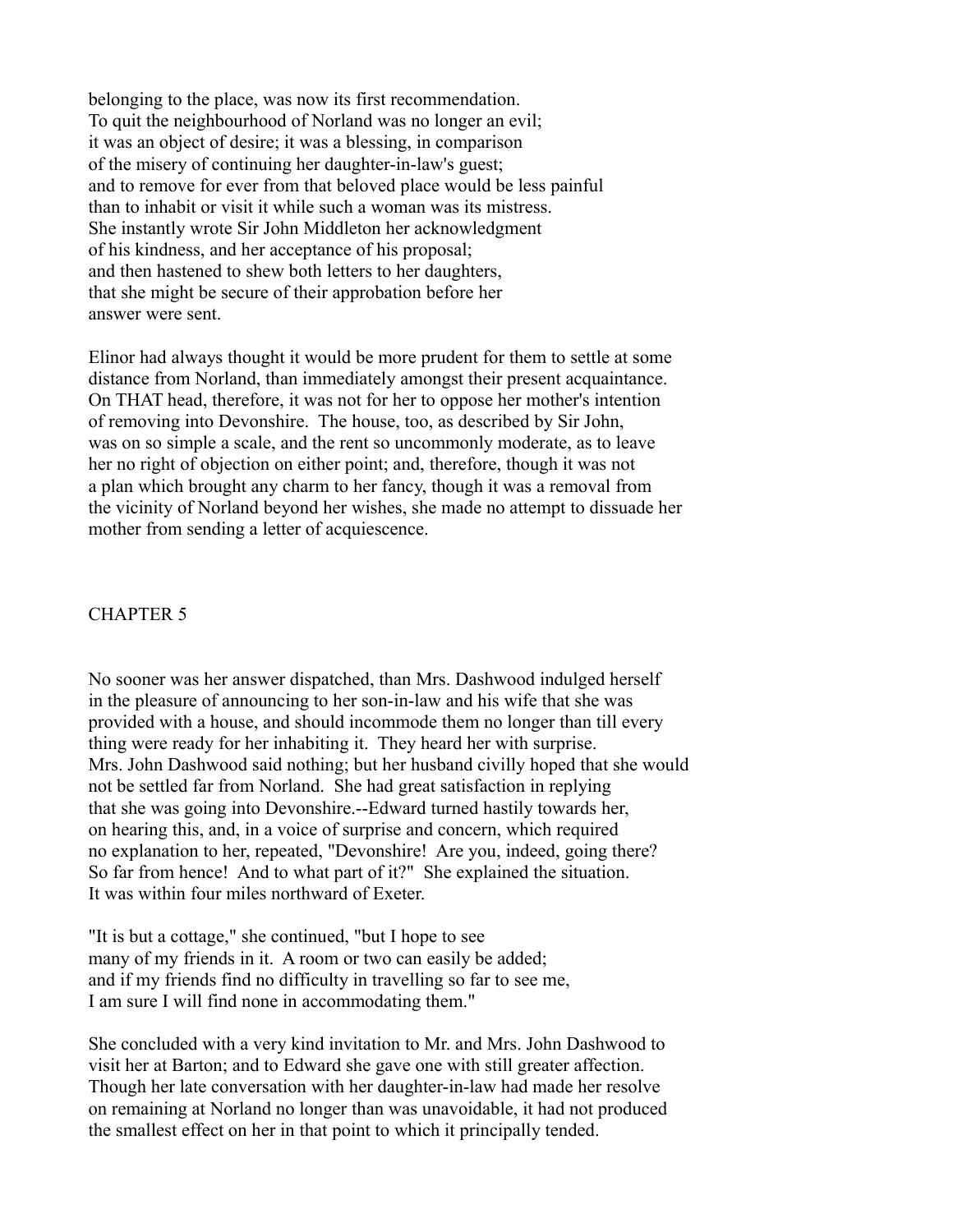To separate Edward and Elinor was as far from being her object as ever; and she wished to show Mrs. John Dashwood, by this pointed invitation to her brother, how totally she disregarded her disapprobation of the match.

Mr. John Dashwood told his mother again and again how exceedingly sorry he was that she had taken a house at such a distance from Norland as to prevent his being of any service to her in removing her furniture. He really felt conscientiously vexed on the occasion; for the very exertion to which he had limited the performance of his promise to his father was by this arrangement rendered impracticable.-- The furniture was all sent around by water. It chiefly consisted of household linen, plate, china, and books, with a handsome pianoforte of Marianne's. Mrs. John Dashwood saw the packages depart with a sigh: she could not help feeling it hard that as Mrs. Dashwood's income would be so trifling in comparison with their own, she should have any handsome article of furniture.

Mrs. Dashwood took the house for a twelvemonth; it was ready furnished, and she might have immediate possession. No difficulty arose on either side in the agreement; and she waited only for the disposal of her effects at Norland, and to determine her future household, before she set off for the west; and this, as she was exceedingly rapid in the performance of everything that interested her, was soon done.--The horses which were left her by her husband had been sold soon after his death, and an opportunity now offering of disposing of her carriage, she agreed to sell that likewise at the earnest advice of her eldest daughter. For the comfort of her children, had she consulted only her own wishes, she would have kept it; but the discretion of Elinor prevailed. HER wisdom too limited the number of their servants to three; two maids and a man, with whom they were speedily provided from amongst those who had formed their establishment at Norland.

The man and one of the maids were sent off immediately into Devonshire, to prepare the house for their mistress's arrival; for as Lady Middleton was entirely unknown to Mrs. Dashwood, she preferred going directly to the cottage to being a visitor at Barton Park; and she relied so undoubtingly on Sir John's description of the house, as to feel no curiosity to examine it herself till she entered it as her own. Her eagerness to be gone from Norland was preserved from diminution by the evident satisfaction of her daughter-in-law in the prospect of her removal; a satisfaction which was but feebly attempted to be concealed under a cold invitation to her to defer her departure. Now was the time when her son-in-law's promise to his father might with particular propriety be fulfilled. Since he had neglected to do it on first coming to the estate, their quitting his house might be looked on as the most suitable period for its accomplishment. But Mrs. Dashwood began shortly to give over every hope of the kind, and to be convinced, from the general drift of his discourse,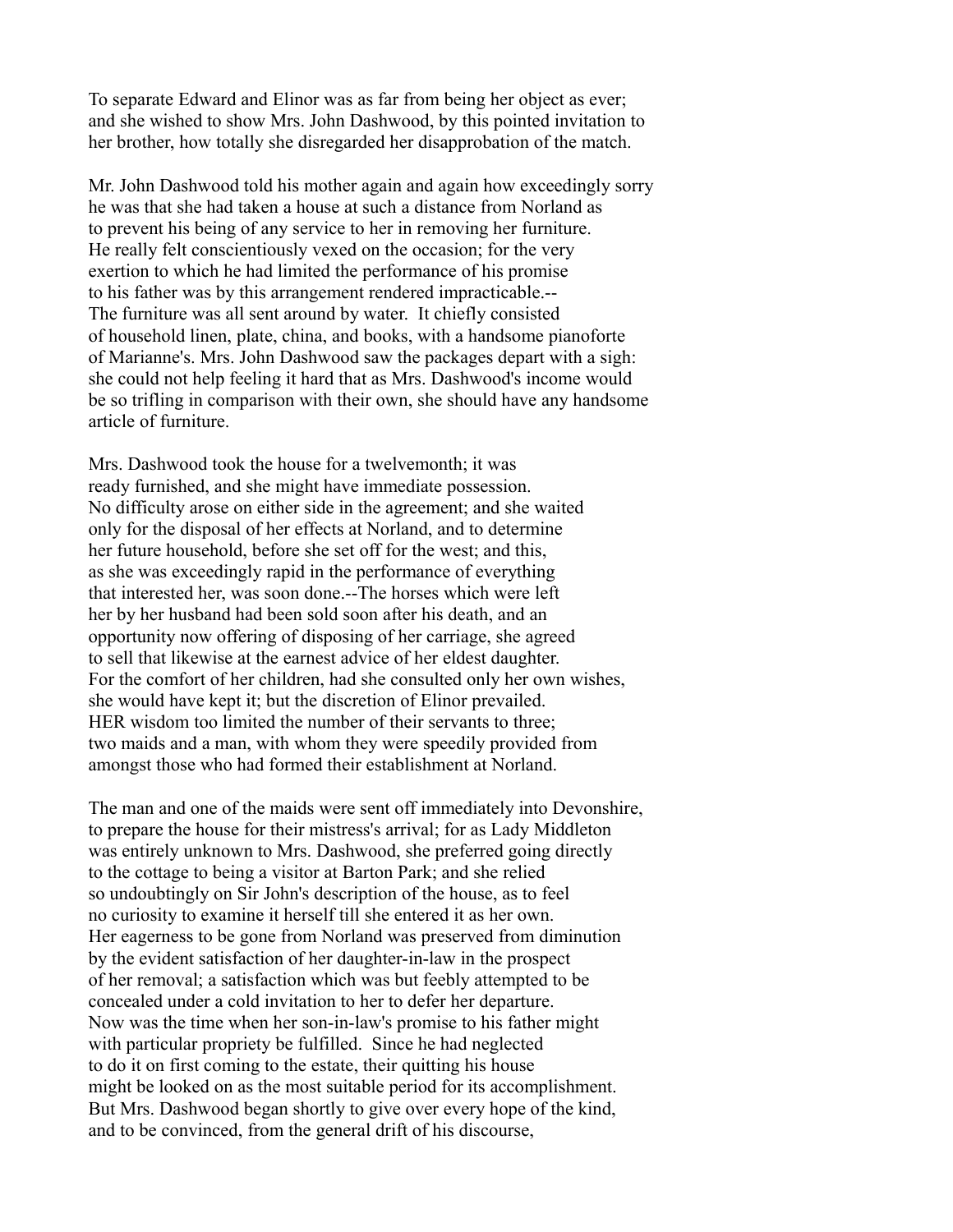that his assistance extended no farther than their maintenance for six months at Norland. He so frequently talked of the increasing expenses of housekeeping, and of the perpetual demands upon his purse, which a man of any consequence in the world was beyond calculation exposed to, that he seemed rather to stand in need of more money himself than to have any design of giving money away.

In a very few weeks from the day which brought Sir John Middleton's first letter to Norland, every thing was so far settled in their future abode as to enable Mrs. Dashwood and her daughters to begin their journey.

Many were the tears shed by them in their last adieus to a place so much beloved. "Dear, dear Norland!" said Marianne, as she wandered alone before the house, on the last evening of their being there; "when shall I cease to regret you!--when learn to feel a home elsewhere!-- Oh! happy house, could you know what I suffer in now viewing you from this spot, from whence perhaps I may view you no more!-- And you, ye well-known trees!--but you will continue the same.-- No leaf will decay because we are removed, nor any branch become motionless although we can observe you no longer!--No; you will continue the same; unconscious of the pleasure or the regret you occasion, and insensible of any change in those who walk under your shade!-- But who will remain to enjoy you?"

### CHAPTER 6

The first part of their journey was performed in too melancholy a disposition to be otherwise than tedious and unpleasant. But as they drew towards the end of it, their interest in the appearance of a country which they were to inhabit overcame their dejection, and a view of Barton Valley as they entered it gave them cheerfulness. It was a pleasant fertile spot, well wooded, and rich in pasture. After winding along it for more than a mile, they reached their own house. A small green court was the whole of its demesne in front; and a neat wicket gate admitted them into it.

As a house, Barton Cottage, though small, was comfortable and compact; but as a cottage it was defective, for the building was regular, the roof was tiled, the window shutters were not painted green, nor were the walls covered with honeysuckles. A narrow passage led directly through the house into the garden behind. On each side of the entrance was a sitting room, about sixteen feet square; and beyond them were the offices and the stairs. Four bed-rooms and two garrets formed the rest of the house. It had not been built many years and was in good repair. In comparison of Norland, it was poor and small indeed!--but the tears which recollection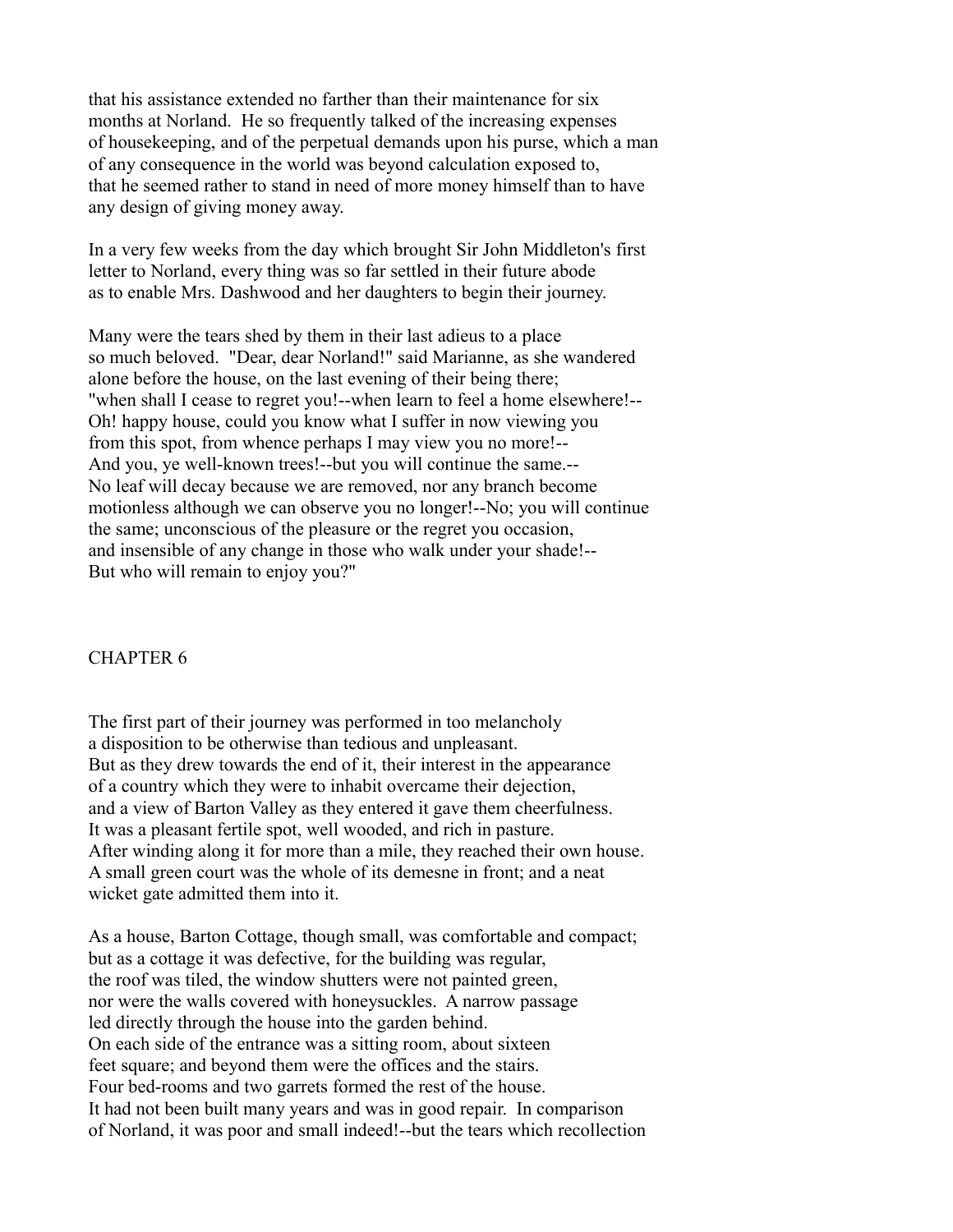called forth as they entered the house were soon dried away. They were cheered by the joy of the servants on their arrival, and each for the sake of the others resolved to appear happy. It was very early in September; the season was fine, and from first seeing the place under the advantage of good weather, they received an impression in its favour which was of material service in recommending it to their lasting approbation.

The situation of the house was good. High hills rose immediately behind, and at no great distance on each side; some of which were open downs, the others cultivated and woody. The village of Barton was chiefly on one of these hills, and formed a pleasant view from the cottage windows. The prospect in front was more extensive; it commanded the whole of the valley, and reached into the country beyond. The hills which surrounded the cottage terminated the valley in that direction; under another name, and in another course, it branched out again between two of the steepest of them.

With the size and furniture of the house Mrs. Dashwood was upon the whole well satisfied; for though her former style of life rendered many additions to the latter indispensable, yet to add and improve was a delight to her; and she had at this time ready money enough to supply all that was wanted of greater elegance to the apartments. "As for the house itself, to be sure," said she, "it is too small for our family, but we will make ourselves tolerably comfortable for the present, as it is too late in the year for improvements. Perhaps in the spring, if I have plenty of money, as I dare say I shall, we may think about building. These parlors are both too small for such parties of our friends as I hope to see often collected here; and I have some thoughts of throwing the passage into one of them with perhaps a part of the other, and so leave the remainder of that other for an entrance; this, with a new drawing room which may be easily added, and a bed-chamber and garret above, will make it a very snug little cottage. I could wish the stairs were handsome. But one must not expect every thing; though I suppose it would be no difficult matter to widen them. I shall see how much I am before-hand with the world in the spring, and we will plan our improvements accordingly."

In the mean time, till all these alterations could be made from the savings of an income of five hundred a-year by a woman who never saved in her life, they were wise enough to be contented with the house as it was; and each of them was busy in arranging their particular concerns, and endeavoring, by placing around them books and other possessions, to form themselves a home. Marianne's pianoforte was unpacked and properly disposed of; and Elinor's drawings were affixed to the walls of their sitting room.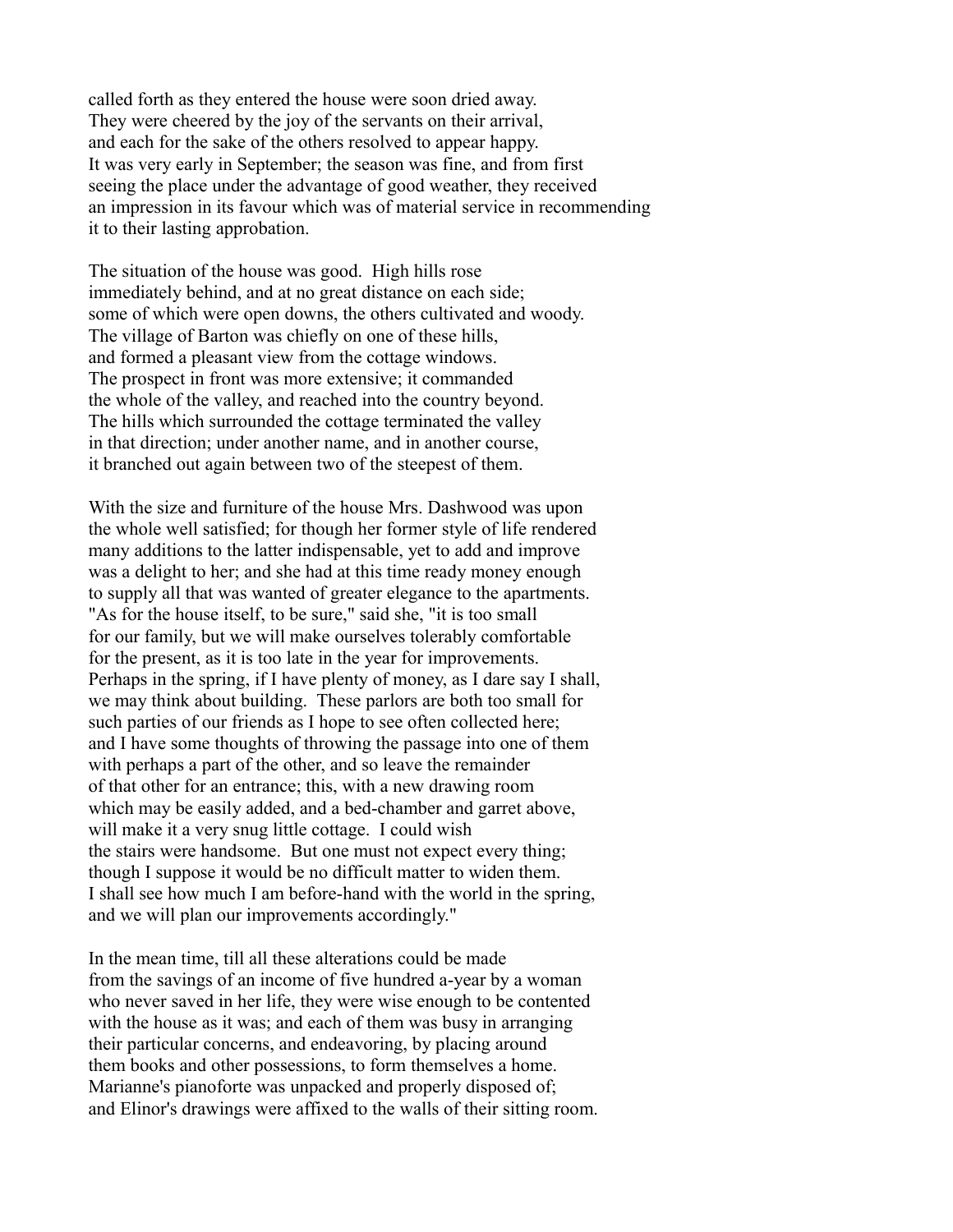In such employments as these they were interrupted soon after breakfast the next day by the entrance of their landlord, who called to welcome them to Barton, and to offer them every accommodation from his own house and garden in which theirs might at present be deficient. Sir John Middleton was a good looking man about forty. He had formerly visited at Stanhill, but it was too long for his young cousins to remember him. His countenance was thoroughly good-humoured; and his manners were as friendly as the style of his letter. Their arrival seemed to afford him real satisfaction, and their comfort to be an object of real solicitude to him. He said much of his earnest desire of their living in the most sociable terms with his family, and pressed them so cordially to dine at Barton Park every day till they were better settled at home, that, though his entreaties were carried to a point of perseverance beyond civility, they could not give offence. His kindness was not confined to words; for within an hour after he left them, a large basket full of garden stuff and fruit arrived from the park, which was followed before the end of the day by a present of game. He insisted, moreover, on conveying all their letters to and from the post for them, and would not be denied the satisfaction of sending them his newspaper every day.

Lady Middleton had sent a very civil message by him, denoting her intention of waiting on Mrs. Dashwood as soon as she could be assured that her visit would be no inconvenience; and as this message was answered by an invitation equally polite, her ladyship was introduced to them the next day.

They were, of course, very anxious to see a person on whom so much of their comfort at Barton must depend; and the elegance of her appearance was favourable to their wishes. Lady Middleton was not more than six or seven and twenty; her face was handsome, her figure tall and striking, and her address graceful. Her manners had all the elegance which her husband's wanted. But they would have been improved by some share of his frankness and warmth; and her visit was long enough to detract something from their first admiration, by shewing that, though perfectly well-bred, she was reserved, cold, and had nothing to say for herself beyond the most common-place inquiry or remark.

Conversation however was not wanted, for Sir John was very chatty, and Lady Middleton had taken the wise precaution of bringing with her their eldest child, a fine little boy about six years old, by which means there was one subject always to be recurred to by the ladies in case of extremity, for they had to enquire his name and age, admire his beauty, and ask him questions which his mother answered for him, while he hung about her and held down his head, to the great surprise of her ladyship, who wondered at his being so shy before company, as he could make noise enough at home. On every formal visit a child ought to be of the party, by way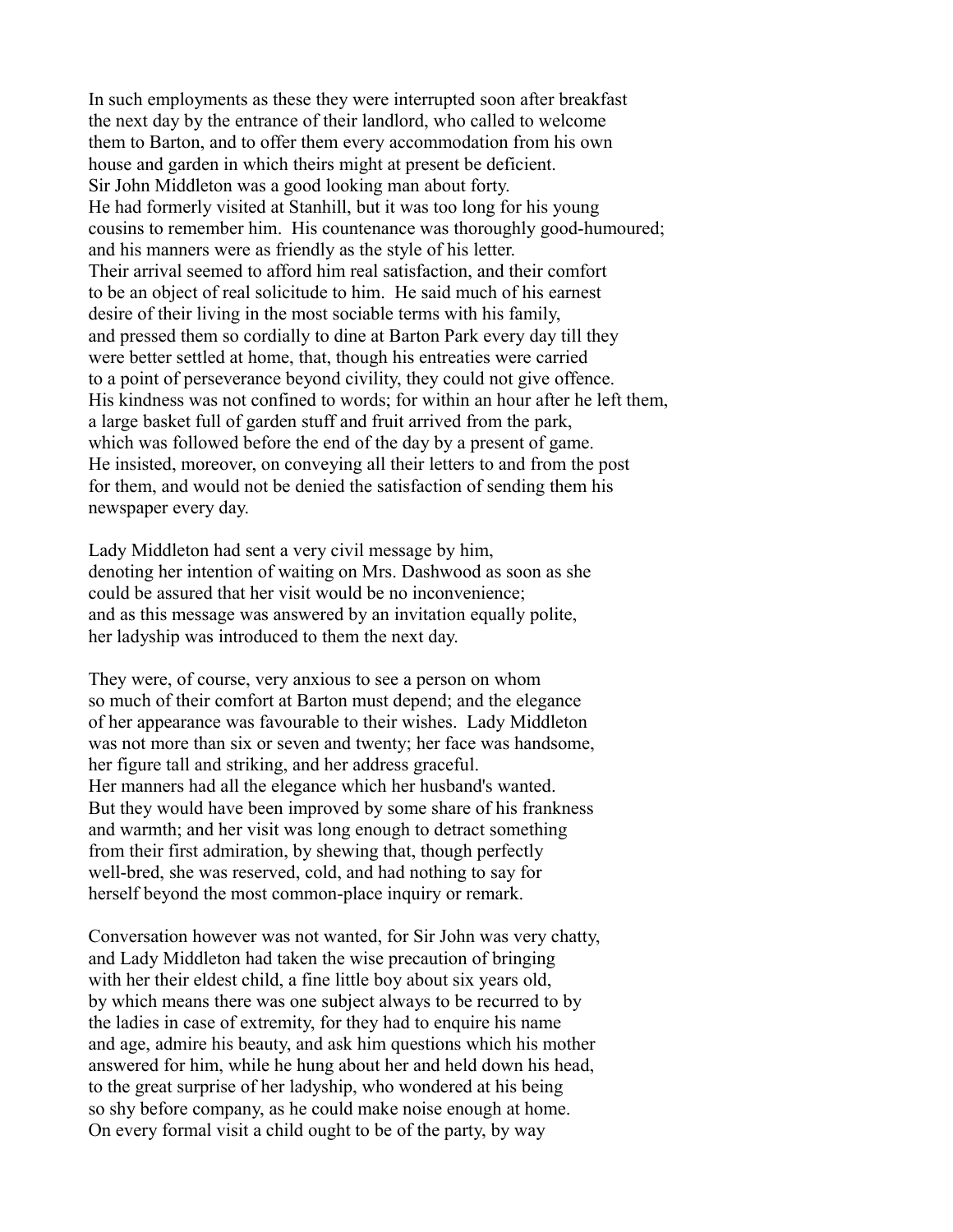of provision for discourse. In the present case it took up ten minutes to determine whether the boy were most like his father or mother, and in what particular he resembled either, for of course every body differed, and every body was astonished at the opinion of the others.

An opportunity was soon to be given to the Dashwoods of debating on the rest of the children, as Sir John would not leave the house without securing their promise of dining at the park the next day.

#### CHAPTER 7

Barton Park was about half a mile from the cottage. The ladies had passed near it in their way along the valley, but it was screened from their view at home by the projection of a hill. The house was large and handsome; and the Middletons lived in a style of equal hospitality and elegance. The former was for Sir John's gratification, the latter for that of his lady. They were scarcely ever without some friends staying with them in the house, and they kept more company of every kind than any other family in the neighbourhood. It was necessary to the happiness of both; for however dissimilar in temper and outward behaviour, they strongly resembled each other in that total want of talent and taste which confined their employments, unconnected with such as society produced, within a very narrow compass. Sir John was a sportsman, Lady Middleton a mother. He hunted and shot, and she humoured her children; and these were their only resources. Lady Middleton had the advantage of being able to spoil her children all the year round, while Sir John's independent employments were in existence only half the time. Continual engagements at home and abroad, however, supplied all the deficiencies of nature and education; supported the good spirits of Sir John, and gave exercise to the good breeding of his wife.

Lady Middleton piqued herself upon the elegance of her table, and of all her domestic arrangements; and from this kind of vanity was her greatest enjoyment in any of their parties. But Sir John's satisfaction in society was much more real; he delighted in collecting about him more young people than his house would hold, and the noisier they were the better was he pleased. He was a blessing to all the juvenile part of the neighbourhood, for in summer he was for ever forming parties to eat cold ham and chicken out of doors, and in winter his private balls were numerous enough for any young lady who was not suffering under the unsatiable appetite of fifteen.

The arrival of a new family in the country was always a matter of joy to him, and in every point of view he was charmed with the inhabitants he had now procured for his cottage at Barton.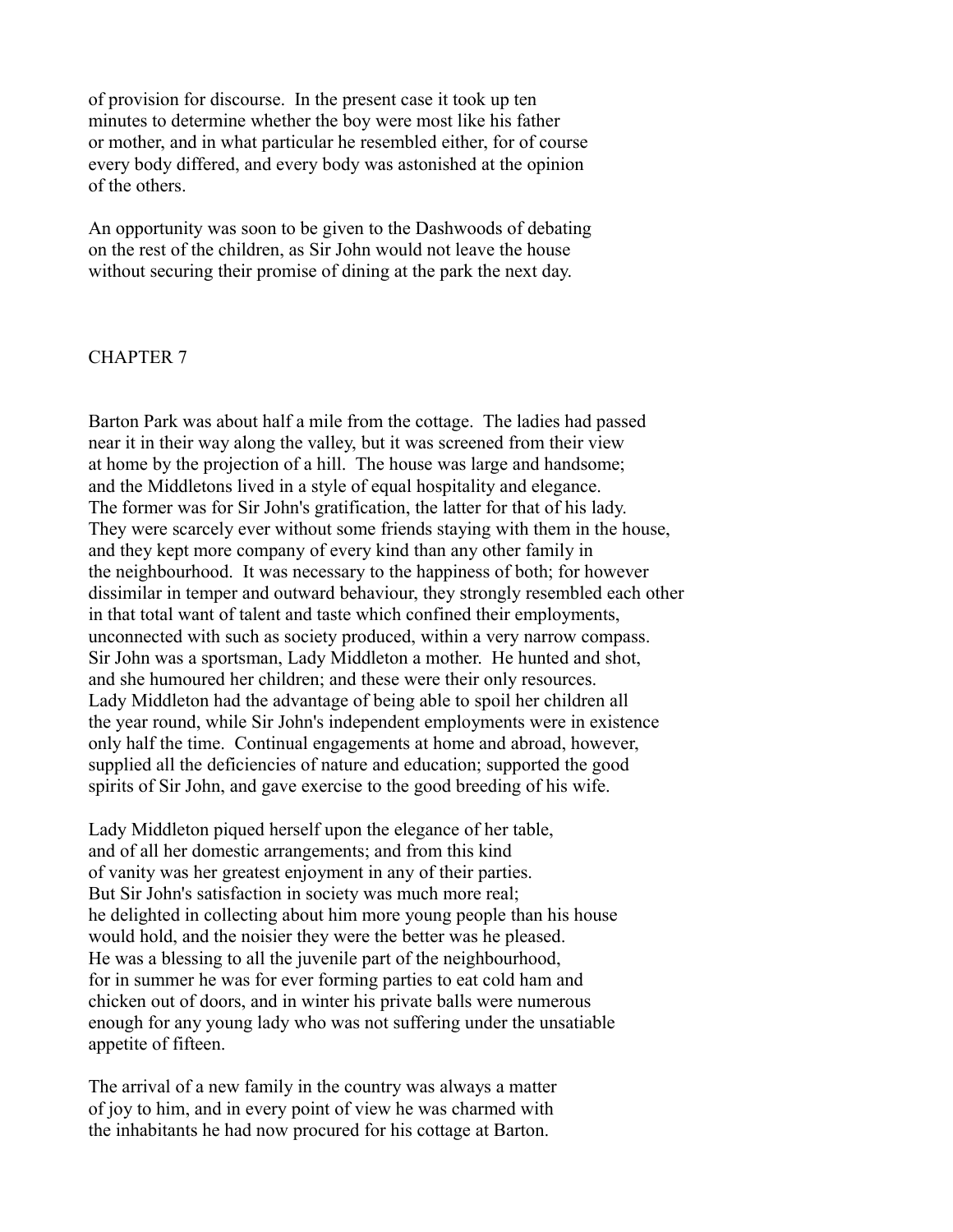The Miss Dashwoods were young, pretty, and unaffected. It was enough to secure his good opinion; for to be unaffected was all that a pretty girl could want to make her mind as captivating as her person. The friendliness of his disposition made him happy in accommodating those, whose situation might be considered, in comparison with the past, as unfortunate. In showing kindness to his cousins therefore he had the real satisfaction of a good heart; and in settling a family of females only in his cottage, he had all the satisfaction of a sportsman; for a sportsman, though he esteems only those of his sex who are sportsmen likewise, is not often desirous of encouraging their taste by admitting them to a residence within his own manor.

Mrs. Dashwood and her daughters were met at the door of the house by Sir John, who welcomed them to Barton Park with unaffected sincerity; and as he attended them to the drawing room repeated to the young ladies the concern which the same subject had drawn from him the day before, at being unable to get any smart young men to meet them. They would see, he said, only one gentleman there besides himself; a particular friend who was staying at the park, but who was neither very young nor very gay. He hoped they would all excuse the smallness of the party, and could assure them it should never happen so again. He had been to several families that morning in hopes of procuring some addition to their number, but it was moonlight and every body was full of engagements. Luckily Lady Middleton's mother had arrived at Barton within the last hour, and as she was a very cheerful agreeable woman, he hoped the young ladies would not find it so very dull as they might imagine. The young ladies, as well as their mother, were perfectly satisfied with having two entire strangers of the party, and wished for no more.

Mrs. Jennings, Lady Middleton's mother, was a good-humoured, merry, fat, elderly woman, who talked a great deal, seemed very happy, and rather vulgar. She was full of jokes and laughter, and before dinner was over had said many witty things on the subject of lovers and husbands; hoped they had not left their hearts behind them in Sussex, and pretended to see them blush whether they did or not. Marianne was vexed at it for her sister's sake, and turned her eyes towards Elinor to see how she bore these attacks, with an earnestness which gave Elinor far more pain than could arise from such common-place raillery as Mrs. Jennings's.

Colonel Brandon, the friend of Sir John, seemed no more adapted by resemblance of manner to be his friend, than Lady Middleton was to be his wife, or Mrs. Jennings to be Lady Middleton's mother. He was silent and grave. His appearance however was not unpleasing, in spite of his being in the opinion of Marianne and Margaret an absolute old bachelor, for he was on the wrong side of five and thirty; but though his face was not handsome, his countenance was sensible, and his address was particularly gentlemanlike.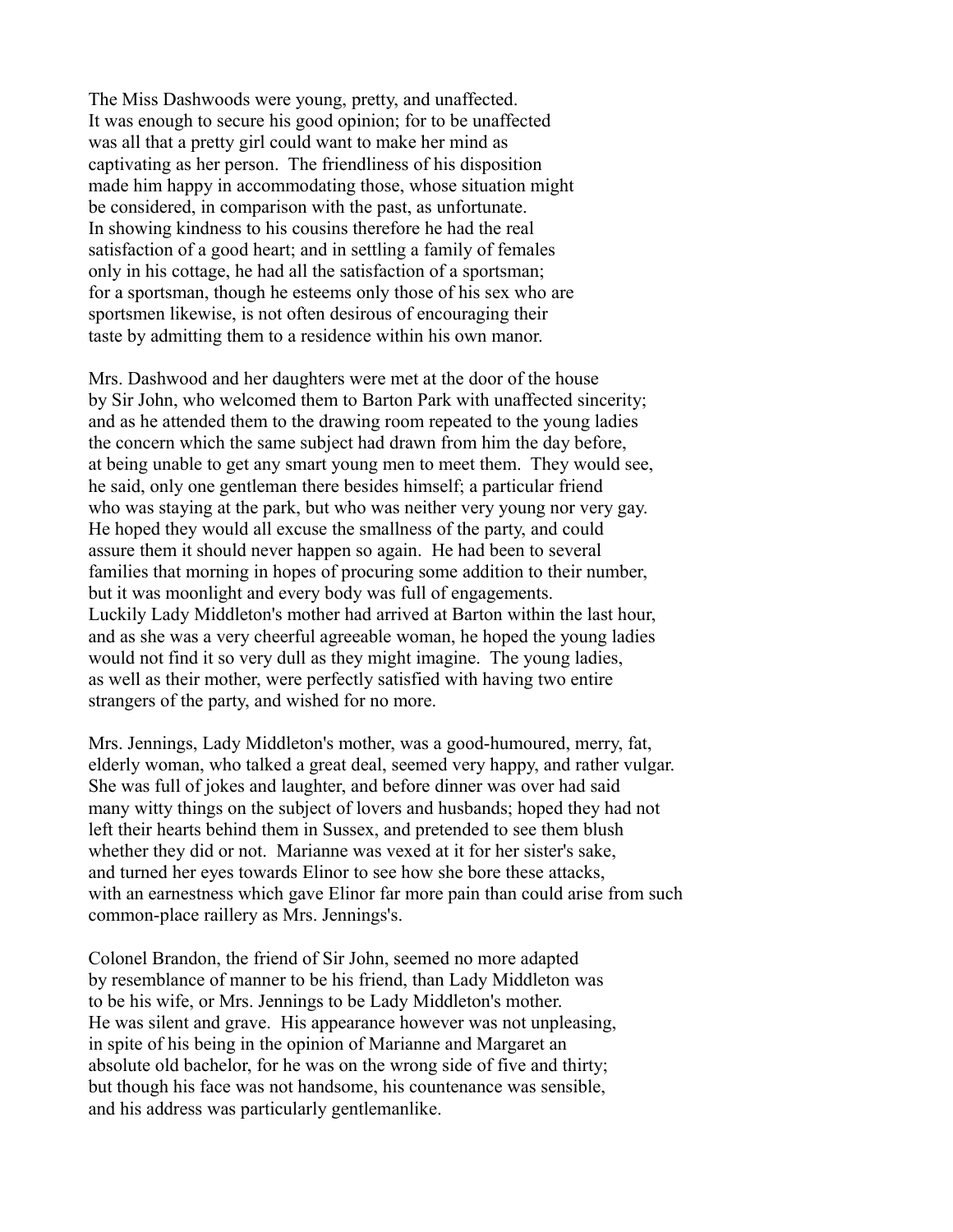There was nothing in any of the party which could recommend them as companions to the Dashwoods; but the cold insipidity of Lady Middleton was so particularly repulsive, that in comparison of it the gravity of Colonel Brandon, and even the boisterous mirth of Sir John and his mother-in-law was interesting. Lady Middleton seemed to be roused to enjoyment only by the entrance of her four noisy children after dinner, who pulled her about, tore her clothes, and put an end to every kind of discourse except what related to themselves.

In the evening, as Marianne was discovered to be musical, she was invited to play. The instrument was unlocked, every body prepared to be charmed, and Marianne, who sang very well, at their request went through the chief of the songs which Lady Middleton had brought into the family on her marriage, and which perhaps had lain ever since in the same position on the pianoforte, for her ladyship had celebrated that event by giving up music, although by her mother's account, she had played extremely well, and by her own was very fond of it.

Marianne's performance was highly applauded. Sir John was loud in his admiration at the end of every song, and as loud in his conversation with the others while every song lasted. Lady Middleton frequently called him to order, wondered how any one's attention could be diverted from music for a moment, and asked Marianne to sing a particular song which Marianne had just finished. Colonel Brandon alone, of all the party, heard her without being in raptures. He paid her only the compliment of attention; and she felt a respect for him on the occasion, which the others had reasonably forfeited by their shameless want of taste. His pleasure in music, though it amounted not to that ecstatic delight which alone could sympathize with her own, was estimable when contrasted against the horrible insensibility of the others; and she was reasonable enough to allow that a man of five and thirty might well have outlived all acuteness of feeling and every exquisite power of enjoyment. She was perfectly disposed to make every allowance for the colonel's advanced state of life which humanity required.

#### CHAPTER 8

Mrs. Jennings was a widow with an ample jointure. She had only two daughters, both of whom she had lived to see respectably married, and she had now therefore nothing to do but to marry all the rest of the world. In the promotion of this object she was zealously active, as far as her ability reached; and missed no opportunity of projecting weddings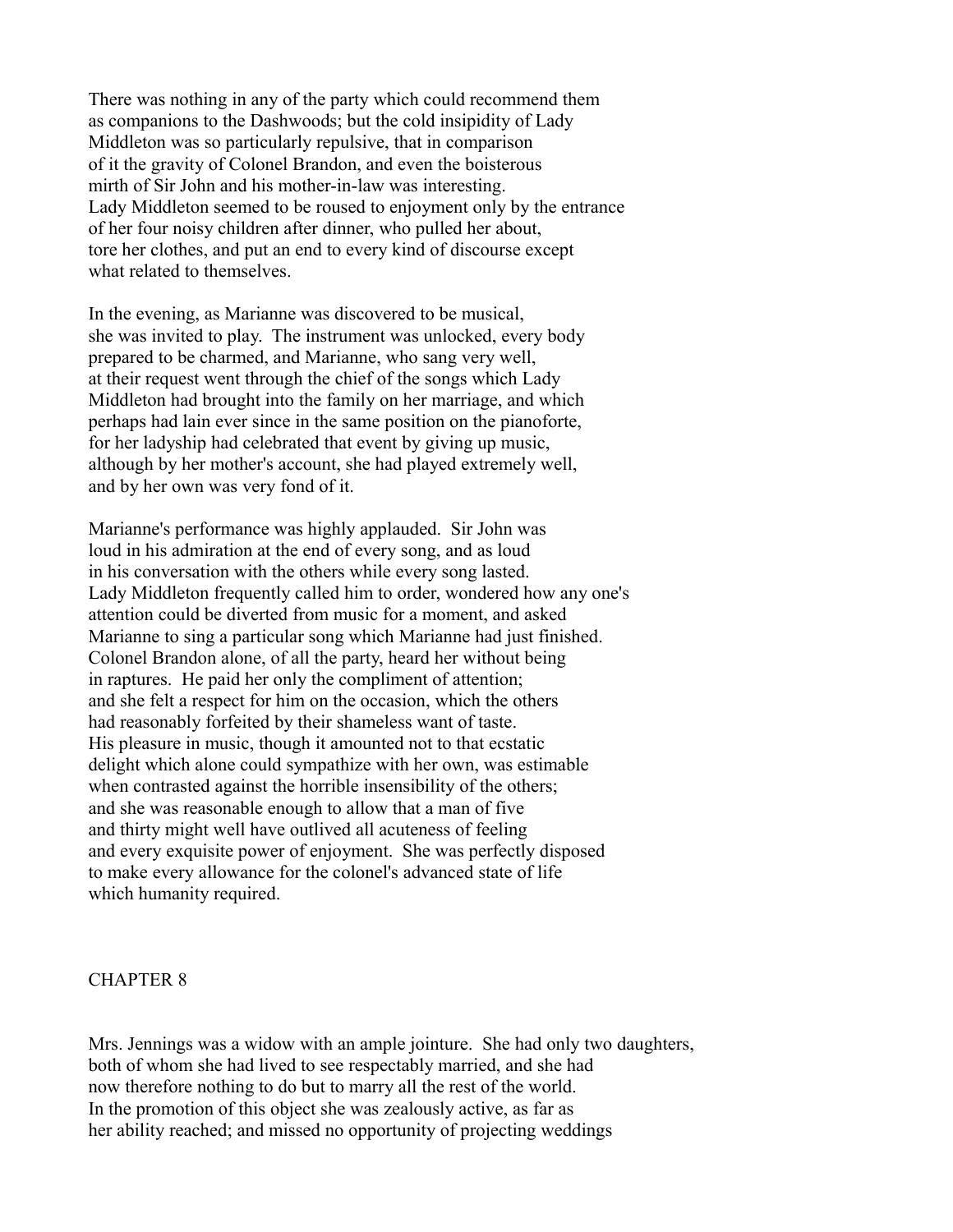among all the young people of her acquaintance. She was remarkably quick in the discovery of attachments, and had enjoyed the advantage of raising the blushes and the vanity of many a young lady by insinuations of her power over such a young man; and this kind of discernment enabled her soon after her arrival at Barton decisively to pronounce that Colonel Brandon was very much in love with Marianne Dashwood. She rather suspected it to be so, on the very first evening of their being together, from his listening so attentively while she sang to them; and when the visit was returned by the Middletons' dining at the cottage, the fact was ascertained by his listening to her again. It must be so. She was perfectly convinced of it. It would be an excellent match, for HE was rich, and SHE was handsome. Mrs. Jennings had been anxious to see Colonel Brandon well married, ever since her connection with Sir John first brought him to her knowledge; and she was always anxious to get a good husband for every pretty girl.

The immediate advantage to herself was by no means inconsiderable, for it supplied her with endless jokes against them both. At the park she laughed at the colonel, and in the cottage at Marianne. To the former her raillery was probably, as far as it regarded only himself, perfectly indifferent; but to the latter it was at first incomprehensible; and when its object was understood, she hardly knew whether most to laugh at its absurdity, or censure its impertinence, for she considered it as an unfeeling reflection on the colonel's advanced years, and on his forlorn condition as an old bachelor.

Mrs. Dashwood, who could not think a man five years younger than herself, so exceedingly ancient as he appeared to the youthful fancy of her daughter, ventured to clear Mrs. Jennings from the probability of wishing to throw ridicule on his age.

"But at least, Mamma, you cannot deny the absurdity of the accusation, though you may not think it intentionally ill-natured. Colonel Brandon is certainly younger than Mrs. Jennings, but he is old enough to be MY father; and if he were ever animated enough to be in love, must have long outlived every sensation of the kind. It is too ridiculous! When is a man to be safe from such wit, if age and infirmity will not protect him?"

"Infirmity!" said Elinor, "do you call Colonel Brandon infirm? I can easily suppose that his age may appear much greater to you than to my mother; but you can hardly deceive yourself as to his having the use of his limbs!"

"Did not you hear him complain of the rheumatism? and is not that the commonest infirmity of declining life?"

"My dearest child," said her mother, laughing, "at this rate you must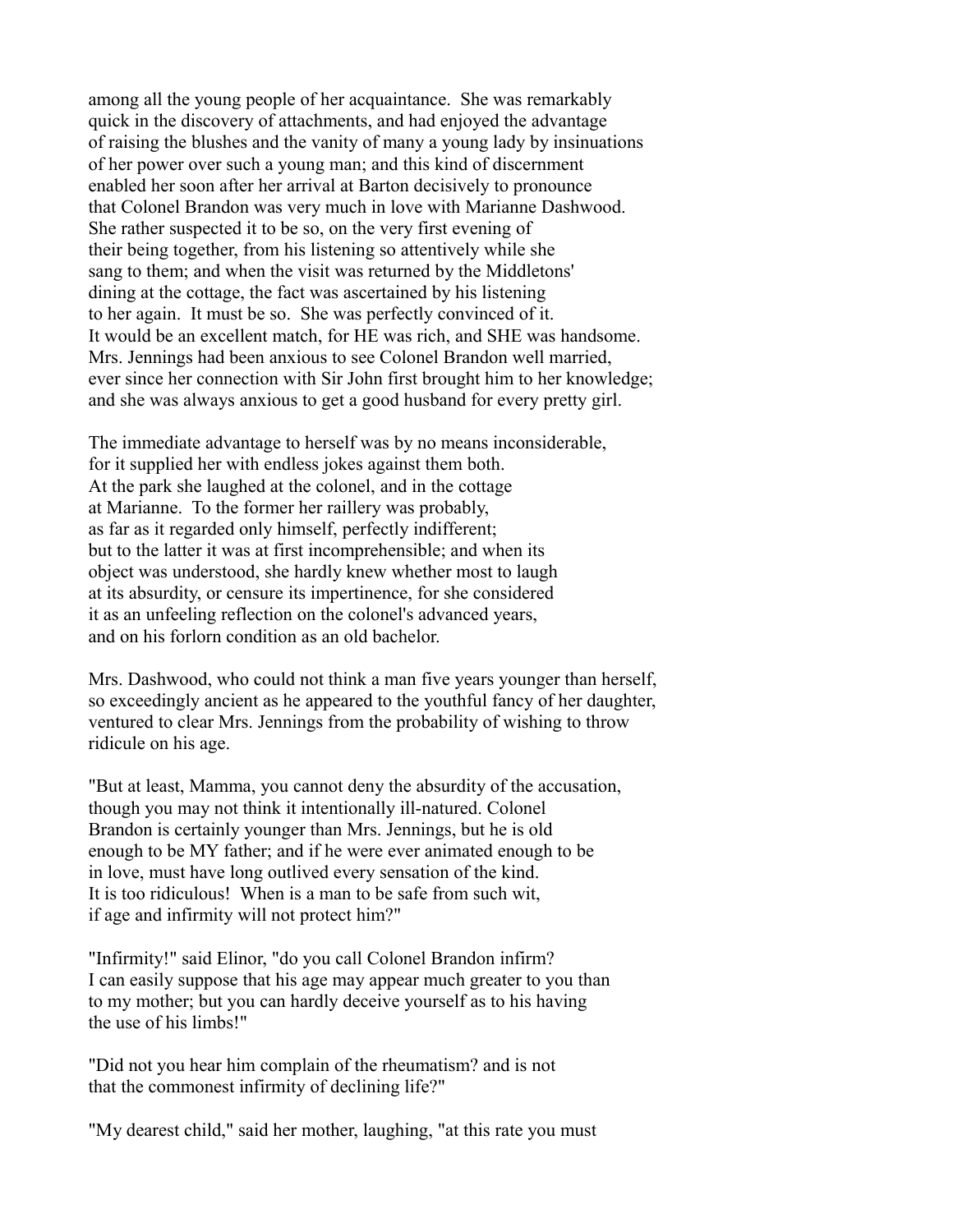be in continual terror of MY decay; and it must seem to you a miracle that my life has been extended to the advanced age of forty."

"Mamma, you are not doing me justice. I know very well that Colonel Brandon is not old enough to make his friends yet apprehensive of losing him in the course of nature. He may live twenty years longer. But thirty-five has nothing to do with matrimony."

"Perhaps," said Elinor, "thirty-five and seventeen had better not have any thing to do with matrimony together. But if there should by any chance happen to be a woman who is single at seven and twenty, I should not think Colonel Brandon's being thirty-five any objection to his marrying HER."

"A woman of seven and twenty," said Marianne, after pausing a moment, "can never hope to feel or inspire affection again, and if her home be uncomfortable, or her fortune small, I can suppose that she might bring herself to submit to the offices of a nurse, for the sake of the provision and security of a wife. In his marrying such a woman therefore there would be nothing unsuitable. It would be a compact of convenience, and the world would be satisfied. In my eyes it would be no marriage at all, but that would be nothing. To me it would seem only a commercial exchange, in which each wished to be benefited at the expense of the other."

"It would be impossible, I know," replied Elinor, "to convince you that a woman of seven and twenty could feel for a man of thirty-five anything near enough to love, to make him a desirable companion to her. But I must object to your dooming Colonel Brandon and his wife to the constant confinement of a sick chamber, merely because he chanced to complain yesterday (a very cold damp day) of a slight rheumatic feel in one of his shoulders."

"But he talked of flannel waistcoats," said Marianne; "and with me a flannel waistcoat is invariably connected with aches, cramps, rheumatisms, and every species of ailment that can afflict the old and the feeble."

"Had he been only in a violent fever, you would not have despised him half so much. Confess, Marianne, is not there something interesting to you in the flushed cheek, hollow eye, and quick pulse of a fever?"

Soon after this, upon Elinor's leaving the room, "Mamma," said Marianne, "I have an alarm on the subject of illness which I cannot conceal from you. I am sure Edward Ferrars is not well. We have now been here almost a fortnight, and yet he does not come. Nothing but real indisposition could occasion this extraordinary delay. What else can detain him at Norland?"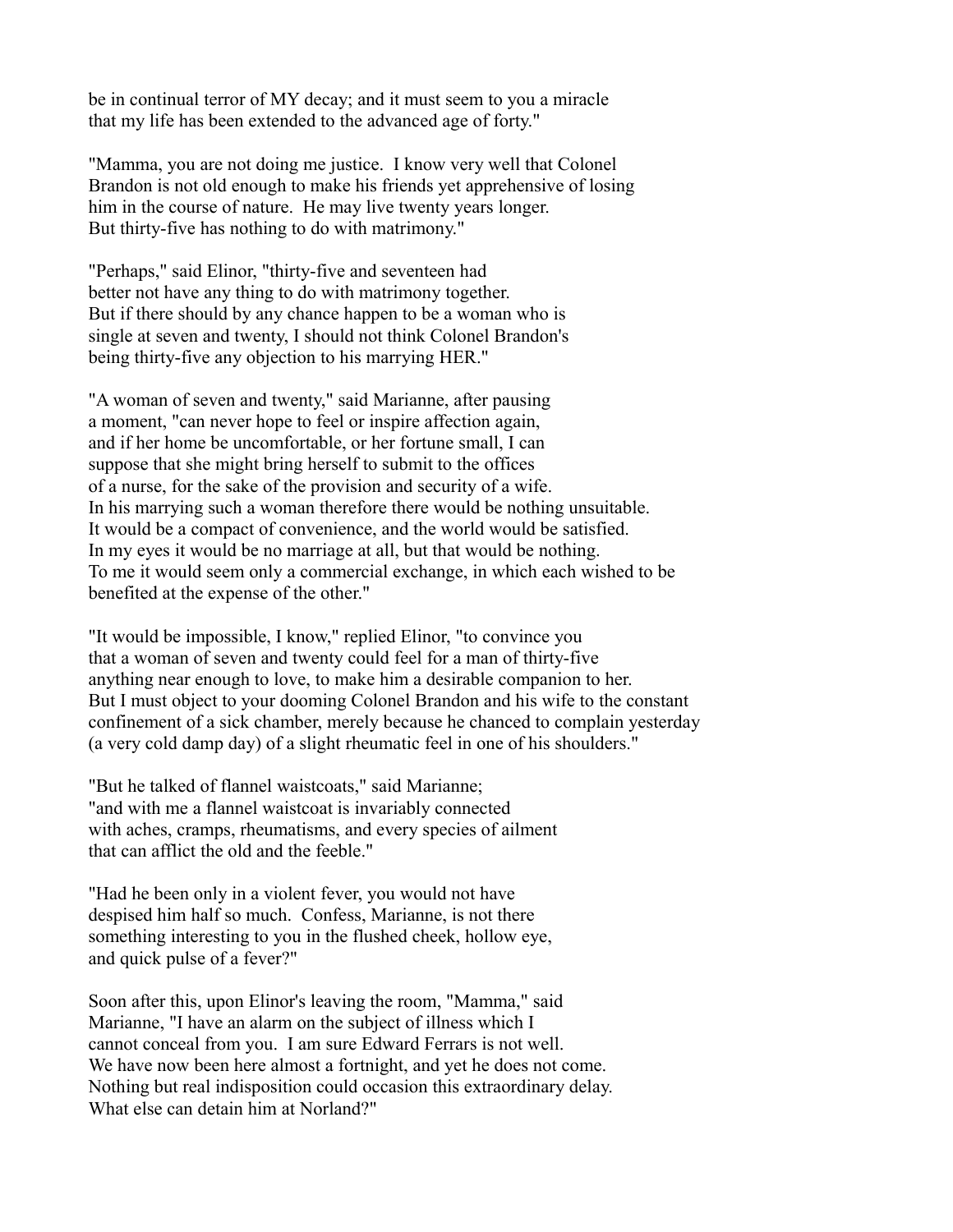"Had you any idea of his coming so soon?" said Mrs. Dashwood. "I had none. On the contrary, if I have felt any anxiety at all on the subject, it has been in recollecting that he sometimes showed a want of pleasure and readiness in accepting my invitation, when I talked of his coming to Barton. Does Elinor expect him already?"

"I have never mentioned it to her, but of course she must."

"I rather think you are mistaken, for when I was talking to her yesterday of getting a new grate for the spare bedchamber, she observed that there was no immediate hurry for it, as it was not likely that the room would be wanted for some time."

"How strange this is! what can be the meaning of it! But the whole of their behaviour to each other has been unaccountable! How cold, how composed were their last adieus! How languid their conversation the last evening of their being together! In Edward's farewell there was no distinction between Elinor and me: it was the good wishes of an affectionate brother to both. Twice did I leave them purposely together in the course of the last morning, and each time did he most unaccountably follow me out of the room. And Elinor, in quitting Norland and Edward, cried not as I did. Even now her self-command is invariable. When is she dejected or melancholy? When does she try to avoid society, or appear restless and dissatisfied in it?"

#### CHAPTER 9

The Dashwoods were now settled at Barton with tolerable comfort to themselves. The house and the garden, with all the objects surrounding them, were now become familiar, and the ordinary pursuits which had given to Norland half its charms were engaged in again with far greater enjoyment than Norland had been able to afford, since the loss of their father. Sir John Middleton, who called on them every day for the first fortnight, and who was not in the habit of seeing much occupation at home, could not conceal his amazement on finding them always employed.

Their visitors, except those from Barton Park, were not many; for, in spite of Sir John's urgent entreaties that they would mix more in the neighbourhood, and repeated assurances of his carriage being always at their service, the independence of Mrs. Dashwood's spirit overcame the wish of society for her children; and she was resolute in declining to visit any family beyond the distance of a walk. There were but few who could be so classed; and it was not all of them that were attainable. About a mile and a half from the cottage, along the narrow winding valley of Allenham,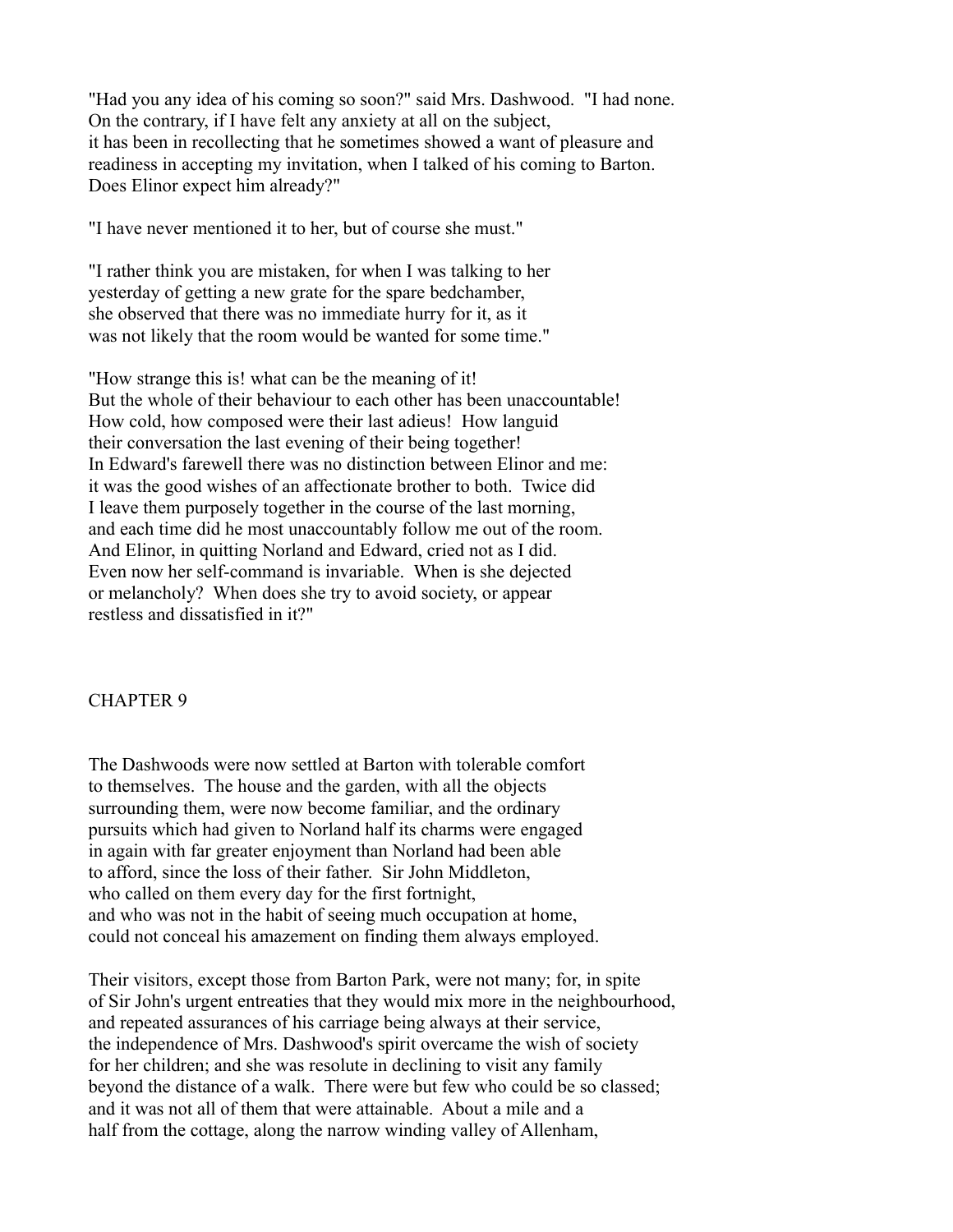which issued from that of Barton, as formerly described, the girls had, in one of their earliest walks, discovered an ancient respectable looking mansion which, by reminding them a little of Norland, interested their imagination and made them wish to be better acquainted with it. But they learnt, on enquiry, that its possessor, an elderly lady of very good character, was unfortunately too infirm to mix with the world, and never stirred from home.

The whole country about them abounded in beautiful walks. The high downs which invited them from almost every window of the cottage to seek the exquisite enjoyment of air on their summits, were a happy alternative when the dirt of the valleys beneath shut up their superior beauties; and towards one of these hills did Marianne and Margaret one memorable morning direct their steps, attracted by the partial sunshine of a showery sky, and unable longer to bear the confinement which the settled rain of the two preceding days had occasioned. The weather was not tempting enough to draw the two others from their pencil and their book, in spite of Marianne's declaration that the day would be lastingly fair, and that every threatening cloud would be drawn off from their hills; and the two girls set off together.

They gaily ascended the downs, rejoicing in their own penetration at every glimpse of blue sky; and when they caught in their faces the animating gales of a high south-westerly wind, they pitied the fears which had prevented their mother and Elinor from sharing such delightful sensations.

"Is there a felicity in the world," said Marianne, "superior to this?-- Margaret, we will walk here at least two hours."

Margaret agreed, and they pursued their way against the wind, resisting it with laughing delight for about twenty minutes longer, when suddenly the clouds united over their heads, and a driving rain set full in their face.--Chagrined and surprised, they were obliged, though unwillingly, to turn back, for no shelter was nearer than their own house. One consolation however remained for them, to which the exigence of the moment gave more than usual propriety; it was that of running with all possible speed down the steep side of the hill which led immediately to their garden gate.

They set off. Marianne had at first the advantage, but a false step brought her suddenly to the ground; and Margaret, unable to stop herself to assist her, was involuntarily hurried along, and reached the bottom in safety.

A gentleman carrying a gun, with two pointers playing round him, was passing up the hill and within a few yards of Marianne, when her accident happened. He put down his gun and ran to her assistance. She had raised herself from the ground, but her foot had been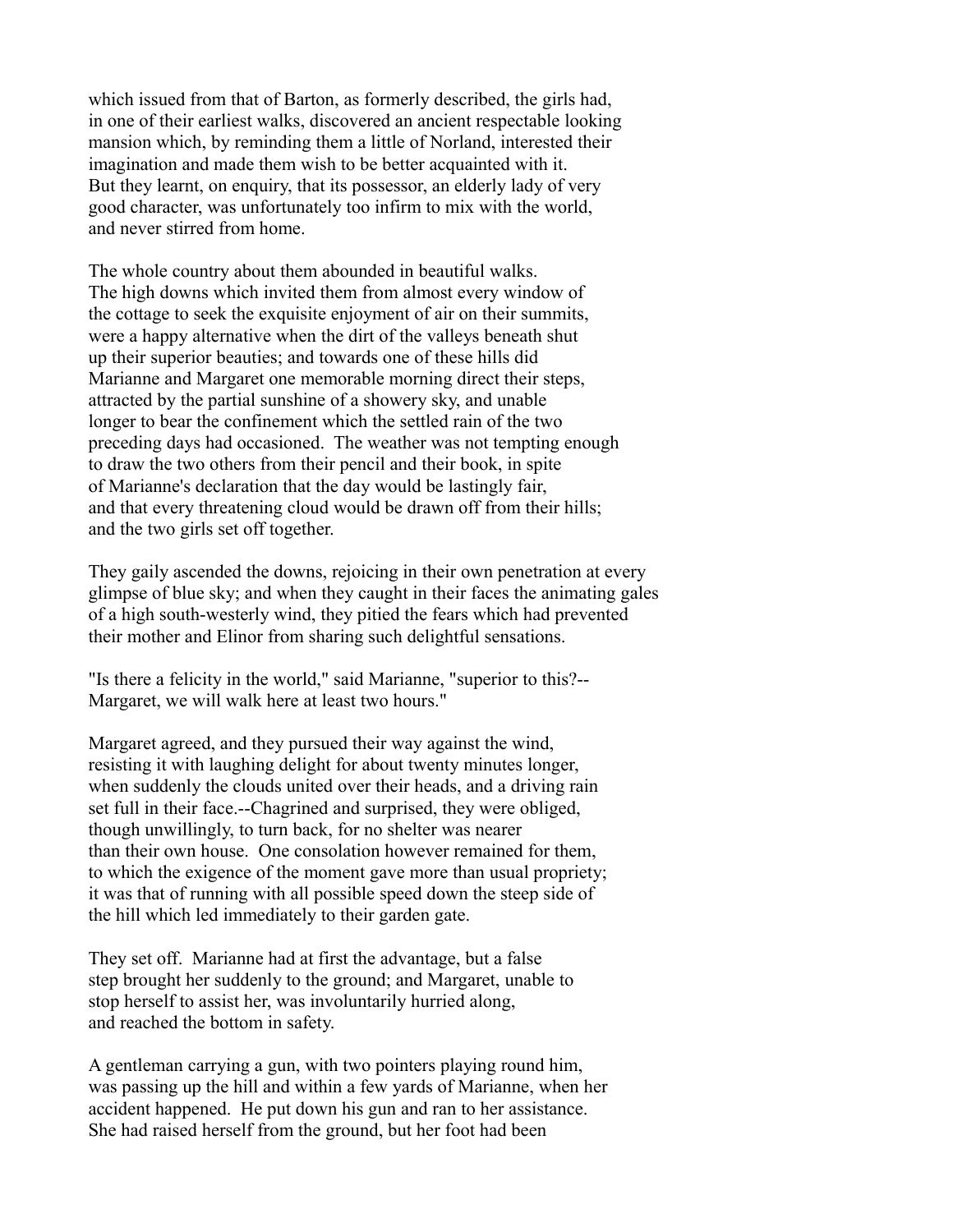twisted in her fall, and she was scarcely able to stand. The gentleman offered his services; and perceiving that her modesty declined what her situation rendered necessary, took her up in his arms without farther delay, and carried her down the hill. Then passing through the garden, the gate of which had been left open by Margaret, he bore her directly into the house, whither Margaret was just arrived, and quitted not his hold till he had seated her in a chair in the parlour.

Elinor and her mother rose up in amazement at their entrance, and while the eyes of both were fixed on him with an evident wonder and a secret admiration which equally sprung from his appearance, he apologized for his intrusion by relating its cause, in a manner so frank and so graceful that his person, which was uncommonly handsome, received additional charms from his voice and expression. Had he been even old, ugly, and vulgar, the gratitude and kindness of Mrs. Dashwood would have been secured by any act of attention to her child; but the influence of youth, beauty, and elegance, gave an interest to the action which came home to her feelings.

She thanked him again and again; and, with a sweetness of address which always attended her, invited him to be seated. But this he declined, as he was dirty and wet. Mrs. Dashwood then begged to know to whom she was obliged. His name, he replied, was Willoughby, and his present home was at Allenham, from whence he hoped she would allow him the honour of calling tomorrow to enquire after Miss Dashwood. The honour was readily granted, and he then departed, to make himself still more interesting, in the midst of an heavy rain.

His manly beauty and more than common gracefulness were instantly the theme of general admiration, and the laugh which his gallantry raised against Marianne received particular spirit from his exterior attractions.-- Marianne herself had seen less of his person that the rest, for the confusion which crimsoned over her face, on his lifting her up, had robbed her of the power of regarding him after their entering the house. But she had seen enough of him to join in all the admiration of the others, and with an energy which always adorned her praise. His person and air were equal to what her fancy had ever drawn for the hero of a favourite story; and in his carrying her into the house with so little previous formality, there was a rapidity of thought which particularly recommended the action to her. Every circumstance belonging to him was interesting. His name was good, his residence was in their favourite village, and she soon found out that of all manly dresses a shooting-jacket was the most becoming. Her imagination was busy, her reflections were pleasant, and the pain of a sprained ankle was disregarded.

Sir John called on them as soon as the next interval of fair weather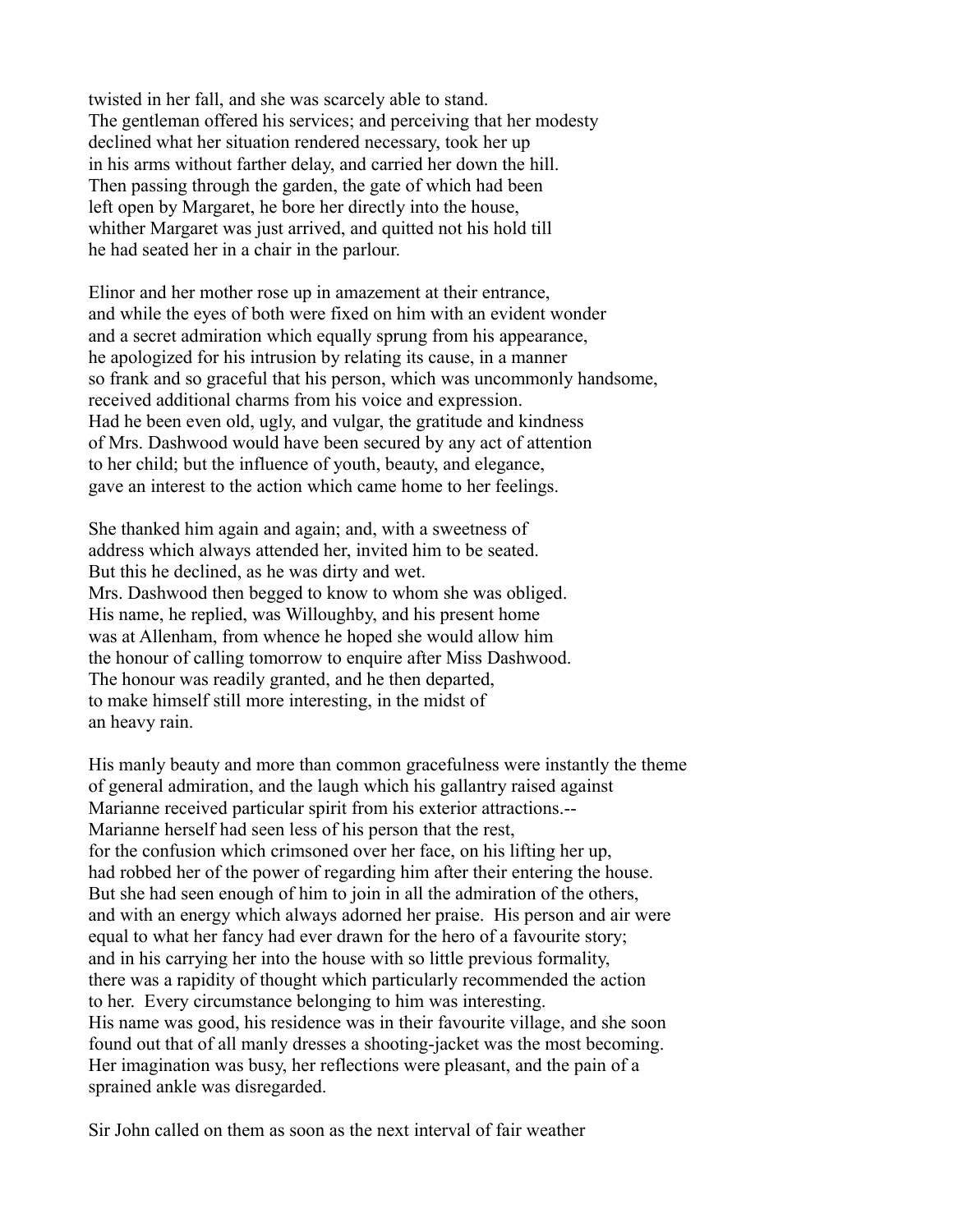that morning allowed him to get out of doors; and Marianne's accident being related to him, he was eagerly asked whether he knew any gentleman of the name of Willoughby at Allenham.

"Willoughby!" cried Sir John; "what, is HE in the country? That is good news however; I will ride over tomorrow, and ask him to dinner on Thursday."

"You know him then," said Mrs. Dashwood.

"Know him! to be sure I do. Why, he is down here every year."

"And what sort of a young man is he?"

"As good a kind of fellow as ever lived, I assure you. A very decent shot, and there is not a bolder rider in England."

"And is that all you can say for him?" cried Marianne, indignantly. "But what are his manners on more intimate acquaintance? What his pursuits, his talents, and genius?"

Sir John was rather puzzled.

"Upon my soul," said he, "I do not know much about him as to all THAT. But he is a pleasant, good humoured fellow, and has got the nicest little black bitch of a pointer I ever saw. Was she out with him today?"

But Marianne could no more satisfy him as to the colour of Mr. Willoughby's pointer, than he could describe to her the shades of his mind.

"But who is he?" said Elinor. "Where does he come from? Has he a house at Allenham?"

On this point Sir John could give more certain intelligence; and he told them that Mr. Willoughby had no property of his own in the country; that he resided there only while he was visiting the old lady at Allenham Court, to whom he was related, and whose possessions he was to inherit; adding, "Yes, yes, he is very well worth catching I can tell you, Miss Dashwood; he has a pretty little estate of his own in Somersetshire besides; and if I were you, I would not give him up to my younger sister, in spite of all this tumbling down hills. Miss Marianne must not expect to have all the men to herself. Brandon will be jealous, if she does not take care."

"I do not believe," said Mrs. Dashwood, with a good humoured smile, "that Mr. Willoughby will be incommoded by the attempts of either of MY daughters towards what you call CATCHING him.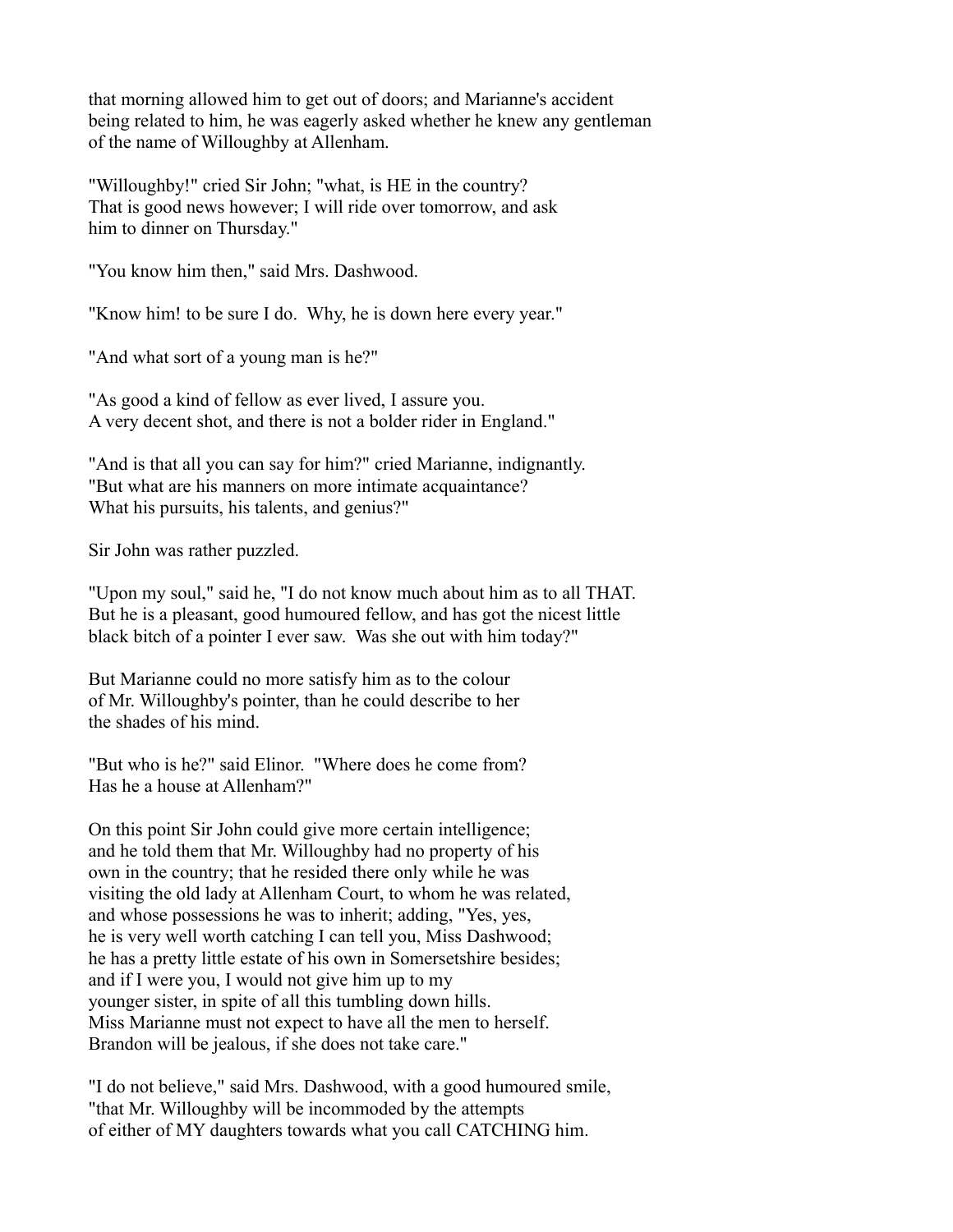It is not an employment to which they have been brought up. Men are very safe with us, let them be ever so rich. I am glad to find, however, from what you say, that he is a respectable young man, and one whose acquaintance will not be ineligible."

"He is as good a sort of fellow, I believe, as ever lived," repeated Sir John. "I remember last Christmas at a little hop at the park, he danced from eight o'clock till four, without once sitting down."

"Did he indeed?" cried Marianne with sparkling eyes, "and with elegance, with spirit?"

"Yes; and he was up again at eight to ride to covert."

"That is what I like; that is what a young man ought to be. Whatever be his pursuits, his eagerness in them should know no moderation, and leave him no sense of fatigue."

"Aye, aye, I see how it will be," said Sir John, "I see how it will be. You will be setting your cap at him now, and never think of poor Brandon."

"That is an expression, Sir John," said Marianne, warmly, "which I particularly dislike. I abhor every common-place phrase by which wit is intended; and 'setting one's cap at a man,' or 'making a conquest,' are the most odious of all. Their tendency is gross and illiberal; and if their construction could ever be deemed clever, time has long ago destroyed all its ingenuity."

Sir John did not much understand this reproof; but he laughed as heartily as if he did, and then replied,

"Ay, you will make conquests enough, I dare say, one way or other. Poor Brandon! he is quite smitten already, and he is very well worth setting your cap at, I can tell you, in spite of all this tumbling about and spraining of ankles."

# CHAPTER 10

Marianne's preserver, as Margaret, with more elegance than precision, styled Willoughby, called at the cottage early the next morning to make his personal enquiries. He was received by Mrs. Dashwood with more than politeness; with a kindness which Sir John's account of him and her own gratitude prompted; and every thing that passed during the visit tended to assure him of the sense, elegance, mutual affection, and domestic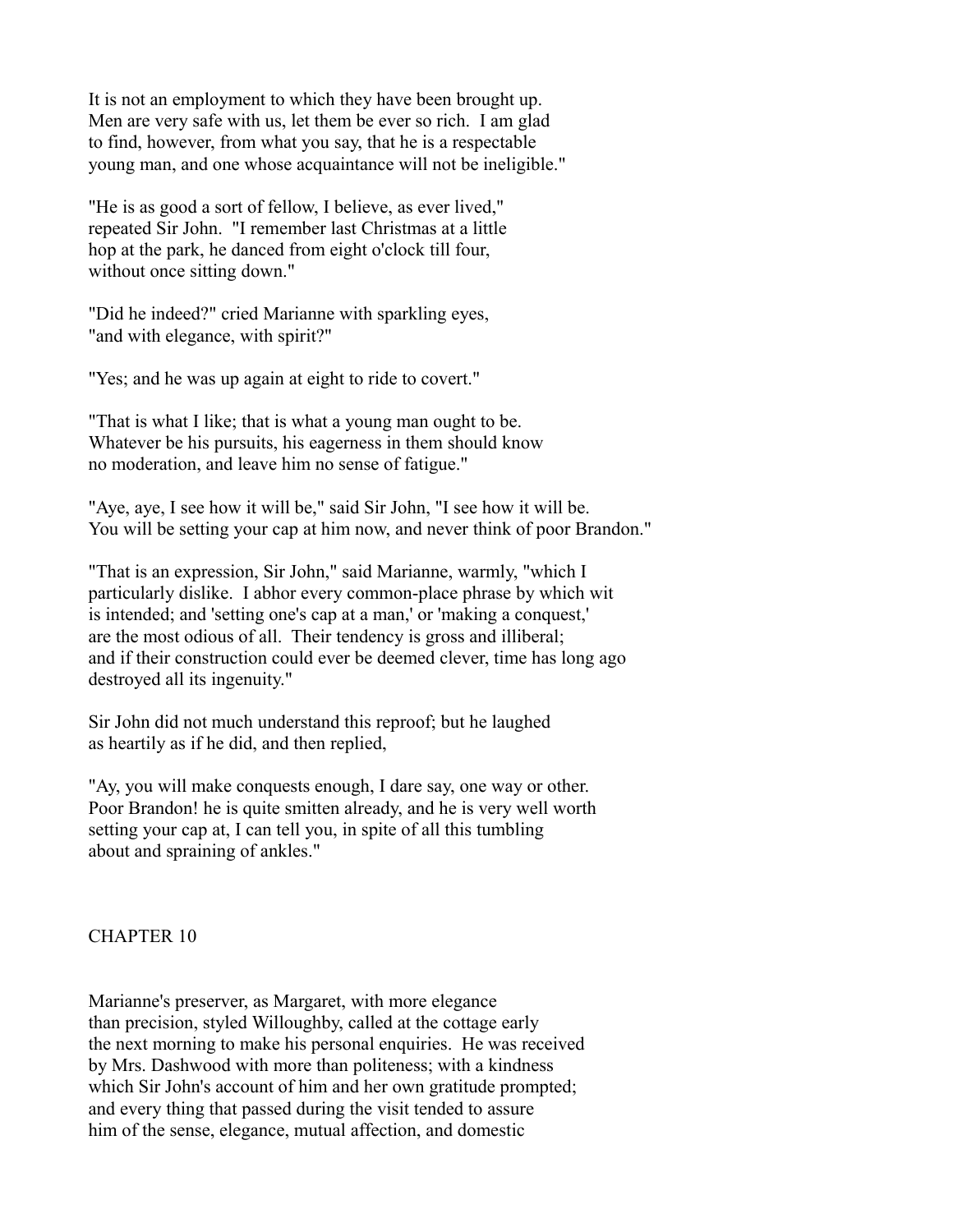comfort of the family to whom accident had now introduced him. Of their personal charms he had not required a second interview to be convinced.

Miss Dashwood had a delicate complexion, regular features, and a remarkably pretty figure. Marianne was still handsomer. Her form, though not so correct as her sister's, in having the advantage of height, was more striking; and her face was so lovely, that when in the common cant of praise, she was called a beautiful girl, truth was less violently outraged than usually happens. Her skin was very brown, but, from its transparency, her complexion was uncommonly brilliant; her features were all good; her smile was sweet and attractive; and in her eyes, which were very dark, there was a life, a spirit, an eagerness, which could hardily be seen without delight. From Willoughby their expression was at first held back, by the embarrassment which the remembrance of his assistance created. But when this passed away, when her spirits became collected, when she saw that to the perfect good-breeding of the gentleman, he united frankness and vivacity, and above all, when she heard him declare, that of music and dancing he was passionately fond, she gave him such a look of approbation as secured the largest share of his discourse to herself for the rest of his stay.

It was only necessary to mention any favourite amusement to engage her to talk. She could not be silent when such points were introduced, and she had neither shyness nor reserve in their discussion. They speedily discovered that their enjoyment of dancing and music was mutual, and that it arose from a general conformity of judgment in all that related to either. Encouraged by this to a further examination of his opinions, she proceeded to question him on the subject of books; her favourite authors were brought forward and dwelt upon with so rapturous a delight, that any young man of five and twenty must have been insensible indeed, not to become an immediate convert to the excellence of such works, however disregarded before. Their taste was strikingly alike. The same books, the same passages were idolized by each--or if any difference appeared, any objection arose, it lasted no longer than till the force of her arguments and the brightness of her eyes could be displayed. He acquiesced in all her decisions, caught all her enthusiasm; and long before his visit concluded, they conversed with the familiarity of a long-established acquaintance.

"Well, Marianne," said Elinor, as soon as he had left them, "for ONE morning I think you have done pretty well. You have already ascertained Mr. Willoughby's opinion in almost every matter of importance. You know what he thinks of Cowper and Scott; you are certain of his estimating their beauties as he ought, and you have received every assurance of his admiring Pope no more than is proper. But how is your acquaintance to be long supported,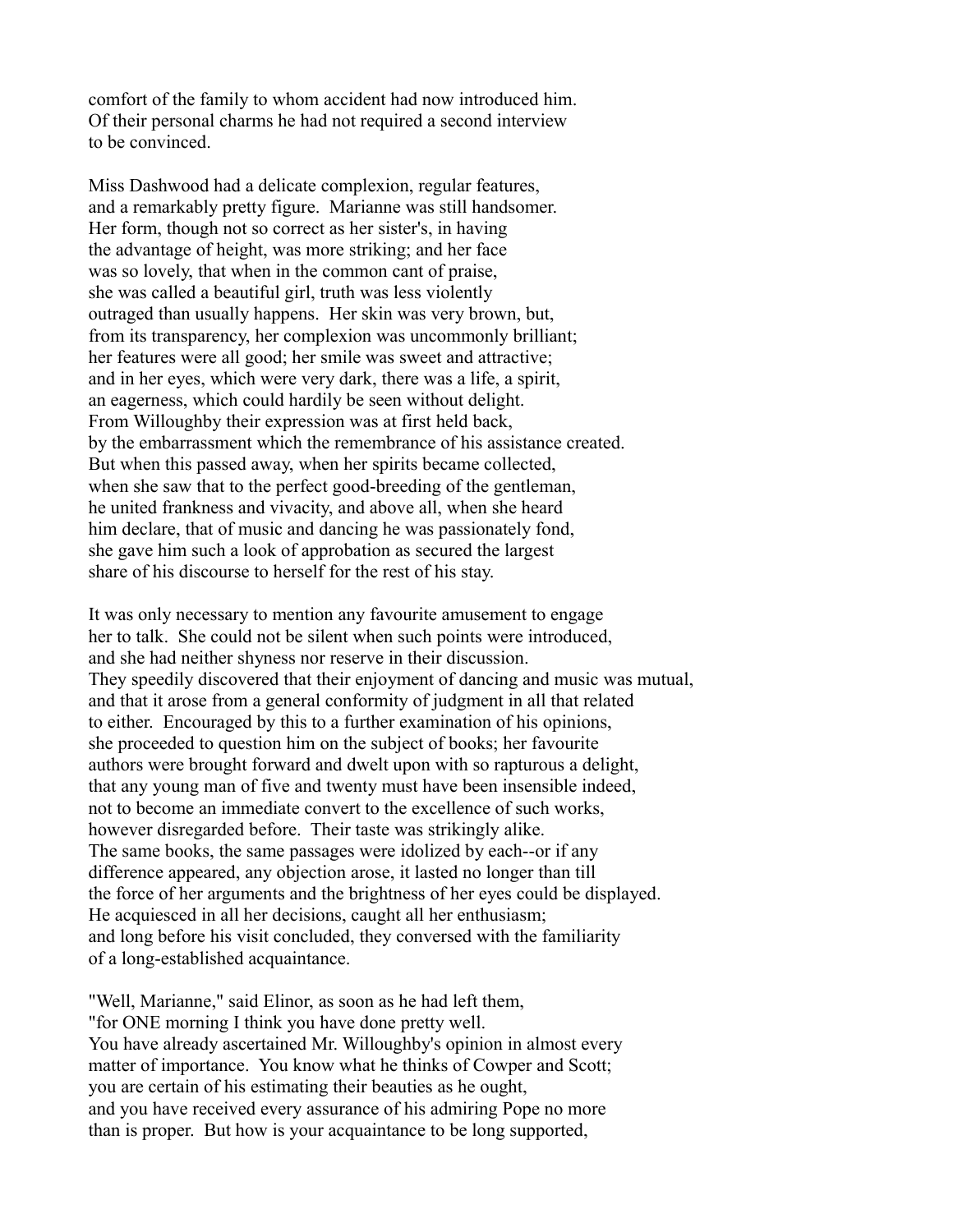under such extraordinary despatch of every subject for discourse? You will soon have exhausted each favourite topic. Another meeting will suffice to explain his sentiments on picturesque beauty, and second marriages, and then you can have nothing farther to ask."--

"Elinor," cried Marianne, "is this fair? is this just? are my ideas so scanty? But I see what you mean. I have been too much at my ease, too happy, too frank. I have erred against every common-place notion of decorum; I have been open and sincere where I ought to have been reserved, spiritless, dull, and deceitful--had I talked only of the weather and the roads, and had I spoken only once in ten minutes, this reproach would have been spared."

"My love," said her mother, "you must not be offended with Elinor- she was only in jest. I should scold her myself, if she were capable of wishing to check the delight of your conversation with our new friend."-- Marianne was softened in a moment.

Willoughby, on his side, gave every proof of his pleasure in their acquaintance, which an evident wish of improving it could offer. He came to them every day. To enquire after Marianne was at first his excuse; but the encouragement of his reception, to which every day gave greater kindness, made such an excuse unnecessary before it had ceased to be possible, by Marianne's perfect recovery. She was confined for some days to the house; but never had any confinement been less irksome. Willoughby was a young man of good abilities, quick imagination, lively spirits, and open, affectionate manners. He was exactly formed to engage Marianne's heart, for with all this, he joined not only a captivating person, but a natural ardour of mind which was now roused and increased by the example of her own, and which recommended him to her affection beyond every thing else.

His society became gradually her most exquisite enjoyment. They read, they talked, they sang together; his musical talents were considerable; and he read with all the sensibility and spirit which Edward had unfortunately wanted.

In Mrs. Dashwood's estimation he was as faultless as in Marianne's; and Elinor saw nothing to censure in him but a propensity, in which he strongly resembled and peculiarly delighted her sister, of saying too much what he thought on every occasion, without attention to persons or circumstances. In hastily forming and giving his opinion of other people, in sacrificing general politeness to the enjoyment of undivided attention where his heart was engaged, and in slighting too easily the forms of worldly propriety, he displayed a want of caution which Elinor could not approve, in spite of all that he and Marianne could say in its support.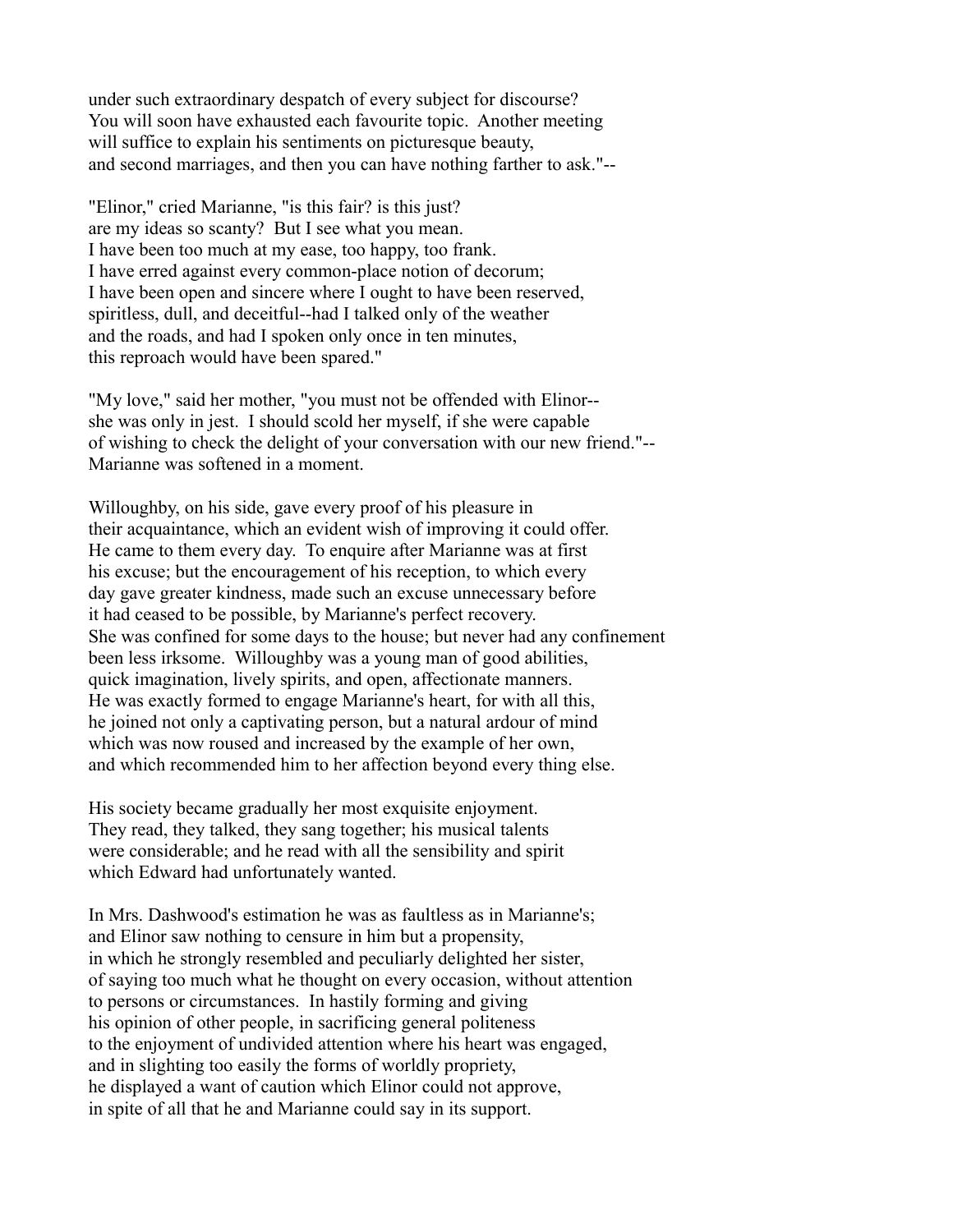Marianne began now to perceive that the desperation which had seized her at sixteen and a half, of ever seeing a man who could satisfy her ideas of perfection, had been rash and unjustifiable. Willoughby was all that her fancy had delineated in that unhappy hour and in every brighter period, as capable of attaching her; and his behaviour declared his wishes to be in that respect as earnest, as his abilities were strong.

Her mother too, in whose mind not one speculative thought of their marriage had been raised, by his prospect of riches, was led before the end of a week to hope and expect it; and secretly to congratulate herself on having gained two such sons-in-law as Edward and Willoughby.

Colonel Brandon's partiality for Marianne, which had so early been discovered by his friends, now first became perceptible to Elinor, when it ceased to be noticed by them. Their attention and wit were drawn off to his more fortunate rival; and the raillery which the other had incurred before any partiality arose, was removed when his feelings began really to call for the ridicule so justly annexed to sensibility. Elinor was obliged, though unwillingly, to believe that the sentiments which Mrs. Jennings had assigned him for her own satisfaction, were now actually excited by her sister; and that however a general resemblance of disposition between the parties might forward the affection of Mr. Willoughby, an equally striking opposition of character was no hindrance to the regard of Colonel Brandon. She saw it with concern; for what could a silent man of five and thirty hope, when opposed to a very lively one of five and twenty? and as she could not even wish him successful, she heartily wished him indifferent. She liked him--in spite of his gravity and reserve, she beheld in him an object of interest. His manners, though serious, were mild; and his reserve appeared rather the result of some oppression of spirits than of any natural gloominess of temper. Sir John had dropped hints of past injuries and disappointments, which justified her belief of his being an unfortunate man, and she regarded him with respect and compassion.

Perhaps she pitied and esteemed him the more because he was slighted by Willoughby and Marianne, who, prejudiced against him for being neither lively nor young, seemed resolved to undervalue his merits.

"Brandon is just the kind of man," said Willoughby one day, when they were talking of him together, "whom every body speaks well of, and nobody cares about; whom all are delighted to see, and nobody remembers to talk to."

"That is exactly what I think of him," cried Marianne.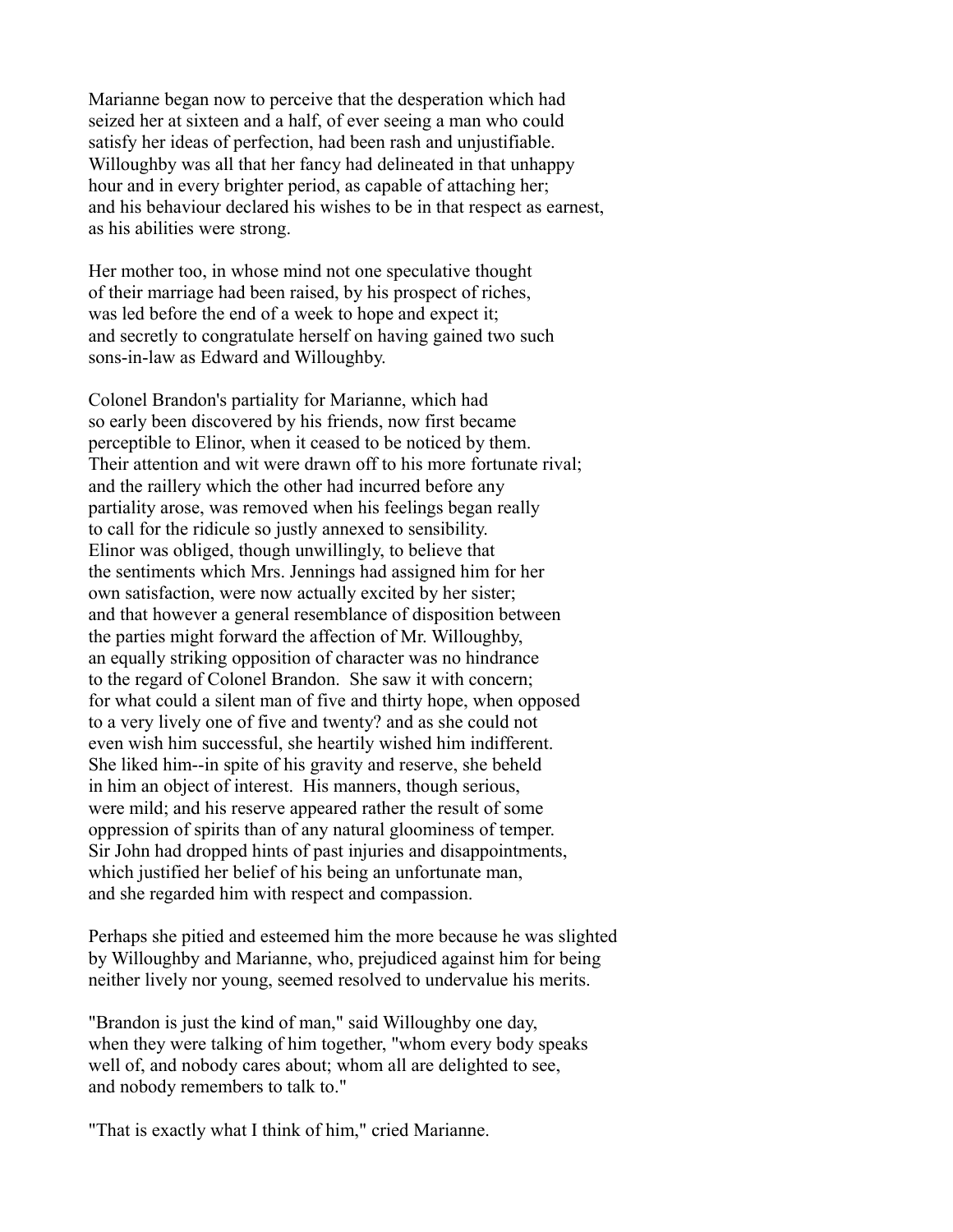"Do not boast of it, however," said Elinor, "for it is injustice in both of you. He is highly esteemed by all the family at the park, and I never see him myself without taking pains to converse with him."

"That he is patronised by YOU," replied Willoughby, "is certainly in his favour; but as for the esteem of the others, it is a reproach in itself. Who would submit to the indignity of being approved by such a woman as Lady Middleton and Mrs. Jennings, that could command the indifference of any body else?"

"But perhaps the abuse of such people as yourself and Marianne will make amends for the regard of Lady Middleton and her mother. If their praise is censure, your censure may be praise, for they are not more undiscerning, than you are prejudiced and unjust."

"In defence of your protege you can even be saucy."

"My protege, as you call him, is a sensible man; and sense will always have attractions for me. Yes, Marianne, even in a man between thirty and forty. He has seen a great deal of the world; has been abroad, has read, and has a thinking mind. I have found him capable of giving me much information on various subjects; and he has always answered my inquiries with readiness of good-breeding and good nature."

"That is to say," cried Marianne contemptuously, "he has told you, that in the East Indies the climate is hot, and the mosquitoes are troublesome."

"He WOULD have told me so, I doubt not, had I made any such inquiries, but they happened to be points on which I had been previously informed."

"Perhaps," said Willoughby, "his observations may have extended to the existence of nabobs, gold mohrs, and palanquins."

"I may venture to say that HIS observations have stretched much further than your candour. But why should you dislike him?"

"I do not dislike him. I consider him, on the contrary, as a very respectable man, who has every body's good word, and nobody's notice; who, has more money than he can spend, more time than he knows how to employ, and two new coats every year."

"Add to which," cried Marianne, "that he has neither genius, taste, nor spirit. That his understanding has no brilliancy, his feelings no ardour, and his voice no expression."

"You decide on his imperfections so much in the mass," replied Elinor, "and so much on the strength of your own imagination,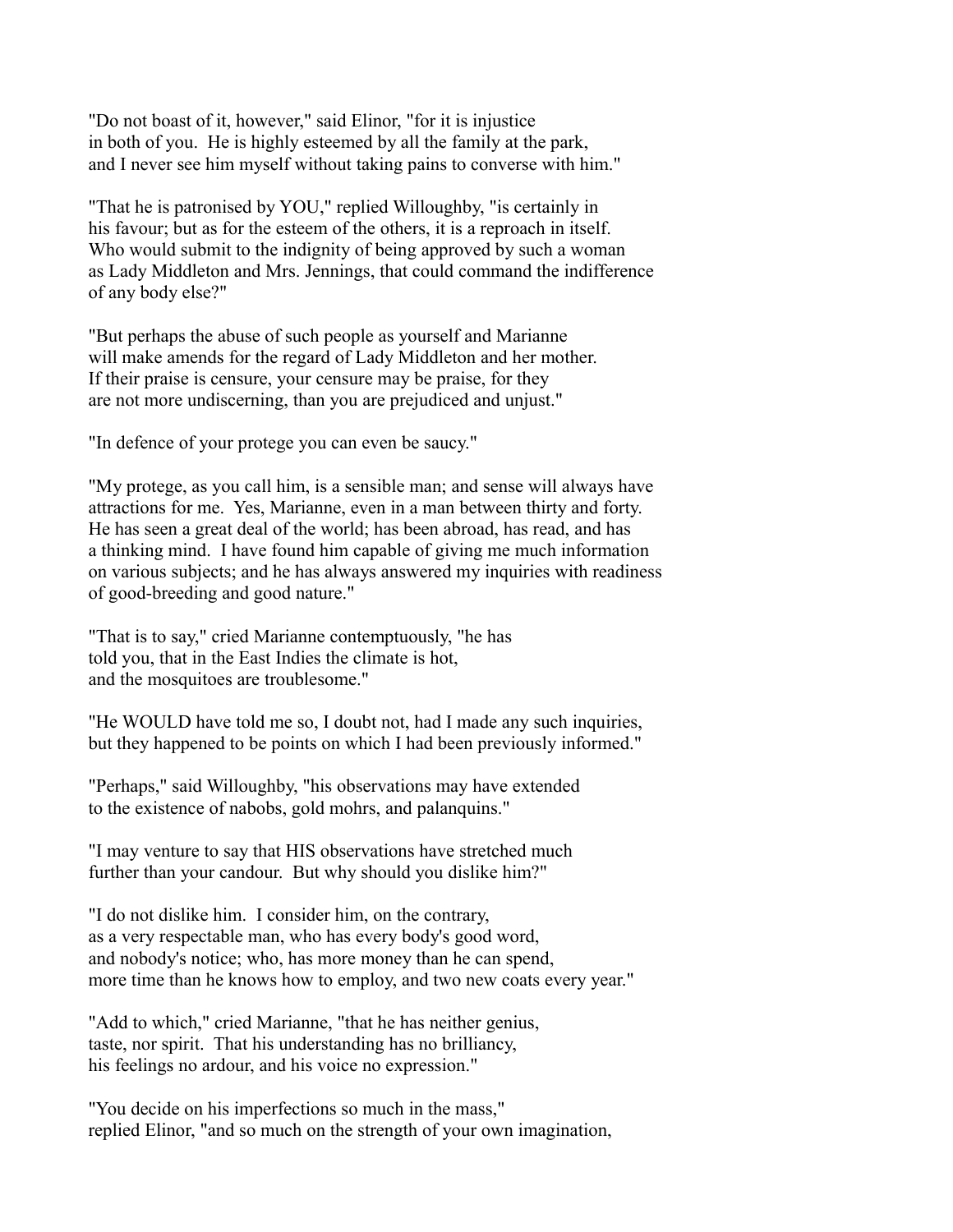that the commendation I am able to give of him is comparatively cold and insipid. I can only pronounce him to be a sensible man, well-bred, well-informed, of gentle address, and, I believe, possessing an amiable heart."

"Miss Dashwood," cried Willoughby, "you are now using me unkindly. You are endeavouring to disarm me by reason, and to convince me against my will. But it will not do. You shall find me as stubborn as you can be artful. I have three unanswerable reasons for disliking Colonel Brandon; he threatened me with rain when I wanted it to be fine; he has found fault with the hanging of my curricle, and I cannot persuade him to buy my brown mare. If it will be any satisfaction to you, however, to be told, that I believe his character to be in other respects irreproachable, I am ready to confess it. And in return for an acknowledgment, which must give me some pain, you cannot deny me the privilege of disliking him as much as ever."

### CHAPTER 11

Little had Mrs. Dashwood or her daughters imagined when they first came into Devonshire, that so many engagements would arise to occupy their time as shortly presented themselves, or that they should have such frequent invitations and such constant visitors as to leave them little leisure for serious employment. Yet such was the case. When Marianne was recovered, the schemes of amusement at home and abroad, which Sir John had been previously forming, were put into execution. The private balls at the park then began; and parties on the water were made and accomplished as often as a showery October would allow. In every meeting of the kind Willoughby was included; and the ease and familiarity which naturally attended these parties were exactly calculated to give increasing intimacy to his acquaintance with the Dashwoods, to afford him opportunity of witnessing the excellencies of Marianne, of marking his animated admiration of her, and of receiving, in her behaviour to himself, the most pointed assurance of her affection.

Elinor could not be surprised at their attachment. She only wished that it were less openly shewn; and once or twice did venture to suggest the propriety of some self-command to Marianne. But Marianne abhorred all concealment where no real disgrace could attend unreserve; and to aim at the restraint of sentiments which were not in themselves illaudable, appeared to her not merely an unnecessary effort, but a disgraceful subjection of reason to common-place and mistaken notions. Willoughby thought the same; and their behaviour at all times, was an illustration of their opinions.

When he was present she had no eyes for any one else.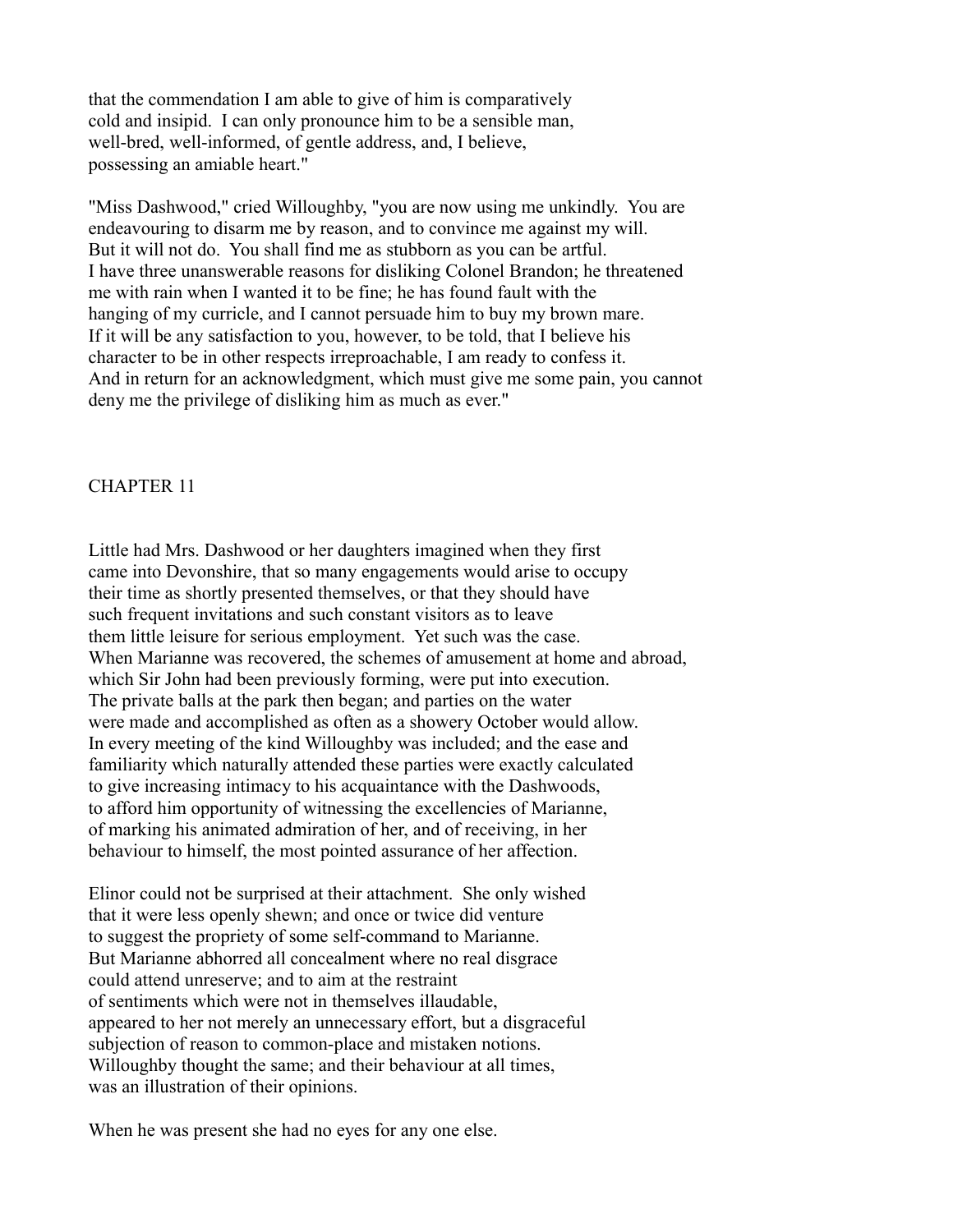Every thing he did, was right. Every thing he said, was clever. If their evenings at the park were concluded with cards, he cheated himself and all the rest of the party to get her a good hand. If dancing formed the amusement of the night, they were partners for half the time; and when obliged to separate for a couple of dances, were careful to stand together and scarcely spoke a word to any body else. Such conduct made them of course most exceedingly laughed at; but ridicule could not shame, and seemed hardly to provoke them.

Mrs. Dashwood entered into all their feelings with a warmth which left her no inclination for checking this excessive display of them. To her it was but the natural consequence of a strong affection in a young and ardent mind.

This was the season of happiness to Marianne. Her heart was devoted to Willoughby, and the fond attachment to Norland, which she brought with her from Sussex, was more likely to be softened than she had thought it possible before, by the charms which his society bestowed on her present home.

Elinor's happiness was not so great. Her heart was not so much at ease, nor her satisfaction in their amusements so pure. They afforded her no companion that could make amends for what she had left behind, nor that could teach her to think of Norland with less regret than ever. Neither Lady Middleton nor Mrs. Jennings could supply to her the conversation she missed; although the latter was an everlasting talker, and from the first had regarded her with a kindness which ensured her a large share of her discourse. She had already repeated her own history to Elinor three or four times; and had Elinor's memory been equal to her means of improvement, she might have known very early in their acquaintance all the particulars of Mr. Jenning's last illness, and what he said to his wife a few minutes before he died. Lady Middleton was more agreeable than her mother only in being more silent. Elinor needed little observation to perceive that her reserve was a mere calmness of manner with which sense had nothing to do. Towards her husband and mother she was the same as to them; and intimacy was therefore neither to be looked for nor desired. She had nothing to say one day that she had not said the day before. Her insipidity was invariable, for even her spirits were always the same; and though she did not oppose the parties arranged by her husband, provided every thing were conducted in style and her two eldest children attended her, she never appeared to receive more enjoyment from them than she might have experienced in sitting at home;- and so little did her presence add to the pleasure of the others, by any share in their conversation, that they were sometimes only reminded of her being amongst them by her solicitude about her troublesome boys.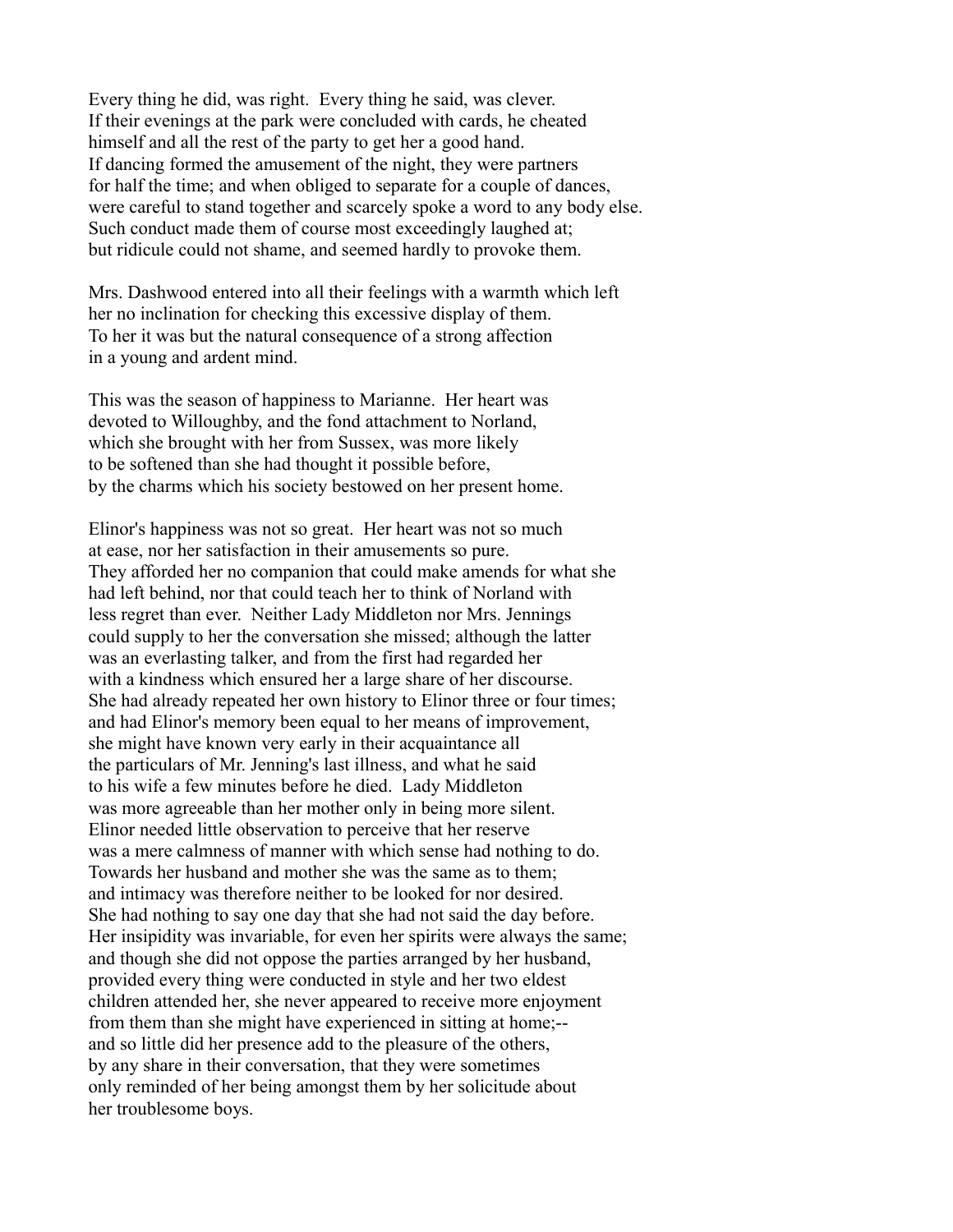In Colonel Brandon alone, of all her new acquaintance, did Elinor find a person who could in any degree claim the respect of abilities, excite the interest of friendship, or give pleasure as a companion. Willoughby was out of the question. Her admiration and regard, even her sisterly regard, was all his own; but he was a lover; his attentions were wholly Marianne's, and a far less agreeable man might have been more generally pleasing. Colonel Brandon, unfortunately for himself, had no such encouragement to think only of Marianne, and in conversing with Elinor he found the greatest consolation for the indifference of her sister.

Elinor's compassion for him increased, as she had reason to suspect that the misery of disappointed love had already been known to him. This suspicion was given by some words which accidently dropped from him one evening at the park, when they were sitting down together by mutual consent, while the others were dancing. His eyes were fixed on Marianne, and, after a silence of some minutes, he said, with a faint smile, "Your sister, I understand, does not approve of second attachments."

"No," replied Elinor, "her opinions are all romantic."

"Or rather, as I believe, she considers them impossible to exist."

"I believe she does. But how she contrives it without reflecting on the character of her own father, who had himself two wives, I know not. A few years however will settle her opinions on the reasonable basis of common sense and observation; and then they may be more easy to define and to justify than they now are, by any body but herself."

"This will probably be the case," he replied; "and yet there is something so amiable in the prejudices of a young mind, that one is sorry to see them give way to the reception of more general opinions."

"I cannot agree with you there," said Elinor. "There are inconveniences attending such feelings as Marianne's, which all the charms of enthusiasm and ignorance of the world cannot atone for. Her systems have all the unfortunate tendency of setting propriety at nought; and a better acquaintance with the world is what I look forward to as her greatest possible advantage."

After a short pause he resumed the conversation by saying,--

"Does your sister make no distinction in her objections against a second attachment? or is it equally criminal in every body? Are those who have been disappointed in their first choice, whether from the inconstancy of its object, or the perverseness of circumstances, to be equally indifferent during the rest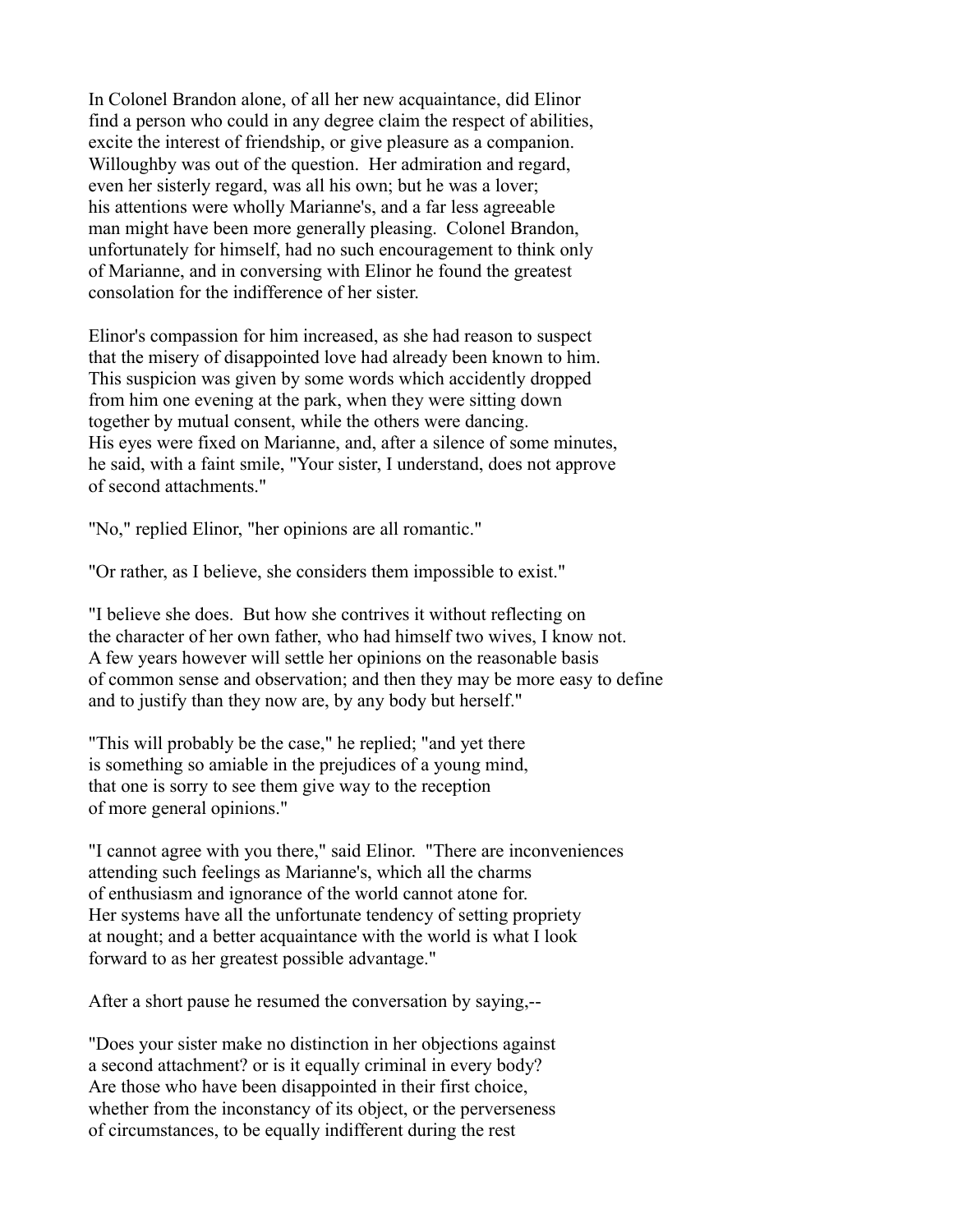of their lives?"

"Upon my word, I am not acquainted with the minutiae of her principles. I only know that I never yet heard her admit any instance of a second attachment's being pardonable."

"This," said he, "cannot hold; but a change, a total change of sentiments-- No, no, do not desire it; for when the romantic refinements of a young mind are obliged to give way, how frequently are they succeeded by such opinions as are but too common, and too dangerous! I speak from experience. I once knew a lady who in temper and mind greatly resembled your sister, who thought and judged like her, but who from an inforced change- from a series of unfortunate circumstances"--Here he stopt suddenly; appeared to think that he had said too much, and by his countenance gave rise to conjectures, which might not otherwise have entered Elinor's head. The lady would probably have passed without suspicion, had he not convinced Miss Dashwood that what concerned her ought not to escape his lips. As it was, it required but a slight effort of fancy to connect his emotion with the tender recollection of past regard. Elinor attempted no more. But Marianne, in her place, would not have done so little. The whole story would have been speedily formed under her active imagination; and every thing established in the most melancholy order of disastrous love.

# CHAPTER 12

As Elinor and Marianne were walking together the next morning the latter communicated a piece of news to her sister, which in spite of all that she knew before of Marianne's imprudence and want of thought, surprised her by its extravagant testimony of both. Marianne told her, with the greatest delight, that Willoughby had given her a horse, one that he had bred himself on his estate in Somersetshire, and which was exactly calculated to carry a woman. Without considering that it was not in her mother's plan to keep any horse, that if she were to alter her resolution in favour of this gift, she must buy another for the servant, and keep a servant to ride it, and after all, build a stable to receive them, she had accepted the present without hesitation, and told her sister of it in raptures.

"He intends to send his groom into Somersetshire immediately for it," she added, "and when it arrives we will ride every day. You shall share its use with me. Imagine to yourself, my dear Elinor, the delight of a gallop on some of these downs."

Most unwilling was she to awaken from such a dream of felicity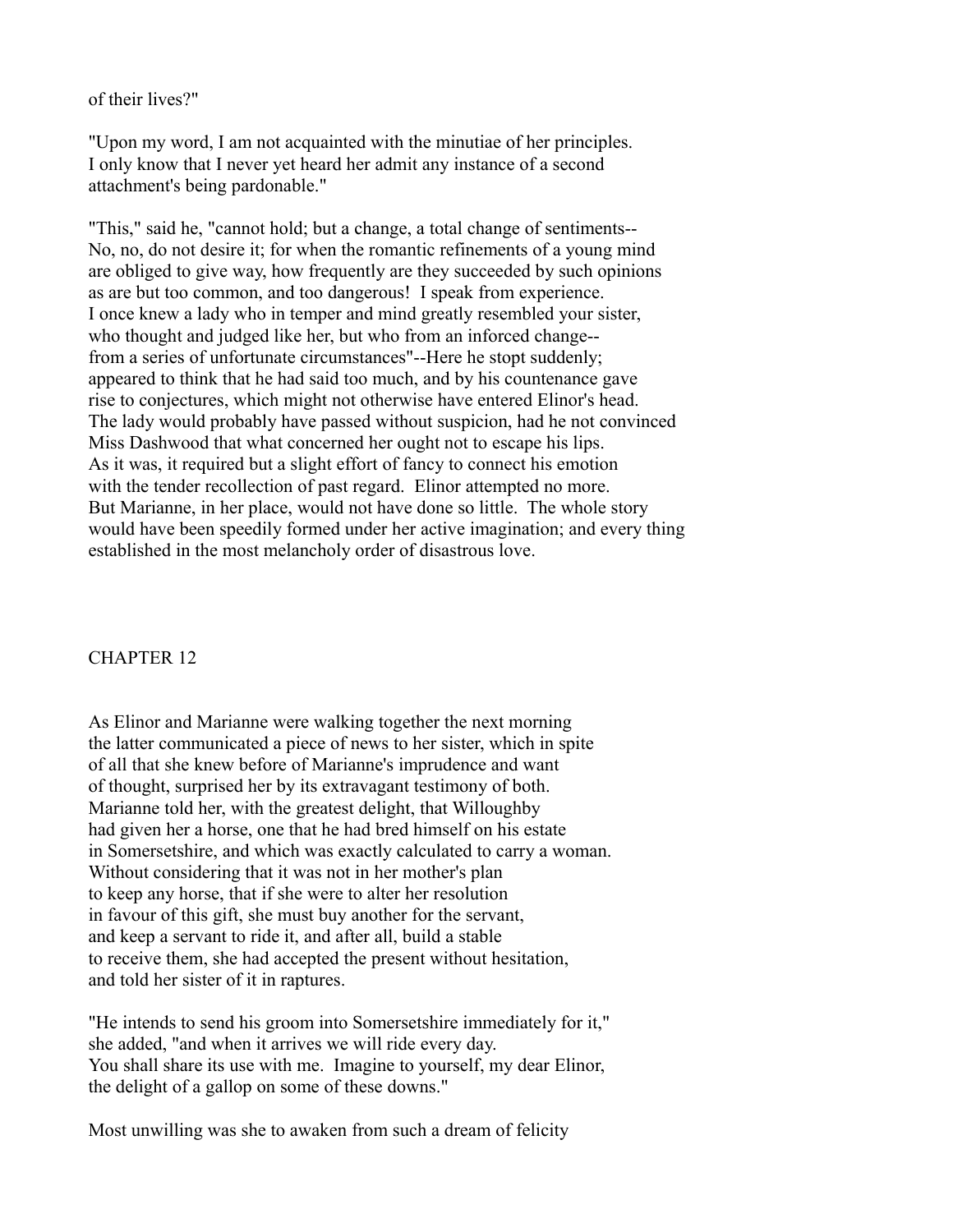to comprehend all the unhappy truths which attended the affair; and for some time she refused to submit to them. As to an additional servant, the expense would be a trifle; Mamma she was sure would never object to it; and any horse would do for HIM; he might always get one at the park; as to a stable, the merest shed would be sufficient. Elinor then ventured to doubt the propriety of her receiving such a present from a man so little, or at least so lately known to her. This was too much.

"You are mistaken, Elinor," said she warmly, "in supposing I know very little of Willoughby. I have not known him long indeed, but I am much better acquainted with him, than I am with any other creature in the world, except yourself and mama. It is not time or opportunity that is to determine intimacy;- it is disposition alone. Seven years would be insufficient to make some people acquainted with each other, and seven days are more than enough for others. I should hold myself guilty of greater impropriety in accepting a horse from my brother, than from Willoughby. Of John I know very little, though we have lived together for years; but of Willoughby my judgment has long been formed."

Elinor thought it wisest to touch that point no more. She knew her sister's temper. Opposition on so tender a subject would only attach her the more to her own opinion. But by an appeal to her affection for her mother, by representing the inconveniences which that indulgent mother must draw on herself, if (as would probably be the case) she consented to this increase of establishment, Marianne was shortly subdued; and she promised not to tempt her mother to such imprudent kindness by mentioning the offer, and to tell Willoughby when she saw him next, that it must be declined.

She was faithful to her word; and when Willoughby called at the cottage, the same day, Elinor heard her express her disappointment to him in a low voice, on being obliged to forego the acceptance of his present. The reasons for this alteration were at the same time related, and they were such as to make further entreaty on his side impossible. His concern however was very apparent; and after expressing it with earnestness, he added, in the same low voice,--"But, Marianne, the horse is still yours, though you cannot use it now. I shall keep it only till you can claim it. When you leave Barton to form your own establishment in a more lasting home, Queen Mab shall receive you."

This was all overheard by Miss Dashwood; and in the whole of the sentence, in his manner of pronouncing it, and in his addressing her sister by her christian name alone, she instantly saw an intimacy so decided, a meaning so direct, as marked a perfect agreement between them.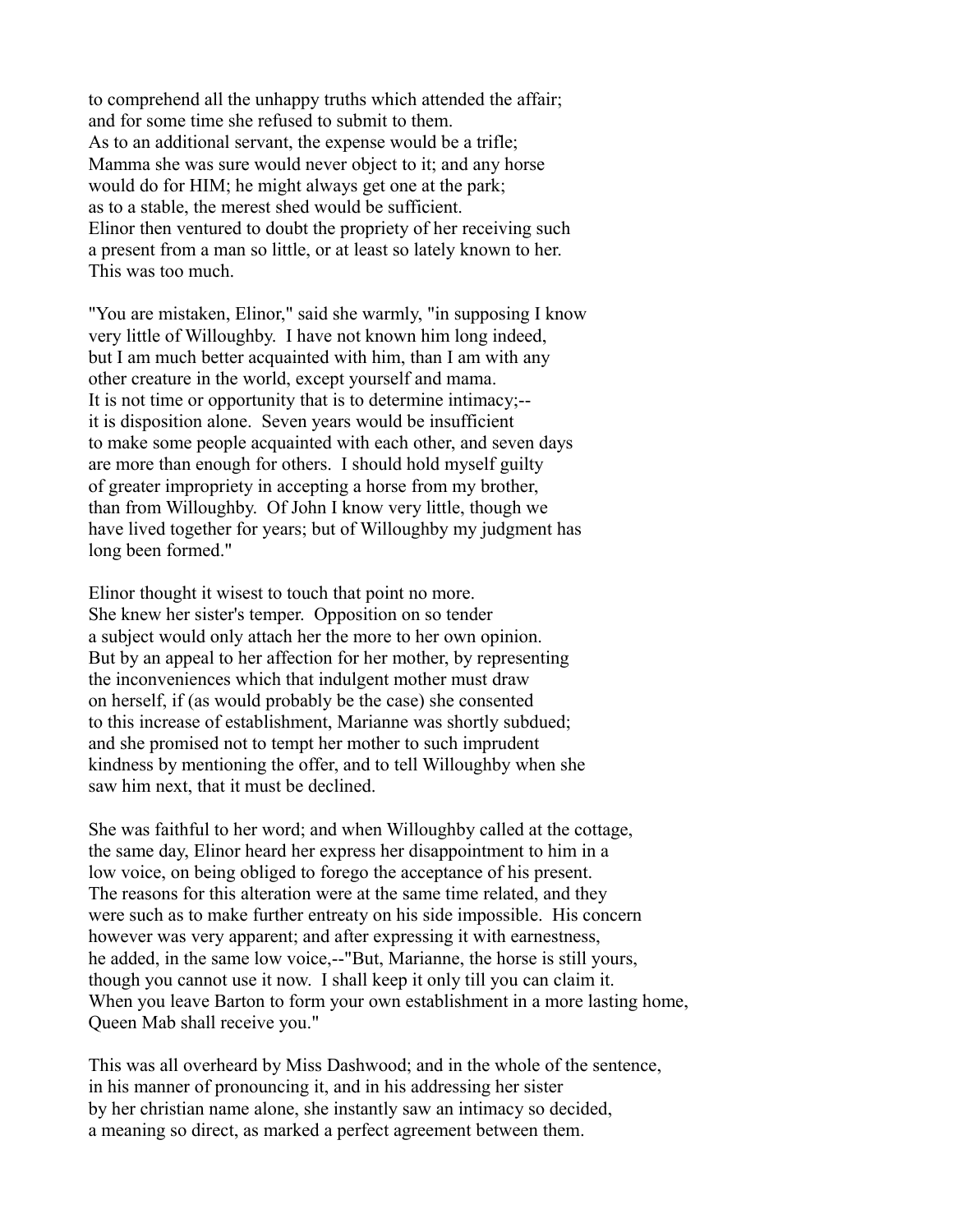From that moment she doubted not of their being engaged to each other; and the belief of it created no other surprise than that she, or any of their friends, should be left by tempers so frank, to discover it by accident.

Margaret related something to her the next day, which placed this matter in a still clearer light. Willoughby had spent the preceding evening with them, and Margaret, by being left some time in the parlour with only him and Marianne, had had opportunity for observations, which, with a most important face, she communicated to her eldest sister, when they were next by themselves.

"Oh, Elinor!" she cried, "I have such a secret to tell you about Marianne. I am sure she will be married to Mr. Willoughby very soon."

"You have said so," replied Elinor, "almost every day since they first met on High-church Down; and they had not known each other a week, I believe, before you were certain that Marianne wore his picture round her neck; but it turned out to be only the miniature of our great uncle."

"But indeed this is quite another thing. I am sure they will be married very soon, for he has got a lock of her hair."

"Take care, Margaret. It may be only the hair of some great uncle of HIS."

"But, indeed, Elinor, it is Marianne's. I am almost sure it is, for I saw him cut it off. Last night after tea, when you and mama went out of the room, they were whispering and talking together as fast as could be, and he seemed to be begging something of her, and presently he took up her scissors and cut off a long lock of her hair, for it was all tumbled down her back; and he kissed it, and folded it up in a piece of white paper; and put it into his pocket-book."

For such particulars, stated on such authority, Elinor could not withhold her credit; nor was she disposed to it, for the circumstance was in perfect unison with what she had heard and seen herself.

Margaret's sagacity was not always displayed in a way so satisfactory to her sister. When Mrs. Jennings attacked her one evening at the park, to give the name of the young man who was Elinor's particular favourite, which had been long a matter of great curiosity to her, Margaret answered by looking at her sister, and saying, "I must not tell, may I, Elinor?"

This of course made every body laugh; and Elinor tried to laugh too. But the effort was painful. She was convinced that Margaret had fixed on a person whose name she could not bear with composure to become a standing joke with Mrs. Jennings.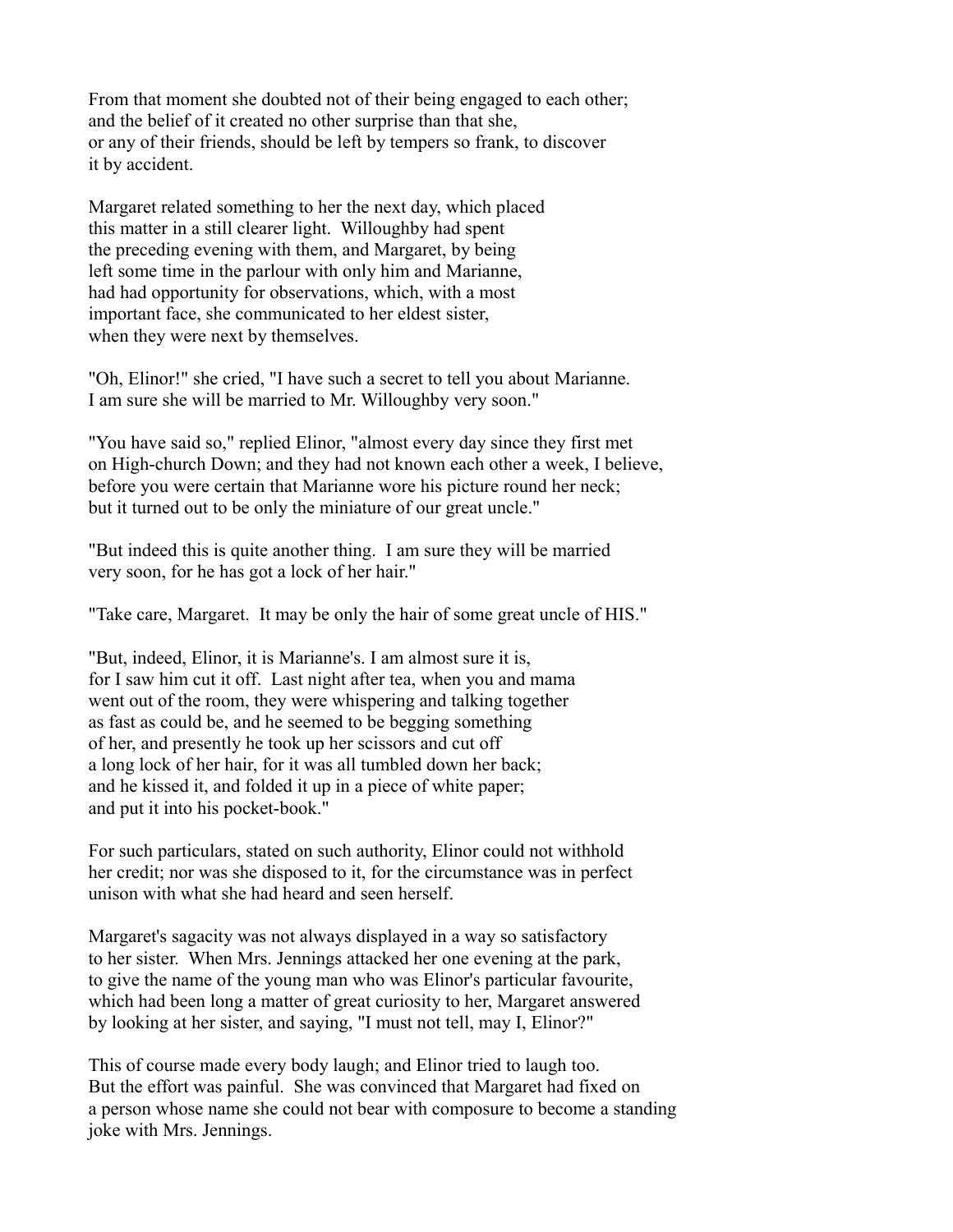Marianne felt for her most sincerely; but she did more harm than good to the cause, by turning very red and saying in an angry manner to Margaret,

"Remember that whatever your conjectures may be, you have no right to repeat them."

"I never had any conjectures about it," replied Margaret; "it was you who told me of it yourself."

This increased the mirth of the company, and Margaret was eagerly pressed to say something more.

"Oh! pray, Miss Margaret, let us know all about it," said Mrs. Jennings. "What is the gentleman's name?"

"I must not tell, ma'am. But I know very well what it is; and I know where he is too."

"Yes, yes, we can guess where he is; at his own house at Norland to be sure. He is the curate of the parish I dare say."

"No, THAT he is not. He is of no profession at all."

"Margaret," said Marianne with great warmth, "you know that all this is an invention of your own, and that there is no such person in existence."

"Well, then, he is lately dead, Marianne, for I am sure there was such a man once, and his name begins with an F."

Most grateful did Elinor feel to Lady Middleton for observing, at this moment, "that it rained very hard," though she believed the interruption to proceed less from any attention to her, than from her ladyship's great dislike of all such inelegant subjects of raillery as delighted her husband and mother. The idea however started by her, was immediately pursued by Colonel Brandon, who was on every occasion mindful of the feelings of others; and much was said on the subject of rain by both of them. Willoughby opened the piano-forte, and asked Marianne to sit down to it; and thus amidst the various endeavours of different people to quit the topic, it fell to the ground. But not so easily did Elinor recover from the alarm into which it had thrown her.

A party was formed this evening for going on the following day to see a very fine place about twelve miles from Barton, belonging to a brother-in-law of Colonel Brandon, without whose interest it could not be seen, as the proprietor,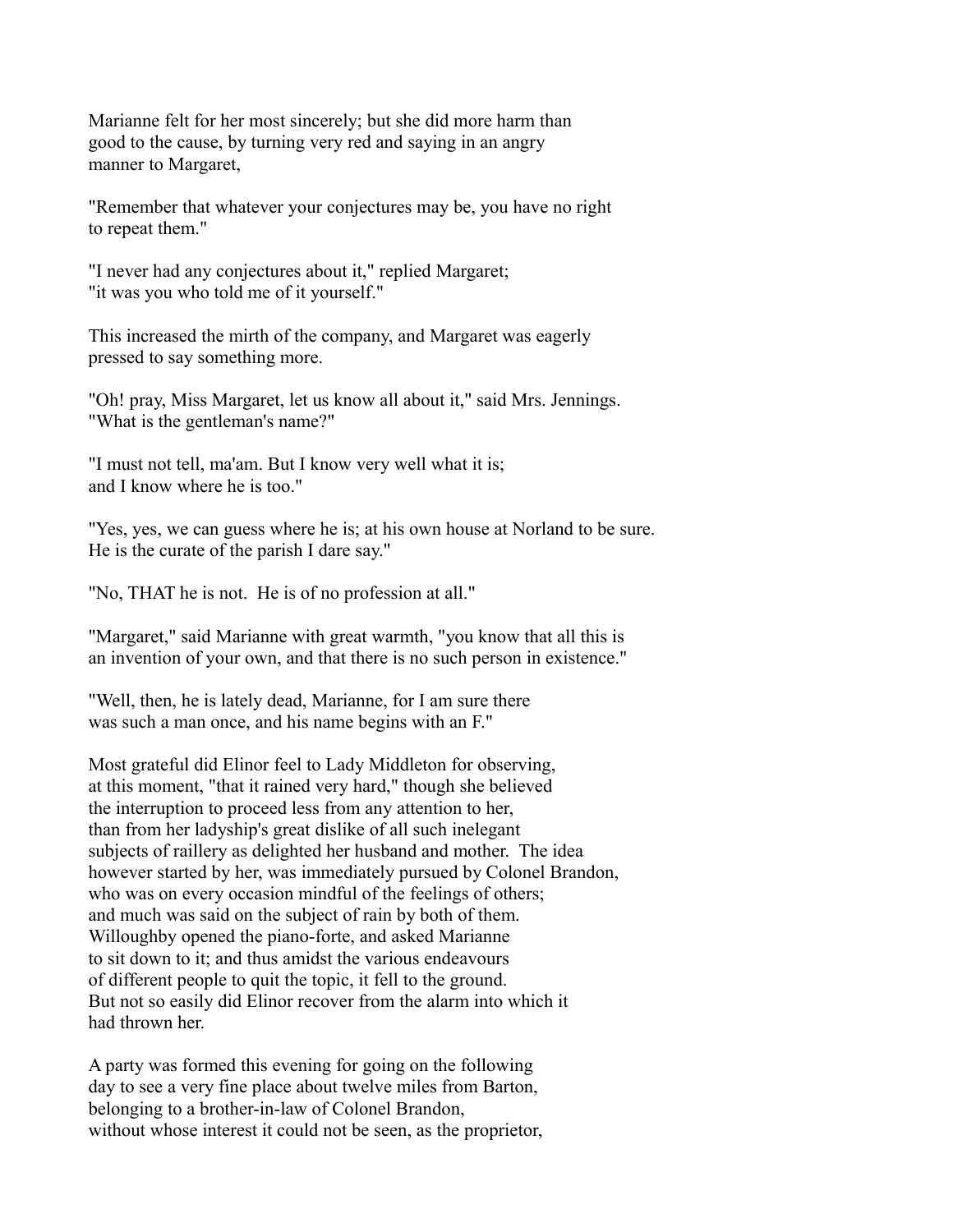who was then abroad, had left strict orders on that head. The grounds were declared to be highly beautiful, and Sir John, who was particularly warm in their praise, might be allowed to be a tolerable judge, for he had formed parties to visit them, at least, twice every summer for the last ten years. They contained a noble piece of water; a sail on which was to a form a great part of the morning's amusement; cold provisions were to be taken, open carriages only to be employed, and every thing conducted in the usual style of a complete party of pleasure.

To some few of the company it appeared rather a bold undertaking, considering the time of year, and that it had rained every day for the last fortnight;--and Mrs. Dashwood, who had already a cold, was persuaded by Elinor to stay at home.

## CHAPTER 13

Their intended excursion to Whitwell turned out very different from what Elinor had expected. She was prepared to be wet through, fatigued, and frightened; but the event was still more unfortunate, for they did not go at all.

By ten o'clock the whole party was assembled at the park, where they were to breakfast. The morning was rather favourable, though it had rained all night, as the clouds were then dispersing across the sky, and the sun frequently appeared. They were all in high spirits and good humour, eager to be happy, and determined to submit to the greatest inconveniences and hardships rather than be otherwise.

While they were at breakfast the letters were brought in. Among the rest there was one for Colonel Brandon;--he took it, looked at the direction, changed colour, and immediately left the room.

"What is the matter with Brandon?" said Sir John.

Nobody could tell.

"I hope he has had no bad news," said Lady Middleton. "It must be something extraordinary that could make Colonel Brandon leave my breakfast table so suddenly."

In about five minutes he returned.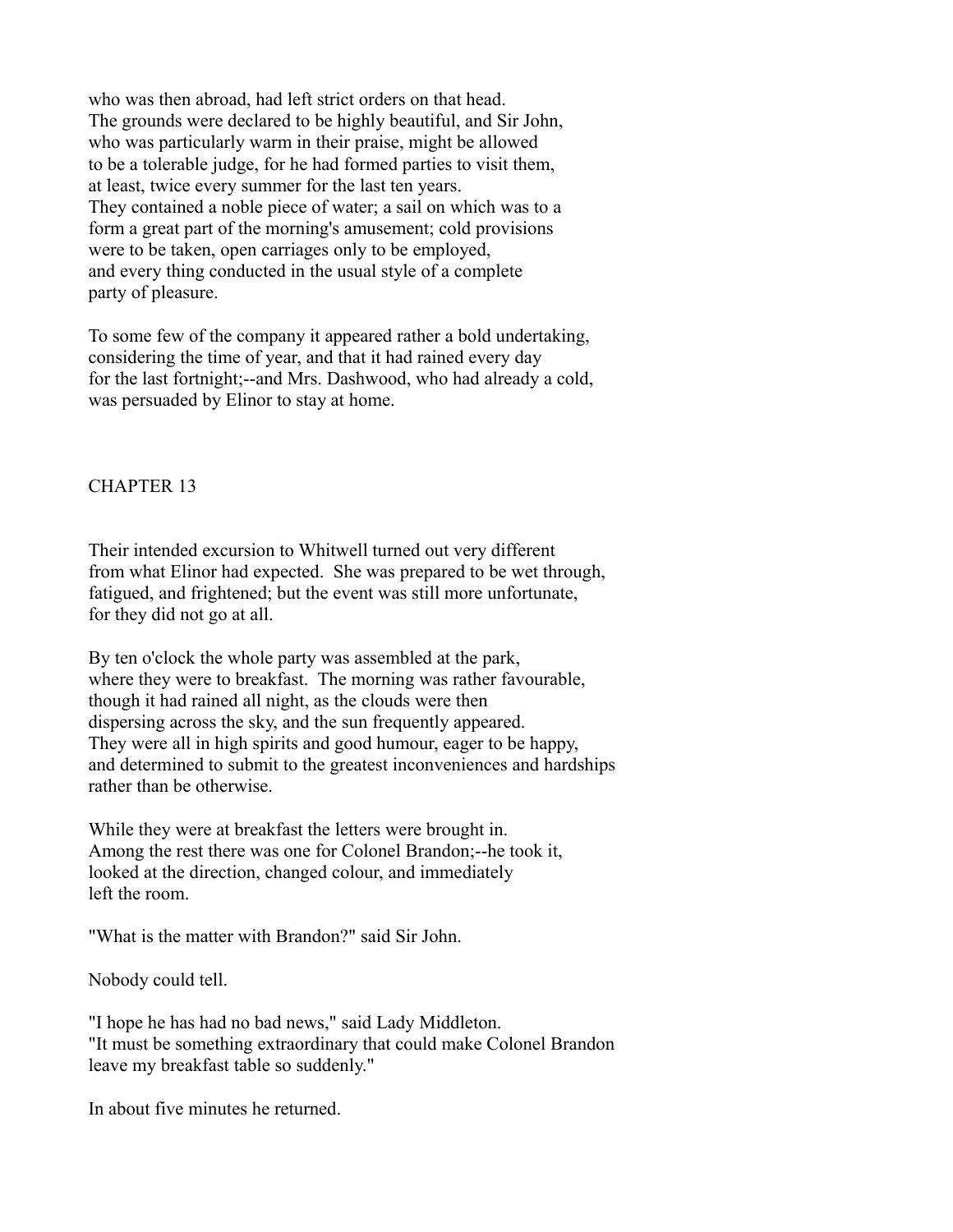"No bad news, Colonel, I hope;" said Mrs. Jennings, as soon as he entered the room.

"None at all, ma'am, I thank you."

"Was it from Avignon? I hope it is not to say that your sister is worse."

"No, ma'am. It came from town, and is merely a letter of business."

"But how came the hand to discompose you so much, if it was only a letter of business? Come, come, this won't do, Colonel; so let us hear the truth of it."

"My dear madam," said Lady Middleton, "recollect what you are saying."

"Perhaps it is to tell you that your cousin Fanny is married?" said Mrs. Jennings, without attending to her daughter's reproof.

"No, indeed, it is not."

"Well, then, I know who it is from, Colonel. And I hope she is well."

"Whom do you mean, ma'am?" said he, colouring a little.

"Oh! you know who I mean."

"I am particularly sorry, ma'am," said he, addressing Lady Middleton, "that I should receive this letter today, for it is on business which requires my immediate attendance in town."

"In town!" cried Mrs. Jennings. "What can you have to do in town at this time of year?"

"My own loss is great," be continued, "in being obliged to leave so agreeable a party; but I am the more concerned, as I fear my presence is necessary to gain your admittance at Whitwell."

What a blow upon them all was this!

"But if you write a note to the housekeeper, Mr. Brandon," said Marianne, eagerly, "will it not be sufficient?"

He shook his head.

"We must go," said Sir John.--"It shall not be put off when we are so near it. You cannot go to town till tomorrow, Brandon, that is all."

"I wish it could be so easily settled. But it is not in my power to delay my journey for one day!"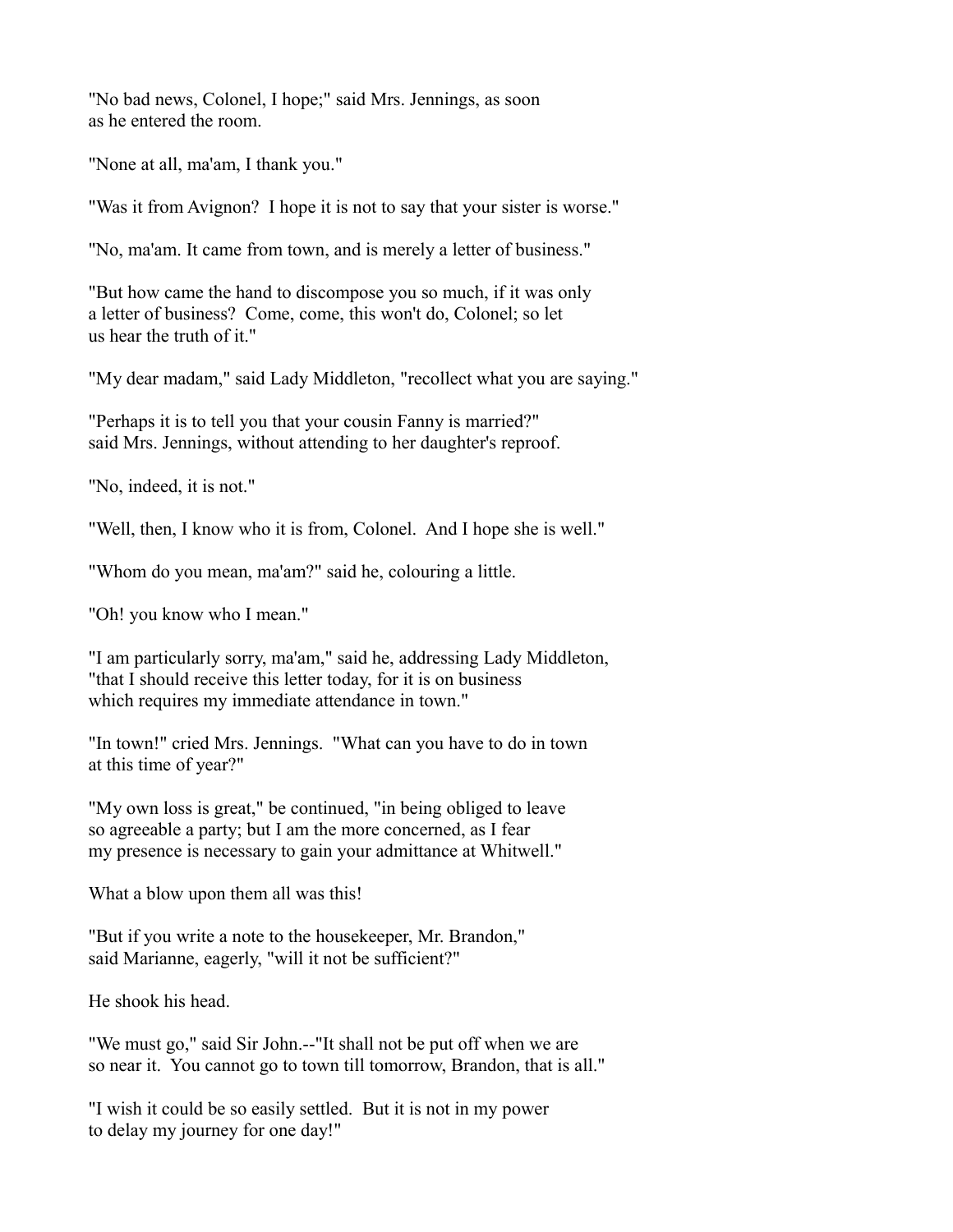"If you would but let us know what your business is," said Mrs. Jennings, "we might see whether it could be put off or not."

"You would not be six hours later," said Willoughby, "if you were to defer your journey till our return."

"I cannot afford to lose ONE hour."--

Elinor then heard Willoughby say, in a low voice to Marianne, "There are some people who cannot bear a party of pleasure. Brandon is one of them. He was afraid of catching cold I dare say, and invented this trick for getting out of it. I would lay fifty guineas the letter was of his own writing."

"I have no doubt of it," replied Marianne.

"There is no persuading you to change your mind, Brandon, I know of old," said Sir John, "when once you are determined on anything. But, however, I hope you will think better of it. Consider, here are the two Miss Careys come over from Newton, the three Miss Dashwoods walked up from the cottage, and Mr. Willoughby got up two hours before his usual time, on purpose to go to Whitwell."

Colonel Brandon again repeated his sorrow at being the cause of disappointing the party; but at the same time declared it to be unavoidable.

"Well, then, when will you come back again?"

"I hope we shall see you at Barton," added her ladyship, "as soon as you can conveniently leave town; and we must put off the party to Whitwell till you return."

"You are very obliging. But it is so uncertain, when I may have it in my power to return, that I dare not engage for it at all."

"Oh! he must and shall come back," cried Sir John. "If he is not here by the end of the week, I shall go after him."

"Ay, so do, Sir John," cried Mrs. Jennings, "and then perhaps you may find out what his business is."

"I do not want to pry into other men's concerns. I suppose it is something he is ashamed of."

Colonel Brandon's horses were announced.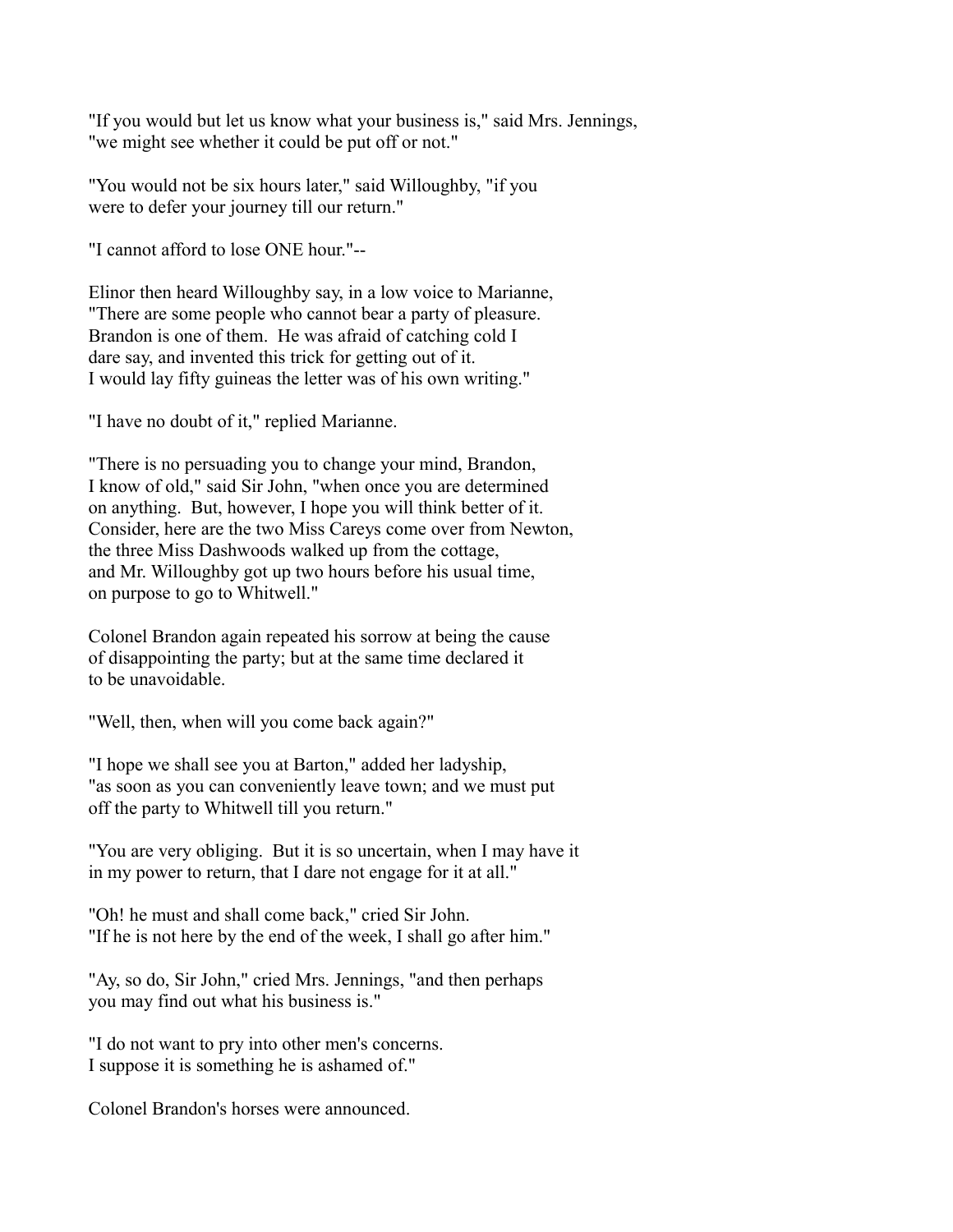"You do not go to town on horseback, do you?" added Sir John.

"No. Only to Honiton. I shall then go post."

"Well, as you are resolved to go, I wish you a good journey. But you had better change your mind."

"I assure you it is not in my power."

He then took leave of the whole party.

"Is there no chance of my seeing you and your sisters in town this winter, Miss Dashwood?"

"I am afraid, none at all."

"Then I must bid you farewell for a longer time than I should wish to do."

To Marianne, he merely bowed and said nothing.

"Come Colonel," said Mrs. Jennings, "before you go, do let us know what you are going about."

He wished her a good morning, and, attended by Sir John, left the room.

The complaints and lamentations which politeness had hitherto restrained, now burst forth universally; and they all agreed again and again how provoking it was to be so disappointed.

"I can guess what his business is, however," said Mrs. Jennings exultingly.

"Can you, ma'am?" said almost every body.

"Yes; it is about Miss Williams, I am sure."

"And who is Miss Williams?" asked Marianne.

"What! do not you know who Miss Williams is? I am sure you must have heard of her before. She is a relation of the Colonel's, my dear; a very near relation. We will not say how near, for fear of shocking the young ladies." Then, lowering her voice a little, she said to Elinor, "She is his natural daughter."

"Indeed!"

"Oh, yes; and as like him as she can stare. I dare say the Colonel will leave her all his fortune."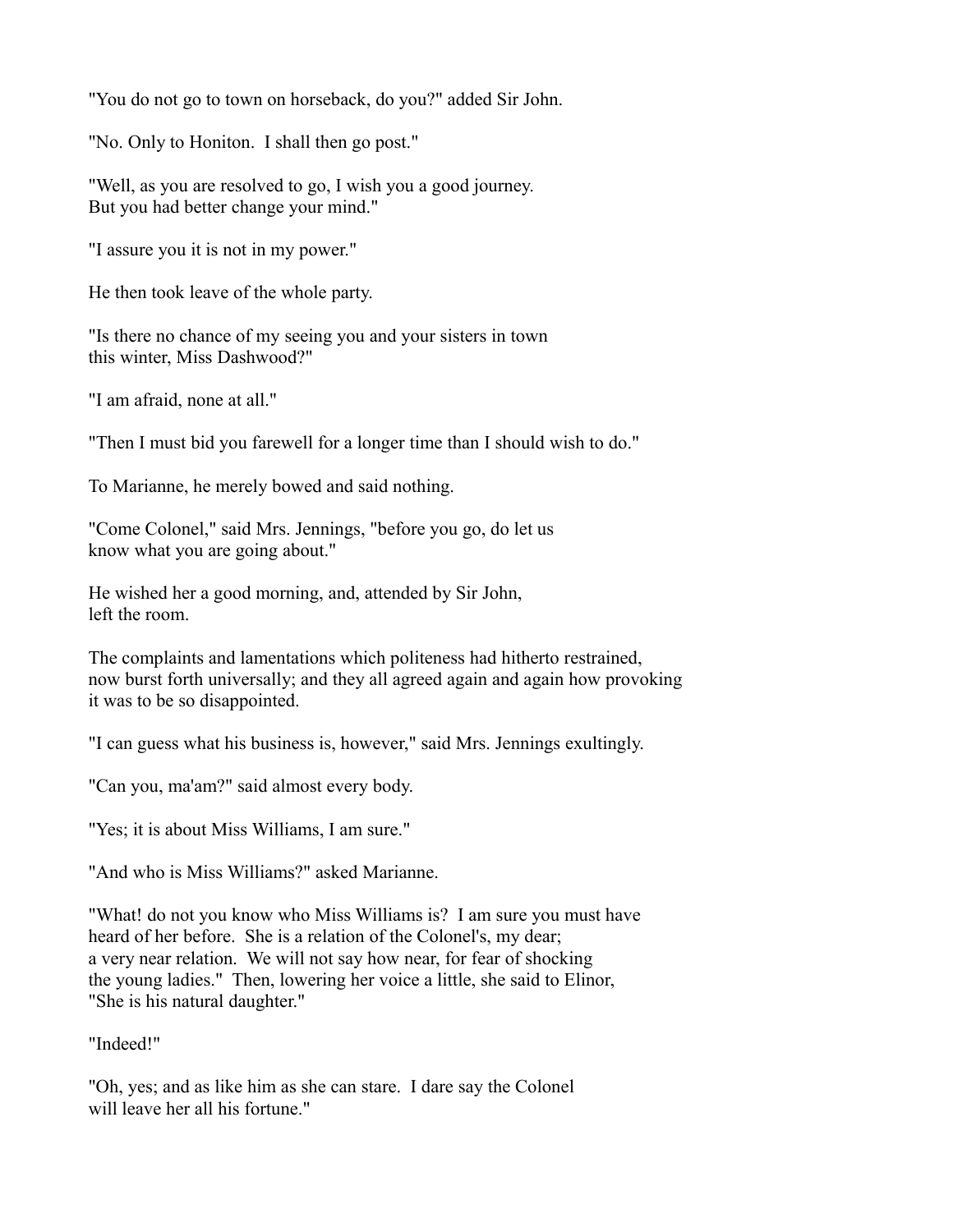When Sir John returned, he joined most heartily in the general regret on so unfortunate an event; concluding however by observing, that as they were all got together, they must do something by way of being happy; and after some consultation it was agreed, that although happiness could only be enjoyed at Whitwell, they might procure a tolerable composure of mind by driving about the country. The carriages were then ordered; Willoughby's was first, and Marianne never looked happier than when she got into it. He drove through the park very fast, and they were soon out of sight; and nothing more of them was seen till their return, which did not happen till after the return of all the rest. They both seemed delighted with their drive; but said only in general terms that they had kept in the lanes, while the others went on the downs.

It was settled that there should be a dance in the evening, and that every body should be extremely merry all day long. Some more of the Careys came to dinner, and they had the pleasure of sitting down nearly twenty to table, which Sir John observed with great contentment. Willoughby took his usual place between the two elder Miss Dashwoods. Mrs. Jennings sat on Elinor's right hand; and they had not been long seated, before she leant behind her and Willoughby, and said to Marianne, loud enough for them both to hear, "I have found you out in spite of all your tricks. I know where you spent the morning."

Marianne coloured, and replied very hastily, "Where, pray?"--

"Did not you know," said Willoughby, "that we had been out in my curricle?"

"Yes, yes, Mr. Impudence, I know that very well, and I was determined to find out WHERE you had been to.--I hope you like your house, Miss Marianne. It is a very large one, I know; and when I come to see you, I hope you will have new-furnished it, for it wanted it very much when I was there six years ago."

Marianne turned away in great confusion. Mrs. Jennings laughed heartily; and Elinor found that in her resolution to know where they had been, she had actually made her own woman enquire of Mr. Willoughby's groom; and that she had by that method been informed that they had gone to Allenham, and spent a considerable time there in walking about the garden and going all over the house.

Elinor could hardly believe this to be true, as it seemed very unlikely that Willoughby should propose, or Marianne consent, to enter the house while Mrs. Smith was in it, with whom Marianne had not the smallest acquaintance.

As soon as they left the dining-room, Elinor enquired of her about it; and great was her surprise when she found that every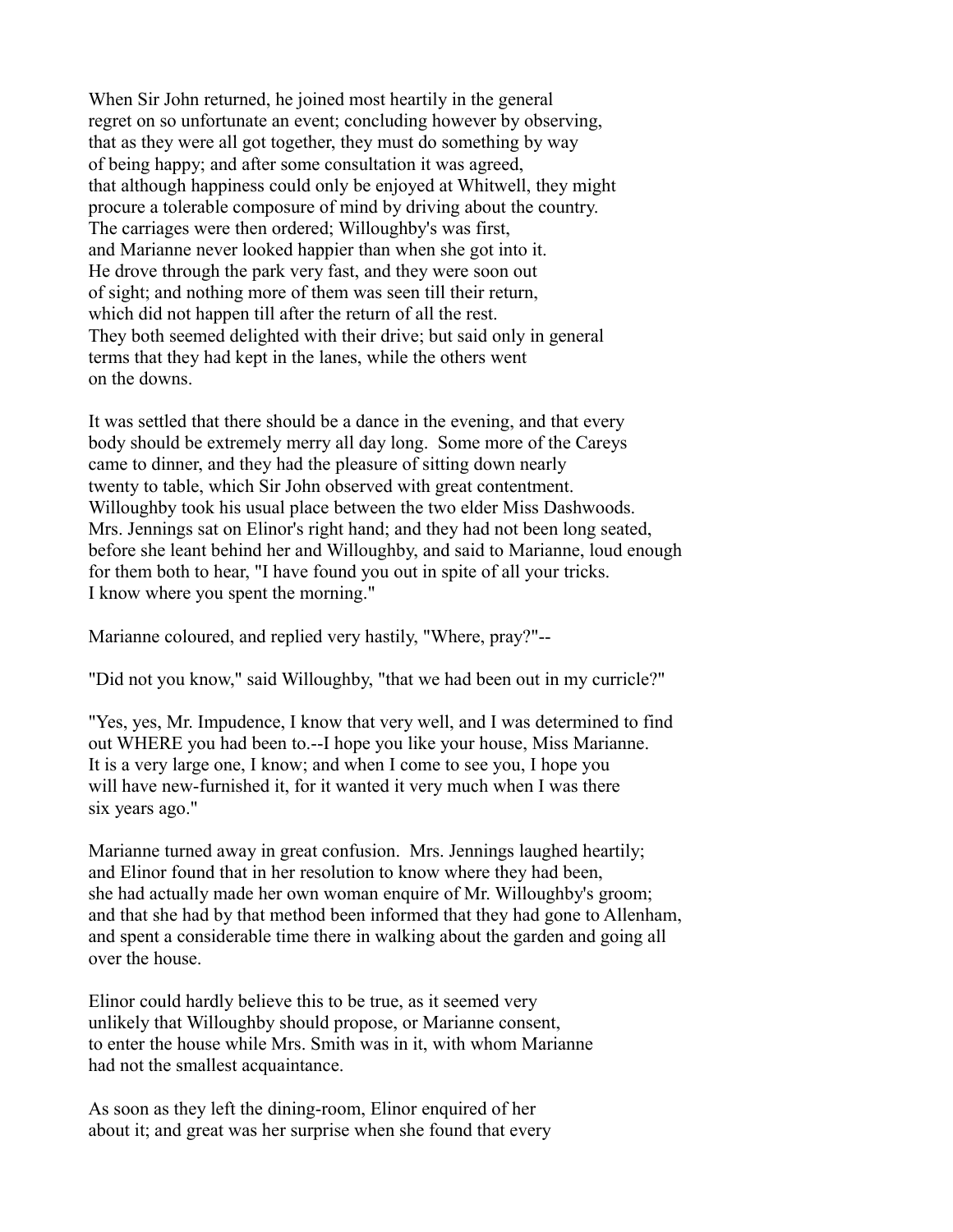circumstance related by Mrs. Jennings was perfectly true. Marianne was quite angry with her for doubting it.

"Why should you imagine, Elinor, that we did not go there, or that we did not see the house? Is not it what you have often wished to do yourself?"

"Yes, Marianne, but I would not go while Mrs. Smith was there, and with no other companion than Mr. Willoughby."

"Mr. Willoughby however is the only person who can have a right to shew that house; and as he went in an open carriage, it was impossible to have any other companion. I never spent a pleasanter morning in my life."

"I am afraid," replied Elinor, "that the pleasantness of an employment does not always evince its propriety."

"On the contrary, nothing can be a stronger proof of it, Elinor; for if there had been any real impropriety in what I did, I should have been sensible of it at the time, for we always know when we are acting wrong, and with such a conviction I could have had no pleasure."

"But, my dear Marianne, as it has already exposed you to some very impertinent remarks, do you not now begin to doubt the discretion of your own conduct?"

"If the impertinent remarks of Mrs. Jennings are to be the proof of impropriety in conduct, we are all offending every moment of our lives. I value not her censure any more than I should do her commendation. I am not sensible of having done anything wrong in walking over Mrs. Smith's grounds, or in seeing her house. They will one day be Mr. Willoughby's, and--"

"If they were one day to be your own, Marianne, you would not be justified in what you have done."

She blushed at this hint; but it was even visibly gratifying to her; and after a ten minutes' interval of earnest thought, she came to her sister again, and said with great good humour, "Perhaps, Elinor, it WAS rather ill-judged in me to go to Allenham; but Mr. Willoughby wanted particularly to shew me the place; and it is a charming house, I assure you.--There is one remarkably pretty sitting room up stairs; of a nice comfortable size for constant use, and with modern furniture it would be delightful. It is a corner room, and has windows on two sides. On one side you look across the bowling-green, behind the house, to a beautiful hanging wood, and on the other you have a view of the church and village, and, beyond them,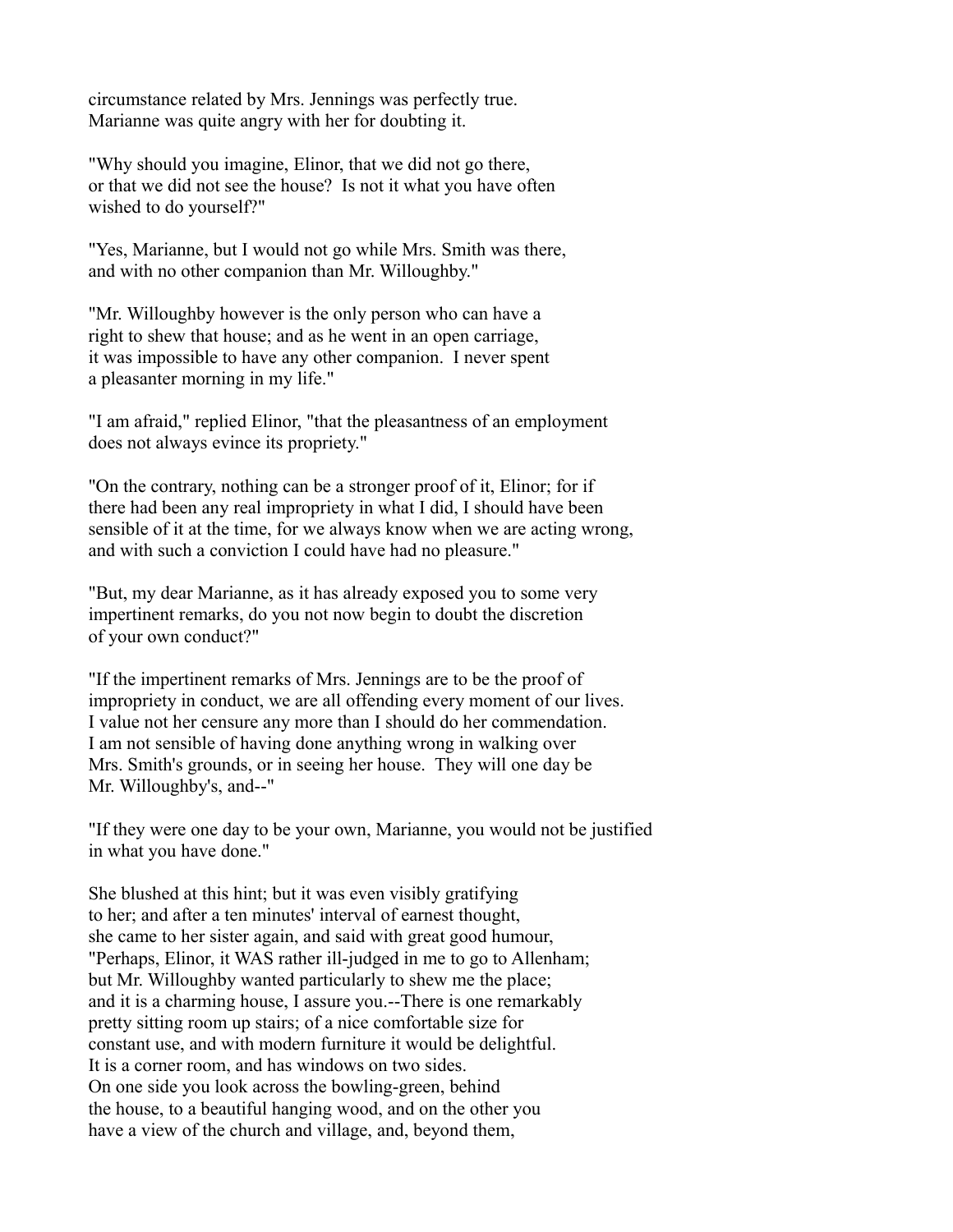of those fine bold hills that we have so often admired. I did not see it to advantage, for nothing could be more forlorn than the furniture,--but if it were newly fitted up- a couple of hundred pounds, Willoughby says, would make it one of the pleasantest summer-rooms in England."

Could Elinor have listened to her without interruption from the others, she would have described every room in the house with equal delight.

## CHAPTER 14

The sudden termination of Colonel Brandon's visit at the park, with his steadiness in concealing its cause, filled the mind, and raised the wonder of Mrs. Jennings for two or three days; she was a great wonderer, as every one must be who takes a very lively interest in all the comings and goings of all their acquaintance. She wondered, with little intermission what could be the reason of it; was sure there must be some bad news, and thought over every kind of distress that could have befallen him, with a fixed determination that he should not escape them all.

"Something very melancholy must be the matter, I am sure," said she. "I could see it in his face. Poor man! I am afraid his circumstances may be bad. The estate at Delaford was never reckoned more than two thousand a year, and his brother left everything sadly involved. I do think he must have been sent for about money matters, for what else can it be? I wonder whether it is so. I would give anything to know the truth of it. Perhaps it is about Miss Williams and, by the bye, I dare say it is, because he looked so conscious when I mentioned her. May be she is ill in town; nothing in the world more likely, for I have a notion she is always rather sickly. I would lay any wager it is about Miss Williams. It is not so very likely he should be distressed in his circumstances NOW, for he is a very prudent man, and to be sure must have cleared the estate by this time. I wonder what it can be! May be his sister is worse at Avignon, and has sent for him over. His setting off in such a hurry seems very like it. Well, I wish him out of all his trouble with all my heart, and a good wife into the bargain."

So wondered, so talked Mrs. Jennings. Her opinion varying with every fresh conjecture, and all seeming equally probable as they arose. Elinor, though she felt really interested in the welfare of Colonel Brandon, could not bestow all the wonder on his going so suddenly away, which Mrs. Jennings was desirous of her feeling; for besides that the circumstance did not in her opinion justify such lasting amazement or variety of speculation, her wonder was otherwise disposed of.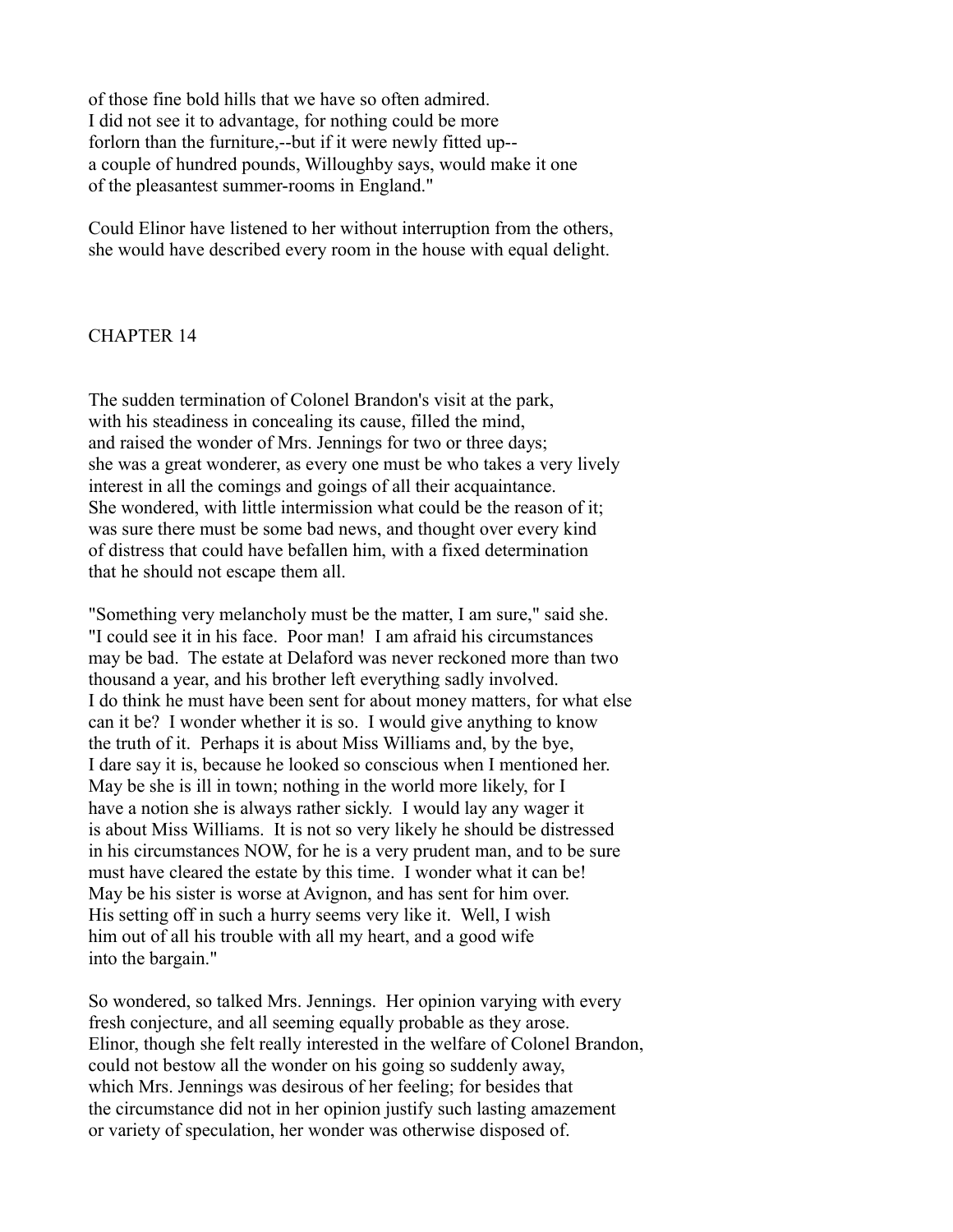It was engossed by the extraordinary silence of her sister and Willoughby on the subject, which they must know to be peculiarly interesting to them all. As this silence continued, every day made it appear more strange and more incompatible with the disposition of both. Why they should not openly acknowledge to her mother and herself, what their constant behaviour to each other declared to have taken place, Elinor could not imagine.

She could easily conceive that marriage might not be immediately in their power; for though Willoughby was independent, there was no reason to believe him rich. His estate had been rated by Sir John at about six or seven hundred a year; but he lived at an expense to which that income could hardly be equal, and he had himself often complained of his poverty. But for this strange kind of secrecy maintained by them relative to their engagement, which in fact concealed nothing at all, she could not account; and it was so wholly contradictory to their general opinions and practice, that a doubt sometimes entered her mind of their being really engaged, and this doubt was enough to prevent her making any inquiry of Marianne.

Nothing could be more expressive of attachment to them all, than Willoughby's behaviour. To Marianne it had all the distinguishing tenderness which a lover's heart could give, and to the rest of the family it was the affectionate attention of a son and a brother. The cottage seemed to be considered and loved by him as his home; many more of his hours were spent there than at Allenham; and if no general engagement collected them at the park, the exercise which called him out in the morning was almost certain of ending there, where the rest of the day was spent by himself at the side of Marianne, and by his favourite pointer at her feet.

One evening in particular, about a week after Colonel Brandon left the country, his heart seemed more than usually open to every feeling of attachment to the objects around him; and on Mrs. Dashwood's happening to mention her design of improving the cottage in the spring, he warmly opposed every alteration of a place which affection had established as perfect with him.

"What!" he exclaimed--"Improve this dear cottage! No. THAT I will never consent to. Not a stone must be added to its walls, not an inch to its size, if my feelings are regarded."

"Do not be alarmed," said Miss Dashwood, "nothing of the kind will be done; for my mother will never have money enough to attempt it."

"I am heartily glad of it", he cried. "May she always be poor, if she can employ her riches no better."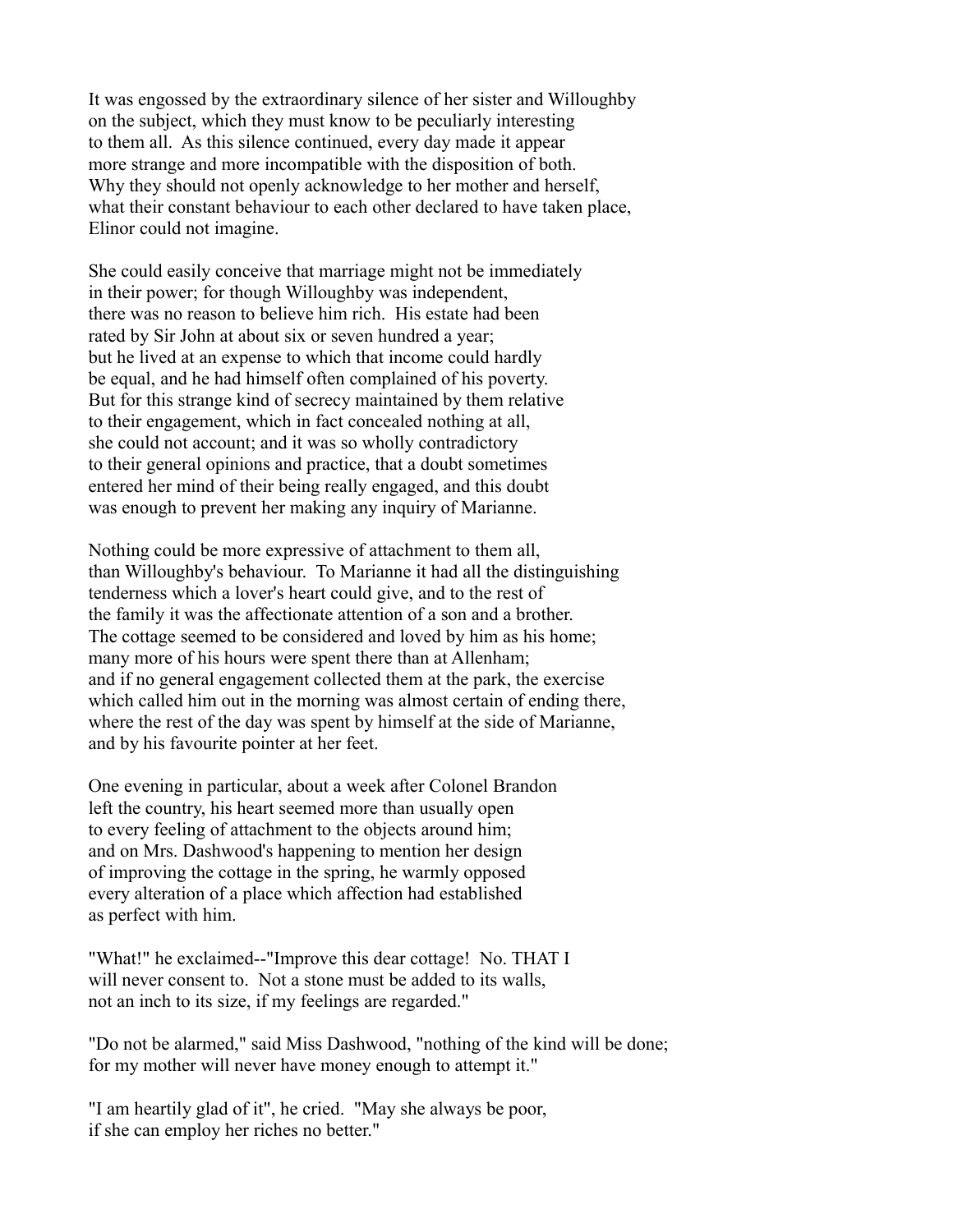"Thank you, Willoughby. But you may be assured that I would not sacrifice one sentiment of local attachment of yours, or of any one whom I loved, for all the improvements in the world. Depend upon it that whatever unemployed sum may remain, when I make up my accounts in the spring, I would even rather lay it uselessly by than dispose of it in a manner so painful to you. But are you really so attached to this place as to see no defect in it?"

"I am," said he. "To me it is faultless. Nay, more, I consider it as the only form of building in which happiness is attainable, and were I rich enough I would instantly pull Combe down, and build it up again in the exact plan of this cottage."

"With dark narrow stairs and a kitchen that smokes, I suppose," said Elinor.

"Yes," cried he in the same eager tone, "with all and every thing belonging to it;--in no one convenience or INconvenience about it, should the least variation be perceptible. Then, and then only, under such a roof, I might perhaps be as happy at Combe as I have been at Barton"

"I flatter myself," replied Elinor, "that even under the disadvantage of better rooms and a broader staircase, you will hereafter find your own house as faultless as you now do this."

"There certainly are circumstances," said Willoughby, "which might greatly endear it to me; but this place will always have one claim of my affection, which no other can possibly share."

Mrs. Dashwood looked with pleasure at Marianne, whose fine eyes were fixed so expressively on Willoughby, as plainly denoted how well she understood him.

"How often did I wish," added he, "when I was at Allenham this time twelvemonth, that Barton cottage were inhabited! I never passed within view of it without admiring its situation, and grieving that no one should live in it. How little did I then think that the very first news I should hear from Mrs. Smith, when I next came into the country, would be that Barton cottage was taken: and I felt an immediate satisfaction and interest in the event, which nothing but a kind of prescience of what happiness I should experience from it, can account for. Must it not have been so, Marianne?" speaking to her in a lowered voice. Then continuing his former tone, he said, "And yet this house you would spoil, Mrs. Dashwood? You would rob it of its simplicity by imaginary improvement! and this dear parlour in which our acquaintance first began,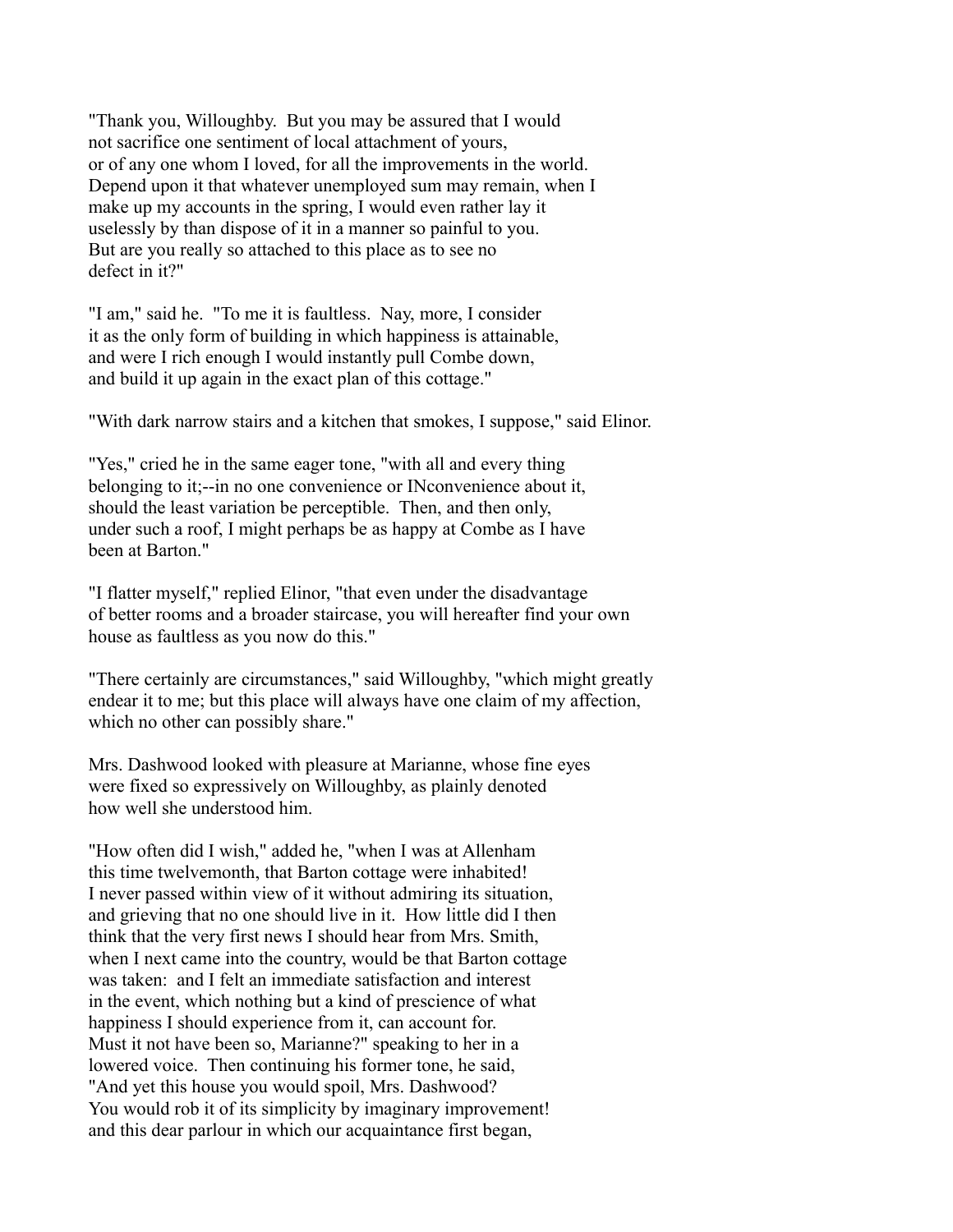and in which so many happy hours have been since spent by us together, you would degrade to the condition of a common entrance, and every body would be eager to pass through the room which has hitherto contained within itself more real accommodation and comfort than any other apartment of the handsomest dimensions in the world could possibly afford."

Mrs. Dashwood again assured him that no alteration of the kind should be attempted.

"You are a good woman," he warmly replied. "Your promise makes me easy. Extend it a little farther, and it will make me happy. Tell me that not only your house will remain the same, but that I shall ever find you and yours as unchanged as your dwelling; and that you will always consider me with the kindness which has made everything belonging to you so dear to me."

The promise was readily given, and Willoughby's behaviour during the whole of the evening declared at once his affection and happiness.

"Shall we see you tomorrow to dinner?" said Mrs. Dashwood, when he was leaving them. "I do not ask you to come in the morning, for we must walk to the park, to call on Lady Middleton."

He engaged to be with them by four o'clock.

# CHAPTER 15

Mrs. Dashwood's visit to Lady Middleton took place the next day, and two of her daughters went with her; but Marianne excused herself from being of the party, under some trifling pretext of employment; and her mother, who concluded that a promise had been made by Willoughby the night before of calling on her while they were absent, was perfectly satisfied with her remaining at home.

On their return from the park they found Willoughby's curricle and servant in waiting at the cottage, and Mrs. Dashwood was convinced that her conjecture had been just. So far it was all as she had foreseen; but on entering the house she beheld what no foresight had taught her to expect. They were no sooner in the passage than Marianne came hastily out of the parlour apparently in violent affliction, with her handkerchief at her eyes; and without noticing them ran up stairs. Surprised and alarmed they proceeded directly into the room she had just quitted, where they found only Willoughby, who was leaning against the mantel-piece with his back towards them.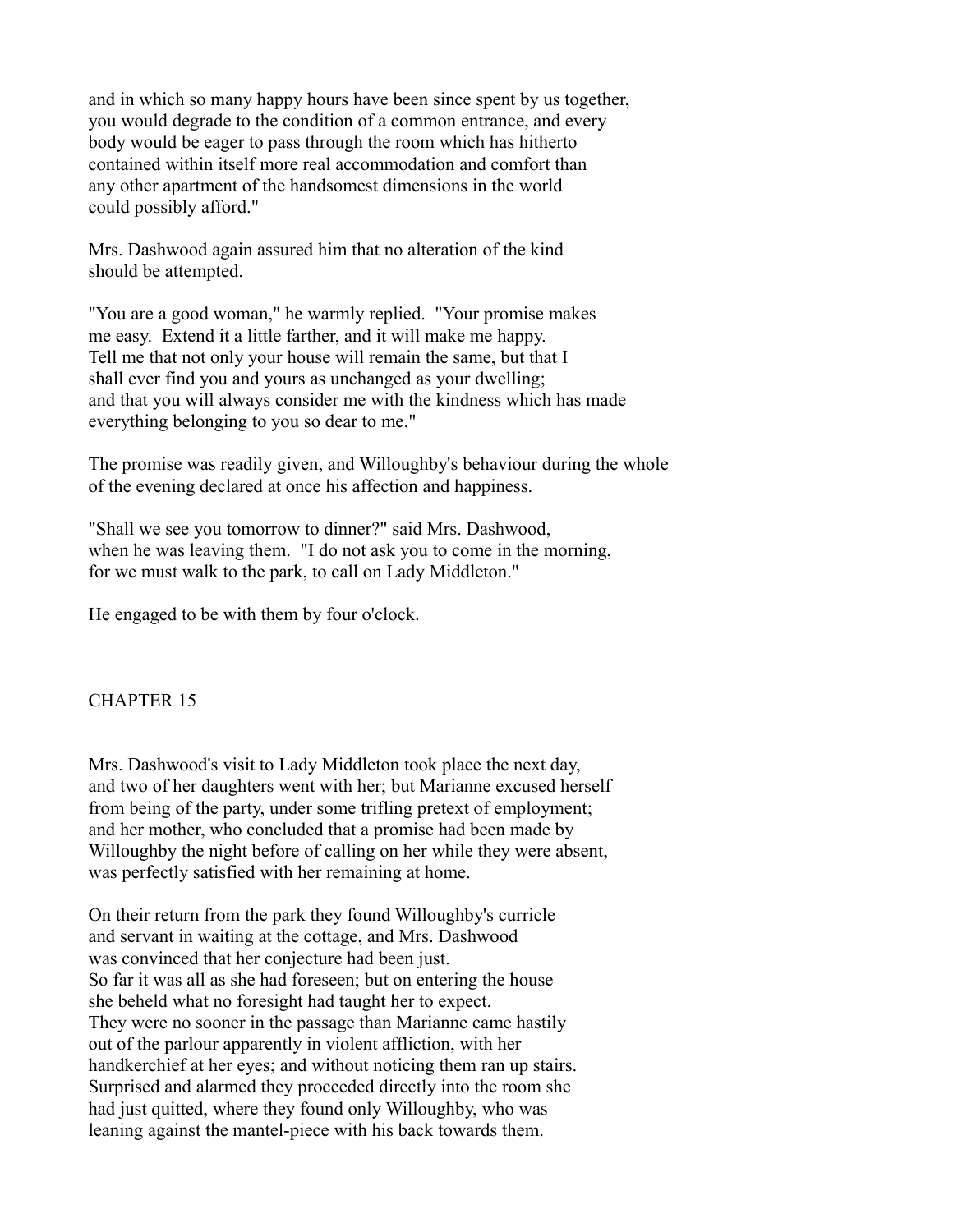He turned round on their coming in, and his countenance shewed that he strongly partook of the emotion which over-powered Marianne.

"Is anything the matter with her?" cried Mrs. Dashwood as she entered--"is she ill?"

"I hope not," he replied, trying to look cheerful; and with a forced smile presently added, "It is I who may rather expect to be ill- for I am now suffering under a very heavy disappointment!"

"Disappointment?"

"Yes, for I am unable to keep my engagement with you. Mrs. Smith has this morning exercised the privilege of riches upon a poor dependent cousin, by sending me on business to London. I have just received my dispatches, and taken my farewell of Allenham; and by way of exhilaration I am now come to take my farewell of you."

"To London!--and are you going this morning?"

"Almost this moment."

"This is very unfortunate. But Mrs. Smith must be obliged;- and her business will not detain you from us long I hope."

He coloured as he replied, "You are very kind, but I have no idea of returning into Devonshire immediately. My visits to Mrs. Smith are never repeated within the twelvemonth."

"And is Mrs. Smith your only friend? Is Allenham the only house in the neighbourhood to which you will be welcome? For shame, Willoughby, can you wait for an invitation here?"

His colour increased; and with his eyes fixed on the ground he only replied, "You are too good."

Mrs. Dashwood looked at Elinor with surprise. Elinor felt equal amazement. For a few moments every one was silent. Mrs. Dashwood first spoke.

"I have only to add, my dear Willoughby, that at Barton cottage you will always be welcome; for I will not press you to return here immediately, because you only can judge how far THAT might be pleasing to Mrs. Smith; and on this head I shall be no more disposed to question your judgment than to doubt your inclination."

"My engagements at present," replied Willoughby, confusedly, "are of such a nature--that--I dare not flatter myself"--

He stopt. Mrs. Dashwood was too much astonished to speak,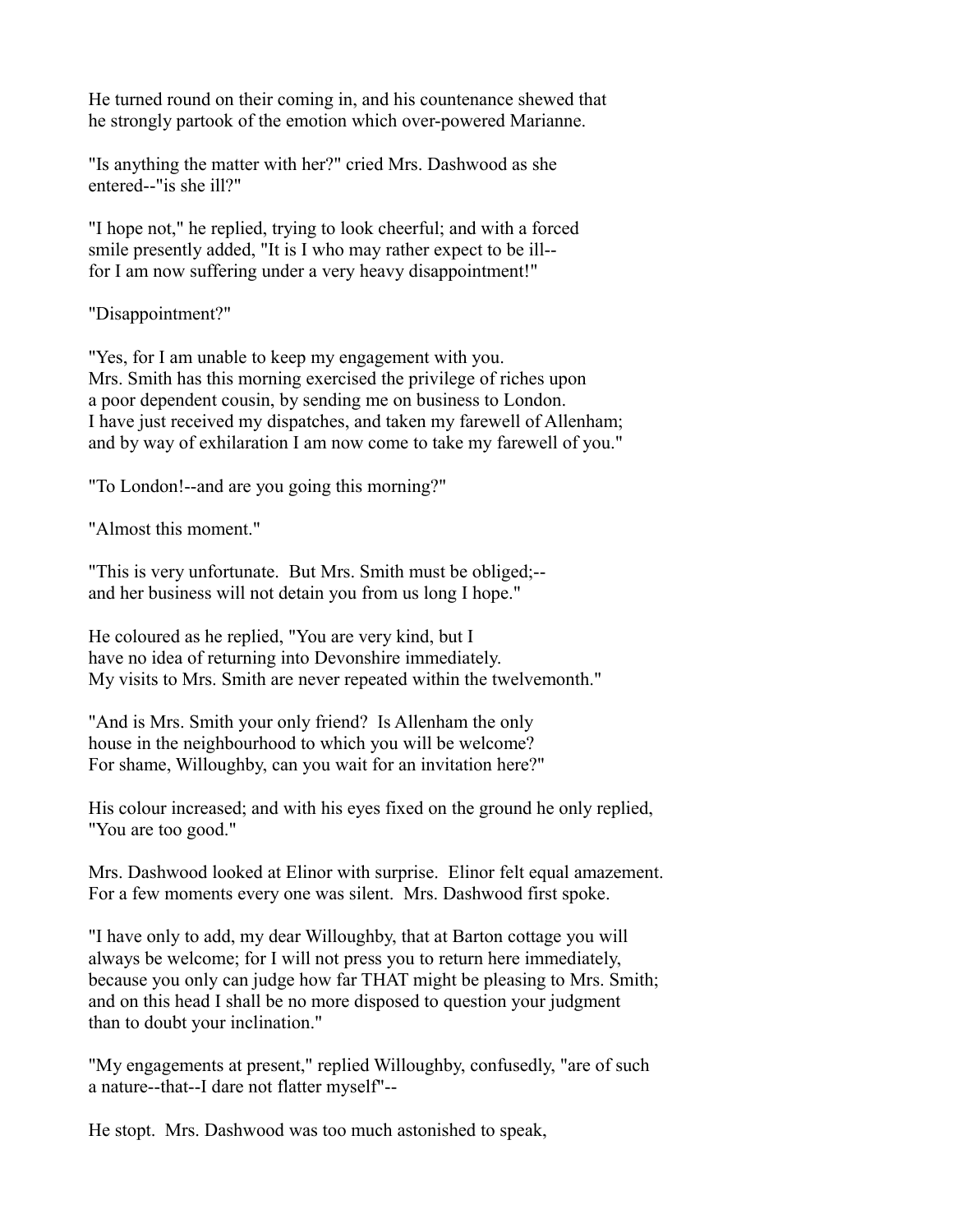and another pause succeeded. This was broken by Willoughby, who said with a faint smile, "It is folly to linger in this manner. I will not torment myself any longer by remaining among friends whose society it is impossible for me now to enjoy."

He then hastily took leave of them all and left the room. They saw him step into his carriage, and in a minute it was out of sight.

Mrs. Dashwood felt too much for speech, and instantly quitted the parlour to give way in solitude to the concern and alarm which this sudden departure occasioned.

Elinor's uneasiness was at least equal to her mother's. She thought of what had just passed with anxiety and distrust. Willoughby's behaviour in taking leave of them, his embarrassment, and affectation of cheerfulness, and, above all, his unwillingness to accept her mother's invitation, a backwardness so unlike a lover, so unlike himself, greatly disturbed her. One moment she feared that no serious design had ever been formed on his side; and the next that some unfortunate quarrel had taken place between him and her sister;--the distress in which Marianne had quitted the room was such as a serious quarrel could most reasonably account for, though when she considered what Marianne's love for him was, a quarrel seemed almost impossible.

But whatever might be the particulars of their separation, her sister's affliction was indubitable; and she thought with the tenderest compassion of that violent sorrow which Marianne was in all probability not merely giving way to as a relief, but feeding and encouraging as a duty.

In about half an hour her mother returned, and though her eyes were red, her countenance was not uncheerful.

"Our dear Willoughby is now some miles from Barton, Elinor," said she, as she sat down to work, "and with how heavy a heart does he travel?"

"It is all very strange. So suddenly to be gone! It seems but the work of a moment. And last night he was with us so happy, so cheerful, so affectionate? And now, after only ten minutes notice--Gone too without intending to return!-- Something more than what be owned to us must have happened. He did not speak, he did not behave like himself. YOU must have seen the difference as well as I. What can it be? Can they have quarrelled? Why else should he have shewn such unwillingness to accept your invitation here?"--

"It was not inclination that he wanted, Elinor; I could plainly see THAT.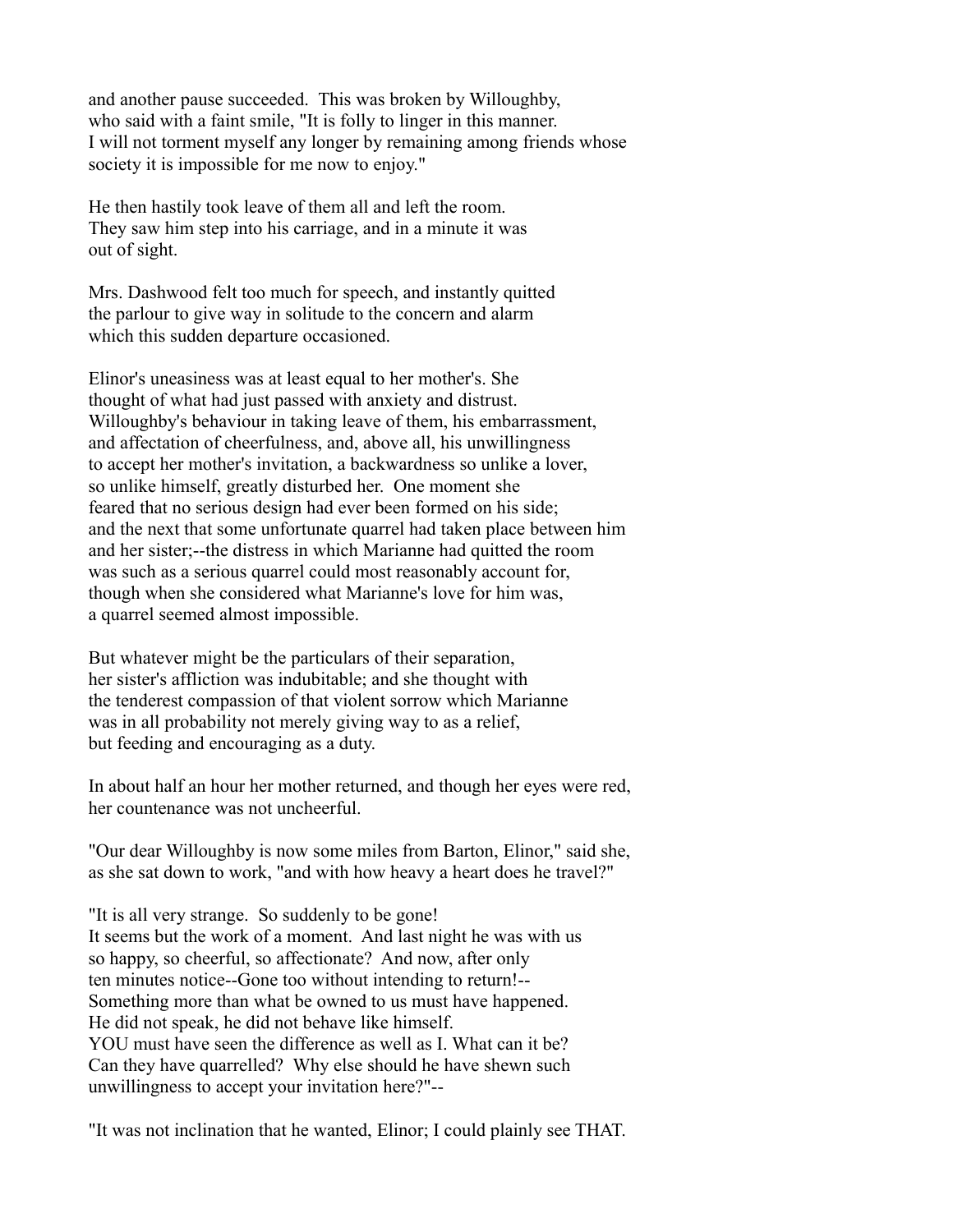He had not the power of accepting it. I have thought it all over I assure you, and I can perfectly account for every thing that at first seemed strange to me as well as to you."

### "Can you, indeed!"

"Yes. I have explained it to myself in the most satisfactory way;- but you, Elinor, who love to doubt where you can--it will not satisfy YOU, I know; but you shall not talk ME out of my trust in it. I am persuaded that Mrs. Smith suspects his regard for Marianne, disapproves of it, (perhaps because she has other views for him,) and on that account is eager to get him away;--and that the business which she sends him off to transact is invented as an excuse to dismiss him. This is what I believe to have happened. He is, moreover, aware that she DOES disapprove the connection, he dares not therefore at present confess to her his engagement with Marianne, and he feels himself obliged, from his dependent situation, to give into her schemes, and absent himself from Devonshire for a while. You will tell me, I know, that this may or may NOT have happened; but I will listen to no cavil, unless you can point out any other method of understanding the affair as satisfactory at this. And now, Elinor, what have you to say?"

"Nothing, for you have anticipated my answer."

"Then you would have told me, that it might or might not have happened. Oh, Elinor, how incomprehensible are your feelings! You had rather take evil upon credit than good. You had rather look out for misery for Marianne, and guilt for poor Willoughby, than an apology for the latter. You are resolved to think him blameable, because he took leave of us with less affection than his usual behaviour has shewn. And is no allowance to be made for inadvertence, or for spirits depressed by recent disappointment? Are no probabilities to be accepted, merely because they are not certainties? Is nothing due to the man whom we have all such reason to love, and no reason in the world to think ill of? To the possibility of motives unanswerable in themselves, though unavoidably secret for a while? And, after all, what is it you suspect him of?"

"I can hardly tell myself. But suspicion of something unpleasant is the inevitable consequence of such an alteration as we just witnessed in him. There is great truth, however, in what you have now urged of the allowances which ought to be made for him, and it is my wish to be candid in my judgment of every body. Willoughby may undoubtedly have very sufficient reasons for his conduct, and I will hope that he has. But it would have been more like Willoughby to acknowledge them at once. Secrecy may be advisable; but still I cannot help wondering at its being practiced by him."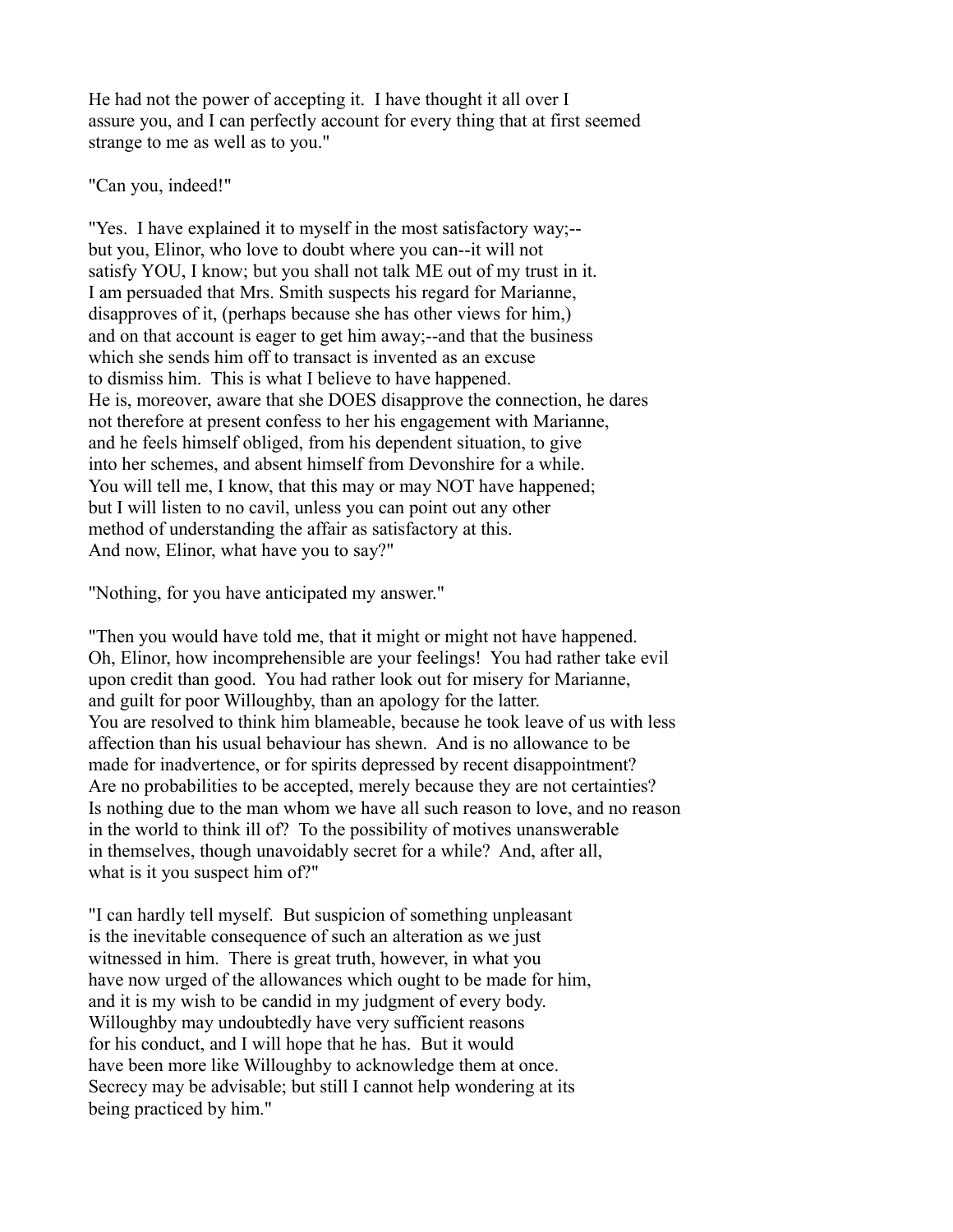"Do not blame him, however, for departing from his character, where the deviation is necessary. But you really do admit the justice of what I have said in his defence?--I am happy- and he is acquitted."

"Not entirely. It may be proper to conceal their engagement (if they ARE engaged) from Mrs. Smith--and if that is the case, it must be highly expedient for Willoughby to be but little in Devonshire at present. But this is no excuse for their concealing it from us."

"Concealing it from us! my dear child, do you accuse Willoughby and Marianne of concealment? This is strange indeed, when your eyes have been reproaching them every day for incautiousness."

"I want no proof of their affection," said Elinor; "but of their engagement I do."

"I am perfectly satisfied of both."

"Yet not a syllable has been said to you on the subject, by either of them."

"I have not wanted syllables where actions have spoken so plainly. Has not his behaviour to Marianne and to all of us, for at least the last fortnight, declared that he loved and considered her as his future wife, and that he felt for us the attachment of the nearest relation? Have we not perfectly understood each other? Has not my consent been daily asked by his looks, his manner, his attentive and affectionate respect? My Elinor, is it possible to doubt their engagement? How could such a thought occur to you? How is it to be supposed that Willoughby, persuaded as he must be of your sister's love, should leave her, and leave her perhaps for months, without telling her of his affection;- that they should part without a mutual exchange of confidence?"

"I confess," replied Elinor, "that every circumstance except ONE is in favour of their engagement; but that ONE is the total silence of both on the subject, and with me it almost outweighs every other."

"How strange this is! You must think wretchedly indeed of Willoughby, if, after all that has openly passed between them, you can doubt the nature of the terms on which they are together. Has he been acting a part in his behaviour to your sister all this time? Do you suppose him really indifferent to her?"

"No, I cannot think that. He must and does love her I am sure."

"But with a strange kind of tenderness, if he can leave her with such indifference, such carelessness of the future, as you attribute to him."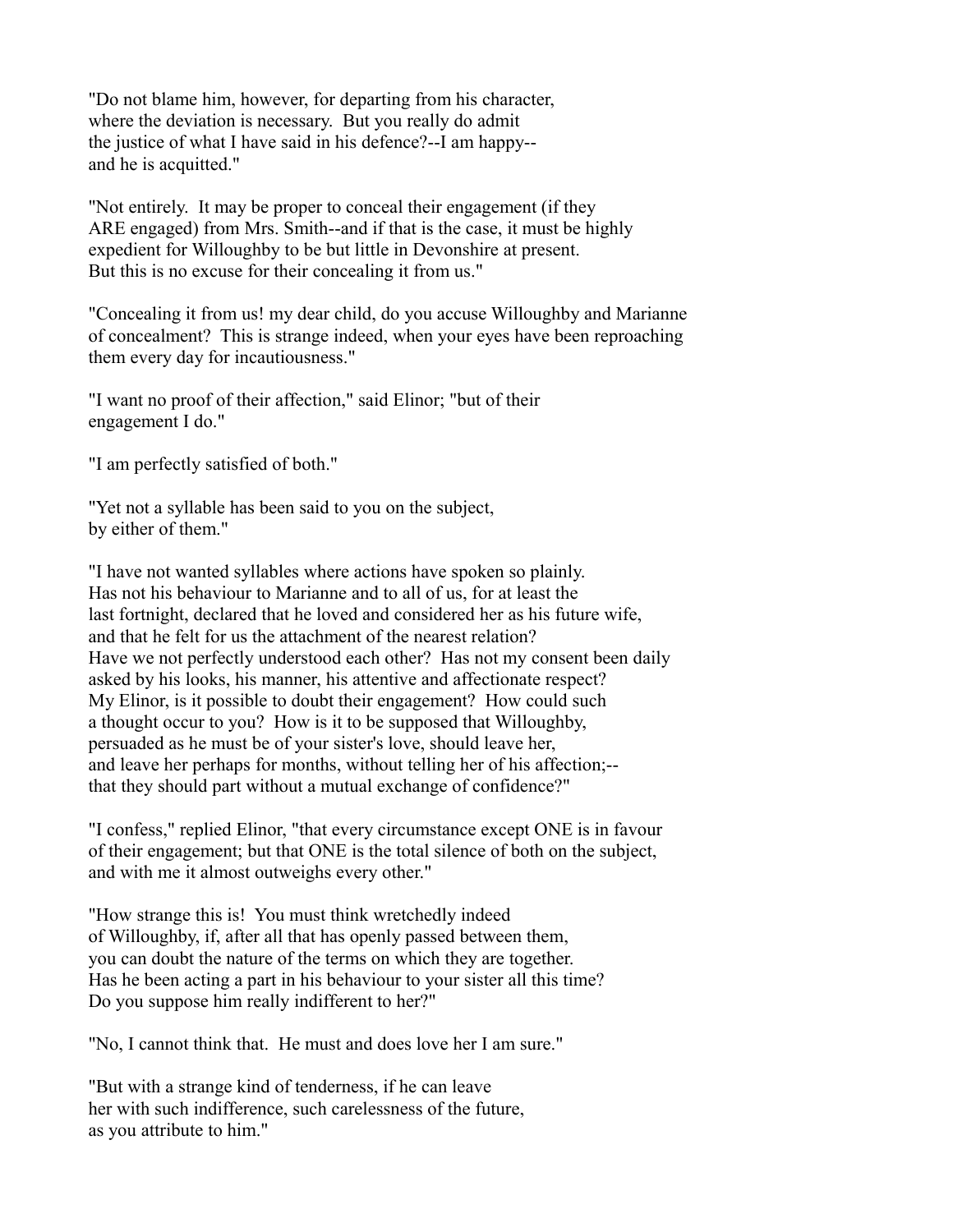"You must remember, my dear mother, that I have never considered this matter as certain. I have had my doubts, I confess; but they are fainter than they were, and they may soon be entirely done away. If we find they correspond, every fear of mine will be removed."

"A mighty concession indeed! If you were to see them at the altar, you would suppose they were going to be married. Ungracious girl! But I require no such proof. Nothing in my opinion has ever passed to justify doubt; no secrecy has been attempted; all has been uniformly open and unreserved. You cannot doubt your sister's wishes. It must be Willoughby therefore whom you suspect. But why? Is he not a man of honour and feeling? Has there been any inconsistency on his side to create alarm? can he be deceitful?"

"I hope not, I believe not," cried Elinor. "I love Willoughby, sincerely love him; and suspicion of his integrity cannot be more painful to yourself than to me. It has been involuntary, and I will not encourage it. I was startled, I confess, by the alteration in his manners this morning;- he did not speak like himself, and did not return your kindness with any cordiality. But all this may be explained by such a situation of his affairs as you have supposed. He had just parted from my sister, had seen her leave him in the greatest affliction; and if he felt obliged, from a fear of offending Mrs. Smith, to resist the temptation of returning here soon, and yet aware that by declining your invitation, by saying that he was going away for some time, he should seem to act an ungenerous, a suspicious part by our family, be might well be embarrassed and disturbed. In such a case, a plain and open avowal of his difficulties would have been more to his honour I think, as well as more consistent with his general character;--but I will not raise objections against any one's conduct on so illiberal a foundation, as a difference in judgment from myself, or a deviation from what I may think right and consistent."

"You speak very properly. Willoughby certainly does not deserve to be suspected. Though WE have not known him long, he is no stranger in this part of the world; and who has ever spoken to his disadvantage? Had he been in a situation to act independently and marry immediately, it might have been odd that he should leave us without acknowledging everything to me at once: but this is not the case. It is an engagement in some respects not prosperously begun, for their marriage must be at a very uncertain distance; and even secrecy, as far as it can be observed, may now be very advisable."

They were interrupted by the entrance of Margaret; and Elinor was then at liberty to think over the representations of her mother, to acknowledge the probability of many, and hope for the justice of all.

They saw nothing of Marianne till dinner time, when she entered the room and took her place at the table without saying a word.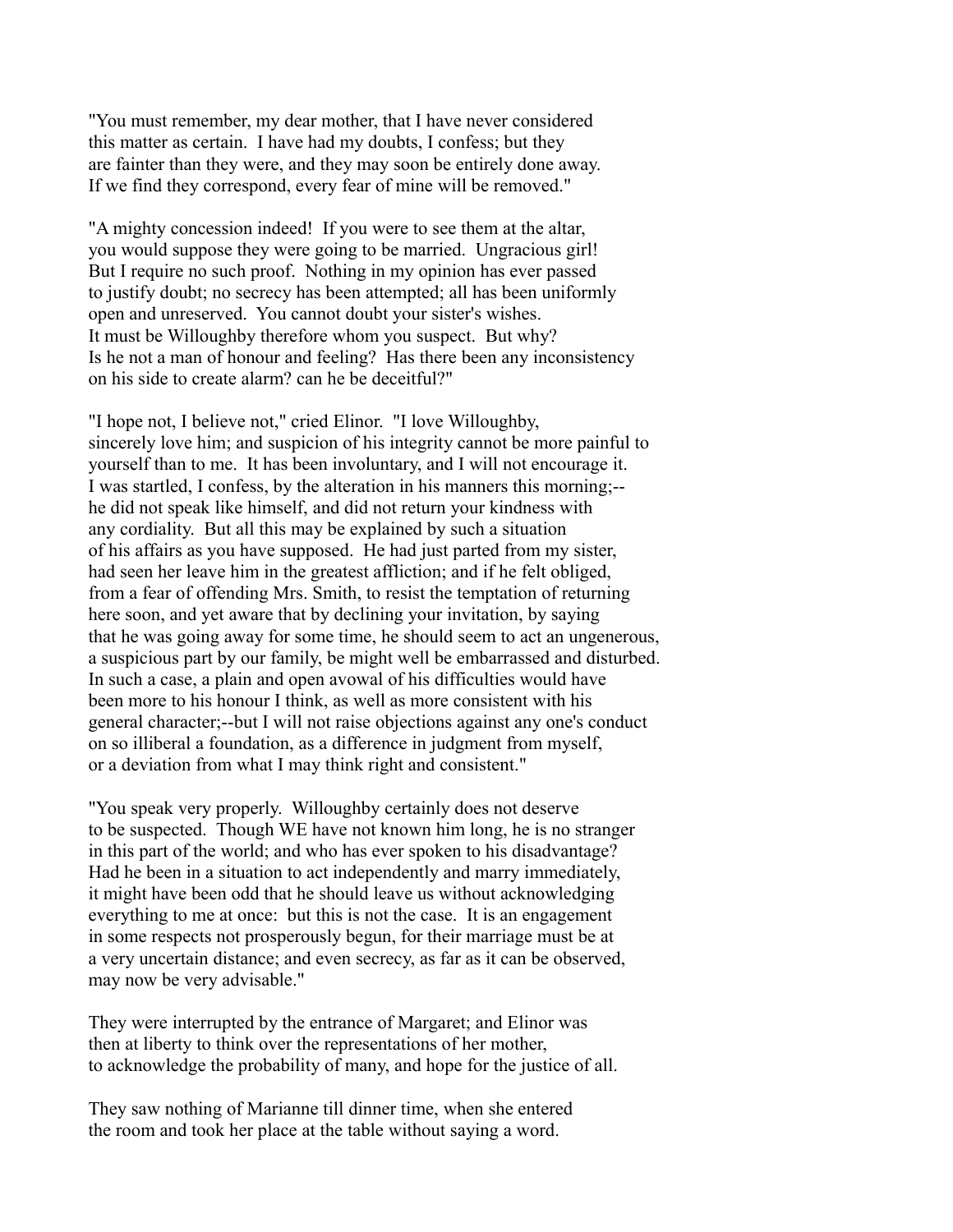Her eyes were red and swollen; and it seemed as if her tears were even then restrained with difficulty. She avoided the looks of them all, could neither eat nor speak, and after some time, on her mother's silently pressing her hand with tender compassion, her small degree of fortitude was quite overcome, she burst into tears and left the room.

This violent oppression of spirits continued the whole evening. She was without any power, because she was without any desire of command over herself. The slightest mention of anything relative to Willoughby overpowered her in an instant; and though her family were most anxiously attentive to her comfort, it was impossible for them, if they spoke at all, to keep clear of every subject which her feelings connected with him.

#### CHAPTER 16

Marianne would have thought herself very inexcusable had she been able to sleep at all the first night after parting from Willoughby. She would have been ashamed to look her family in the face the next morning, had she not risen from her bed in more need of repose than when she lay down in it. But the feelings which made such composure a disgrace, left her in no danger of incurring it. She was awake the whole night, and she wept the greatest part of it. She got up with a headache, was unable to talk, and unwilling to take any nourishment; giving pain every moment to her mother and sisters, and forbidding all attempt at consolation from either. Her sensibility was potent enough!

When breakfast was over she walked out by herself, and wandered about the village of Allenham, indulging the recollection of past enjoyment and crying over the present reverse for the chief of the morning.

The evening passed off in the equal indulgence of feeling. She played over every favourite song that she had been used to play to Willoughby, every air in which their voices had been oftenest joined, and sat at the instrument gazing on every line of music that he had written out for her, till her heart was so heavy that no farther sadness could be gained; and this nourishment of grief was every day applied. She spent whole hours at the pianoforte alternately singing and crying; her voice often totally suspended by her tears. In books too, as well as in music, she courted the misery which a contrast between the past and present was certain of giving. She read nothing but what they had been used to read together.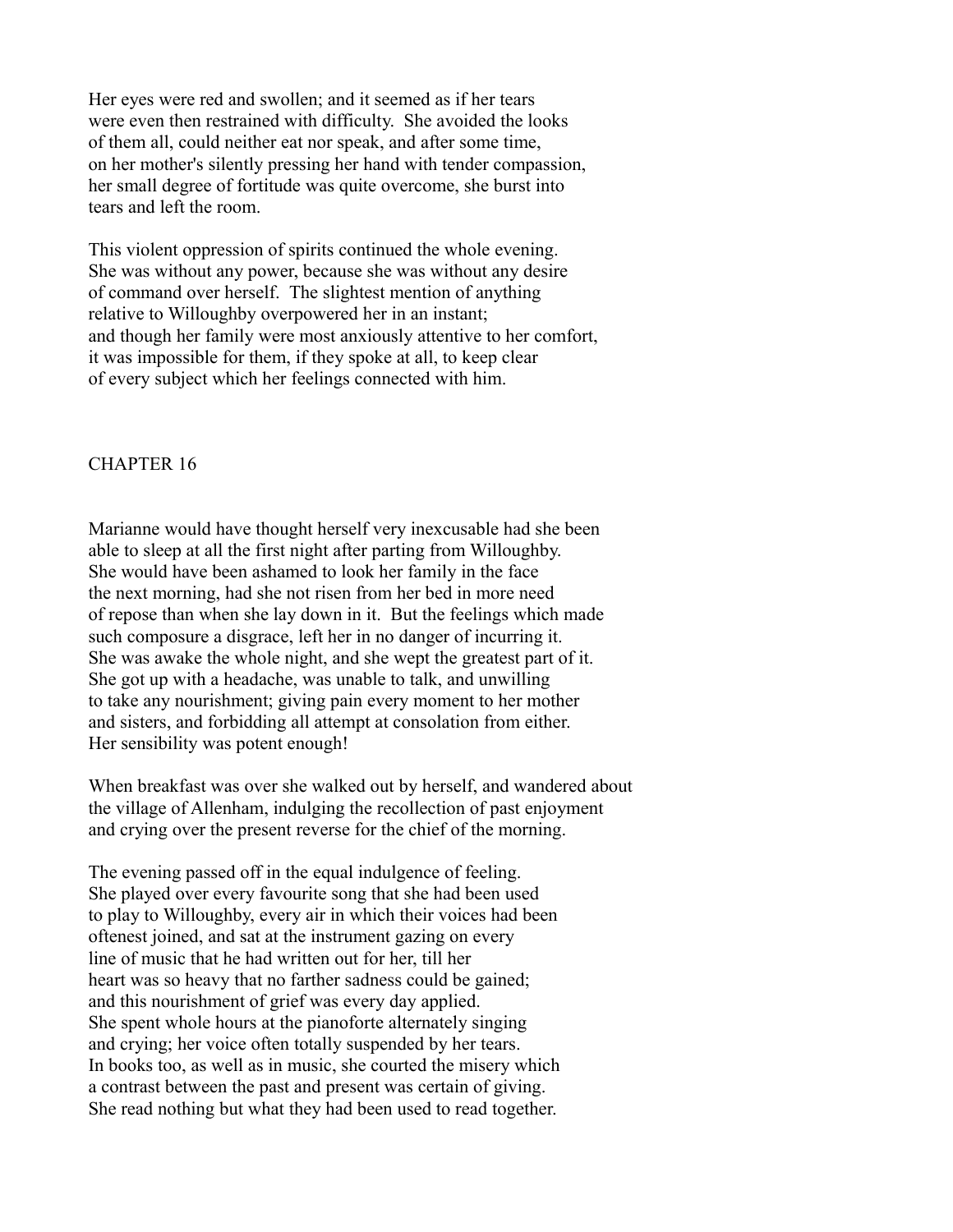Such violence of affliction indeed could not be supported for ever; it sunk within a few days into a calmer melancholy; but these employments, to which she daily recurred, her solitary walks and silent meditations, still produced occasional effusions of sorrow as lively as ever.

No letter from Willoughby came; and none seemed expected by Marianne. Her mother was surprised, and Elinor again became uneasy. But Mrs. Dashwood could find explanations whenever she wanted them, which at least satisfied herself.

"Remember, Elinor," said she, "how very often Sir John fetches our letters himself from the post, and carries them to it. We have already agreed that secrecy may be necessary, and we must acknowledge that it could not be maintained if their correspondence were to pass through Sir John's hands."

Elinor could not deny the truth of this, and she tried to find in it a motive sufficient for their silence. But there was one method so direct, so simple, and in her opinion so eligible of knowing the real state of the affair, and of instantly removing all mystery, that she could not help suggesting it to her mother.

"Why do you not ask Marianne at once," said she, "whether she is or she is not engaged to Willoughby? From you, her mother, and so kind, so indulgent a mother, the question could not give offence. It would be the natural result of your affection for her. She used to be all unreserve, and to you more especially."

"I would not ask such a question for the world. Supposing it possible that they are not engaged, what distress would not such an enquiry inflict! At any rate it would be most ungenerous. I should never deserve her confidence again, after forcing from her a confession of what is meant at present to be unacknowledged to any one. I know Marianne's heart: I know that she dearly loves me, and that I shall not be the last to whom the affair is made known, when circumstances make the revealment of it eligible. I would not attempt to force the confidence of any one; of a child much less; because a sense of duty would prevent the denial which her wishes might direct."

Elinor thought this generosity overstrained, considering her sister's youth, and urged the matter farther, but in vain; common sense, common care, common prudence, were all sunk in Mrs. Dashwood's romantic delicacy.

It was several days before Willoughby's name was mentioned before Marianne by any of her family; Sir John and Mrs. Jennings, indeed, were not so nice; their witticisms added pain to many a painful hour;--but one evening, Mrs. Dashwood, accidentally taking up a volume of Shakespeare, exclaimed,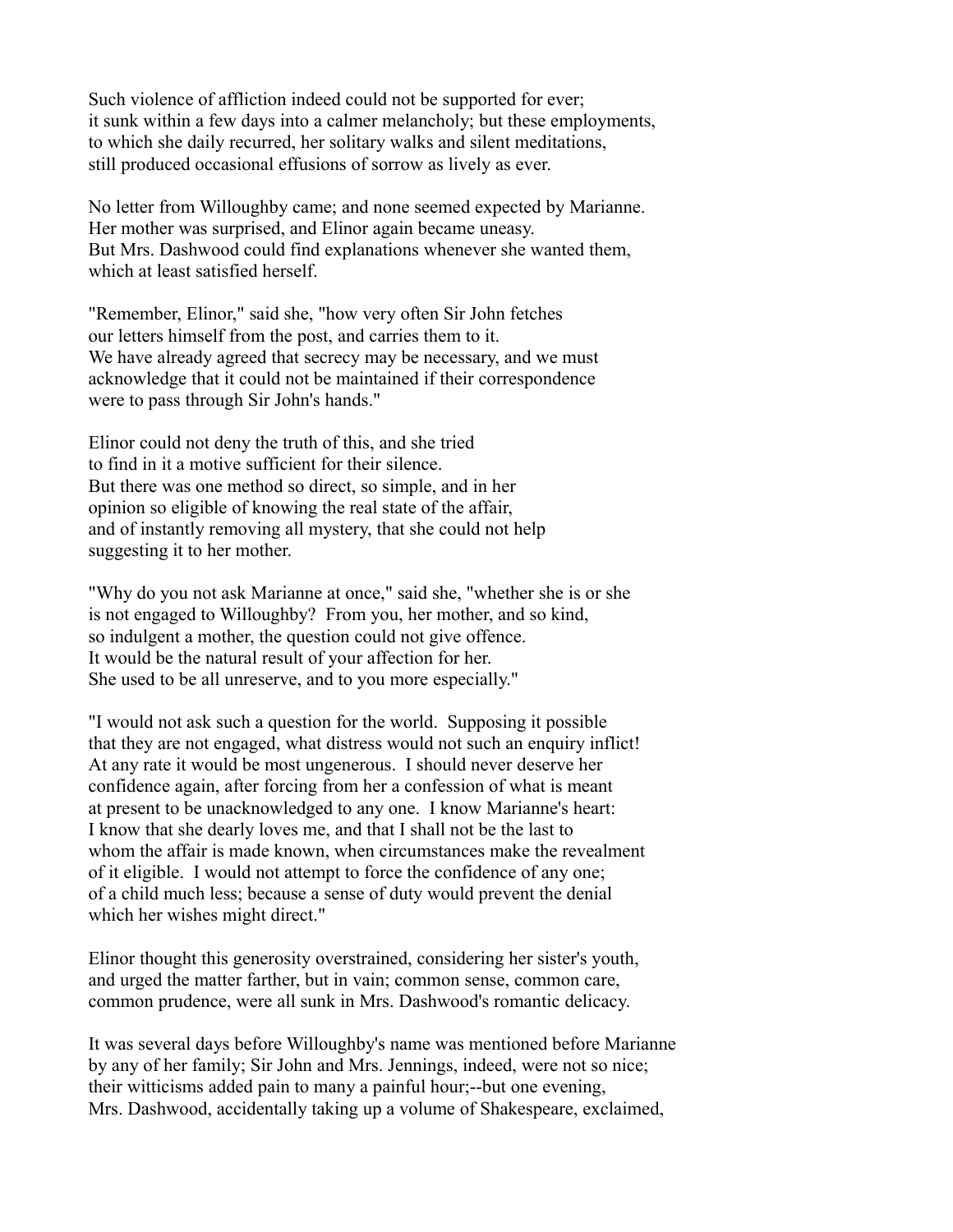"We have never finished Hamlet, Marianne; our dear Willoughby went away before we could get through it. We will put it by, that when he comes again...But it may be months, perhaps, before THAT happens."

"Months!" cried Marianne, with strong surprise. "No--nor many weeks."

Mrs. Dashwood was sorry for what she had said; but it gave Elinor pleasure, as it produced a reply from Marianne so expressive of confidence in Willoughby and knowledge of his intentions.

One morning, about a week after his leaving the country, Marianne was prevailed on to join her sisters in their usual walk, instead of wandering away by herself. Hitherto she had carefully avoided every companion in her rambles. If her sisters intended to walk on the downs, she directly stole away towards the lanes; if they talked of the valley, she was as speedy in climbing the hills, and could never be found when the others set off. But at length she was secured by the exertions of Elinor, who greatly disapproved such continual seclusion. They walked along the road through the valley, and chiefly in silence, for Marianne's MIND could not be controlled, and Elinor, satisfied with gaining one point, would not then attempt more. Beyond the entrance of the valley, where the country, though still rich, was less wild and more open, a long stretch of the road which they had travelled on first coming to Barton, lay before them; and on reaching that point, they stopped to look around them, and examine a prospect which formed the distance of their view from the cottage, from a spot which they had never happened to reach in any of their walks before.

Amongst the objects in the scene, they soon discovered an animated one; it was a man on horseback riding towards them. In a few minutes they could distinguish him to be a gentleman; and in a moment afterwards Marianne rapturously exclaimed,

"It is he; it is indeed;--I know it is!"--and was hastening to meet him, when Elinor cried out,

"Indeed, Marianne, I think you are mistaken. It is not Willoughby. The person is not tall enough for him, and has not his air."

"He has, he has," cried Marianne, "I am sure he has. His air, his coat, his horse. I knew how soon he would come."

She walked eagerly on as she spoke; and Elinor, to screen Marianne from particularity, as she felt almost certain of its not being Willoughby, quickened her pace and kept up with her. They were soon within thirty yards of the gentleman.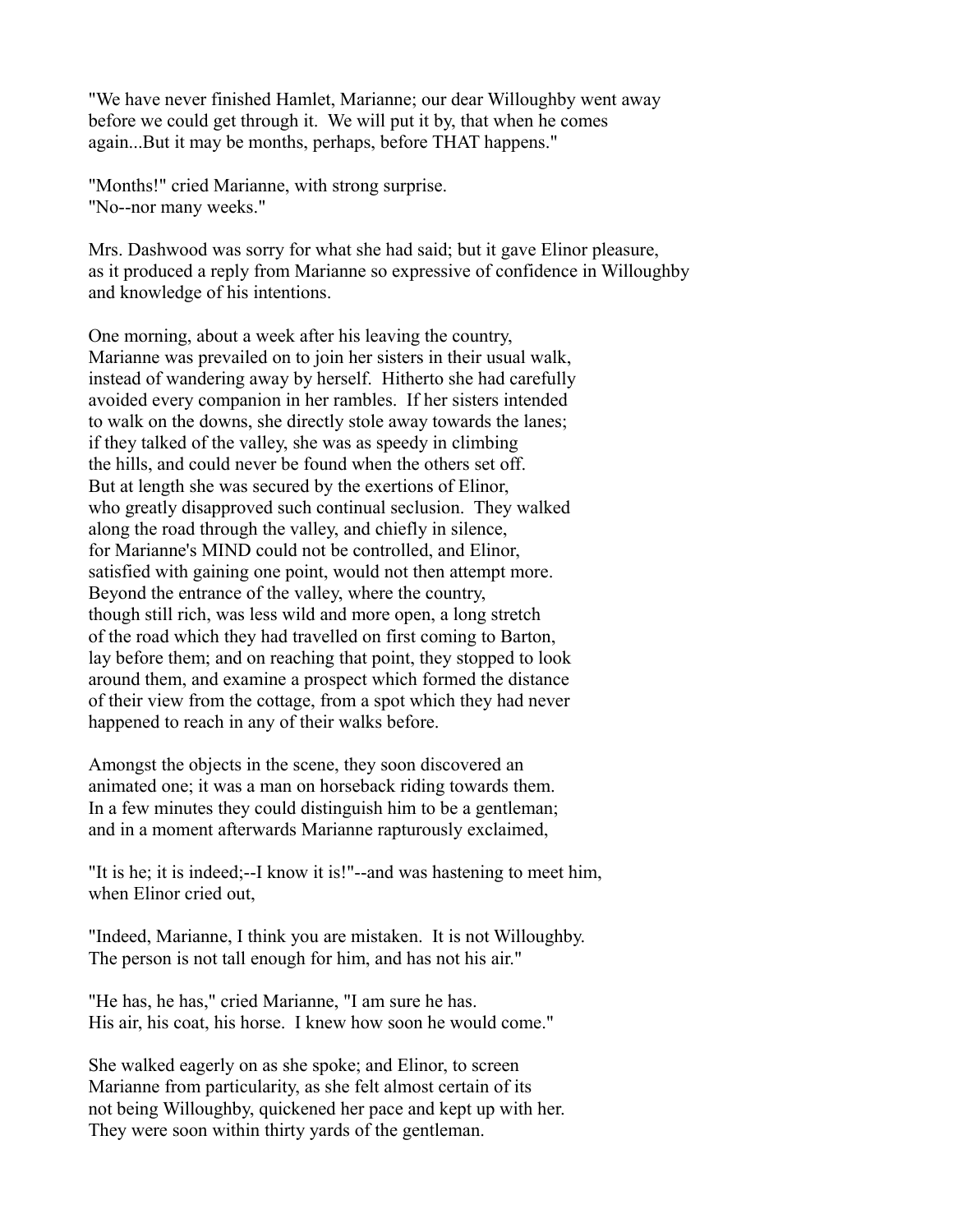Marianne looked again; her heart sunk within her; and abruptly turning round, she was hurrying back, when the voices of both her sisters were raised to detain her; a third, almost as well known as Willoughby's, joined them in begging her to stop, and she turned round with surprise to see and welcome Edward Ferrars.

He was the only person in the world who could at that moment be forgiven for not being Willoughby; the only one who could have gained a smile from her; but she dispersed her tears to smile on HIM, and in her sister's happiness forgot for a time her own disappointment.

He dismounted, and giving his horse to his servant, walked back with them to Barton, whither he was purposely coming to visit them.

He was welcomed by them all with great cordiality, but especially by Marianne, who showed more warmth of regard in her reception of him than even Elinor herself. To Marianne, indeed, the meeting between Edward and her sister was but a continuation of that unaccountable coldness which she had often observed at Norland in their mutual behaviour. On Edward's side, more particularly, there was a deficiency of all that a lover ought to look and say on such an occasion. He was confused, seemed scarcely sensible of pleasure in seeing them, looked neither rapturous nor gay, said little but what was forced from him by questions, and distinguished Elinor by no mark of affection. Marianne saw and listened with increasing surprise. She began almost to feel a dislike of Edward; and it ended, as every feeling must end with her, by carrying back her thoughts to Willoughby, whose manners formed a contrast sufficiently striking to those of his brother elect.

After a short silence which succeeded the first surprise and enquiries of meeting, Marianne asked Edward if he came directly from London. No, he had been in Devonshire a fortnight.

"A fortnight!" she repeated, surprised at his being so long in the same county with Elinor without seeing her before.

He looked rather distressed as he added, that he had been staying with some friends near Plymouth.

"Have you been lately in Sussex?" said Elinor.

"I was at Norland about a month ago."

"And how does dear, dear Norland look?" cried Marianne.

"Dear, dear Norland," said Elinor, "probably looks much as it always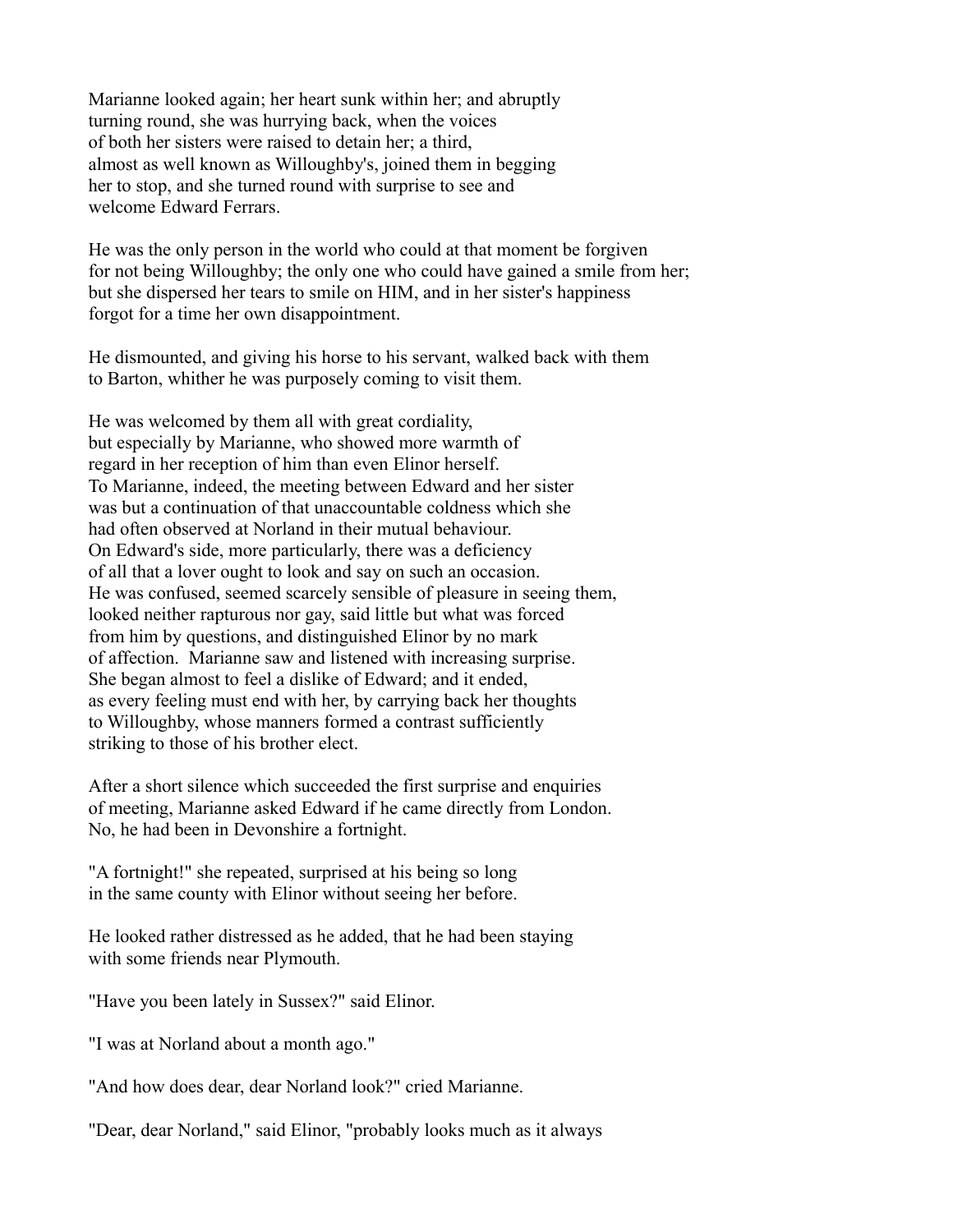does at this time of the year. The woods and walks thickly covered with dead leaves."

"Oh," cried Marianne, "with what transporting sensation have I formerly seen them fall! How have I delighted, as I walked, to see them driven in showers about me by the wind! What feelings have they, the season, the air altogether inspired! Now there is no one to regard them. They are seen only as a nuisance, swept hastily off, and driven as much as possible from the sight."

"It is not every one," said Elinor, "who has your passion for dead leaves."

"No; my feelings are not often shared, not often understood. But SOMETIMES they are."--As she said this, she sunk into a reverie for a few moments;--but rousing herself again, "Now, Edward," said she, calling his attention to the prospect, "here is Barton valley. Look up to it, and be tranquil if you can. Look at those hills! Did you ever see their equals? To the left is Barton park, amongst those woods and plantations. You may see the end of the house. And there, beneath that farthest hill, which rises with such grandeur, is our cottage."

"It is a beautiful country," he replied; "but these bottoms must be dirty in winter."

"How can you think of dirt, with such objects before you?"

"Because," replied he, smiling, "among the rest of the objects before me, I see a very dirty lane."

"How strange!" said Marianne to herself as she walked on.

"Have you an agreeable neighbourhood here? Are the Middletons pleasant people?"

"No, not all," answered Marianne; "we could not be more unfortunately situated."

"Marianne," cried her sister, "how can you say so? How can you be so unjust? They are a very respectable family, Mr. Ferrars; and towards us have behaved in the friendliest manner. Have you forgot, Marianne, how many pleasant days we have owed to them?"

"No," said Marianne, in a low voice, "nor how many painful moments."

Elinor took no notice of this; and directing her attention to their visitor, endeavoured to support something like discourse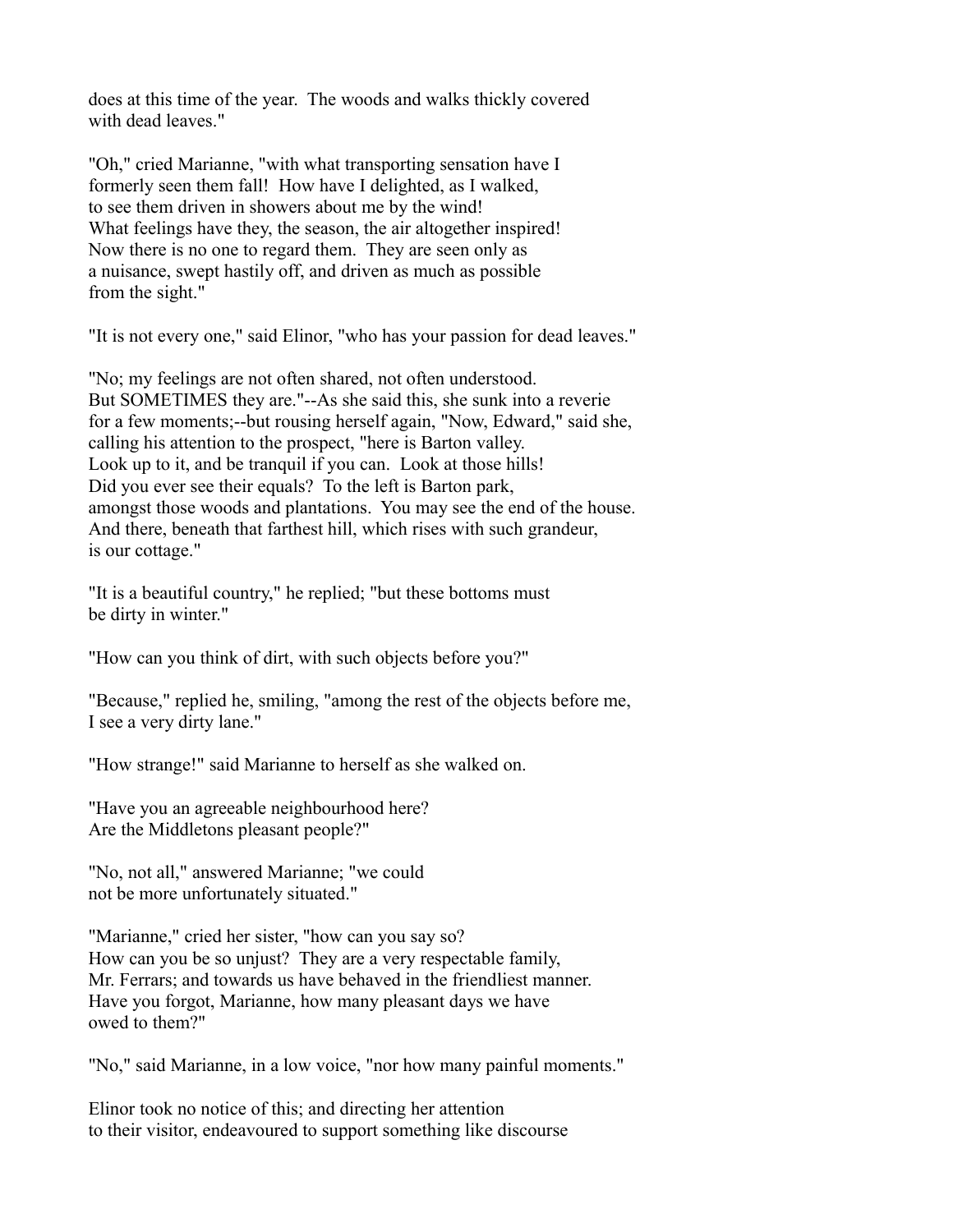with him, by talking of their present residence, its conveniences, &c. extorting from him occasional questions and remarks. His coldness and reserve mortified her severely; she was vexed and half angry; but resolving to regulate her behaviour to him by the past rather than the present, she avoided every appearance of resentment or displeasure, and treated him as she thought he ought to be treated from the family connection.

#### CHAPTER 17

Mrs. Dashwood was surprised only for a moment at seeing him; for his coming to Barton was, in her opinion, of all things the most natural. Her joy and expression of regard long outlived her wonder. He received the kindest welcome from her; and shyness, coldness, reserve could not stand against such a reception. They had begun to fail him before he entered the house, and they were quite overcome by the captivating manners of Mrs. Dashwood. Indeed a man could not very well be in love with either of her daughters, without extending the passion to her; and Elinor had the satisfaction of seeing him soon become more like himself. His affections seemed to reanimate towards them all, and his interest in their welfare again became perceptible. He was not in spirits, however; he praised their house, admired its prospect, was attentive, and kind; but still he was not in spirits. The whole family perceived it, and Mrs. Dashwood, attributing it to some want of liberality in his mother, sat down to table indignant against all selfish parents.

"What are Mrs. Ferrars's views for you at present, Edward?" said she, when dinner was over and they had drawn round the fire; "are you still to be a great orator in spite of yourself?"

"No. I hope my mother is now convinced that I have no more talents than inclination for a public life!"

"But how is your fame to be established? for famous you must be to satisfy all your family; and with no inclination for expense, no affection for strangers, no profession, and no assurance, you may find it a difficult matter."

"I shall not attempt it. I have no wish to be distinguished; and have every reason to hope I never shall. Thank Heaven! I cannot be forced into genius and eloquence."

"You have no ambition, I well know. Your wishes are all moderate."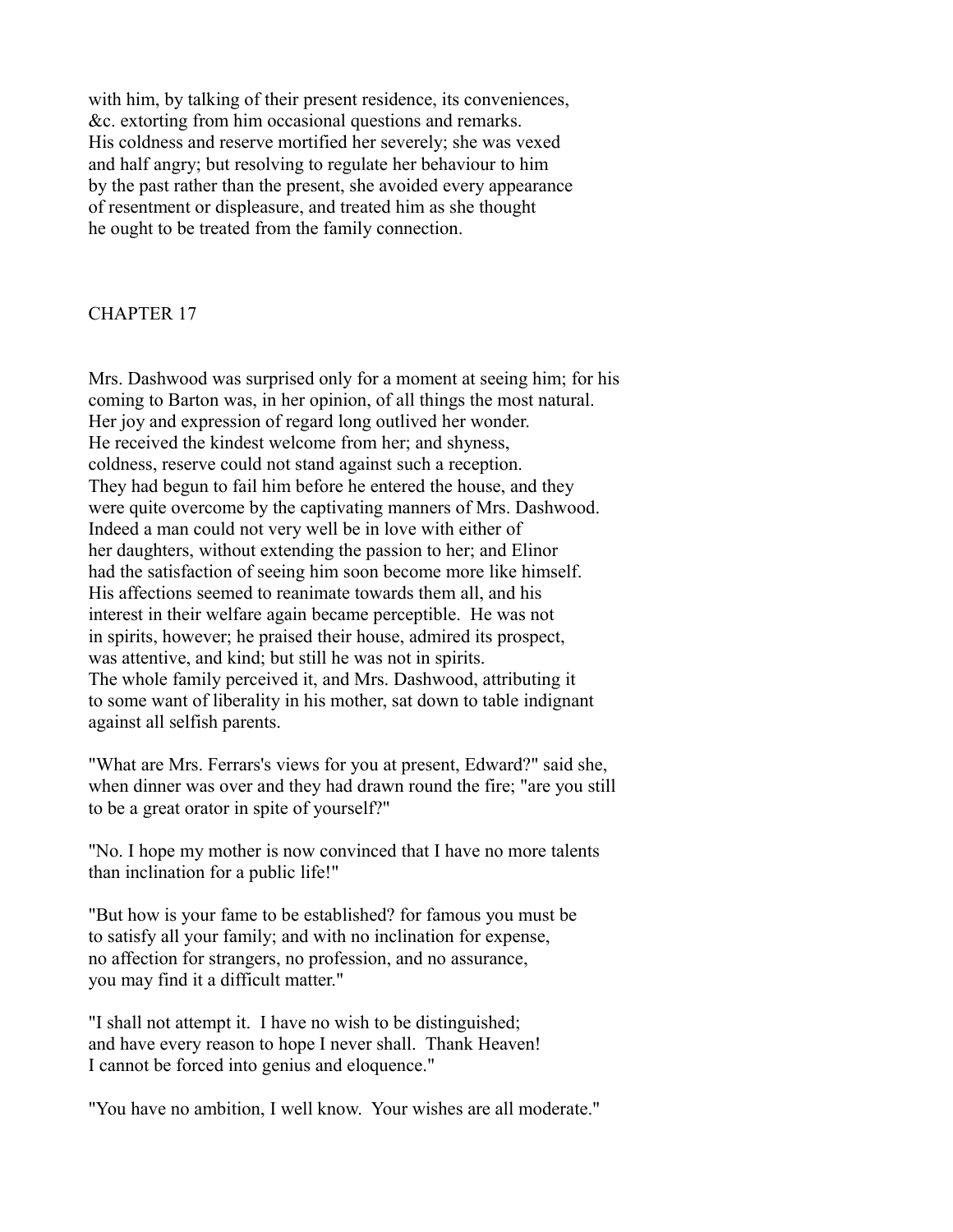"As moderate as those of the rest of the world, I believe. I wish as well as every body else to be perfectly happy; but, like every body else it must be in my own way. Greatness will not make me so."

"Strange that it would!" cried Marianne. "What have wealth or grandeur to do with happiness?"

"Grandeur has but little," said Elinor, "but wealth has much to do with it."

"Elinor, for shame!" said Marianne, "money can only give happiness where there is nothing else to give it. Beyond a competence, it can afford no real satisfaction, as far as mere self is concerned."

"Perhaps," said Elinor, smiling, "we may come to the same point. YOUR competence and MY wealth are very much alike, I dare say; and without them, as the world goes now, we shall both agree that every kind of external comfort must be wanting. Your ideas are only more noble than mine. Come, what is your competence?"

"About eighteen hundred or two thousand a year; not more than THAT."

Elinor laughed. "TWO thousand a year! ONE is my wealth! I guessed how it would end."

"And yet two thousand a-year is a very moderate income," said Marianne. "A family cannot well be maintained on a smaller. I am sure I am not extravagant in my demands. A proper establishment of servants, a carriage, perhaps two, and hunters, cannot be supported on less."

Elinor smiled again, to hear her sister describing so accurately their future expenses at Combe Magna.

"Hunters!" repeated Edward--"but why must you have hunters? Every body does not hunt."

Marianne coloured as she replied, "But most people do."

"I wish," said Margaret, striking out a novel thought, "that somebody would give us all a large fortune apiece!"

"Oh that they would!" cried Marianne, her eyes sparkling with animation, and her cheeks glowing with the delight of such imaginary happiness.

"We are all unanimous in that wish, I suppose," said Elinor, "in spite of the insufficiency of wealth."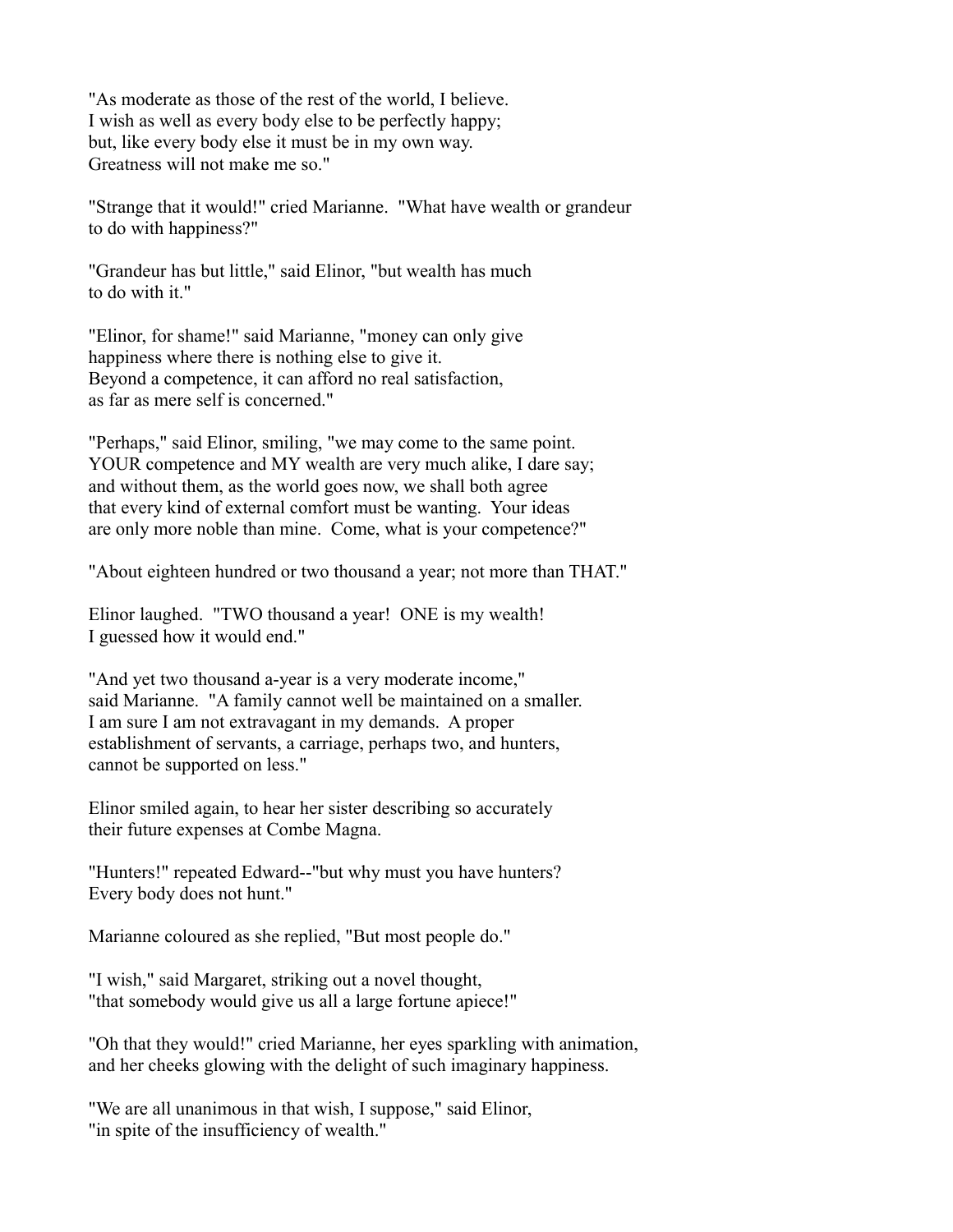"Oh dear!" cried Margaret, "how happy I should be! I wonder what I should do with it!"

Marianne looked as if she had no doubt on that point.

"I should be puzzled to spend so large a fortune myself," said Mrs. Dashwood, "if my children were all to be rich my help."

"You must begin your improvements on this house," observed Elinor, "and your difficulties will soon vanish."

"What magnificent orders would travel from this family to London," said Edward, "in such an event! What a happy day for booksellers, music-sellers, and print-shops! You, Miss Dashwood, would give a general commission for every new print of merit to be sent you- and as for Marianne, I know her greatness of soul, there would not be music enough in London to content her. And books!-- Thomson, Cowper, Scott--she would buy them all over and over again: she would buy up every copy, I believe, to prevent their falling into unworthy hands; and she would have every book that tells her how to admire an old twisted tree. Should not you, Marianne? Forgive me, if I am very saucy. But I was willing to shew you that I had not forgot our old disputes."

"I love to be reminded of the past, Edward--whether it be melancholy or gay, I love to recall it--and you will never offend me by talking of former times. You are very right in supposing how my money would be spent--some of it, at least--my loose cash would certainly be employed in improving my collection of music and books."

"And the bulk of your fortune would be laid out in annuities on the authors or their heirs."

"No, Edward, I should have something else to do with it."

"Perhaps, then, you would bestow it as a reward on that person who wrote the ablest defence of your favourite maxim, that no one can ever be in love more than once in their life- your opinion on that point is unchanged, I presume?"

"Undoubtedly. At my time of life opinions are tolerably fixed. It is not likely that I should now see or hear any thing to change them."

"Marianne is as steadfast as ever, you see," said Elinor, "she is not at all altered."

"She is only grown a little more grave than she was."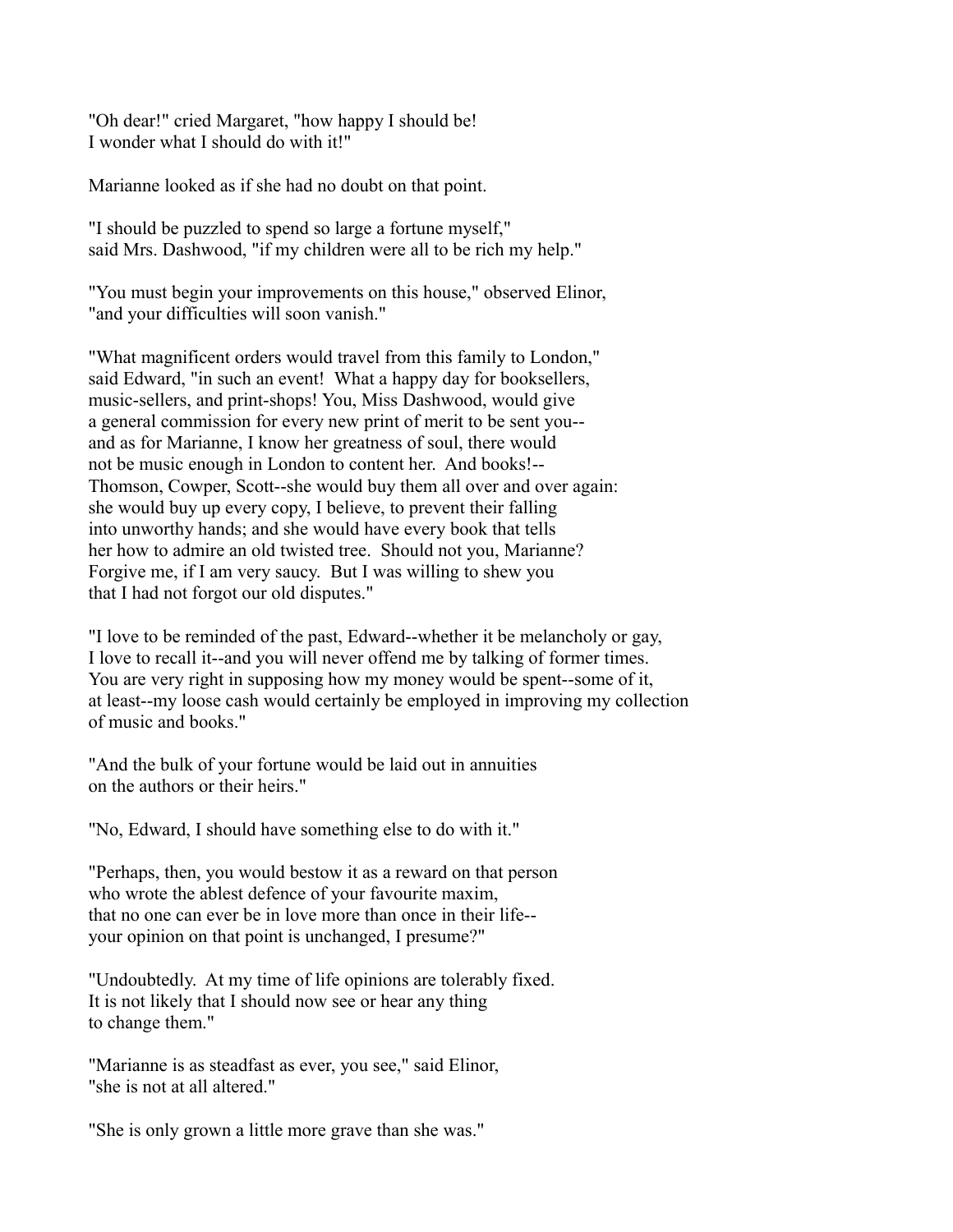"Nay, Edward," said Marianne, "you need not reproach me. You are not very gay yourself."

"Why should you think so!" replied he, with a sigh. "But gaiety never was a part of MY character."

"Nor do I think it a part of Marianne's," said Elinor; "I should hardly call her a lively girl--she is very earnest, very eager in all she does- sometimes talks a great deal and always with animation--but she is not often really merry."

"I believe you are right," he replied, "and yet I have always set her down as a lively girl."

"I have frequently detected myself in such kind of mistakes," said Elinor, "in a total misapprehension of character in some point or other: fancying people so much more gay or grave, or ingenious or stupid than they really are, and I can hardly tell why or in what the deception originated. Sometimes one is guided by what they say of themselves, and very frequently by what other people say of them, without giving oneself time to deliberate and judge."

"But I thought it was right, Elinor," said Marianne, "to be guided wholly by the opinion of other people. I thought our judgments were given us merely to be subservient to those of neighbours. This has always been your doctrine, I am sure."

"No, Marianne, never. My doctrine has never aimed at the subjection of the understanding. All I have ever attempted to influence has been the behaviour. You must not confound my meaning. I am guilty, I confess, of having often wished you to treat our acquaintance in general with greater attention; but when have I advised you to adopt their sentiments or to conform to their judgment in serious matters?"

"You have not been able to bring your sister over to your plan of general civility," said Edward to Elinor, "Do you gain no ground?"

"Quite the contrary," replied Elinor, looking expressively at Marianne.

"My judgment," he returned, "is all on your side of the question; but I am afraid my practice is much more on your sister's. I never wish to offend, but I am so foolishly shy, that I often seem negligent, when I am only kept back by my natural awkwardness. I have frequently thought that I must have been intended by nature to be fond of low company, I am so little at my ease among strangers of gentility!"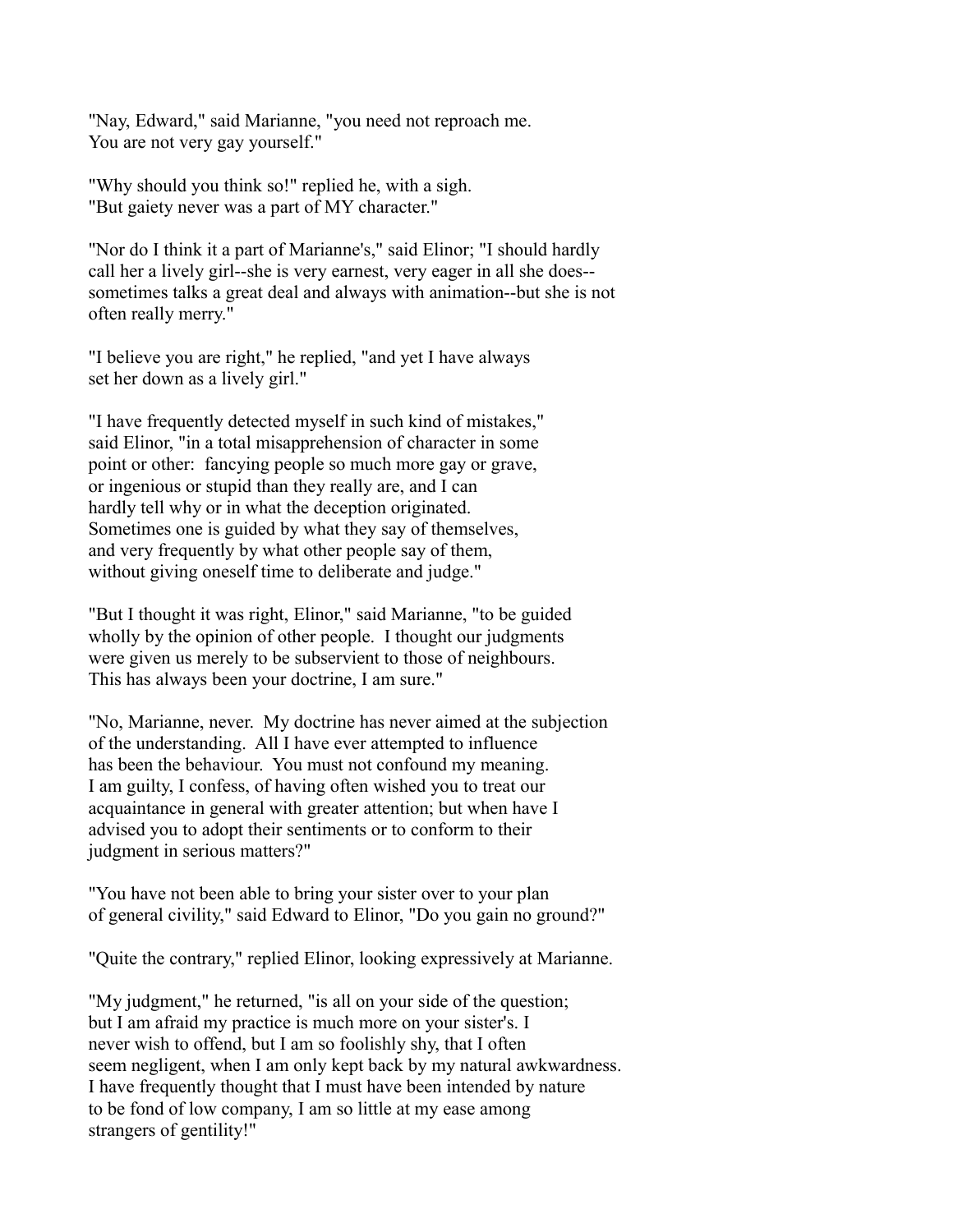"Marianne has not shyness to excuse any inattention of hers," said Elinor.

"She knows her own worth too well for false shame," replied Edward. "Shyness is only the effect of a sense of inferiority in some way or other. If I could persuade myself that my manners were perfectly easy and graceful, I should not be shy."

"But you would still be reserved," said Marianne, "and that is worse."

Edward started--"Reserved! Am I reserved, Marianne?"

"Yes, very."

"I do not understand you," replied he, colouring. "Reserved!--how, in what manner? What am I to tell you? What can you suppose?"

Elinor looked surprised at his emotion; but trying to laugh off the subject, she said to him, "Do not you know my sister well enough to understand what she means? Do not you know she calls every one reserved who does not talk as fast, and admire what she admires as rapturously as herself?"

Edward made no answer. His gravity and thoughtfulness returned on him in their fullest extent--and he sat for some time silent and dull.

## CHAPTER 18

Elinor saw, with great uneasiness the low spirits of her friend. His visit afforded her but a very partial satisfaction, while his own enjoyment in it appeared so imperfect. It was evident that he was unhappy; she wished it were equally evident that he still distinguished her by the same affection which once she had felt no doubt of inspiring; but hitherto the continuance of his preference seemed very uncertain; and the reservedness of his manner towards her contradicted one moment what a more animated look had intimated the preceding one.

He joined her and Marianne in the breakfast-room the next morning before the others were down; and Marianne, who was always eager to promote their happiness as far as she could, soon left them to themselves. But before she was half way upstairs she heard the parlour door open, and, turning round, was astonished to see Edward himself come out.

"I am going into the village to see my horses," said be, "as you are not yet ready for breakfast; I shall be back again presently."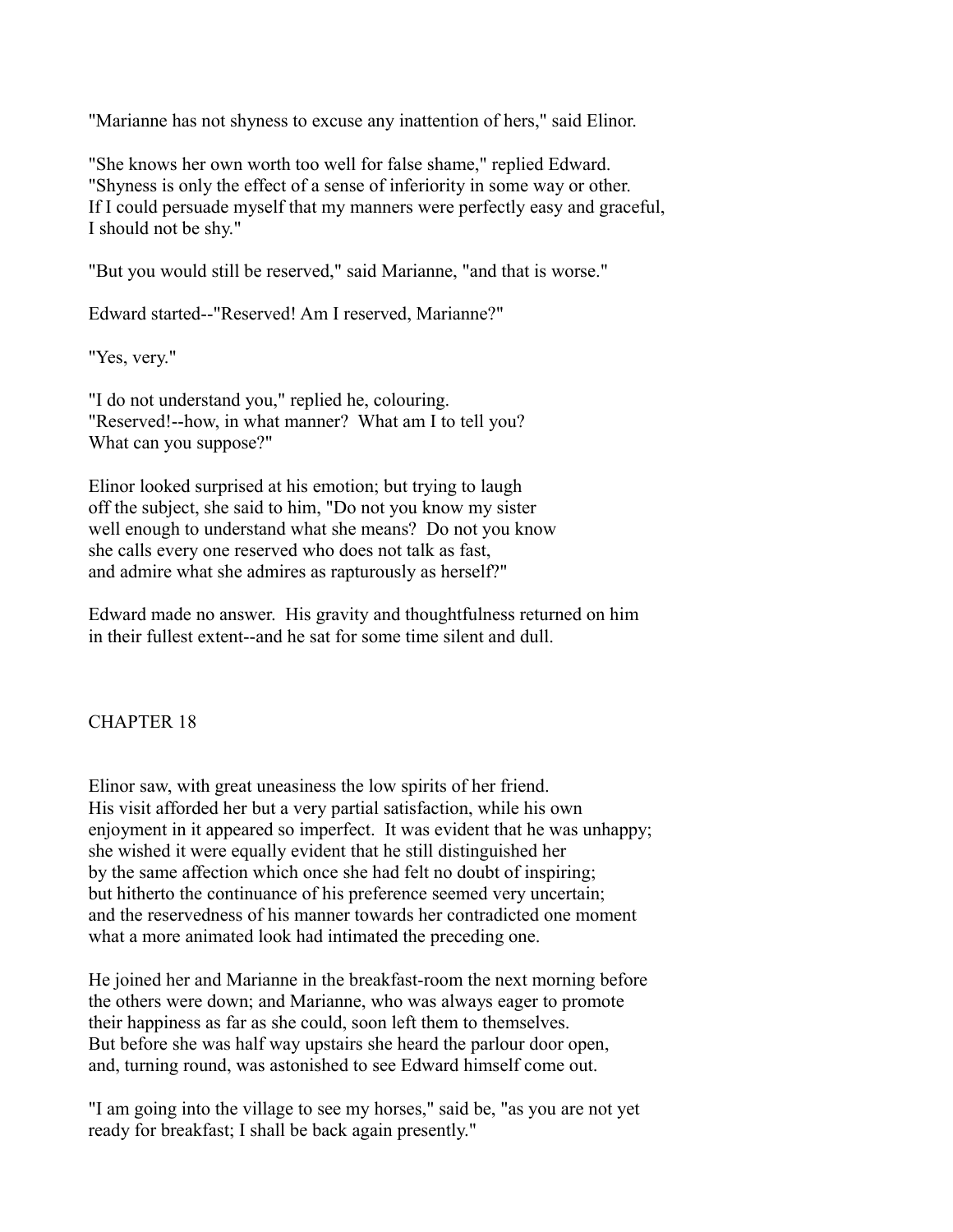Edward returned to them with fresh admiration of the surrounding country; in his walk to the village, he had seen many parts of the valley to advantage; and the village itself, in a much higher situation than the cottage, afforded a general view of the whole, which had exceedingly pleased him. This was a subject which ensured Marianne's attention, and she was beginning to describe her own admiration of these scenes, and to question him more minutely on the objects that had particularly struck him, when Edward interrupted her by saying, "You must not enquire too far, Marianne--remember I have no knowledge in the picturesque, and I shall offend you by my ignorance and want of taste if we come to particulars. I shall call hills steep, which ought to be bold; surfaces strange and uncouth, which ought to be irregular and rugged; and distant objects out of sight, which ought only to be indistinct through the soft medium of a hazy atmosphere. You must be satisfied with such admiration as I can honestly give. I call it a very fine country--the hills are steep, the woods seem full of fine timber, and the valley looks comfortable and snug- with rich meadows and several neat farm houses scattered here and there. It exactly answers my idea of a fine country, because it unites beauty with utility--and I dare say it is a picturesque one too, because you admire it; I can easily believe it to be full of rocks and promontories, grey moss and brush wood, but these are all lost on me. I know nothing of the picturesque."

"I am afraid it is but too true," said Marianne; "but why should you boast of it?"

"I suspect," said Elinor, "that to avoid one kind of affectation, Edward here falls into another. Because he believes many people pretend to more admiration of the beauties of nature than they really feel, and is disgusted with such pretensions, he affects greater indifference and less discrimination in viewing them himself than he possesses. He is fastidious and will have an affectation of his own."

"It is very true," said Marianne, "that admiration of landscape scenery is become a mere jargon. Every body pretends to feel and tries to describe with the taste and elegance of him who first defined what picturesque beauty was. I detest jargon of every kind, and sometimes I have kept my feelings to myself, because I could find no language to describe them in but what was worn and hackneyed out of all sense and meaning."

"I am convinced," said Edward, "that you really feel all the delight in a fine prospect which you profess to feel. But, in return, your sister must allow me to feel no more than I profess. I like a fine prospect, but not on picturesque principles. I do not like crooked, twisted, blasted trees. I admire

#### \*\*\*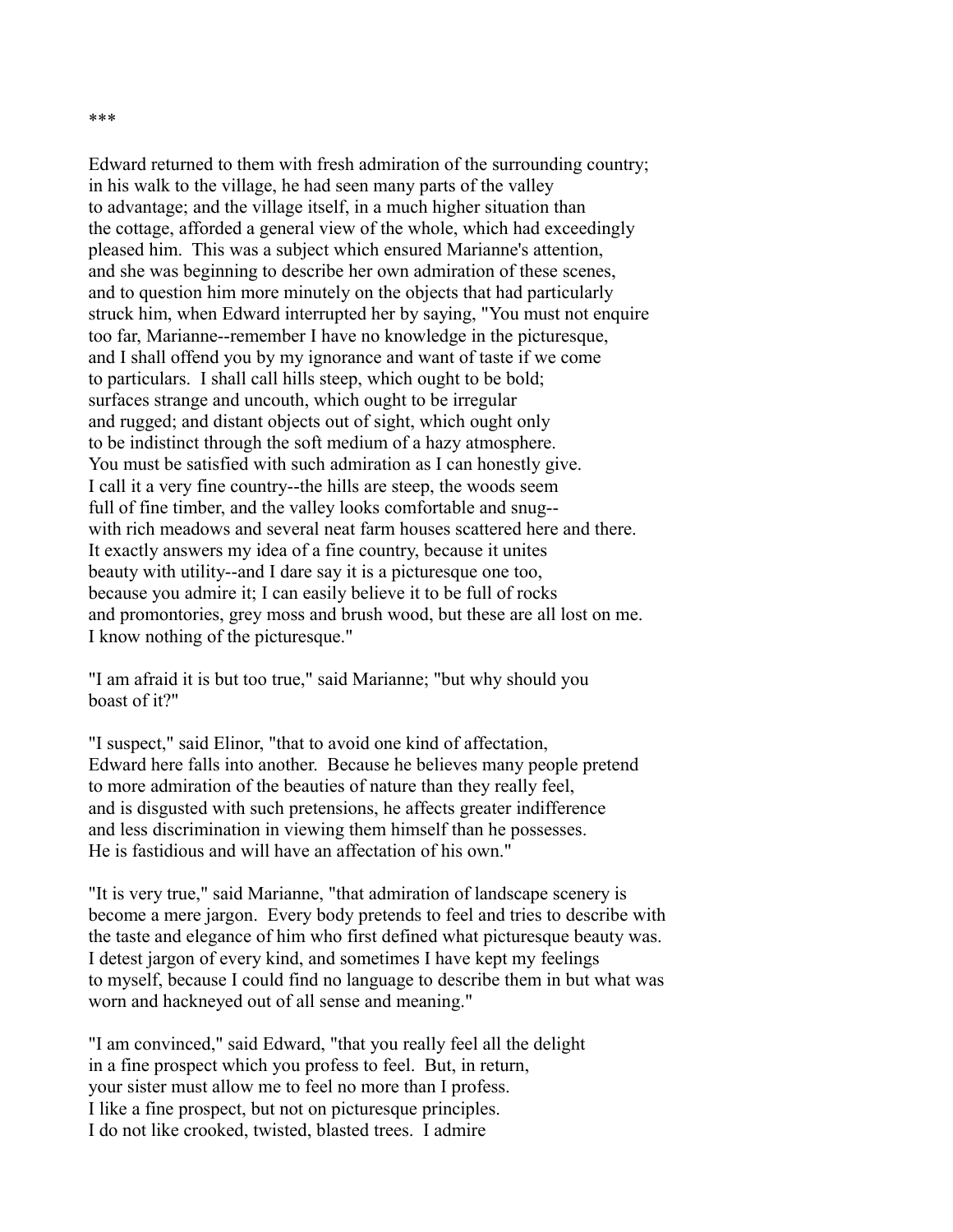them much more if they are tall, straight, and flourishing. I do not like ruined, tattered cottages. I am not fond of nettles or thistles, or heath blossoms. I have more pleasure in a snug farm-house than a watch-tower--and a troop of tidy, happy villages please me better than the finest banditti in the world."

Marianne looked with amazement at Edward, with compassion at her sister. Elinor only laughed.

The subject was continued no farther; and Marianne remained thoughtfully silent, till a new object suddenly engaged her attention. She was sitting by Edward, and in taking his tea from Mrs. Dashwood, his hand passed so directly before her, as to make a ring, with a plait of hair in the centre, very conspicuous on one of his fingers.

"I never saw you wear a ring before, Edward," she cried. "Is that Fanny's hair? I remember her promising to give you some. But I should have thought her hair had been darker."

Marianne spoke inconsiderately what she really felt- but when she saw how much she had pained Edward, her own vexation at her want of thought could not be surpassed by his. He coloured very deeply, and giving a momentary glance at Elinor, replied, "Yes; it is my sister's hair. The setting always casts a different shade on it, you know."

Elinor had met his eye, and looked conscious likewise. That the hair was her own, she instantaneously felt as well satisfied as Marianne; the only difference in their conclusions was, that what Marianne considered as a free gift from her sister, Elinor was conscious must have been procured by some theft or contrivance unknown to herself. She was not in a humour, however, to regard it as an affront, and affecting to take no notice of what passed, by instantly talking of something else, she internally resolved henceforward to catch every opportunity of eyeing the hair and of satisfying herself, beyond all doubt, that it was exactly the shade of her own.

Edward's embarrassment lasted some time, and it ended in an absence of mind still more settled. He was particularly grave the whole morning. Marianne severely censured herself for what she had said; but her own forgiveness might have been more speedy, had she known how little offence it had given her sister.

Before the middle of the day, they were visited by Sir John and Mrs. Jennings, who, having heard of the arrival of a gentleman at the cottage, came to take a survey of the guest. With the assistance of his mother-in-law, Sir John was not long in discovering that the name of Ferrars began with an F. and this prepared a future mine of raillery against the devoted Elinor,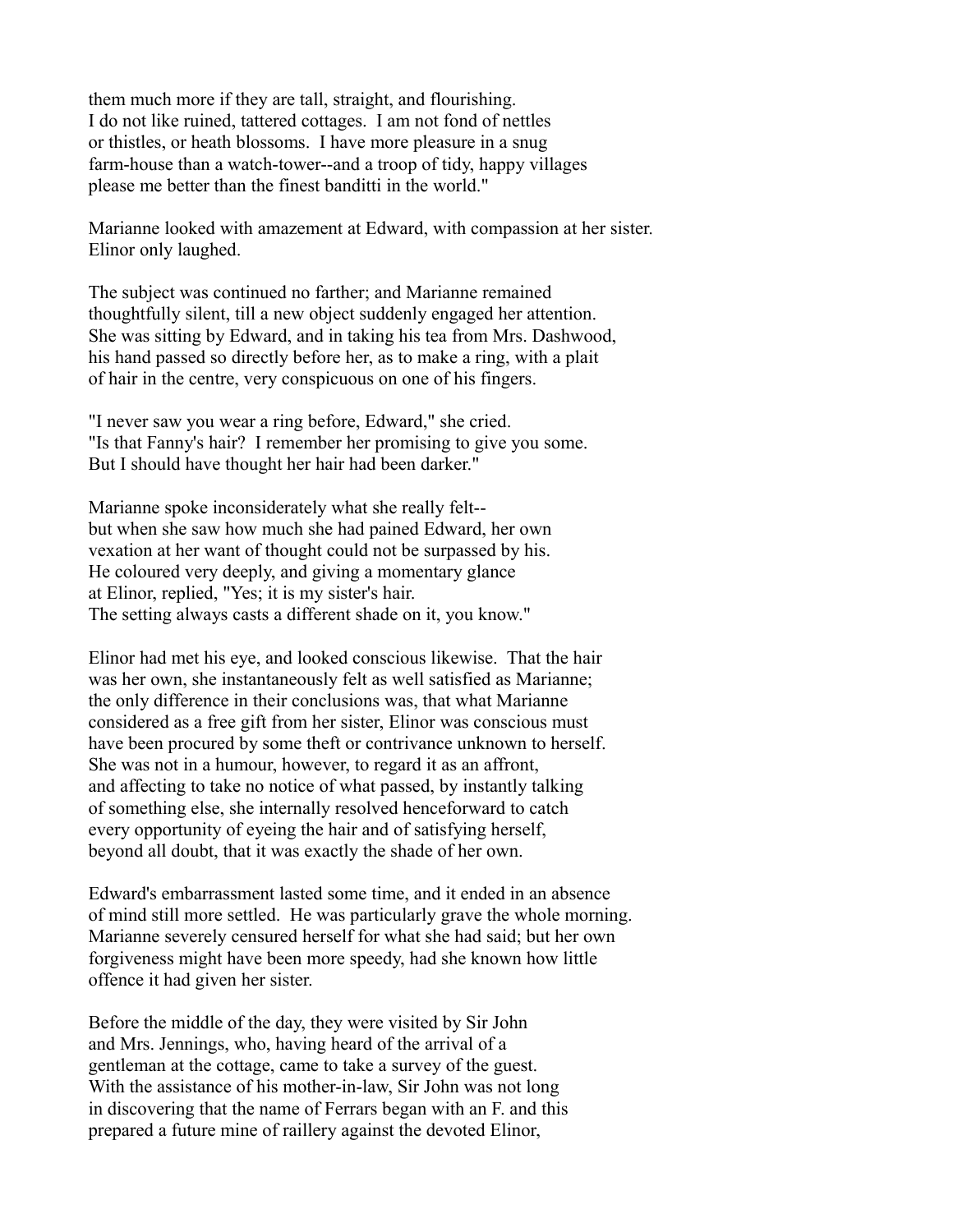which nothing but the newness of their acquaintance with Edward could have prevented from being immediately sprung. But, as it was, she only learned, from some very significant looks, how far their penetration, founded on Margaret's instructions, extended.

Sir John never came to the Dashwoods without either inviting them to dine at the park the next day, or to drink tea with them that evening. On the present occasion, for the better entertainment of their visitor, towards whose amusement he felt himself bound to contribute, he wished to engage them for both.

"You MUST drink tea with us to night," said he, "for we shall be quite alone- and tomorrow you must absolutely dine with us, for we shall be a large party."

Mrs. Jennings enforced the necessity. "And who knows but you may raise a dance," said she. "And that will tempt YOU, Miss Marianne."

"A dance!" cried Marianne. "Impossible! Who is to dance?"

"Who! why yourselves, and the Careys, and Whitakers to be sure.-- What! you thought nobody could dance because a certain person that shall be nameless is gone!"

"I wish with all my soul," cried Sir John, "that Willoughby were among us again."

This, and Marianne's blushing, gave new suspicions to Edward. "And who is Willoughby?" said he, in a low voice, to Miss Dashwood, by whom he was sitting.

She gave him a brief reply. Marianne's countenance was more communicative. Edward saw enough to comprehend, not only the meaning of others, but such of Marianne's expressions as had puzzled him before; and when their visitors left them, he went immediately round her, and said, in a whisper, "I have been guessing. Shall I tell you my guess?"

"What do you mean?"

"Shall I tell you."

"Certainly."

"Well then; I guess that Mr. Willoughby hunts."

Marianne was surprised and confused, yet she could not help smiling at the quiet archness of his manner, and after a moment's silence, said,

"Oh, Edward! How can you?--But the time will come I hope...I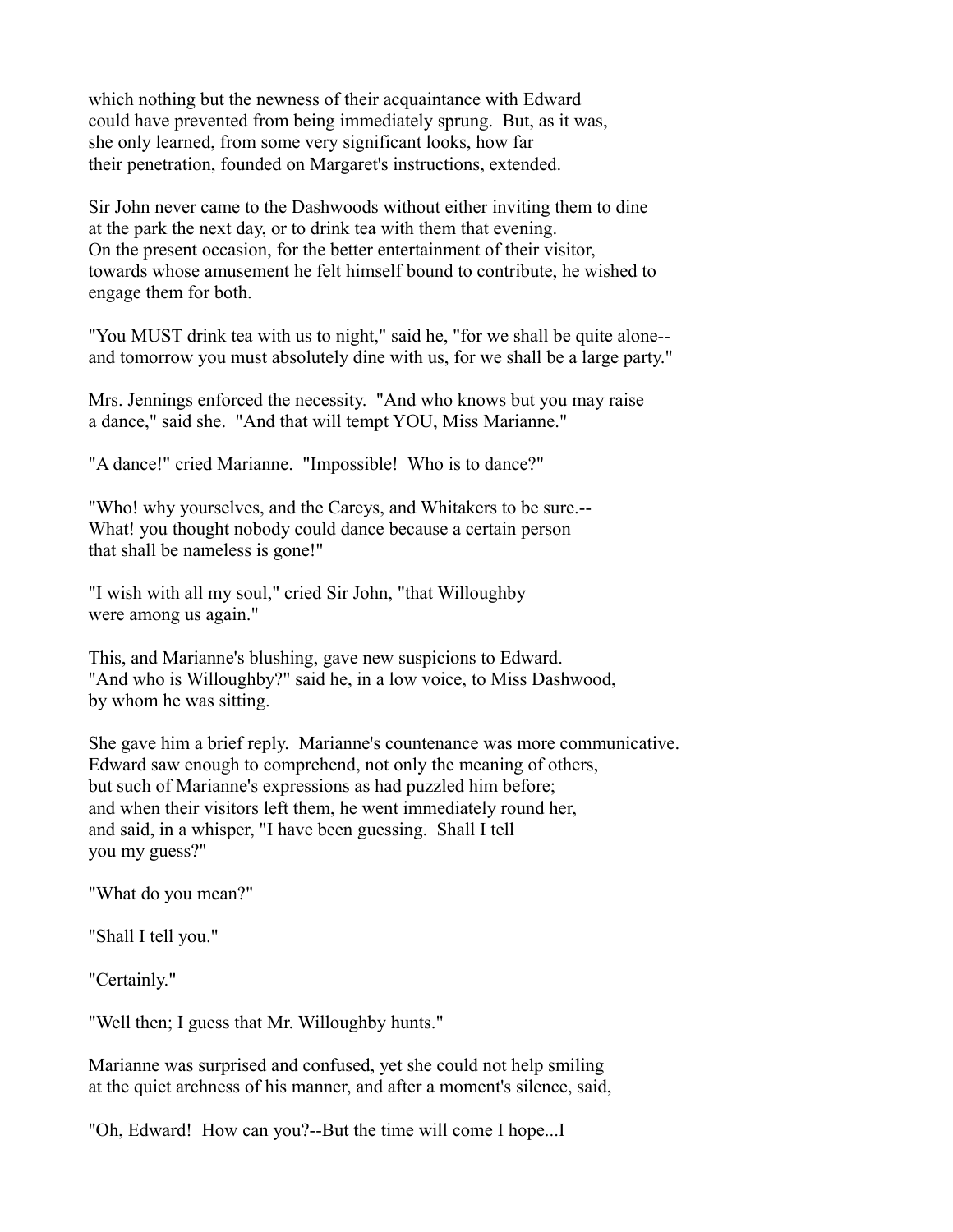am sure you will like him."

"I do not doubt it," replied he, rather astonished at her earnestness and warmth; for had he not imagined it to be a joke for the good of her acquaintance in general, founded only on a something or a nothing between Mr. Willoughby and herself, he would not have ventured to mention it.

#### CHAPTER 19

Edward remained a week at the cottage; he was earnestly pressed by Mrs. Dashwood to stay longer; but, as if he were bent only on self-mortification, he seemed resolved to be gone when his enjoyment among his friends was at the height. His spirits, during the last two or three days, though still very unequal, were greatly improved--he grew more and more partial to the house and environs--never spoke of going away without a sigh--declared his time to be wholly disengaged- even doubted to what place he should go when he left them- but still, go he must. Never had any week passed so quickly- he could hardly believe it to be gone. He said so repeatedly; other things he said too, which marked the turn of his feelings and gave the lie to his actions. He had no pleasure at Norland; he detested being in town; but either to Norland or London, he must go. He valued their kindness beyond any thing, and his greatest happiness was in being with them. Yet, he must leave them at the end of a week, in spite of their wishes and his own, and without any restraint on his time.

Elinor placed all that was astonishing in this way of acting to his mother's account; and it was happy for her that he had a mother whose character was so imperfectly known to her, as to be the general excuse for every thing strange on the part of her son. Disappointed, however, and vexed as she was, and sometimes displeased with his uncertain behaviour to herself, she was very well disposed on the whole to regard his actions with all the candid allowances and generous qualifications, which had been rather more painfully extorted from her, for Willoughby's service, by her mother. His want of spirits, of openness, and of consistency, were most usually attributed to his want of independence, and his better knowledge of Mrs. Ferrars's disposition and designs. The shortness of his visit, the steadiness of his purpose in leaving them, originated in the same fettered inclination, the same inevitable necessity of temporizing with his mother. The old well-established grievance of duty against will, parent against child, was the cause of all. She would have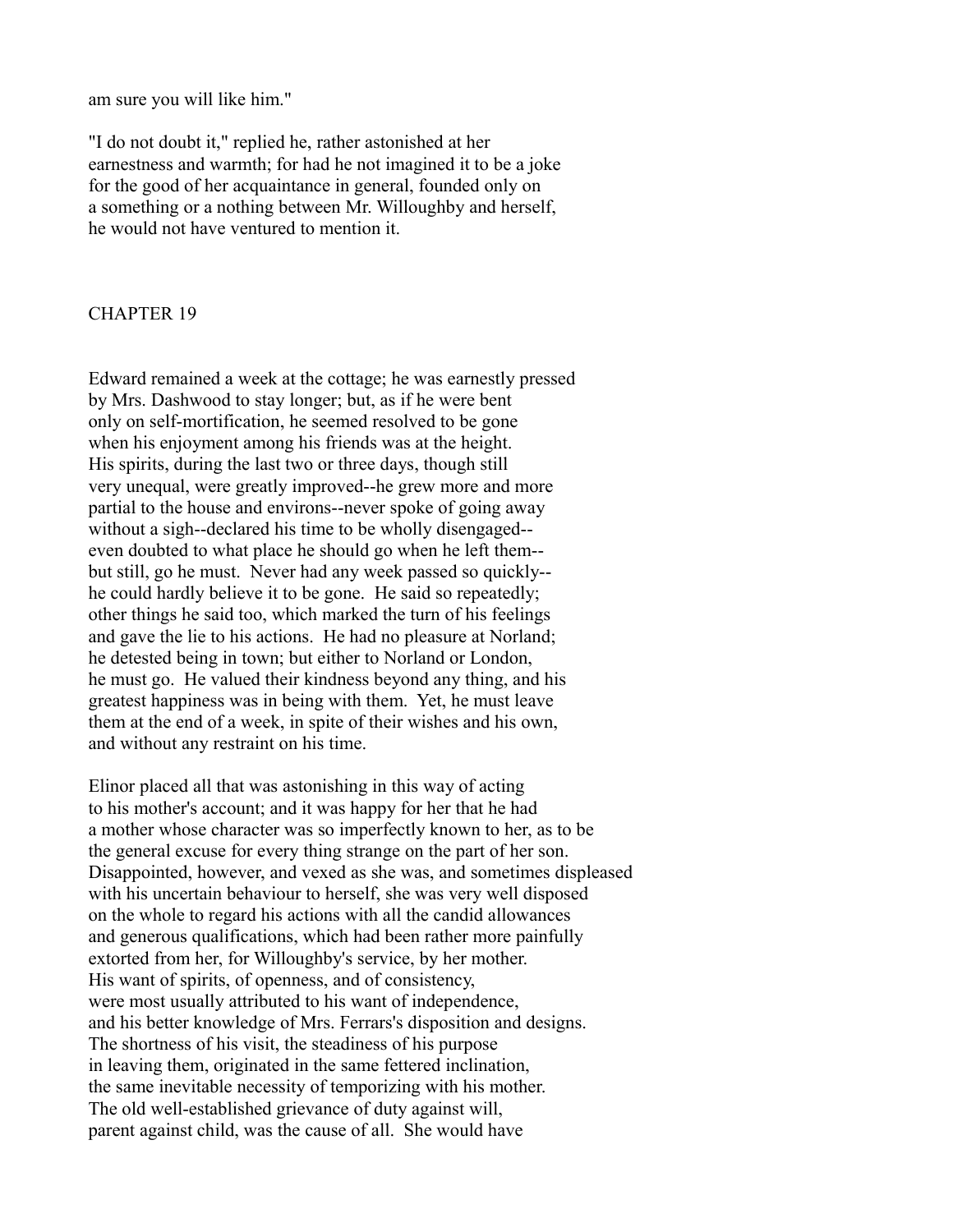been glad to know when these difficulties were to cease, this opposition was to yield,--when Mrs. Ferrars would be reformed, and her son be at liberty to be happy. But from such vain wishes she was forced to turn for comfort to the renewal of her confidence in Edward's affection, to the remembrance of every mark of regard in look or word which fell from him while at Barton, and above all to that flattering proof of it which he constantly wore round his finger.

"I think, Edward," said Mrs. Dashwood, as they were at breakfast the last morning, "you would be a happier man if you had any profession to engage your time and give an interest to your plans and actions. Some inconvenience to your friends, indeed, might result from it- you would not be able to give them so much of your time. But (with a smile) you would be materially benefited in one particular at least- you would know where to go when you left them."

"I do assure you," he replied, "that I have long thought on this point, as you think now. It has been, and is, and probably will always be a heavy misfortune to me, that I have had no necessary business to engage me, no profession to give me employment, or afford me any thing like independence. But unfortunately my own nicety, and the nicety of my friends, have made me what I am, an idle, helpless being. We never could agree in our choice of a profession. I always preferred the church, as I still do. But that was not smart enough for my family. They recommended the army. That was a great deal too smart for me. The law was allowed to be genteel enough; many young men, who had chambers in the Temple, made a very good appearance in the first circles, and drove about town in very knowing gigs. But I had no inclination for the law, even in this less abstruse study of it, which my family approved. As for the navy, it had fashion on its side, but I was too old when the subject was first started to enter it--and, at length, as there was no necessity for my having any profession at all, as I might be as dashing and expensive without a red coat on my back as with one, idleness was pronounced on the whole to be most advantageous and honourable, and a young man of eighteen is not in general so earnestly bent on being busy as to resist the solicitations of his friends to do nothing. I was therefore entered at Oxford and have been properly idle ever since."

"The consequence of which, I suppose, will be," said Mrs. Dashwood, "since leisure has not promoted your own happiness, that your sons will be brought up to as many pursuits, employments, professions, and trades as Columella's."

"They will be brought up," said he, in a serious accent,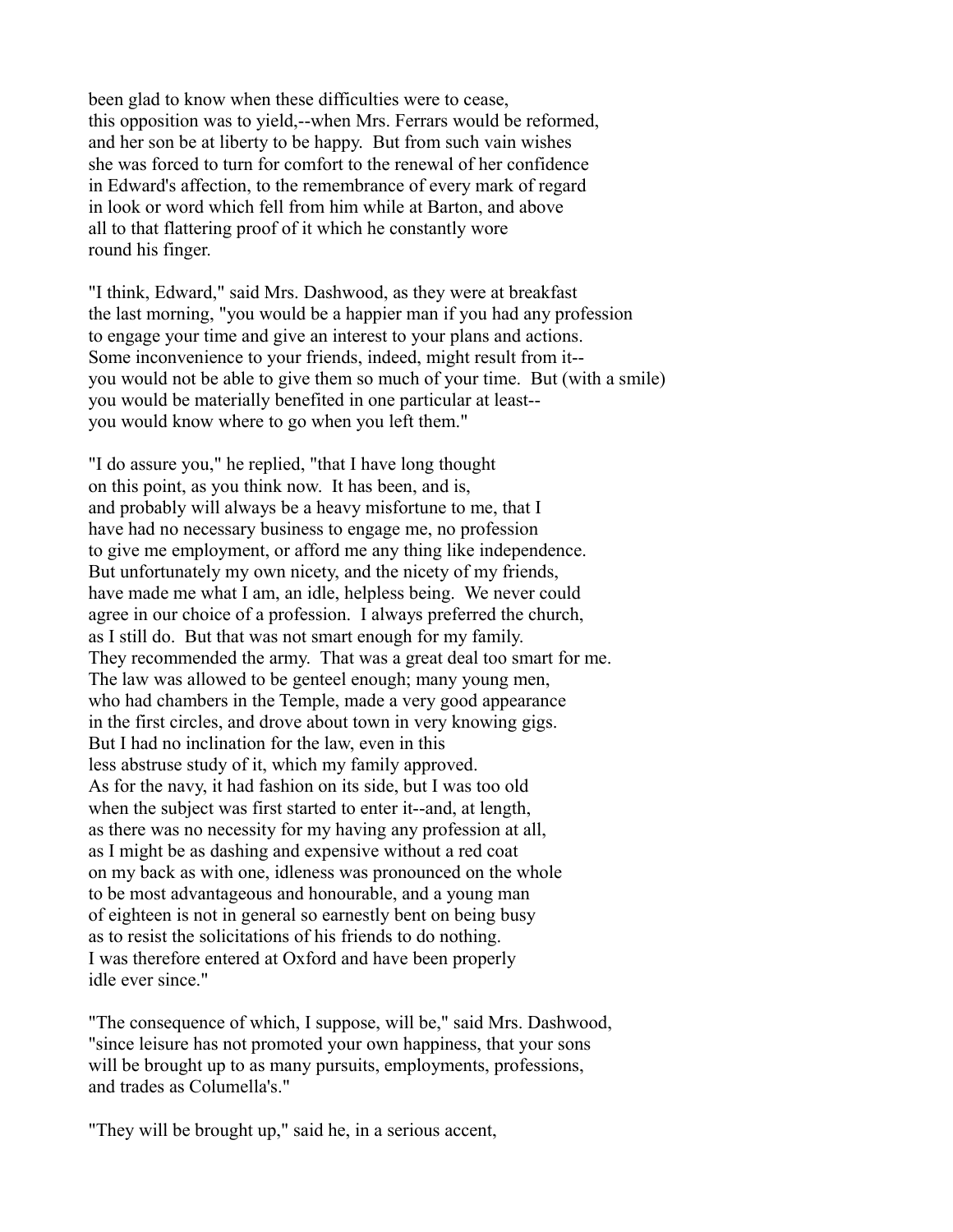"to be as unlike myself as is possible. In feeling, in action, in condition, in every thing."

"Come, come; this is all an effusion of immediate want of spirits, Edward. You are in a melancholy humour, and fancy that any one unlike yourself must be happy. But remember that the pain of parting from friends will be felt by every body at times, whatever be their education or state. Know your own happiness. You want nothing but patience- or give it a more fascinating name, call it hope. Your mother will secure to you, in time, that independence you are so anxious for; it is her duty, and it will, it must ere long become her happiness to prevent your whole youth from being wasted in discontent. How much may not a few months do?"

"I think," replied Edward, "that I may defy many months to produce any good to me."

This desponding turn of mind, though it could not be communicated to Mrs. Dashwood, gave additional pain to them all in the parting, which shortly took place, and left an uncomfortable impression on Elinor's feelings especially, which required some trouble and time to subdue. But as it was her determination to subdue it, and to prevent herself from appearing to suffer more than what all her family suffered on his going away, she did not adopt the method so judiciously employed by Marianne, on a similar occasion, to augment and fix her sorrow, by seeking silence, solitude and idleness. Their means were as different as their objects, and equally suited to the advancement of each.

Elinor sat down to her drawing-table as soon as he was out of the house, busily employed herself the whole day, neither sought nor avoided the mention of his name, appeared to interest herself almost as much as ever in the general concerns of the family, and if, by this conduct, she did not lessen her own grief, it was at least prevented from unnecessary increase, and her mother and sisters were spared much solicitude on her account.

Such behaviour as this, so exactly the reverse of her own, appeared no more meritorious to Marianne, than her own had seemed faulty to her. The business of self-command she settled very easily;--with strong affections it was impossible, with calm ones it could have no merit. That her sister's affections WERE calm, she dared not deny, though she blushed to acknowledge it; and of the strength of her own, she gave a very striking proof, by still loving and respecting that sister, in spite of this mortifying conviction.

Without shutting herself up from her family, or leaving the house in determined solitude to avoid them, or lying awake the whole night to indulge meditation, Elinor found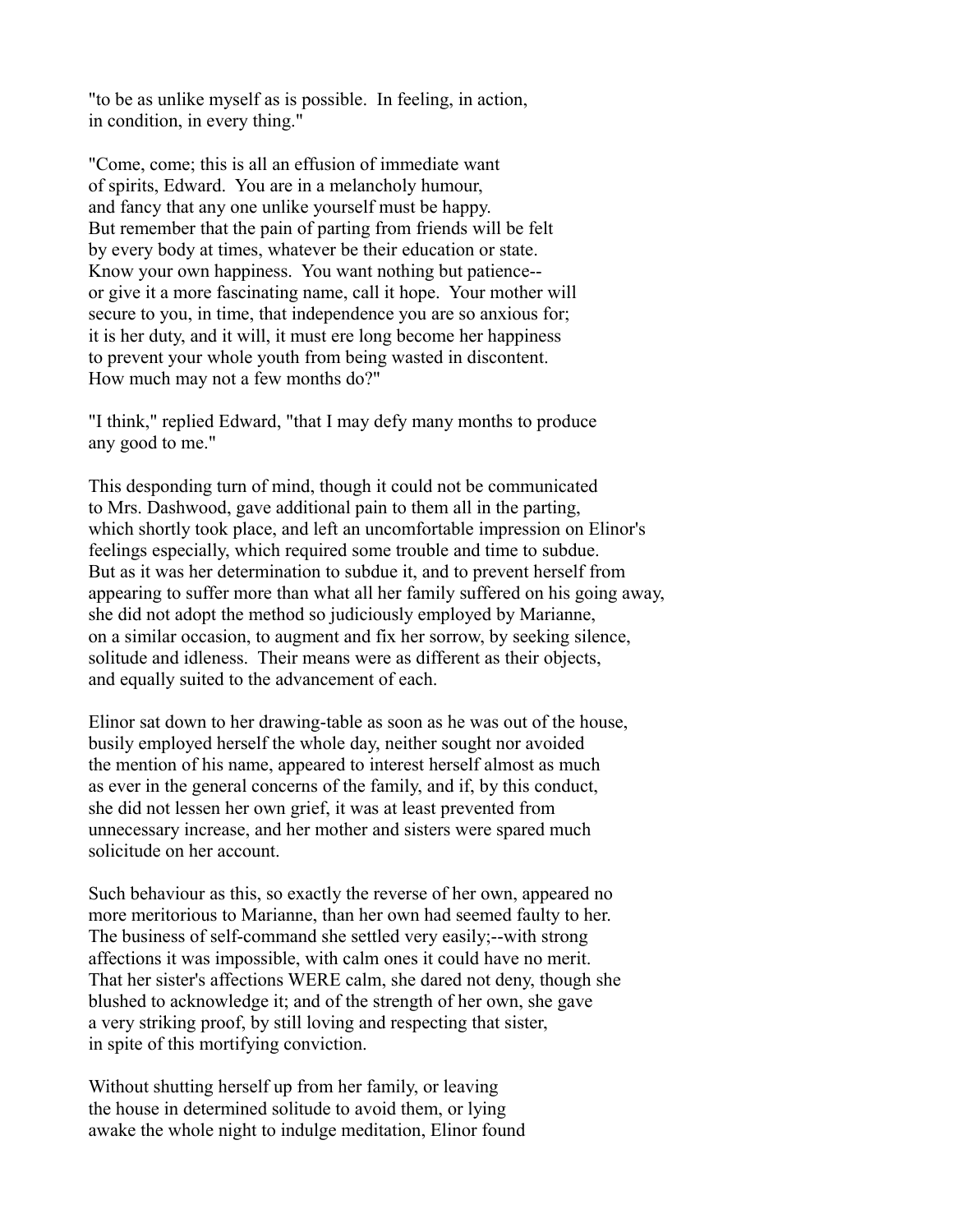every day afforded her leisure enough to think of Edward, and of Edward's behaviour, in every possible variety which the different state of her spirits at different times could produce,- with tenderness, pity, approbation, censure, and doubt. There were moments in abundance, when, if not by the absence of her mother and sisters, at least by the nature of their employments, conversation was forbidden among them, and every effect of solitude was produced. Her mind was inevitably at liberty; her thoughts could not be chained elsewhere; and the past and the future, on a subject so interesting, must be before her, must force her attention, and engross her memory, her reflection, and her fancy.

From a reverie of this kind, as she sat at her drawing-table, she was roused one morning, soon after Edward's leaving them, by the arrival of company. She happened to be quite alone. The closing of the little gate, at the entrance of the green court in front of the house, drew her eyes to the window, and she saw a large party walking up to the door. Amongst them were Sir John and Lady Middleton and Mrs. Jennings, but there were two others, a gentleman and lady, who were quite unknown to her. She was sitting near the window, and as soon as Sir John perceived her, he left the rest of the party to the ceremony of knocking at the door, and stepping across the turf, obliged her to open the casement to speak to him, though the space was so short between the door and the window, as to make it hardly possible to speak at one without being heard at the other.

"Well," said he, "we have brought you some strangers. How do you like them?"

"Hush! they will hear you."

"Never mind if they do. It is only the Palmers. Charlotte is very pretty, I can tell you. You may see her if you look this way."

As Elinor was certain of seeing her in a couple of minutes, without taking that liberty, she begged to be excused.

"Where is Marianne? Has she run away because we are come? I see her instrument is open."

"She is walking, I believe."

They were now joined by Mrs. Jennings, who had not patience enough to wait till the door was opened before she told HER story. She came hallooing to the window, "How do you do, my dear? How does Mrs. Dashwood do? And where are your sisters?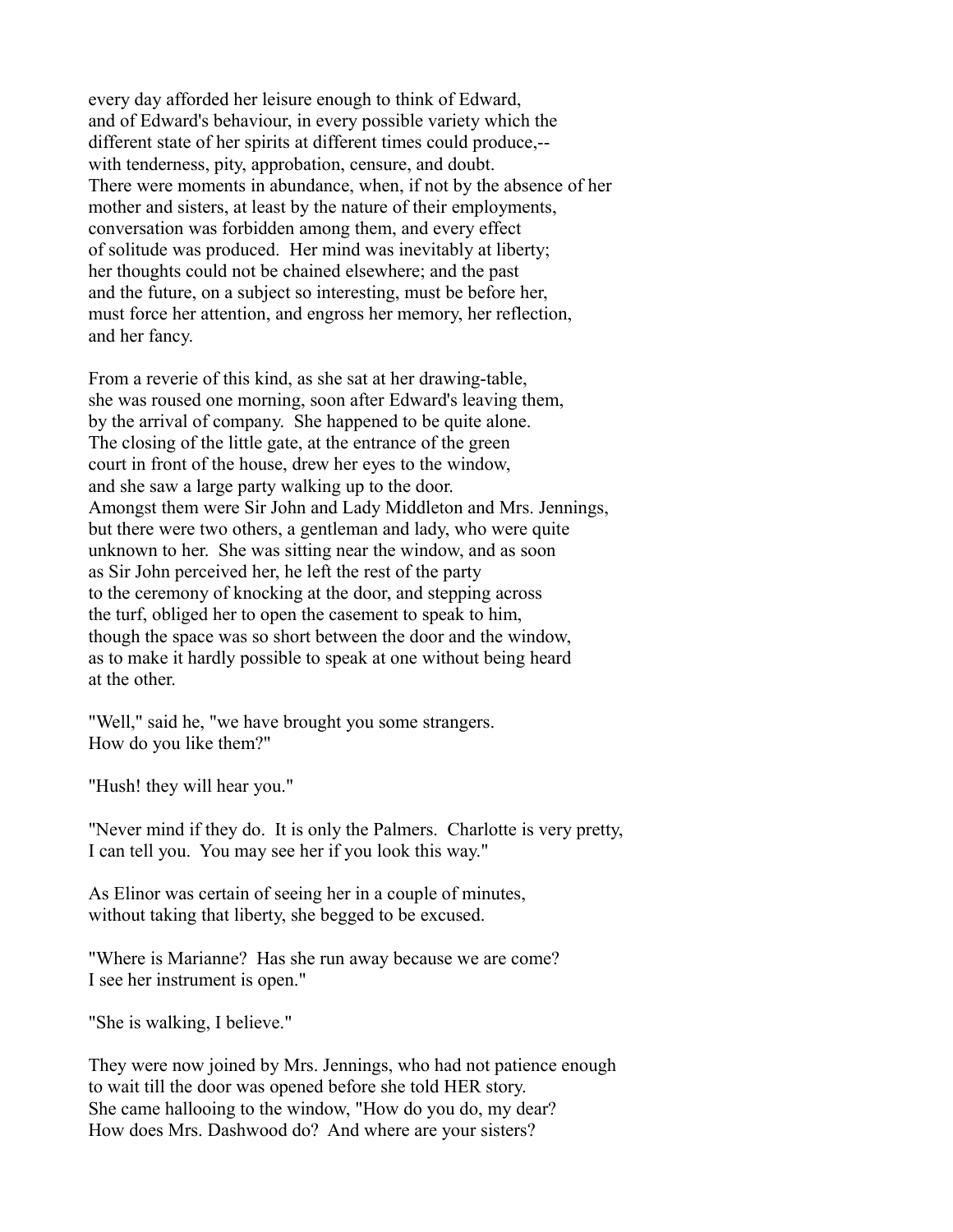What! all alone! you will be glad of a little company to sit with you. I have brought my other son and daughter to see you. Only think of their coming so suddenly! I thought I heard a carriage last night, while we were drinking our tea, but it never entered my head that it could be them. I thought of nothing but whether it might not be Colonel Brandon come back again; so I said to Sir John, I do think I hear a carriage; perhaps it is Colonel Brandon come back again"--

Elinor was obliged to turn from her, in the middle of her story, to receive the rest of the party; Lady Middleton introduced the two strangers; Mrs. Dashwood and Margaret came down stairs at the same time, and they all sat down to look at one another, while Mrs. Jennings continued her story as she walked through the passage into the parlour, attended by Sir John.

Mrs. Palmer was several years younger than Lady Middleton, and totally unlike her in every respect. She was short and plump, had a very pretty face, and the finest expression of good humour in it that could possibly be. Her manners were by no means so elegant as her sister's, but they were much more prepossessing. She came in with a smile, smiled all the time of her visit, except when she laughed, and smiled when she went away. Her husband was a grave looking young man of five or six and twenty, with an air of more fashion and sense than his wife, but of less willingness to please or be pleased. He entered the room with a look of self-consequence, slightly bowed to the ladies, without speaking a word, and, after briefly surveying them and their apartments, took up a newspaper from the table, and continued to read it as long as he staid.

Mrs. Palmer, on the contrary, who was strongly endowed by nature with a turn for being uniformly civil and happy, was hardly seated before her admiration of the parlour and every thing in it burst forth.

"Well! what a delightful room this is! I never saw anything so charming! Only think, Mamma, how it is improved since I was here last! I always thought it such a sweet place, ma'am! (turning to Mrs. Dashwood) but you have made it so charming! Only look, sister, how delightful every thing is! How I should like such a house for myself! Should not you, Mr. Palmer?"

Mr. Palmer made her no answer, and did not even raise his eyes from the newspaper.

"Mr. Palmer does not hear me," said she, laughing; "he never does sometimes. It is so ridiculous!"

This was quite a new idea to Mrs. Dashwood; she had never been used to find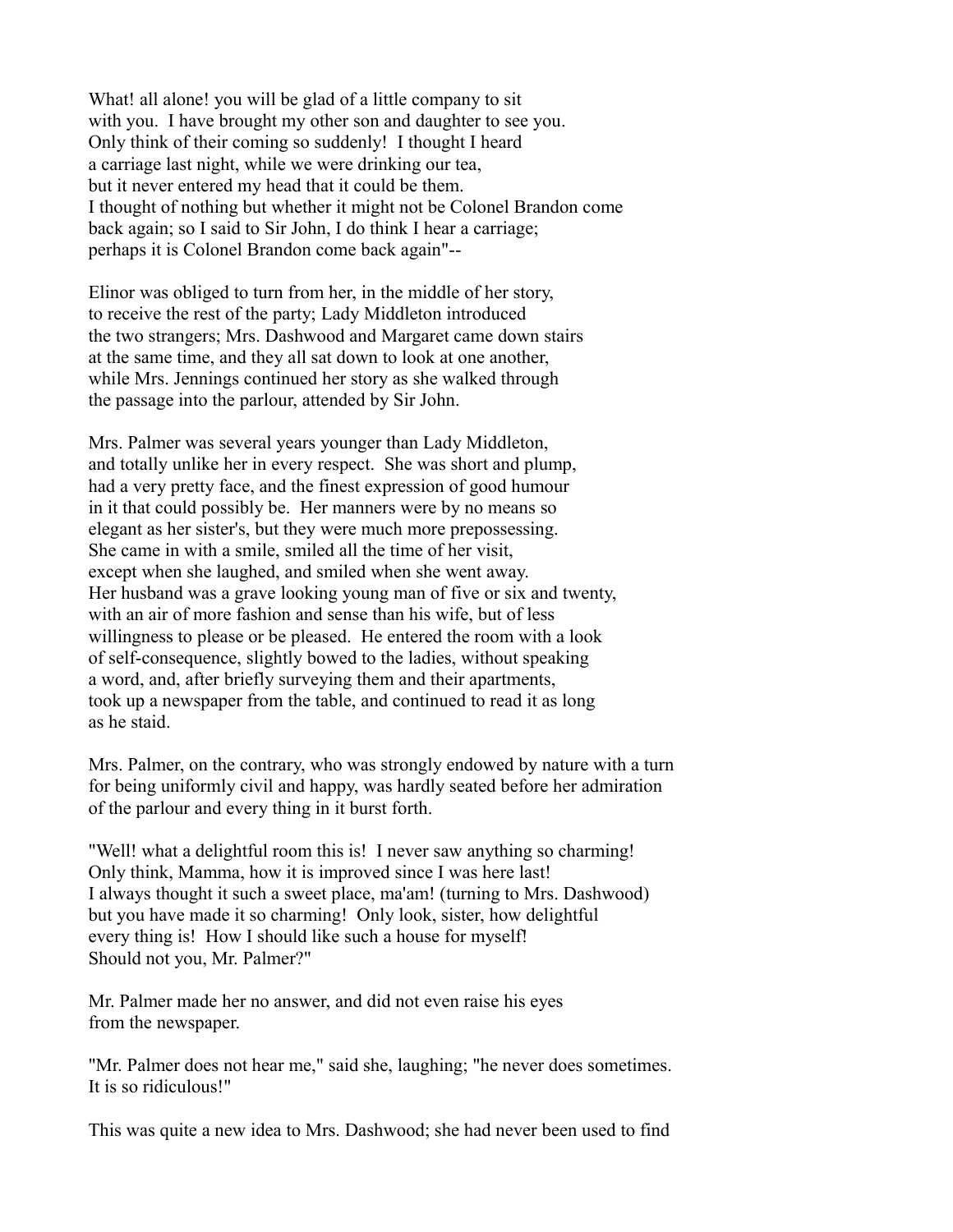wit in the inattention of any one, and could not help looking with surprise at them both.

Mrs. Jennings, in the meantime, talked on as loud as she could, and continued her account of their surprise, the evening before, on seeing their friends, without ceasing till every thing was told. Mrs. Palmer laughed heartily at the recollection of their astonishment, and every body agreed, two or three times over, that it had been quite an agreeable surprise.

"You may believe how glad we all were to see them," added Mrs. Jennings, leaning forward towards Elinor, and speaking in a low voice as if she meant to be heard by no one else, though they were seated on different sides of the room; "but, however, I can't help wishing they had not travelled quite so fast, nor made such a long journey of it, for they came all round by London upon account of some business, for you know (nodding significantly and pointing to her daughter) it was wrong in her situation. I wanted her to stay at home and rest this morning, but she would come with us; she longed so much to see you all!"

Mrs. Palmer laughed, and said it would not do her any harm.

"She expects to be confined in February," continued Mrs. Jennings.

Lady Middleton could no longer endure such a conversation, and therefore exerted herself to ask Mr. Palmer if there was any news in the paper.

"No, none at all," he replied, and read on.

"Here comes Marianne," cried Sir John. "Now, Palmer, you shall see a monstrous pretty girl."

He immediately went into the passage, opened the front door, and ushered her in himself. Mrs. Jennings asked her, as soon as she appeared, if she had not been to Allenham; and Mrs. Palmer laughed so heartily at the question, as to show she understood it. Mr. Palmer looked up on her entering the room, stared at her some minutes, and then returned to his newspaper. Mrs. Palmer's eye was now caught by the drawings which hung round the room. She got up to examine them.

"Oh! dear, how beautiful these are! Well! how delightful! Do but look, mama, how sweet! I declare they are quite charming; I could look at them for ever." And then sitting down again, she very soon forgot that there were any such things in the room.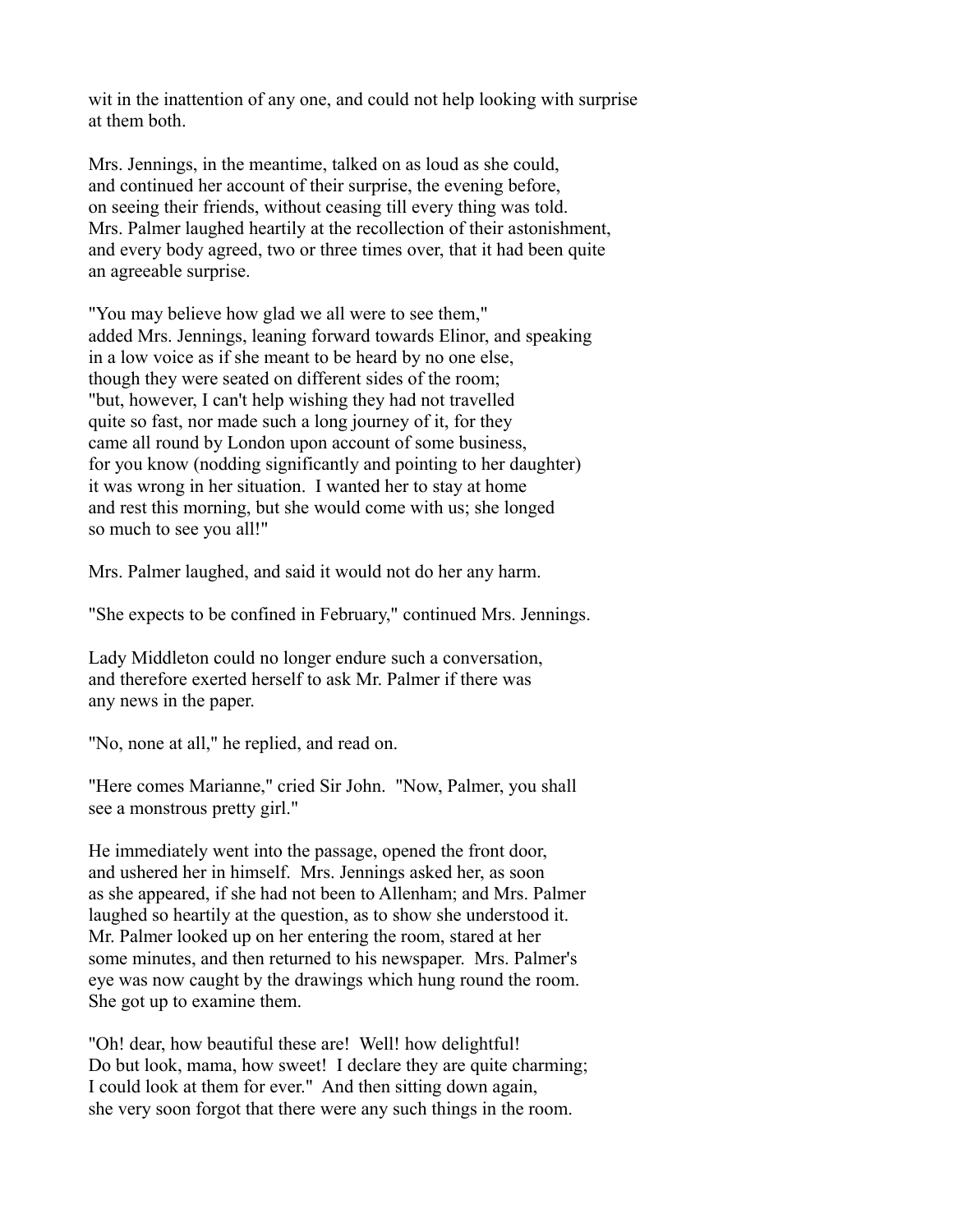When Lady Middleton rose to go away, Mr. Palmer rose also, laid down the newspaper, stretched himself and looked at them all around.

"My love, have you been asleep?" said his wife, laughing.

He made her no answer; and only observed, after again examining the room, that it was very low pitched, and that the ceiling was crooked. He then made his bow, and departed with the rest.

Sir John had been very urgent with them all to spend the next day at the park. Mrs. Dashwood, who did not chuse to dine with them oftener than they dined at the cottage, absolutely refused on her own account; her daughters might do as they pleased. But they had no curiosity to see how Mr. and Mrs. Palmer ate their dinner, and no expectation of pleasure from them in any other way. They attempted, therefore, likewise, to excuse themselves; the weather was uncertain, and not likely to be good. But Sir John would not be satisfied--the carriage should be sent for them and they must come. Lady Middleton too, though she did not press their mother, pressed them. Mrs. Jennings and Mrs. Palmer joined their entreaties, all seemed equally anxious to avoid a family party; and the young ladies were obliged to yield.

"Why should they ask us?" said Marianne, as soon as they were gone. "The rent of this cottage is said to be low; but we have it on very hard terms, if we are to dine at the park whenever any one is staying either with them, or with us."

"They mean no less to be civil and kind to us now," said Elinor, "by these frequent invitations, than by those which we received from them a few weeks ago. The alteration is not in them, if their parties are grown tedious and dull. We must look for the change elsewhere."

### CHAPTER 20

As the Miss Dashwoods entered the drawing-room of the park the next day, at one door, Mrs. Palmer came running in at the other, looking as good humoured and merry as before. She took them all most affectionately by the hand, and expressed great delight in seeing them again.

"I am so glad to see you!" said she, seating herself between Elinor and Marianne, "for it is so bad a day I was afraid you might not come, which would be a shocking thing, as we go away again tomorrow.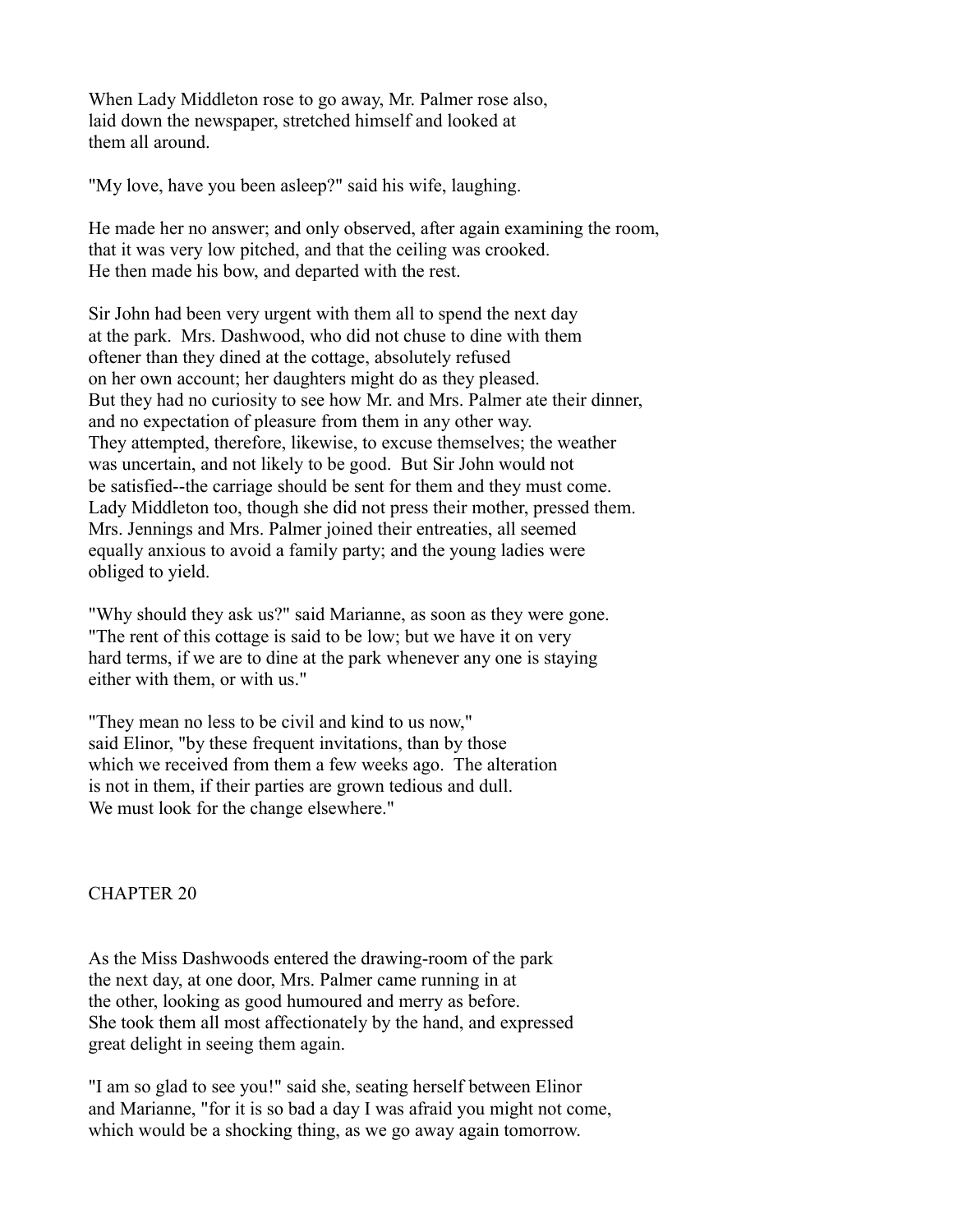We must go, for the Westons come to us next week you know. It was quite a sudden thing our coming at all, and I knew nothing of it till the carriage was coming to the door, and then Mr. Palmer asked me if I would go with him to Barton. He is so droll! He never tells me any thing! I am so sorry we cannot stay longer; however we shall meet again in town very soon, I hope."

They were obliged to put an end to such an expectation.

"Not go to town!" cried Mrs. Palmer, with a laugh, "I shall be quite disappointed if you do not. I could get the nicest house in world for you, next door to ours, in Hanover-square. You must come, indeed. I am sure I shall be very happy to chaperon you at any time till I am confined, if Mrs. Dashwood should not like to go into public."

They thanked her; but were obliged to resist all her entreaties.

"Oh, my love," cried Mrs. Palmer to her husband, who just then entered the room--"you must help me to persuade the Miss Dashwoods to go to town this winter."

Her love made no answer; and after slightly bowing to the ladies, began complaining of the weather.

"How horrid all this is!" said he. "Such weather makes every thing and every body disgusting. Dullness is as much produced within doors as without, by rain. It makes one detest all one's acquaintance. What the devil does Sir John mean by not having a billiard room in his house? How few people know what comfort is! Sir John is as stupid as the weather."

The rest of the company soon dropt in.

"I am afraid, Miss Marianne," said Sir John, "you have not been able to take your usual walk to Allenham today."

Marianne looked very grave and said nothing.

"Oh, don't be so sly before us," said Mrs. Palmer; "for we know all about it, I assure you; and I admire your taste very much, for I think he is extremely handsome. We do not live a great way from him in the country, you know. Not above ten miles, I dare say."

"Much nearer thirty," said her husband.

"Ah, well! there is not much difference. I never was at his house; but they say it is a sweet pretty place."

"As vile a spot as I ever saw in my life," said Mr. Palmer.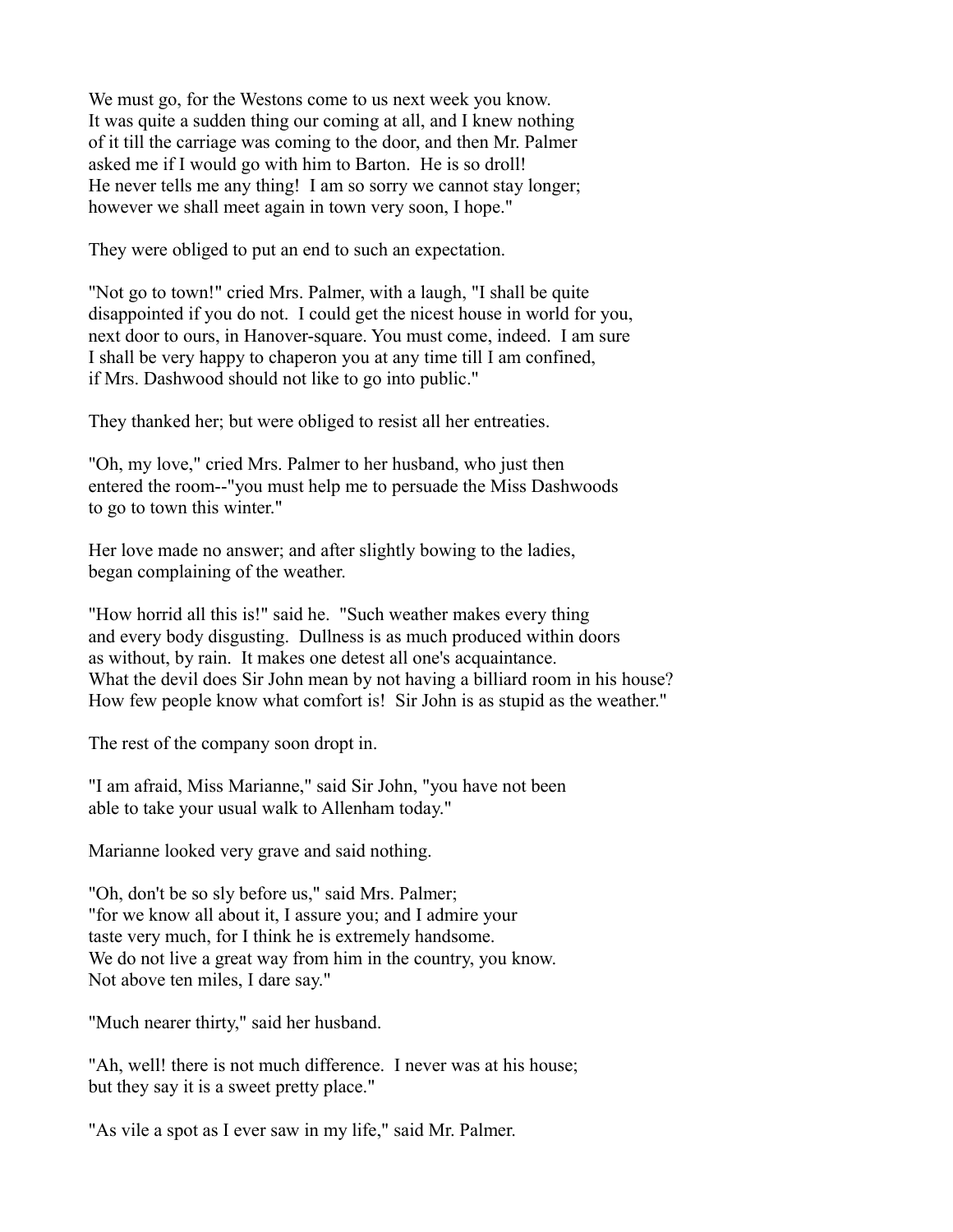Marianne remained perfectly silent, though her countenance betrayed her interest in what was said.

"Is it very ugly?" continued Mrs. Palmer--"then it must be some other place that is so pretty I suppose."

When they were seated in the dining room, Sir John observed with regret that they were only eight all together.

"My dear," said he to his lady, "it is very provoking that we should be so few. Why did not you ask the Gilberts to come to us today?"

"Did not I tell you, Sir John, when you spoke to me about it before, that it could not be done? They dined with us last."

"You and I, Sir John," said Mrs. Jennings, "should not stand upon such ceremony."

"Then you would be very ill-bred," cried Mr. Palmer.

"My love you contradict every body," said his wife with her usual laugh. "Do you know that you are quite rude?"

"I did not know I contradicted any body in calling your mother ill-bred."

"Ay, you may abuse me as you please," said the good-natured old lady, "you have taken Charlotte off my hands, and cannot give her back again. So there I have the whip hand of you."

Charlotte laughed heartily to think that her husband could not get rid of her; and exultingly said, she did not care how cross he was to her, as they must live together. It was impossible for any one to be more thoroughly good-natured, or more determined to be happy than Mrs. Palmer. The studied indifference, insolence, and discontent of her husband gave her no pain; and when he scolded or abused her, she was highly diverted.

"Mr. Palmer is so droll!" said she, in a whisper, to Elinor. "He is always out of humour."

Elinor was not inclined, after a little observation, to give him credit for being so genuinely and unaffectedly ill-natured or ill-bred as he wished to appear. His temper might perhaps be a little soured by finding, like many others of his sex, that through some unaccountable bias in favour of beauty, he was the husband of a very silly woman,--but she knew that this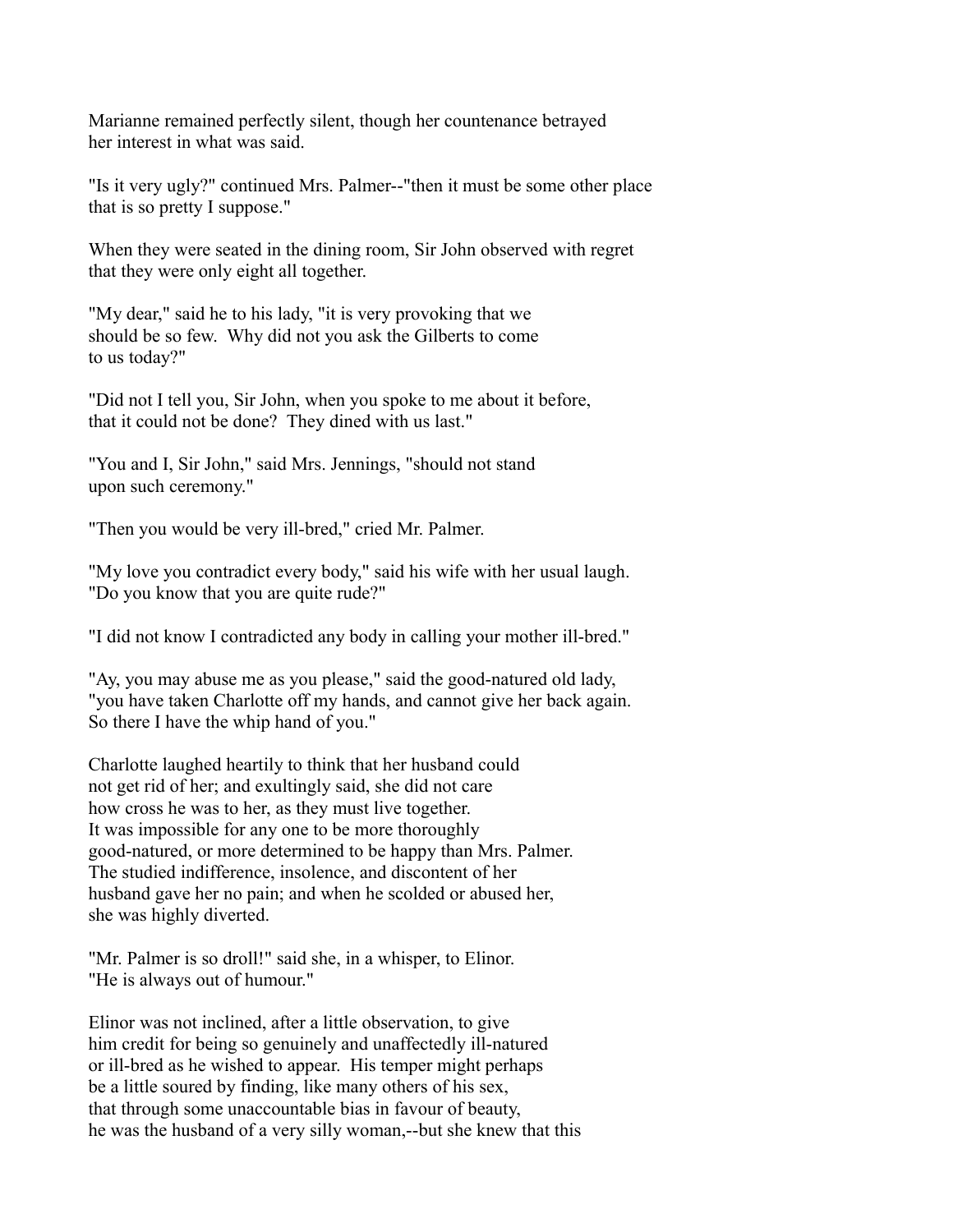kind of blunder was too common for any sensible man to be lastingly hurt by it.--It was rather a wish of distinction, she believed, which produced his contemptuous treatment of every body, and his general abuse of every thing before him. It was the desire of appearing superior to other people. The motive was too common to be wondered at; but the means, however they might succeed by establishing his superiority in ill-breeding, were not likely to attach any one to him except his wife.

"Oh, my dear Miss Dashwood," said Mrs. Palmer soon afterwards, "I have got such a favour to ask of you and your sister. Will you come and spend some time at Cleveland this Christmas? Now, pray do,--and come while the Westons are with us. You cannot think how happy I shall be! It will be quite delightful!--My love," applying to her husband, "don't you long to have the Miss Dashwoods come to Cleveland?"

"Certainly," he replied, with a sneer--"I came into Devonshire with no other view."

"There now,"--said his lady, "you see Mr. Palmer expects you; so you cannot refuse to come."

They both eagerly and resolutely declined her invitation.

"But indeed you must and shall come. I am sure you will like it of all things. The Westons will be with us, and it will be quite delightful. You cannot think what a sweet place Cleveland is; and we are so gay now, for Mr. Palmer is always going about the country canvassing against the election; and so many people came to dine with us that I never saw before, it is quite charming! But, poor fellow! it is very fatiguing to him! for he is forced to make every body like him."

Elinor could hardly keep her countenance as she assented to the hardship of such an obligation.

"How charming it will be," said Charlotte, "when he is in Parliament!--won't it? How I shall laugh! It will be so ridiculous to see all his letters directed to him with an M.P.-- But do you know, he says, he will never frank for me? He declares he won't. Don't you, Mr. Palmer?"

Mr. Palmer took no notice of her.

"He cannot bear writing, you know," she continued--"he says it is quite shocking."

"No," said he, "I never said any thing so irrational.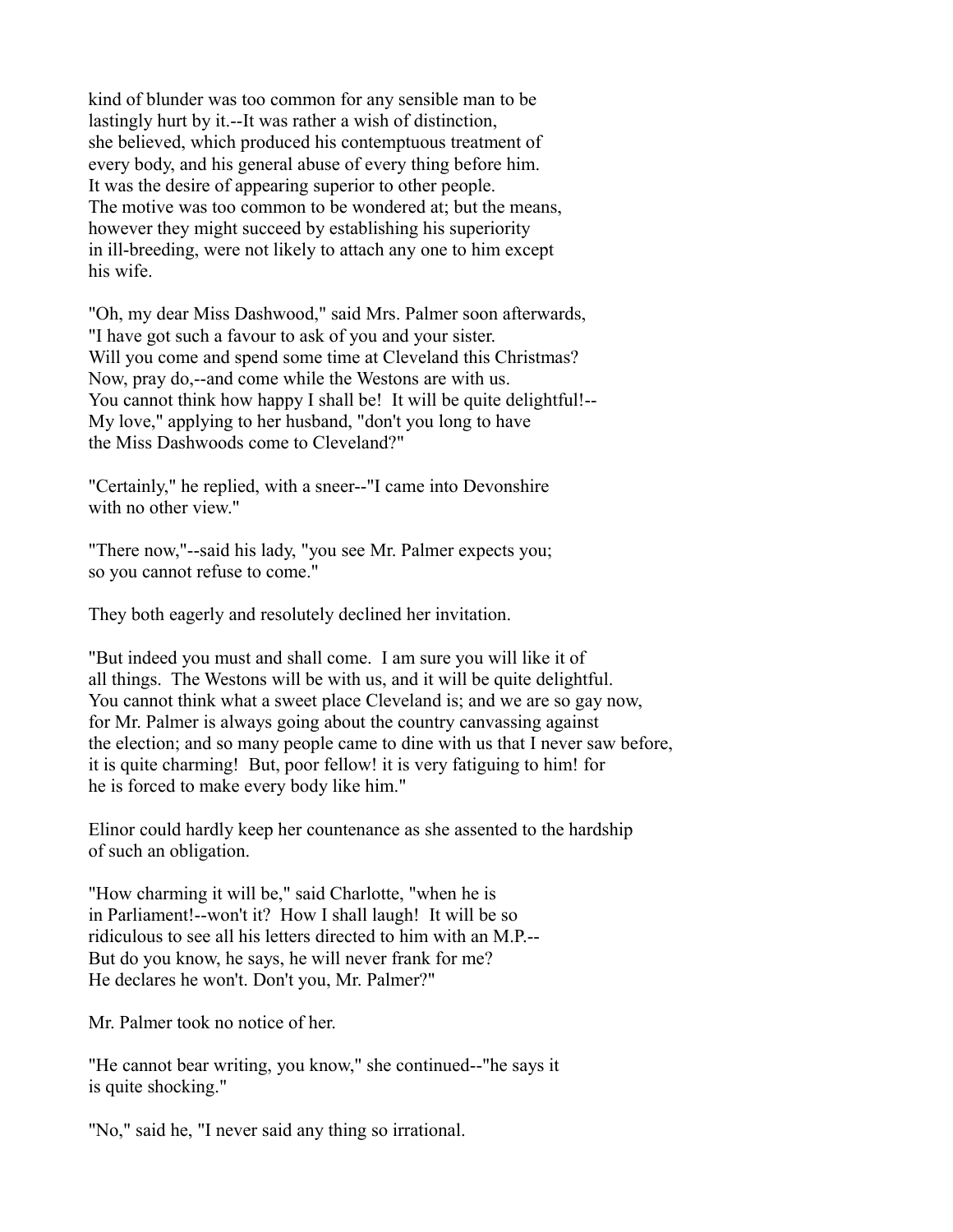Don't palm all your abuses of languages upon me."

"There now; you see how droll he is. This is always the way with him! Sometimes he won't speak to me for half a day together, and then he comes out with something so droll--all about any thing in the world."

She surprised Elinor very much as they returned into the drawing-room, by asking her whether she did not like Mr. Palmer excessively.

"Certainly," said Elinor; "he seems very agreeable."

"Well--I am so glad you do. I thought you would, he is so pleasant; and Mr. Palmer is excessively pleased with you and your sisters I can tell you, and you can't think how disappointed he will be if you don't come to Cleveland.--I can't imagine why you should object to it."

Elinor was again obliged to decline her invitation; and by changing the subject, put a stop to her entreaties. She thought it probable that as they lived in the same county, Mrs. Palmer might be able to give some more particular account of Willoughby's general character, than could be gathered from the Middletons' partial acquaintance with him; and she was eager to gain from any one, such a confirmation of his merits as might remove the possibility of fear from Marianne. She began by inquiring if they saw much of Mr. Willoughby at Cleveland, and whether they were intimately acquainted with him.

"Oh dear, yes; I know him extremely well," replied Mrs. Palmer;--"Not that I ever spoke to him, indeed; but I have seen him for ever in town. Somehow or other I never happened to be staying at Barton while he was at Allenham. Mama saw him here once before;--but I was with my uncle at Weymouth. However, I dare say we should have seen a great deal of him in Somersetshire, if it had not happened very unluckily that we should never have been in the country together. He is very little at Combe, I believe; but if he were ever so much there, I do not think Mr. Palmer would visit him, for he is in the opposition, you know, and besides it is such a way off. I know why you inquire about him, very well; your sister is to marry him. I am monstrous glad of it, for then I shall have her for a neighbour you know."

"Upon my word," replied Elinor, "you know much more of the matter than I do, if you have any reason to expect such a match."

"Don't pretend to deny it, because you know it is what every body talks of. I assure you I heard of it in my way through town."

"My dear Mrs. Palmer!"

"Upon my honour I did.--I met Colonel Brandon Monday morning in Bond-street,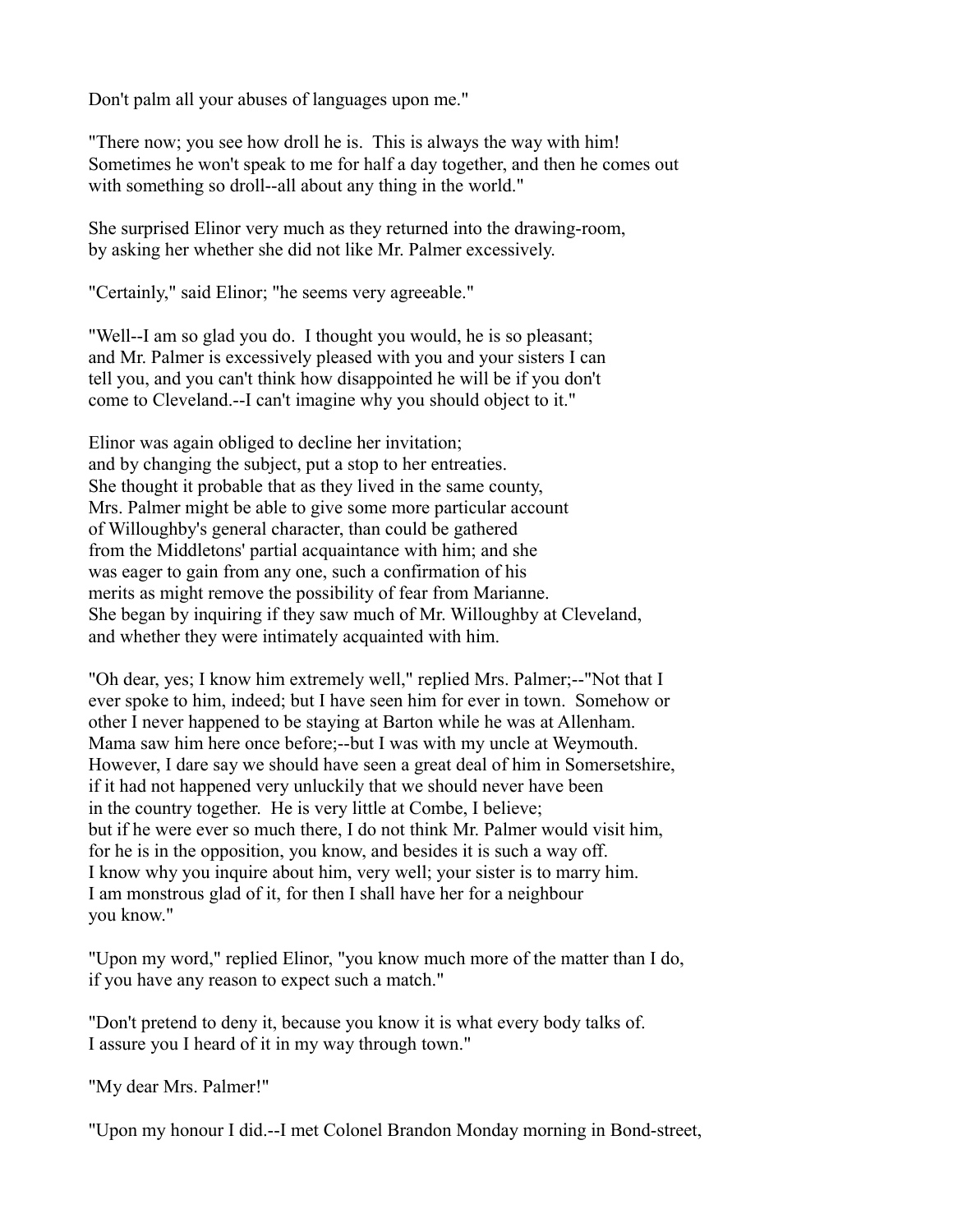just before we left town, and he told me of it directly."

"You surprise me very much. Colonel Brandon tell you of it! Surely you must be mistaken. To give such intelligence to a person who could not be interested in it, even if it were true, is not what I should expect Colonel Brandon to do."

"But I do assure you it was so, for all that, and I will tell you how it happened. When we met him, he turned back and walked with us; and so we began talking of my brother and sister, and one thing and another, and I said to him, 'So, Colonel, there is a new family come to Barton cottage, I hear, and mama sends me word they are very pretty, and that one of them is going to be married to Mr. Willoughby of Combe Magna. Is it true, pray? for of course you must know, as you have been in Devonshire so lately.'"

"And what did the Colonel say?"

"Oh--he did not say much; but he looked as if he knew it to be true, so from that moment I set it down as certain. It will be quite delightful, I declare! When is it to take place?"

"Mr. Brandon was very well I hope?"

"Oh! yes, quite well; and so full of your praises, he did nothing but say fine things of you."

"I am flattered by his commendation. He seems an excellent man; and I think him uncommonly pleasing."

"So do I.--He is such a charming man, that it is quite a pity he should be so grave and so dull. Mamma says HE was in love with your sister too.-- I assure you it was a great compliment if he was, for he hardly ever falls in love with any body."

"Is Mr. Willoughby much known in your part of Somersetshire?" said Elinor.

"Oh! yes, extremely well; that is, I do not believe many people are acquainted with him, because Combe Magna is so far off; but they all think him extremely agreeable I assure you. Nobody is more liked than Mr. Willoughby wherever he goes, and so you may tell your sister. She is a monstrous lucky girl to get him, upon my honour; not but that he is much more lucky in getting her, because she is so very handsome and agreeable, that nothing can be good enough for her. However, I don't think her hardly at all handsomer than you, I assure you; for I think you both excessively pretty, and so does Mr. Palmer too I am sure, though we could not get him to own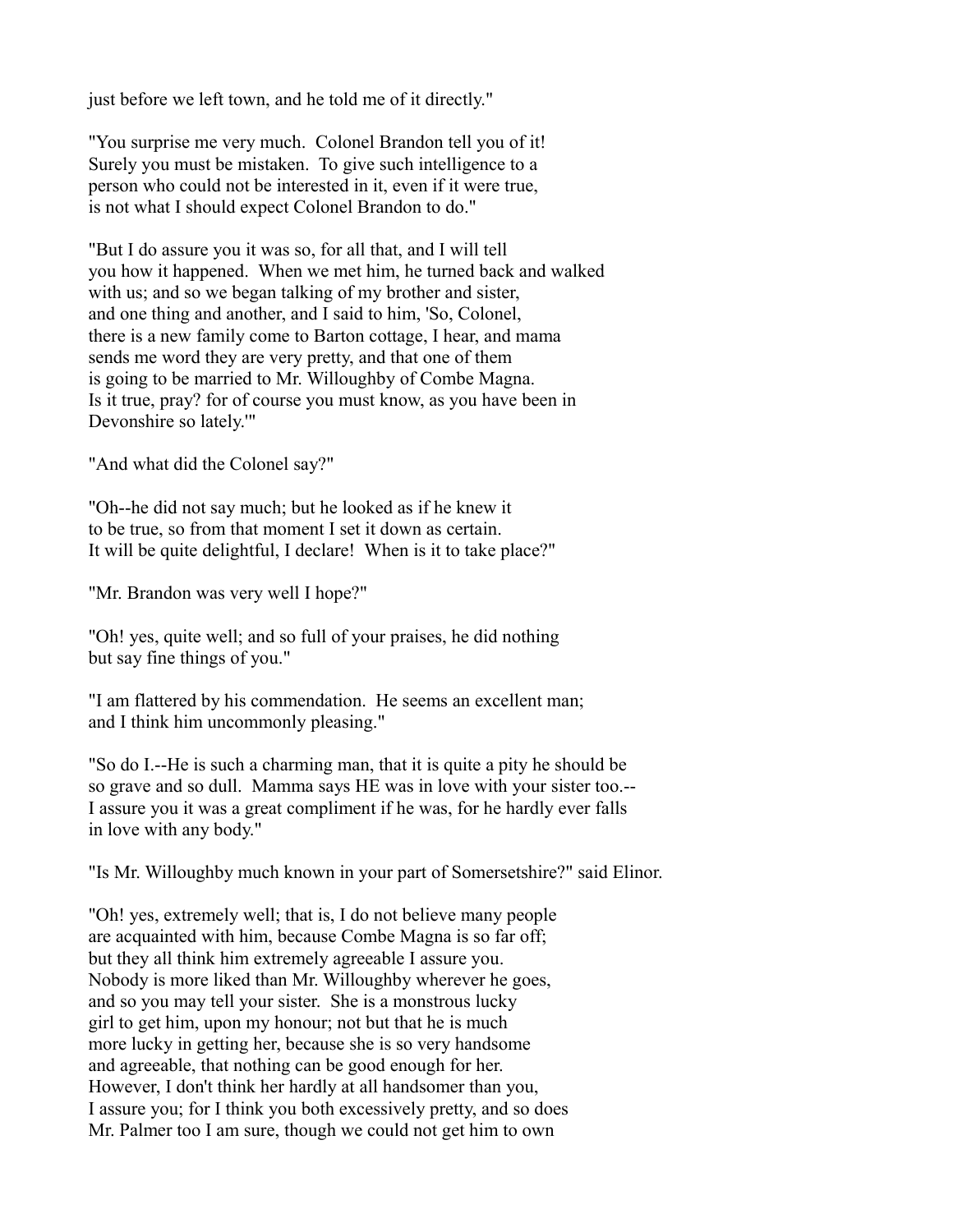it last night."

Mrs. Palmer's information respecting Willoughby was not very material; but any testimony in his favour, however small, was pleasing to her.

"I am so glad we are got acquainted at last," continued Charlotte.--"And now I hope we shall always be great friends. You can't think how much I longed to see you! It is so delightful that you should live at the cottage! Nothing can be like it, to be sure! And I am so glad your sister is going to be well married! I hope you will be a great deal at Combe Magna. It is a sweet place, by all accounts."

"You have been long acquainted with Colonel Brandon, have not you?"

"Yes, a great while; ever since my sister married.-- He was a particular friend of Sir John's. I believe," she added in a low voice, "he would have been very glad to have had me, if he could. Sir John and Lady Middleton wished it very much. But mama did not think the match good enough for me, otherwise Sir John would have mentioned it to the Colonel, and we should have been married immediately."

"Did not Colonel Brandon know of Sir John's proposal to your mother before it was made? Had he never owned his affection to yourself?"

"Oh, no; but if mama had not objected to it, I dare say he would have liked it of all things. He had not seen me then above twice, for it was before I left school. However, I am much happier as I am. Mr. Palmer is the kind of man I like."

# CHAPTER 21

The Palmers returned to Cleveland the next day, and the two families at Barton were again left to entertain each other. But this did not last long; Elinor had hardly got their last visitors out of her head, had hardly done wondering at Charlotte's being so happy without a cause, at Mr. Palmer's acting so simply, with good abilities, and at the strange unsuitableness which often existed between husband and wife, before Sir John's and Mrs. Jennings's active zeal in the cause of society, procured her some other new acquaintance to see and observe.

In a morning's excursion to Exeter, they had met with two young ladies, whom Mrs. Jennings had the satisfaction of discovering to be her relations, and this was enough for Sir John to invite them directly to the park, as soon as their present engagements at Exeter were over.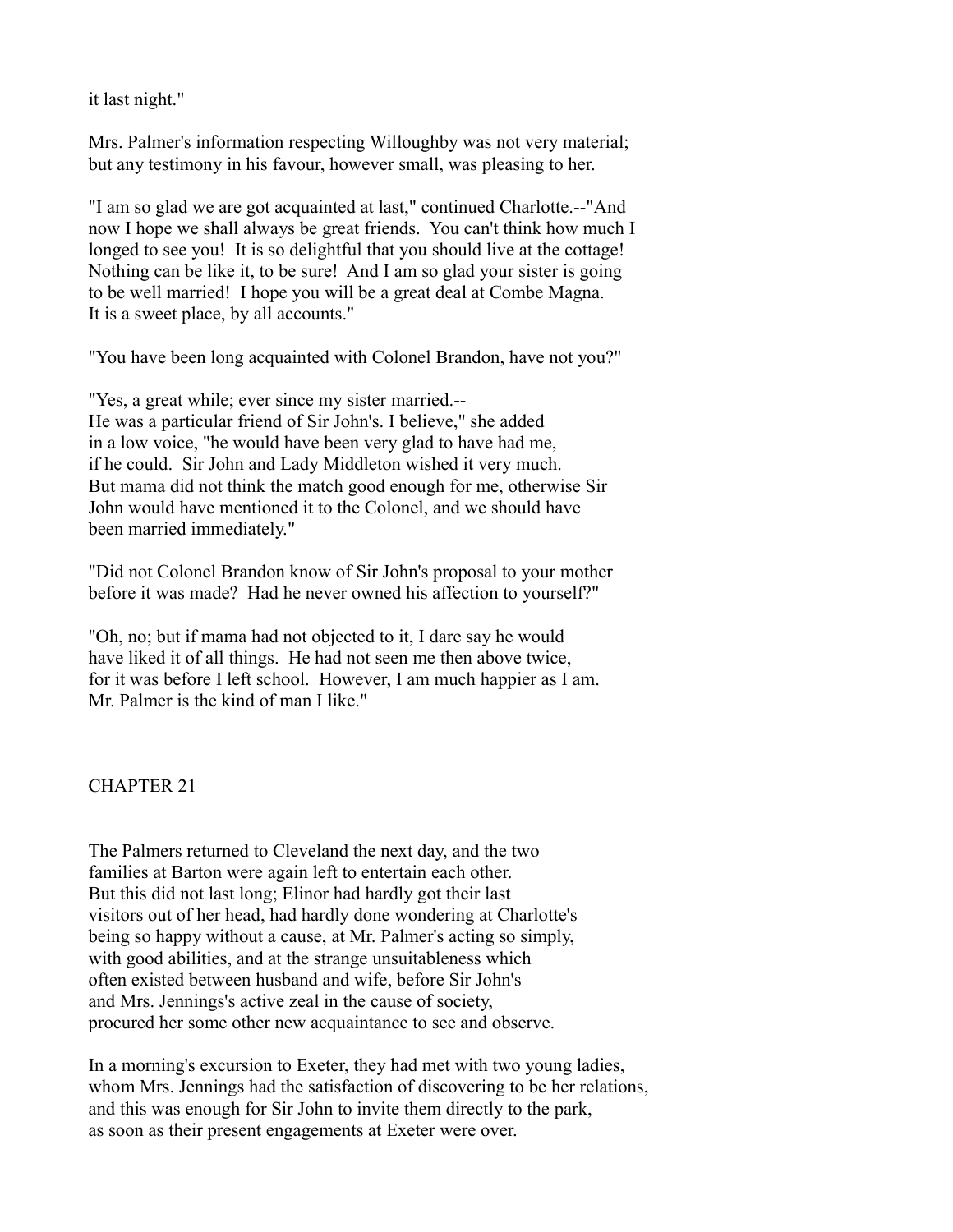Their engagements at Exeter instantly gave way before such an invitation, and Lady Middleton was thrown into no little alarm on the return of Sir John, by hearing that she was very soon to receive a visit from two girls whom she had never seen in her life, and of whose elegance,- whose tolerable gentility even, she could have no proof; for the assurances of her husband and mother on that subject went for nothing at all. Their being her relations too made it so much the worse; and Mrs. Jennings's attempts at consolation were therefore unfortunately founded, when she advised her daughter not to care about their being so fashionable; because they were all cousins and must put up with one another. As it was impossible, however, now to prevent their coming, Lady Middleton resigned herself to the idea of it, with all the philosophy of a well-bred woman, contenting herself with merely giving her husband a gentle reprimand on the subject five or six times every day.

The young ladies arrived: their appearance was by no means ungenteel or unfashionable. Their dress was very smart, their manners very civil, they were delighted with the house, and in raptures with the furniture, and they happened to be so doatingly fond of children that Lady Middleton's good opinion was engaged in their favour before they had been an hour at the Park. She declared them to be very agreeable girls indeed, which for her ladyship was enthusiastic admiration. Sir John's confidence in his own judgment rose with this animated praise, and he set off directly for the cottage to tell the Miss Dashwoods of the Miss Steeles' arrival, and to assure them of their being the sweetest girls in the world. From such commendation as this, however, there was not much to be learned; Elinor well knew that the sweetest girls in the world were to be met with in every part of England, under every possible variation of form, face, temper and understanding. Sir John wanted the whole family to walk to the Park directly and look at his guests. Benevolent, philanthropic man! It was painful to him even to keep a third cousin to himself.

"Do come now," said he--"pray come--you must come--I declare you shall come--You can't think how you will like them. Lucy is monstrous pretty, and so good humoured and agreeable! The children are all hanging about her already, as if she was an old acquaintance. And they both long to see you of all things, for they have heard at Exeter that you are the most beautiful creatures in the world; and I have told them it is all very true, and a great deal more. You will be delighted with them I am sure. They have brought the whole coach full of playthings for the children. How can you be so cross as not to come? Why they are your cousins, you know, after a fashion. YOU are my cousins, and they are my wife's, so you must be related."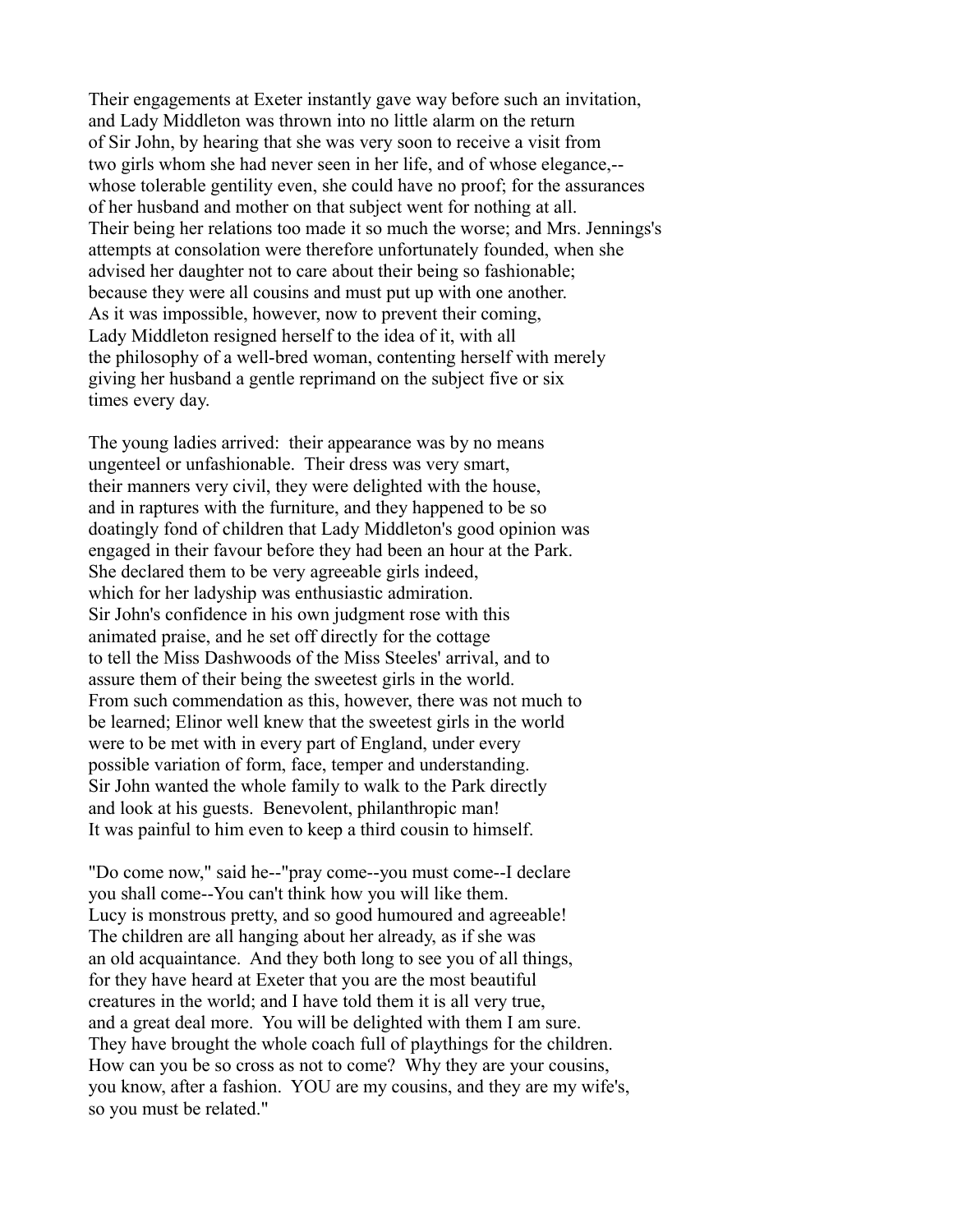But Sir John could not prevail. He could only obtain a promise of their calling at the Park within a day or two, and then left them in amazement at their indifference, to walk home and boast anew of their attractions to the Miss Steeles, as he had been already boasting of the Miss Steeles to them.

When their promised visit to the Park and consequent introduction to these young ladies took place, they found in the appearance of the eldest, who was nearly thirty, with a very plain and not a sensible face, nothing to admire; but in the other, who was not more than two or three and twenty, they acknowledged considerable beauty; her features were pretty, and she had a sharp quick eye, and a smartness of air, which though it did not give actual elegance or grace, gave distinction to her person.--Their manners were particularly civil, and Elinor soon allowed them credit for some kind of sense, when she saw with what constant and judicious attention they were making themselves agreeable to Lady Middleton. With her children they were in continual raptures, extolling their beauty, courting their notice, and humouring their whims; and such of their time as could be spared from the importunate demands which this politeness made on it, was spent in admiration of whatever her ladyship was doing, if she happened to be doing any thing, or in taking patterns of some elegant new dress, in which her appearance the day before had thrown them into unceasing delight. Fortunately for those who pay their court through such foibles, a fond mother, though, in pursuit of praise for her children, the most rapacious of human beings, is likewise the most credulous; her demands are exorbitant; but she will swallow any thing; and the excessive affection and endurance of the Miss Steeles towards her offspring were viewed therefore by Lady Middleton without the smallest surprise or distrust. She saw with maternal complacency all the impertinent encroachments and mischievous tricks to which her cousins submitted. She saw their sashes untied, their hair pulled about their ears, their work-bags searched, and their knives and scissors stolen away, and felt no doubt of its being a reciprocal enjoyment. It suggested no other surprise than that Elinor and Marianne should sit so composedly by, without claiming a share in what was passing.

"John is in such spirits today!" said she, on his taking Miss Steeles's pocket handkerchief, and throwing it out of window--"He is full of monkey tricks."

And soon afterwards, on the second boy's violently pinching one of the same lady's fingers, she fondly observed, "How playful William is!"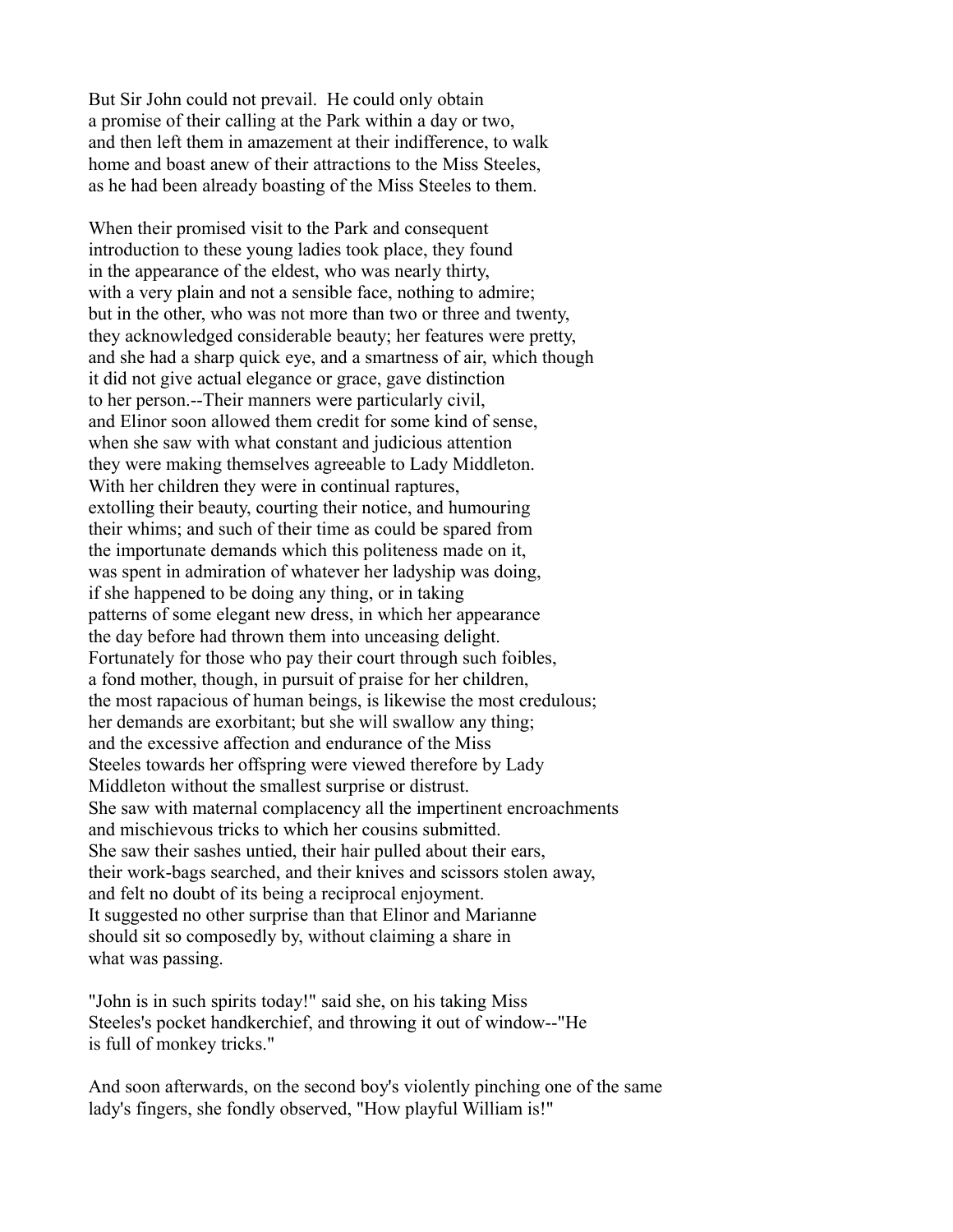"And here is my sweet little Annamaria," she added, tenderly caressing a little girl of three years old, who had not made a noise for the last two minutes; "And she is always so gentle and quiet-- Never was there such a quiet little thing!"

But unfortunately in bestowing these embraces, a pin in her ladyship's head dress slightly scratching the child's neck, produced from this pattern of gentleness such violent screams, as could hardly be outdone by any creature professedly noisy. The mother's consternation was excessive; but it could not surpass the alarm of the Miss Steeles, and every thing was done by all three, in so critical an emergency, which affection could suggest as likely to assuage the agonies of the little sufferer. She was seated in her mother's lap, covered with kisses, her wound bathed with lavender-water, by one of the Miss Steeles, who was on her knees to attend her, and her mouth stuffed with sugar plums by the other. With such a reward for her tears, the child was too wise to cease crying. She still screamed and sobbed lustily, kicked her two brothers for offering to touch her, and all their united soothings were ineffectual till Lady Middleton luckily remembering that in a scene of similar distress last week, some apricot marmalade had been successfully applied for a bruised temple, the same remedy was eagerly proposed for this unfortunate scratch, and a slight intermission of screams in the young lady on hearing it, gave them reason to hope that it would not be rejected.--She was carried out of the room therefore in her mother's arms, in quest of this medicine, and as the two boys chose to follow, though earnestly entreated by their mother to stay behind, the four young ladies were left in a quietness which the room had not known for many hours.

"Poor little creatures!" said Miss Steele, as soon as they were gone. "It might have been a very sad accident."

"Yet I hardly know how," cried Marianne, "unless it had been under totally different circumstances. But this is the usual way of heightening alarm, where there is nothing to be alarmed at in reality."

"What a sweet woman Lady Middleton is!" said Lucy Steele.

Marianne was silent; it was impossible for her to say what she did not feel, however trivial the occasion; and upon Elinor therefore the whole task of telling lies when politeness required it, always fell. She did her best when thus called on, by speaking of Lady Middleton with more warmth than she felt, though with far less than Miss Lucy.

"And Sir John too," cried the elder sister, "what a charming man he is!"

Here too, Miss Dashwood's commendation, being only simple and just, came in without any eclat. She merely observed that he was perfectly good humoured and friendly.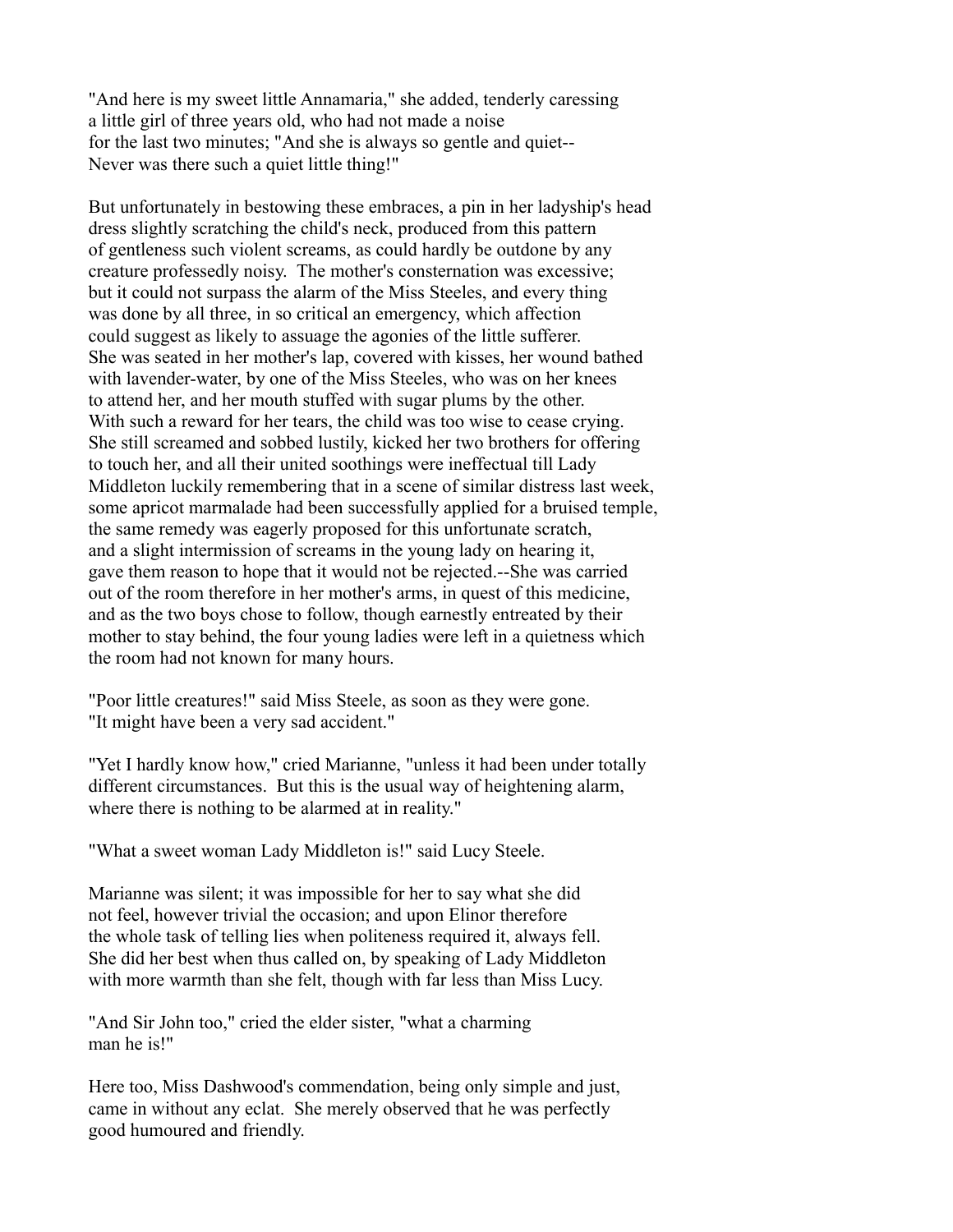"And what a charming little family they have! I never saw such fine children in my life.--I declare I quite doat upon them already, and indeed I am always distractedly fond of children."

"I should guess so," said Elinor, with a smile, "from what I have witnessed this morning."

"I have a notion," said Lucy, "you think the little Middletons rather too much indulged; perhaps they may be the outside of enough; but it is so natural in Lady Middleton; and for my part, I love to see children full of life and spirits; I cannot bear them if they are tame and quiet."

"I confess," replied Elinor, "that while I am at Barton Park, I never think of tame and quiet children with any abhorrence."

A short pause succeeded this speech, which was first broken by Miss Steele, who seemed very much disposed for conversation, and who now said rather abruptly, "And how do you like Devonshire, Miss Dashwood? I suppose you were very sorry to leave Sussex."

In some surprise at the familiarity of this question, or at least of the manner in which it was spoken, Elinor replied that she was.

"Norland is a prodigious beautiful place, is not it?" added Miss Steele.

"We have heard Sir John admire it excessively," said Lucy, who seemed to think some apology necessary for the freedom of her sister.

"I think every one MUST admire it," replied Elinor, "who ever saw the place; though it is not to be supposed that any one can estimate its beauties as we do."

"And had you a great many smart beaux there? I suppose you have not so many in this part of the world; for my part, I think they are a vast addition always."

"But why should you think," said Lucy, looking ashamed of her sister, "that there are not as many genteel young men in Devonshire as Sussex?"

"Nay, my dear, I'm sure I don't pretend to say that there an't. I'm sure there's a vast many smart beaux in Exeter; but you know, how could I tell what smart beaux there might be about Norland; and I was only afraid the Miss Dashwoods might find it dull at Barton, if they had not so many as they used to have. But perhaps you young ladies may not care about the beaux,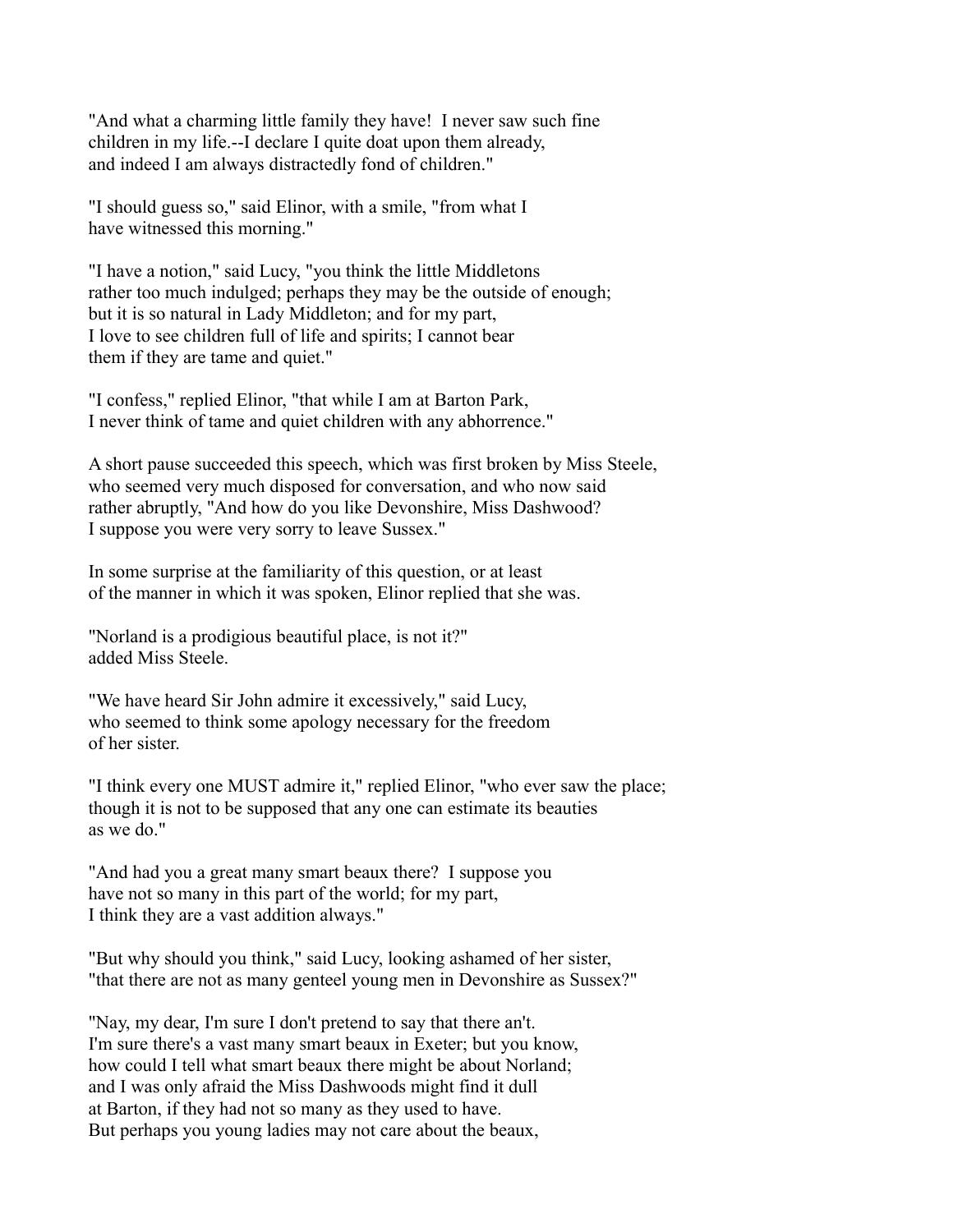and had as lief be without them as with them. For my part, I think they are vastly agreeable, provided they dress smart and behave civil. But I can't bear to see them dirty and nasty. Now there's Mr. Rose at Exeter, a prodigious smart young man, quite a beau, clerk to Mr. Simpson, you know, and yet if you do but meet him of a morning, he is not fit to be seen.--I suppose your brother was quite a beau, Miss Dashwood, before he married, as he was so rich?"

"Upon my word," replied Elinor, "I cannot tell you, for I do not perfectly comprehend the meaning of the word. But this I can say, that if he ever was a beau before he married, he is one still for there is not the smallest alteration in him."

"Oh! dear! one never thinks of married men's being beaux- they have something else to do."

"Lord! Anne," cried her sister, "you can talk of nothing but beaux;- you will make Miss Dashwood believe you think of nothing else." And then to turn the discourse, she began admiring the house and the furniture.

This specimen of the Miss Steeles was enough. The vulgar freedom and folly of the eldest left her no recommendation, and as Elinor was not blinded by the beauty, or the shrewd look of the youngest, to her want of real elegance and artlessness, she left the house without any wish of knowing them better.

Not so the Miss Steeles.--They came from Exeter, well provided with admiration for the use of Sir John Middleton, his family, and all his relations, and no niggardly proportion was now dealt out to his fair cousins, whom they declared to be the most beautiful, elegant, accomplished, and agreeable girls they had ever beheld, and with whom they were particularly anxious to be better acquainted.-- And to be better acquainted therefore, Elinor soon found was their inevitable lot, for as Sir John was entirely on the side of the Miss Steeles, their party would be too strong for opposition, and that kind of intimacy must be submitted to, which consists of sitting an hour or two together in the same room almost every day. Sir John could do no more; but he did not know that any more was required: to be together was, in his opinion, to be intimate, and while his continual schemes for their meeting were effectual, he had not a doubt of their being established friends.

To do him justice, he did every thing in his power to promote their unreserve, by making the Miss Steeles acquainted with whatever he knew or supposed of his cousins' situations in the most delicate particulars,--and Elinor had not seen them more than twice, before the eldest of them wished her joy on her sister's having been so lucky as to make a conquest of a very smart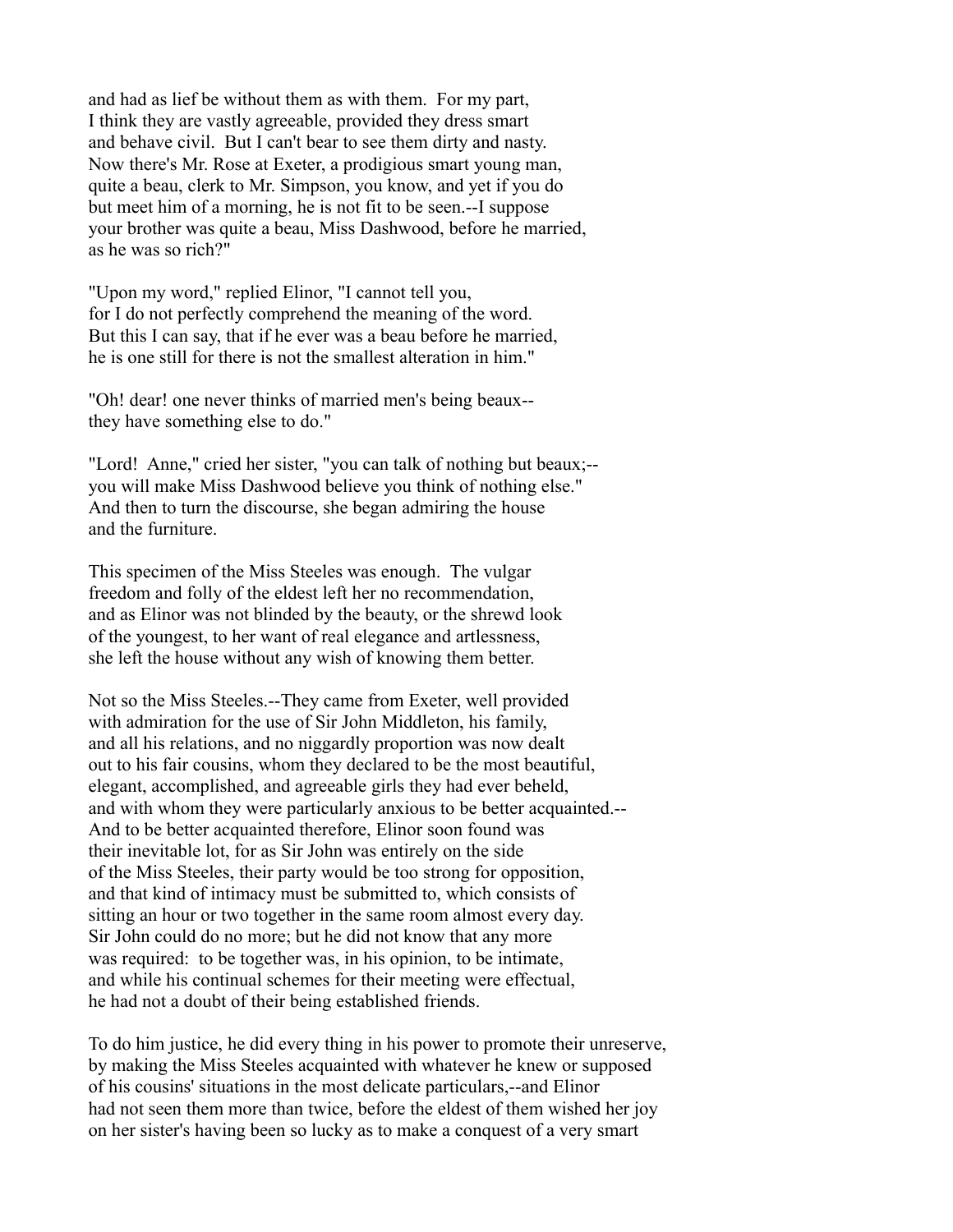beau since she came to Barton.

"'Twill be a fine thing to have her married so young to be sure," said she, "and I hear he is quite a beau, and prodigious handsome. And I hope you may have as good luck yourself soon,--but perhaps you may have a friend in the corner already."

Elinor could not suppose that Sir John would be more nice in proclaiming his suspicions of her regard for Edward, than he had been with respect to Marianne; indeed it was rather his favourite joke of the two, as being somewhat newer and more conjectural; and since Edward's visit, they had never dined together without his drinking to her best affections with so much significancy and so many nods and winks, as to excite general attention. The letter F--had been likewise invariably brought forward, and found productive of such countless jokes, that its character as the wittiest letter in the alphabet had been long established with Elinor.

The Miss Steeles, as she expected, had now all the benefit of these jokes, and in the eldest of them they raised a curiosity to know the name of the gentleman alluded to, which, though often impertinently expressed, was perfectly of a piece with her general inquisitiveness into the concerns of their family. But Sir John did not sport long with the curiosity which he delighted to raise, for he had at least as much pleasure in telling the name, as Miss Steele had in hearing it.

"His name is Ferrars," said he, in a very audible whisper; "but pray do not tell it, for it's a great secret."

"Ferrars!" repeated Miss Steele; "Mr. Ferrars is the happy man, is he? What! your sister-in-law's brother, Miss Dashwood? a very agreeable young man to be sure; I know him very well."

"How can you say so, Anne?" cried Lucy, who generally made an amendment to all her sister's assertions. "Though we have seen him once or twice at my uncle's, it is rather too much to pretend to know him very well."

Elinor heard all this with attention and surprise. "And who was this uncle? Where did he live? How came they acquainted?" She wished very much to have the subject continued, though she did not chuse to join in it herself; but nothing more of it was said, and for the first time in her life, she thought Mrs. Jennings deficient either in curiosity after petty information, or in a disposition to communicate it. The manner in which Miss Steele had spoken of Edward, increased her curiosity; for it struck her as being rather ill-natured, and suggested the suspicion of that lady's knowing,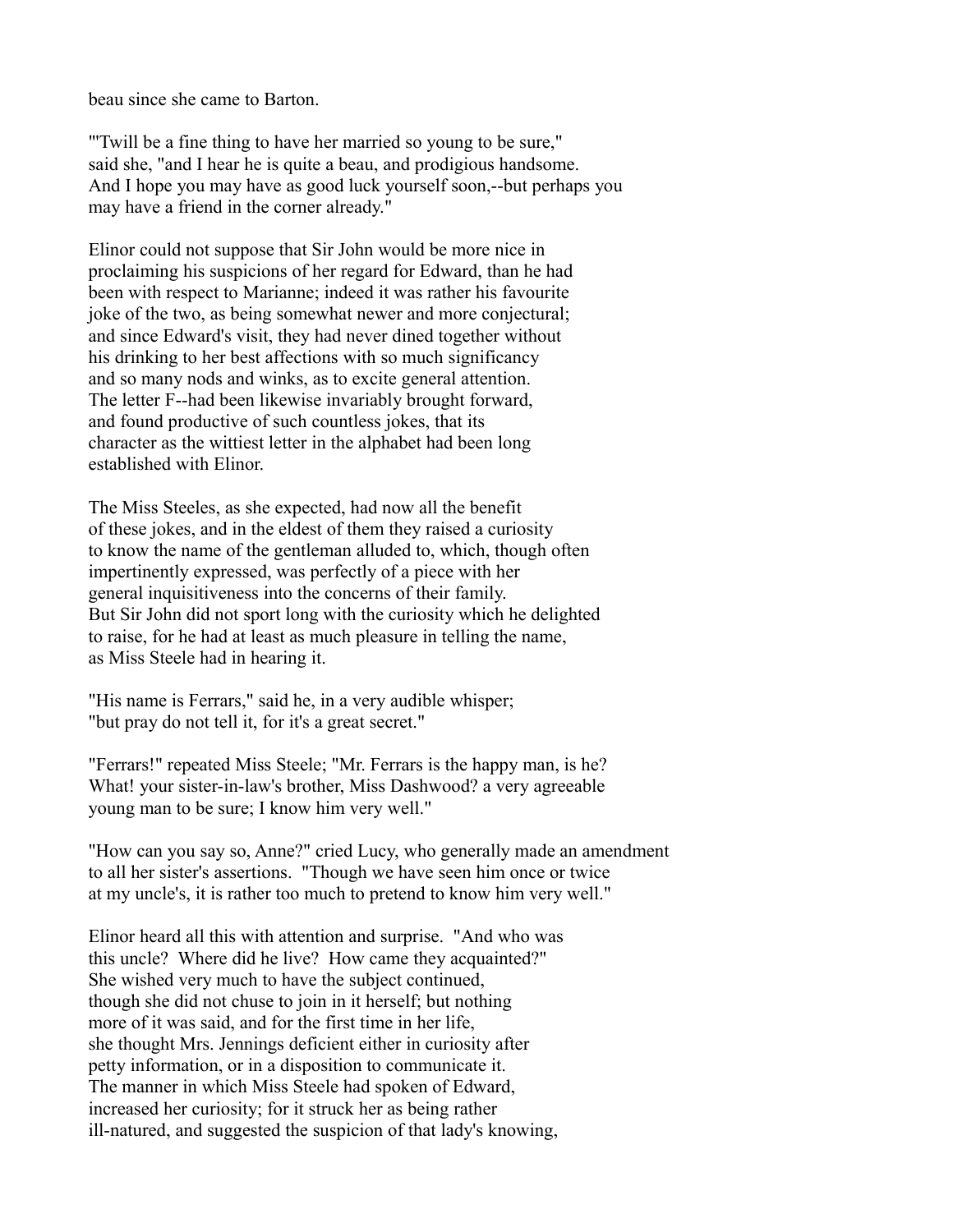or fancying herself to know something to his disadvantage.-- But her curiosity was unavailing, for no farther notice was taken of Mr. Ferrars's name by Miss Steele when alluded to, or even openly mentioned by Sir John.

### CHAPTER 22

Marianne, who had never much toleration for any thing like impertinence, vulgarity, inferiority of parts, or even difference of taste from herself, was at this time particularly ill-disposed, from the state of her spirits, to be pleased with the Miss Steeles, or to encourage their advances; and to the invariable coldness of her behaviour towards them, which checked every endeavour at intimacy on their side, Elinor principally attributed that preference of herself which soon became evident in the manners of both, but especially of Lucy, who missed no opportunity of engaging her in conversation, or of striving to improve their acquaintance by an easy and frank communication of her sentiments.

Lucy was naturally clever; her remarks were often just and amusing; and as a companion for half an hour Elinor frequently found her agreeable; but her powers had received no aid from education: she was ignorant and illiterate; and her deficiency of all mental improvement, her want of information in the most common particulars, could not be concealed from Miss Dashwood, in spite of her constant endeavour to appear to advantage. Elinor saw, and pitied her for, the neglect of abilities which education might have rendered so respectable; but she saw, with less tenderness of feeling, the thorough want of delicacy, of rectitude, and integrity of mind, which her attentions, her assiduities, her flatteries at the Park betrayed; and she could have no lasting satisfaction in the company of a person who joined insincerity with ignorance; whose want of instruction prevented their meeting in conversation on terms of equality, and whose conduct toward others made every shew of attention and deference towards herself perfectly valueless.

"You will think my question an odd one, I dare say," said Lucy to her one day, as they were walking together from the park to the cottage--"but pray, are you personally acquainted with your sister-in-law's mother, Mrs. Ferrars?"

Elinor DID think the question a very odd one, and her countenance expressed it, as she answered that she had never seen Mrs. Ferrars.

"Indeed!" replied Lucy; "I wonder at that, for I thought you must have seen her at Norland sometimes. Then, perhaps, you cannot tell me what sort of a woman she is?"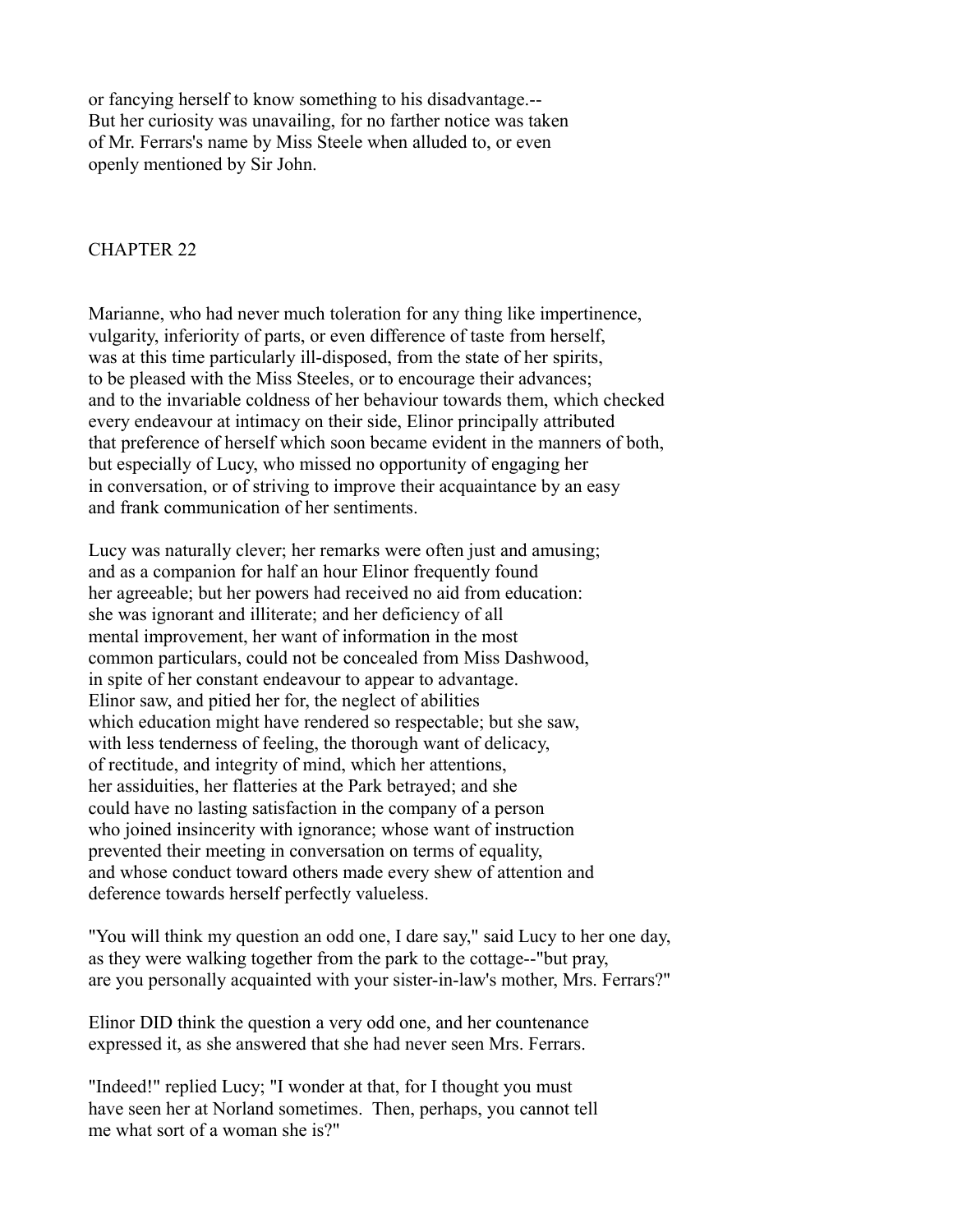"No," returned Elinor, cautious of giving her real opinion of Edward's mother, and not very desirous of satisfying what seemed impertinent curiosity-- "I know nothing of her."

"I am sure you think me very strange, for enquiring about her in such a way," said Lucy, eyeing Elinor attentively as she spoke; "but perhaps there may be reasons--I wish I might venture; but however I hope you will do me the justice of believing that I do not mean to be impertinent."

Elinor made her a civil reply, and they walked on for a few minutes in silence. It was broken by Lucy, who renewed the subject again by saying, with some hesitation,

"I cannot bear to have you think me impertinently curious. I am sure I would rather do any thing in the world than be thought so by a person whose good opinion is so well worth having as yours. And I am sure I should not have the smallest fear of trusting YOU; indeed, I should be very glad of your advice how to manage in such and uncomfortable situation as I am; but, however, there is no occasion to trouble YOU. I am sorry you do not happen to know Mrs. Ferrars."

"I am sorry I do NOT," said Elinor, in great astonishment, "if it could be of any use to YOU to know my opinion of her. But really I never understood that you were at all connected with that family, and therefore I am a little surprised, I confess, at so serious an inquiry into her character."

"I dare say you are, and I am sure I do not at all wonder at it. But if I dared tell you all, you would not be so much surprised. Mrs. Ferrars is certainly nothing to me at present--but the time MAY come--how soon it will come must depend upon herself- when we may be very intimately connected."

She looked down as she said this, amiably bashful, with only one side glance at her companion to observe its effect on her.

"Good heavens!" cried Elinor, "what do you mean? Are you acquainted with Mr. Robert Ferrars? Can you be?" And she did not feel much delighted with the idea of such a sister-in-law.

"No," replied Lucy, "not to Mr. ROBERT Ferrars--I never saw him in my life; but," fixing her eyes upon Elinor, "to his eldest brother."

What felt Elinor at that moment? Astonishment, that would have been as painful as it was strong, had not an immediate disbelief of the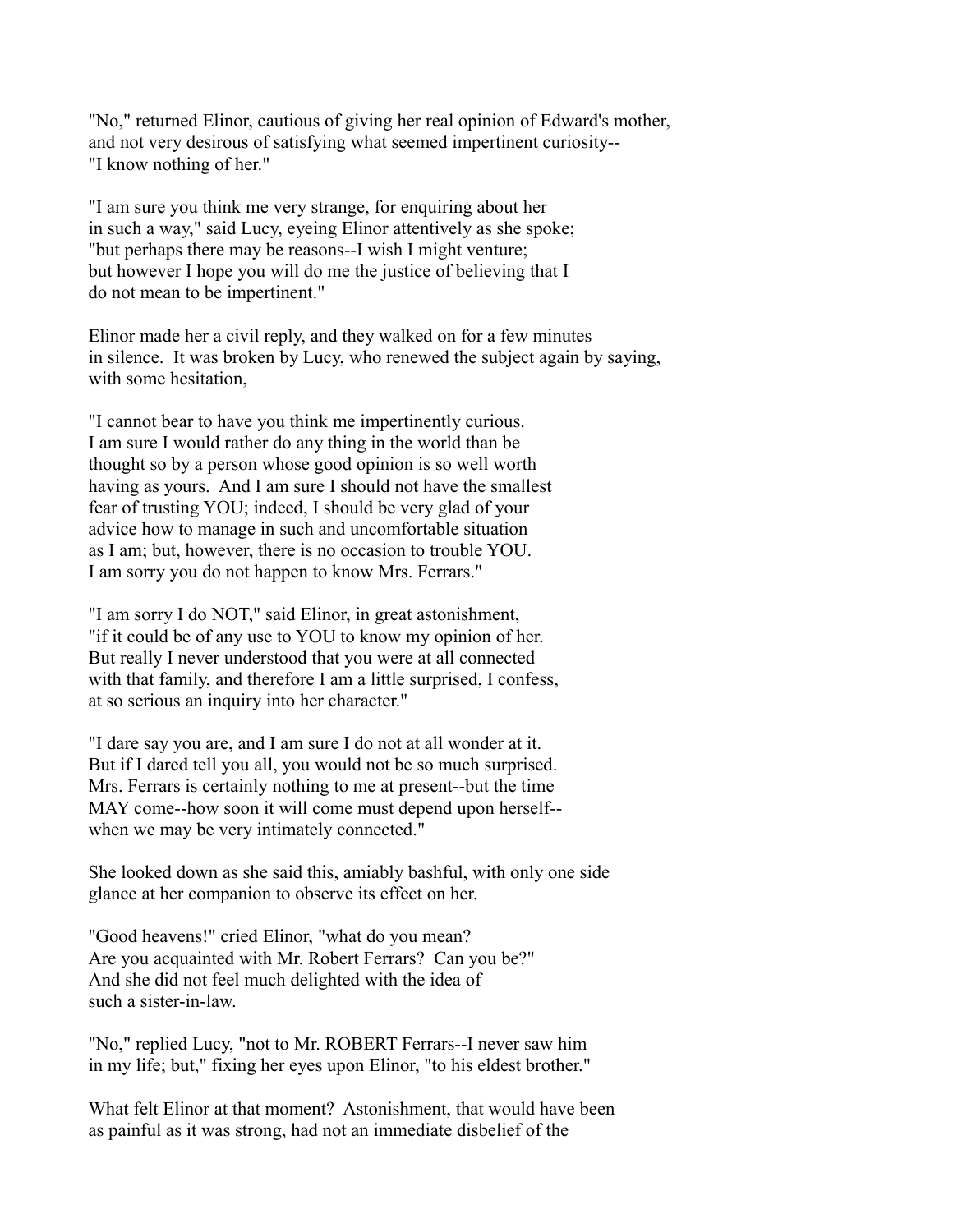assertion attended it. She turned towards Lucy in silent amazement, unable to divine the reason or object of such a declaration; and though her complexion varied, she stood firm in incredulity, and felt in no danger of an hysterical fit, or a swoon.

"You may well be surprised," continued Lucy; "for to be sure you could have had no idea of it before; for I dare say he never dropped the smallest hint of it to you or any of your family; because it was always meant to be a great secret, and I am sure has been faithfully kept so by me to this hour. Not a soul of all my relations know of it but Anne, and I never should have mentioned it to you, if I had not felt the greatest dependence in the world upon your secrecy; and I really thought my behaviour in asking so many questions about Mrs. Ferrars must seem so odd, that it ought to be explained. And I do not think Mr. Ferrars can be displeased, when he knows I have trusted you, because I know he has the highest opinion in the world of all your family, and looks upon yourself and the other Miss Dashwoods quite as his own sisters."-- She paused.

Elinor for a few moments remained silent. Her astonishment at what she heard was at first too great for words; but at length forcing herself to speak, and to speak cautiously, she said, with calmness of manner, which tolerably well concealed her surprise and solicitude--"May I ask if your engagement is of long standing?"

"We have been engaged these four years."

"Four years!"

"Yes."

Elinor, though greatly shocked, still felt unable to believe it.

"I did not know," said she, "that you were even acquainted till the other day."

"Our acquaintance, however, is of many years date. He was under my uncle's care, you know, a considerable while."

"Your uncle!"

"Yes; Mr. Pratt. Did you never hear him talk of Mr. Pratt?"

"I think I have," replied Elinor, with an exertion of spirits, which increased with her increase of emotion.

"He was four years with my uncle, who lives at Longstaple, near Plymouth.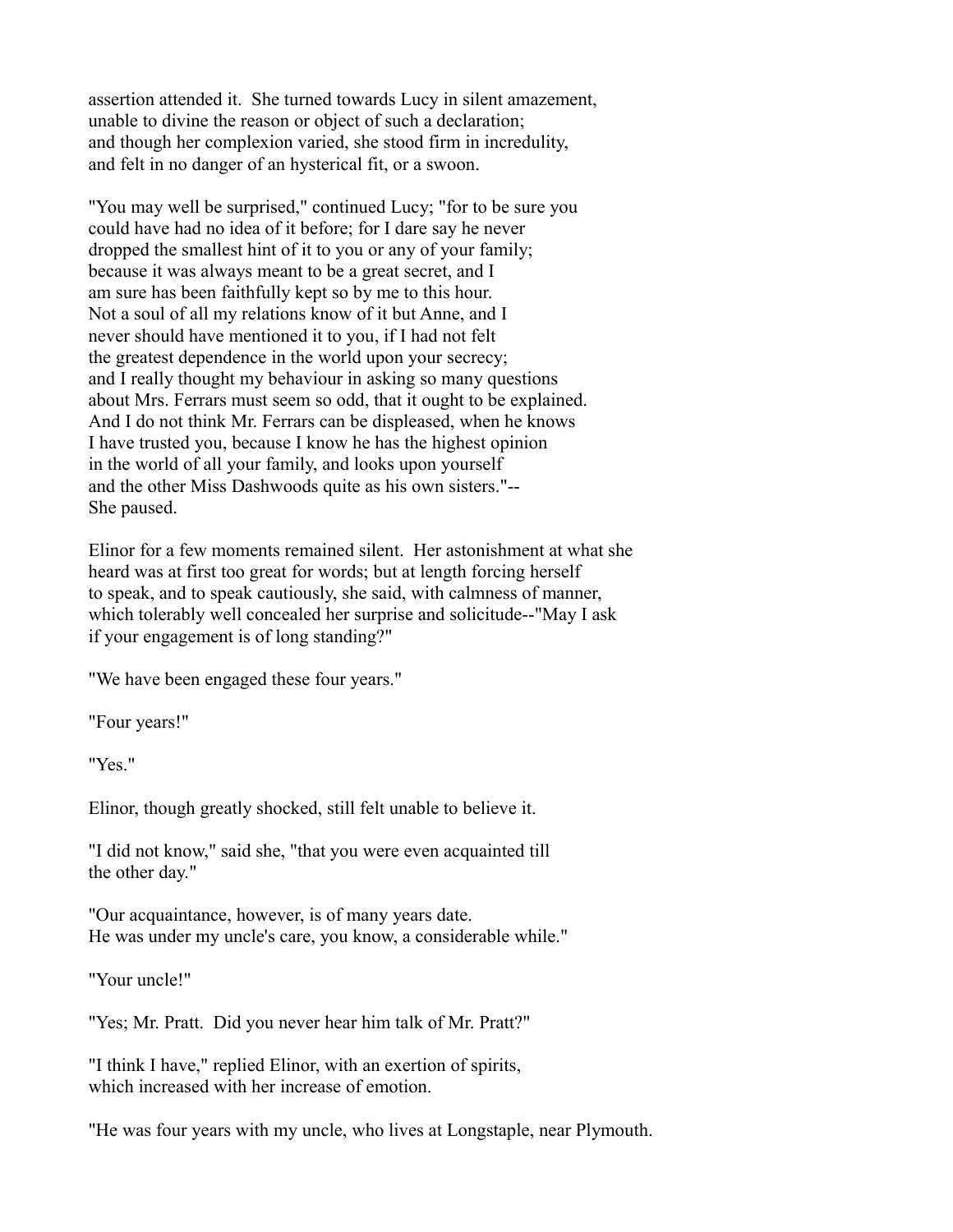It was there our acquaintance begun, for my sister and me was often staying with my uncle, and it was there our engagement was formed, though not till a year after he had quitted as a pupil; but he was almost always with us afterwards. I was very unwilling to enter into it, as you may imagine, without the knowledge and approbation of his mother; but I was too young, and loved him too well, to be so prudent as I ought to have been.-- Though you do not know him so well as me, Miss Dashwood, you must have seen enough of him to be sensible he is very capable of making a woman sincerely attached to him."

"Certainly," answered Elinor, without knowing what she said; but after a moment's reflection, she added, with revived security of Edward's honour and love, and her companion's falsehood--"Engaged to Mr. Edward Ferrars!-- I confess myself so totally surprised at what you tell me, that really-- I beg your pardon; but surely there must be some mistake of person or name. We cannot mean the same Mr. Ferrars."

"We can mean no other," cried Lucy, smiling. "Mr. Edward Ferrars, the eldest son of Mrs. Ferrars, of Park Street, and brother of your sister-in-law, Mrs. John Dashwood, is the person I mean; you must allow that I am not likely to be deceived as to the name of the man on who all my happiness depends."

"It is strange," replied Elinor, in a most painful perplexity, "that I should never have heard him even mention your name."

"No; considering our situation, it was not strange. Our first care has been to keep the matter secret.--You knew nothing of me, or my family, and, therefore, there could be no OCCASION for ever mentioning my name to you; and, as he was always particularly afraid of his sister's suspecting any thing, THAT was reason enough for his not mentioning it."

She was silent.--Elinor's security sunk; but her self-command did not sink with it.

"Four years you have been engaged," said she with a firm voice.

"Yes; and heaven knows how much longer we may have to wait. Poor Edward! It puts him quite out of heart." Then taking a small miniature from her pocket, she added, "To prevent the possibility of mistake, be so good as to look at this face. It does not do him justice, to be sure, but yet I think you cannot be deceived as to the person it was drew for.--I have had it above these three years."

She put it into her hands as she spoke; and when Elinor saw the painting, whatever other doubts her fear of a too hasty decision, or her wish of detecting falsehood might suffer to linger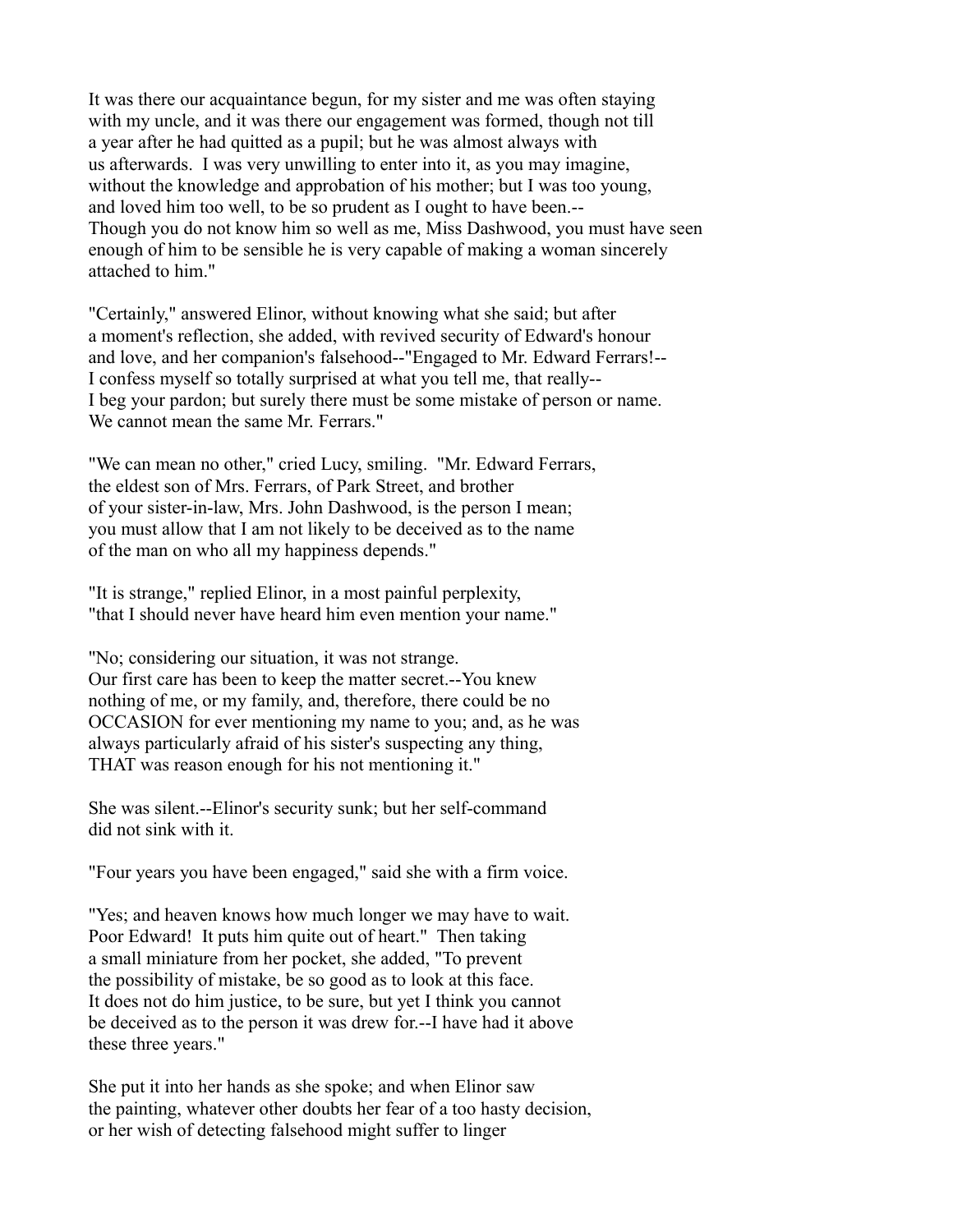in her mind, she could have none of its being Edward's face. She returned it almost instantly, acknowledging the likeness.

"I have never been able," continued Lucy, "to give him my picture in return, which I am very much vexed at, for he has been always so anxious to get it! But I am determined to set for it the very first opportunity."

"You are quite in the right," replied Elinor calmly. They then proceeded a few paces in silence. Lucy spoke first.

"I am sure," said she, "I have no doubt in the world of your faithfully keeping this secret, because you must know of what importance it is to us, not to have it reach his mother; for she would never approve of it, I dare say. I shall have no fortune, and I fancy she is an exceeding proud woman."

"I certainly did not seek your confidence," said Elinor; "but you do me no more than justice in imagining that I may be depended on. Your secret is safe with me; but pardon me if I express some surprise at so unnecessary a communication. You must at least have felt that my being acquainted with it could not add to its safety."

As she said this, she looked earnestly at Lucy, hoping to discover something in her countenance; perhaps the falsehood of the greatest part of what she had been saying; but Lucy's countenance suffered no change.

"I was afraid you would think I was taking a great liberty with you," said she, "in telling you all this. I have not known you long to be sure, personally at least, but I have known you and all your family by description a great while; and as soon as I saw you, I felt almost as if you was an old acquaintance. Besides in the present case, I really thought some explanation was due to you after my making such particular inquiries about Edward's mother; and I am so unfortunate, that I have not a creature whose advice I can ask. Anne is the only person that knows of it, and she has no judgment at all; indeed, she does me a great deal more harm than good, for I am in constant fear of her betraying me. She does not know how to hold her tongue, as you must perceive, and I am sure I was in the greatest fright in the world t'other day, when Edward's name was mentioned by Sir John, lest she should out with it all. You can't think how much I go through in my mind from it altogether. I only wonder that I am alive after what I have suffered for Edward's sake these last four years. Every thing in such suspense and uncertainty; and seeing him so seldom--we can hardly meet above twice a-year. I am sure I wonder my heart is not quite broke."

Here she took out her handkerchief; but Elinor did not feel very compassionate.

"Sometimes." continued Lucy, after wiping her eyes, "I think whether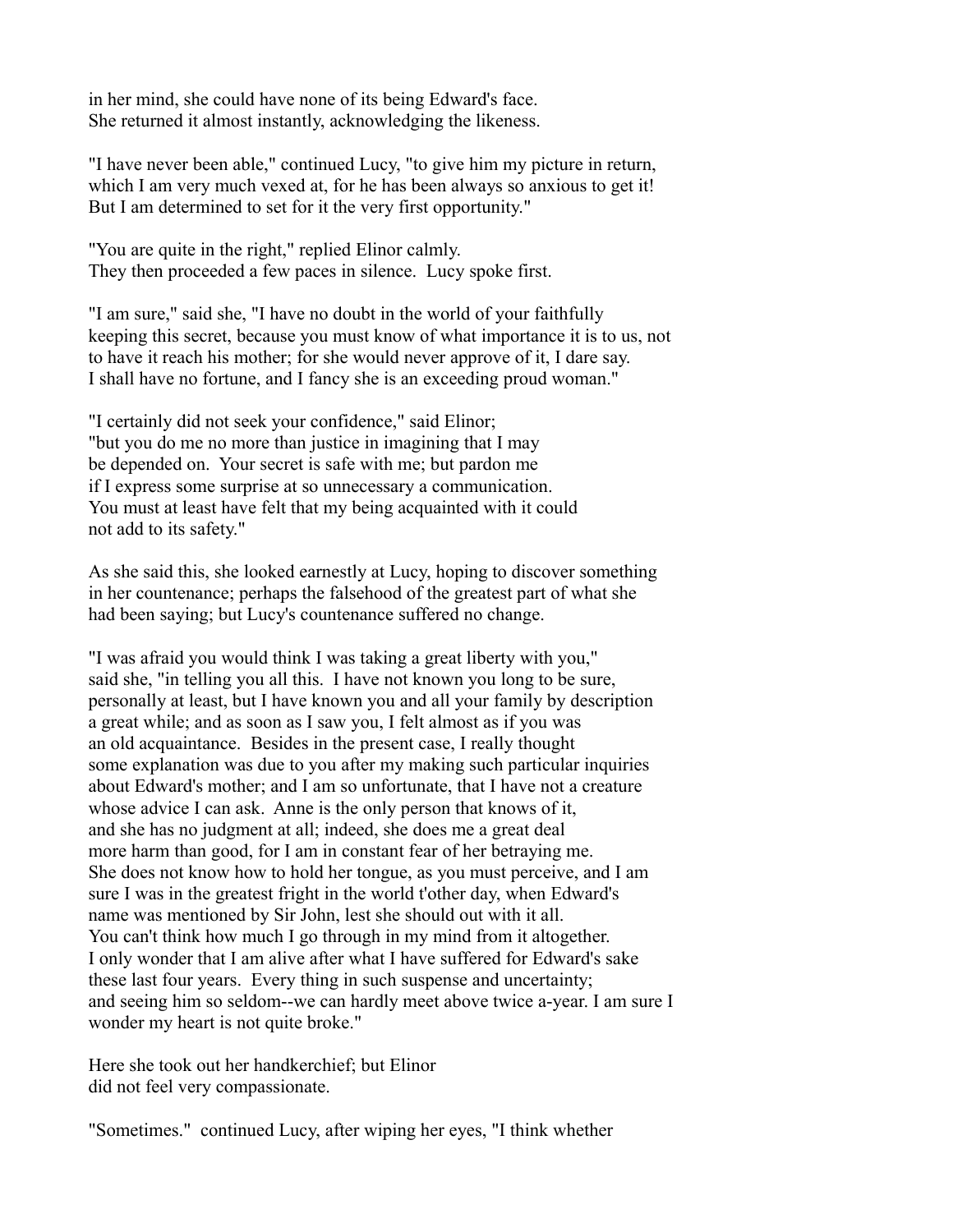it would not be better for us both to break off the matter entirely." As she said this, she looked directly at her companion. "But then at other times I have not resolution enough for it.-- I cannot bear the thoughts of making him so miserable, as I know the very mention of such a thing would do. And on my own account too- so dear as he is to me--I don't think I could be equal to it. What would you advise me to do in such a case, Miss Dashwood? What would you do yourself?"

"Pardon me," replied Elinor, startled by the question; "but I can give you no advice under such circumstances. Your own judgment must direct you."

"To be sure," continued Lucy, after a few minutes silence on both sides, "his mother must provide for him sometime or other; but poor Edward is so cast down by it! Did you not think him dreadful low-spirited when he was at Barton? He was so miserable when he left us at Longstaple, to go to you, that I was afraid you would think him quite ill."

"Did he come from your uncle's, then, when he visited us?"

"Oh, yes; he had been staying a fortnight with us. Did you think he came directly from town?"

"No," replied Elinor, most feelingly sensible of every fresh circumstance in favour of Lucy's veracity; "I remember he told us, that he had been staying a fortnight with some friends near Plymouth." She remembered too, her own surprise at the time, at his mentioning nothing farther of those friends, at his total silence with respect even to their names.

"Did not you think him sadly out of spirits?" repeated Lucy.

"We did, indeed, particularly so when he first arrived."

"I begged him to exert himself for fear you should suspect what was the matter; but it made him so melancholy, not being able to stay more than a fortnight with us, and seeing me so much affected.--Poor fellow!--I am afraid it is just the same with him now; for he writes in wretched spirits. I heard from him just before I left Exeter;" taking a letter from her pocket and carelessly showing the direction to Elinor. "You know his hand, I dare say, a charming one it is; but that is not written so well as usual.--He was tired, I dare say, for he had just filled the sheet to me as full as possible."

Elinor saw that it WAS his hand, and she could doubt no longer. This picture, she had allowed herself to believe, might have been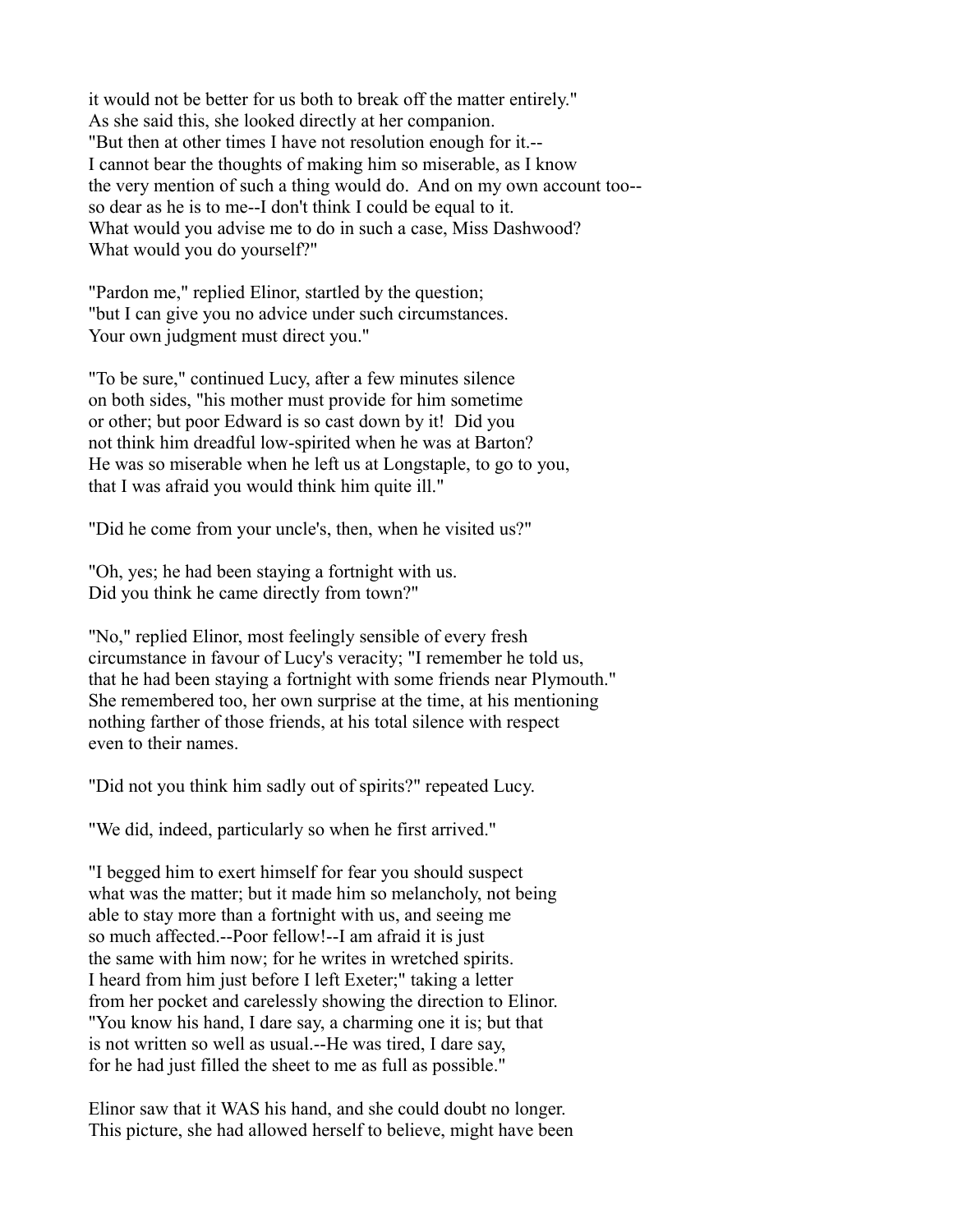accidentally obtained; it might not have been Edward's gift; but a correspondence between them by letter, could subsist only under a positive engagement, could be authorised by nothing else; for a few moments, she was almost overcome--her heart sunk within her, and she could hardly stand; but exertion was indispensably necessary; and she struggled so resolutely against the oppression of her feelings, that her success was speedy, and for the time complete.

"Writing to each other," said Lucy, returning the letter into her pocket, "is the only comfort we have in such long separations. Yes, I have one other comfort in his picture, but poor Edward has not even THAT. If he had but my picture, he says he should be easy. I gave him a lock of my hair set in a ring when he was at Longstaple last, and that was some comfort to him, he said, but not equal to a picture. Perhaps you might notice the ring when you saw him?"

"I did," said Elinor, with a composure of voice, under which was concealed an emotion and distress beyond any thing she had ever felt before. She was mortified, shocked, confounded.

Fortunately for her, they had now reached the cottage, and the conversation could be continued no farther. After sitting with them a few minutes, the Miss Steeles returned to the Park, and Elinor was then at liberty to think and be wretched.

[At this point in the first and second editions, Volume 1 ends.]

# CHAPTER 23

However small Elinor's general dependence on Lucy's veracity might be, it was impossible for her on serious reflection to suspect it in the present case, where no temptation could be answerable to the folly of inventing a falsehood of such a description. What Lucy had asserted to be true, therefore, Elinor could not, dared not longer doubt; supported as it was too on every side by such probabilities and proofs, and contradicted by nothing but her own wishes. Their opportunity of acquaintance in the house of Mr. Pratt was a foundation for the rest, at once indisputable and alarming; and Edward's visit near Plymouth, his melancholy state of mind,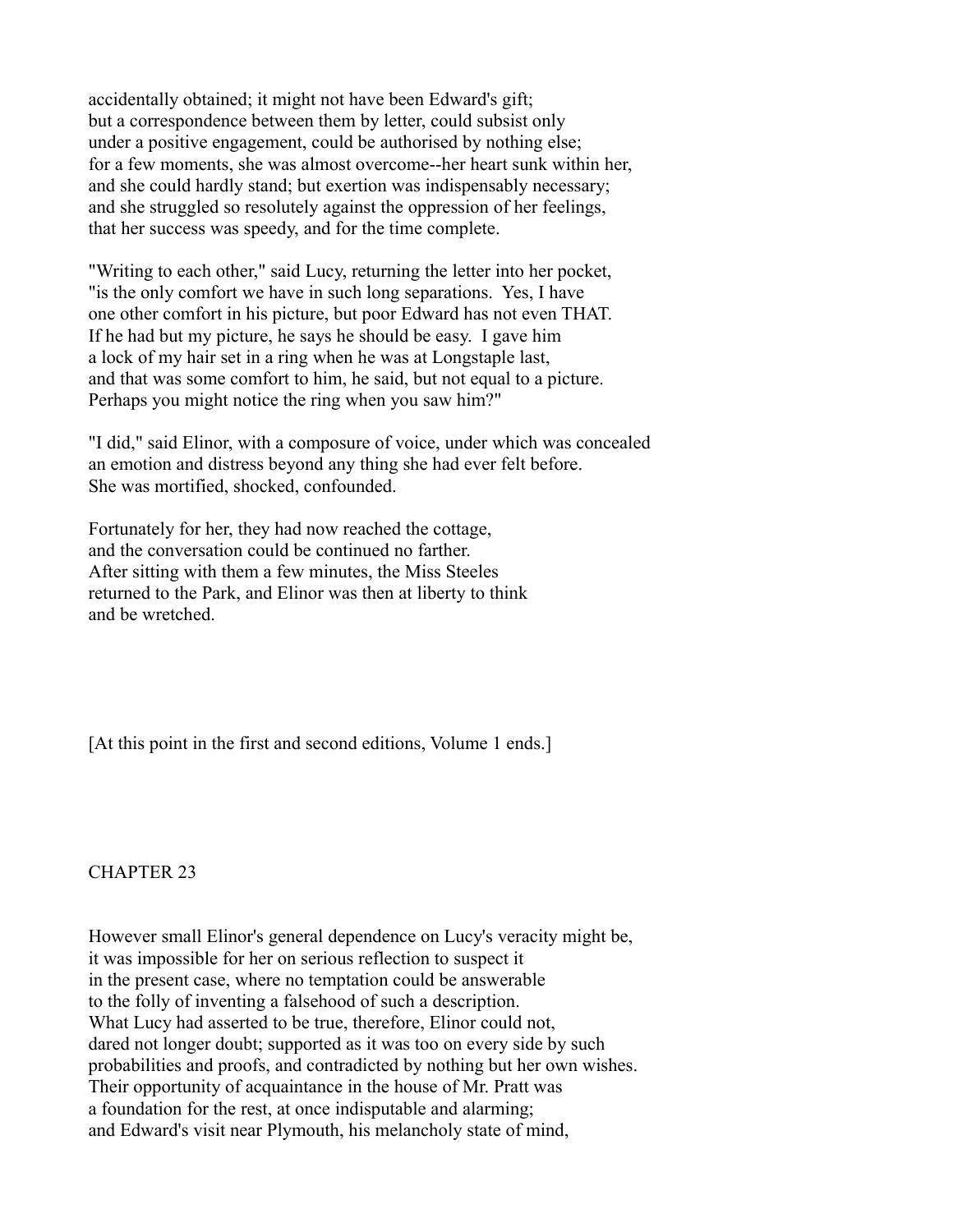his dissatisfaction at his own prospects, his uncertain behaviour towards herself, the intimate knowledge of the Miss Steeles as to Norland and their family connections, which had often surprised her, the picture, the letter, the ring, formed altogether such a body of evidence, as overcame every fear of condemning him unfairly, and established as a fact, which no partiality could set aside, his ill-treatment of herself.--Her resentment of such behaviour, her indignation at having been its dupe, for a short time made her feel only for herself; but other ideas, other considerations, soon arose. Had Edward been intentionally deceiving her? Had he feigned a regard for her which he did not feel? Was his engagement to Lucy an engagement of the heart? No; whatever it might once have been, she could not believe it such at present. His affection was all her own. She could not be deceived in that. Her mother, sisters, Fanny, all had been conscious of his regard for her at Norland; it was not an illusion of her own vanity. He certainly loved her. What a softener of the heart was this persuasion! How much could it not tempt her to forgive! He had been blamable, highly blamable, in remaining at Norland after he first felt her influence over him to be more than it ought to be. In that, he could not be defended; but if he had injured her, how much more had he injured himself; if her case were pitiable, his was hopeless. His imprudence had made her miserable for a while; but it seemed to have deprived himself of all chance of ever being otherwise. She might in time regain tranquillity; but HE, what had he to look forward to? Could he ever be tolerably happy with Lucy Steele; could he, were his affection for herself out of the question, with his integrity, his delicacy, and well-informed mind, be satisfied with a wife like her- illiterate, artful, and selfish?

The youthful infatuation of nineteen would naturally blind him to every thing but her beauty and good nature; but the four succeeding years--years, which if rationally spent, give such improvement to the understanding, must have opened his eyes to her defects of education, while the same period of time, spent on her side in inferior society and more frivolous pursuits, had perhaps robbed her of that simplicity which might once have given an interesting character to her beauty.

If in the supposition of his seeking to marry herself, his difficulties from his mother had seemed great, how much greater were they now likely to be, when the object of his engagement was undoubtedly inferior in connections, and probably inferior in fortune to herself. These difficulties, indeed, with a heart so alienated from Lucy, might not press very hard upon his patience; but melancholy was the state of the person by whom the expectation of family opposition and unkindness, could be felt as a relief!

As these considerations occurred to her in painful succession, she wept for him, more than for herself. Supported by the conviction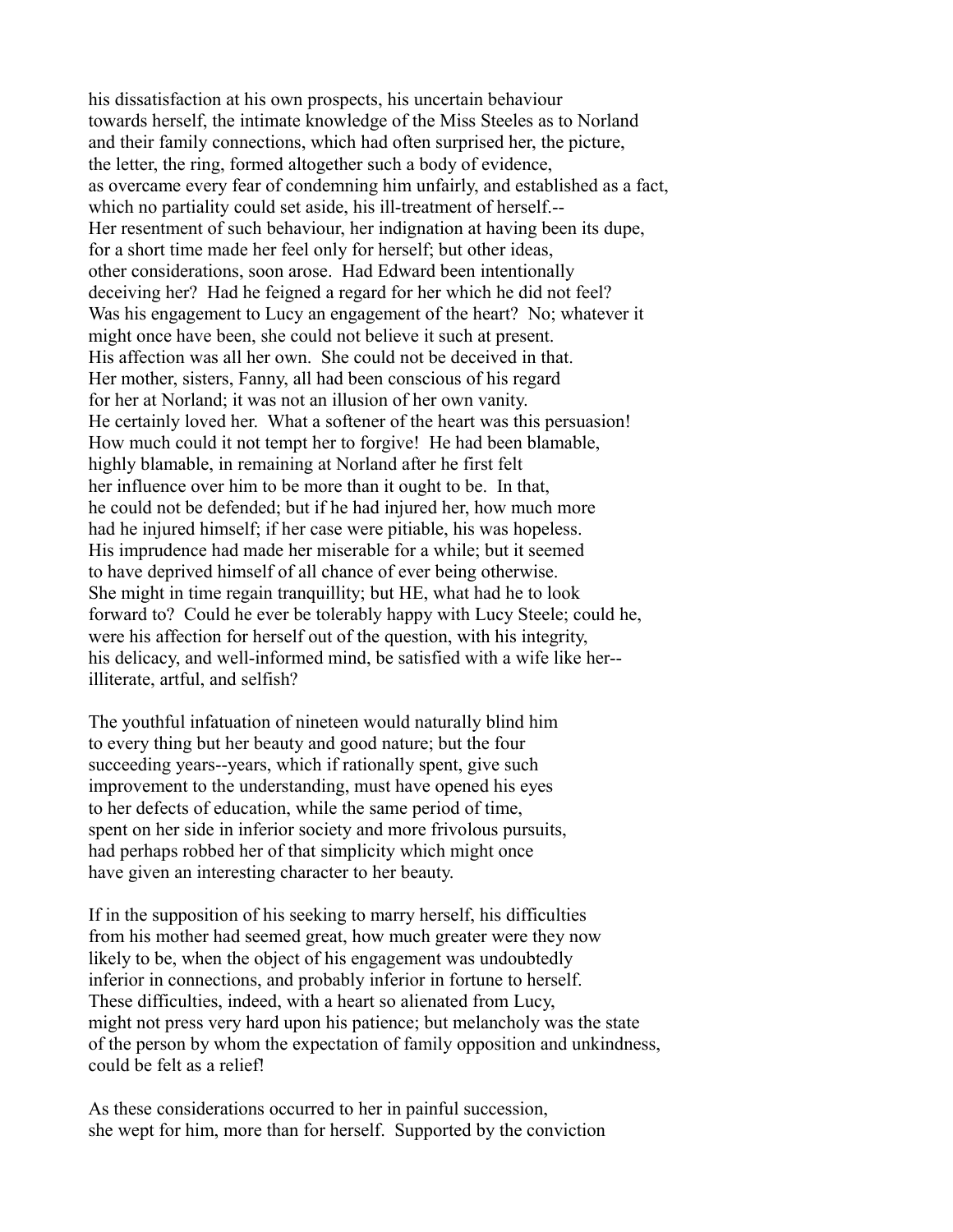of having done nothing to merit her present unhappiness, and consoled by the belief that Edward had done nothing to forfeit her esteem, she thought she could even now, under the first smart of the heavy blow, command herself enough to guard every suspicion of the truth from her mother and sisters. And so well was she able to answer her own expectations, that when she joined them at dinner only two hours after she had first suffered the extinction of all her dearest hopes, no one would have supposed from the appearance of the sisters, that Elinor was mourning in secret over obstacles which must divide her for ever from the object of her love, and that Marianne was internally dwelling on the perfections of a man, of whose whole heart she felt thoroughly possessed, and whom she expected to see in every carriage which drove near their house.

The necessity of concealing from her mother and Marianne, what had been entrusted in confidence to herself, though it obliged her to unceasing exertion, was no aggravation of Elinor's distress. On the contrary it was a relief to her, to be spared the communication of what would give such affliction to them, and to be saved likewise from hearing that condemnation of Edward, which would probably flow from the excess of their partial affection for herself, and which was more than she felt equal to support.

From their counsel, or their conversation, she knew she could receive no assistance, their tenderness and sorrow must add to her distress, while her self-command would neither receive encouragement from their example nor from their praise. She was stronger alone, and her own good sense so well supported her, that her firmness was as unshaken, her appearance of cheerfulness as invariable, as with regrets so poignant and so fresh, it was possible for them to be.

Much as she had suffered from her first conversation with Lucy on the subject, she soon felt an earnest wish of renewing it; and this for more reasons than one. She wanted to hear many particulars of their engagement repeated again, she wanted more clearly to understand what Lucy really felt for Edward, whether there were any sincerity in her declaration of tender regard for him, and she particularly wanted to convince Lucy, by her readiness to enter on the matter again, and her calmness in conversing on it, that she was no otherwise interested in it than as a friend, which she very much feared her involuntary agitation, in their morning discourse, must have left at least doubtful. That Lucy was disposed to be jealous of her appeared very probable: it was plain that Edward had always spoken highly in her praise, not merely from Lucy's assertion, but from her venturing to trust her on so short a personal acquaintance,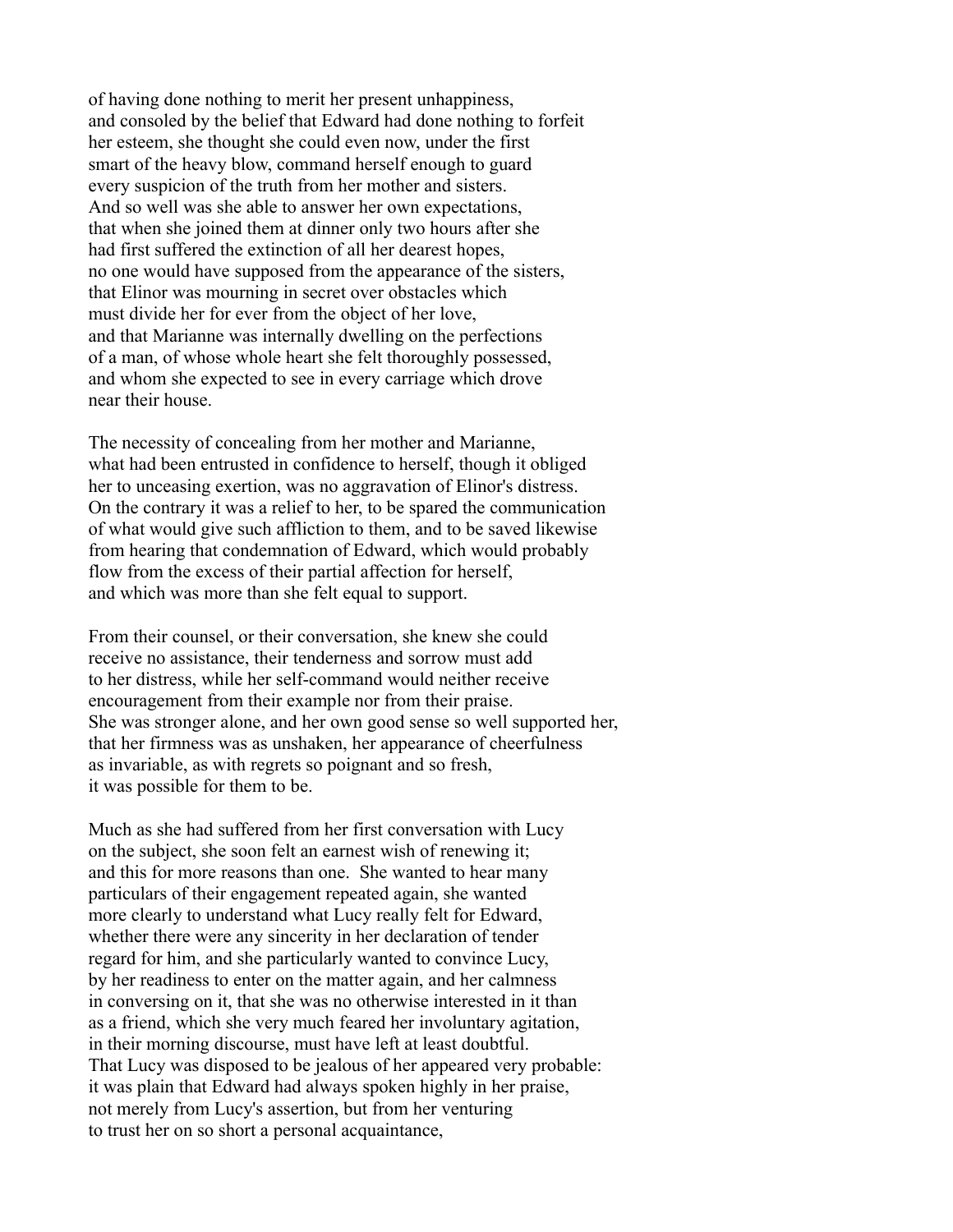with a secret so confessedly and evidently important. And even Sir John's joking intelligence must have had some weight. But indeed, while Elinor remained so well assured within herself of being really beloved by Edward, it required no other consideration of probabilities to make it natural that Lucy should be jealous; and that she was so, her very confidence was a proof. What other reason for the disclosure of the affair could there be, but that Elinor might be informed by it of Lucy's superior claims on Edward, and be taught to avoid him in future? She had little difficulty in understanding thus much of her rival's intentions, and while she was firmly resolved to act by her as every principle of honour and honesty directed, to combat her own affection for Edward and to see him as little as possible; she could not deny herself the comfort of endeavouring to convince Lucy that her heart was unwounded. And as she could now have nothing more painful to hear on the subject than had already been told, she did not mistrust her own ability of going through a repetition of particulars with composure.

But it was not immediately that an opportunity of doing so could be commanded, though Lucy was as well disposed as herself to take advantage of any that occurred; for the weather was not often fine enough to allow of their joining in a walk, where they might most easily separate themselves from the others; and though they met at least every other evening either at the park or cottage, and chiefly at the former, they could not be supposed to meet for the sake of conversation. Such a thought would never enter either Sir John or Lady Middleton's head; and therefore very little leisure was ever given for a general chat, and none at all for particular discourse. They met for the sake of eating, drinking, and laughing together, playing at cards, or consequences, or any other game that was sufficiently noisy.

One or two meetings of this kind had taken place, without affording Elinor any chance of engaging Lucy in private, when Sir John called at the cottage one morning, to beg, in the name of charity, that they would all dine with Lady Middleton that day, as he was obliged to attend the club at Exeter, and she would otherwise be quite alone, except her mother and the two Miss Steeles. Elinor, who foresaw a fairer opening for the point she had in view, in such a party as this was likely to be, more at liberty among themselves under the tranquil and well-bred direction of Lady Middleton than when her husband united them together in one noisy purpose, immediately accepted the invitation; Margaret, with her mother's permission, was equally compliant, and Marianne, though always unwilling to join any of their parties, was persuaded by her mother, who could not bear to have her seclude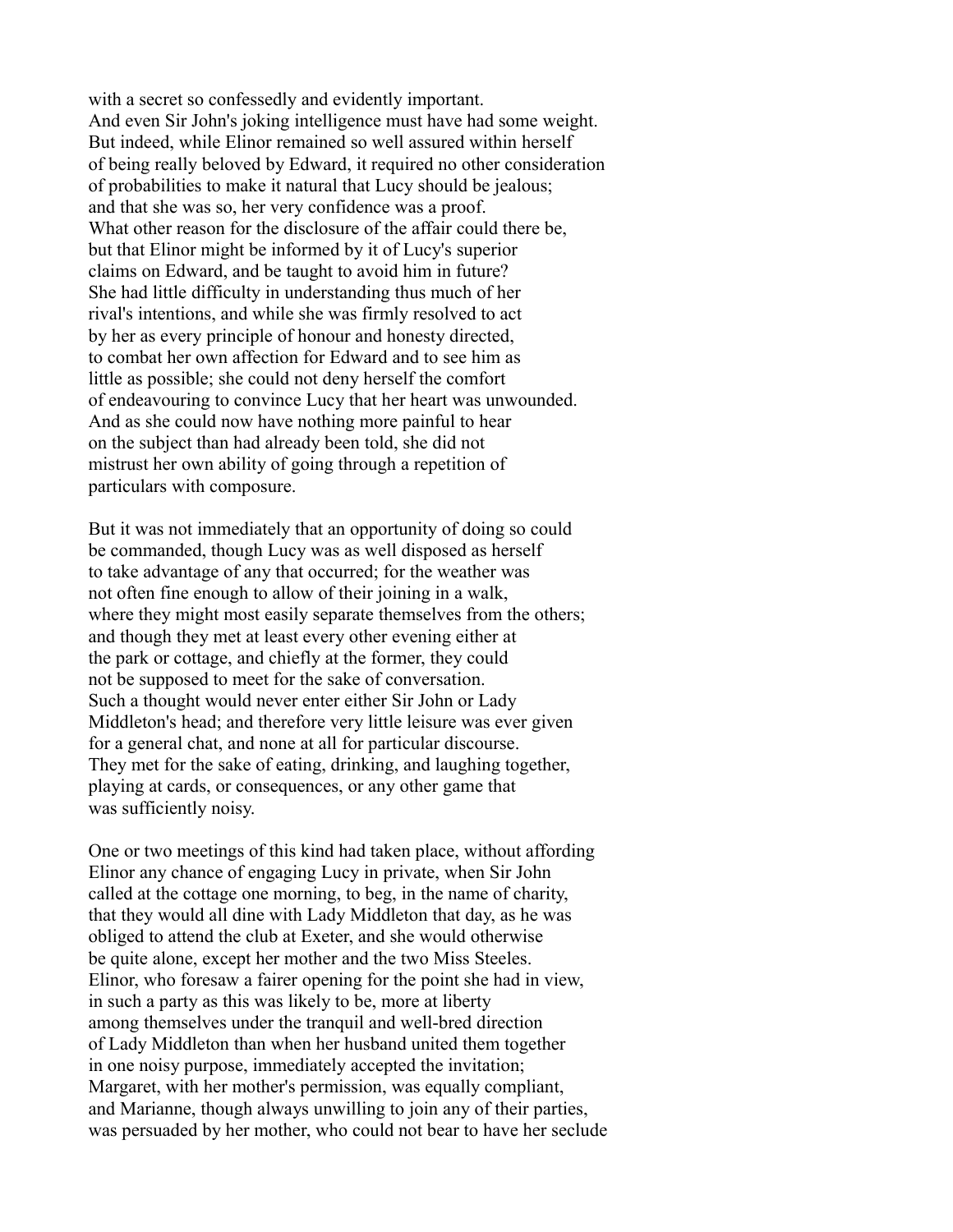herself from any chance of amusement, to go likewise.

The young ladies went, and Lady Middleton was happily preserved from the frightful solitude which had threatened her. The insipidity of the meeting was exactly such as Elinor had expected; it produced not one novelty of thought or expression, and nothing could be less interesting than the whole of their discourse both in the dining parlour and drawing room: to the latter, the children accompanied them, and while they remained there, she was too well convinced of the impossibility of engaging Lucy's attention to attempt it. They quitted it only with the removal of the tea-things. The card-table was then placed, and Elinor began to wonder at herself for having ever entertained a hope of finding time for conversation at the park. They all rose up in preparation for a round game.

"I am glad," said Lady Middleton to Lucy, "you are not going to finish poor little Annamaria's basket this evening; for I am sure it must hurt your eyes to work filigree by candlelight. And we will make the dear little love some amends for her disappointment to-morrow, and then I hope she will not much mind it."

This hint was enough, Lucy recollected herself instantly and replied, "Indeed you are very much mistaken, Lady Middleton; I am only waiting to know whether you can make your party without me, or I should have been at my filigree already. I would not disappoint the little angel for all the world: and if you want me at the card-table now, I am resolved to finish the basket after supper."

"You are very good, I hope it won't hurt your eyes--will you ring the bell for some working candles? My poor little girl would be sadly disappointed, I know, if the basket was not finished tomorrow, for though I told her it certainly would not, I am sure she depends upon having it done."

Lucy directly drew her work table near her and reseated herself with an alacrity and cheerfulness which seemed to infer that she could taste no greater delight than in making a filigree basket for a spoilt child.

Lady Middleton proposed a rubber of Casino to the others. No one made any objection but Marianne, who with her usual inattention to the forms of general civility, exclaimed, "Your Ladyship will have the goodness to excuse ME--you know I detest cards. I shall go to the piano-forte; I have not touched it since it was tuned." And without farther ceremony, she turned away and walked to the instrument.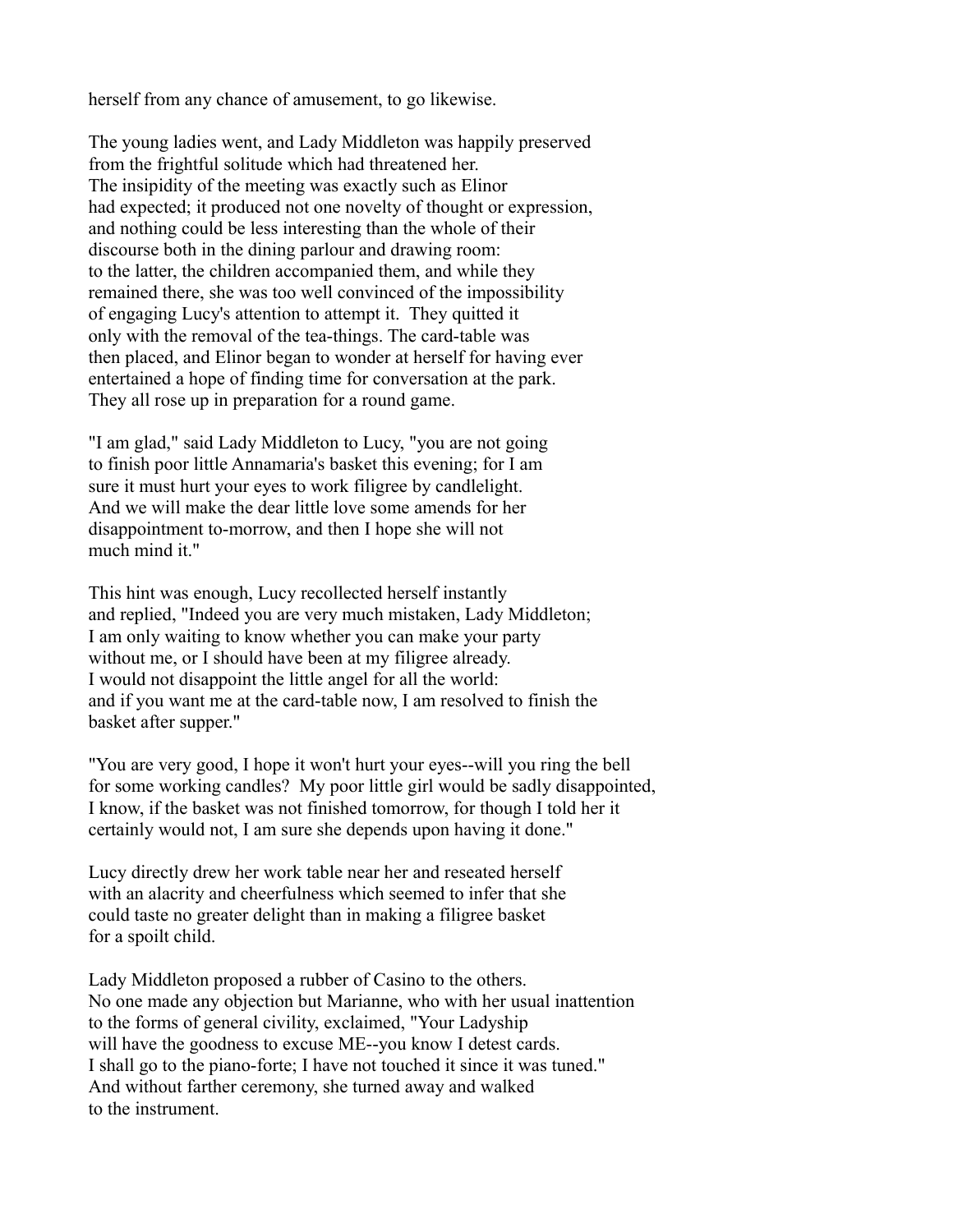Lady Middleton looked as if she thanked heaven that SHE had never made so rude a speech.

"Marianne can never keep long from that instrument you know, ma'am," said Elinor, endeavouring to smooth away the offence; "and I do not much wonder at it; for it is the very best toned piano-forte I ever heard."

The remaining five were now to draw their cards.

"Perhaps," continued Elinor, "if I should happen to cut out, I may be of some use to Miss Lucy Steele, in rolling her papers for her; and there is so much still to be done to the basket, that it must be impossible I think for her labour singly, to finish it this evening. I should like the work exceedingly, if she would allow me a share in it."

"Indeed I shall be very much obliged to you for your help," cried Lucy, "for I find there is more to be done to it than I thought there was; and it would be a shocking thing to disappoint dear Annamaria after all."

"Oh! that would be terrible, indeed," said Miss Steele-- "Dear little soul, how I do love her!"

"You are very kind," said Lady Middleton to Elinor; "and as you really like the work, perhaps you will be as well pleased not to cut in till another rubber, or will you take your chance now?"

Elinor joyfully profited by the first of these proposals, and thus by a little of that address which Marianne could never condescend to practise, gained her own end, and pleased Lady Middleton at the same time. Lucy made room for her with ready attention, and the two fair rivals were thus seated side by side at the same table, and, with the utmost harmony, engaged in forwarding the same work. The pianoforte at which Marianne, wrapped up in her own music and her own thoughts, had by this time forgotten that any body was in the room besides herself, was luckily so near them that Miss Dashwood now judged she might safely, under the shelter of its noise, introduce the interesting subject, without any risk of being heard at the card-table.

# CHAPTER 24

In a firm, though cautious tone, Elinor thus began.

"I should be undeserving of the confidence you have honoured me with, if I felt no desire for its continuance, or no farther curiosity on its subject. I will not apologize therefore for bringing it forward again."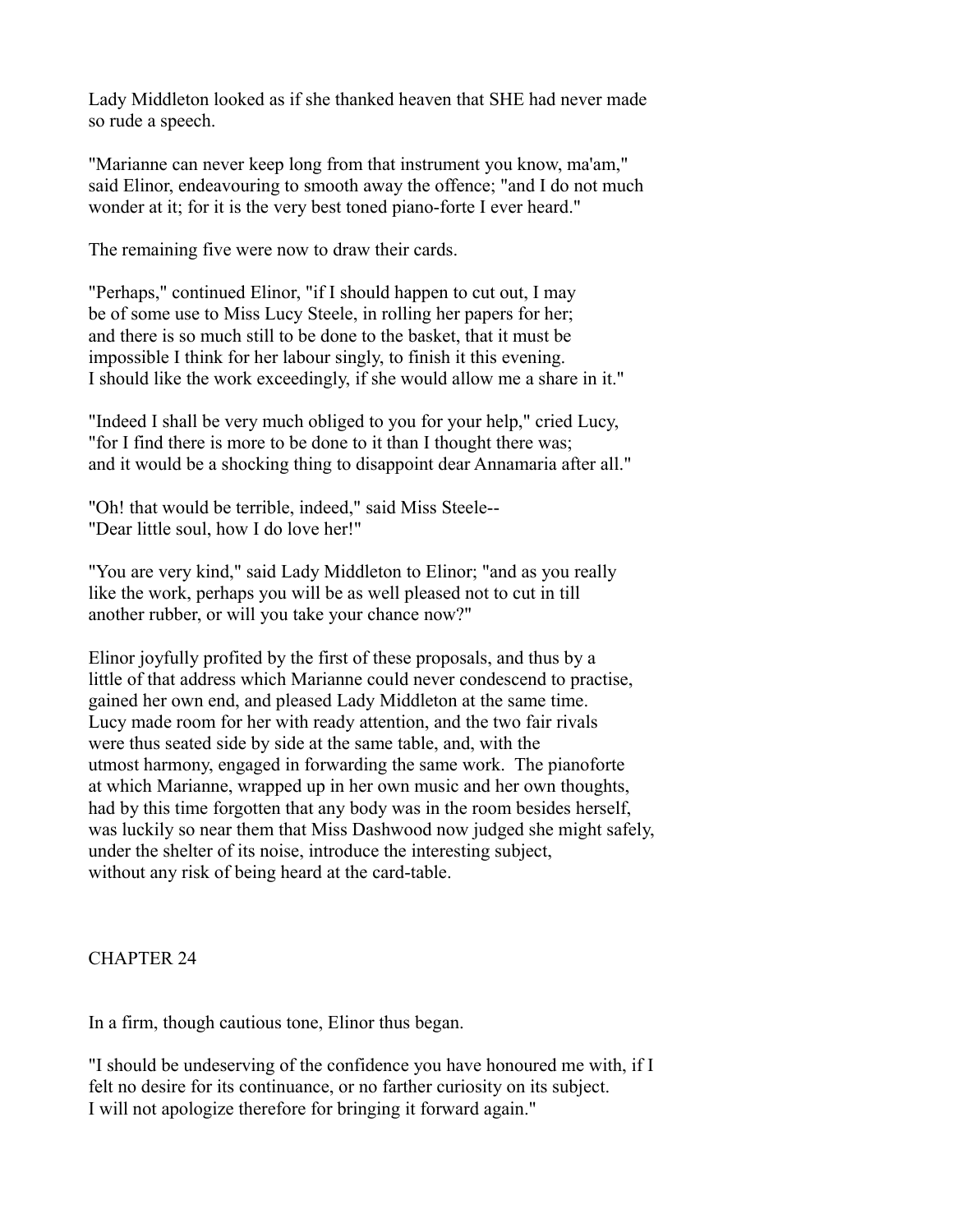"Thank you," cried Lucy warmly, "for breaking the ice; you have set my heart at ease by it; for I was somehow or other afraid I had offended you by what I told you that Monday."

"Offended me! How could you suppose so? Believe me," and Elinor spoke it with the truest sincerity, "nothing could be farther from my intention than to give you such an idea. Could you have a motive for the trust, that was not honourable and flattering to me?"

"And yet I do assure you," replied Lucy, her little sharp eyes full of meaning, "there seemed to me to be a coldness and displeasure in your manner that made me quite uncomfortable. I felt sure that you was angry with me; and have been quarrelling with myself ever since, for having took such a liberty as to trouble you with my affairs. But I am very glad to find it was only my own fancy, and that you really do not blame me. If you knew what a consolation it was to me to relieve my heart speaking to you of what I am always thinking of every moment of my life, your compassion would make you overlook every thing else I am sure."

"Indeed, I can easily believe that it was a very great relief to you, to acknowledge your situation to me, and be assured that you shall never have reason to repent it. Your case is a very unfortunate one; you seem to me to be surrounded with difficulties, and you will have need of all your mutual affection to support you under them. Mr. Ferrars, I believe, is entirely dependent on his mother."

"He has only two thousand pounds of his own; it would be madness to marry upon that, though for my own part, I could give up every prospect of more without a sigh. I have been always used to a very small income, and could struggle with any poverty for him; but I love him too well to be the selfish means of robbing him, perhaps, of all that his mother might give him if he married to please her. We must wait, it may be for many years. With almost every other man in the world, it would be an alarming prospect; but Edward's affection and constancy nothing can deprive me of I know."

"That conviction must be every thing to you; and he is undoubtedly supported by the same trust in your's. If the strength of your reciprocal attachment had failed, as between many people, and under many circumstances it naturally would during a four years' engagement, your situation would have been pitiable, indeed."

Lucy here looked up; but Elinor was careful in guarding her countenance from every expression that could give her words a suspicious tendency.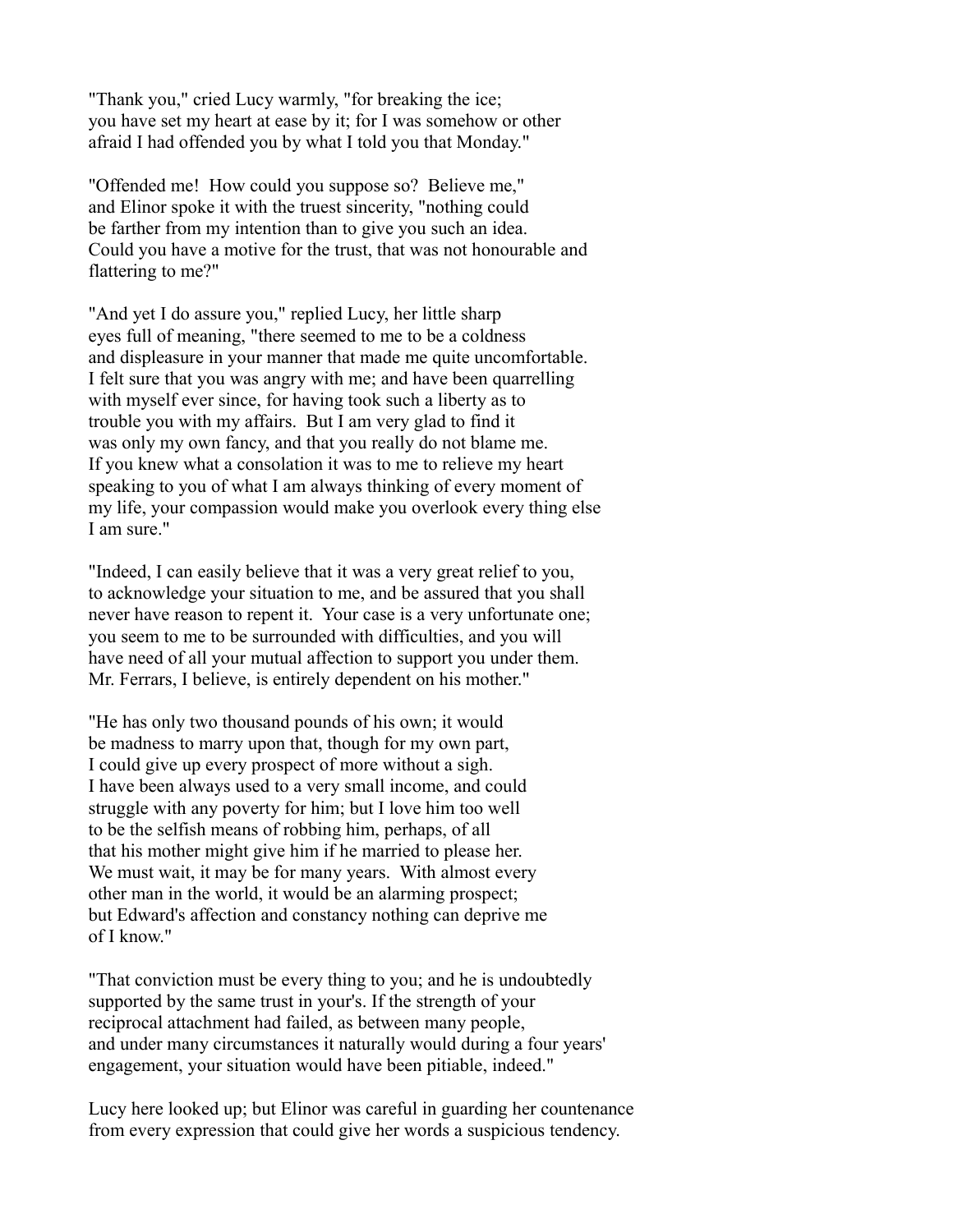"Edward's love for me," said Lucy, "has been pretty well put to the test, by our long, very long absence since we were first engaged, and it has stood the trial so well, that I should be unpardonable to doubt it now. I can safely say that he has never gave me one moment's alarm on that account from the first."

Elinor hardly knew whether to smile or sigh at this assertion.

Lucy went on. "I am rather of a jealous temper too by nature, and from our different situations in life, from his being so much more in the world than me, and our continual separation, I was enough inclined for suspicion, to have found out the truth in an instant, if there had been the slightest alteration in his behaviour to me when we met, or any lowness of spirits that I could not account for, or if he had talked more of one lady than another, or seemed in any respect less happy at Longstaple than he used to be. I do not mean to say that I am particularly observant or quick-sighted in general, but in such a case I am sure I could not be deceived."

"All this," thought Elinor, "is very pretty; but it can impose upon neither of us."

"But what," said she after a short silence, "are your views? or have you none but that of waiting for Mrs. Ferrars's death, which is a melancholy and shocking extremity?--Is her son determined to submit to this, and to all the tediousness of the many years of suspense in which it may involve you, rather than run the risk of her displeasure for a while by owning the truth?"

"If we could be certain that it would be only for a while! But Mrs. Ferrars is a very headstrong proud woman, and in her first fit of anger upon hearing it, would very likely secure every thing to Robert, and the idea of that, for Edward's sake, frightens away all my inclination for hasty measures."

"And for your own sake too, or you are carrying your disinterestedness beyond reason."

Lucy looked at Elinor again, and was silent.

"Do you know Mr. Robert Ferrars?" asked Elinor.

"Not at all--I never saw him; but I fancy he is very unlike his brother- silly and a great coxcomb."

"A great coxcomb!" repeated Miss Steele, whose ear had caught those words by a sudden pause in Marianne's music.--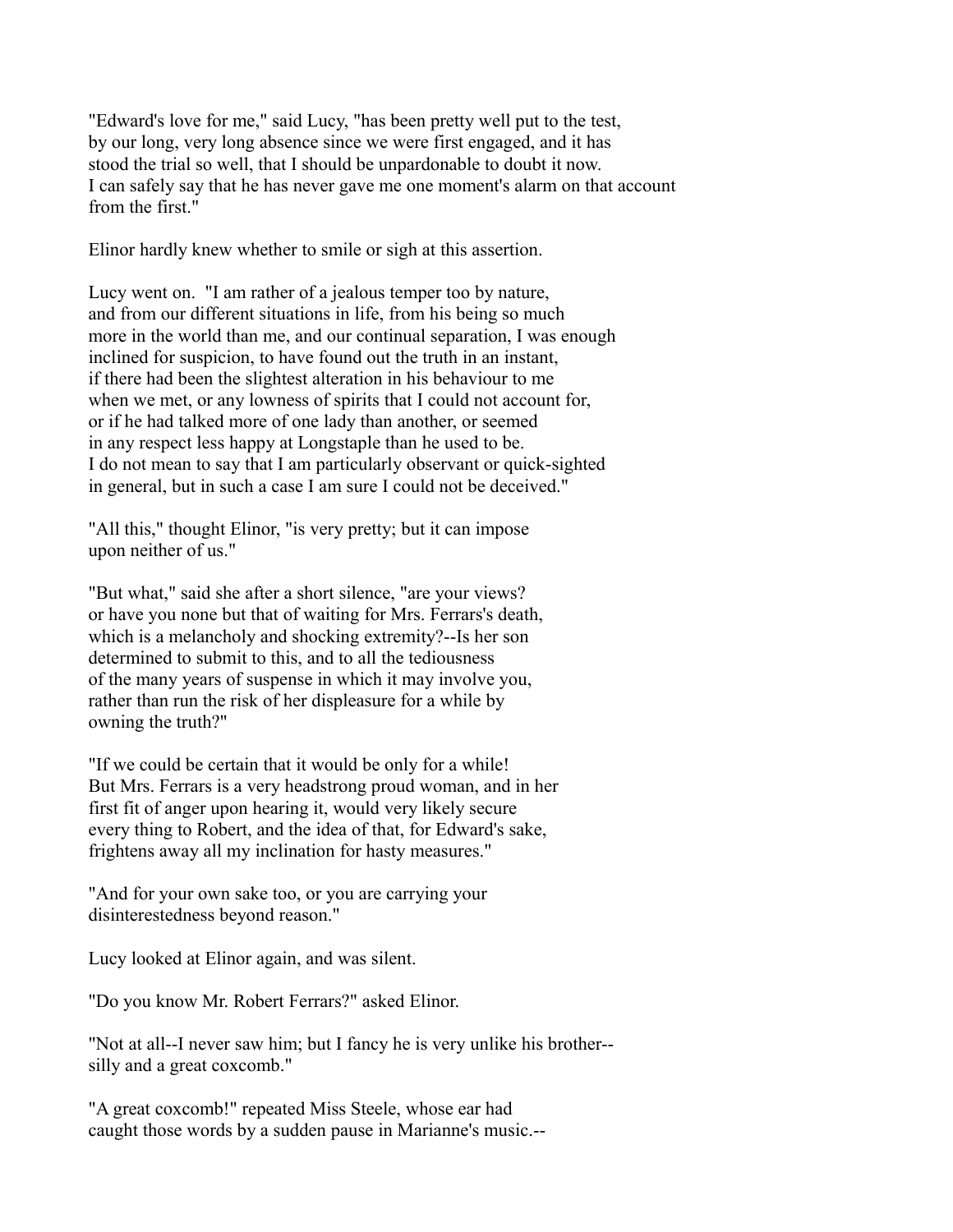"Oh, they are talking of their favourite beaux, I dare say."

"No sister," cried Lucy, "you are mistaken there, our favourite beaux are NOT great coxcombs."

"I can answer for it that Miss Dashwood's is not," said Mrs. Jennings, laughing heartily; "for he is one of the modestest, prettiest behaved young men I ever saw; but as for Lucy, she is such a sly little creature, there is no finding out who SHE likes."

"Oh," cried Miss Steele, looking significantly round at them, "I dare say Lucy's beau is quite as modest and pretty behaved as Miss Dashwood's."

Elinor blushed in spite of herself. Lucy bit her lip, and looked angrily at her sister. A mutual silence took place for some time. Lucy first put an end to it by saying in a lower tone, though Marianne was then giving them the powerful protection of a very magnificent concerto--

"I will honestly tell you of one scheme which has lately come into my head, for bringing matters to bear; indeed I am bound to let you into the secret, for you are a party concerned. I dare say you have seen enough of Edward to know that he would prefer the church to every other profession; now my plan is that he should take orders as soon as he can, and then through your interest, which I am sure you would be kind enough to use out of friendship for him, and I hope out of some regard to me, your brother might be persuaded to give him Norland living; which I understand is a very good one, and the present incumbent not likely to live a great while. That would be enough for us to marry upon, and we might trust to time and chance for the rest."

"I should always be happy," replied Elinor, "to show any mark of my esteem and friendship for Mr. Ferrars; but do you not perceive that my interest on such an occasion would be perfectly unnecessary? He is brother to Mrs. John Dashwood--THAT must be recommendation enough to her husband."

"But Mrs. John Dashwood would not much approve of Edward's going into orders."

"Then I rather suspect that my interest would do very little."

They were again silent for many minutes. At length Lucy exclaimed with a deep sigh,

"I believe it would be the wisest way to put an end to the business at once by dissolving the engagement. We seem so beset with difficulties on every side, that though it would make us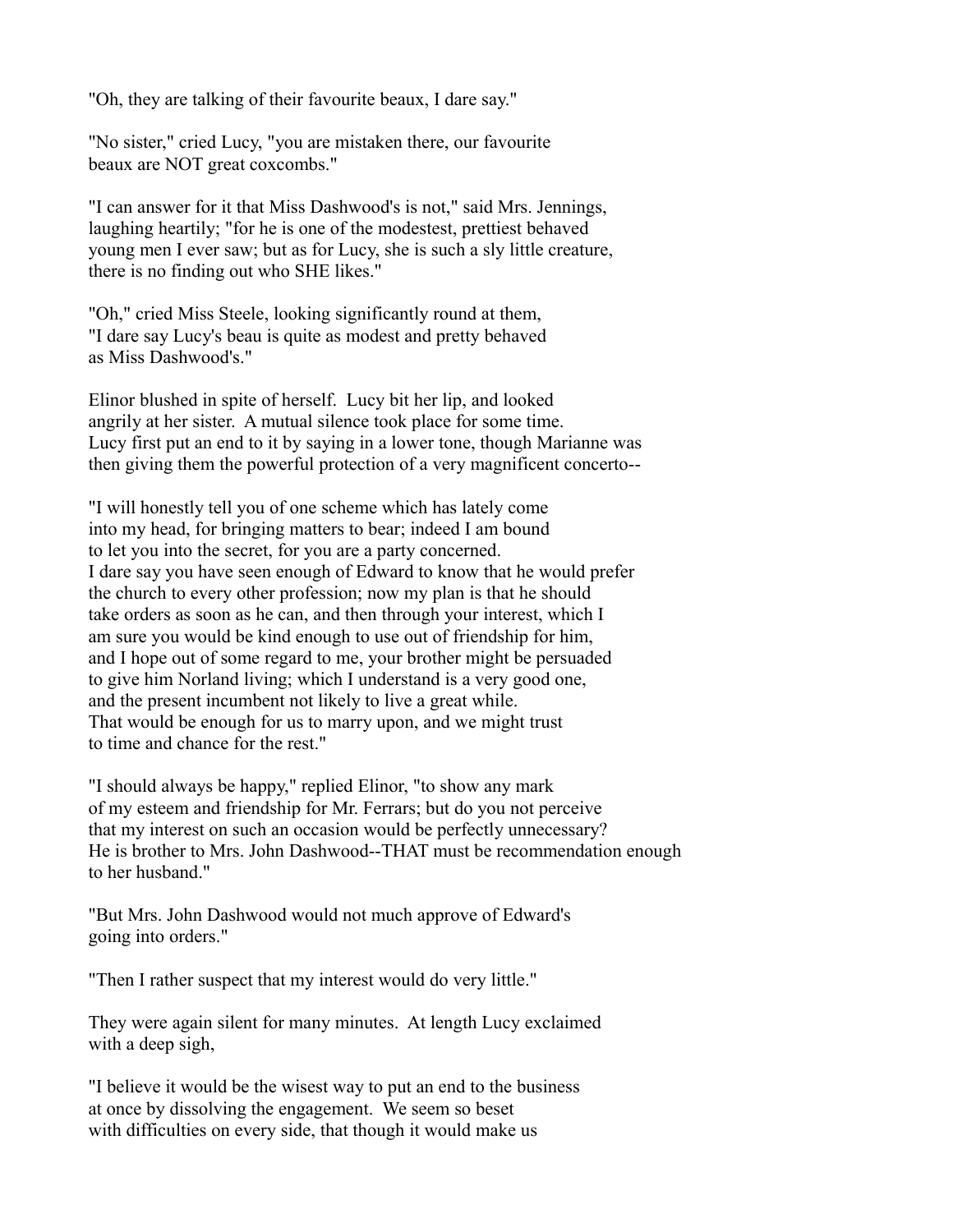miserable for a time, we should be happier perhaps in the end. But you will not give me your advice, Miss Dashwood?"

"No," answered Elinor, with a smile, which concealed very agitated feelings, "on such a subject I certainly will not. You know very well that my opinion would have no weight with you, unless it were on the side of your wishes."

"Indeed you wrong me," replied Lucy, with great solemnity; "I know nobody of whose judgment I think so highly as I do of yours; and I do really believe, that if you was to say to me, 'I advise you by all means to put an end to your engagement with Edward Ferrars, it will be more for the happiness of both of you,' I should resolve upon doing it immediately."

Elinor blushed for the insincerity of Edward's future wife, and replied, "This compliment would effectually frighten me from giving any opinion on the subject had I formed one. It raises my influence much too high; the power of dividing two people so tenderly attached is too much for an indifferent person."

"'Tis because you are an indifferent person," said Lucy, with some pique, and laying a particular stress on those words, "that your judgment might justly have such weight with me. If you could be supposed to be biased in any respect by your own feelings, your opinion would not be worth having."

Elinor thought it wisest to make no answer to this, lest they might provoke each other to an unsuitable increase of ease and unreserve; and was even partly determined never to mention the subject again. Another pause therefore of many minutes' duration, succeeded this speech, and Lucy was still the first to end it.

"Shall you be in town this winter, Miss Dashwood?" said she with all her accustomary complacency.

"Certainly not."

"I am sorry for that," returned the other, while her eyes brightened at the information, "it would have gave me such pleasure to meet you there! But I dare say you will go for all that. To be sure, your brother and sister will ask you to come to them."

"It will not be in my power to accept their invitation if they do."

"How unlucky that is! I had quite depended upon meeting you there. Anne and me are to go the latter end of January to some relations who have been wanting us to visit them these several years! But I only go for the sake of seeing Edward. He will be there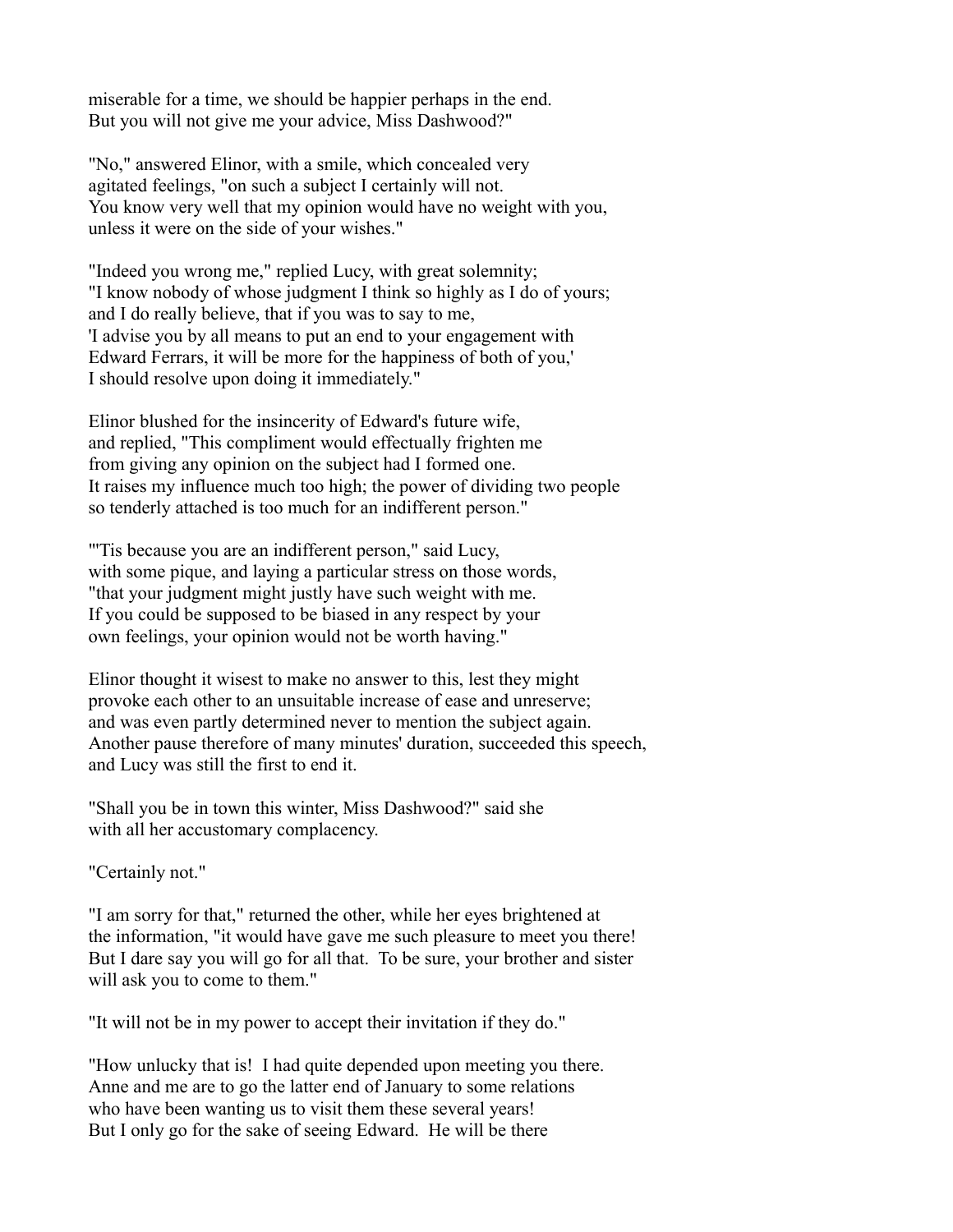in February, otherwise London would have no charms for me; I have not spirits for it."

Elinor was soon called to the card-table by the conclusion of the first rubber, and the confidential discourse of the two ladies was therefore at an end, to which both of them submitted without any reluctance, for nothing had been said on either side to make them dislike each other less than they had done before; and Elinor sat down to the card table with the melancholy persuasion that Edward was not only without affection for the person who was to be his wife; but that he had not even the chance of being tolerably happy in marriage, which sincere affection on HER side would have given, for self-interest alone could induce a woman to keep a man to an engagement, of which she seemed so thoroughly aware that he was weary.

From this time the subject was never revived by Elinor, and when entered on by Lucy, who seldom missed an opportunity of introducing it, and was particularly careful to inform her confidante, of her happiness whenever she received a letter from Edward, it was treated by the former with calmness and caution, and dismissed as soon as civility would allow; for she felt such conversations to be an indulgence which Lucy did not deserve, and which were dangerous to herself.

The visit of the Miss Steeles at Barton Park was lengthened far beyond what the first invitation implied. Their favour increased; they could not be spared; Sir John would not hear of their going; and in spite of their numerous and long arranged engagements in Exeter, in spite of the absolute necessity of returning to fulfill them immediately, which was in full force at the end of every week, they were prevailed on to stay nearly two months at the park, and to assist in the due celebration of that festival which requires a more than ordinary share of private balls and large dinners to proclaim its importance.

### CHAPTER 25

Though Mrs. Jennings was in the habit of spending a large portion of the year at the houses of her children and friends, she was not without a settled habitation of her own. Since the death of her husband, who had traded with success in a less elegant part of the town, she had resided every winter in a house in one of the streets near Portman Square. Towards this home, she began on the approach of January to turn her thoughts, and thither she one day abruptly, and very unexpectedly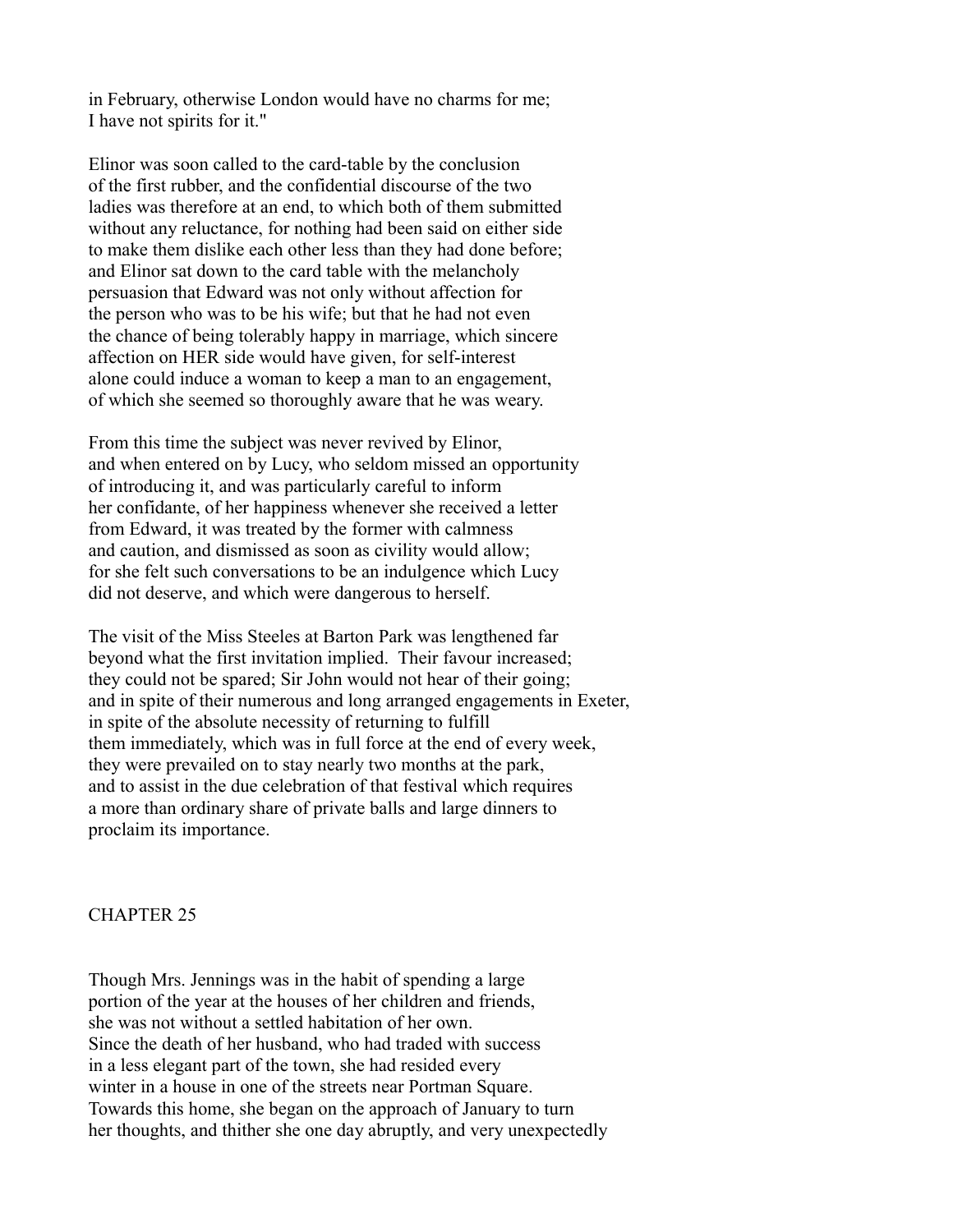by them, asked the elder Misses Dashwood to accompany her. Elinor, without observing the varying complexion of her sister, and the animated look which spoke no indifference to the plan, immediately gave a grateful but absolute denial for both, in which she believed herself to be speaking their united inclinations. The reason alleged was their determined resolution of not leaving their mother at that time of the year. Mrs. Jennings received the refusal with some surprise, and repeated her invitation immediately.

"Oh, Lord! I am sure your mother can spare you very well, and I DO beg you will favour me with your company, for I've quite set my heart upon it. Don't fancy that you will be any inconvenience to me, for I shan't put myself at all out of my way for you. It will only be sending Betty by the coach, and I hope I can afford THAT. We three shall be able to go very well in my chaise; and when we are in town, if you do not like to go wherever I do, well and good, you may always go with one of my daughters. I am sure your mother will not object to it; for I have had such good luck in getting my own children off my hands that she will think me a very fit person to have the charge of you; and if I don't get one of you at least well married before I have done with you, it shall not be my fault. I shall speak a good word for you to all the young men, you may depend upon it."

"I have a notion," said Sir John, "that Miss Marianne would not object to such a scheme, if her elder sister would come into it. It is very hard indeed that she should not have a little pleasure, because Miss Dashwood does not wish it. So I would advise you two, to set off for town, when you are tired of Barton, without saying a word to Miss Dashwood about it."

"Nay," cried Mrs. Jennings, "I am sure I shall be monstrous glad of Miss Marianne's company, whether Miss Dashwood will go or not, only the more the merrier say I, and I thought it would be more comfortable for them to be together; because, if they got tired of me, they might talk to one another, and laugh at my old ways behind my back. But one or the other, if not both of them, I must have. Lord bless me! how do you think I can live poking by myself, I who have been always used till this winter to have Charlotte with me. Come, Miss Marianne, let us strike hands upon the bargain, and if Miss Dashwood will change her mind by and bye, why so much the better."

"I thank you, ma'am, sincerely thank you," said Marianne, with warmth: "your invitation has insured my gratitude for ever, and it would give me such happiness, yes, almost the greatest happiness I am capable of, to be able to accept it. But my mother, my dearest, kindest mother,--I feel the justice of what Elinor has urged,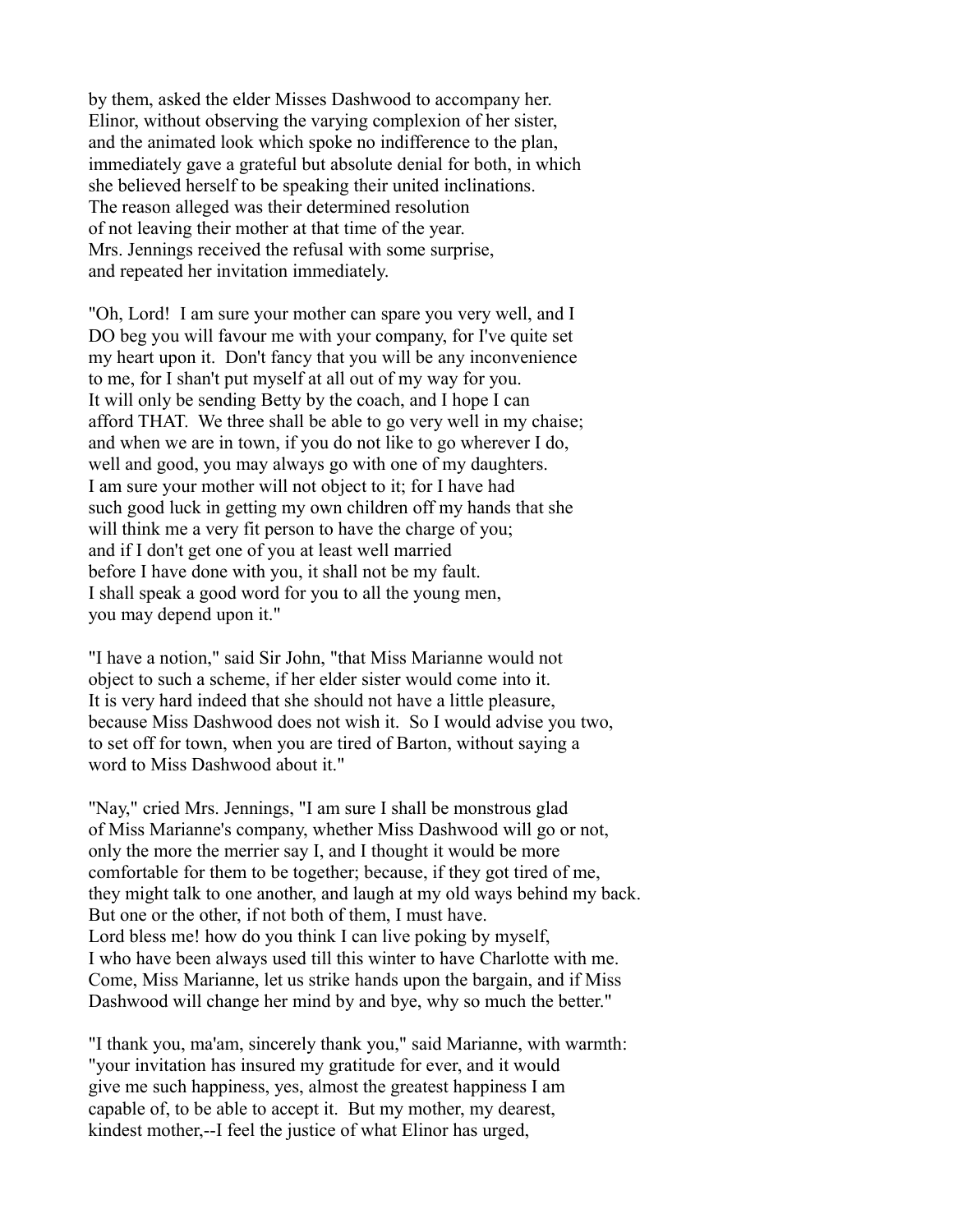and if she were to be made less happy, less comfortable by our absence--Oh! no, nothing should tempt me to leave her. It should not, must not be a struggle."

Mrs. Jennings repeated her assurance that Mrs. Dashwood could spare them perfectly well; and Elinor, who now understood her sister, and saw to what indifference to almost every thing else she was carried by her eagerness to be with Willoughby again, made no farther direct opposition to the plan, and merely referred it to her mother's decision, from whom however she scarcely expected to receive any support in her endeavour to prevent a visit, which she could not approve of for Marianne, and which on her own account she had particular reasons to avoid. Whatever Marianne was desirous of, her mother would be eager to promote- she could not expect to influence the latter to cautiousness of conduct in an affair respecting which she had never been able to inspire her with distrust; and she dared not explain the motive of her own disinclination for going to London. That Marianne, fastidious as she was, thoroughly acquainted with Mrs. Jennings' manners, and invariably disgusted by them, should overlook every inconvenience of that kind, should disregard whatever must be most wounding to her irritable feelings, in her pursuit of one object, was such a proof, so strong, so full, of the importance of that object to her, as Elinor, in spite of all that had passed, was not prepared to witness.

On being informed of the invitation, Mrs. Dashwood, persuaded that such an excursion would be productive of much amusement to both her daughters, and perceiving through all her affectionate attention to herself, how much the heart of Marianne was in it, would not hear of their declining the offer upon HER account; insisted on their both accepting it directly; and then began to foresee, with her usual cheerfulness, a variety of advantages that would accrue to them all, from this separation.

"I am delighted with the plan," she cried, "it is exactly what I could wish. Margaret and I shall be as much benefited by it as yourselves. When you and the Middletons are gone, we shall go on so quietly and happily together with our books and our music! You will find Margaret so improved when you come back again! I have a little plan of alteration for your bedrooms too, which may now be performed without any inconvenience to any one. It is very right that you SHOULD go to town; I would have every young woman of your condition in life acquainted with the manners and amusements of London. You will be under the care of a motherly good sort of woman, of whose kindness to you I can have no doubt. And in all probability you will see your brother, and whatever may be his faults, or the faults of his wife, when I consider whose son he is, I cannot bear to have you so wholly estranged from each other."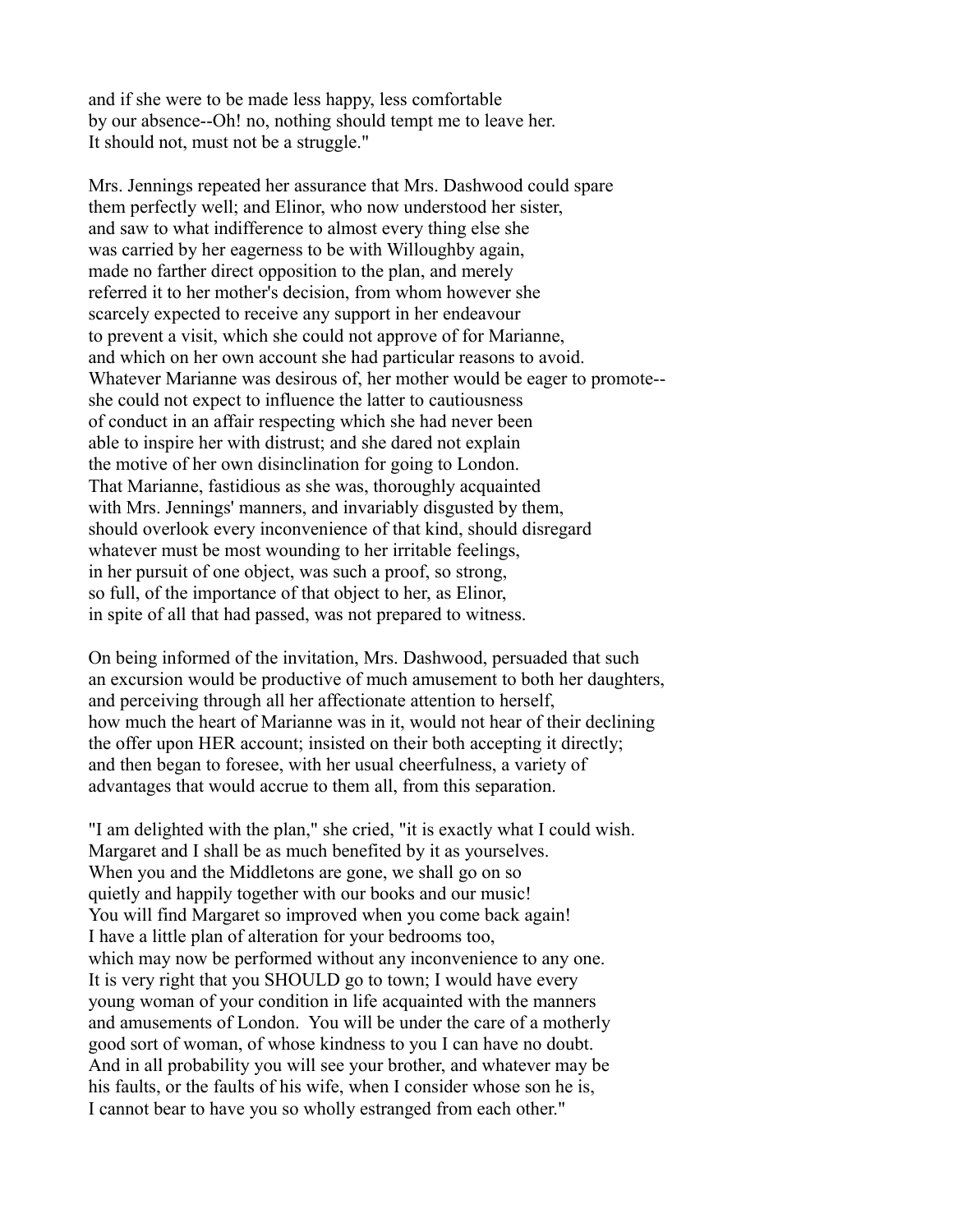"Though with your usual anxiety for our happiness," said Elinor, "you have been obviating every impediment to the present scheme which occurred to you, there is still one objection which, in my opinion, cannot be so easily removed."

Marianne's countenance sunk.

"And what," said Mrs. Dashwood, "is my dear prudent Elinor going to suggest? What formidable obstacle is she now to bring forward? Do let me hear a word about the expense of it."

"My objection is this; though I think very well of Mrs. Jennings's heart, she is not a woman whose society can afford us pleasure, or whose protection will give us consequence."

"That is very true," replied her mother, "but of her society, separately from that of other people, you will scarcely have any thing at all, and you will almost always appear in public with Lady Middleton."

"If Elinor is frightened away by her dislike of Mrs. Jennings," said Marianne, "at least it need not prevent MY accepting her invitation. I have no such scruples, and I am sure I could put up with every unpleasantness of that kind with very little effort."

Elinor could not help smiling at this display of indifference towards the manners of a person, to whom she had often had difficulty in persuading Marianne to behave with tolerable politeness; and resolved within herself, that if her sister persisted in going, she would go likewise, as she did not think it proper that Marianne should be left to the sole guidance of her own judgment, or that Mrs. Jennings should be abandoned to the mercy of Marianne for all the comfort of her domestic hours. To this determination she was the more easily reconciled, by recollecting that Edward Ferrars, by Lucy's account, was not to be in town before February; and that their visit, without any unreasonable abridgement, might be previously finished.

"I will have you BOTH go," said Mrs. Dashwood; "these objections are nonsensical. You will have much pleasure in being in London, and especially in being together; and if Elinor would ever condescend to anticipate enjoyment, she would foresee it there from a variety of sources; she would, perhaps, expect some from improving her acquaintance with her sister-in-law's family."

Elinor had often wished for an opportunity of attempting to weaken her mother's dependence on the attachment of Edward and herself, that the shock might be less when the whole truth were revealed, and now on this attack, though almost hopeless of success, she forced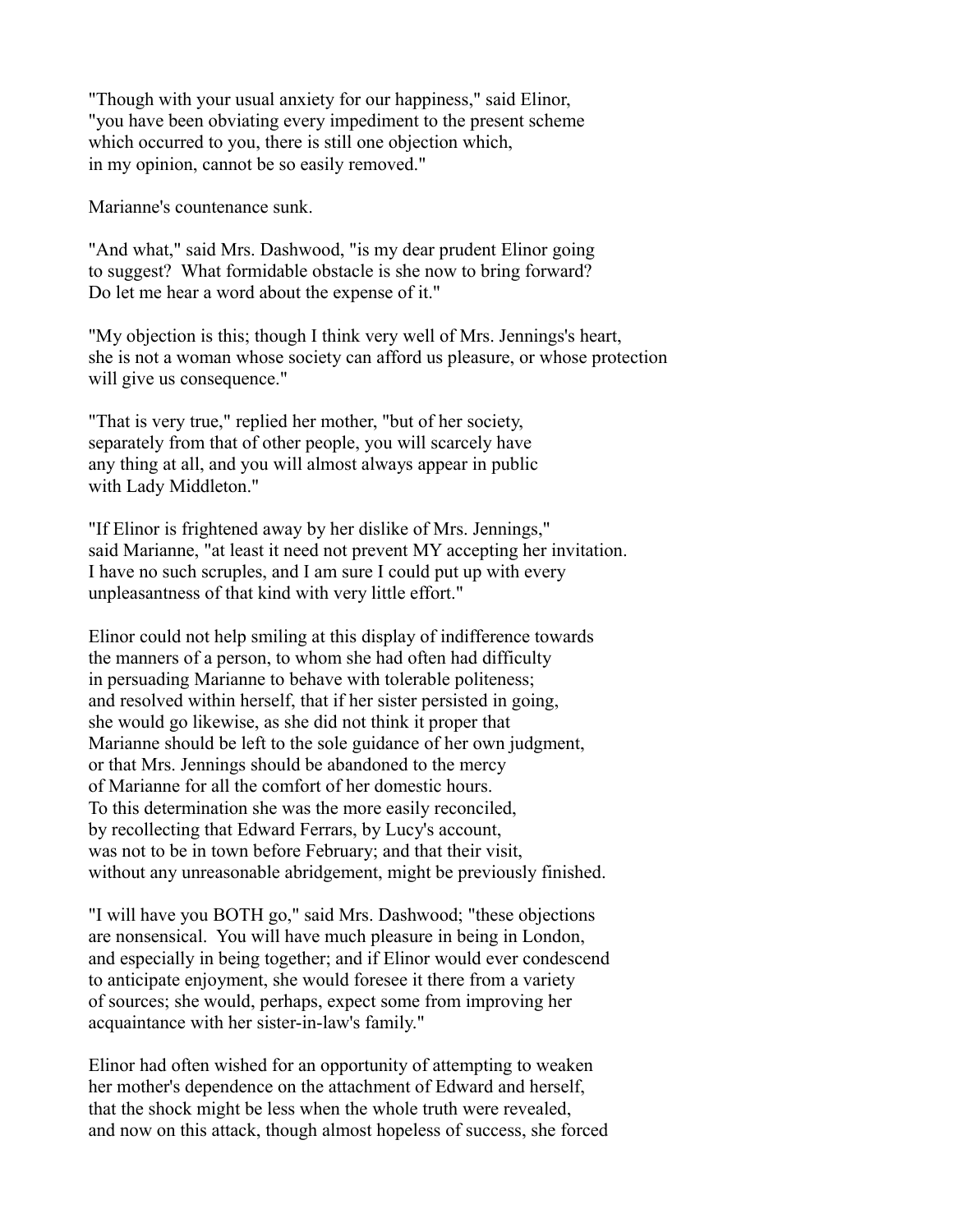herself to begin her design by saying, as calmly as she could, "I like Edward Ferrars very much, and shall always be glad to see him; but as to the rest of the family, it is a matter of perfect indifference to me, whether I am ever known to them or not."

Mrs. Dashwood smiled, and said nothing. Marianne lifted up her eyes in astonishment, and Elinor conjectured that she might as well have held her tongue.

After very little farther discourse, it was finally settled that the invitation should be fully accepted. Mrs. Jennings received the information with a great deal of joy, and many assurances of kindness and care; nor was it a matter of pleasure merely to her. Sir John was delighted; for to a man, whose prevailing anxiety was the dread of being alone, the acquisition of two, to the number of inhabitants in London, was something. Even Lady Middleton took the trouble of being delighted, which was putting herself rather out of her way; and as for the Miss Steeles, especially Lucy, they had never been so happy in their lives as this intelligence made them.

Elinor submitted to the arrangement which counteracted her wishes with less reluctance than she had expected to feel. With regard to herself, it was now a matter of unconcern whether she went to town or not, and when she saw her mother so thoroughly pleased with the plan, and her sister exhilarated by it in look, voice, and manner, restored to all her usual animation, and elevated to more than her usual gaiety, she could not be dissatisfied with the cause, and would hardly allow herself to distrust the consequence.

Marianne's joy was almost a degree beyond happiness, so great was the perturbation of her spirits and her impatience to be gone. Her unwillingness to quit her mother was her only restorative to calmness; and at the moment of parting her grief on that score was excessive. Her mother's affliction was hardly less, and Elinor was the only one of the three, who seemed to consider the separation as any thing short of eternal.

Their departure took place in the first week in January. The Middletons were to follow in about a week. The Miss Steeles kept their station at the park, and were to quit it only with the rest of the family.

CHAPTER 26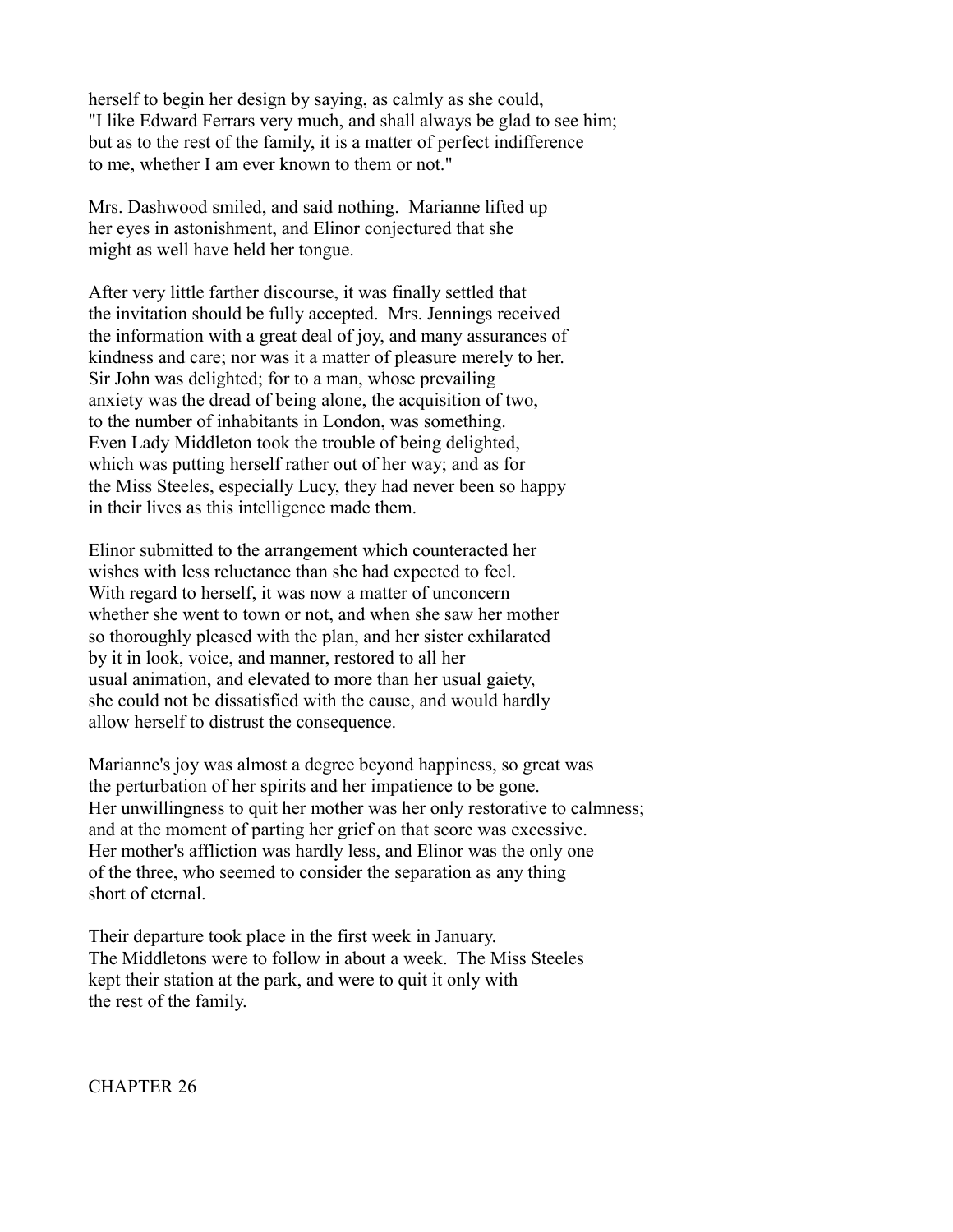Elinor could not find herself in the carriage with Mrs. Jennings, and beginning a journey to London under her protection, and as her guest, without wondering at her own situation, so short had their acquaintance with that lady been, so wholly unsuited were they in age and disposition, and so many had been her objections against such a measure only a few days before! But these objections had all, with that happy ardour of youth which Marianne and her mother equally shared, been overcome or overlooked; and Elinor, in spite of every occasional doubt of Willoughby's constancy, could not witness the rapture of delightful expectation which filled the whole soul and beamed in the eyes of Marianne, without feeling how blank was her own prospect, how cheerless her own state of mind in the comparison, and how gladly she would engage in the solicitude of Marianne's situation to have the same animating object in view, the same possibility of hope. A short, a very short time however must now decide what Willoughby's intentions were; in all probability he was already in town. Marianne's eagerness to be gone declared her dependence on finding him there; and Elinor was resolved not only upon gaining every new light as to his character which her own observation or the intelligence of others could give her, but likewise upon watching his behaviour to her sister with such zealous attention, as to ascertain what he was and what he meant, before many meetings had taken place. Should the result of her observations be unfavourable, she was determined at all events to open the eyes of her sister; should it be otherwise, her exertions would be of a different nature- she must then learn to avoid every selfish comparison, and banish every regret which might lessen her satisfaction in the happiness of Marianne.

They were three days on their journey, and Marianne's behaviour as they travelled was a happy specimen of what future complaisance and companionableness to Mrs. Jennings might be expected to be. She sat in silence almost all the way, wrapt in her own meditations, and scarcely ever voluntarily speaking, except when any object of picturesque beauty within their view drew from her an exclamation of delight exclusively addressed to her sister. To atone for this conduct therefore, Elinor took immediate possession of the post of civility which she had assigned herself, behaved with the greatest attention to Mrs. Jennings, talked with her, laughed with her, and listened to her whenever she could; and Mrs. Jennings on her side treated them both with all possible kindness, was solicitous on every occasion for their ease and enjoyment, and only disturbed that she could not make them choose their own dinners at the inn, nor extort a confession of their preferring salmon to cod, or boiled fowls to veal cutlets. They reached town by three o'clock the third day, glad to be released, after such a journey, from the confinement of a carriage, and ready to enjoy all the luxury of a good fire.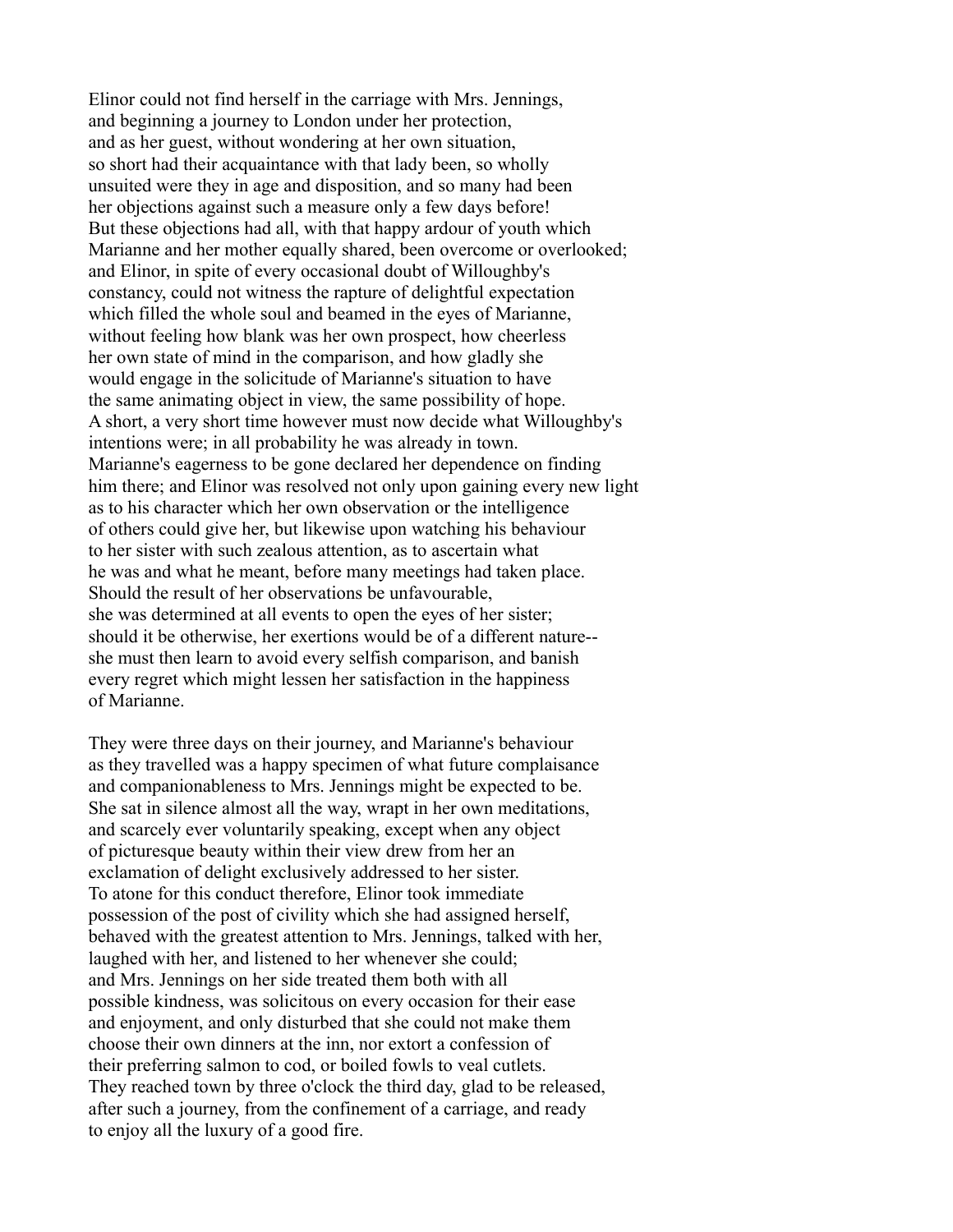The house was handsome, and handsomely fitted up, and the young ladies were immediately put in possession of a very comfortable apartment. It had formerly been Charlotte's, and over the mantelpiece still hung a landscape in coloured silks of her performance, in proof of her having spent seven years at a great school in town to some effect.

As dinner was not to be ready in less than two hours from their arrival, Elinor determined to employ the interval in writing to her mother, and sat down for that purpose. In a few moments Marianne did the same. "I am writing home, Marianne," said Elinor; "had not you better defer your letter for a day or two?"

"I am NOT going to write to my mother," replied Marianne, hastily, and as if wishing to avoid any farther inquiry. Elinor said no more; it immediately struck her that she must then be writing to Willoughby; and the conclusion which as instantly followed was, that, however mysteriously they might wish to conduct the affair, they must be engaged. This conviction, though not entirely satisfactory, gave her pleasure, and she continued her letter with greater alacrity. Marianne's was finished in a very few minutes; in length it could be no more than a note; it was then folded up, sealed, and directed with eager rapidity. Elinor thought she could distinguish a large W in the direction; and no sooner was it complete than Marianne, ringing the bell, requested the footman who answered it to get that letter conveyed for her to the two-penny post. This decided the matter at once.

Her spirits still continued very high; but there was a flutter in them which prevented their giving much pleasure to her sister, and this agitation increased as the evening drew on. She could scarcely eat any dinner, and when they afterwards returned to the drawing room, seemed anxiously listening to the sound of every carriage.

It was a great satisfaction to Elinor that Mrs. Jennings, by being much engaged in her own room, could see little of what was passing. The tea things were brought in, and already had Marianne been disappointed more than once by a rap at a neighbouring door, when a loud one was suddenly heard which could not be mistaken for one at any other house, Elinor felt secure of its announcing Willoughby's approach, and Marianne, starting up, moved towards the door. Every thing was silent; this could not be borne many seconds; she opened the door, advanced a few steps towards the stairs, and after listening half a minute, returned into the room in all the agitation which a conviction of having heard him would naturally produce; in the ecstasy of her feelings at that instant she could not help exclaiming, "Oh, Elinor, it is Willoughby, indeed it is!" and seemed almost ready to throw herself into his arms, when Colonel Brandon appeared.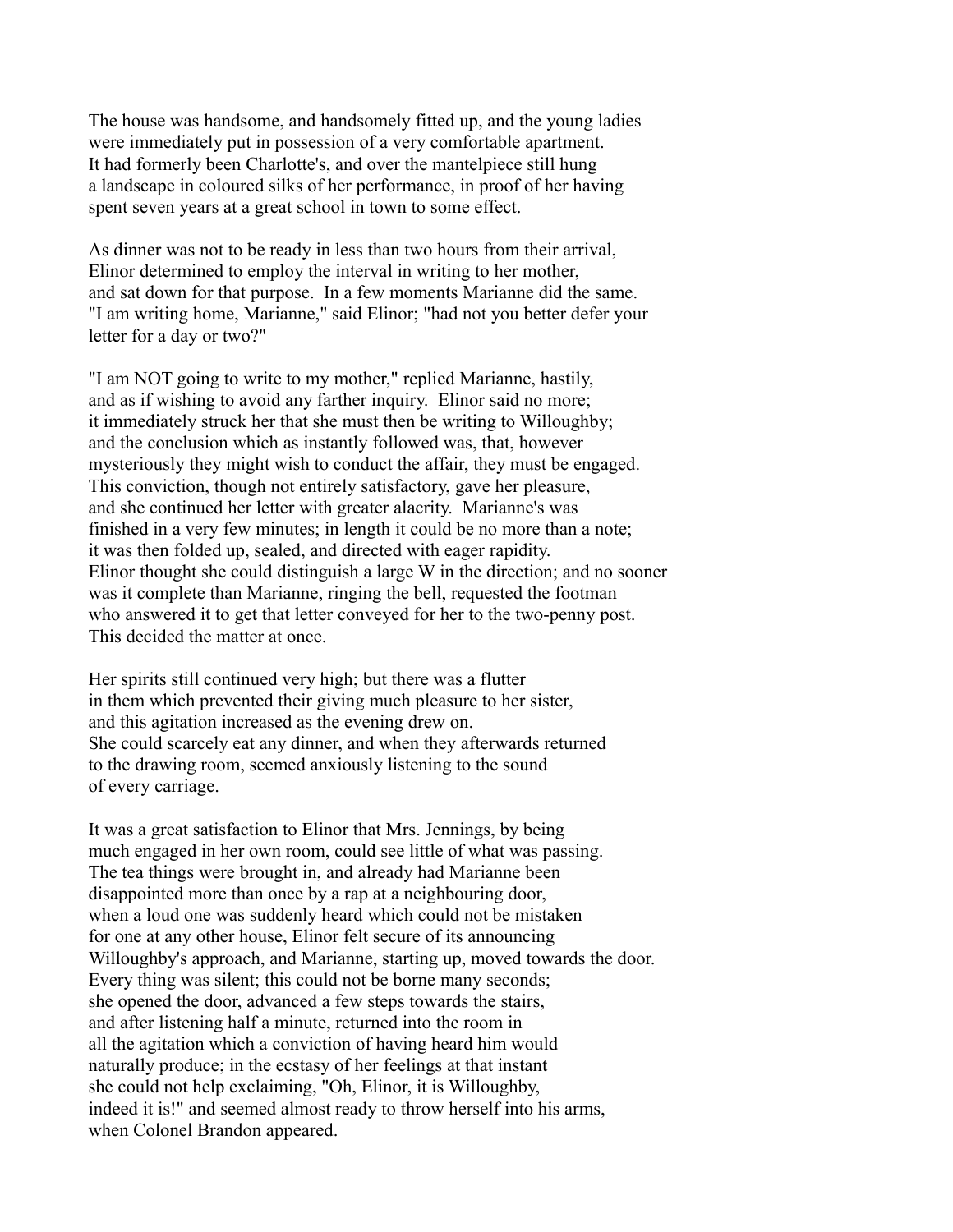It was too great a shock to be borne with calmness, and she immediately left the room. Elinor was disappointed too; but at the same time her regard for Colonel Brandon ensured his welcome with her; and she felt particularly hurt that a man so partial to her sister should perceive that she experienced nothing but grief and disappointment in seeing him. She instantly saw that it was not unnoticed by him, that he even observed Marianne as she quitted the room, with such astonishment and concern, as hardly left him the recollection of what civility demanded towards herself.

"Is your sister ill?" said he.

Elinor answered in some distress that she was, and then talked of head-aches, low spirits, and over fatigues; and of every thing to which she could decently attribute her sister's behaviour.

He heard her with the most earnest attention, but seeming to recollect himself, said no more on the subject, and began directly to speak of his pleasure at seeing them in London, making the usual inquiries about their journey, and the friends they had left behind.

In this calm kind of way, with very little interest on either side, they continued to talk, both of them out of spirits, and the thoughts of both engaged elsewhere. Elinor wished very much to ask whether Willoughby were then in town, but she was afraid of giving him pain by any enquiry after his rival; and at length, by way of saying something, she asked if he had been in London ever since she had seen him last. "Yes," he replied, with some embarrassment, "almost ever since; I have been once or twice at Delaford for a few days, but it has never been in my power to return to Barton."

This, and the manner in which it was said, immediately brought back to her remembrance all the circumstances of his quitting that place, with the uneasiness and suspicions they had caused to Mrs. Jennings, and she was fearful that her question had implied much more curiosity on the subject than she had ever felt.

Mrs. Jennings soon came in. "Oh! Colonel," said she, with her usual noisy cheerfulness, "I am monstrous glad to see you- sorry I could not come before--beg your pardon, but I have been forced to look about me a little, and settle my matters; for it is a long while since I have been at home, and you know one has always a world of little odd things to do after one has been away for any time; and then I have had Cartwright to settle with--Lord, I have been as busy as a bee ever since dinner! But pray, Colonel, how came you to conjure out that I should be in town today?"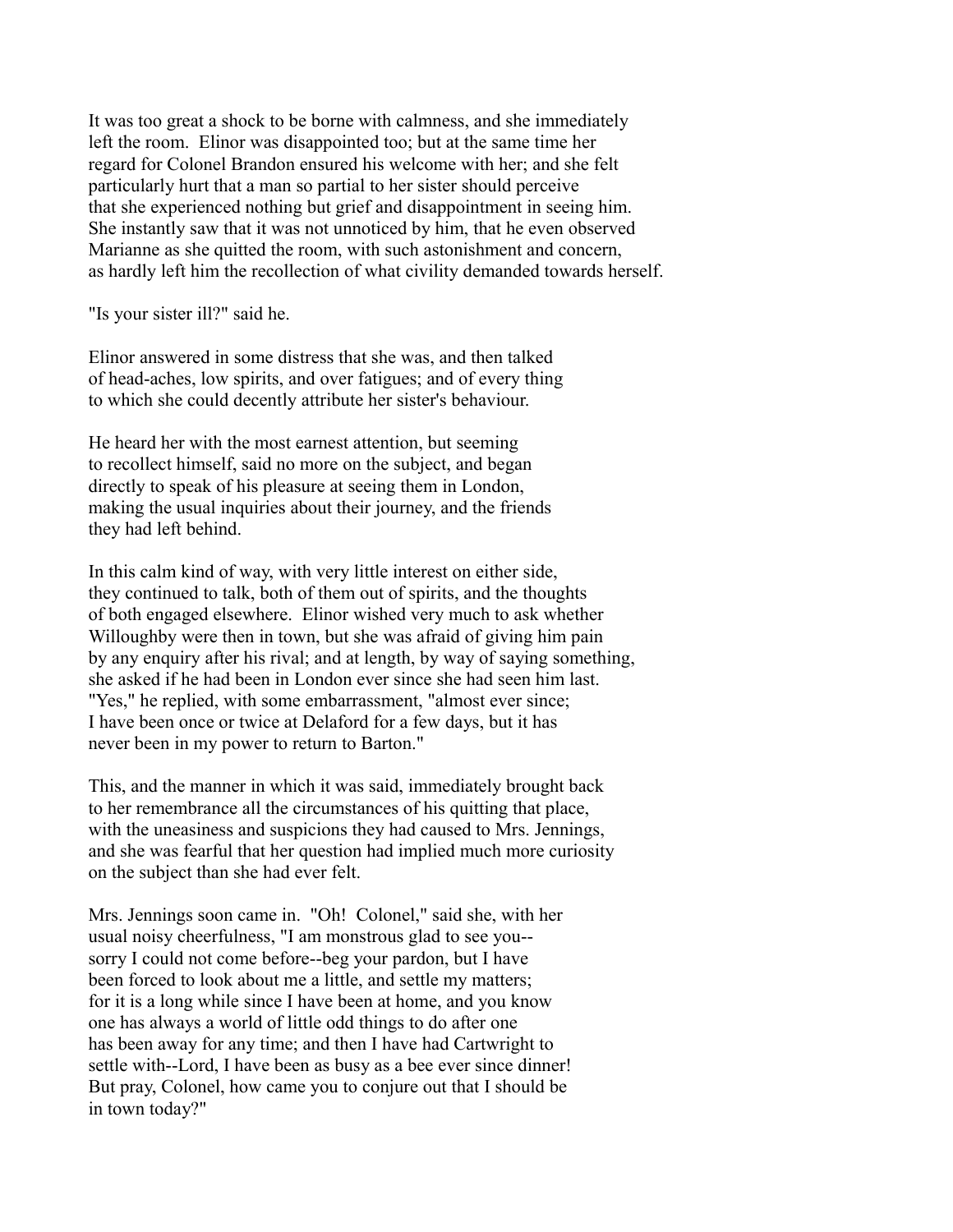"I had the pleasure of hearing it at Mr. Palmer's, where I have been dining."

"Oh, you did; well, and how do they all do at their house? How does Charlotte do? I warrant you she is a fine size by this time."

"Mrs. Palmer appeared quite well, and I am commissioned to tell you, that you will certainly see her to-morrow."

"Ay, to be sure, I thought as much. Well, Colonel, I have brought two young ladies with me, you see--that is, you see but one of them now, but there is another somewhere. Your friend, Miss Marianne, too--which you will not be sorry to hear. I do not know what you and Mr. Willoughby will do between you about her. Ay, it is a fine thing to be young and handsome. Well! I was young once, but I never was very handsome- worse luck for me. However, I got a very good husband, and I don't know what the greatest beauty can do more. Ah! poor man! he has been dead these eight years and better. But Colonel, where have you been to since we parted? And how does your business go on? Come, come, let's have no secrets among friends."

He replied with his accustomary mildness to all her inquiries, but without satisfying her in any. Elinor now began to make the tea, and Marianne was obliged to appear again.

After her entrance, Colonel Brandon became more thoughtful and silent than he had been before, and Mrs. Jennings could not prevail on him to stay long. No other visitor appeared that evening, and the ladies were unanimous in agreeing to go early to bed.

Marianne rose the next morning with recovered spirits and happy looks. The disappointment of the evening before seemed forgotten in the expectation of what was to happen that day. They had not long finished their breakfast before Mrs. Palmer's barouche stopped at the door, and in a few minutes she came laughing into the room: so delighted to see them all, that it was hard to say whether she received most pleasure from meeting her mother or the Miss Dashwoods again. So surprised at their coming to town, though it was what she had rather expected all along; so angry at their accepting her mother's invitation after having declined her own, though at the same time she would never have forgiven them if they had not come!

"Mr. Palmer will be so happy to see you," said she; "What do you think he said when he heard of your coming with Mamma? I forget what it was now, but it was something so droll!"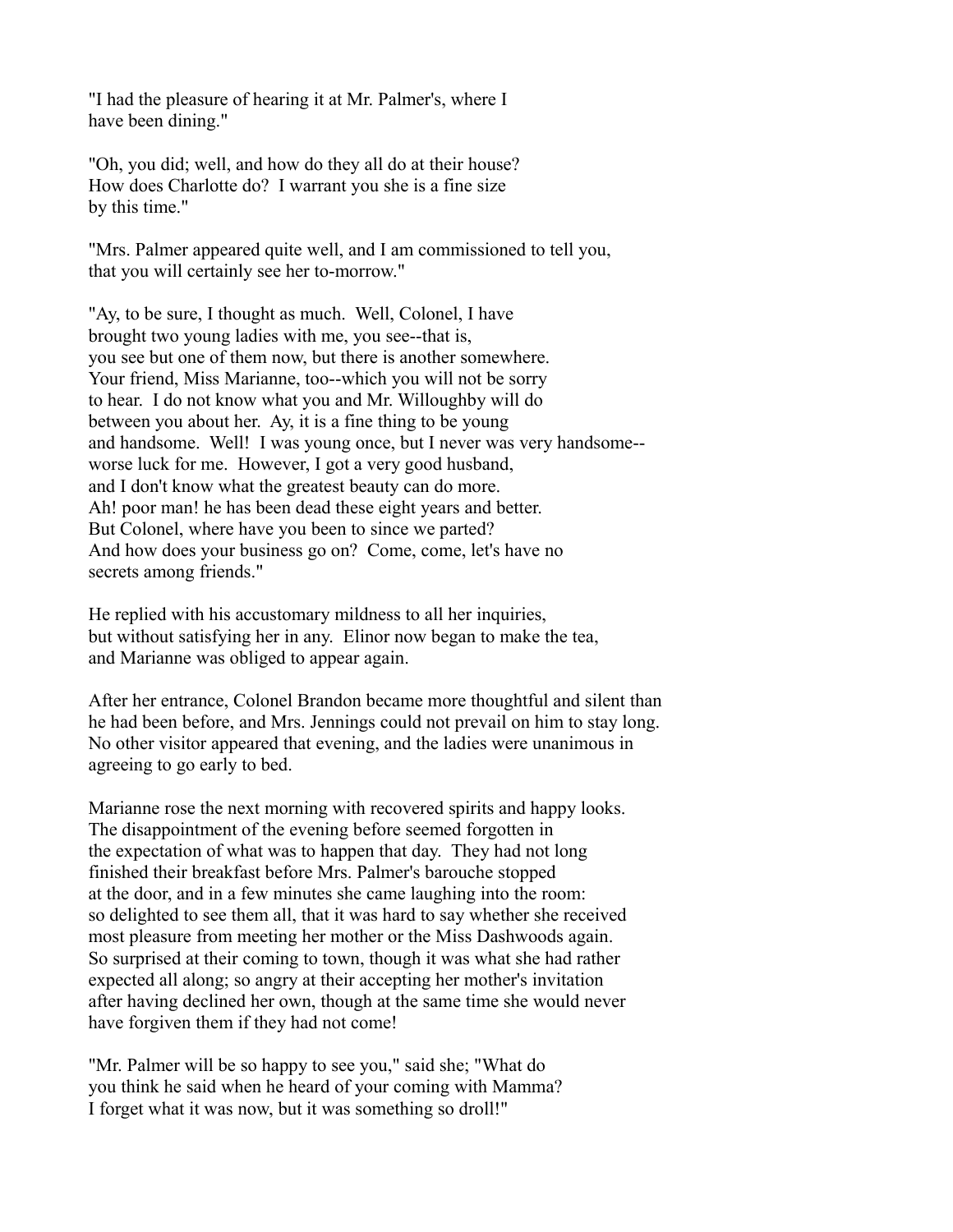After an hour or two spent in what her mother called comfortable chat, or in other words, in every variety of inquiry concerning all their acquaintance on Mrs. Jennings's side, and in laughter without cause on Mrs. Palmer's, it was proposed by the latter that they should all accompany her to some shops where she had business that morning, to which Mrs. Jennings and Elinor readily consented, as having likewise some purchases to make themselves; and Marianne, though declining it at first was induced to go likewise.

Wherever they went, she was evidently always on the watch. In Bond Street especially, where much of their business lay, her eyes were in constant inquiry; and in whatever shop the party were engaged, her mind was equally abstracted from every thing actually before them, from all that interested and occupied the others. Restless and dissatisfied every where, her sister could never obtain her opinion of any article of purchase, however it might equally concern them both: she received no pleasure from anything; was only impatient to be at home again, and could with difficulty govern her vexation at the tediousness of Mrs. Palmer, whose eye was caught by every thing pretty, expensive, or new; who was wild to buy all, could determine on none, and dawdled away her time in rapture and indecision.

It was late in the morning before they returned home; and no sooner had they entered the house than Marianne flew eagerly up stairs, and when Elinor followed, she found her turning from the table with a sorrowful countenance, which declared that no Willoughby had been there.

"Has no letter been left here for me since we went out?" said she to the footman who then entered with the parcels. She was answered in the negative. "Are you quite sure of it?" she replied. "Are you certain that no servant, no porter has left any letter or note?"

The man replied that none had.

"How very odd!" said she, in a low and disappointed voice, as she turned away to the window.

"How odd, indeed!" repeated Elinor within herself, regarding her sister with uneasiness. "If she had not known him to be in town she would not have written to him, as she did; she would have written to Combe Magna; and if he is in town, how odd that he should neither come nor write! Oh! my dear mother, you must be wrong in permitting an engagement between a daughter so young, a man so little known, to be carried on in so doubtful, so mysterious a manner! I long to inquire; and how will MY interference be borne."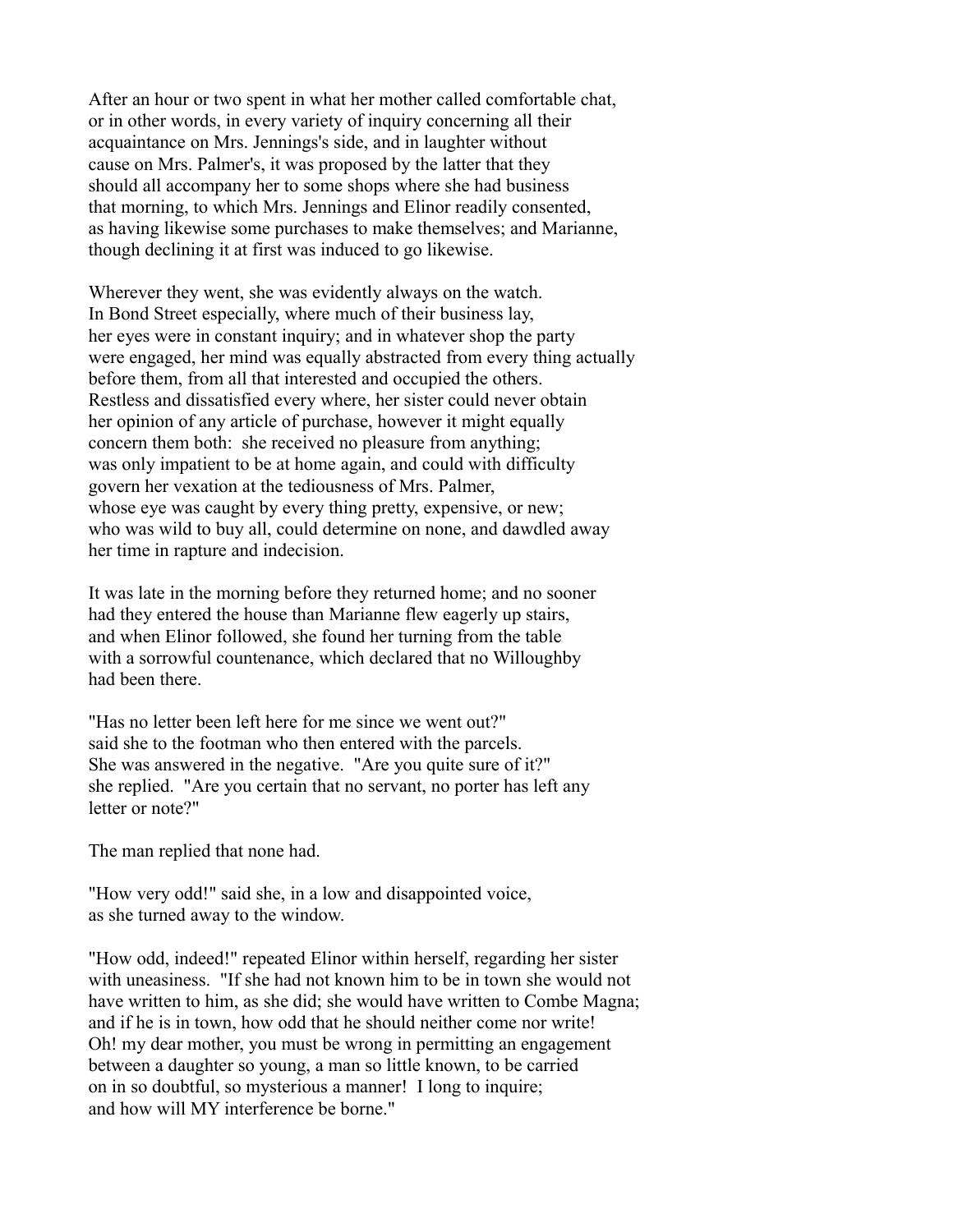She determined, after some consideration, that if appearances continued many days longer as unpleasant as they now were, she would represent in the strongest manner to her mother the necessity of some serious enquiry into the affair.

Mrs. Palmer and two elderly ladies of Mrs. Jennings's intimate acquaintance, whom she had met and invited in the morning, dined with them. The former left them soon after tea to fulfill her evening engagements; and Elinor was obliged to assist in making a whist table for the others. Marianne was of no use on these occasions, as she would never learn the game; but though her time was therefore at her own disposal, the evening was by no means more productive of pleasure to her than to Elinor, for it was spent in all the anxiety of expectation and the pain of disappointment. She sometimes endeavoured for a few minutes to read; but the book was soon thrown aside, and she returned to the more interesting employment of walking backwards and forwards across the room, pausing for a moment whenever she came to the window, in hopes of distinguishing the long-expected rap.

CHAPTER 27

"If this open weather holds much longer," said Mrs. Jennings, when they met at breakfast the following morning, "Sir John will not like leaving Barton next week; 'tis a sad thing for sportsmen to lose a day's pleasure. Poor souls! I always pity them when they do; they seem to take it so much to heart."

"That is true," cried Marianne, in a cheerful voice, and walking to the window as she spoke, to examine the day. "I had not thought of that. This weather will keep many sportsmen in the country."

It was a lucky recollection, all her good spirits were restored by it. "It is charming weather for THEM indeed," she continued, as she sat down to the breakfast table with a happy countenance. "How much they must enjoy it! But" (with a little return of anxiety) "it cannot be expected to last long. At this time of the year, and after such a series of rain, we shall certainly have very little more of it. Frosts will soon set in, and in all probability with severity. In another day or two perhaps; this extreme mildness can hardly last longer--nay, perhaps it may freeze tonight!"

"At any rate," said Elinor, wishing to prevent Mrs. Jennings from seeing her sister's thoughts as clearly as she did, "I dare say we shall have Sir John and Lady Middleton in town by the end of next week."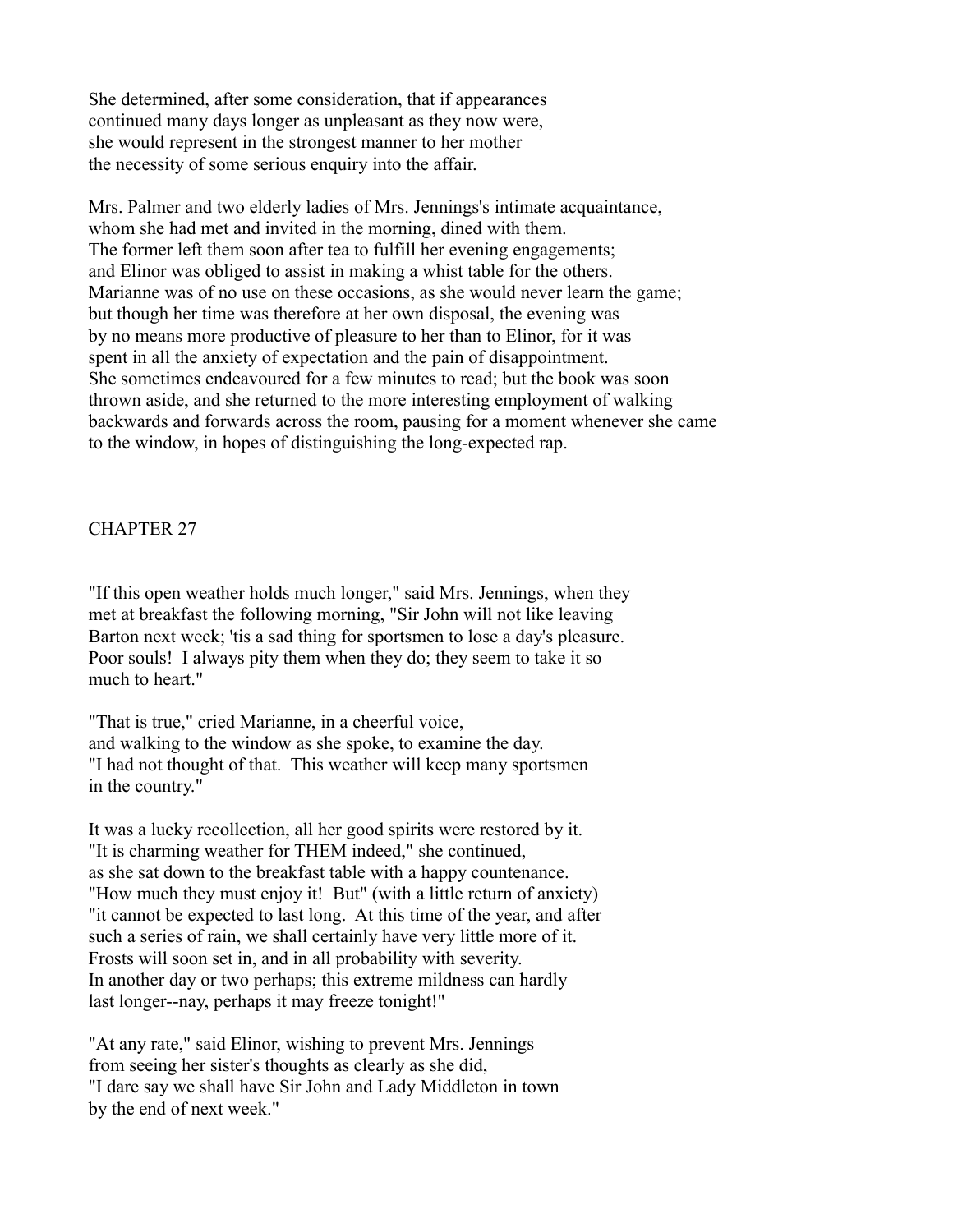"Ay, my dear, I'll warrant you we do. Mary always has her own way."

"And now," silently conjectured Elinor, "she will write to Combe by this day's post."

But if she DID, the letter was written and sent away with a privacy which eluded all her watchfulness to ascertain the fact. Whatever the truth of it might be, and far as Elinor was from feeling thorough contentment about it, yet while she saw Marianne in spirits, she could not be very uncomfortable herself. And Marianne was in spirits; happy in the mildness of the weather, and still happier in her expectation of a frost.

The morning was chiefly spent in leaving cards at the houses of Mrs. Jennings's acquaintance to inform them of her being in town; and Marianne was all the time busy in observing the direction of the wind, watching the variations of the sky and imagining an alteration in the air.

"Don't you find it colder than it was in the morning, Elinor? There seems to me a very decided difference. I can hardly keep my hands warm even in my muff. It was not so yesterday, I think. The clouds seem parting too, the sun will be out in a moment, and we shall have a clear afternoon."

Elinor was alternately diverted and pained; but Marianne persevered, and saw every night in the brightness of the fire, and every morning in the appearance of the atmosphere, the certain symptoms of approaching frost.

The Miss Dashwoods had no greater reason to be dissatisfied with Mrs. Jennings's style of living, and set of acquaintance, than with her behaviour to themselves, which was invariably kind. Every thing in her household arrangements was conducted on the most liberal plan, and excepting a few old city friends, whom, to Lady Middleton's regret, she had never dropped, she visited no one to whom an introduction could at all discompose the feelings of her young companions. Pleased to find herself more comfortably situated in that particular than she had expected, Elinor was very willing to compound for the want of much real enjoyment from any of their evening parties, which, whether at home or abroad, formed only for cards, could have little to amuse her.

Colonel Brandon, who had a general invitation to the house, was with them almost every day; he came to look at Marianne and talk to Elinor, who often derived more satisfaction from conversing with him than from any other daily occurrence, but who saw at the same time with much concern his continued regard for her sister. She feared it was a strengthening regard.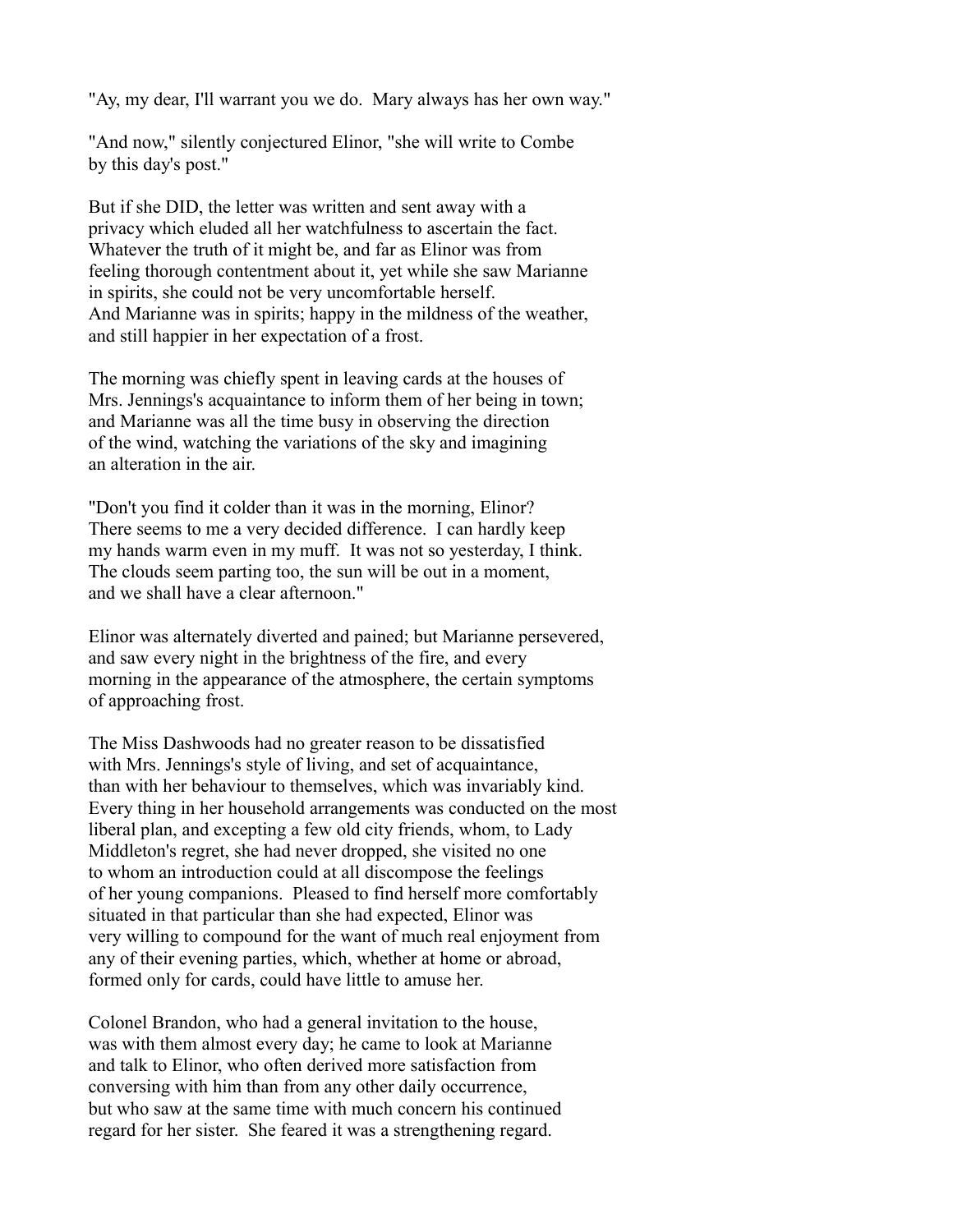It grieved her to see the earnestness with which he often watched Marianne, and his spirits were certainly worse than when at Barton.

About a week after their arrival, it became certain that Willoughby was also arrived. His card was on the table when they came in from the morning's drive.

"Good God!" cried Marianne, "he has been here while we were out." Elinor, rejoiced to be assured of his being in London, now ventured to say, "Depend upon it, he will call again tomorrow." But Marianne seemed hardly to hear her, and on Mrs. Jenning's entrance, escaped with the precious card.

This event, while it raised the spirits of Elinor, restored to those of her sister all, and more than all, their former agitation. From this moment her mind was never quiet; the expectation of seeing him every hour of the day, made her unfit for any thing. She insisted on being left behind, the next morning, when the others went out.

Elinor's thoughts were full of what might be passing in Berkeley Street during their absence; but a moment's glance at her sister when they returned was enough to inform her, that Willoughby had paid no second visit there. A note was just then brought in, and laid on the table,

"For me!" cried Marianne, stepping hastily forward.

"No, ma'am, for my mistress."

But Marianne, not convinced, took it instantly up.

"It is indeed for Mrs. Jennings; how provoking!"

"You are expecting a letter, then?" said Elinor, unable to be longer silent.

"Yes, a little--not much."

After a short pause. "You have no confidence in me, Marianne."

"Nay, Elinor, this reproach from YOU--you who have confidence in no one!"

"Me!" returned Elinor in some confusion; "indeed, Marianne, I have nothing to tell."

"Nor I," answered Marianne with energy, "our situations then are alike. We have neither of us any thing to tell; you, because you do not communicate, and I, because I conceal nothing."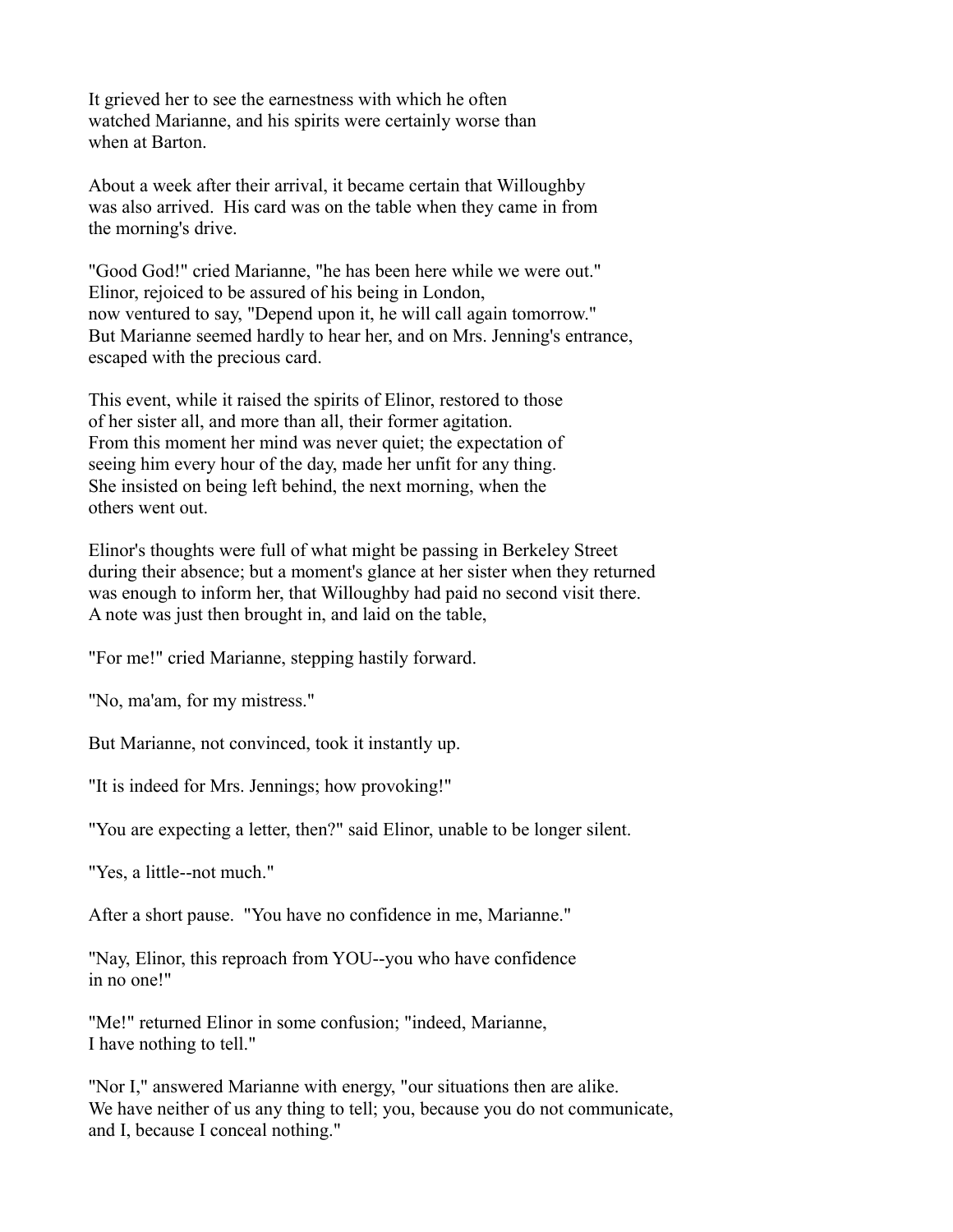Elinor, distressed by this charge of reserve in herself, which she was not at liberty to do away, knew not how, under such circumstances, to press for greater openness in Marianne.

Mrs. Jennings soon appeared, and the note being given her, she read it aloud. It was from Lady Middleton, announcing their arrival in Conduit Street the night before, and requesting the company of her mother and cousins the following evening. Business on Sir John's part, and a violent cold on her own, prevented their calling in Berkeley Street. The invitation was accepted; but when the hour of appointment drew near, necessary as it was in common civility to Mrs. Jennings, that they should both attend her on such a visit, Elinor had some difficulty in persuading her sister to go, for still she had seen nothing of Willoughby; and therefore was not more indisposed for amusement abroad, than unwilling to run the risk of his calling again in her absence.

Elinor found, when the evening was over, that disposition is not materially altered by a change of abode, for although scarcely settled in town, Sir John had contrived to collect around him, nearly twenty young people, and to amuse them with a ball. This was an affair, however, of which Lady Middleton did not approve. In the country, an unpremeditated dance was very allowable; but in London, where the reputation of elegance was more important and less easily attained, it was risking too much for the gratification of a few girls, to have it known that Lady Middleton had given a small dance of eight or nine couple, with two violins, and a mere side-board collation.

Mr. and Mrs. Palmer were of the party; from the former, whom they had not seen before since their arrival in town, as he was careful to avoid the appearance of any attention to his mother-in-law, and therefore never came near her, they received no mark of recognition on their entrance. He looked at them slightly, without seeming to know who they were, and merely nodded to Mrs. Jennings from the other side of the room. Marianne gave one glance round the apartment as she entered: it was enough--HE was not there--and she sat down, equally ill-disposed to receive or communicate pleasure. After they had been assembled about an hour, Mr. Palmer sauntered towards the Miss Dashwoods to express his surprise on seeing them in town, though Colonel Brandon had been first informed of their arrival at his house, and he had himself said something very droll on hearing that they were to come.

"I thought you were both in Devonshire," said he.

"Did you?" replied Elinor.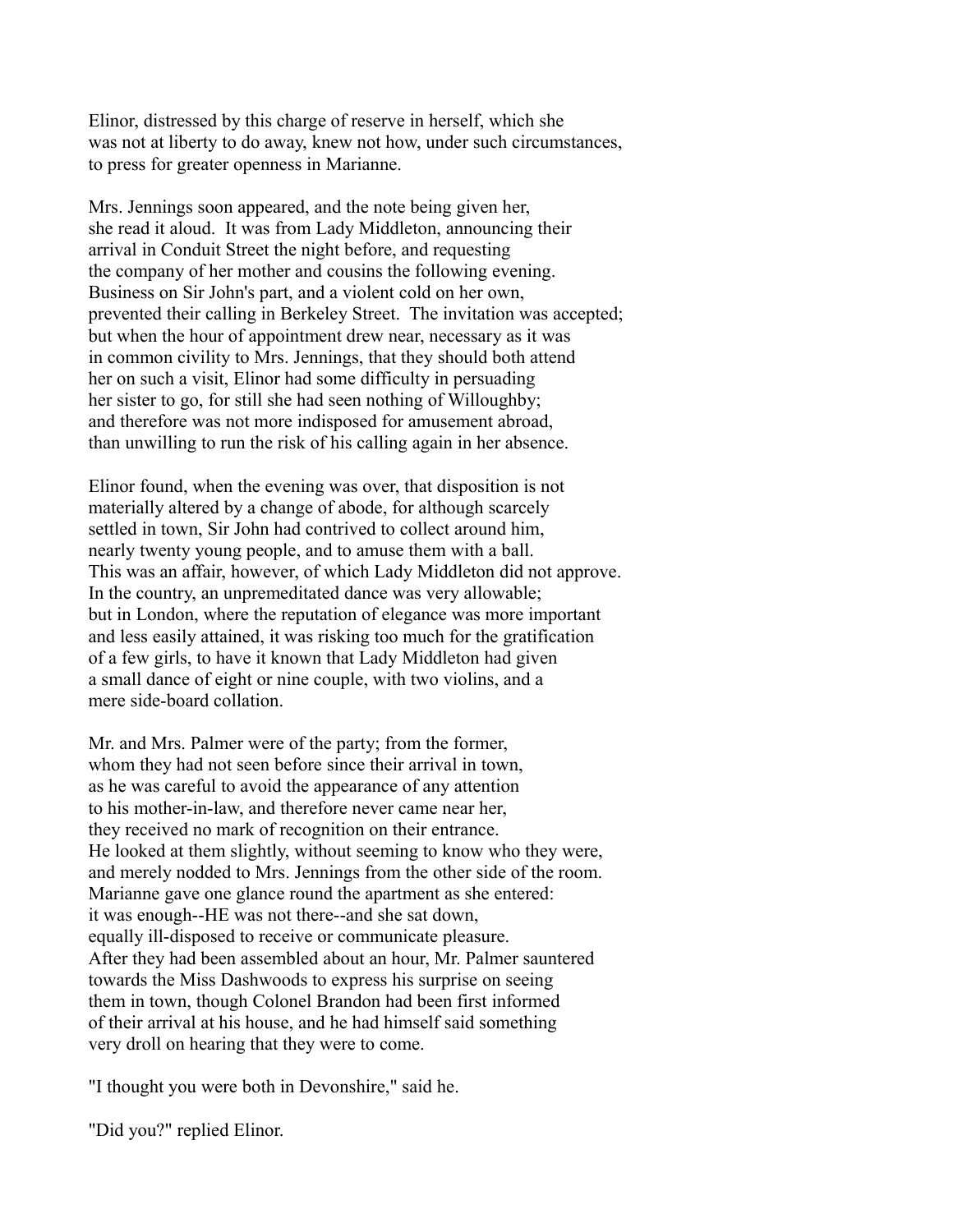"When do you go back again?"

"I do not know." And thus ended their discourse.

Never had Marianne been so unwilling to dance in her life, as she was that evening, and never so much fatigued by the exercise. She complained of it as they returned to Berkeley Street.

"Aye, aye," said Mrs. Jennings, "we know the reason of all that very well; if a certain person who shall be nameless, had been there, you would not have been a bit tired: and to say the truth it was not very pretty of him not to give you the meeting when he was invited."

"Invited!" cried Marianne.

"So my daughter Middleton told me, for it seems Sir John met him somewhere in the street this morning." Marianne said no more, but looked exceedingly hurt. Impatient in this situation to be doing something that might lead to her sister's relief, Elinor resolved to write the next morning to her mother, and hoped by awakening her fears for the health of Marianne, to procure those inquiries which had been so long delayed; and she was still more eagerly bent on this measure by perceiving after breakfast on the morrow, that Marianne was again writing to Willoughby, for she could not suppose it to be to any other person.

About the middle of the day, Mrs. Jennings went out by herself on business, and Elinor began her letter directly, while Marianne, too restless for employment, too anxious for conversation, walked from one window to the other, or sat down by the fire in melancholy meditation. Elinor was very earnest in her application to her mother, relating all that had passed, her suspicions of Willoughby's inconstancy, urging her by every plea of duty and affection to demand from Marianne an account of her real situation with respect to him.

Her letter was scarcely finished, when a rap foretold a visitor, and Colonel Brandon was announced. Marianne, who had seen him from the window, and who hated company of any kind, left the room before he entered it. He looked more than usually grave, and though expressing satisfaction at finding Miss Dashwood alone, as if he had somewhat in particular to tell her, sat for some time without saying a word. Elinor, persuaded that he had some communication to make in which her sister was concerned, impatiently expected its opening. It was not the first time of her feeling the same kind of conviction; for, more than once before, beginning with the observation of "your sister looks unwell to-day," or "your sister seems out of spirits," he had appeared on the point, either of disclosing, or of inquiring,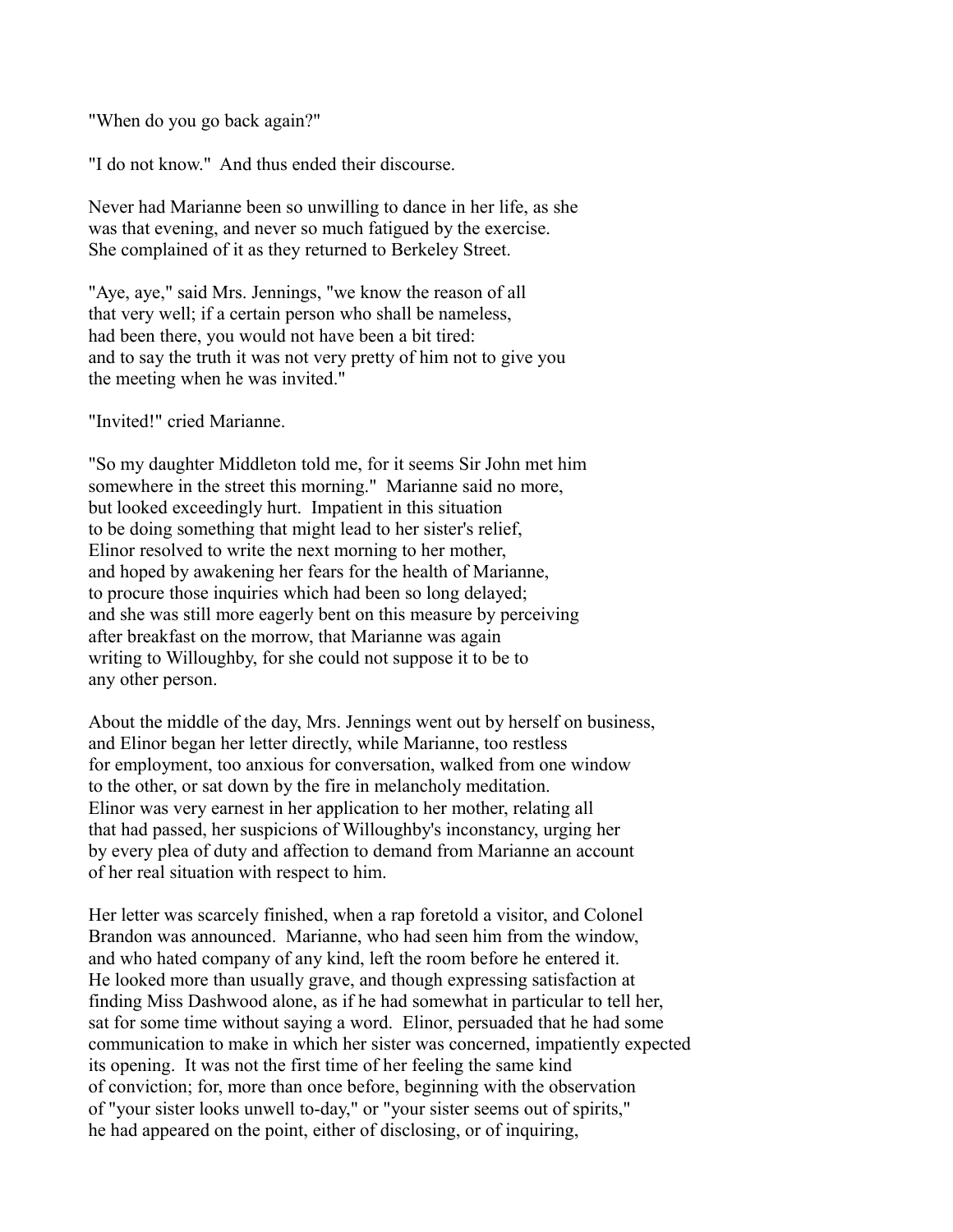something particular about her. After a pause of several minutes, their silence was broken, by his asking her in a voice of some agitation, when he was to congratulate her on the acquisition of a brother? Elinor was not prepared for such a question, and having no answer ready, was obliged to adopt the simple and common expedient, of asking what he meant? He tried to smile as he replied, "your sister's engagement to Mr. Willoughby is very generally known."

"It cannot be generally known," returned Elinor, "for her own family do not know it."

He looked surprised and said, "I beg your pardon, I am afraid my inquiry has been impertinent; but I had not supposed any secrecy intended, as they openly correspond, and their marriage is universally talked of."

"How can that be? By whom can you have heard it mentioned?"

"By many--by some of whom you know nothing, by others with whom you are most intimate, Mrs. Jennings, Mrs. Palmer, and the Middletons. But still I might not have believed it, for where the mind is perhaps rather unwilling to be convinced, it will always find something to support its doubts, if I had not, when the servant let me in today, accidentally seen a letter in his hand, directed to Mr. Willoughby in your sister's writing. I came to inquire, but I was convinced before I could ask the question. Is every thing finally settled? Is it impossible to--? But I have no right, and I could have no chance of succeeding. Excuse me, Miss Dashwood. I believe I have been wrong in saying so much, but I hardly know what to do, and on your prudence I have the strongest dependence. Tell me that it is all absolutely resolved on, that any attempt, that in short concealment, if concealment be possible, is all that remains."

These words, which conveyed to Elinor a direct avowal of his love for her sister, affected her very much. She was not immediately able to say anything, and even when her spirits were recovered, she debated for a short time, on the answer it would be most proper to give. The real state of things between Willoughby and her sister was so little known to herself, that in endeavouring to explain it, she might be as liable to say too much as too little. Yet as she was convinced that Marianne's affection for Willoughby, could leave no hope of Colonel Brandon's success, whatever the event of that affection might be, and at the same time wished to shield her conduct from censure, she thought it most prudent and kind, after some consideration, to say more than she really knew or believed. She acknowledged, therefore, that though she had never been informed by themselves of the terms on which they stood with each other, of their mutual affection she had no doubt, and of their correspondence she was not astonished to hear.

He listened to her with silent attention, and on her ceasing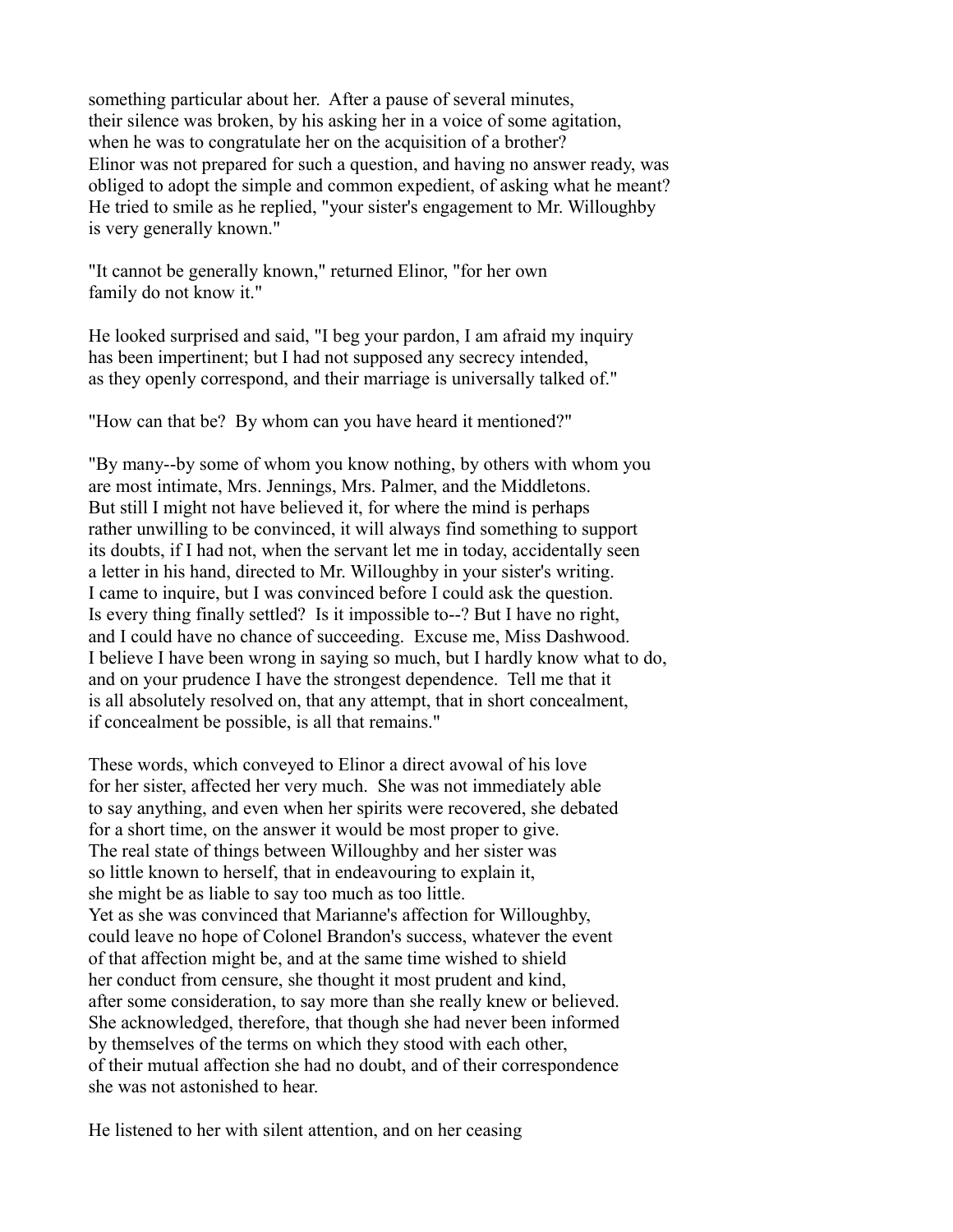to speak, rose directly from his seat, and after saying in a voice of emotion, "to your sister I wish all imaginable happiness; to Willoughby that he may endeavour to deserve her,"--took leave, and went away.

Elinor derived no comfortable feelings from this conversation, to lessen the uneasiness of her mind on other points; she was left, on the contrary, with a melancholy impression of Colonel Brandon's unhappiness, and was prevented even from wishing it removed, by her anxiety for the very event that must confirm it.

#### CHAPTER 28

Nothing occurred during the next three or four days, to make Elinor regret what she had done, in applying to her mother; for Willoughby neither came nor wrote. They were engaged about the end of that time to attend Lady Middleton to a party, from which Mrs. Jennings was kept away by the indisposition of her youngest daughter; and for this party, Marianne, wholly dispirited, careless of her appearance, and seeming equally indifferent whether she went or staid, prepared, without one look of hope or one expression of pleasure. She sat by the drawing-room fire after tea, till the moment of Lady Middleton's arrival, without once stirring from her seat, or altering her attitude, lost in her own thoughts, and insensible of her sister's presence; and when at last they were told that Lady Middleton waited for them at the door, she started as if she had forgotten that any one was expected.

They arrived in due time at the place of destination, and as soon as the string of carriages before them would allow, alighted, ascended the stairs, heard their names announced from one landing-place to another in an audible voice, and entered a room splendidly lit up, quite full of company, and insufferably hot. When they had paid their tribute of politeness by curtsying to the lady of the house, they were permitted to mingle in the crowd, and take their share of the heat and inconvenience, to which their arrival must necessarily add. After some time spent in saying little or doing less, Lady Middleton sat down to Cassino, and as Marianne was not in spirits for moving about, she and Elinor luckily succeeding to chairs, placed themselves at no great distance from the table.

They had not remained in this manner long, before Elinor perceived Willoughby, standing within a few yards of them, in earnest conversation with a very fashionable looking young woman. She soon caught his eye, and he immediately bowed, but without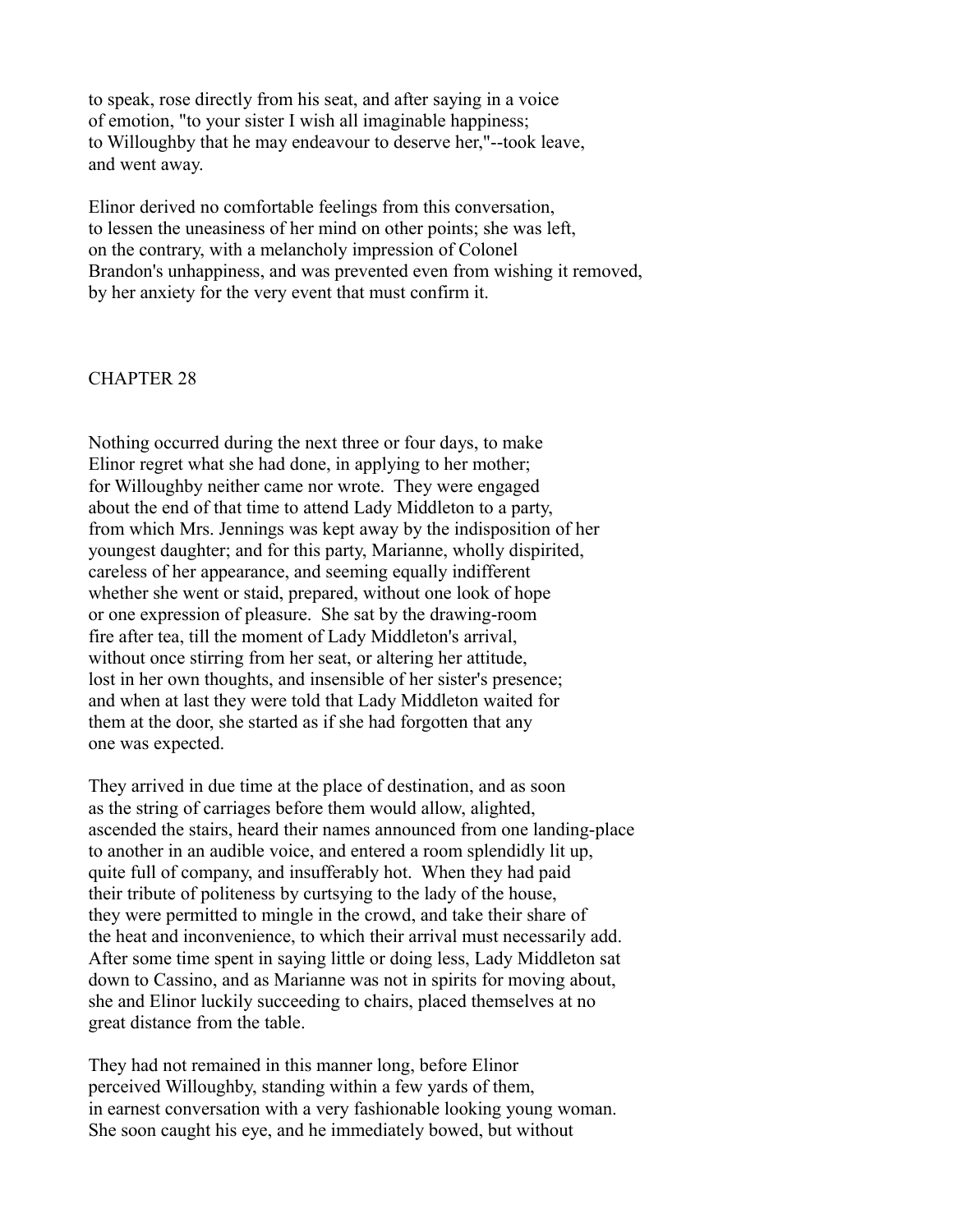attempting to speak to her, or to approach Marianne, though he could not but see her; and then continued his discourse with the same lady. Elinor turned involuntarily to Marianne, to see whether it could be unobserved by her. At that moment she first perceived him, and her whole countenance glowing with sudden delight, she would have moved towards him instantly, had not her sister caught hold of her.

"Good heavens!" she exclaimed, "he is there--he is there-- Oh! why does he not look at me? why cannot I speak to him?"

"Pray, pray be composed," cried Elinor, "and do not betray what you feel to every body present. Perhaps he has not observed you yet."

This however was more than she could believe herself; and to be composed at such a moment was not only beyond the reach of Marianne, it was beyond her wish. She sat in an agony of impatience which affected every feature.

At last he turned round again, and regarded them both; she started up, and pronouncing his name in a tone of affection, held out her hand to him. He approached, and addressing himself rather to Elinor than Marianne, as if wishing to avoid her eye, and determined not to observe her attitude, inquired in a hurried manner after Mrs. Dashwood, and asked how long they had been in town. Elinor was robbed of all presence of mind by such an address, and was unable to say a word. But the feelings of her sister were instantly expressed. Her face was crimsoned over, and she exclaimed, in a voice of the greatest emotion, "Good God! Willoughby, what is the meaning of this? Have you not received my letters? Will you not shake hands with me?"

He could not then avoid it, but her touch seemed painful to him, and he held her hand only for a moment. During all this time he was evidently struggling for composure. Elinor watched his countenance and saw its expression becoming more tranquil. After a moment's pause, he spoke with calmness.

"I did myself the honour of calling in Berkeley Street last Tuesday, and very much regretted that I was not fortunate enough to find yourselves and Mrs. Jennings at home. My card was not lost, I hope."

"But have you not received my notes?" cried Marianne in the wildest anxiety. "Here is some mistake I am sure--some dreadful mistake. What can be the meaning of it? Tell me, Willoughby; for heaven's sake tell me, what is the matter?"

He made no reply; his complexion changed and all his embarrassment returned; but as if, on catching the eye of the young lady with whom he had been previously talking, he felt the necessity of instant exertion, he recovered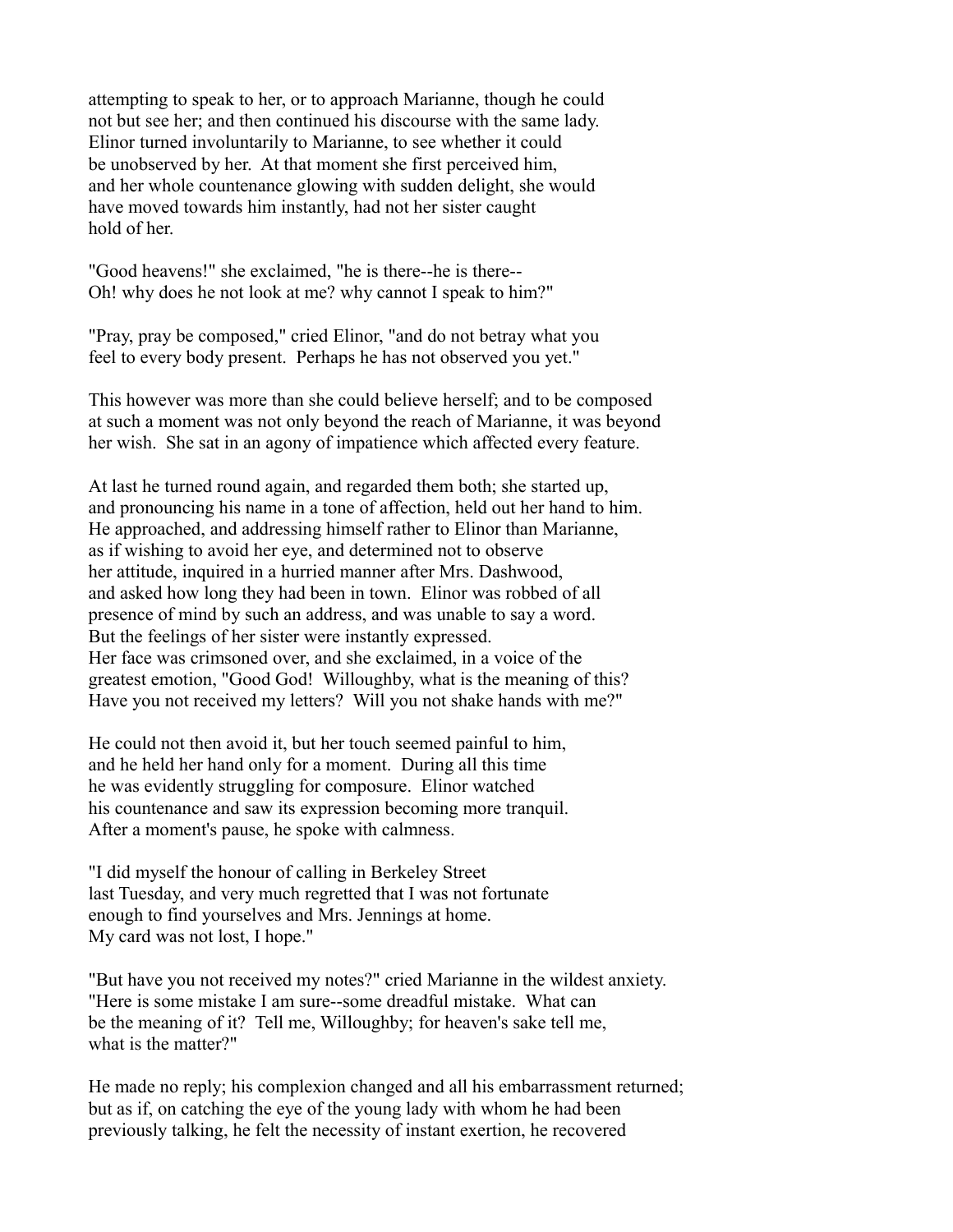himself again, and after saying, "Yes, I had the pleasure of receiving the information of your arrival in town, which you were so good as to send me," turned hastily away with a slight bow and joined his friend.

Marianne, now looking dreadfully white, and unable to stand, sunk into her chair, and Elinor, expecting every moment to see her faint, tried to screen her from the observation of others, while reviving her with lavender water.

"Go to him, Elinor," she cried, as soon as she could speak, "and force him to come to me. Tell him I must see him again--must speak to him instantly.-- I cannot rest--I shall not have a moment's peace till this is explained- some dreadful misapprehension or other.--Oh go to him this moment."

"How can that be done? No, my dearest Marianne, you must wait. This is not the place for explanations. Wait only till tomorrow."

With difficulty however could she prevent her from following him herself; and to persuade her to check her agitation, to wait, at least, with the appearance of composure, till she might speak to him with more privacy and more effect, was impossible; for Marianne continued incessantly to give way in a low voice to the misery of her feelings, by exclamations of wretchedness. In a short time Elinor saw Willoughby quit the room by the door towards the staircase, and telling Marianne that he was gone, urged the impossibility of speaking to him again that evening, as a fresh argument for her to be calm. She instantly begged her sister would entreat Lady Middleton to take them home, as she was too miserable to stay a minute longer.

Lady Middleton, though in the middle of a rubber, on being informed that Marianne was unwell, was too polite to object for a moment to her wish of going away, and making over her cards to a friend, they departed as soon the carriage could be found. Scarcely a word was spoken during their return to Berkeley Street. Marianne was in a silent agony, too much oppressed even for tears; but as Mrs. Jennings was luckily not come home, they could go directly to their own room, where hartshorn restored her a little to herself. She was soon undressed and in bed, and as she seemed desirous of being alone, her sister then left her, and while she waited the return of Mrs. Jennings, had leisure enough for thinking over the past.

That some kind of engagement had subsisted between Willoughby and Marianne she could not doubt, and that Willoughby was weary of it, seemed equally clear; for however Marianne might still feed her own wishes, SHE could not attribute such behaviour to mistake or misapprehension of any kind. Nothing but a thorough change of sentiment could account for it.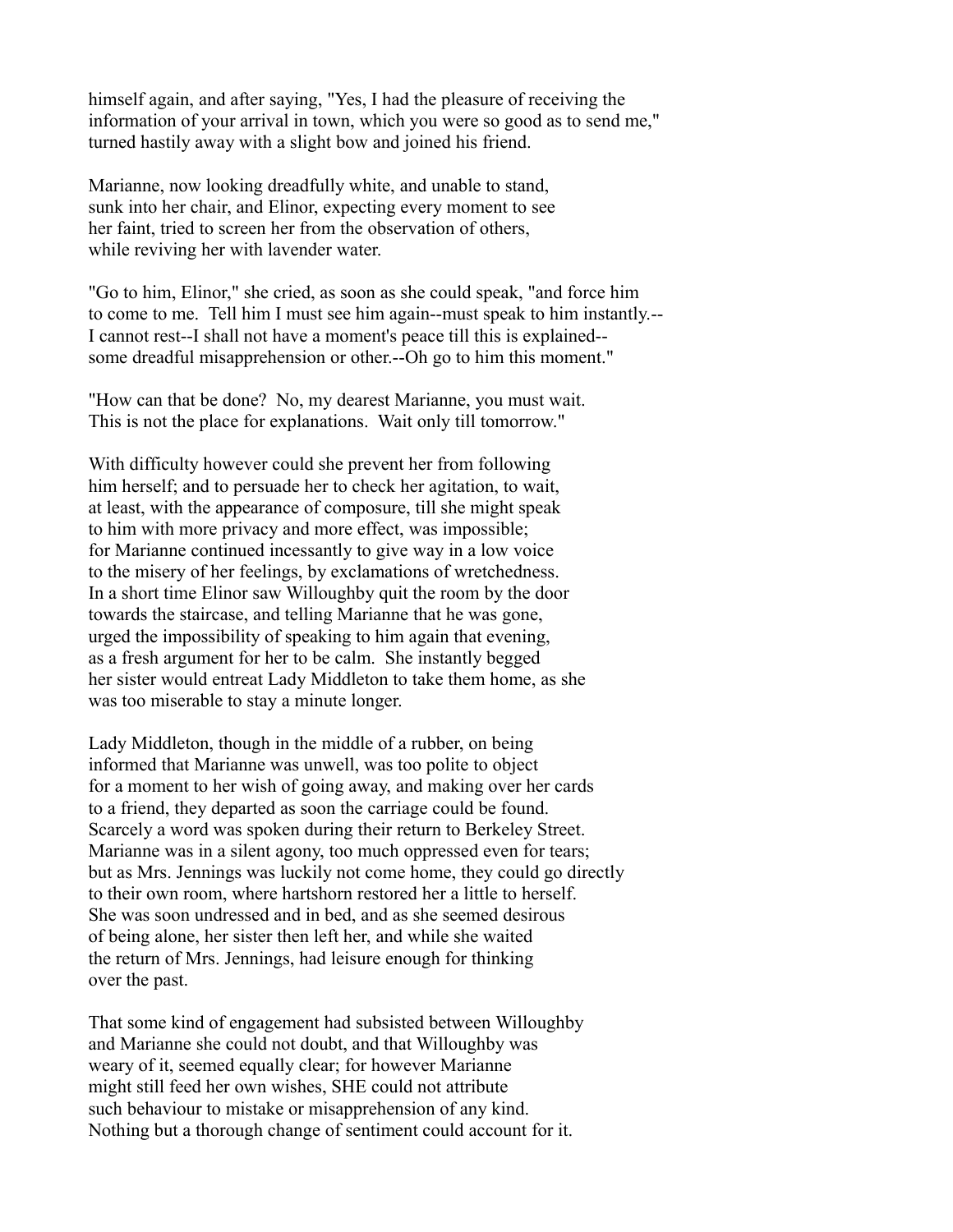Her indignation would have been still stronger than it was, had she not witnessed that embarrassment which seemed to speak a consciousness of his own misconduct, and prevented her from believing him so unprincipled as to have been sporting with the affections of her sister from the first, without any design that would bear investigation. Absence might have weakened his regard, and convenience might have determined him to overcome it, but that such a regard had formerly existed she could not bring herself to doubt.

As for Marianne, on the pangs which so unhappy a meeting must already have given her, and on those still more severe which might await her in its probable consequence, she could not reflect without the deepest concern. Her own situation gained in the comparison; for while she could ESTEEM Edward as much as ever, however they might be divided in future, her mind might be always supported. But every circumstance that could embitter such an evil seemed uniting to heighten the misery of Marianne in a final separation from Willoughby- in an immediate and irreconcilable rupture with him.

### CHAPTER 29

Before the house-maid had lit their fire the next day, or the sun gained any power over a cold, gloomy morning in January, Marianne, only half dressed, was kneeling against one of the window-seats for the sake of all the little light she could command from it, and writing as fast as a continual flow of tears would permit her. In this situation, Elinor, roused from sleep by her agitation and sobs, first perceived her; and after observing her for a few moments with silent anxiety, said, in a tone of the most considerate gentleness,

"Marianne, may I ask--?"

"No, Elinor," she replied, "ask nothing; you will soon know all."

The sort of desperate calmness with which this was said, lasted no longer than while she spoke, and was immediately followed by a return of the same excessive affliction. It was some minutes before she could go on with her letter, and the frequent bursts of grief which still obliged her, at intervals, to withhold her pen, were proofs enough of her feeling how more than probable it was that she was writing for the last time to Willoughby.

Elinor paid her every quiet and unobtrusive attention in her power; and she would have tried to sooth and tranquilize her still more,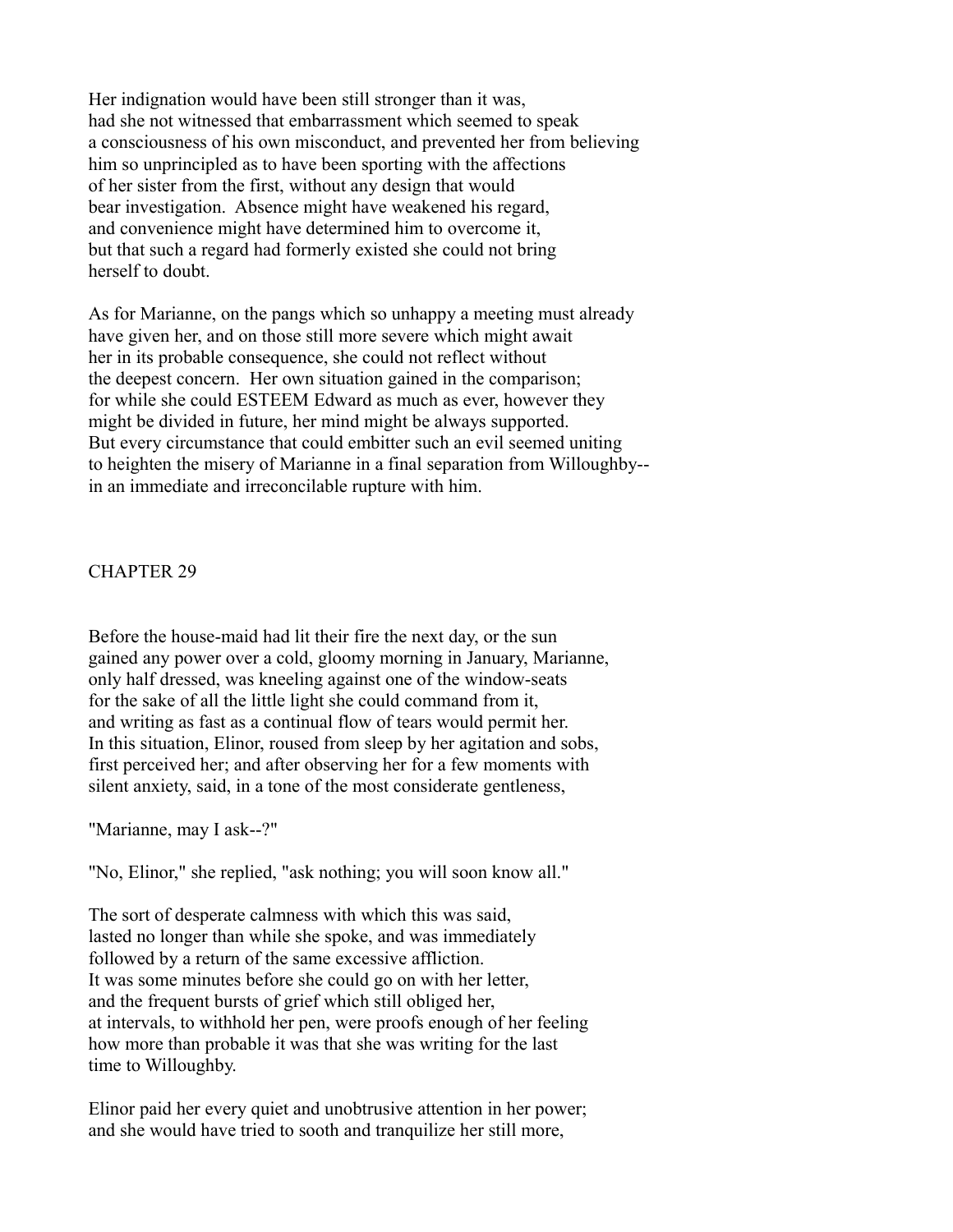had not Marianne entreated her, with all the eagerness of the most nervous irritability, not to speak to her for the world. In such circumstances, it was better for both that they should not be long together; and the restless state of Marianne's mind not only prevented her from remaining in the room a moment after she was dressed, but requiring at once solitude and continual change of place, made her wander about the house till breakfast time, avoiding the sight of every body.

At breakfast she neither ate, nor attempted to eat any thing; and Elinor's attention was then all employed, not in urging her, not in pitying her, nor in appearing to regard her, but in endeavouring to engage Mrs. Jenning's notice entirely to herself.

As this was a favourite meal with Mrs. Jennings, it lasted a considerable time, and they were just setting themselves, after it, round the common working table, when a letter was delivered to Marianne, which she eagerly caught from the servant, and, turning of a death-like paleness, instantly ran out of the room. Elinor, who saw as plainly by this, as if she had seen the direction, that it must come from Willoughby, felt immediately such a sickness at heart as made her hardly able to hold up her head, and sat in such a general tremour as made her fear it impossible to escape Mrs. Jenning's notice. That good lady, however, saw only that Marianne had received a letter from Willoughby, which appeared to her a very good joke, and which she treated accordingly, by hoping, with a laugh, that she would find it to her liking. Of Elinor's distress, she was too busily employed in measuring lengths of worsted for her rug, to see any thing at all; and calmly continuing her talk, as soon as Marianne disappeared, she said,

"Upon my word, I never saw a young woman so desperately in love in my life! MY girls were nothing to her, and yet they used to be foolish enough; but as for Miss Marianne, she is quite an altered creature. I hope, from the bottom of my heart, he won't keep her waiting much longer, for it is quite grievous to see her look so ill and forlorn. Pray, when are they to be married?"

Elinor, though never less disposed to speak than at that moment, obliged herself to answer such an attack as this, and, therefore, trying to smile, replied, "And have you really, Ma'am, talked yourself into a persuasion of my sister's being engaged to Mr. Willoughby? I thought it had been only a joke, but so serious a question seems to imply more; and I must beg, therefore, that you will not deceive yourself any longer. I do assure you that nothing would surprise me more than to hear of their being going to be married."

"For shame, for shame, Miss Dashwood! how can you talk so?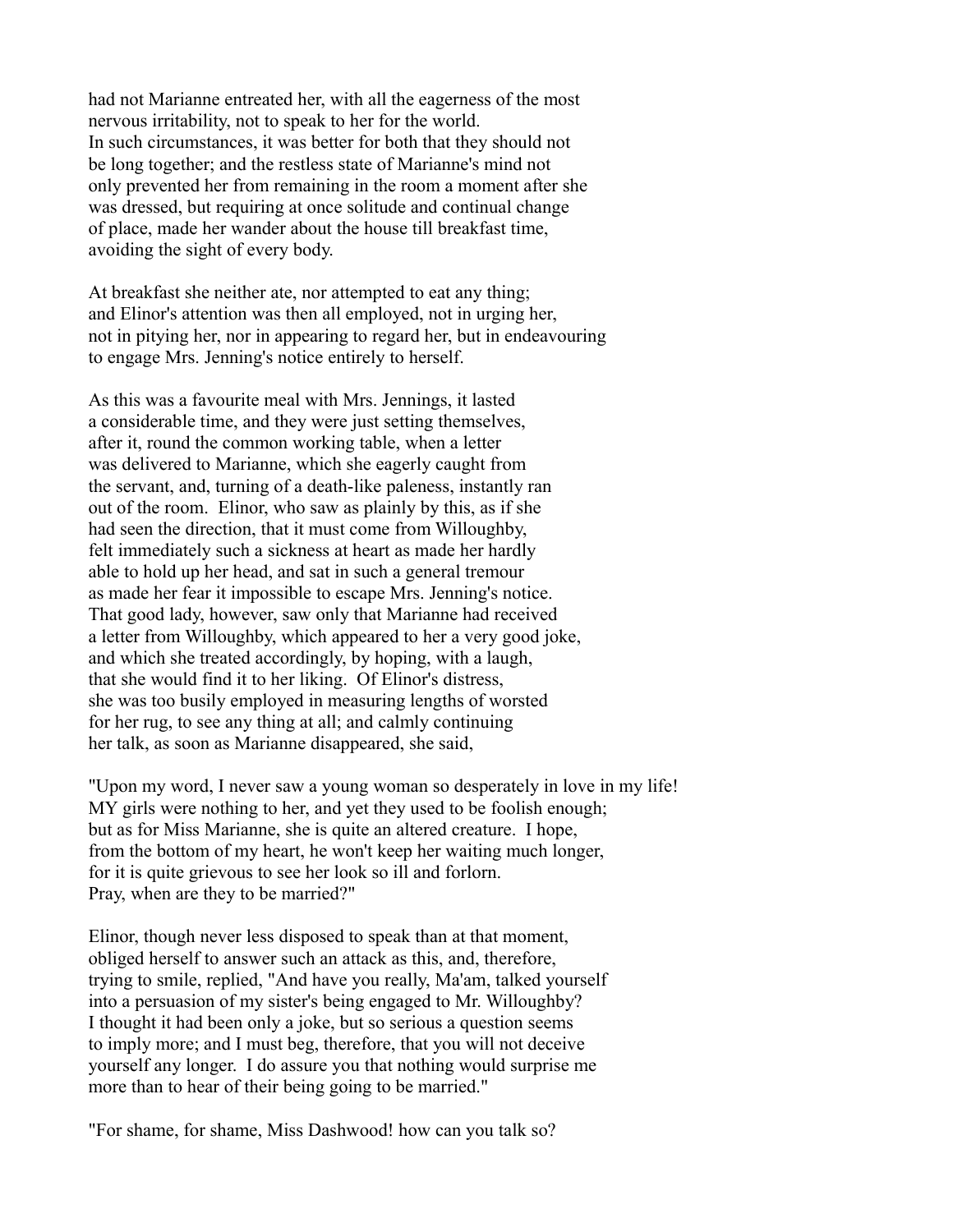Don't we all know that it must be a match, that they were over head and ears in love with each other from the first moment they met? Did not I see them together in Devonshire every day, and all day long; and did not I know that your sister came to town with me on purpose to buy wedding clothes? Come, come, this won't do. Because you are so sly about it yourself, you think nobody else has any senses; but it is no such thing, I can tell you, for it has been known all over town this ever so long. I tell every body of it and so does Charlotte."

"Indeed, Ma'am," said Elinor, very seriously, "you are mistaken. Indeed, you are doing a very unkind thing in spreading the report, and you will find that you have though you will not believe me now."

Mrs. Jennings laughed again, but Elinor had not spirits to say more, and eager at all events to know what Willoughby had written, hurried away to their room, where, on opening the door, she saw Marianne stretched on the bed, almost choked by grief, one letter in her hand, and two or three others laying by her. Elinor drew near, but without saying a word; and seating herself on the bed, took her hand, kissed her affectionately several times, and then gave way to a burst of tears, which at first was scarcely less violent than Marianne's. The latter, though unable to speak, seemed to feel all the tenderness of this behaviour, and after some time thus spent in joint affliction, she put all the letters into Elinor's hands; and then covering her face with her handkerchief, almost screamed with agony. Elinor, who knew that such grief, shocking as it was to witness it, must have its course, watched by her till this excess of suffering had somewhat spent itself, and then turning eagerly to Willoughby's letter, read as follows:

"Bond Street, January.

#### "MY DEAR MADAM,

 "I have just had the honour of receiving your letter, for which I beg to return my sincere acknowledgments. I am much concerned to find there was anything in my behaviour last night that did not meet your approbation; and though I am quite at a loss to discover in what point I could be so unfortunate as to offend you, I entreat your forgiveness of what I can assure you to have been perfectly unintentional. I shall never reflect on my former acquaintance with your family in Devonshire without the most grateful pleasure, and flatter myself it will not be broken by any mistake or misapprehension of my actions. My esteem for your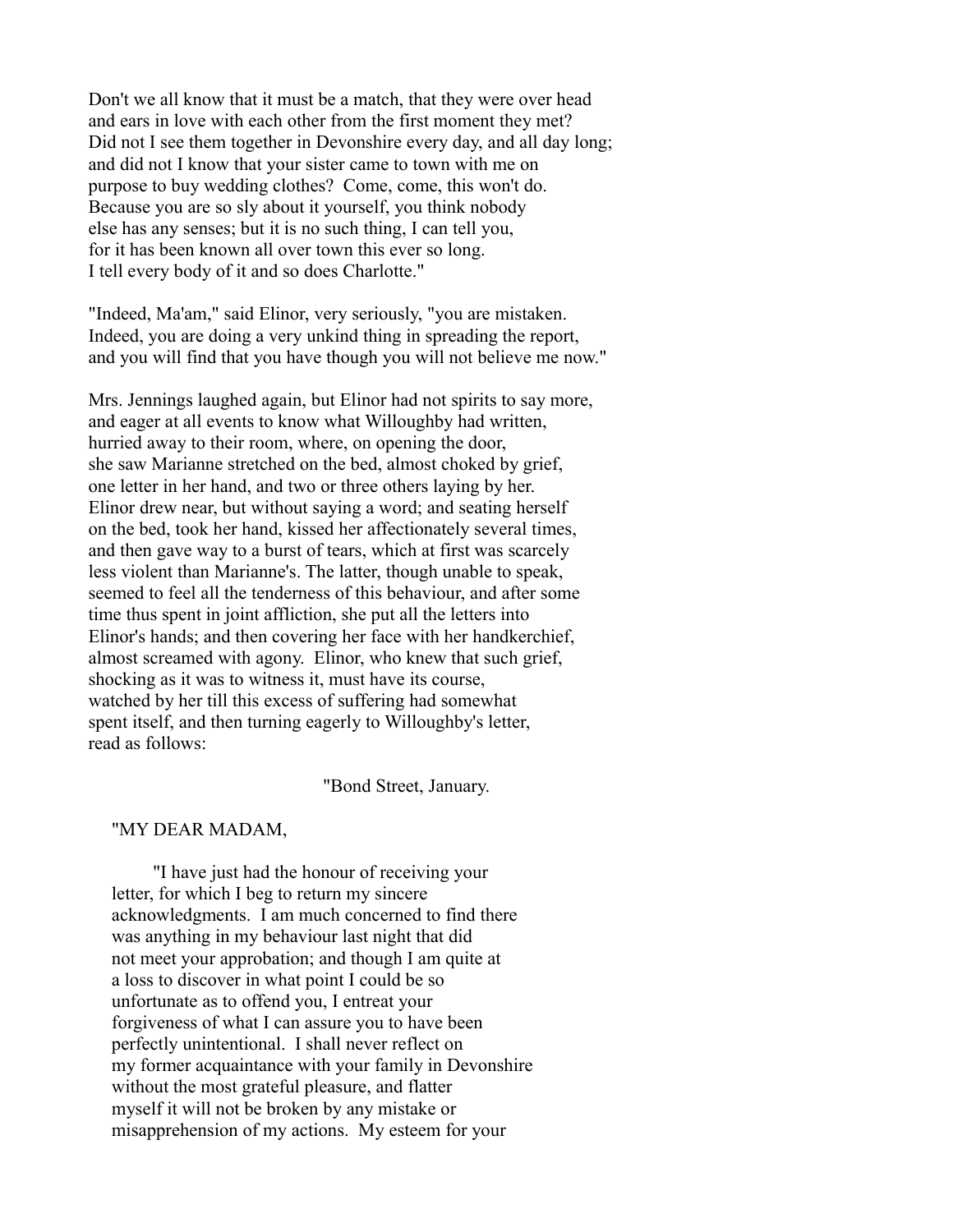whole family is very sincere; but if I have been so unfortunate as to give rise to a belief of more than I felt, or meant to express, I shall reproach myself for not having been more guarded in my professions of that esteem. That I should ever have meant more you will allow to be impossible, when you understand that my affections have been long engaged elsewhere, and it will not be many weeks, I believe, before this engagement is fulfilled. It is with great regret that I obey your commands in returning the letters with which I have been honoured from you, and the lock of hair, which you so obligingly bestowed on me.

 "I am, dear Madam, Your most obedient humble servant,

#### JOHN WILLOUGHBY."

With what indignation such a letter as this must be read by Miss Dashwood, may be imagined. Though aware, before she began it, that it must bring a confession of his inconstancy, and confirm their separation for ever, she was not aware that such language could be suffered to announce it; nor could she have supposed Willoughby capable of departing so far from the appearance of every honourable and delicate feeling--so far from the common decorum of a gentleman, as to send a letter so impudently cruel: a letter which, instead of bringing with his desire of a release any professions of regret, acknowledged no breach of faith, denied all peculiar affection whatever--a letter of which every line was an insult, and which proclaimed its writer to be deep in hardened villainy.

She paused over it for some time with indignant astonishment; then read it again and again; but every perusal only served to increase her abhorrence of the man, and so bitter were her feelings against him, that she dared not trust herself to speak, lest she might wound Marianne still deeper by treating their disengagement, not as a loss to her of any possible good but as an escape from the worst and most irremediable of all evils, a connection, for life, with an unprincipled man, as a deliverance the most real, a blessing the most important.

In her earnest meditations on the contents of the letter, on the depravity of that mind which could dictate it, and probably, on the very different mind of a very different person, who had no other connection whatever with the affair than what her heart gave him with every thing that passed, Elinor forgot the immediate distress of her sister, forgot that she had three letters on her lap yet unread, and so entirely forgot how long she had been in the room,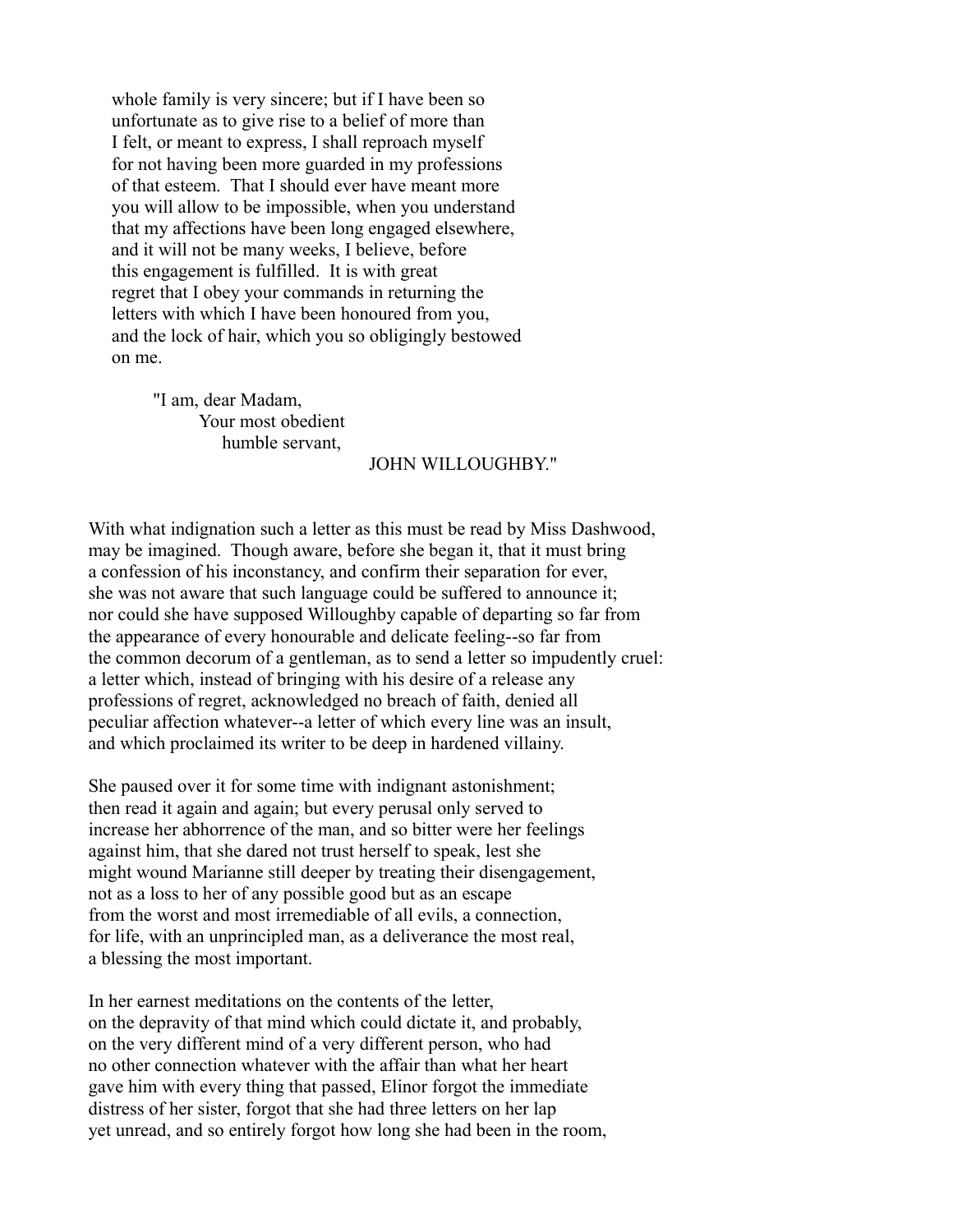that when on hearing a carriage drive up to the door, she went to the window to see who could be coming so unreasonably early, she was all astonishment to perceive Mrs. Jennings's chariot, which she knew had not been ordered till one. Determined not to quit Marianne, though hopeless of contributing, at present, to her ease, she hurried away to excuse herself from attending Mrs. Jennings, on account of her sister being indisposed. Mrs. Jennings, with a thoroughly good-humoured concern for its cause, admitted the excuse most readily, and Elinor, after seeing her safe off, returned to Marianne, whom she found attempting to rise from the bed, and whom she reached just in time to prevent her from falling on the floor, faint and giddy from a long want of proper rest and food; for it was many days since she had any appetite, and many nights since she had really slept; and now, when her mind was no longer supported by the fever of suspense, the consequence of all this was felt in an aching head, a weakened stomach, and a general nervous faintness. A glass of wine, which Elinor procured for her directly, made her more comfortable, and she was at last able to express some sense of her kindness, by saying,

"Poor Elinor! how unhappy I make you!"

"I only wish," replied her sister, "there were any thing I COULD do, which might be of comfort to you."

This, as every thing else would have been, was too much for Marianne, who could only exclaim, in the anguish of her heart, "Oh! Elinor, I am miserable, indeed," before her voice was entirely lost in sobs.

Elinor could no longer witness this torrent of unresisted grief in silence.

"Exert yourself, dear Marianne," she cried, "if you would not kill yourself and all who love you. Think of your mother; think of her misery while YOU suffer: for her sake you must exert yourself."

"I cannot, I cannot," cried Marianne; "leave me, leave me, if I distress you; leave me, hate me, forget me! but do not torture me so. Oh! how easy for those, who have no sorrow of their own to talk of exertion! Happy, happy Elinor, YOU cannot have an idea of what I suffer."

"Do you call ME happy, Marianne? Ah! if you knew!--And can you believe me to be so, while I see you so wretched!"

"Forgive me, forgive me," throwing her arms round her sister's neck; "I know you feel for me; I know what a heart you have; but yet you are- you must be happy; Edward loves you--what, oh what, can do away such happiness as that?"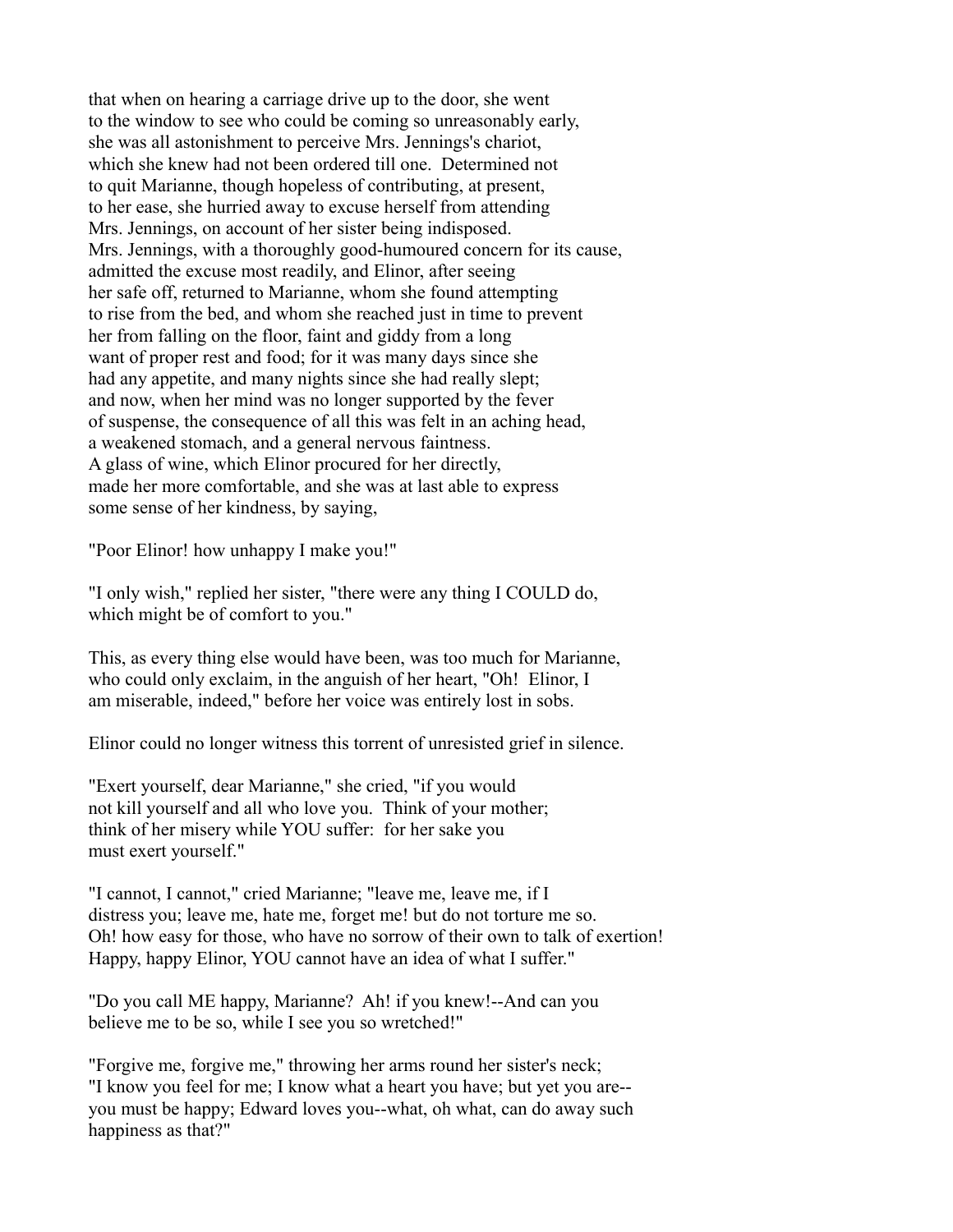"Many, many circumstances," said Elinor, solemnly.

"No, no, no," cried Marianne wildly, "he loves you, and only you. You CAN have no grief."

"I can have no pleasure while I see you in this state."

"And you will never see me otherwise. Mine is a misery which nothing can do away."

"You must not talk so, Marianne. Have you no comforts? no friends? Is your loss such as leaves no opening for consolation? Much as you suffer now, think of what you would have suffered if the discovery of his character had been delayed to a later period- if your engagement had been carried on for months and months, as it might have been, before he chose to put an end to it. Every additional day of unhappy confidence, on your side, would have made the blow more dreadful."

"Engagement!" cried Marianne, "there has been no engagement."

"No engagement!"

"No, he is not so unworthy as you believe him. He has broken no faith with me."

"But he told you that he loved you."

"Yes--no--never absolutely. It was every day implied, but never professedly declared. Sometimes I thought it had been- but it never was."

"Yet you wrote to him?"--

"Yes--could that be wrong after all that had passed?-- But I cannot talk."

Elinor said no more, and turning again to the three letters which now raised a much stronger curiosity than before, directly ran over the contents of all. The first, which was what her sister had sent him on their arrival in town, was to this effect.

Berkeley Street, January.

 "How surprised you will be, Willoughby, on receiving this; and I think you will feel something more than surprise, when you know that I am in town. An opportunity of coming hither, though with Mrs.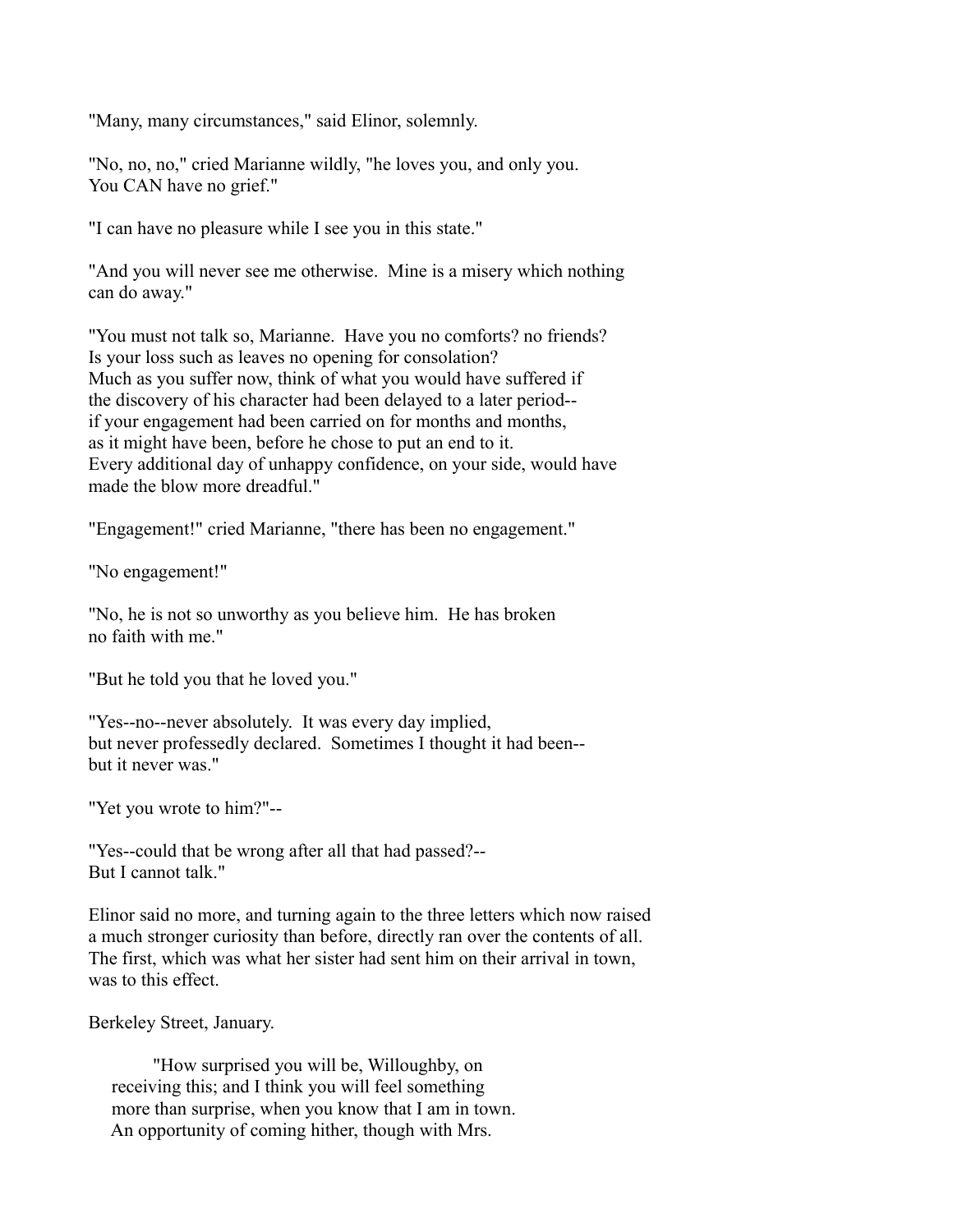Jennings, was a temptation we could not resist. I wish you may receive this in time to come here to-night, but I will not depend on it. At any rate I shall expect you to-morrow. For the present, adieu.

#### "M.D."

Her second note, which had been written on the morning after the dance at the Middletons', was in these words:--

 "I cannot express my disappointment in having missed you the day before yesterday, nor my astonishment at not having received any answer to a note which I sent you above a week ago. I have been expecting to hear from you, and still more to see you, every hour of the day. Pray call again as soon as possible, and explain the reason of my having expected this in vain. You had better come earlier another time, because we are generally out by one. We were last night at Lady Middleton's, where there was a dance. I have been told that you were asked to be of the party. But could it be so? You must be very much altered indeed since we parted, if that could be the case, and you not there. But I will not suppose this possible, and I hope very soon to receive your personal assurance of its being otherwise.

## "MD"

The contents of her last note to him were these:--

 "What am I to imagine, Willoughby, by your behaviour last night? Again I demand an explanation of it. I was prepared to meet you with the pleasure which our separation naturally produced, with the familiarity which our intimacy at Barton appeared to me to justify. I was repulsed indeed! I have passed a wretched night in endeavouring to excuse a conduct which can scarcely be called less than insulting; but though I have not yet been able to form any reasonable apology for your behaviour, I am perfectly ready to hear your justification of it. You have perhaps been misinformed, or purposely deceived, in something concerning me, which may have lowered me in your opinion. Tell me what it is, explain the grounds on which you acted, and I shall be satisfied, in being able to satisfy you. It would grieve me indeed to be obliged to think ill of you; but if I am to do it, if I am to learn that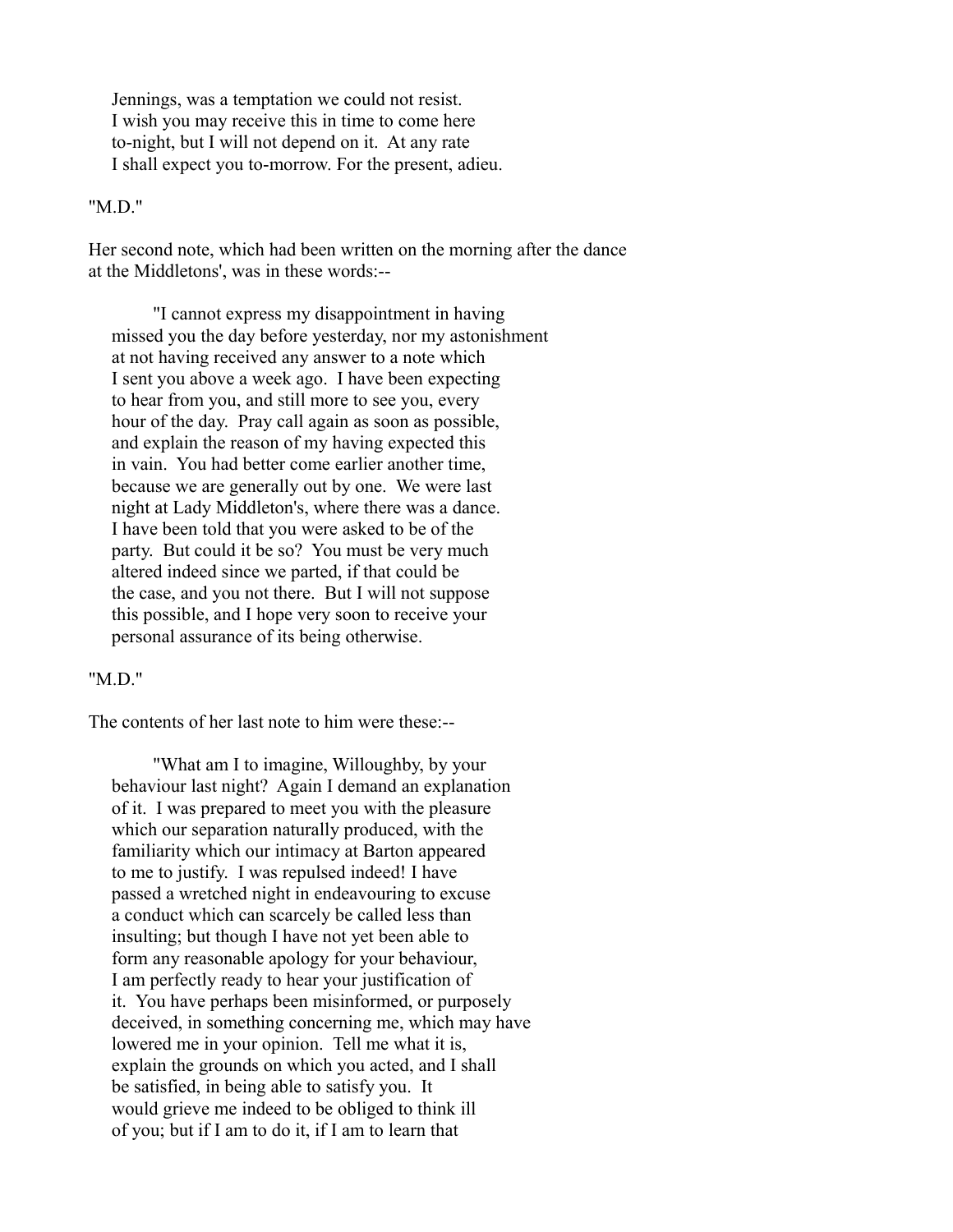you are not what we have hitherto believed you, that your regard for us all was insincere, that your behaviour to me was intended only to deceive, let it be told as soon as possible. My feelings are at present in a state of dreadful indecision; I wish to acquit you, but certainty on either side will be ease to what I now suffer. If your sentiments are no longer what they were, you will return my notes, and the lock of my hair which is in your possession.

## "M.D."

That such letters, so full of affection and confidence, could have been so answered, Elinor, for Willoughby's sake, would have been unwilling to believe. But her condemnation of him did not blind her to the impropriety of their having been written at all; and she was silently grieving over the imprudence which had hazarded such unsolicited proofs of tenderness, not warranted by anything preceding, and most severely condemned by the event, when Marianne, perceiving that she had finished the letters, observed to her that they contained nothing but what any one would have written in the same situation.

"I felt myself," she added, "to be as solemnly engaged to him, as if the strictest legal covenant had bound us to each other."

"I can believe it," said Elinor; "but unfortunately he did not feel the same."

"He DID feel the same, Elinor--for weeks and weeks he felt it. I know he did. Whatever may have changed him now, (and nothing but the blackest art employed against me can have done it), I was once as dear to him as my own soul could wish. This lock of hair, which now he can so readily give up, was begged of me with the most earnest supplication. Had you seen his look, his manner, had you heard his voice at that moment! Have you forgot the last evening of our being together at Barton? The morning that we parted too! When he told me that it might be many weeks before we met again--his distress--can I ever forget his distress?"

For a moment or two she could say no more; but when this emotion had passed away, she added, in a firmer tone,

"Elinor, I have been cruelly used; but not by Willoughby."

"Dearest Marianne, who but himself? By whom can he have been instigated?"

"By all the world, rather than by his own heart. I could rather believe every creature of my acquaintance leagued together to ruin me in his opinion, than believe his nature capable of such cruelty.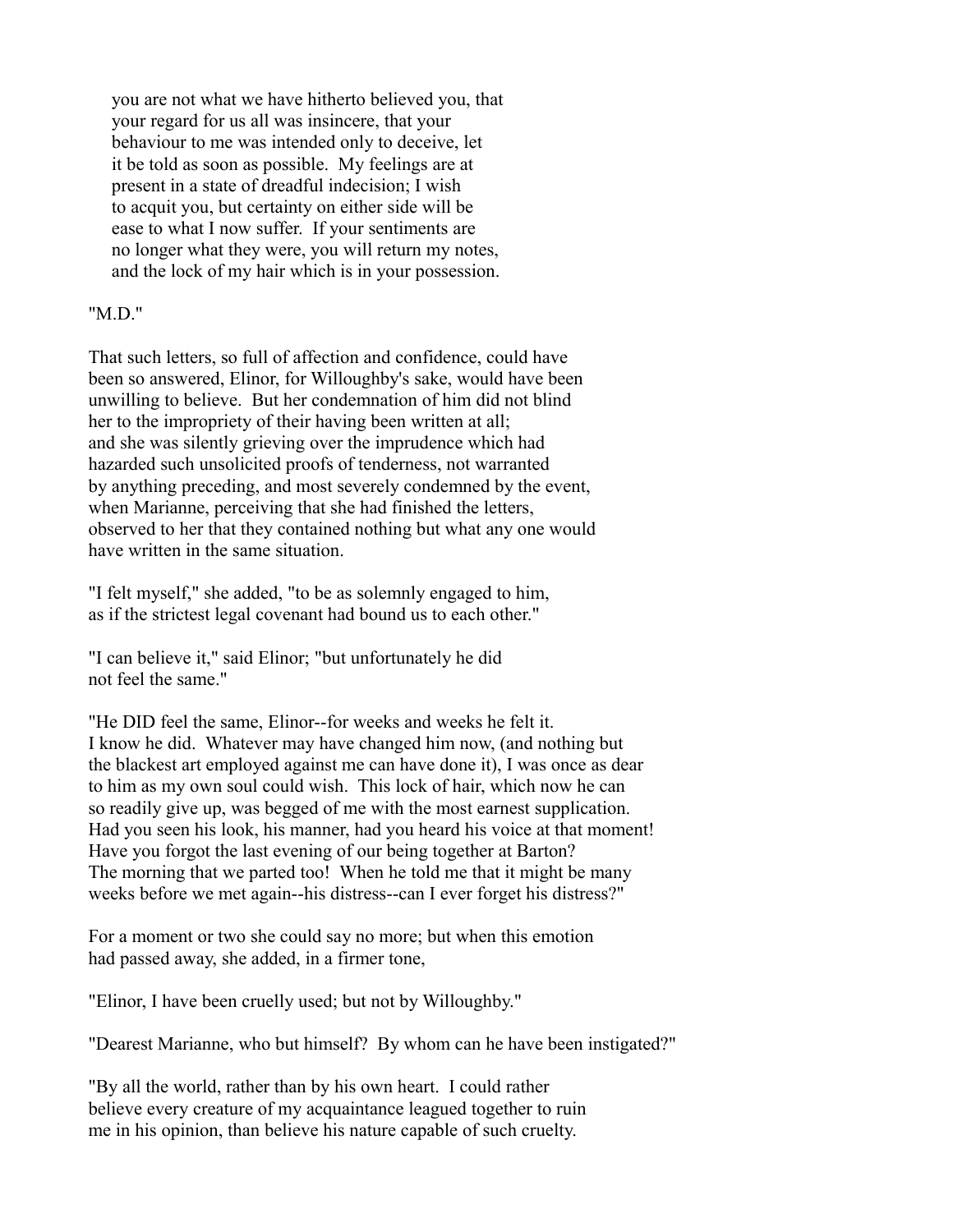This woman of whom he writes--whoever she be--or any one, in short, but your own dear self, mama, and Edward, may have been so barbarous to bely me. Beyond you three, is there a creature in the world whom I would not rather suspect of evil than Willoughby, whose heart I know so well?"

Elinor would not contend, and only replied, "Whoever may have been so detestably your enemy, let them be cheated of their malignant triumph, my dear sister, by seeing how nobly the consciousness of your own innocence and good intentions supports your spirits. It is a reasonable and laudable pride which resists such malevolence."

"No, no," cried Marianne, "misery such as mine has no pride. I care not who knows that I am wretched. The triumph of seeing me so may be open to all the world. Elinor, Elinor, they who suffer little may be proud and independent as they like- may resist insult, or return mortification--but I cannot. I must feel--I must be wretched--and they are welcome to enjoy the consciousness of it that can."

"But for my mother's sake and mine--"

"I would do more than for my own. But to appear happy when I am so miserable-- Oh! who can require it?"

Again they were both silent. Elinor was employed in walking thoughtfully from the fire to the window, from the window to the fire, without knowing that she received warmth from one, or discerning objects through the other; and Marianne, seated at the foot of the bed, with her head leaning against one of its posts, again took up Willoughby's letter, and, after shuddering over every sentence, exclaimed--

"It is too much! Oh, Willoughby, Willoughby, could this be yours! Cruel, cruel--nothing can acquit you. Elinor, nothing can. Whatever he might have heard against me--ought he not to have suspended his belief? ought he not to have told me of it, to have given me the power of clearing myself? 'The lock of hair, (repeating it from the letter,) which you so obligingly bestowed on me'--That is unpardonable. Willoughby, where was your heart when you wrote those words? Oh, barbarously insolent!--Elinor, can he be justified?"

"No, Marianne, in no possible way."

"And yet this woman--who knows what her art may have been?- how long it may have been premeditated, and how deeply contrived by her!--Who is she?--Who can she be?--Whom did I ever hear him talk of as young and attractive among his female acquaintance?-- Oh! no one, no one--he talked to me only of myself."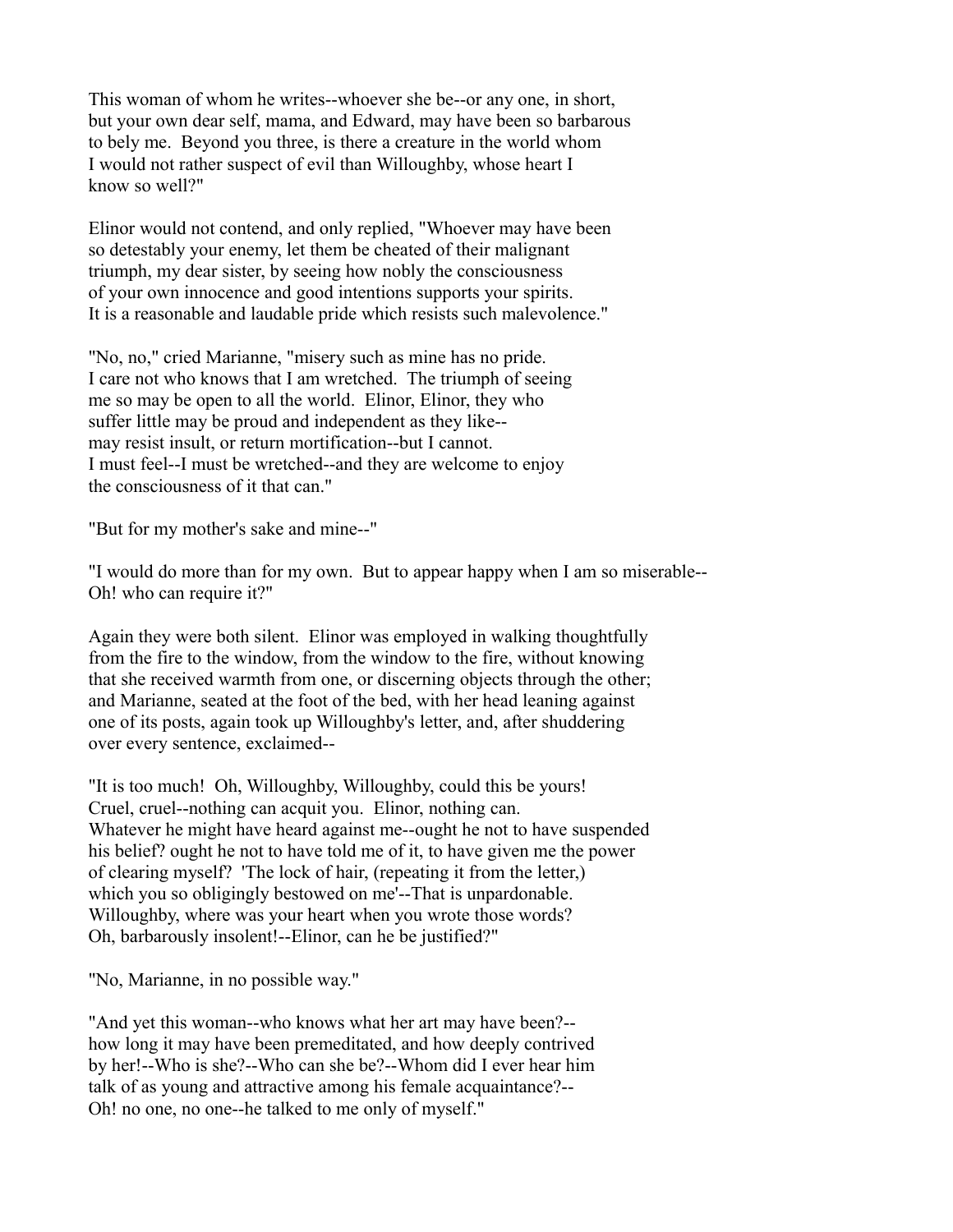Another pause ensued; Marianne was greatly agitated, and it ended thus.

"Elinor, I must go home. I must go and comfort mama. Can not we be gone to-morrow?"

"To-morrow, Marianne!"

"Yes, why should I stay here? I came only for Willoughby's sake- and now who cares for me? Who regards me?"

"It would be impossible to go to-morrow. We owe Mrs. Jennings much more than civility; and civility of the commonest kind must prevent such a hasty removal as that."

"Well then, another day or two, perhaps; but I cannot stay here long, I cannot stay to endure the questions and remarks of all these people. The Middletons and Palmers--how am I to bear their pity? The pity of such a woman as Lady Middleton! Oh, what would HE say to that!"

Elinor advised her to lie down again, and for a moment she did so; but no attitude could give her ease; and in restless pain of mind and body she moved from one posture to another, till growing more and more hysterical, her sister could with difficulty keep her on the bed at all, and for some time was fearful of being constrained to call for assistance. Some lavender drops, however, which she was at length persuaded to take, were of use; and from that time till Mrs. Jennings returned, she continued on the bed quiet and motionless.

## CHAPTER 30

Mrs. Jennings came immediately to their room on her return, and without waiting to have her request of admittance answered, opened the door and walked in with a look of real concern.

"How do you do my dear?"--said she in a voice of great compassion to Marianne, who turned away her face without attempting to answer.

"How is she, Miss Dashwood?--Poor thing! she looks very bad.-- No wonder. Ay, it is but too true. He is to be married very soon- a good-for-nothing fellow! I have no patience with him. Mrs. Taylor told me of it half an hour ago, and she was told it by a particular friend of Miss Grey herself, else I am sure I should not have believed it; and I was almost ready to sink as it was. Well, said I, all I can say is, that if this be true, he has used a young lady of my acquaintance abominably ill,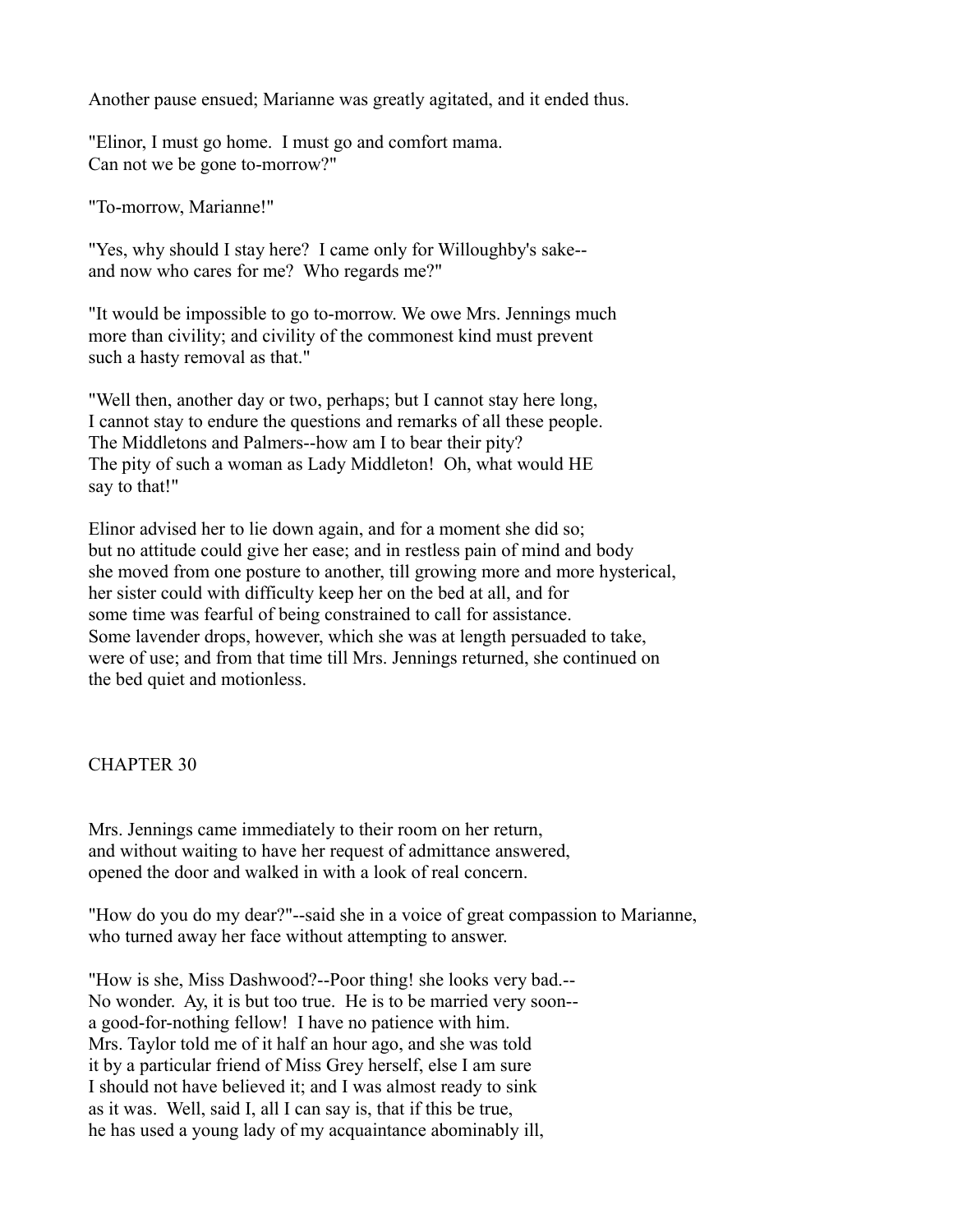and I wish with all my soul his wife may plague his heart out. And so I shall always say, my dear, you may depend on it. I have no notion of men's going on in this way; and if ever I meet him again, I will give him such a dressing as he has not had this many a day. But there is one comfort, my dear Miss Marianne; he is not the only young man in the world worth having; and with your pretty face you will never want admirers. Well, poor thing! I won't disturb her any longer, for she had better have her cry out at once and have done with. The Parrys and Sandersons luckily are coming tonight you know, and that will amuse her."

She then went away, walking on tiptoe out of the room, as if she supposed her young friend's affliction could be increased by noise.

Marianne, to the surprise of her sister, determined on dining with them. Elinor even advised her against it. But "no, she would go down; she could bear it very well, and the bustle about her would be less." Elinor, pleased to have her governed for a moment by such a motive, though believing it hardly possible that she could sit out the dinner, said no more; and adjusting her dress for her as well as she could, while Marianne still remained on the bed, was ready to assist her into the dining room as soon as they were summoned to it.

When there, though looking most wretchedly, she ate more and was calmer than her sister had expected. Had she tried to speak, or had she been conscious of half Mrs. Jennings's well-meant but ill-judged attentions to her, this calmness could not have been maintained; but not a syllable escaped her lips; and the abstraction of her thoughts preserved her in ignorance of every thing that was passing before her.

Elinor, who did justice to Mrs. Jennings's kindness, though its effusions were often distressing, and sometimes almost ridiculous, made her those acknowledgments, and returned her those civilities, which her sister could not make or return for herself. Their good friend saw that Marianne was unhappy, and felt that every thing was due to her which might make her at all less so. She treated her therefore, with all the indulgent fondness of a parent towards a favourite child on the last day of its holidays. Marianne was to have the best place by the fire, was to be tempted to eat by every delicacy in the house, and to be amused by the relation of all the news of the day. Had not Elinor, in the sad countenance of her sister, seen a check to all mirth, she could have been entertained by Mrs. Jennings's endeavours to cure a disappointment in love, by a variety of sweetmeats and olives, and a good fire. As soon, however, as the consciousness of all this was forced by continual repetition on Marianne, she could stay no longer.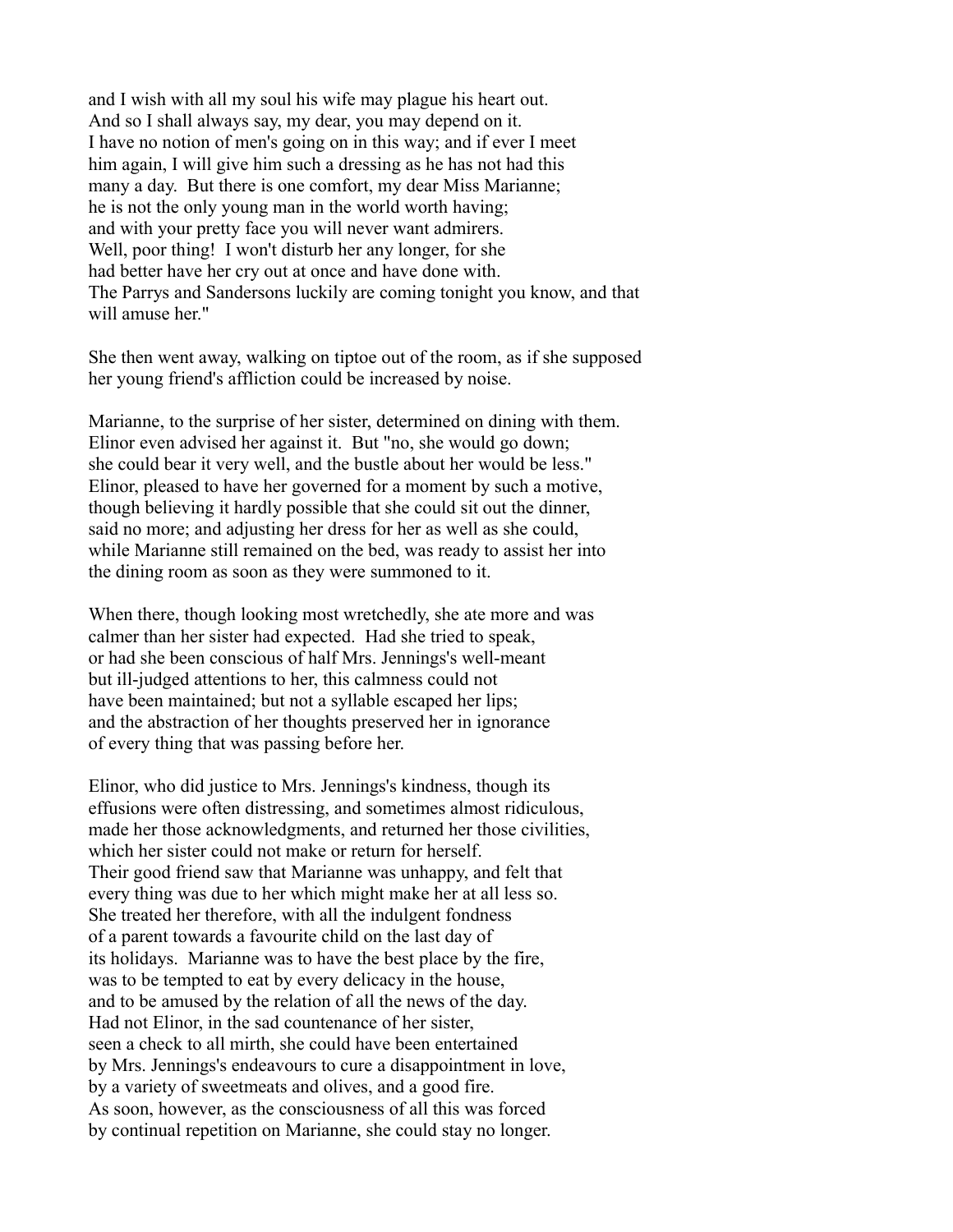With a hasty exclamation of Misery, and a sign to her sister not to follow her, she directly got up and hurried out of the room.

"Poor soul!" cried Mrs. Jennings, as soon as she was gone, "how it grieves me to see her! And I declare if she is not gone away without finishing her wine! And the dried cherries too! Lord! nothing seems to do her any good. I am sure if I knew of any thing she would like, I would send all over the town for it. Well, it is the oddest thing to me, that a man should use such a pretty girl so ill! But when there is plenty of money on one side, and next to none on the other, Lord bless you! they care no more about such things!--"

"The lady then--Miss Grey I think you called her--is very rich?"

"Fifty thousand pounds, my dear. Did you ever see her? a smart, stylish girl they say, but not handsome. I remember her aunt very well, Biddy Henshawe; she married a very wealthy man. But the family are all rich together. Fifty thousand pounds! and by all accounts, it won't come before it's wanted; for they say he is all to pieces. No wonder! dashing about with his curricle and hunters! Well, it don't signify talking; but when a young man, be who he will, comes and makes love to a pretty girl, and promises marriage, he has no business to fly off from his word only because he grows poor, and a richer girl is ready to have him. Why don't he, in such a case, sell his horses, let his house, turn off his servants, and make a thorough reform at once? I warrant you, Miss Marianne would have been ready to wait till matters came round. But that won't do now-a-days; nothing in the way of pleasure can ever be given up by the young men of this age."

"Do you know what kind of a girl Miss Grey is? Is she said to be amiable?"

"I never heard any harm of her; indeed I hardly ever heard her mentioned; except that Mrs. Taylor did say this morning, that one day Miss Walker hinted to her, that she believed Mr. and Mrs. Ellison would not be sorry to have Miss Grey married, for she and Mrs. Ellison could never agree."--

"And who are the Ellisons?"

"Her guardians, my dear. But now she is of age and may choose for herself; and a pretty choice she has made!--What now," after pausing a moment--"your poor sister is gone to her own room, I suppose, to moan by herself. Is there nothing one can get to comfort her? Poor dear, it seems quite cruel to let her be alone. Well, by-and-by we shall have a few friends, and that will amuse her a little. What shall we play at? She hates whist I know; but is there no round game she cares for?"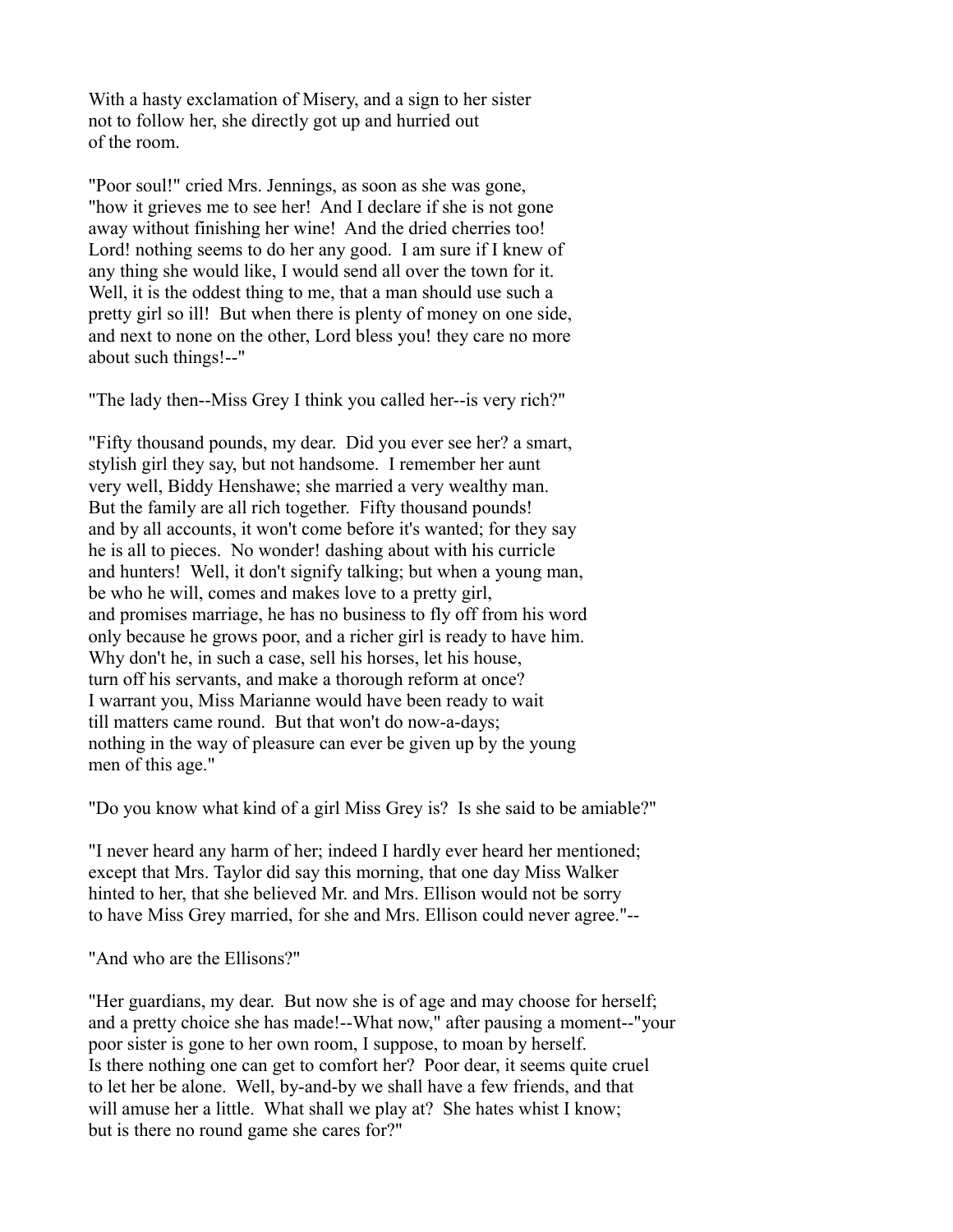"Dear ma'am, this kindness is quite unnecessary. Marianne, I dare say, will not leave her room again this evening. I shall persuade her if I can to go early to bed, for I am sure she wants rest."

"Aye, I believe that will be best for her. Let her name her own supper, and go to bed. Lord! no wonder she has been looking so bad and so cast down this last week or two, for this matter I suppose has been hanging over her head as long as that. And so the letter that came today finished it! Poor soul! I am sure if I had had a notion of it, I would not have joked her about it for all my money. But then you know, how should I guess such a thing? I made sure of its being nothing but a common love letter, and you know young people like to be laughed at about them. Lord! how concerned Sir John and my daughters will be when they hear it! If I had my senses about me I might have called in Conduit Street in my way home, and told them of it. But I shall see them tomorrow."

"It would be unnecessary I am sure, for you to caution Mrs. Palmer and Sir John against ever naming Mr. Willoughby, or making the slightest allusion to what has passed, before my sister. Their own good-nature must point out to them the real cruelty of appearing to know any thing about it when she is present; and the less that may ever be said to myself on the subject, the more my feelings will be spared, as you my dear madam will easily believe."

"Oh! Lord! yes, that I do indeed. It must be terrible for you to hear it talked of; and as for your sister, I am sure I would not mention a word about it to her for the world. You saw I did not all dinner time. No more would Sir John, nor my daughters, for they are all very thoughtful and considerate; especially if I give them a hint, as I certainly will. For my part, I think the less that is said about such things, the better, the sooner 'tis blown over and forgot. And what does talking ever do you know?"

"In this affair it can only do harm; more so perhaps than in many cases of a similar kind, for it has been attended by circumstances which, for the sake of every one concerned in it, make it unfit to become the public conversation. I must do THIS justice to Mr. Willoughby- he has broken no positive engagement with my sister."

"Law, my dear! Don't pretend to defend him. No positive engagement indeed! after taking her all over Allenham House, and fixing on the very rooms they were to live in hereafter!"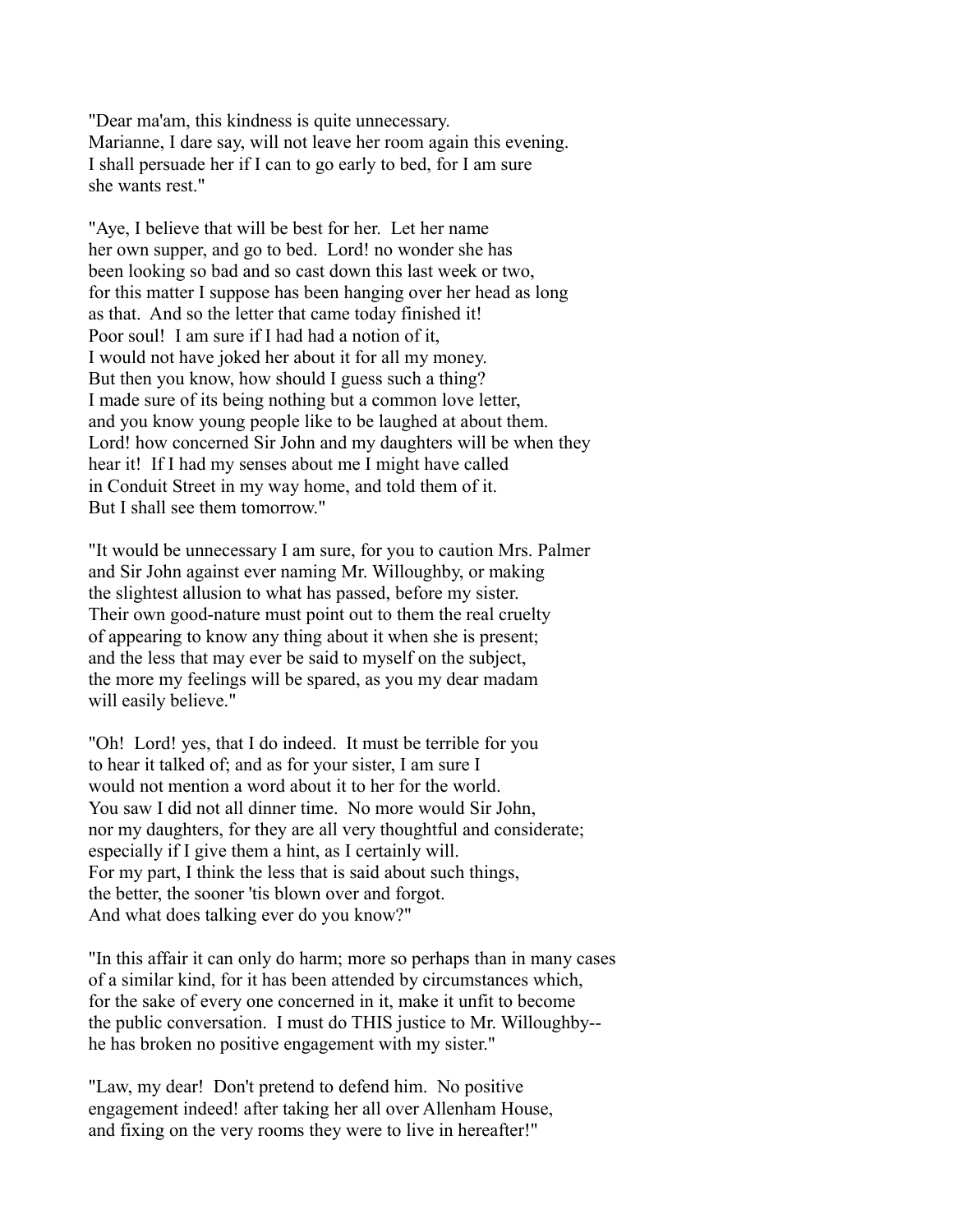Elinor, for her sister's sake, could not press the subject farther, and she hoped it was not required of her for Willoughby's; since, though Marianne might lose much, he could gain very little by the enforcement of the real truth. After a short silence on both sides, Mrs. Jennings, with all her natural hilarity, burst forth again.

"Well, my dear, 'tis a true saying about an ill-wind, for it will be all the better for Colonel Brandon. He will have her at last; aye, that he will. Mind me, now, if they an't married by Mid-summer. Lord! how he'll chuckle over this news! I hope he will come tonight. It will be all to one a better match for your sister. Two thousand a year without debt or drawback- except the little love-child, indeed; aye, I had forgot her; but she may be 'prenticed out at a small cost, and then what does it signify? Delaford is a nice place, I can tell you; exactly what I call a nice old fashioned place, full of comforts and conveniences; quite shut in with great garden walls that are covered with the best fruit-trees in the country; and such a mulberry tree in one corner! Lord! how Charlotte and I did stuff the only time we were there! Then, there is a dove-cote, some delightful stew-ponds, and a very pretty canal; and every thing, in short, that one could wish for; and, moreover, it is close to the church, and only a quarter of a mile from the turnpike-road, so 'tis never dull, for if you only go and sit up in an old yew arbour behind the house, you may see all the carriages that pass along. Oh! 'tis a nice place! A butcher hard by in the village, and the parsonage-house within a stone's throw. To my fancy, a thousand times prettier than Barton Park, where they are forced to send three miles for their meat, and have not a neighbour nearer than your mother. Well, I shall spirit up the Colonel as soon as I can. One shoulder of mutton, you know, drives another down. If we CAN but put Willoughby out of her head!"

"Ay, if we can do THAT, Ma'am," said Elinor, "we shall do very well with or without Colonel Brandon." And then rising, she went away to join Marianne, whom she found, as she expected, in her own room, leaning, in silent misery, over the small remains of a fire, which, till Elinor's entrance, had been her only light.

"You had better leave me," was all the notice that her sister received from her.

"I will leave you," said Elinor, "if you will go to bed." But this, from the momentary perverseness of impatient suffering, she at first refused to do. Her sister's earnest, though gentle persuasion, however, soon softened her to compliance, and Elinor saw her lay her aching head on the pillow, and as she hoped, in a way to get some quiet rest before she left her.

In the drawing-room, whither she then repaired, she was soon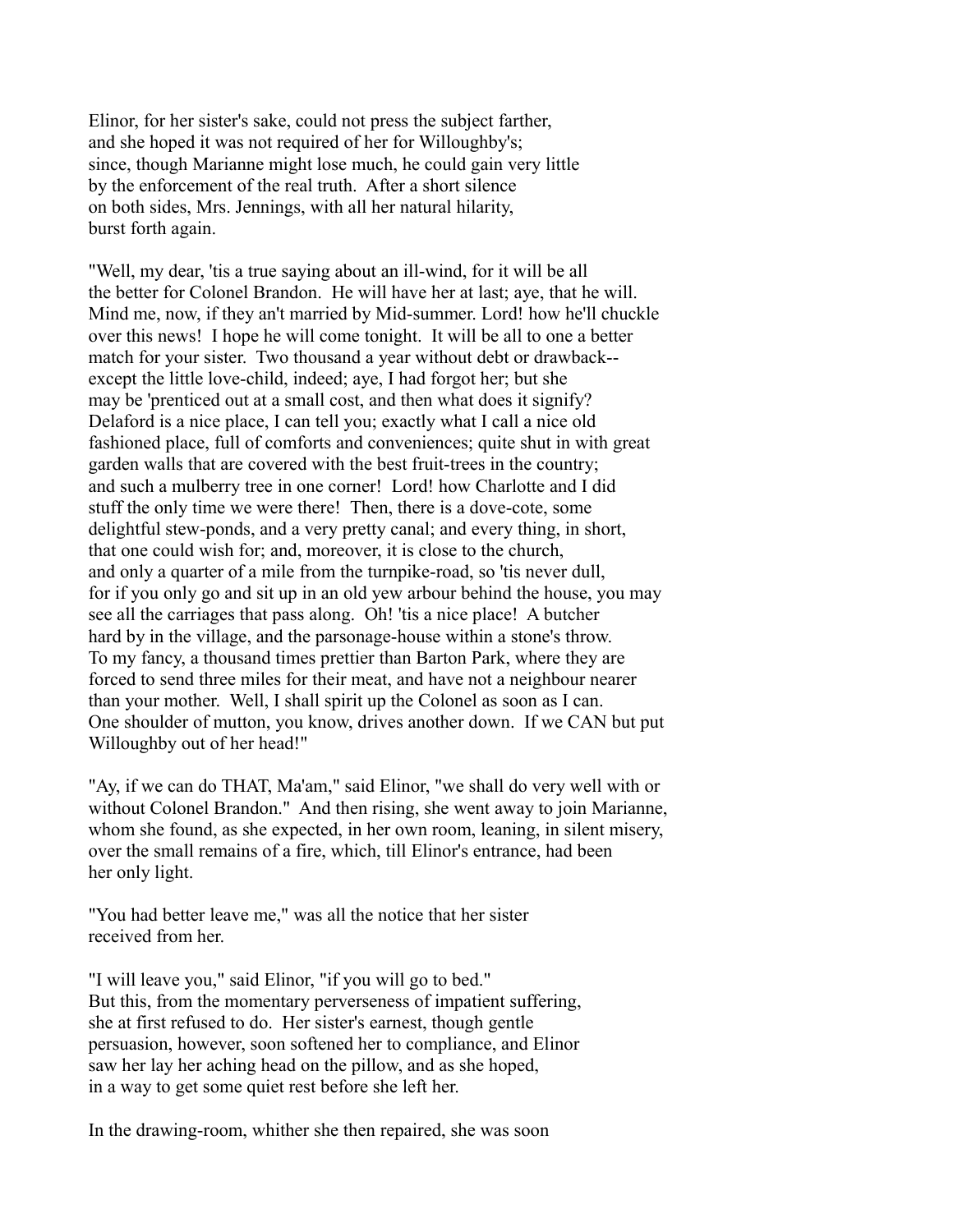joined by Mrs. Jennings, with a wine-glass, full of something, in her hand.

"My dear," said she, entering, "I have just recollected that I have some of the finest old Constantia wine in the house that ever was tasted, so I have brought a glass of it for your sister. My poor husband! how fond he was of it! Whenever he had a touch of his old colicky gout, he said it did him more good than any thing else in the world. Do take it to your sister."

"Dear Ma'am," replied Elinor, smiling at the difference of the complaints for which it was recommended, "how good you are! But I have just left Marianne in bed, and, I hope, almost asleep; and as I think nothing will be of so much service to her as rest, if you will give me leave, I will drink the wine myself."

Mrs. Jennings, though regretting that she had not been five minutes earlier, was satisfied with the compromise; and Elinor, as she swallowed the chief of it, reflected, that though its effects on a colicky gout were, at present, of little importance to her, its healing powers, on a disappointed heart might be as reasonably tried on herself as on her sister.

Colonel Brandon came in while the party were at tea, and by his manner of looking round the room for Marianne, Elinor immediately fancied that he neither expected nor wished to see her there, and, in short, that he was already aware of what occasioned her absence. Mrs. Jennings was not struck by the same thought; for soon after his entrance, she walked across the room to the tea-table where Elinor presided, and whispered--"The Colonel looks as grave as ever you see. He knows nothing of it; do tell him, my dear."

He shortly afterwards drew a chair close to her's, and, with a look which perfectly assured her of his good information, inquired after her sister.

"Marianne is not well," said she. "She has been indisposed all day, and we have persuaded her to go to bed."

"Perhaps, then," he hesitatingly replied, "what I heard this morning may be- there may be more truth in it than I could believe possible at first."

"What did you hear?"

"That a gentleman, whom I had reason to think--in short, that a man, whom I KNEW to be engaged--but how shall I tell you? If you know it already, as surely you must, I may be spared."

"You mean," answered Elinor, with forced calmness, "Mr. Willoughby's marriage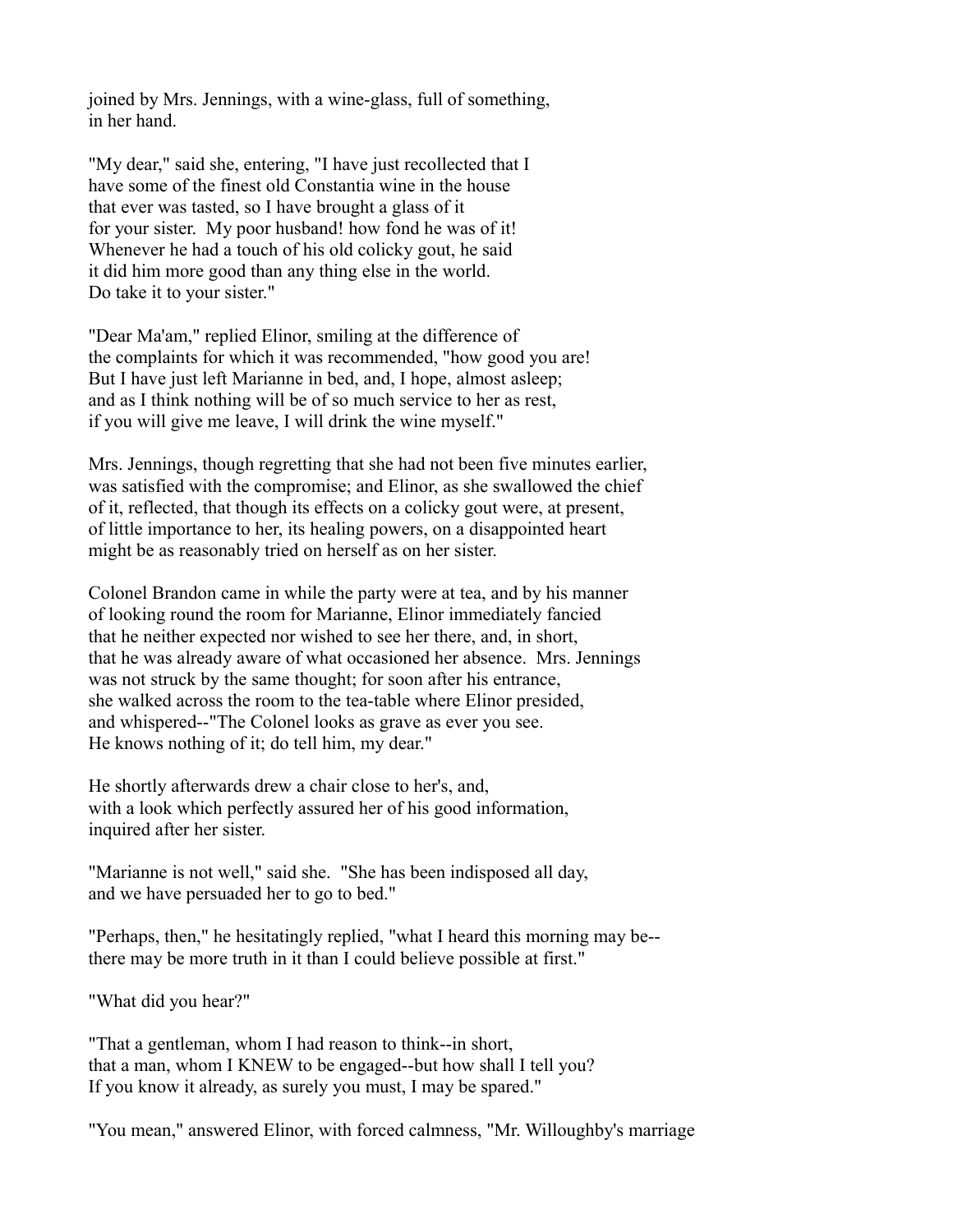with Miss Grey. Yes, we DO know it all. This seems to have been a day of general elucidation, for this very morning first unfolded it to us. Mr. Willoughby is unfathomable! Where did you hear it?"

"In a stationer's shop in Pall Mall, where I had business. Two ladies were waiting for their carriage, and one of them was giving the other an account of the intended match, in a voice so little attempting concealment, that it was impossible for me not to hear all. The name of Willoughby, John Willoughby, frequently repeated, first caught my attention; and what followed was a positive assertion that every thing was now finally settled respecting his marriage with Miss Grey--it was no longer to be a secret- it would take place even within a few weeks, with many particulars of preparations and other matters. One thing, especially, I remember, because it served to identify the man still more:--as soon as the ceremony was over, they were to go to Combe Magna, his seat in Somersetshire. My astonishment!--but it would be impossible to describe what I felt. The communicative lady I learnt, on inquiry, for I stayed in the shop till they were gone, was a Mrs. Ellison, and that, as I have been since informed, is the name of Miss Grey's guardian."

"It is. But have you likewise heard that Miss Grey has fifty thousand pounds? In that, if in any thing, we may find an explanation."

"It may be so; but Willoughby is capable--at least I think"- he stopped a moment; then added in a voice which seemed to distrust itself, "And your sister--how did she--"

"Her sufferings have been very severe. I have only to hope that they may be proportionately short. It has been, it is a most cruel affliction. Till yesterday, I believe, she never doubted his regard; and even now, perhaps--but I am almost convinced that he never was really attached to her. He has been very deceitful! and, in some points, there seems a hardness of heart about him."

"Ah!" said Colonel Brandon, "there is, indeed! But your sister does not-- I think you said so--she does not consider quite as you do?"

"You know her disposition, and may believe how eagerly she would still justify him if she could."

He made no answer; and soon afterwards, by the removal of the tea-things, and the arrangement of the card parties, the subject was necessarily dropped. Mrs. Jennings, who had watched them with pleasure while they were talking, and who expected to see the effect of Miss Dashwood's communication, in such an instantaneous gaiety on Colonel Brandon's side, as might have become a man in the bloom of youth, of hope and happiness, saw him, with amazement, remain the whole evening more serious and thoughtful than usual.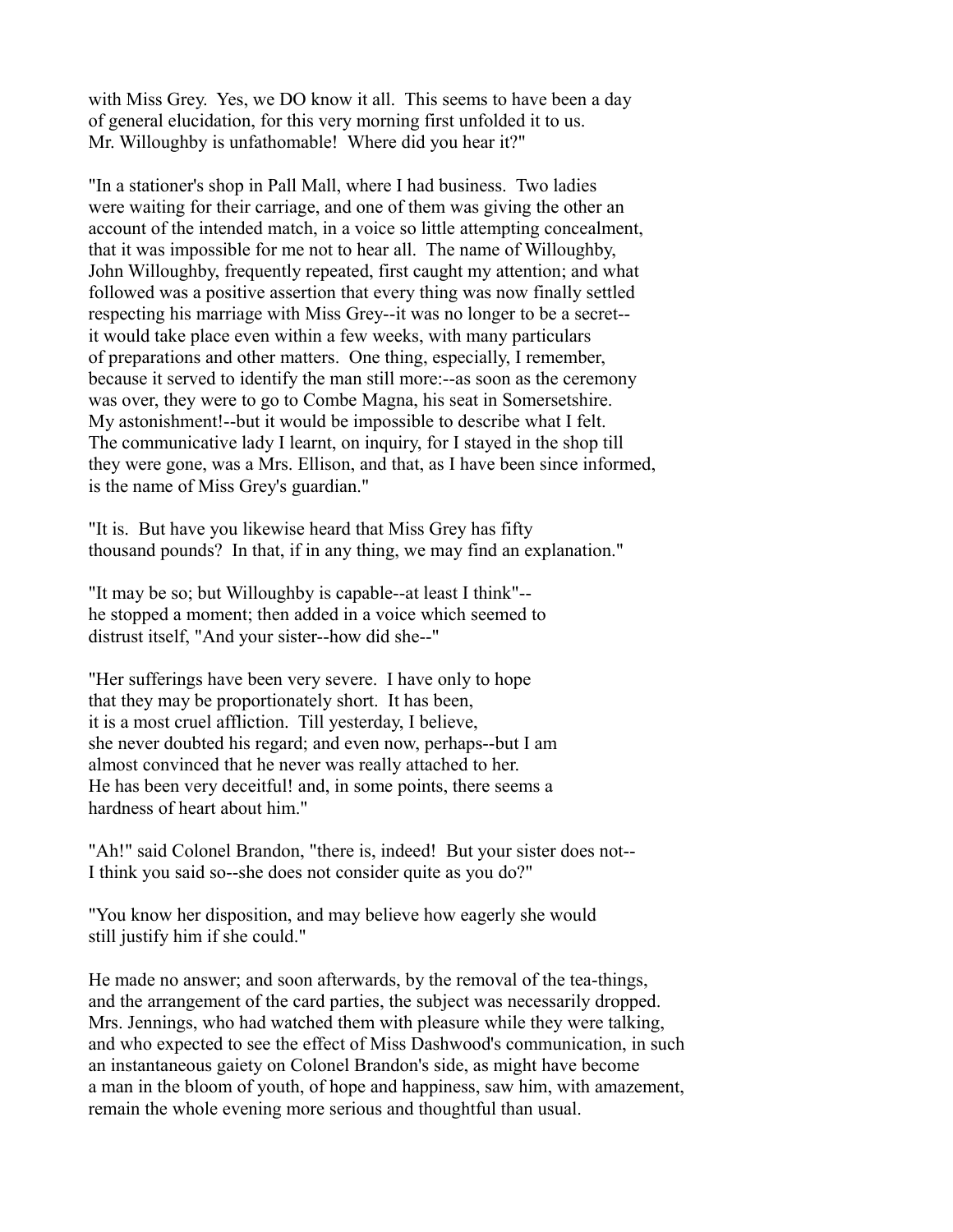# CHAPTER XXXI

From a night of more sleep than she had expected, Marianne awoke the next morning to the same consciousness of misery in which she had closed her eyes.

Elinor encouraged her as much as possible to talk of what she felt; and before breakfast was ready, they had gone through the subject again and again; and with the same steady conviction and affectionate counsel on Elinor's side, the same impetuous feelings and varying opinions on Marianne's, as before. Sometimes she could believe Willoughby to be as unfortunate and as innocent as herself, and at others, lost every consolation in the impossibility of acquitting him. At one moment she was absolutely indifferent to the observation of all the world, at another she would seclude herself from it for ever, and at a third could resist it with energy. In one thing, however, she was uniform, when it came to the point, in avoiding, where it was possible, the presence of Mrs. Jennings, and in a determined silence when obliged to endure it. Her heart was hardened against the belief of Mrs. Jennings's entering into her sorrows with any compassion.

"No, no, no, it cannot be," she cried; "she cannot feel. Her kindness is not sympathy; her good-nature is not tenderness. All that she wants is gossip, and she only likes me now because I supply it."

Elinor had not needed this to be assured of the injustice to which her sister was often led in her opinion of others, by the irritable refinement of her own mind, and the too great importance placed by her on the delicacies of a strong sensibility, and the graces of a polished manner. Like half the rest of the world, if more than half there be that are clever and good, Marianne, with excellent abilities and an excellent disposition, was neither reasonable nor candid. She expected from other people the same opinions and feelings as her own, and she judged of their motives by the immediate effect of their actions on herself. Thus a circumstance occurred, while the sisters were together in their own room after breakfast, which sunk the heart of Mrs. Jennings still lower in her estimation; because, through her own weakness, it chanced to prove a source of fresh pain to herself, though Mrs. Jennings was governed in it by an impulse of the utmost goodwill.

With a letter in her outstretched hand, and countenance gaily smiling,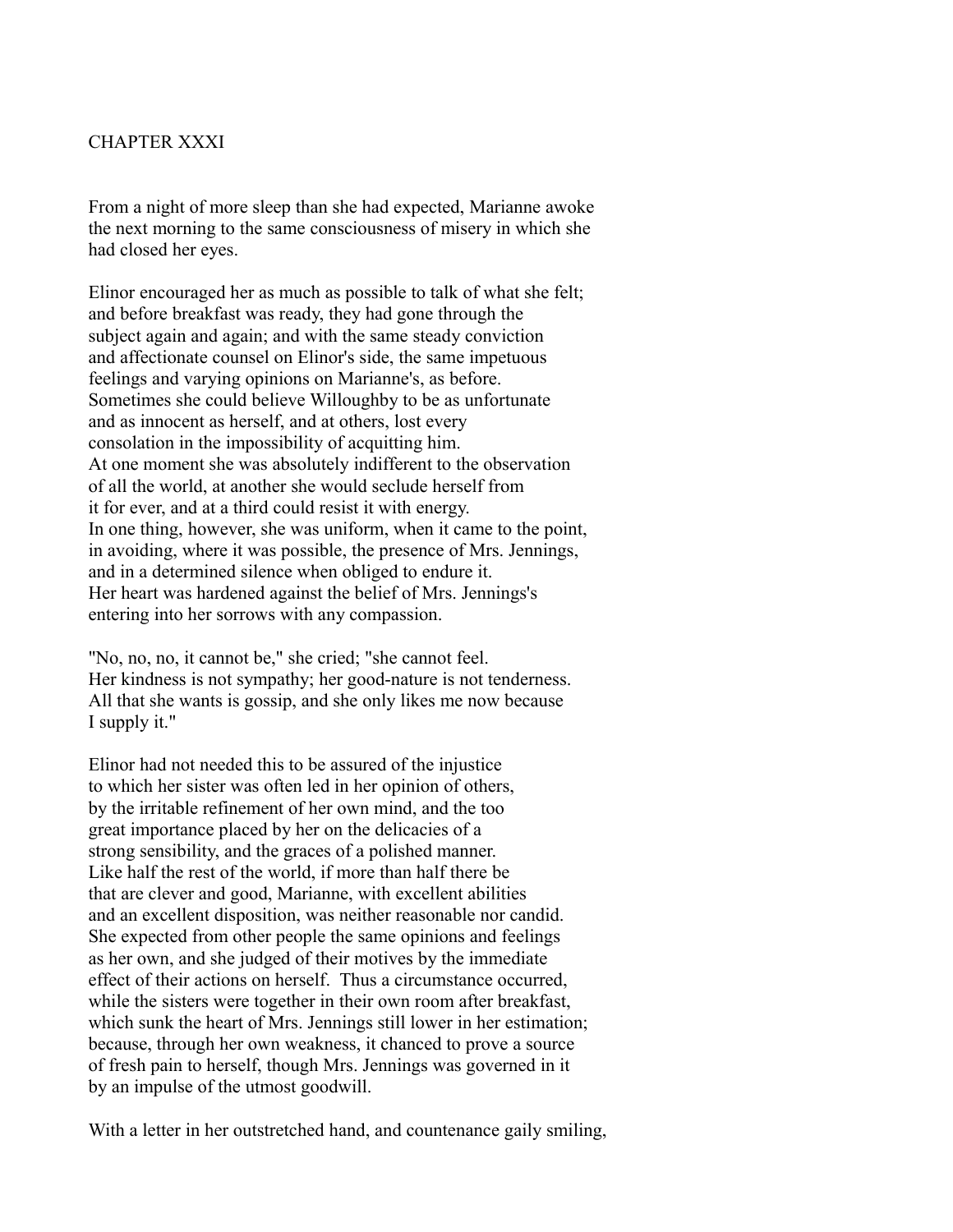from the persuasion of bringing comfort, she entered their room, saying,

"Now, my dear, I bring you something that I am sure will do you good."

Marianne heard enough. In one moment her imagination placed before her a letter from Willoughby, full of tenderness and contrition, explanatory of all that had passed, satisfactory, convincing; and instantly followed by Willoughby himself, rushing eagerly into the room to inforce, at her feet, by the eloquence of his eyes, the assurances of his letter. The work of one moment was destroyed by the next. The hand writing of her mother, never till then unwelcome, was before her; and, in the acuteness of the disappointment which followed such an ecstasy of more than hope, she felt as if, till that instant, she had never suffered.

The cruelty of Mrs. Jennings no language, within her reach in her moments of happiest eloquence, could have expressed; and now she could reproach her only by the tears which streamed from her eyes with passionate violence--a reproach, however, so entirely lost on its object, that after many expressions of pity, she withdrew, still referring her to the letter of comfort. But the letter, when she was calm enough to read it, brought little comfort. Willoughby filled every page. Her mother, still confident of their engagement, and relying as warmly as ever on his constancy, had only been roused by Elinor's application, to intreat from Marianne greater openness towards them both; and this, with such tenderness towards her, such affection for Willoughby, and such a conviction of their future happiness in each other, that she wept with agony through the whole of it.

All her impatience to be at home again now returned; her mother was dearer to her than ever; dearer through the very excess of her mistaken confidence in Willoughby, and she was wildly urgent to be gone. Elinor, unable herself to determine whether it were better for Marianne to be in London or at Barton, offered no counsel of her own except of patience till their mother's wishes could be known; and at length she obtained her sister's consent to wait for that knowledge.

Mrs. Jennings left them earlier than usual; for she could not be easy till the Middletons and Palmers were able to grieve as much as herself; and positively refusing Elinor's offered attendance, went out alone for the rest of the morning. Elinor, with a very heavy heart, aware of the pain she was going to communicate, and perceiving, by Marianne's letter, how ill she had succeeded in laying any foundation for it, then sat down to write her mother an account of what had passed, and entreat her directions for the future; while Marianne, who came into the drawing-room on Mrs. Jennings's going away, remained fixed at the table where Elinor wrote, watching the advancement of her pen, grieving over her for the hardship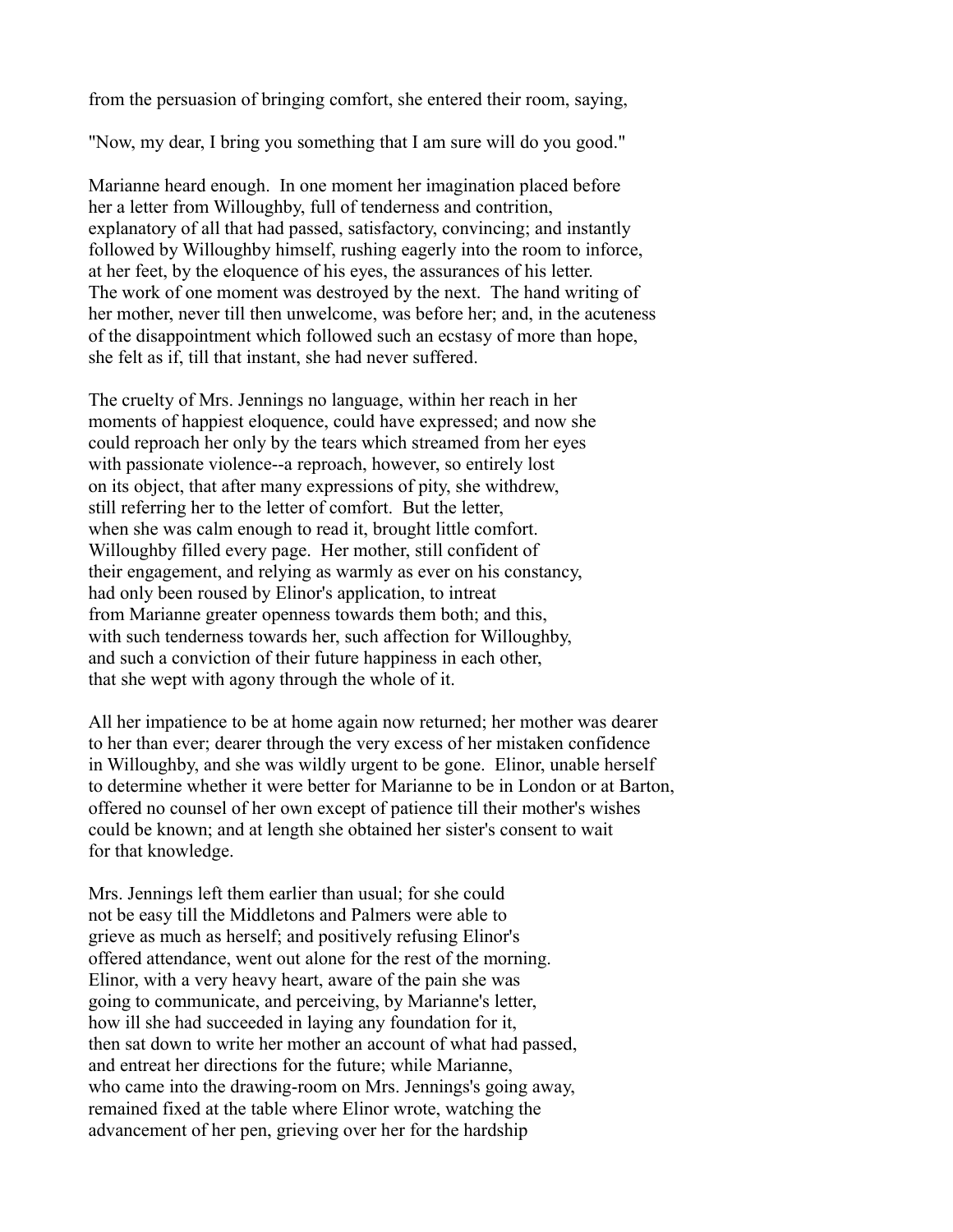of such a task, and grieving still more fondly over its effect on her mother.

In this manner they had continued about a quarter of an hour, when Marianne, whose nerves could not then bear any sudden noise, was startled by a rap at the door.

"Who can this be?" cried Elinor. "So early too! I thought we HAD been safe."

Marianne moved to the window--

"It is Colonel Brandon!" said she, with vexation. "We are never safe from HIM."

"He will not come in, as Mrs. Jennings is from home."

"I will not trust to THAT," retreating to her own room. "A man who has nothing to do with his own time has no conscience in his intrusion on that of others."

The event proved her conjecture right, though it was founded on injustice and error; for Colonel Brandon DID come in; and Elinor, who was convinced that solicitude for Marianne brought him thither, and who saw THAT solicitude in his disturbed and melancholy look, and in his anxious though brief inquiry after her, could not forgive her sister for esteeming him so lightly.

"I met Mrs. Jennings in Bond Street," said he, after the first salutation, "and she encouraged me to come on; and I was the more easily encouraged, because I thought it probable that I might find you alone, which I was very desirous of doing. My object--my wish--my sole wish in desiring it-- I hope, I believe it is--is to be a means of giving comfort;--no, I must not say comfort--not present comfort--but conviction, lasting conviction to your sister's mind. My regard for her, for yourself, for your mother- will you allow me to prove it, by relating some circumstances which nothing but a VERY sincere regard--nothing but an earnest desire of being useful-- I think I am justified--though where so many hours have been spent in convincing myself that I am right, is there not some reason to fear I may be wrong?" He stopped.

"I understand you," said Elinor. "You have something to tell me of Mr. Willoughby, that will open his character farther. Your telling it will be the greatest act of friendship that can be shewn Marianne. MY gratitude will be insured immediately by any information tending to that end, and HERS must be gained by it in time. Pray, pray let me hear it."

"You shall; and, to be brief, when I quitted Barton last October,--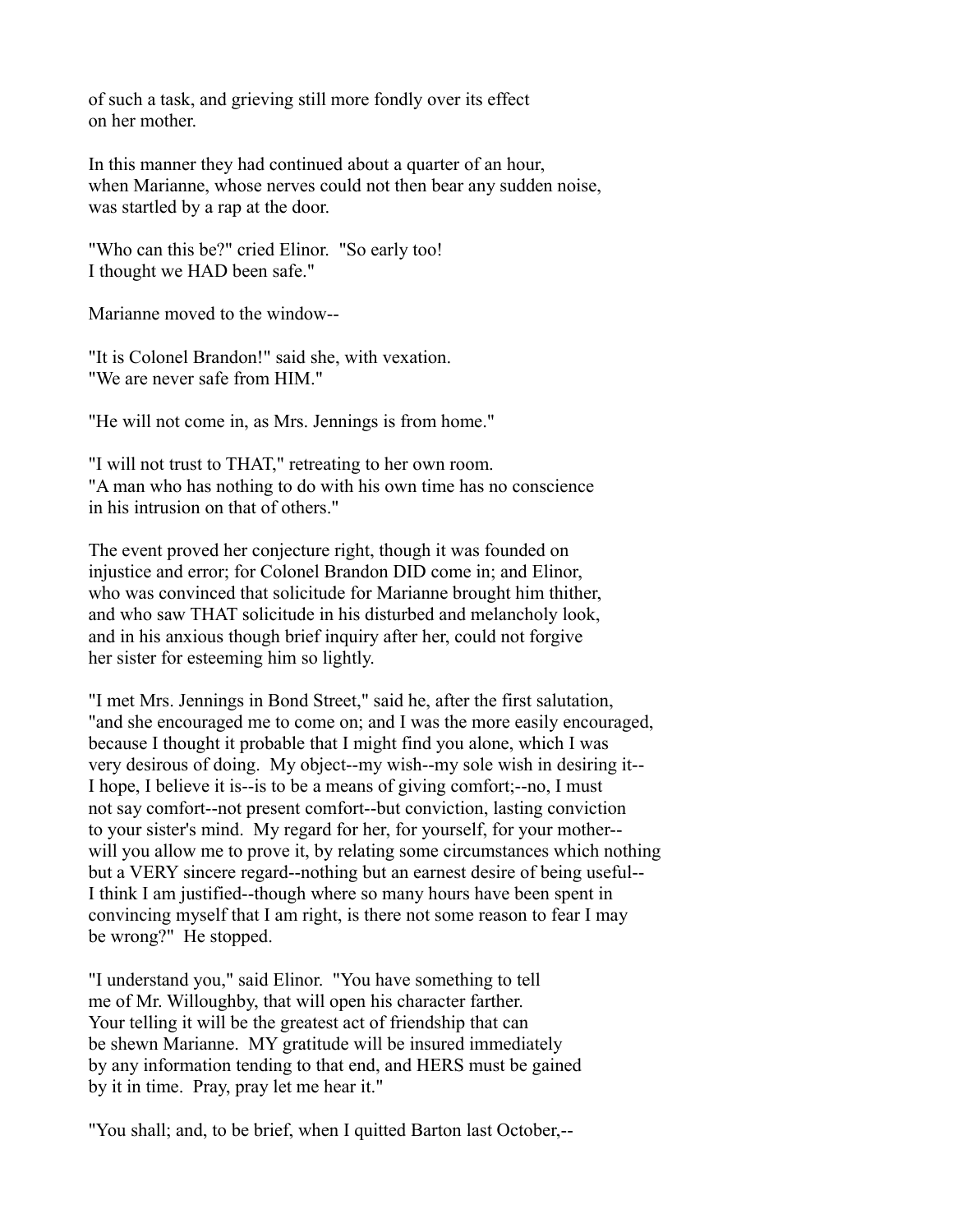but this will give you no idea--I must go farther back. You will find me a very awkward narrator, Miss Dashwood; I hardly know where to begin. A short account of myself, I believe, will be necessary, and it SHALL be a short one. On such a subject," sighing heavily, "can I have little temptation to be diffuse."

He stopt a moment for recollection, and then, with another sigh, went on.

"You have probably entirely forgotten a conversation-- (it is not to be supposed that it could make any impression on you)--a conversation between us one evening at Barton Park- it was the evening of a dance--in which I alluded to a lady I had once known, as resembling, in some measure, your sister Marianne."

"Indeed," answered Elinor, "I have NOT forgotten it." He looked pleased by this remembrance, and added,

"If I am not deceived by the uncertainty, the partiality of tender recollection, there is a very strong resemblance between them, as well in mind as person. The same warmth of heart, the same eagerness of fancy and spirits. This lady was one of my nearest relations, an orphan from her infancy, and under the guardianship of my father. Our ages were nearly the same, and from our earliest years we were playfellows and friends. I cannot remember the time when I did not love Eliza; and my affection for her, as we grew up, was such, as perhaps, judging from my present forlorn and cheerless gravity, you might think me incapable of having ever felt. Her's, for me, was, I believe, fervent as the attachment of your sister to Mr. Willoughby and it was, though from a different cause, no less unfortunate. At seventeen she was lost to me for ever. She was married--married against her inclination to my brother. Her fortune was large, and our family estate much encumbered. And this, I fear, is all that can be said for the conduct of one, who was at once her uncle and guardian. My brother did not deserve her; he did not even love her. I had hoped that her regard for me would support her under any difficulty, and for some time it did; but at last the misery of her situation, for she experienced great unkindness, overcame all her resolution, and though she had promised me that nothing--but how blindly I relate! I have never told you how this was brought on. We were within a few hours of eloping together for Scotland. The treachery, or the folly, of my cousin's maid betrayed us. I was banished to the house of a relation far distant, and she was allowed no liberty, no society, no amusement, till my father's point was gained. I had depended on her fortitude too far, and the blow was a severe one--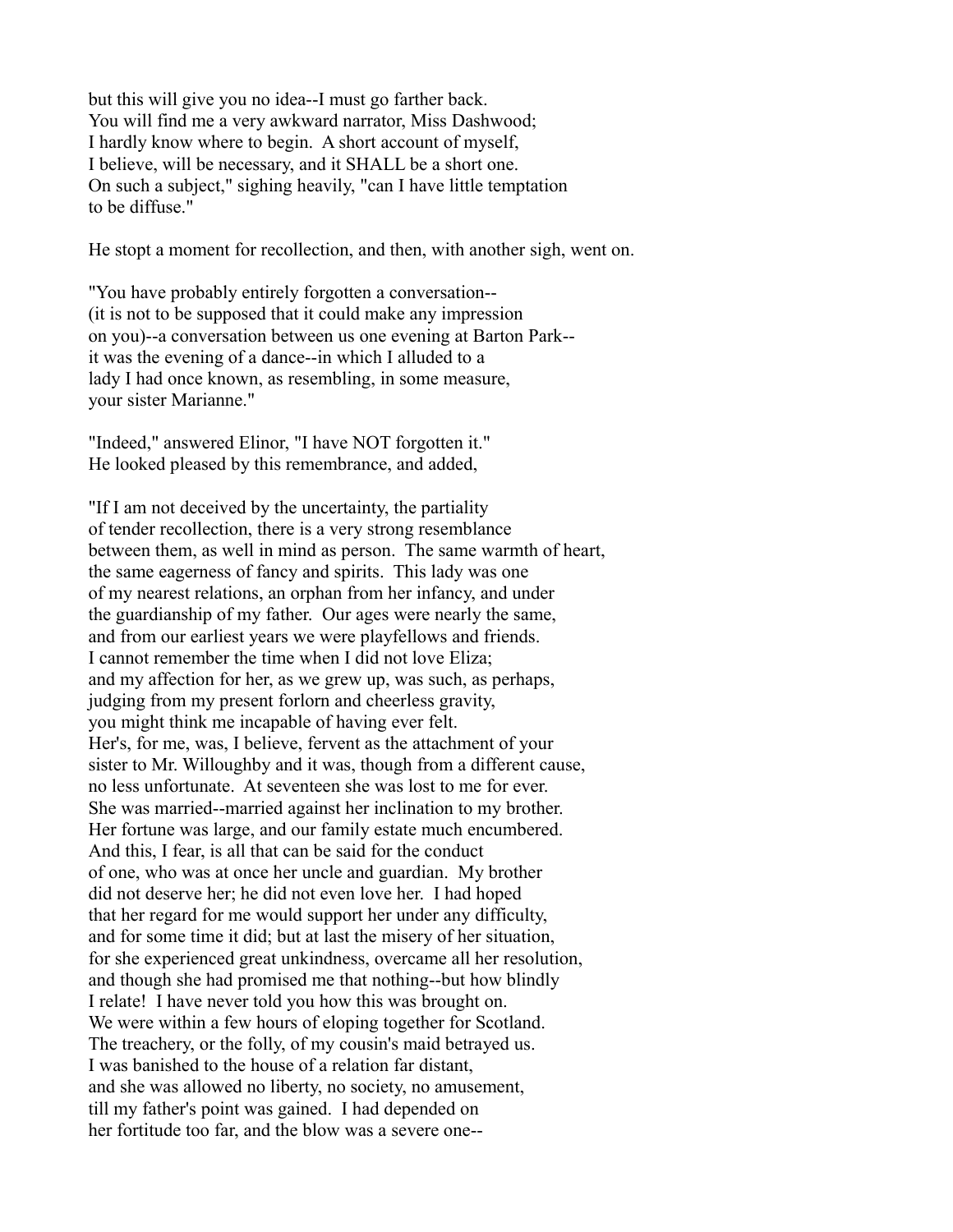but had her marriage been happy, so young as I then was, a few months must have reconciled me to it, or at least I should not have now to lament it. This however was not the case. My brother had no regard for her; his pleasures were not what they ought to have been, and from the first he treated her unkindly. The consequence of this, upon a mind so young, so lively, so inexperienced as Mrs. Brandon's, was but too natural. She resigned herself at first to all the misery of her situation; and happy had it been if she had not lived to overcome those regrets which the remembrance of me occasioned. But can we wonder that, with such a husband to provoke inconstancy, and without a friend to advise or restrain her (for my father lived only a few months after their marriage, and I was with my regiment in the East Indies) she should fall? Had I remained in England, perhaps--but I meant to promote the happiness of both by removing from her for years, and for that purpose had procured my exchange. The shock which her marriage had given me," he continued, in a voice of great agitation, "was of trifling weight--was nothing to what I felt when I heard, about two years afterwards, of her divorce. It was THAT which threw this gloom,--even now the recollection of what I suffered--"

He could say no more, and rising hastily walked for a few minutes about the room. Elinor, affected by his relation, and still more by his distress, could not speak. He saw her concern, and coming to her, took her hand, pressed it, and kissed it with grateful respect. A few minutes more of silent exertion enabled him to proceed with composure.

"It was nearly three years after this unhappy period before I returned to England. My first care, when I DID arrive, was of course to seek for her; but the search was as fruitless as it was melancholy. I could not trace her beyond her first seducer, and there was every reason to fear that she had removed from him only to sink deeper in a life of sin. Her legal allowance was not adequate to her fortune, nor sufficient for her comfortable maintenance, and I learnt from my brother that the power of receiving it had been made over some months before to another person. He imagined, and calmly could he imagine it, that her extravagance, and consequent distress, had obliged her to dispose of it for some immediate relief. At last, however, and after I had been six months in England, I DID find her. Regard for a former servant of my own, who had since fallen into misfortune, carried me to visit him in a spunging-house, where he was confined for debt; and there, the same house, under a similar confinement, was my unfortunate sister. So altered--so faded--worn down by acute suffering of every kind! hardly could I believe the melancholy and sickly figure before me, to be the remains of the lovely, blooming, healthful girl, on whom I had once doted. What I endured in so beholding her- but I have no right to wound your feelings by attempting to describe it--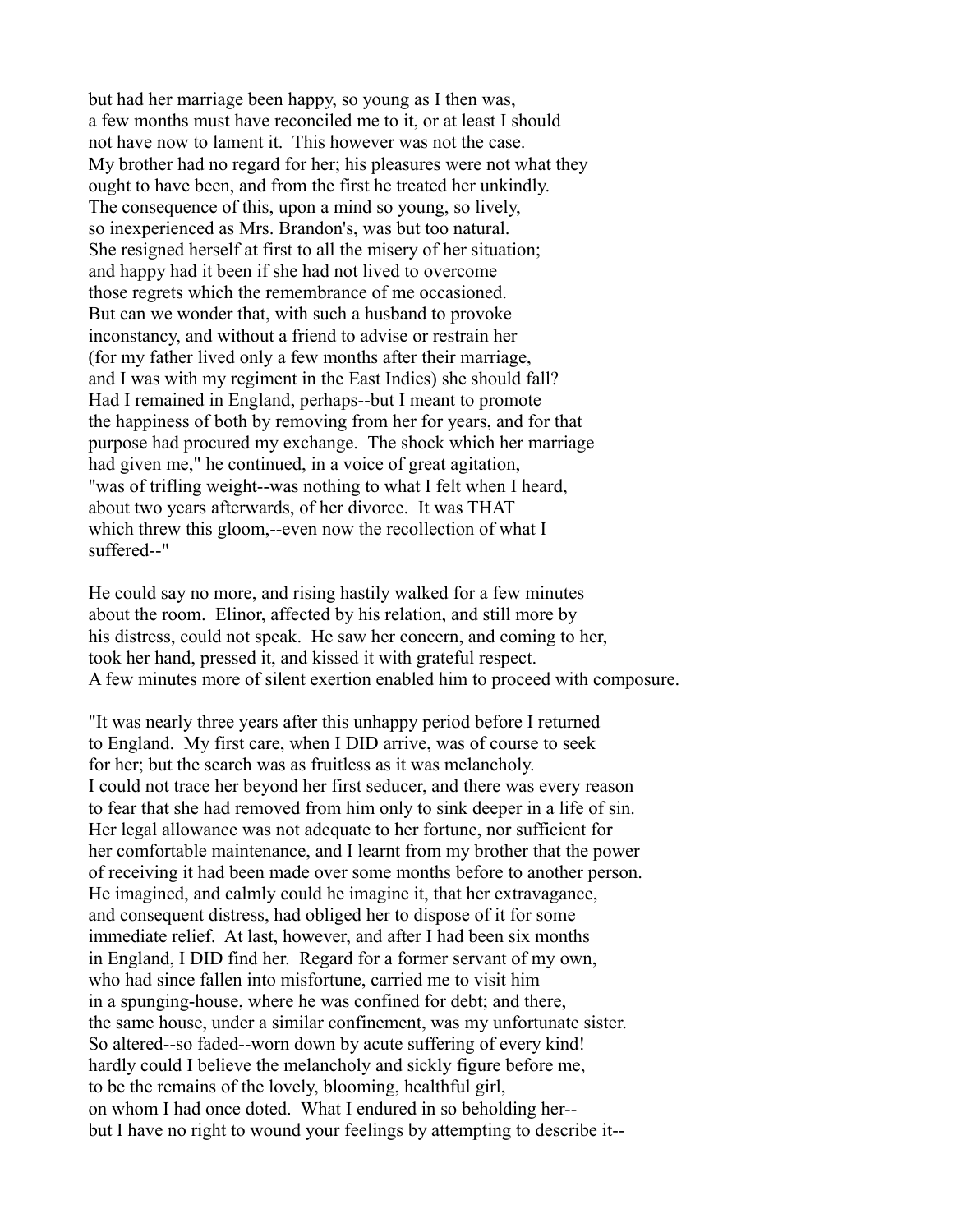I have pained you too much already. That she was, to all appearance, in the last stage of a consumption, was--yes, in such a situation it was my greatest comfort. Life could do nothing for her, beyond giving time for a better preparation for death; and that was given. I saw her placed in comfortable lodgings, and under proper attendants; I visited her every day during the rest of her short life: I was with her in her last moments."

Again he stopped to recover himself; and Elinor spoke her feelings in an exclamation of tender concern, at the fate of his unfortunate friend.

"Your sister, I hope, cannot be offended," said he, "by the resemblance I have fancied between her and my poor disgraced relation. Their fates, their fortunes, cannot be the same; and had the natural sweet disposition of the one been guarded by a firmer mind, or a happier marriage, she might have been all that you will live to see the other be. But to what does all this lead? I seem to have been distressing you for nothing. Ah! Miss Dashwood- a subject such as this--untouched for fourteen years--it is dangerous to handle it at all! I WILL be more collected--more concise. She left to my care her only child, a little girl, the offspring of her first guilty connection, who was then about three years old. She loved the child, and had always kept it with her. It was a valued, a precious trust to me; and gladly would I have discharged it in the strictest sense, by watching over her education myself, had the nature of our situations allowed it; but I had no family, no home; and my little Eliza was therefore placed at school. I saw her there whenever I could, and after the death of my brother, (which happened about five years ago, and which left to me the possession of the family property,) she visited me at Delaford. I called her a distant relation; but I am well aware that I have in general been suspected of a much nearer connection with her. It is now three years ago (she had just reached her fourteenth year,) that I removed her from school, to place her under the care of a very respectable woman, residing in Dorsetshire, who had the charge of four or five other girls of about the same time of life; and for two years I had every reason to be pleased with her situation. But last February, almost a twelvemonth back, she suddenly disappeared. I had allowed her, (imprudently, as it has since turned out,) at her earnest desire, to go to Bath with one of her young friends, who was attending her father there for his health. I knew him to be a very good sort of man, and I thought well of his daughter- better than she deserved, for, with a most obstinate and ill-judged secrecy, she would tell nothing, would give no clue, though she certainly knew all. He, her father, a well-meaning, but not a quick-sighted man, could really, I believe, give no information; for he had been generally confined to the house, while the girls were ranging over the town and making what acquaintance they chose;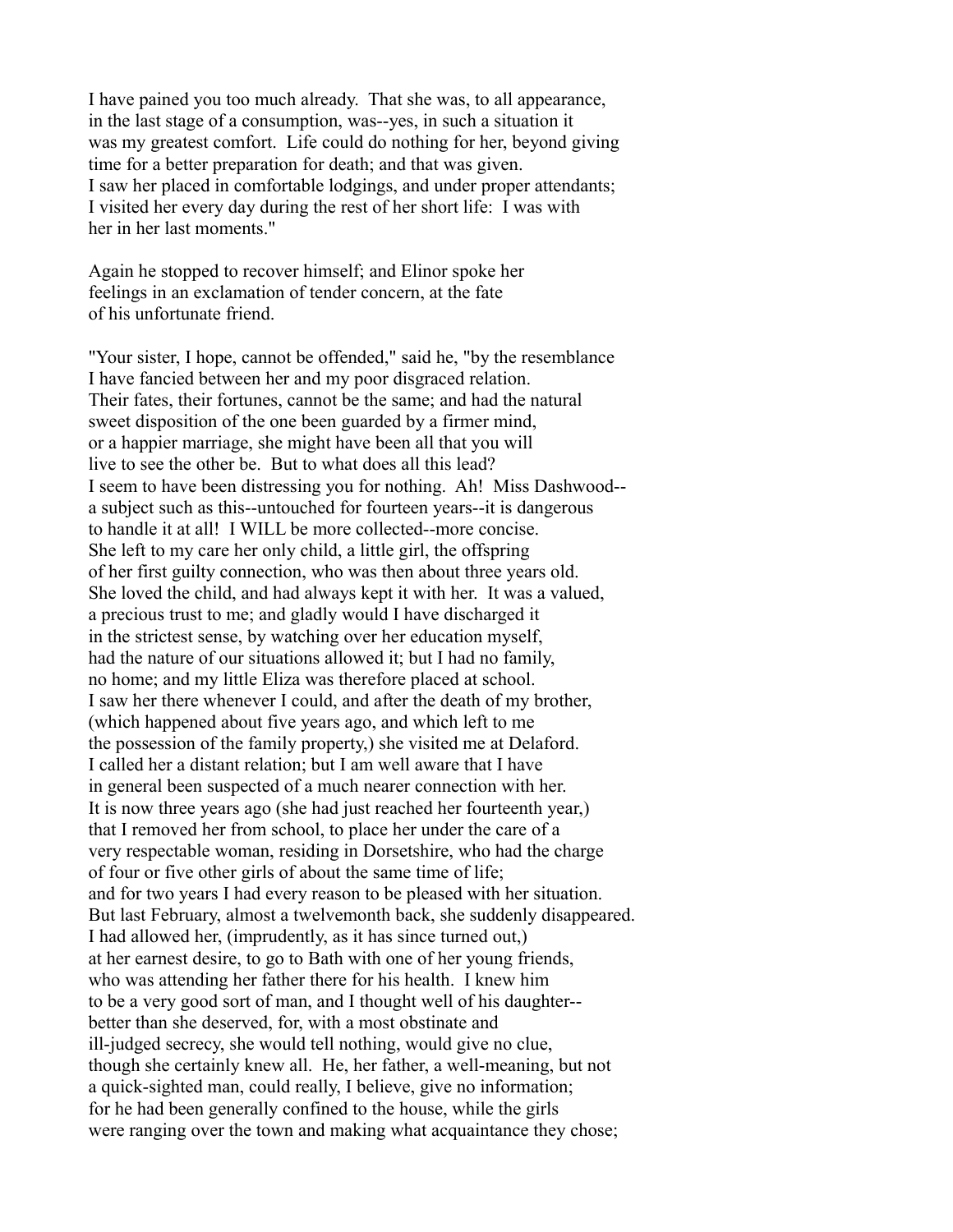and he tried to convince me, as thoroughly as he was convinced himself, of his daughter's being entirely unconcerned in the business. In short, I could learn nothing but that she was gone; all the rest, for eight long months, was left to conjecture. What I thought, what I feared, may be imagined; and what I suffered too."

"Good heavens!" cried Elinor, "could it be--could Willoughby!"--

"The first news that reached me of her," he continued, "came in a letter from herself, last October. It was forwarded to me from Delaford, and I received it on the very morning of our intended party to Whitwell; and this was the reason of my leaving Barton so suddenly, which I am sure must at the time have appeared strange to every body, and which I believe gave offence to some. Little did Mr. Willoughby imagine, I suppose, when his looks censured me for incivility in breaking up the party, that I was called away to the relief of one whom he had made poor and miserable; but HAD he known it, what would it have availed? Would he have been less gay or less happy in the smiles of your sister? No, he had already done that, which no man who CAN feel for another would do. He had left the girl whose youth and innocence he had seduced, in a situation of the utmost distress, with no creditable home, no help, no friends, ignorant of his address! He had left her, promising to return; he neither returned, nor wrote, nor relieved her."

"This is beyond every thing!" exclaimed Elinor.

"His character is now before you; expensive, dissipated, and worse than both. Knowing all this, as I have now known it many weeks, guess what I must have felt on seeing your sister as fond of him as ever, and on being assured that she was to marry him: guess what I must have felt for all your sakes. When I came to you last week and found you alone, I came determined to know the truth; though irresolute what to do when it WAS known. My behaviour must have seemed strange to you then; but now you will comprehend it. To suffer you all to be so deceived; to see your sister- but what could I do? I had no hope of interfering with success; and sometimes I thought your sister's influence might yet reclaim him. But now, after such dishonorable usage, who can tell what were his designs on her. Whatever they may have been, however, she may now, and hereafter doubtless WILL turn with gratitude towards her own condition, when she compares it with that of my poor Eliza, when she considers the wretched and hopeless situation of this poor girl, and pictures her to herself, with an affection for him so strong, still as strong as her own, and with a mind tormented by self-reproach, which must attend her through life. Surely this comparison must have its use with her. She will feel her own sufferings to be nothing. They proceed from no misconduct, and can bring no disgrace. On the contrary,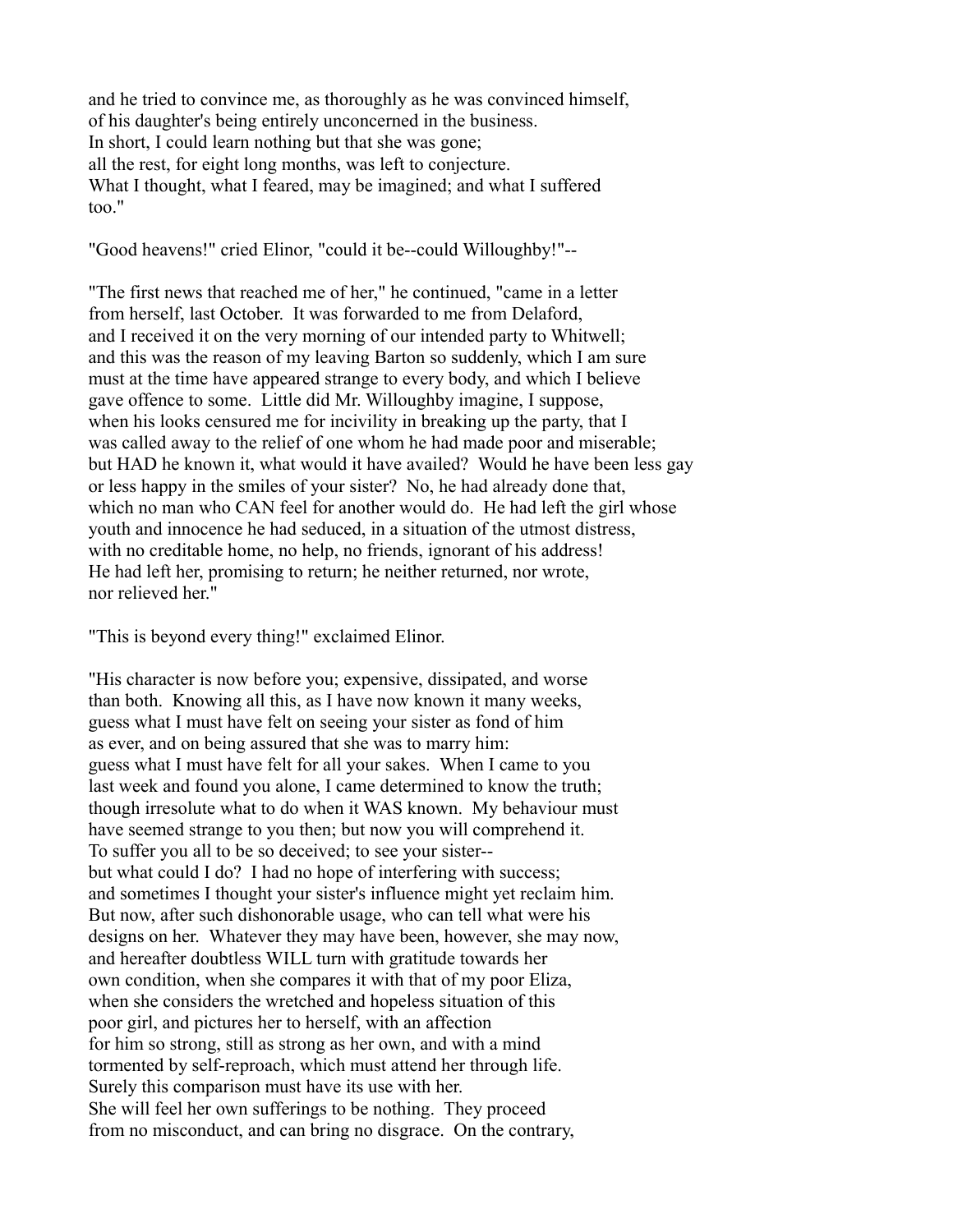every friend must be made still more her friend by them. Concern for her unhappiness, and respect for her fortitude under it, must strengthen every attachment. Use your own discretion, however, in communicating to her what I have told you. You must know best what will be its effect; but had I not seriously, and from my heart believed it might be of service, might lessen her regrets, I would not have suffered myself to trouble you with this account of my family afflictions, with a recital which may seem to have been intended to raise myself at the expense of others."

Elinor's thanks followed this speech with grateful earnestness; attended too with the assurance of her expecting material advantage to Marianne, from the communication of what had passed.

"I have been more pained," said she, "by her endeavors to acquit him than by all the rest; for it irritates her mind more than the most perfect conviction of his unworthiness can do. Now, though at first she will suffer much, I am sure she will soon become easier. Have you," she continued, after a short silence, "ever seen Mr. Willoughby since you left him at Barton?"

"Yes," he replied gravely, "once I have. One meeting was unavoidable."

Elinor, startled by his manner, looked at him anxiously, saying,

"What? have you met him to--"

"I could meet him no other way. Eliza had confessed to me, though most reluctantly, the name of her lover; and when he returned to town, which was within a fortnight after myself, we met by appointment, he to defend, I to punish his conduct. We returned unwounded, and the meeting, therefore, never got abroad."

Elinor sighed over the fancied necessity of this; but to a man and a soldier she presumed not to censure it.

"Such," said Colonel Brandon, after a pause, "has been the unhappy resemblance between the fate of mother and daughter! and so imperfectly have I discharged my trust!"

"Is she still in town?"

"No; as soon as she recovered from her lying-in, for I found her near her delivery, I removed her and her child into the country, and there she remains."

Recollecting, soon afterwards, that he was probably dividing Elinor from her sister, he put an end to his visit,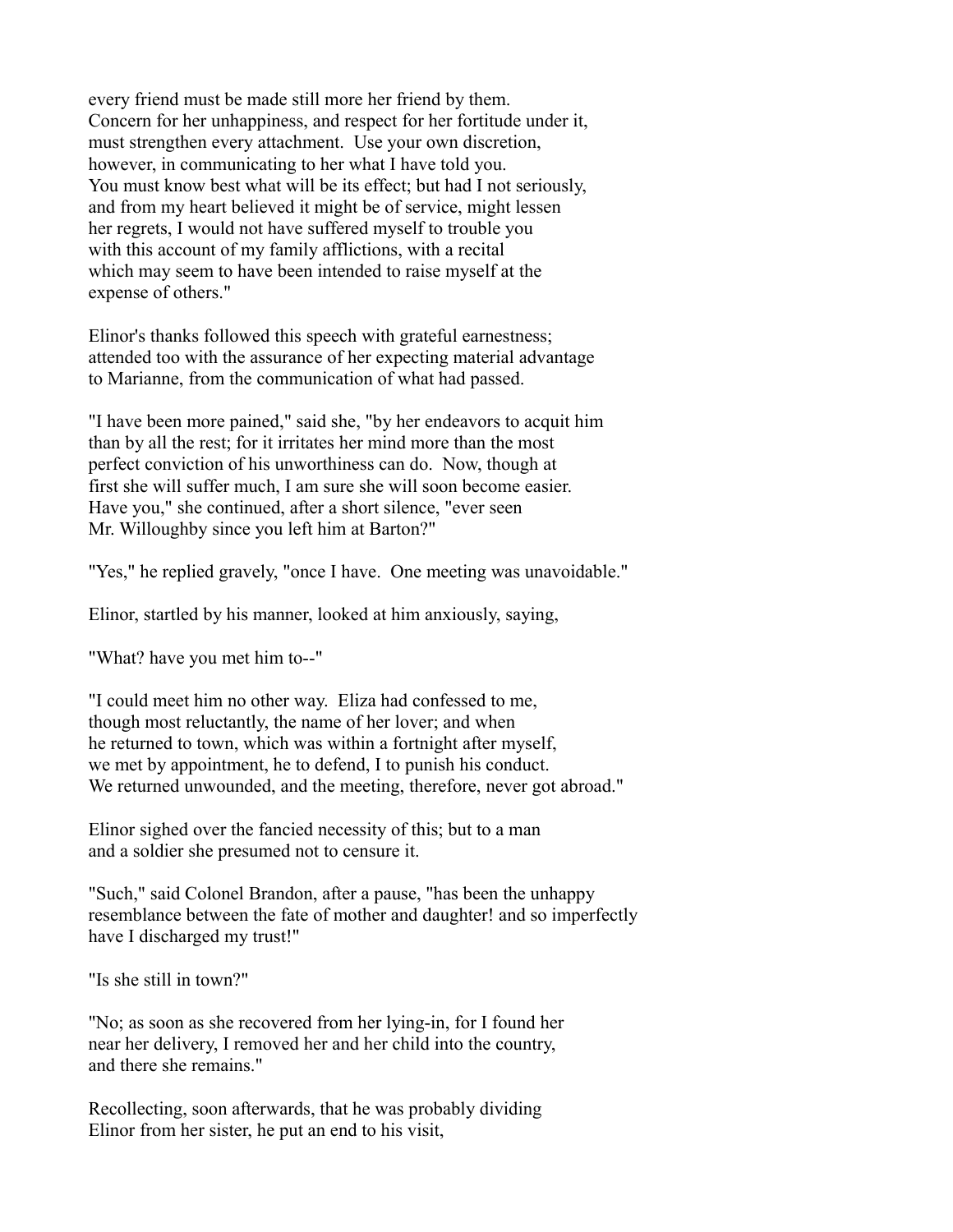receiving from her again the same grateful acknowledgments, and leaving her full of compassion and esteem for him.

## CHAPTER 32

When the particulars of this conversation were repeated by Miss Dashwood to her sister, as they very soon were, the effect on her was not entirely such as the former had hoped to see. Not that Marianne appeared to distrust the truth of any part of it, for she listened to it all with the most steady and submissive attention, made neither objection nor remark, attempted no vindication of Willoughby, and seemed to shew by her tears that she felt it to be impossible. But though this behaviour assured Elinor that the conviction of this guilt WAS carried home to her mind, though she saw with satisfaction the effect of it, in her no longer avoiding Colonel Brandon when he called, in her speaking to him, even voluntarily speaking, with a kind of compassionate respect, and though she saw her spirits less violently irritated than before, she did not see her less wretched. Her mind did become settled, but it was settled in a gloomy dejection. She felt the loss of Willoughby's character yet more heavily than she had felt the loss of his heart; his seduction and desertion of Miss Williams, the misery of that poor girl, and the doubt of what his designs might ONCE have been on herself, preyed altogether so much on her spirits, that she could not bring herself to speak of what she felt even to Elinor; and, brooding over her sorrows in silence, gave more pain to her sister than could have been communicated by the most open and most frequent confession of them.

To give the feelings or the language of Mrs. Dashwood on receiving and answering Elinor's letter would be only to give a repetition of what her daughters had already felt and said; of a disappointment hardly less painful than Marianne's, and an indignation even greater than Elinor's. Long letters from her, quickly succeeding each other, arrived to tell all that she suffered and thought; to express her anxious solicitude for Marianne, and entreat she would bear up with fortitude under this misfortune. Bad indeed must the nature of Marianne's affliction be, when her mother could talk of fortitude! mortifying and humiliating must be the origin of those regrets, which SHE could wish her not to indulge!

Against the interest of her own individual comfort, Mrs. Dashwood had determined that it would be better for Marianne to be any where, at that time, than at Barton, where every thing within her view would be bringing back the past in the strongest and most afflicting manner, by constantly placing Willoughby before her, such as she had always seen him there.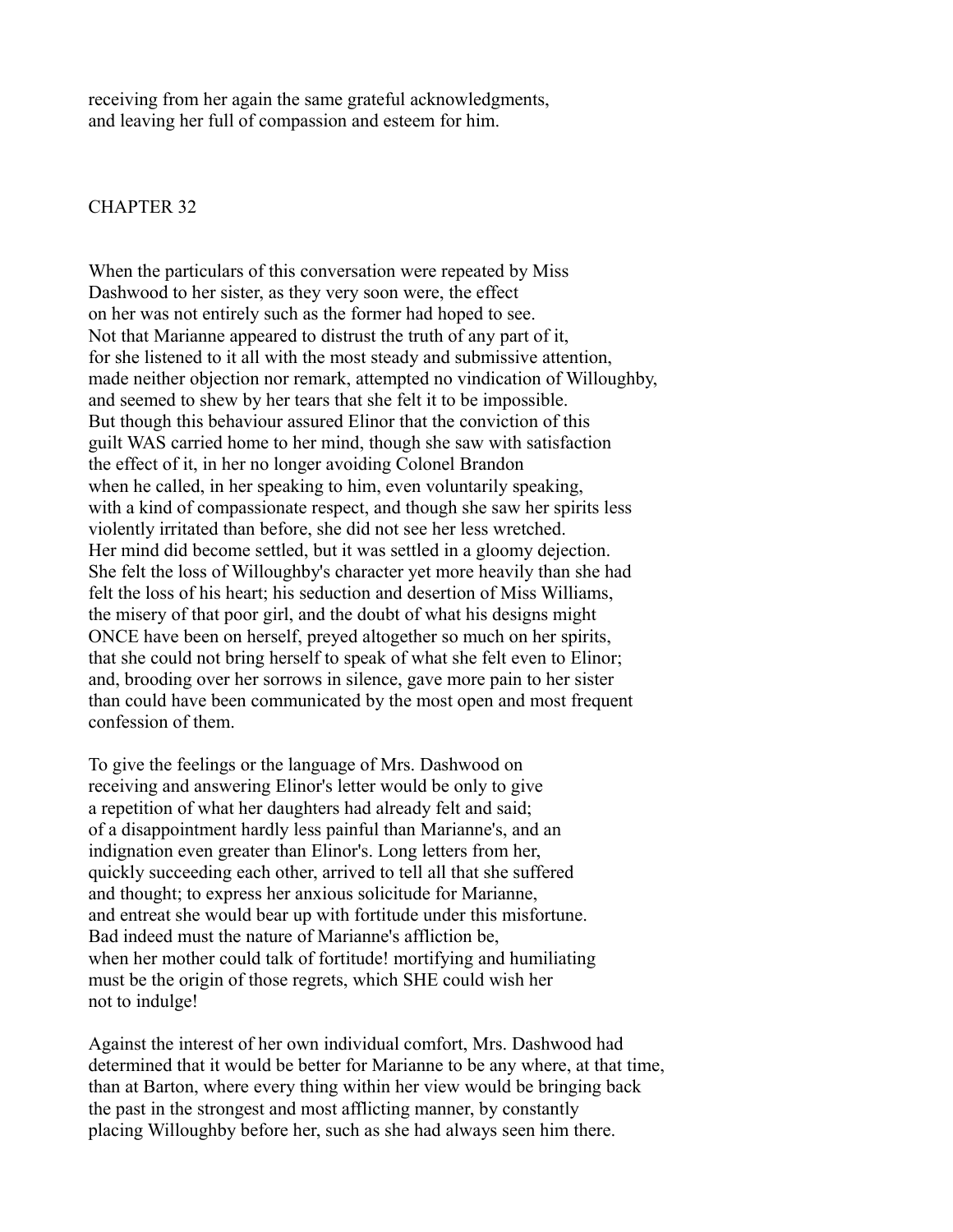She recommended it to her daughters, therefore, by all means not to shorten their visit to Mrs. Jennings; the length of which, though never exactly fixed, had been expected by all to comprise at least five or six weeks. A variety of occupations, of objects, and of company, which could not be procured at Barton, would be inevitable there, and might yet, she hoped, cheat Marianne, at times, into some interest beyond herself, and even into some amusement, much as the ideas of both might now be spurned by her.

From all danger of seeing Willoughby again, her mother considered her to be at least equally safe in town as in the country, since his acquaintance must now be dropped by all who called themselves her friends. Design could never bring them in each other's way: negligence could never leave them exposed to a surprise; and chance had less in its favour in the crowd of London than even in the retirement of Barton, where it might force him before her while paying that visit at Allenham on his marriage, which Mrs. Dashwood, from foreseeing at first as a probable event, had brought herself to expect as a certain one.

She had yet another reason for wishing her children to remain where they were; a letter from her son-in-law had told her that he and his wife were to be in town before the middle of February, and she judged it right that they should sometimes see their brother.

Marianne had promised to be guided by her mother's opinion, and she submitted to it therefore without opposition, though it proved perfectly different from what she wished and expected, though she felt it to be entirely wrong, formed on mistaken grounds, and that by requiring her longer continuance in London it deprived her of the only possible alleviation of her wretchedness, the personal sympathy of her mother, and doomed her to such society and such scenes as must prevent her ever knowing a moment's rest.

But it was a matter of great consolation to her, that what brought evil to herself would bring good to her sister; and Elinor, on the other hand, suspecting that it would not be in her power to avoid Edward entirely, comforted herself by thinking, that though their longer stay would therefore militate against her own happiness, it would be better for Marianne than an immediate return into Devonshire.

Her carefulness in guarding her sister from ever hearing Willoughby's name mentioned, was not thrown away. Marianne, though without knowing it herself, reaped all its advantage; for neither Mrs. Jennings, nor Sir John, nor even Mrs. Palmer herself, ever spoke of him before her. Elinor wished that the same forbearance could have extended towards herself, but that was impossible, and she was obliged to listen day after day to the indignation of them all.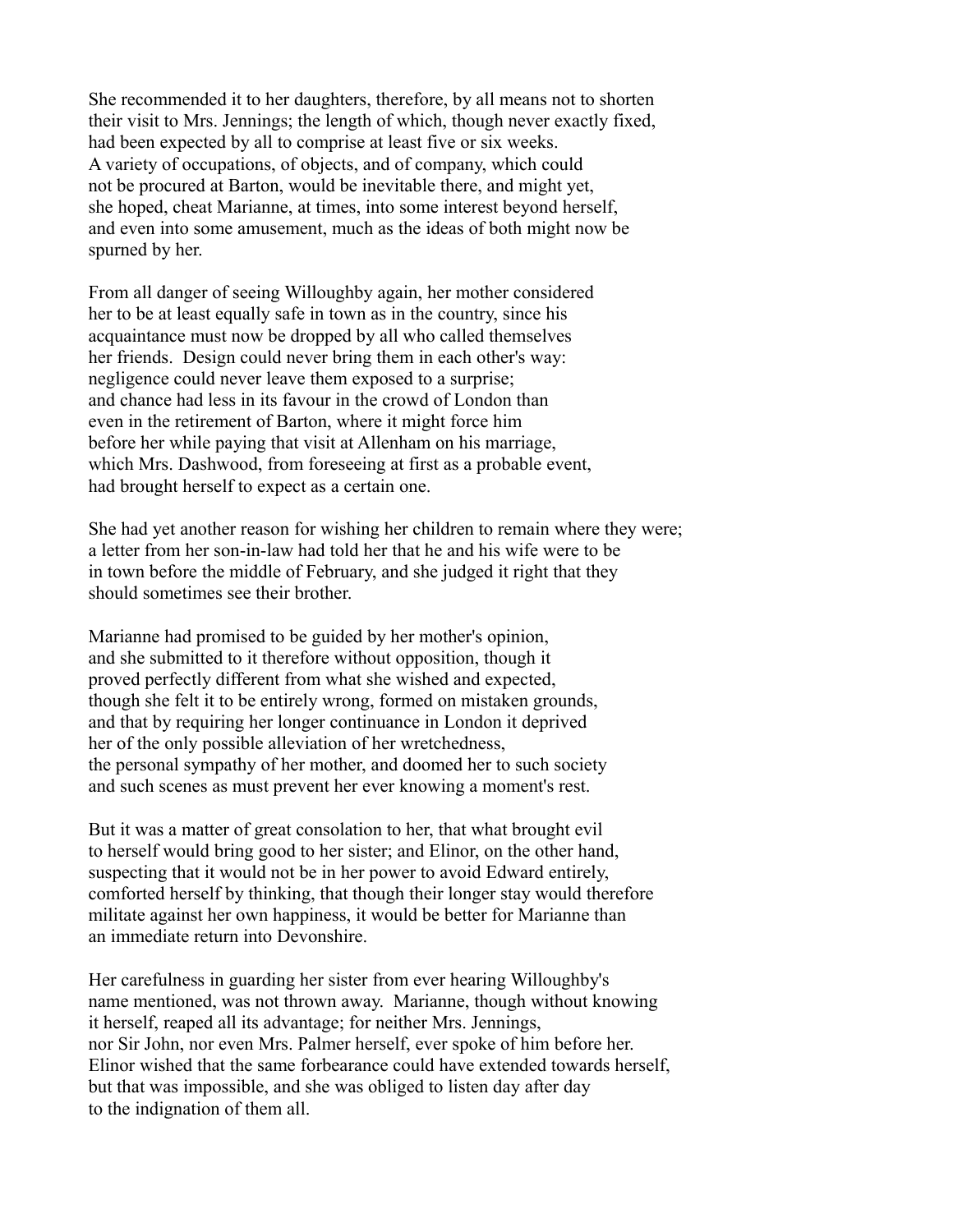Sir John, could not have thought it possible. "A man of whom he had always had such reason to think well! Such a good-natured fellow! He did not believe there was a bolder rider in England! It was an unaccountable business. He wished him at the devil with all his heart. He would not speak another word to him, meet him where he might, for all the world! No, not if it were to be by the side of Barton covert, and they were kept watching for two hours together. Such a scoundrel of a fellow! such a deceitful dog! It was only the last time they met that he had offered him one of Folly's puppies! and this was the end of it!"

Mrs. Palmer, in her way, was equally angry. "She was determined to drop his acquaintance immediately, and she was very thankful that she had never been acquainted with him at all. She wished with all her heart Combe Magna was not so near Cleveland; but it did not signify, for it was a great deal too far off to visit; she hated him so much that she was resolved never to mention his name again, and she should tell everybody she saw, how good-for-nothing he was."

The rest of Mrs. Palmer's sympathy was shewn in procuring all the particulars in her power of the approaching marriage, and communicating them to Elinor. She could soon tell at what coachmaker's the new carriage was building, by what painter Mr. Willoughby's portrait was drawn, and at what warehouse Miss Grey's clothes might be seen.

The calm and polite unconcern of Lady Middleton on the occasion was a happy relief to Elinor's spirits, oppressed as they often were by the clamorous kindness of the others. It was a great comfort to her to be sure of exciting no interest in ONE person at least among their circle of friends: a great comfort to know that there was ONE who would meet her without feeling any curiosity after particulars, or any anxiety for her sister's health.

Every qualification is raised at times, by the circumstances of the moment, to more than its real value; and she was sometimes worried down by officious condolence to rate good-breeding as more indispensable to comfort than good-nature.

Lady Middleton expressed her sense of the affair about once every day, or twice, if the subject occurred very often, by saying, "It is very shocking, indeed!" and by the means of this continual though gentle vent, was able not only to see the Miss Dashwoods from the first without the smallest emotion, but very soon to see them without recollecting a word of the matter; and having thus supported the dignity of her own sex, and spoken her decided censure of what was wrong in the other, she thought herself at liberty to attend to the interest of her own assemblies,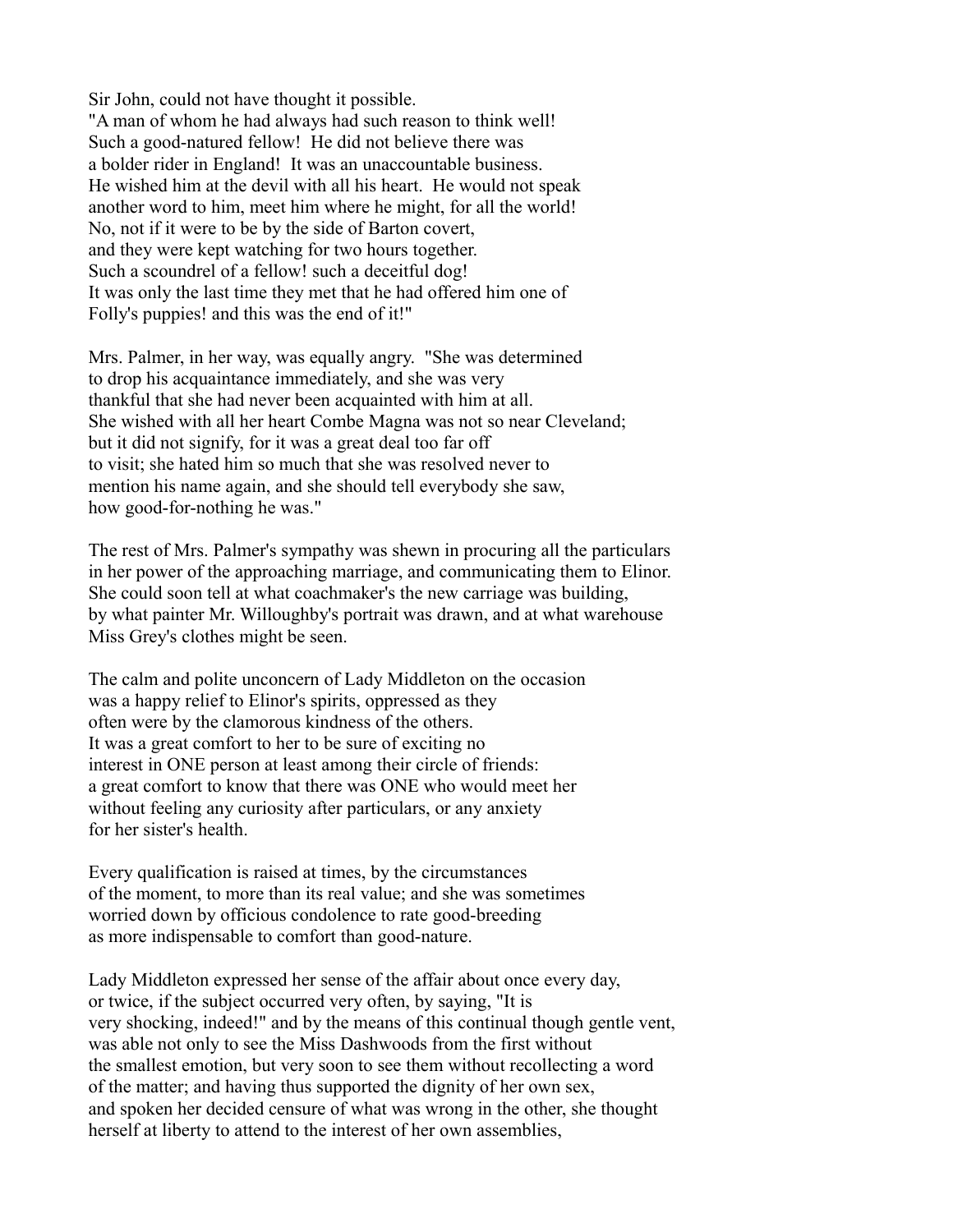and therefore determined (though rather against the opinion of Sir John) that as Mrs. Willoughby would at once be a woman of elegance and fortune, to leave her card with her as soon as she married.

Colonel Brandon's delicate, unobtrusive enquiries were never unwelcome to Miss Dashwood. He had abundantly earned the privilege of intimate discussion of her sister's disappointment, by the friendly zeal with which he had endeavoured to soften it, and they always conversed with confidence. His chief reward for the painful exertion of disclosing past sorrows and present humiliations, was given in the pitying eye with which Marianne sometimes observed him, and the gentleness of her voice whenever (though it did not often happen) she was obliged, or could oblige herself to speak to him. THESE assured him that his exertion had produced an increase of good-will towards himself, and THESE gave Elinor hopes of its being farther augmented hereafter; but Mrs. Jennings, who knew nothing of all this, who knew only that the Colonel continued as grave as ever, and that she could neither prevail on him to make the offer himself, nor commission her to make it for him, began, at the end of two days, to think that, instead of Midsummer, they would not be married till Michaelmas, and by the end of a week that it would not be a match at all. The good understanding between the Colonel and Miss Dashwood seemed rather to declare that the honours of the mulberry-tree, the canal, and the yew arbour, would all be made over to HER; and Mrs. Jennings had, for some time ceased to think at all of Mrs. Ferrars.

Early in February, within a fortnight from the receipt of Willoughby's letter, Elinor had the painful office of informing her sister that he was married. She had taken care to have the intelligence conveyed to herself, as soon as it was known that the ceremony was over, as she was desirous that Marianne should not receive the first notice of it from the public papers, which she saw her eagerly examining every morning.

She received the news with resolute composure; made no observation on it, and at first shed no tears; but after a short time they would burst out, and for the rest of the day, she was in a state hardly less pitiable than when she first learnt to expect the event.

The Willoughbys left town as soon as they were married; and Elinor now hoped, as there could be no danger of her seeing either of them, to prevail on her sister, who had never yet left the house since the blow first fell, to go out again by degrees as she had done before.

About this time the two Miss Steeles, lately arrived at their cousin's house in Bartlett's Buildings, Holburn, presented themselves again before their more grand relations in Conduit and Berkeley Streets;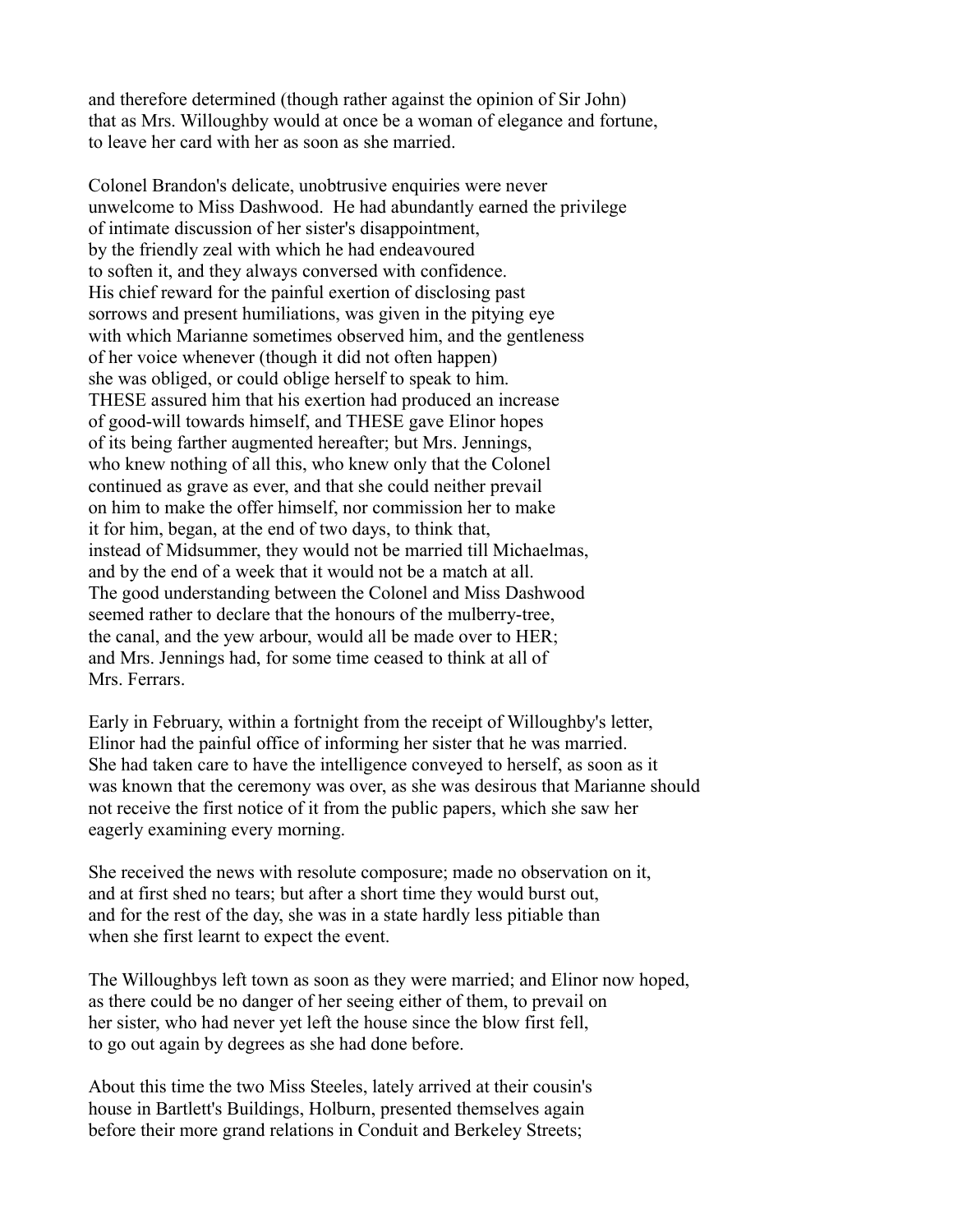and were welcomed by them all with great cordiality.

Elinor only was sorry to see them. Their presence always gave her pain, and she hardly knew how to make a very gracious return to the overpowering delight of Lucy in finding her STILL in town.

"I should have been quite disappointed if I had not found you here STILL," said she repeatedly, with a strong emphasis on the word. "But I always thought I SHOULD. I was almost sure you would not leave London yet awhile; though you TOLD me, you know, at Barton, that you should not stay above a MONTH. But I thought, at the time, that you would most likely change your mind when it came to the point. It would have been such a great pity to have went away before your brother and sister came. And now to be sure you will be in no hurry to be gone. I am amazingly glad you did not keep to YOUR WORD."

Elinor perfectly understood her, and was forced to use all her self-command to make it appear that she did NOT.

"Well, my dear," said Mrs. Jennings, "and how did you travel?"

"Not in the stage, I assure you," replied Miss Steele, with quick exultation; "we came post all the way, and had a very smart beau to attend us. Dr. Davies was coming to town, and so we thought we'd join him in a post-chaise; and he behaved very genteelly, and paid ten or twelve shillings more than we did."

"Oh, oh!" cried Mrs. Jennings; "very pretty, indeed! and the Doctor is a single man, I warrant you."

"There now," said Miss Steele, affectedly simpering, "everybody laughs at me so about the Doctor, and I cannot think why. My cousins say they are sure I have made a conquest; but for my part I declare I never think about him from one hour's end to another. 'Lord! here comes your beau, Nancy,' my cousin said t'other day, when she saw him crossing the street to the house. My beau, indeed! said I--I cannot think who you mean. The Doctor is no beau of mine."

"Aye, aye, that is very pretty talking--but it won't do- the Doctor is the man, I see."

"No, indeed!" replied her cousin, with affected earnestness, "and I beg you will contradict it, if you ever hear it talked of."

Mrs. Jennings directly gave her the gratifying assurance that she certainly would NOT, and Miss Steele was made completely happy.

"I suppose you will go and stay with your brother and sister,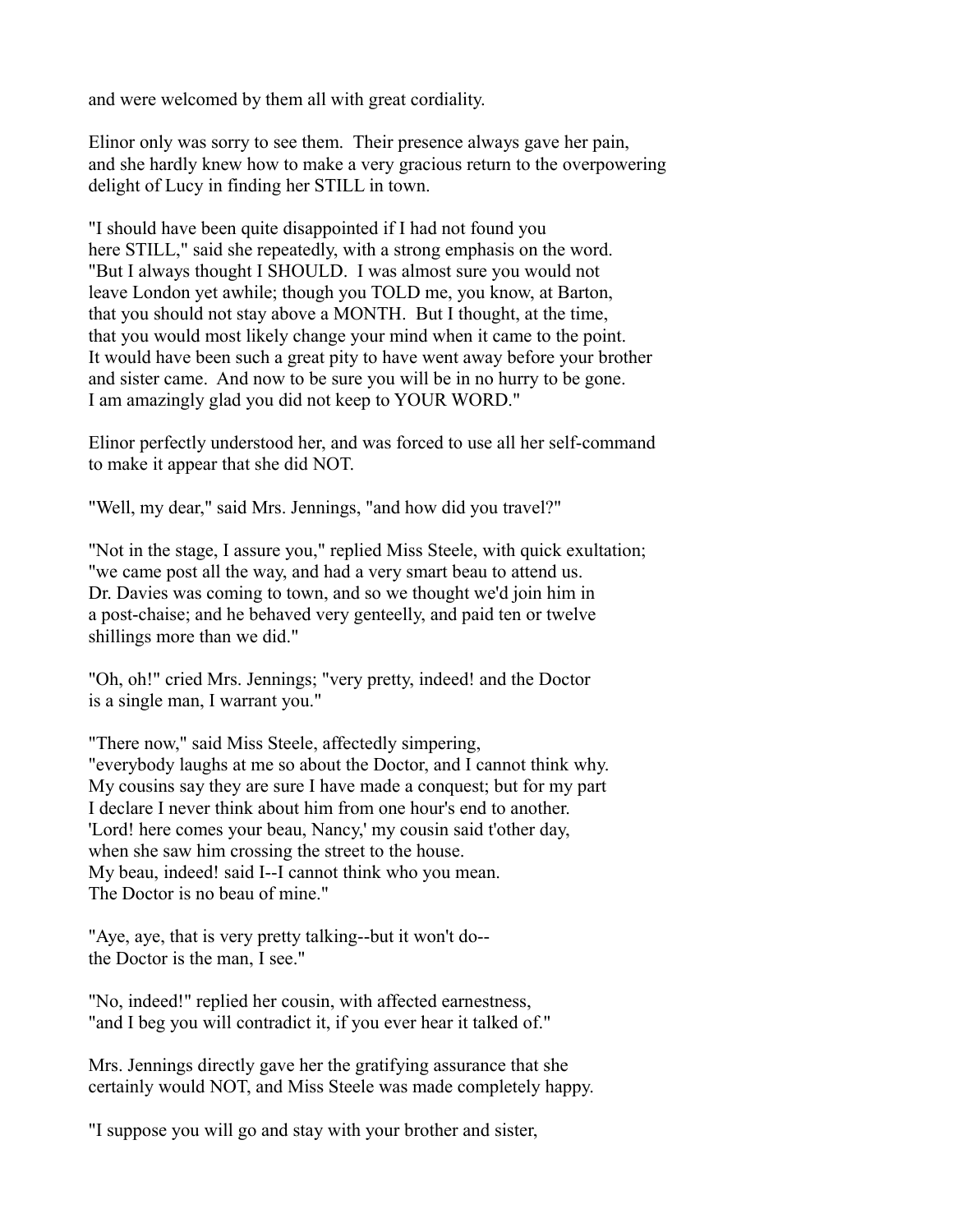Miss Dashwood, when they come to town," said Lucy, returning, after a cessation of hostile hints, to the charge.

"No, I do not think we shall."

"Oh, yes, I dare say you will."

Elinor would not humour her by farther opposition.

"What a charming thing it is that Mrs. Dashwood can spare you both for so long a time together!"

"Long a time, indeed!" interposed Mrs. Jennings. "Why, their visit is but just begun!"

Lucy was silenced.

"I am sorry we cannot see your sister, Miss Dashwood," said Miss Steele. "I am sorry she is not well--" for Marianne had left the room on their arrival.

"You are very good. My sister will be equally sorry to miss the pleasure of seeing you; but she has been very much plagued lately with nervous head-aches, which make her unfit for company or conversation."

"Oh, dear, that is a great pity! but such old friends as Lucy and me!-- I think she might see US; and I am sure we would not speak a word."

Elinor, with great civility, declined the proposal. Her sister was perhaps laid down upon the bed, or in her dressing gown, and therefore not able to come to them.

"Oh, if that's all," cried Miss Steele, "we can just as well go and see HER."

Elinor began to find this impertinence too much for her temper; but she was saved the trouble of checking it, by Lucy's sharp reprimand, which now, as on many occasions, though it did not give much sweetness to the manners of one sister, was of advantage in governing those of the other.

# CHAPTER 33

After some opposition, Marianne yielded to her sister's entreaties, and consented to go out with her and Mrs. Jennings one morning for half an hour. She expressly conditioned, however, for paying no visits,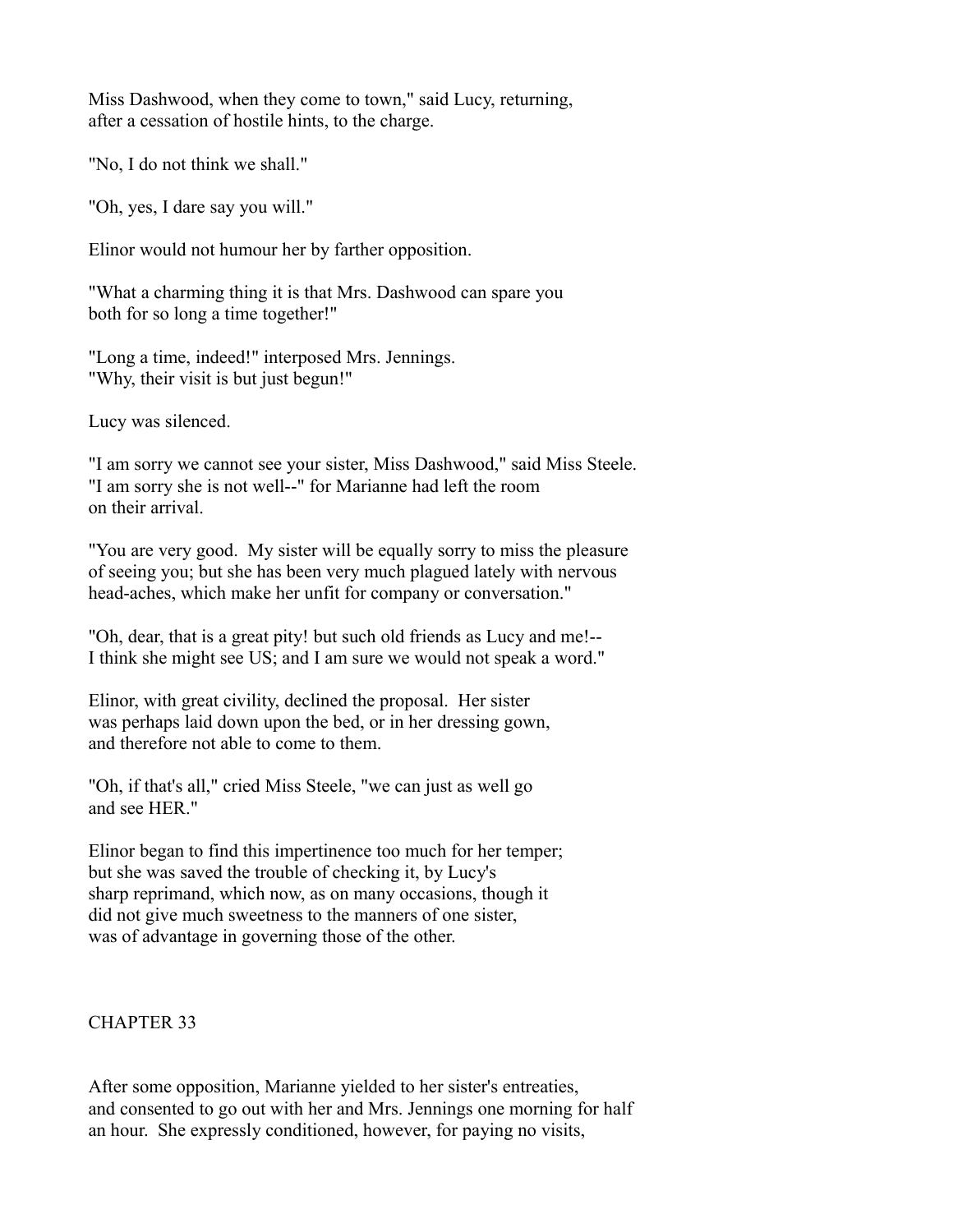and would do no more than accompany them to Gray's in Sackville Street, where Elinor was carrying on a negotiation for the exchange of a few old-fashioned jewels of her mother.

When they stopped at the door, Mrs. Jennings recollected that there was a lady at the other end of the street on whom she ought to call; and as she had no business at Gray's, it was resolved, that while her young friends transacted their's, she should pay her visit and return for them.

On ascending the stairs, the Miss Dashwoods found so many people before them in the room, that there was not a person at liberty to tend to their orders; and they were obliged to wait. All that could be done was, to sit down at that end of the counter which seemed to promise the quickest succession; one gentleman only was standing there, and it is probable that Elinor was not without hope of exciting his politeness to a quicker despatch. But the correctness of his eye, and the delicacy of his taste, proved to be beyond his politeness. He was giving orders for a toothpick-case for himself, and till its size, shape, and ornaments were determined, all of which, after examining and debating for a quarter of an hour over every toothpick-case in the shop, were finally arranged by his own inventive fancy, he had no leisure to bestow any other attention on the two ladies, than what was comprised in three or four very broad stares; a kind of notice which served to imprint on Elinor the remembrance of a person and face, of strong, natural, sterling insignificance, though adorned in the first style of fashion.

Marianne was spared from the troublesome feelings of contempt and resentment, on this impertinent examination of their features, and on the puppyism of his manner in deciding on all the different horrors of the different toothpick-cases presented to his inspection, by remaining unconscious of it all; for she was as well able to collect her thoughts within herself, and be as ignorant of what was passing around her, in Mr. Gray's shop, as in her own bedroom.

At last the affair was decided. The ivory, the gold, and the pearls, all received their appointment, and the gentleman having named the last day on which his existence could be continued without the possession of the toothpick-case, drew on his gloves with leisurely care, and bestowing another glance on the Miss Dashwoods, but such a one as seemed rather to demand than express admiration, walked off with a happy air of real conceit and affected indifference.

Elinor lost no time in bringing her business forward, was on the point of concluding it, when another gentleman presented himself at her side. She turned her eyes towards his face, and found him with some surprise to be her brother.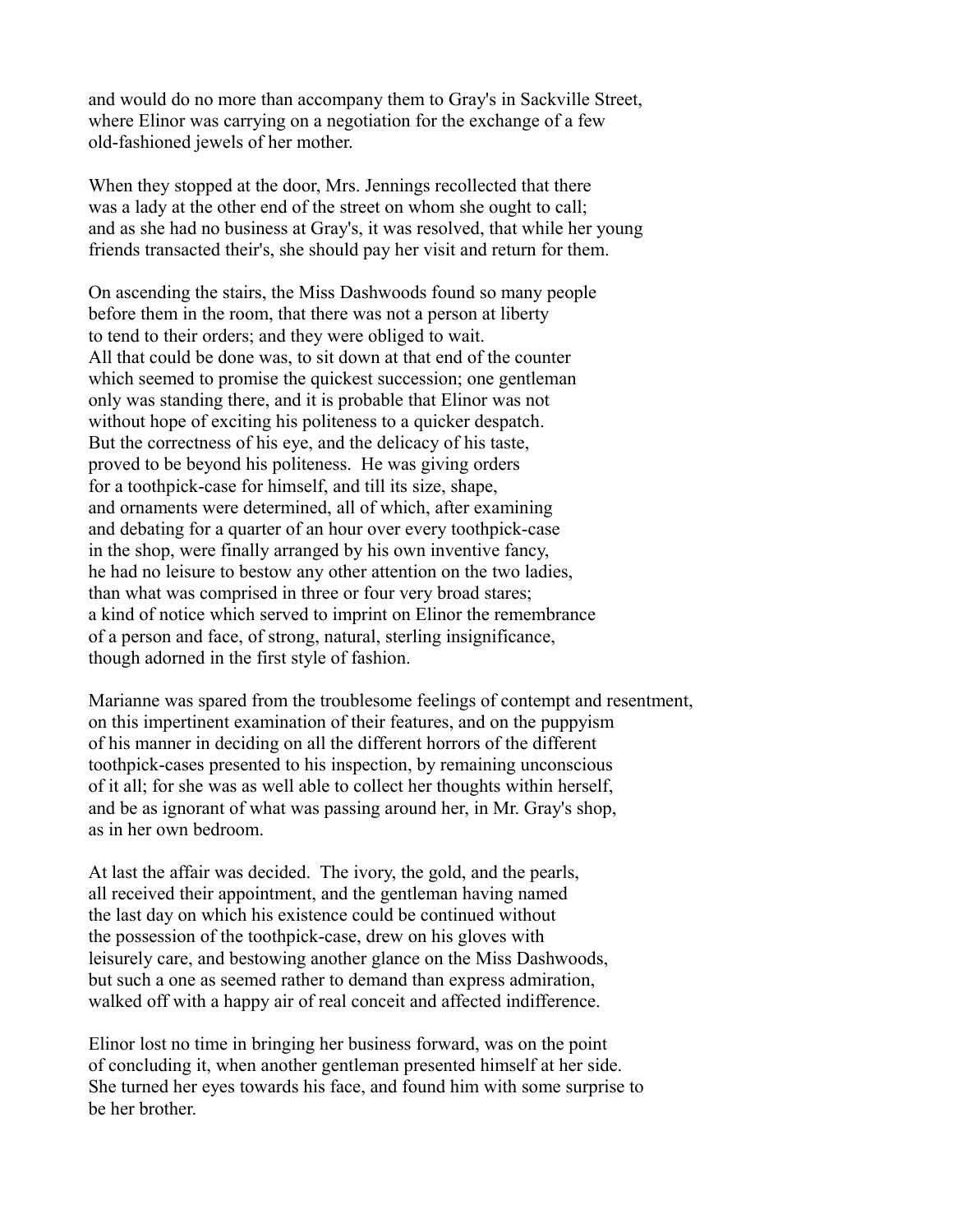Their affection and pleasure in meeting was just enough to make a very creditable appearance in Mr. Gray's shop. John Dashwood was really far from being sorry to see his sisters again; it rather gave them satisfaction; and his inquiries after their mother were respectful and attentive.

Elinor found that he and Fanny had been in town two days.

"I wished very much to call upon you yesterday," said he, "but it was impossible, for we were obliged to take Harry to see the wild beasts at Exeter Exchange; and we spent the rest of the day with Mrs. Ferrars. Harry was vastly pleased. THIS morning I had fully intended to call on you, if I could possibly find a spare half hour, but one has always so much to do on first coming to town. I am come here to bespeak Fanny a seal. But tomorrow I think I shall certainly be able to call in Berkeley Street, and be introduced to your friend Mrs. Jennings. I understand she is a woman of very good fortune. And the Middletons too, you must introduce me to THEM. As my mother-in-law's relations, I shall be happy to show them every respect. They are excellent neighbours to you in the country, I understand."

"Excellent indeed. Their attention to our comfort, their friendliness in every particular, is more than I can express."

"I am extremely glad to hear it, upon my word; extremely glad indeed. But so it ought to be; they are people of large fortune, they are related to you, and every civility and accommodation that can serve to make your situation pleasant might be reasonably expected. And so you are most comfortably settled in your little cottage and want for nothing! Edward brought us a most charming account of the place: the most complete thing of its kind, he said, that ever was, and you all seemed to enjoy it beyond any thing. It was a great satisfaction to us to hear it, I assure you."

Elinor did feel a little ashamed of her brother; and was not sorry to be spared the necessity of answering him, by the arrival of Mrs. Jennings's servant, who came to tell her that his mistress waited for them at the door.

Mr. Dashwood attended them down stairs, was introduced to Mrs. Jennings at the door of her carriage, and repeating his hope of being able to call on them the next day, took leave.

His visit was duly paid. He came with a pretence at an apology from their sister-in-law, for not coming too; "but she was so much engaged with her mother, that really she had no leisure for going any where." Mrs. Jennings, however, assured him directly, that she should not stand upon ceremony, for they were all cousins, or something like it, and she should certainly wait on Mrs. John Dashwood very soon, and bring her sisters to see her. His manners to THEM, though calm,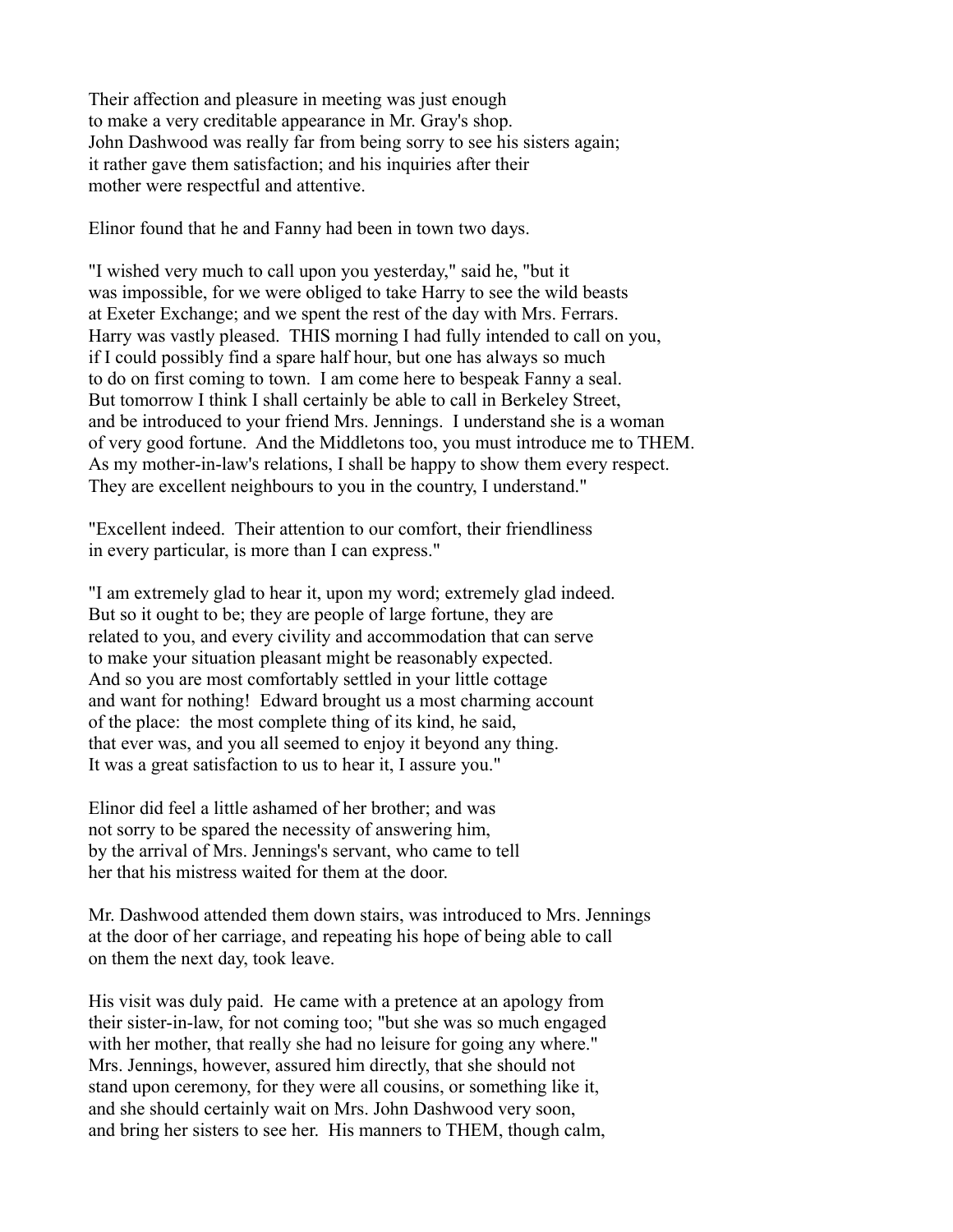were perfectly kind; to Mrs. Jennings, most attentively civil; and on Colonel Brandon's coming in soon after himself, he eyed him with a curiosity which seemed to say, that he only wanted to know him to be rich, to be equally civil to HIM.

After staying with them half an hour, he asked Elinor to walk with him to Conduit Street, and introduce him to Sir John and Lady Middleton. The weather was remarkably fine, and she readily consented. As soon as they were out of the house, his enquiries began.

"Who is Colonel Brandon? Is he a man of fortune?"

"Yes; he has very good property in Dorsetshire."

"I am glad of it. He seems a most gentlemanlike man; and I think, Elinor, I may congratulate you on the prospect of a very respectable establishment in life."

"Me, brother! what do you mean?"

"He likes you. I observed him narrowly, and am convinced of it. What is the amount of his fortune?"

"I believe about two thousand a year."

"Two thousand a-year;" and then working himself up to a pitch of enthusiastic generosity, he added, "Elinor, I wish with all my heart it were TWICE as much, for your sake."

"Indeed I believe you," replied Elinor; "but I am very sure that Colonel Brandon has not the smallest wish of marrying ME."

"You are mistaken, Elinor; you are very much mistaken. A very little trouble on your side secures him. Perhaps just at present he may be undecided; the smallness of your fortune may make him hang back; his friends may all advise him against it. But some of those little attentions and encouragements which ladies can so easily give will fix him, in spite of himself. And there can be no reason why you should not try for him. It is not to be supposed that any prior attachment on your side- in short, you know as to an attachment of that kind, it is quite out of the question, the objections are insurmountable- you have too much sense not to see all that. Colonel Brandon must be the man; and no civility shall be wanting on my part to make him pleased with you and your family. It is a match that must give universal satisfaction. In short, it is a kind of thing that"--lowering his voice to an important whisper--"will be exceedingly welcome to ALL PARTIES." Recollecting himself, however, he added,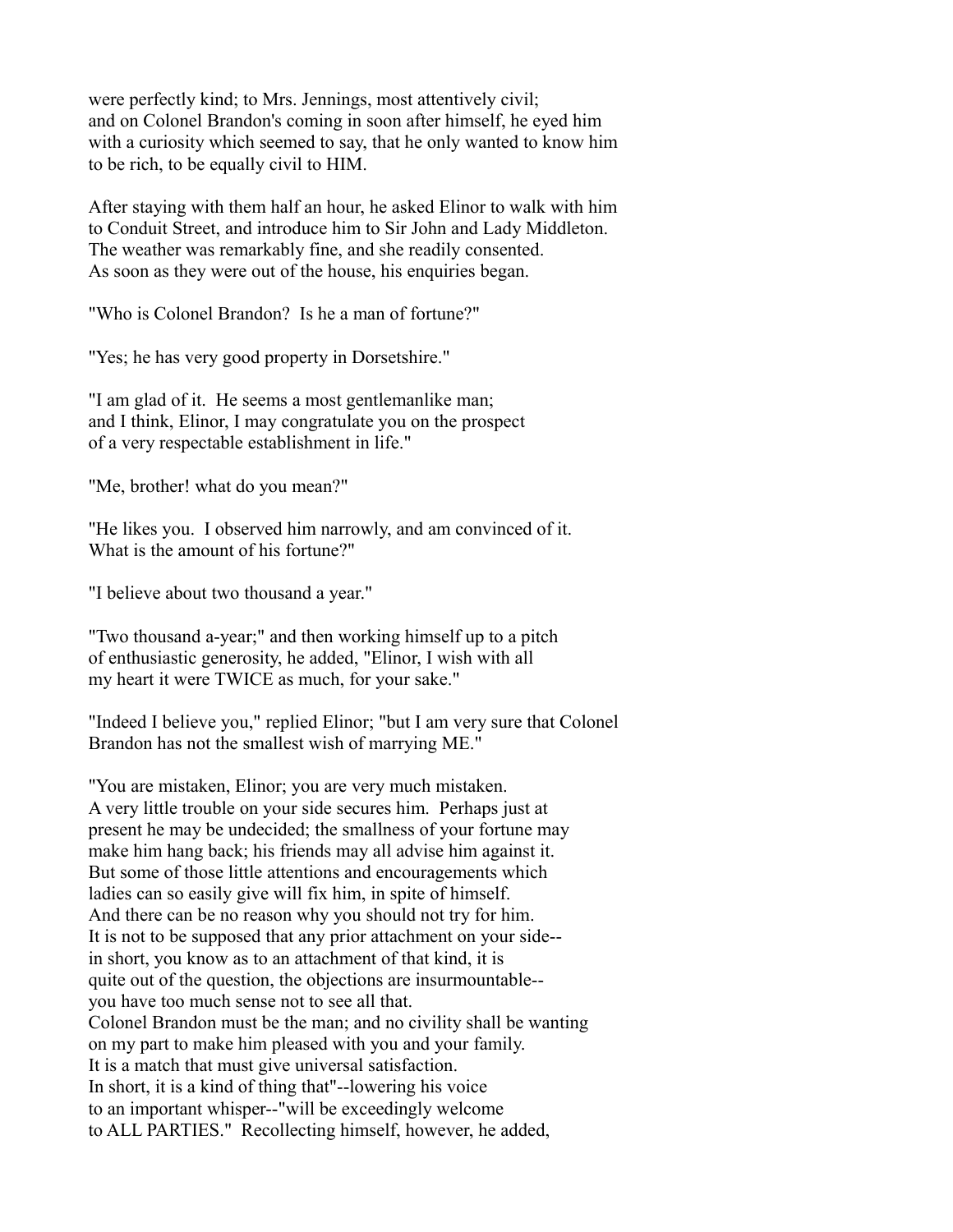"That is, I mean to say--your friends are all truly anxious to see you well settled; Fanny particularly, for she has your interest very much at heart, I assure you. And her mother too, Mrs. Ferrars, a very good-natured woman, I am sure it would give her great pleasure; she said as much the other day."

Elinor would not vouchsafe any answer.

"It would be something remarkable, now," he continued, "something droll, if Fanny should have a brother and I a sister settling at the same time. And yet it is not very unlikely."

"Is Mr. Edward Ferrars," said Elinor, with resolution, "going to be married?"

"It is not actually settled, but there is such a thing in agitation. He has a most excellent mother. Mrs. Ferrars, with the utmost liberality, will come forward, and settle on him a thousand a year, if the match takes place. The lady is the Hon. Miss Morton, only daughter of the late Lord Morton, with thirty thousand pounds. A very desirable connection on both sides, and I have not a doubt of its taking place in time. A thousand a-year is a great deal for a mother to give away, to make over for ever; but Mrs. Ferrars has a noble spirit. To give you another instance of her liberality:-- The other day, as soon as we came to town, aware that money could not be very plenty with us just now, she put bank-notes into Fanny's hands to the amount of two hundred pounds. And extremely acceptable it is, for we must live at a great expense while we are here."

He paused for her assent and compassion; and she forced herself to say,

"Your expenses both in town and country must certainly be considerable; but your income is a large one."

"Not so large, I dare say, as many people suppose. I do not mean to complain, however; it is undoubtedly a comfortable one, and I hope will in time be better. The enclosure of Norland Common, now carrying on, is a most serious drain. And then I have made a little purchase within this half year; East Kingham Farm, you must remember the place, where old Gibson used to live. The land was so very desirable for me in every respect, so immediately adjoining my own property, that I felt it my duty to buy it. I could not have answered it to my conscience to let it fall into any other hands. A man must pay for his convenience; and it HAS cost me a vast deal of money."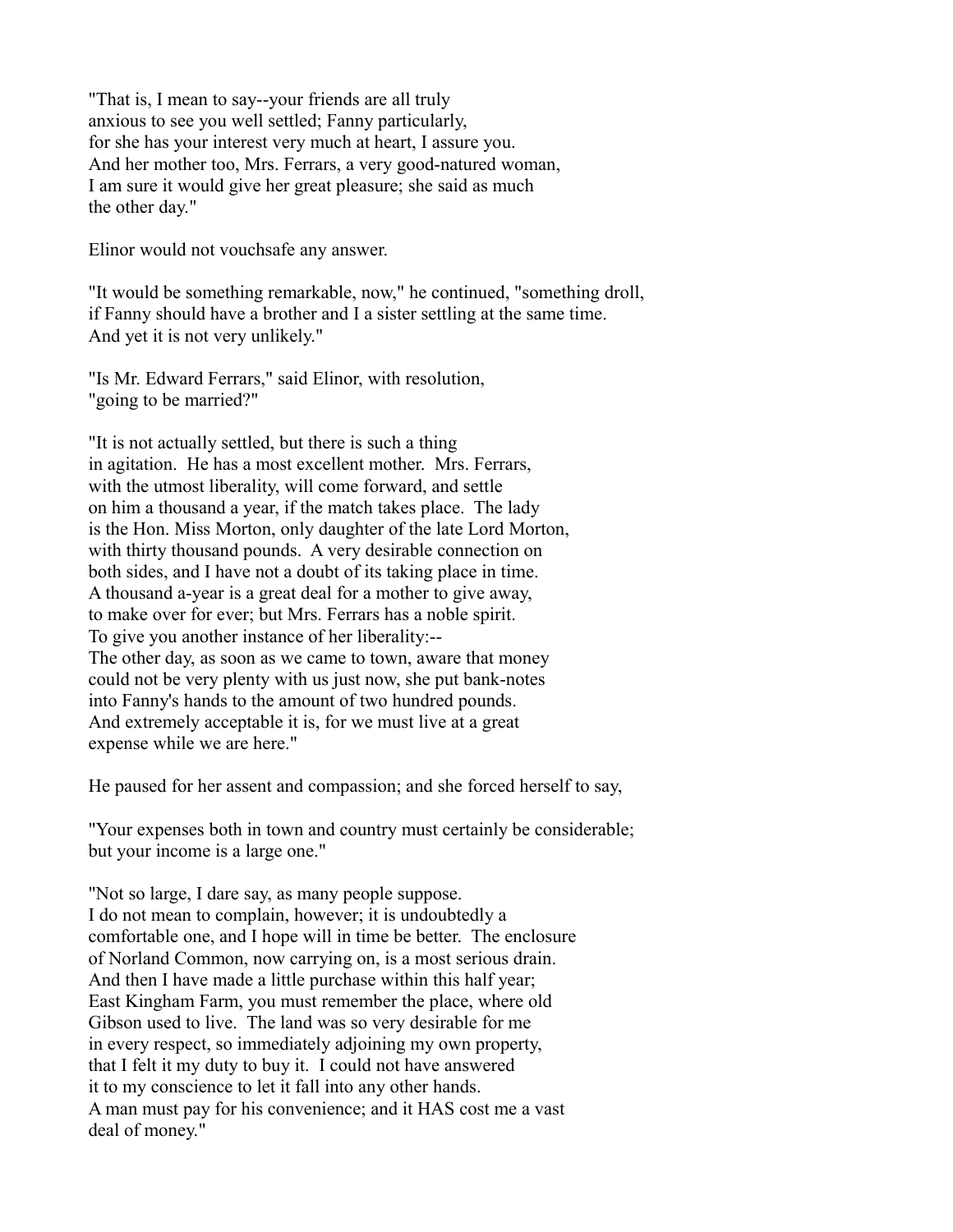"More than you think it really and intrinsically worth."

"Why, I hope not that. I might have sold it again, the next day, for more than I gave: but, with regard to the purchase-money, I might have been very unfortunate indeed; for the stocks were at that time so low, that if I had not happened to have the necessary sum in my banker's hands, I must have sold out to very great loss."

Elinor could only smile.

"Other great and inevitable expenses too we have had on first coming to Norland. Our respected father, as you well know, bequeathed all the Stanhill effects that remained at Norland (and very valuable they were) to your mother. Far be it from me to repine at his doing so; he had an undoubted right to dispose of his own property as he chose, but, in consequence of it, we have been obliged to make large purchases of linen, china, &c. to supply the place of what was taken away. You may guess, after all these expenses, how very far we must be from being rich, and how acceptable Mrs. Ferrars's kindness is."

"Certainly," said Elinor; "and assisted by her liberality, I hope you may yet live to be in easy circumstances."

"Another year or two may do much towards it," he gravely replied; "but however there is still a great deal to be done. There is not a stone laid of Fanny's green-house, and nothing but the plan of the flower-garden marked out."

"Where is the green-house to be?"

"Upon the knoll behind the house. The old walnut trees are all come down to make room for it. It will be a very fine object from many parts of the park, and the flower-garden will slope down just before it, and be exceedingly pretty. We have cleared away all the old thorns that grew in patches over the brow."

Elinor kept her concern and her censure to herself; and was very thankful that Marianne was not present, to share the provocation.

Having now said enough to make his poverty clear, and to do away the necessity of buying a pair of ear-rings for each of his sisters, in his next visit at Gray's his thoughts took a cheerfuller turn, and he began to congratulate Elinor on having such a friend as Mrs. Jennings.

"She seems a most valuable woman indeed--Her house,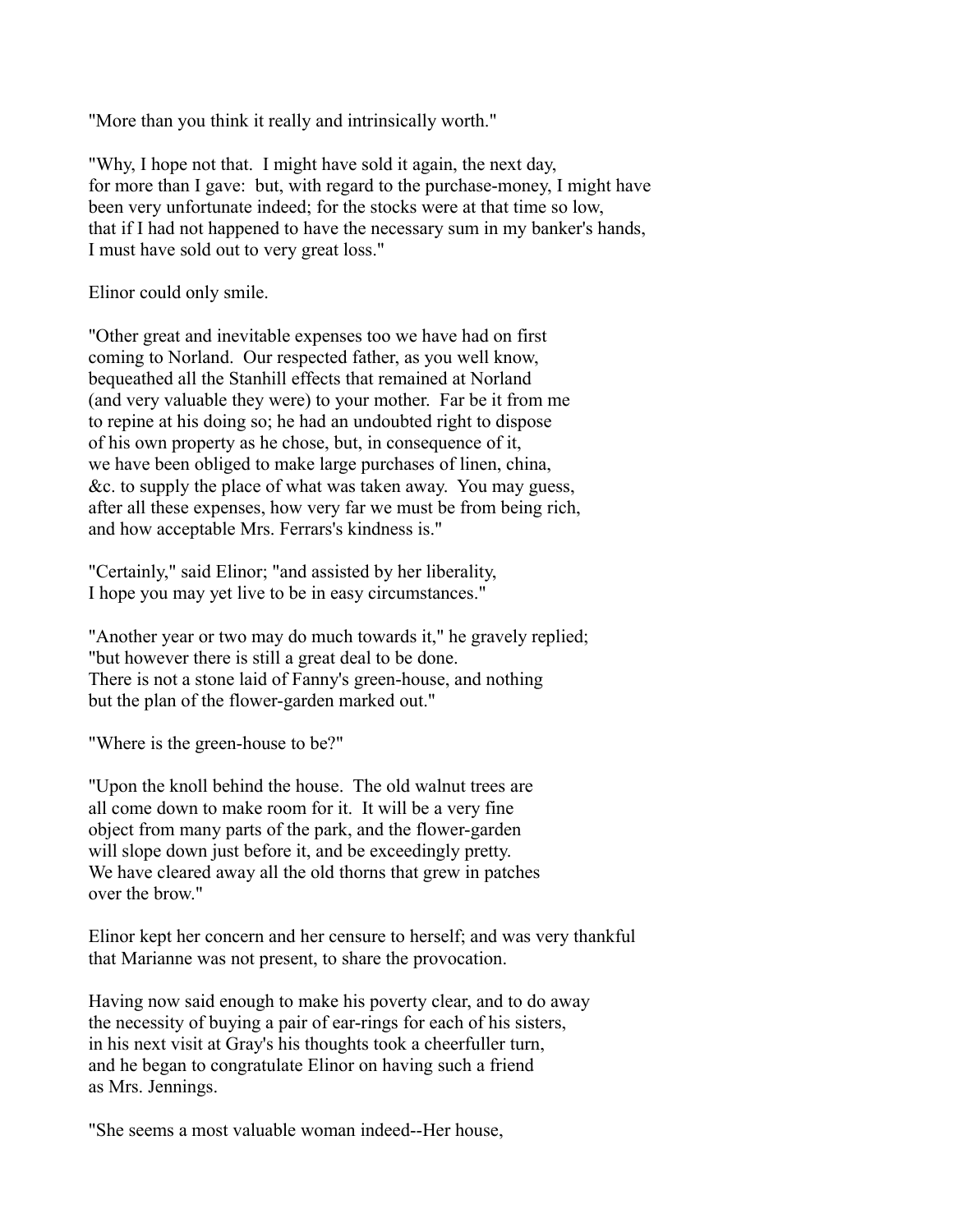her style of living, all bespeak an exceeding good income; and it is an acquaintance that has not only been of great use to you hitherto, but in the end may prove materially advantageous.-- Her inviting you to town is certainly a vast thing in your favour; and indeed, it speaks altogether so great a regard for you, that in all probability when she dies you will not be forgotten.-- She must have a great deal to leave."

"Nothing at all, I should rather suppose; for she has only her jointure, which will descend to her children."

"But it is not to be imagined that she lives up to her income. Few people of common prudence will do THAT; and whatever she saves, she will be able to dispose of."

"And do you not think it more likely that she should leave it to her daughters, than to us?"

"Her daughters are both exceedingly well married, and therefore I cannot perceive the necessity of her remembering them farther. Whereas, in my opinion, by her taking so much notice of you, and treating you in this kind of way, she has given you a sort of claim on her future consideration, which a conscientious woman would not disregard. Nothing can be kinder than her behaviour; and she can hardly do all this, without being aware of the expectation it raises."

"But she raises none in those most concerned. Indeed, brother, your anxiety for our welfare and prosperity carries you too far."

"Why, to be sure," said he, seeming to recollect himself, "people have little, have very little in their power. But, my dear Elinor, what is the matter with Marianne?--she looks very unwell, has lost her colour, and is grown quite thin. Is she ill?"

"She is not well, she has had a nervous complaint on her for several weeks."

"I am sorry for that. At her time of life, any thing of an illness destroys the bloom for ever! Her's has been a very short one! She was as handsome a girl last September, as I ever saw; and as likely to attract the man. There was something in her style of beauty, to please them particularly. I remember Fanny used to say that she would marry sooner and better than you did; not but what she is exceedingly fond of YOU, but so it happened to strike her. She will be mistaken, however. I question whether Marianne NOW, will marry a man worth more than five or six hundred a-year, at the utmost, and I am very much deceived if YOU do not do better. Dorsetshire! I know very little of Dorsetshire; but, my dear Elinor, I shall be exceedingly glad to know more of it; and I think I can answer for your having Fanny and myself among the earliest and best pleased of your visitors."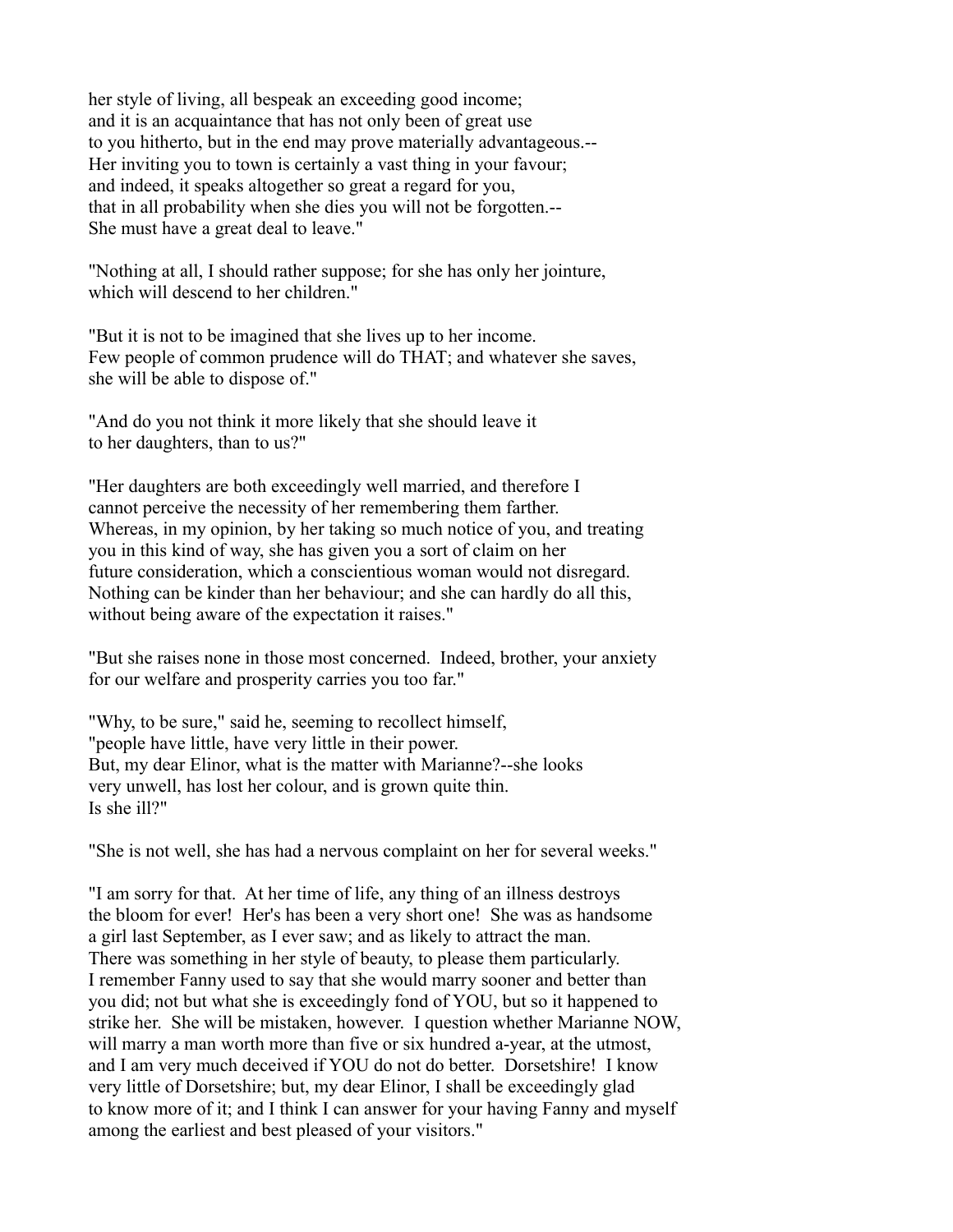Elinor tried very seriously to convince him that there was no likelihood of her marrying Colonel Brandon; but it was an expectation of too much pleasure to himself to be relinquished, and he was really resolved on seeking an intimacy with that gentleman, and promoting the marriage by every possible attention. He had just compunction enough for having done nothing for his sisters himself, to be exceedingly anxious that everybody else should do a great deal; and an offer from Colonel Brandon, or a legacy from Mrs. Jennings, was the easiest means of atoning for his own neglect.

They were lucky enough to find Lady Middleton at home, and Sir John came in before their visit ended. Abundance of civilities passed on all sides. Sir John was ready to like anybody, and though Mr. Dashwood did not seem to know much about horses, he soon set him down as a very good-natured fellow: while Lady Middleton saw enough of fashion in his appearance to think his acquaintance worth having; and Mr. Dashwood went away delighted with both.

"I shall have a charming account to carry to Fanny," said he, as he walked back with his sister. "Lady Middleton is really a most elegant woman! Such a woman as I am sure Fanny will be glad to know. And Mrs. Jennings too, an exceedingly well-behaved woman, though not so elegant as her daughter. Your sister need not have any scruple even of visiting HER, which, to say the truth, has been a little the case, and very naturally; for we only knew that Mrs. Jennings was the widow of a man who had got all his money in a low way; and Fanny and Mrs. Ferrars were both strongly prepossessed, that neither she nor her daughters were such kind of women as Fanny would like to associate with. But now I can carry her a most satisfactory account of both."

### CHAPTER 34

Mrs. John Dashwood had so much confidence in her husband's judgment, that she waited the very next day both on Mrs. Jennings and her daughter; and her confidence was rewarded by finding even the former, even the woman with whom her sisters were staying, by no means unworthy her notice; and as for Lady Middleton, she found her one of the most charming women in the world!

Lady Middleton was equally pleased with Mrs. Dashwood. There was a kind of cold hearted selfishness on both sides, which mutually attracted them; and they sympathised with each other in an insipid propriety of demeanor, and a general want of understanding.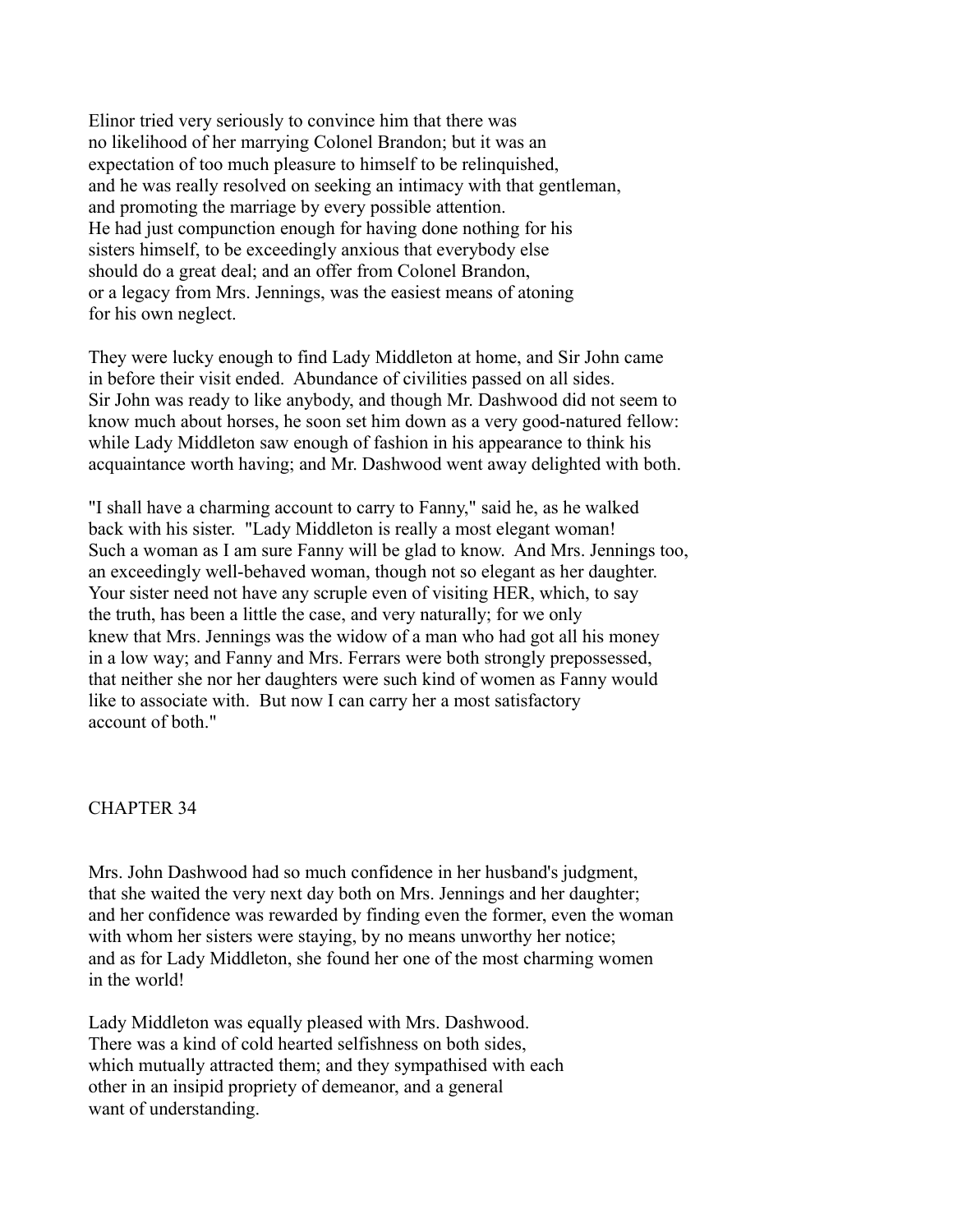The same manners, however, which recommended Mrs. John Dashwood to the good opinion of Lady Middleton did not suit the fancy of Mrs. Jennings, and to HER she appeared nothing more than a little proud-looking woman of uncordial address, who met her husband's sisters without any affection, and almost without having anything to say to them; for of the quarter of an hour bestowed on Berkeley Street, she sat at least seven minutes and a half in silence.

Elinor wanted very much to know, though she did not chuse to ask, whether Edward was then in town; but nothing would have induced Fanny voluntarily to mention his name before her, till able to tell her that his marriage with Miss Morton was resolved on, or till her husband's expectations on Colonel Brandon were answered; because she believed them still so very much attached to each other, that they could not be too sedulously divided in word and deed on every occasion. The intelligence however, which SHE would not give, soon flowed from another quarter. Lucy came very shortly to claim Elinor's compassion on being unable to see Edward, though he had arrived in town with Mr. and Mrs. Dashwood. He dared not come to Bartlett's Buildings for fear of detection, and though their mutual impatience to meet, was not to be told, they could do nothing at present but write.

Edward assured them himself of his being in town, within a very short time, by twice calling in Berkeley Street. Twice was his card found on the table, when they returned from their morning's engagements. Elinor was pleased that he had called; and still more pleased that she had missed him.

The Dashwoods were so prodigiously delighted with the Middletons, that, though not much in the habit of giving anything, they determined to give them--a dinner; and soon after their acquaintance began, invited them to dine in Harley Street, where they had taken a very good house for three months. Their sisters and Mrs. Jennings were invited likewise, and John Dashwood was careful to secure Colonel Brandon, who, always glad to be where the Miss Dashwoods were, received his eager civilities with some surprise, but much more pleasure. They were to meet Mrs. Ferrars; but Elinor could not learn whether her sons were to be of the party. The expectation of seeing HER, however, was enough to make her interested in the engagement; for though she could now meet Edward's mother without that strong anxiety which had once promised to attend such an introduction, though she could now see her with perfect indifference as to her opinion of herself, her desire of being in company with Mrs. Ferrars, her curiosity to know what she was like, was as lively as ever.

The interest with which she thus anticipated the party,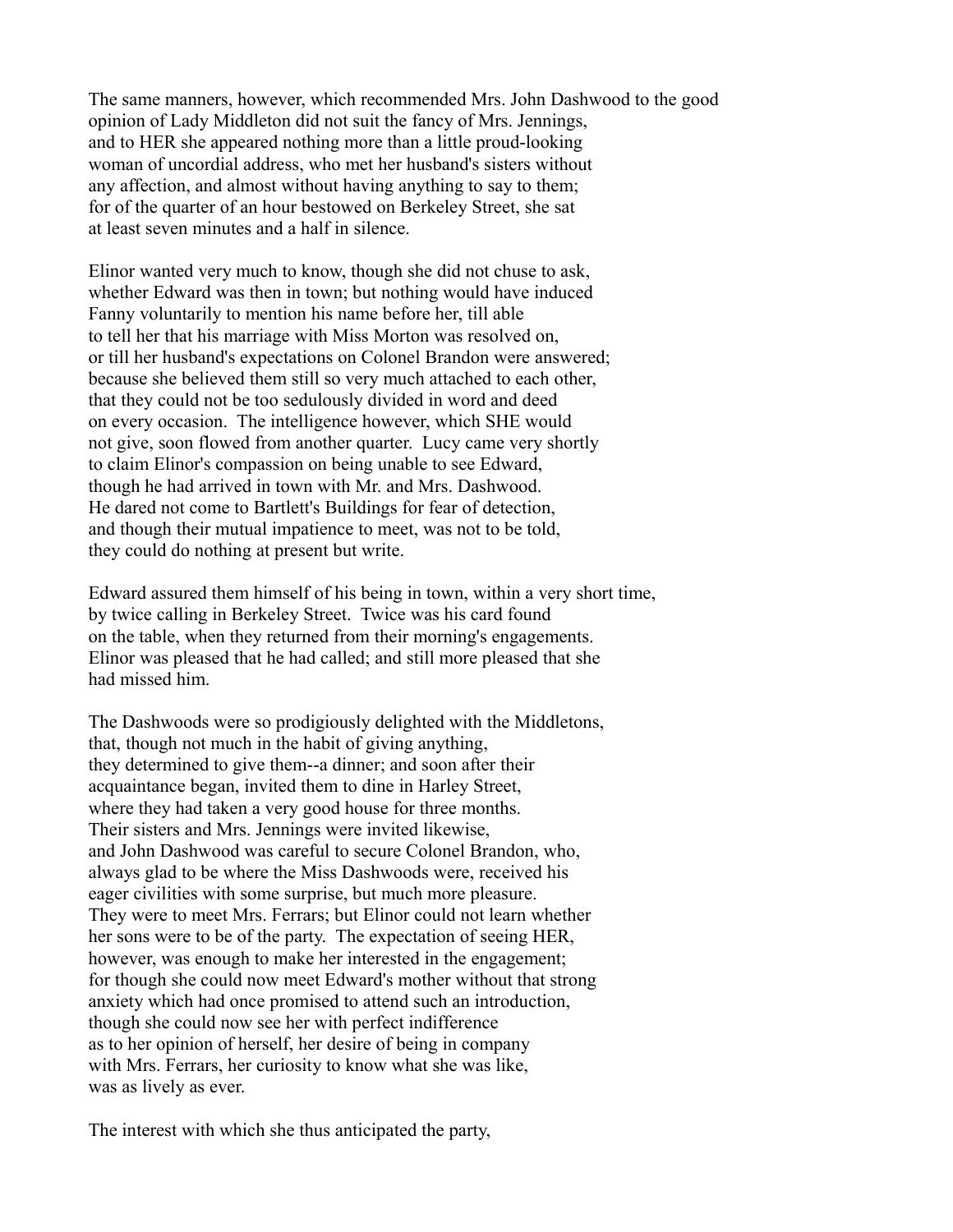was soon afterwards increased, more powerfully than pleasantly, by her hearing that the Miss Steeles were also to be at it.

So well had they recommended themselves to Lady Middleton, so agreeable had their assiduities made them to her, that though Lucy was certainly not so elegant, and her sister not even genteel, she was as ready as Sir John to ask them to spend a week or two in Conduit Street; and it happened to be particularly convenient to the Miss Steeles, as soon as the Dashwoods' invitation was known, that their visit should begin a few days before the party took place.

Their claims to the notice of Mrs. John Dashwood, as the nieces of the gentleman who for many years had had the care of her brother, might not have done much, however, towards procuring them seats at her table; but as Lady Middleton's guests they must be welcome; and Lucy, who had long wanted to be personally known to the family, to have a nearer view of their characters and her own difficulties, and to have an opportunity of endeavouring to please them, had seldom been happier in her life, than she was on receiving Mrs. John Dashwood's card.

On Elinor its effect was very different. She began immediately to determine, that Edward who lived with his mother, must be asked as his mother was, to a party given by his sister; and to see him for the first time, after all that passed, in the company of Lucy!--she hardly knew how she could bear it!

These apprehensions, perhaps, were not founded entirely on reason, and certainly not at all on truth. They were relieved however, not by her own recollection, but by the good will of Lucy, who believed herself to be inflicting a severe disappointment when she told her that Edward certainly would not be in Harley Street on Tuesday, and even hoped to be carrying the pain still farther by persuading her that he was kept away by the extreme affection for herself, which he could not conceal when they were together.

The important Tuesday came that was to introduce the two young ladies to this formidable mother-in-law.

"Pity me, dear Miss Dashwood!" said Lucy, as they walked up the stairs together--for the Middletons arrived so directly after Mrs. Jennings, that they all followed the servant at the same time--"There is nobody here but you, that can feel for me.-- I declare I can hardly stand. Good gracious!--In a moment I shall see the person that all my happiness depends on- that is to be my mother!"--

Elinor could have given her immediate relief by suggesting the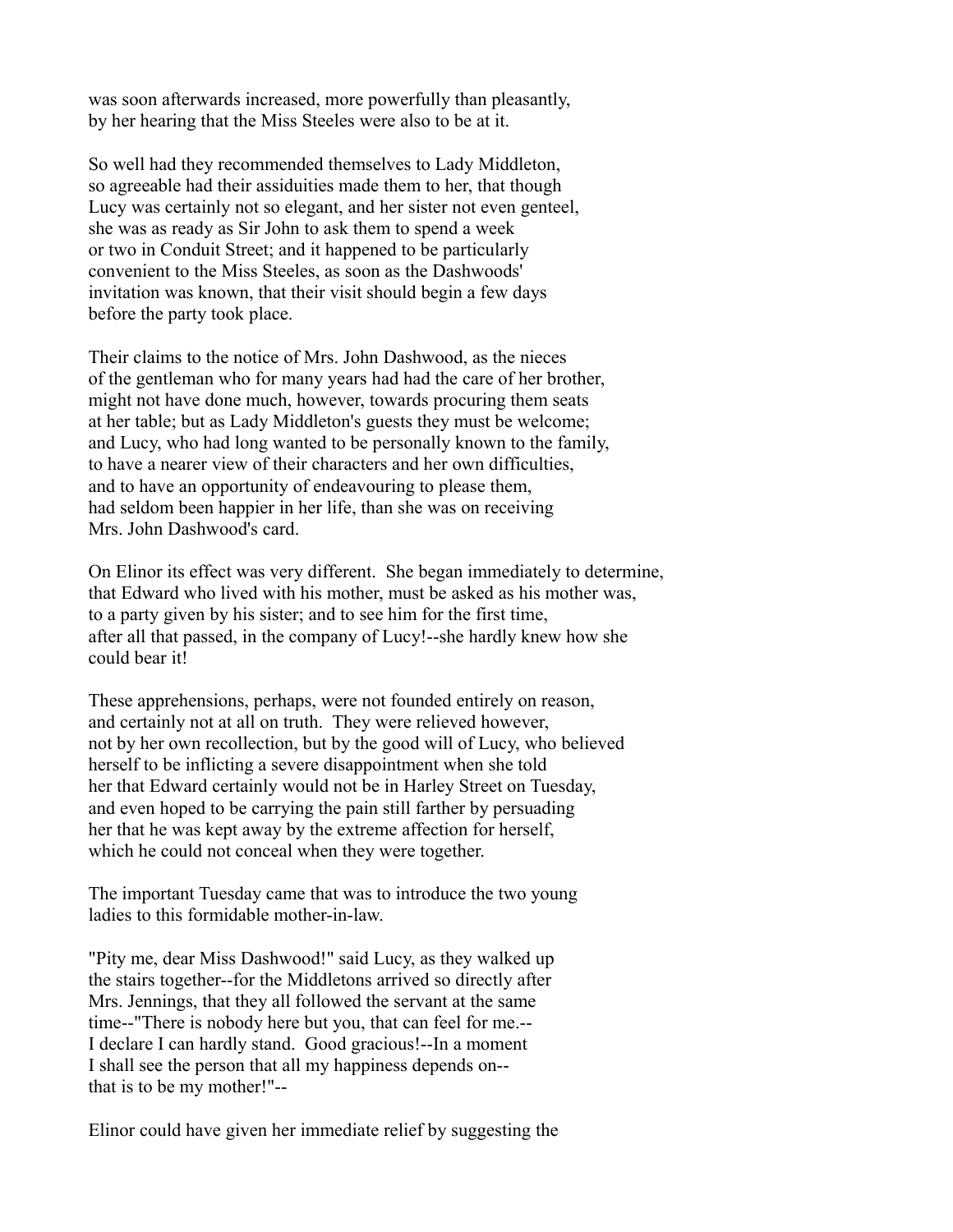possibility of its being Miss Morton's mother, rather than her own, whom they were about to behold; but instead of doing that, she assured her, and with great sincerity, that she did pity her- to the utter amazement of Lucy, who, though really uncomfortable herself, hoped at least to be an object of irrepressible envy to Elinor.

Mrs. Ferrars was a little, thin woman, upright, even to formality, in her figure, and serious, even to sourness, in her aspect. Her complexion was sallow; and her features small, without beauty, and naturally without expression; but a lucky contraction of the brow had rescued her countenance from the disgrace of insipidity, by giving it the strong characters of pride and ill nature. She was not a woman of many words; for, unlike people in general, she proportioned them to the number of her ideas; and of the few syllables that did escape her, not one fell to the share of Miss Dashwood, whom she eyed with the spirited determination of disliking her at all events.

Elinor could not NOW be made unhappy by this behaviour.-- A few months ago it would have hurt her exceedingly; but it was not in Mrs. Ferrars' power to distress her by it now;- and the difference of her manners to the Miss Steeles, a difference which seemed purposely made to humble her more, only amused her. She could not but smile to see the graciousness of both mother and daughter towards the very person- for Lucy was particularly distinguished--whom of all others, had they known as much as she did, they would have been most anxious to mortify; while she herself, who had comparatively no power to wound them, sat pointedly slighted by both. But while she smiled at a graciousness so misapplied, she could not reflect on the mean-spirited folly from which it sprung, nor observe the studied attentions with which the Miss Steeles courted its continuance, without thoroughly despising them all four.

Lucy was all exultation on being so honorably distinguished; and Miss Steele wanted only to be teazed about Dr. Davis to be perfectly happy.

The dinner was a grand one, the servants were numerous, and every thing bespoke the Mistress's inclination for show, and the Master's ability to support it. In spite of the improvements and additions which were making to the Norland estate, and in spite of its owner having once been within some thousand pounds of being obliged to sell out at a loss, nothing gave any symptom of that indigence which he had tried to infer from it;- no poverty of any kind, except of conversation, appeared--but there, the deficiency was considerable. John Dashwood had not much to say for himself that was worth hearing, and his wife had still less.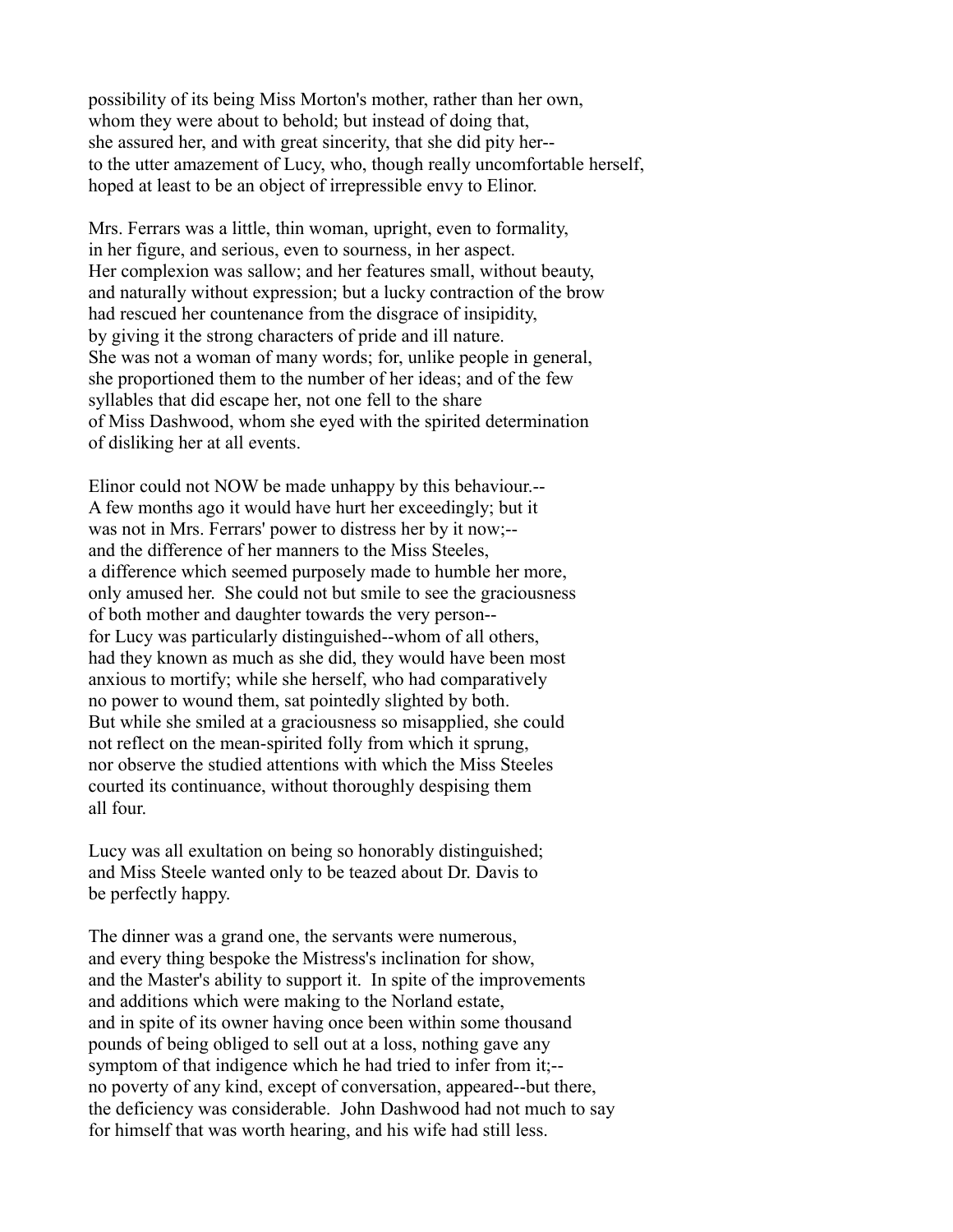But there was no peculiar disgrace in this; for it was very much the case with the chief of their visitors, who almost all laboured under one or other of these disqualifications for being agreeable-- Want of sense, either natural or improved--want of elegance- want of spirits--or want of temper.

When the ladies withdrew to the drawing-room after dinner, this poverty was particularly evident, for the gentlemen HAD supplied the discourse with some variety--the variety of politics, inclosing land, and breaking horses--but then it was all over; and one subject only engaged the ladies till coffee came in, which was the comparative heights of Harry Dashwood, and Lady Middleton's second son William, who were nearly of the same age.

Had both the children been there, the affair might have been determined too easily by measuring them at once; but as Harry only was present, it was all conjectural assertion on both sides; and every body had a right to be equally positive in their opinion, and to repeat it over and over again as often as they liked.

The parties stood thus:

The two mothers, though each really convinced that her own son was the tallest, politely decided in favour of the other.

The two grandmothers, with not less partiality, but more sincerity, were equally earnest in support of their own descendant.

Lucy, who was hardly less anxious to please one parent than the other, thought the boys were both remarkably tall for their age, and could not conceive that there could be the smallest difference in the world between them; and Miss Steele, with yet greater address gave it, as fast as she could, in favour of each.

Elinor, having once delivered her opinion on William's side, by which she offended Mrs. Ferrars and Fanny still more, did not see the necessity of enforcing it by any farther assertion; and Marianne, when called on for her's, offended them all, by declaring that she had no opinion to give, as she had never thought about it.

Before her removing from Norland, Elinor had painted a very pretty pair of screens for her sister-in-law, which being now just mounted and brought home, ornamented her present drawing room; and these screens, catching the eye of John Dashwood on his following the other gentlemen into the room, were officiously handed by him to Colonel Brandon for his admiration.

"These are done by my eldest sister," said he; "and you, as a man of taste, will, I dare say, be pleased with them.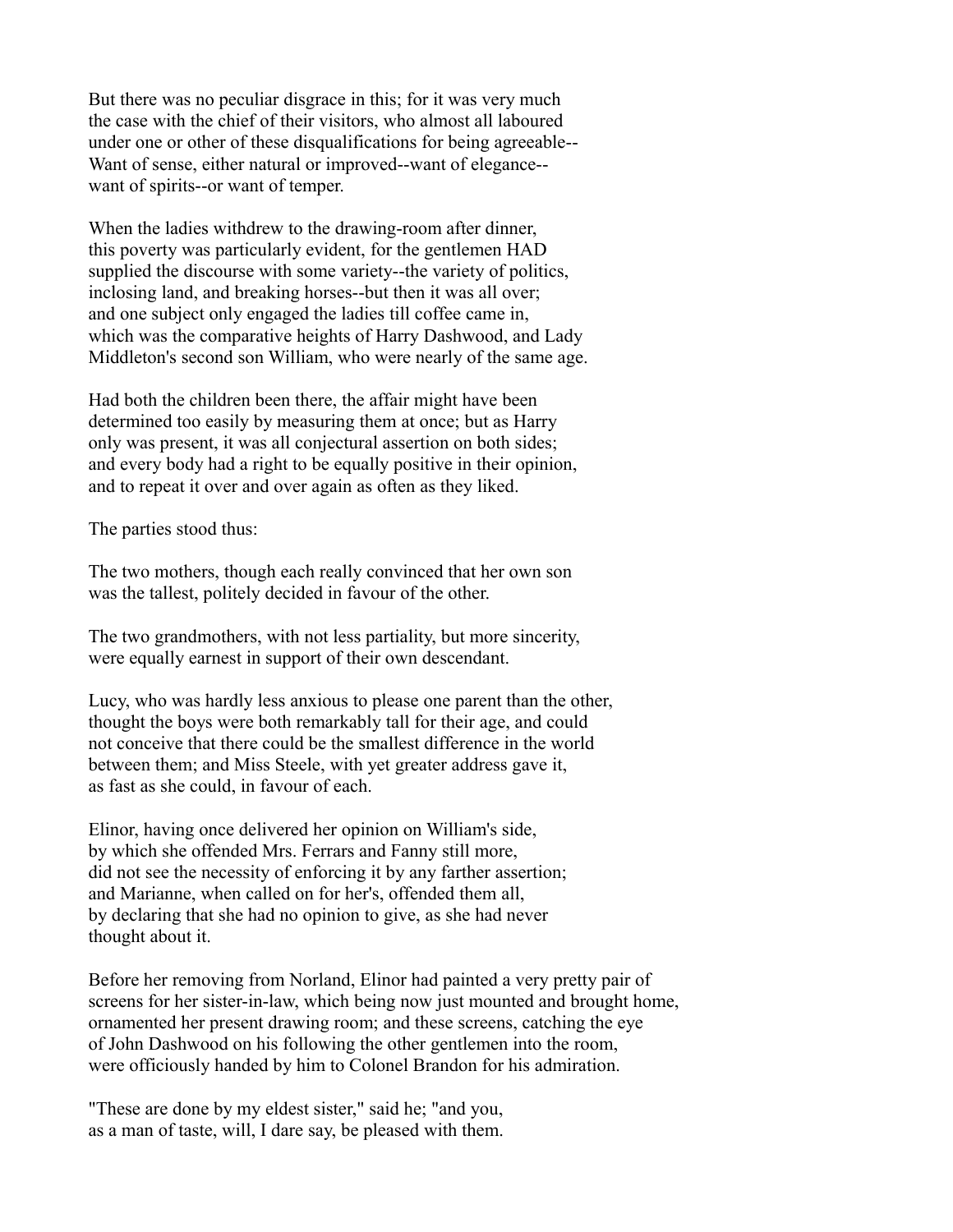I do not know whether you have ever happened to see any of her performances before, but she is in general reckoned to draw extremely well."

The Colonel, though disclaiming all pretensions to connoisseurship, warmly admired the screens, as he would have done any thing painted by Miss Dashwood; and on the curiosity of the others being of course excited, they were handed round for general inspection. Mrs. Ferrars, not aware of their being Elinor's work, particularly requested to look at them; and after they had received gratifying testimony of Lady Middletons's approbation, Fanny presented them to her mother, considerately informing her, at the same time, that they were done by Miss Dashwood.

"Hum"--said Mrs. Ferrars--"very pretty,"--and without regarding them at all, returned them to her daughter.

Perhaps Fanny thought for a moment that her mother had been quite rude enough,--for, colouring a little, she immediately said,

"They are very pretty, ma'am--an't they?" But then again, the dread of having been too civil, too encouraging herself, probably came over her, for she presently added,

"Do you not think they are something in Miss Morton's style of painting, Ma'am?--She DOES paint most delightfully!-- How beautifully her last landscape is done!"

"Beautifully indeed! But SHE does every thing well."

Marianne could not bear this.--She was already greatly displeased with Mrs. Ferrars; and such ill-timed praise of another, at Elinor's expense, though she had not any notion of what was principally meant by it, provoked her immediately to say with warmth,

"This is admiration of a very particular kind!--what is Miss Morton to us?- who knows, or who cares, for her?--it is Elinor of whom WE think and speak."

And so saying, she took the screens out of her sister-in-law's hands, to admire them herself as they ought to be admired.

Mrs. Ferrars looked exceedingly angry, and drawing herself up more stiffly than ever, pronounced in retort this bitter philippic, "Miss Morton is Lord Morton's daughter."

Fanny looked very angry too, and her husband was all in a fright at his sister's audacity. Elinor was much more hurt by Marianne's warmth than she had been by what produced it; but Colonel Brandon's eyes, as they were fixed on Marianne,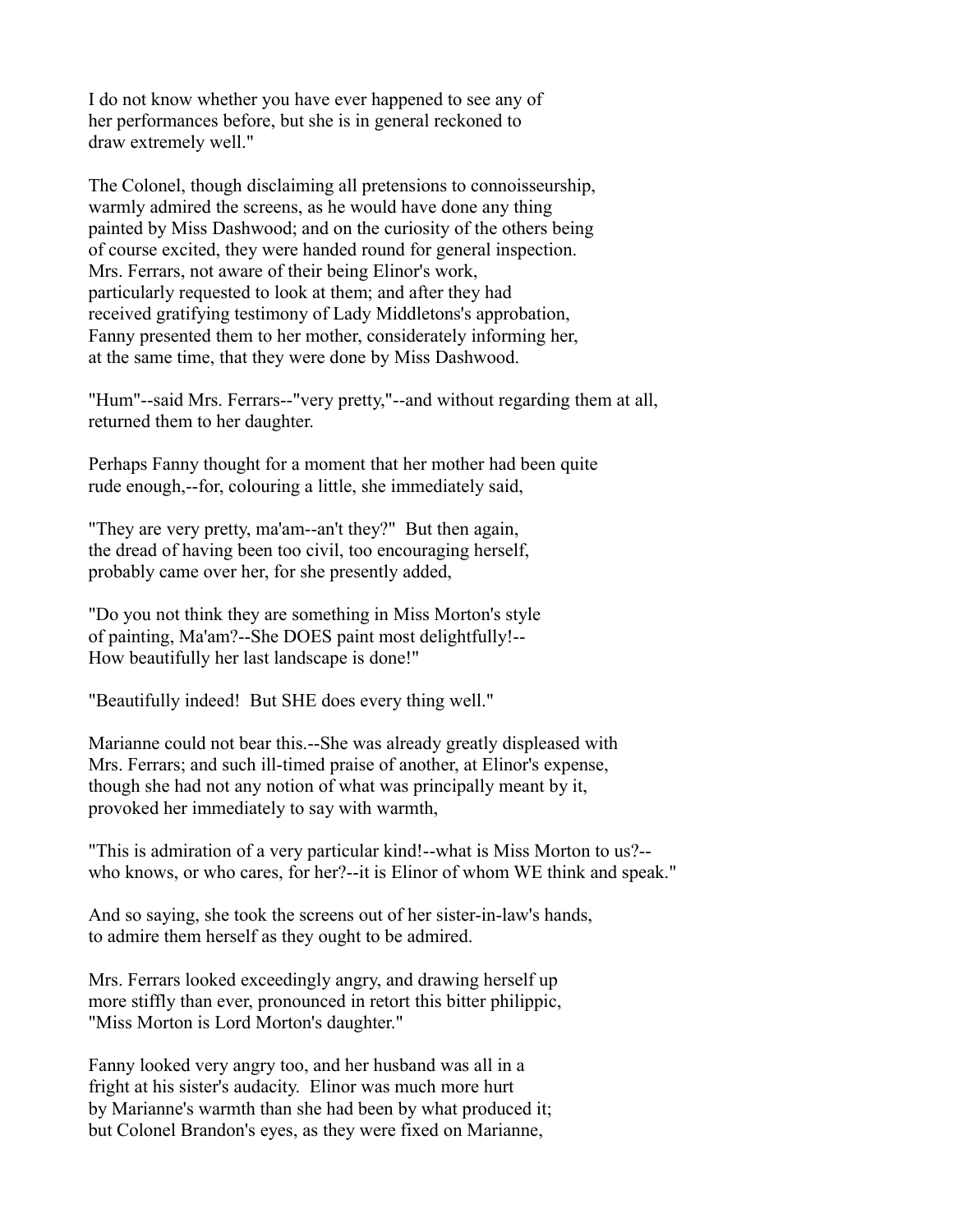declared that he noticed only what was amiable in it, the affectionate heart which could not bear to see a sister slighted in the smallest point.

Marianne's feelings did not stop here. The cold insolence of Mrs. Ferrars's general behaviour to her sister, seemed, to her, to foretell such difficulties and distresses to Elinor, as her own wounded heart taught her to think of with horror; and urged by a strong impulse of affectionate sensibility, she moved after a moment, to her sister's chair, and putting one arm round her neck, and one cheek close to hers, said in a low, but eager, voice,

"Dear, dear Elinor, don't mind them. Don't let them make YOU unhappy."

She could say no more; her spirits were quite overcome, and hiding her face on Elinor's shoulder, she burst into tears. Every body's attention was called, and almost every body was concerned.-- Colonel Brandon rose up and went to them without knowing what he did.-- Mrs. Jennings, with a very intelligent "Ah! poor dear," immediately gave her her salts; and Sir John felt so desperately enraged against the author of this nervous distress, that he instantly changed his seat to one close by Lucy Steele, and gave her, in a whisper, a brief account of the whole shocking affair.

In a few minutes, however, Marianne was recovered enough to put an end to the bustle, and sit down among the rest; though her spirits retained the impression of what had passed, the whole evening.

"Poor Marianne!" said her brother to Colonel Brandon, in a low voice, as soon as he could secure his attention,-- "She has not such good health as her sister,--she is very nervous,- she has not Elinor's constitution;--and one must allow that there is something very trying to a young woman who HAS BEEN a beauty in the loss of her personal attractions. You would not think it perhaps, but Marianne WAS remarkably handsome a few months ago; quite as handsome as Elinor.--Now you see it is all gone."

### CHAPTER 35

Elinor's curiosity to see Mrs. Ferrars was satisfied.-- She had found in her every thing that could tend to make a farther connection between the families undesirable.-- She had seen enough of her pride, her meanness, and her determined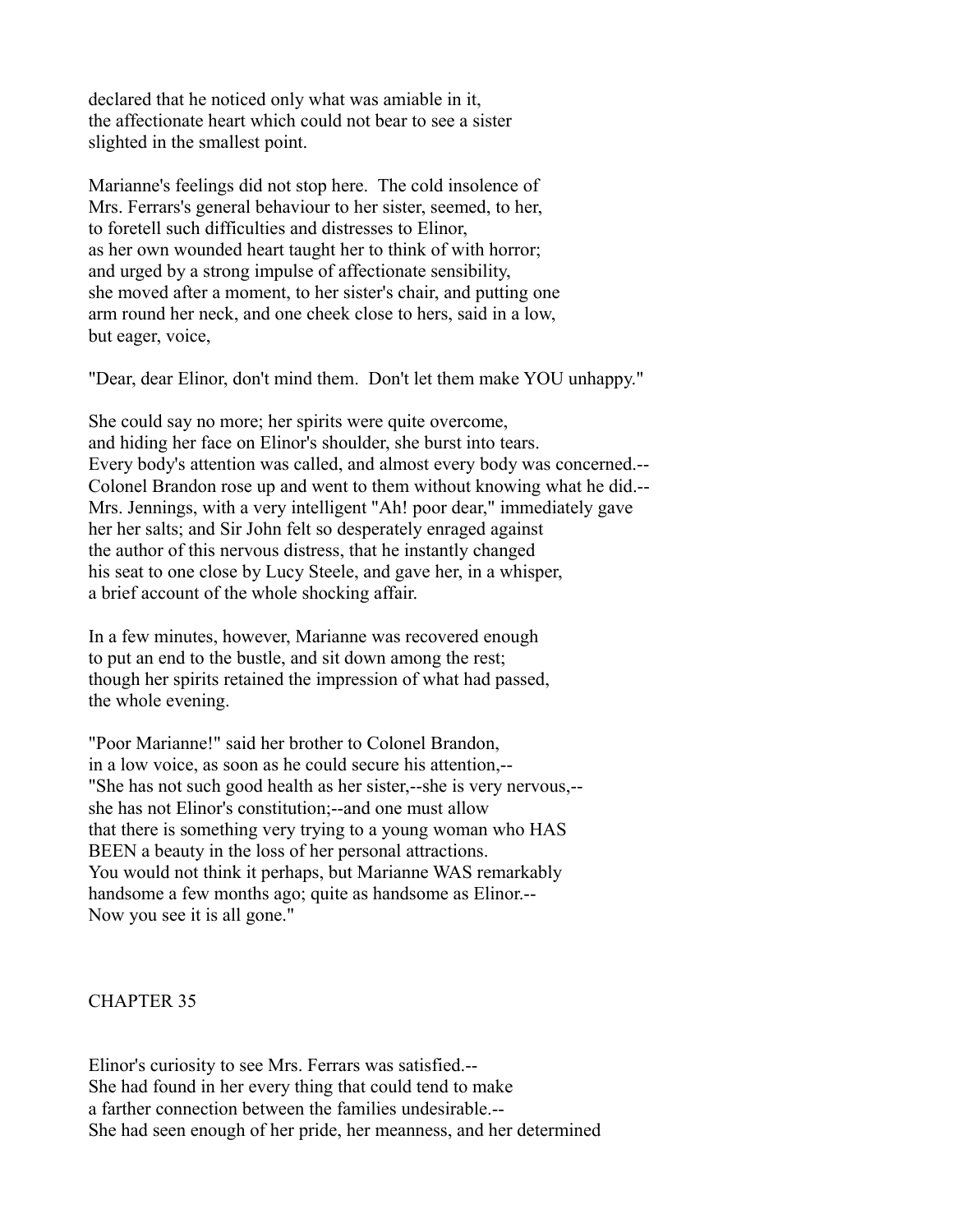prejudice against herself, to comprehend all the difficulties that must have perplexed the engagement, and retarded the marriage, of Edward and herself, had he been otherwise free;- and she had seen almost enough to be thankful for her OWN sake, that one greater obstacle preserved her from suffering under any other of Mrs. Ferrars's creation, preserved her from all dependence upon her caprice, or any solicitude for her good opinion. Or at least, if she did not bring herself quite to rejoice in Edward's being fettered to Lucy, she determined, that had Lucy been more amiable, she OUGHT to have rejoiced.

She wondered that Lucy's spirits could be so very much elevated by the civility of Mrs. Ferrars;--that her interest and her vanity should so very much blind her as to make the attention which seemed only paid her because she was NOT ELINOR, appear a compliment to herself- or to allow her to derive encouragement from a preference only given her, because her real situation was unknown. But that it was so, had not only been declared by Lucy's eyes at the time, but was declared over again the next morning more openly, for at her particular desire, Lady Middleton set her down in Berkeley Street on the chance of seeing Elinor alone, to tell her how happy she was.

The chance proved a lucky one, for a message from Mrs. Palmer soon after she arrived, carried Mrs. Jennings away.

"My dear friend," cried Lucy, as soon as they were by themselves, "I come to talk to you of my happiness. Could anything be so flattering as Mrs. Ferrars's way of treating me yesterday? So exceeding affable as she was!--You know how I dreaded the thoughts of seeing her;--but the very moment I was introduced, there was such an affability in her behaviour as really should seem to say, she had quite took a fancy to me. Now was not it so?--You saw it all; and was not you quite struck with it?"

"She was certainly very civil to you."

"Civil!--Did you see nothing but only civility?--I saw a vast deal more. Such kindness as fell to the share of nobody but me!--No pride, no hauteur, and your sister just the same--all sweetness and affability!"

Elinor wished to talk of something else, but Lucy still pressed her to own that she had reason for her happiness; and Elinor was obliged to go on.--

"Undoubtedly, if they had known your engagement," said she, "nothing could be more flattering than their treatment of you;- but as that was not the case"--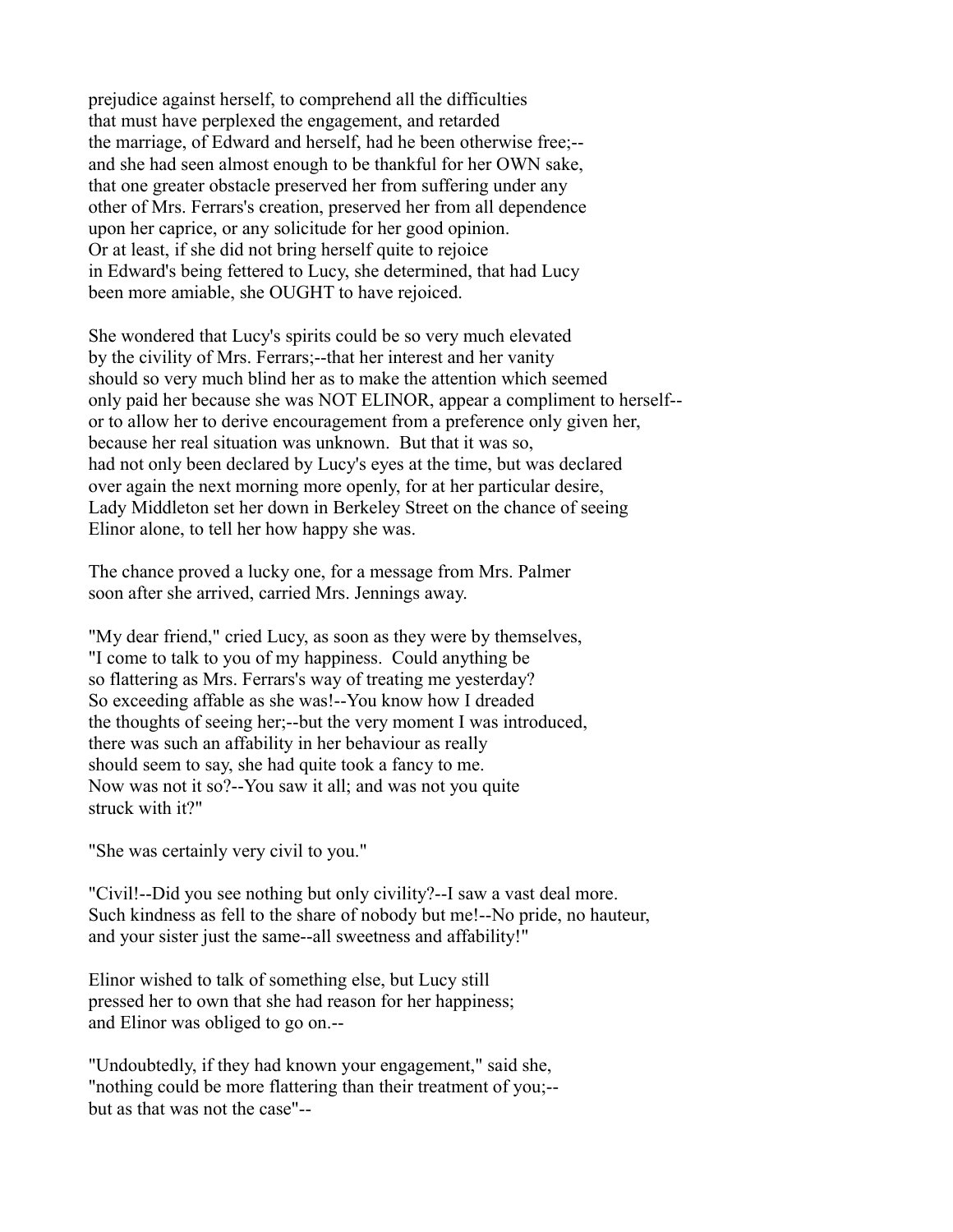"I guessed you would say so"--replied Lucy quickly--"but there was no reason in the world why Mrs. Ferrars should seem to like me, if she did not, and her liking me is every thing. You shan't talk me out of my satisfaction. I am sure it will all end well, and there will be no difficulties at all, to what I used to think. Mrs. Ferrars is a charming woman, and so is your sister. They are both delightful women, indeed!--I wonder I should never hear you say how agreeable Mrs. Dashwood was!"

To this Elinor had no answer to make, and did not attempt any.

"Are you ill, Miss Dashwood?--you seem low--you don't speak;- sure you an't well."

"I never was in better health."

"I am glad of it with all my heart; but really you did not look it. I should be sorry to have YOU ill; you, that have been the greatest comfort to me in the world!--Heaven knows what I should have done without your friendship."--

Elinor tried to make a civil answer, though doubting her own success. But it seemed to satisfy Lucy, for she directly replied,

"Indeed I am perfectly convinced of your regard for me, and next to Edward's love, it is the greatest comfort I have.-- Poor Edward!--But now there is one good thing, we shall be able to meet, and meet pretty often, for Lady Middleton's delighted with Mrs. Dashwood, so we shall be a good deal in Harley Street, I dare say, and Edward spends half his time with his sister- besides, Lady Middleton and Mrs. Ferrars will visit now;- and Mrs. Ferrars and your sister were both so good to say more than once, they should always be glad to see me.-- They are such charming women!--I am sure if ever you tell your sister what I think of her, you cannot speak too high."

But Elinor would not give her any encouragement to hope that she SHOULD tell her sister. Lucy continued.

"I am sure I should have seen it in a moment, if Mrs. Ferrars had took a dislike to me. If she had only made me a formal courtesy, for instance, without saying a word, and never after had took any notice of me, and never looked at me in a pleasant way--you know what I mean--if I had been treated in that forbidding sort of way, I should have gave it all up in despair. I could not have stood it. For where she DOES dislike, I know it is most violent."

Elinor was prevented from making any reply to this civil triumph, by the door's being thrown open, the servant's announcing Mr. Ferrars,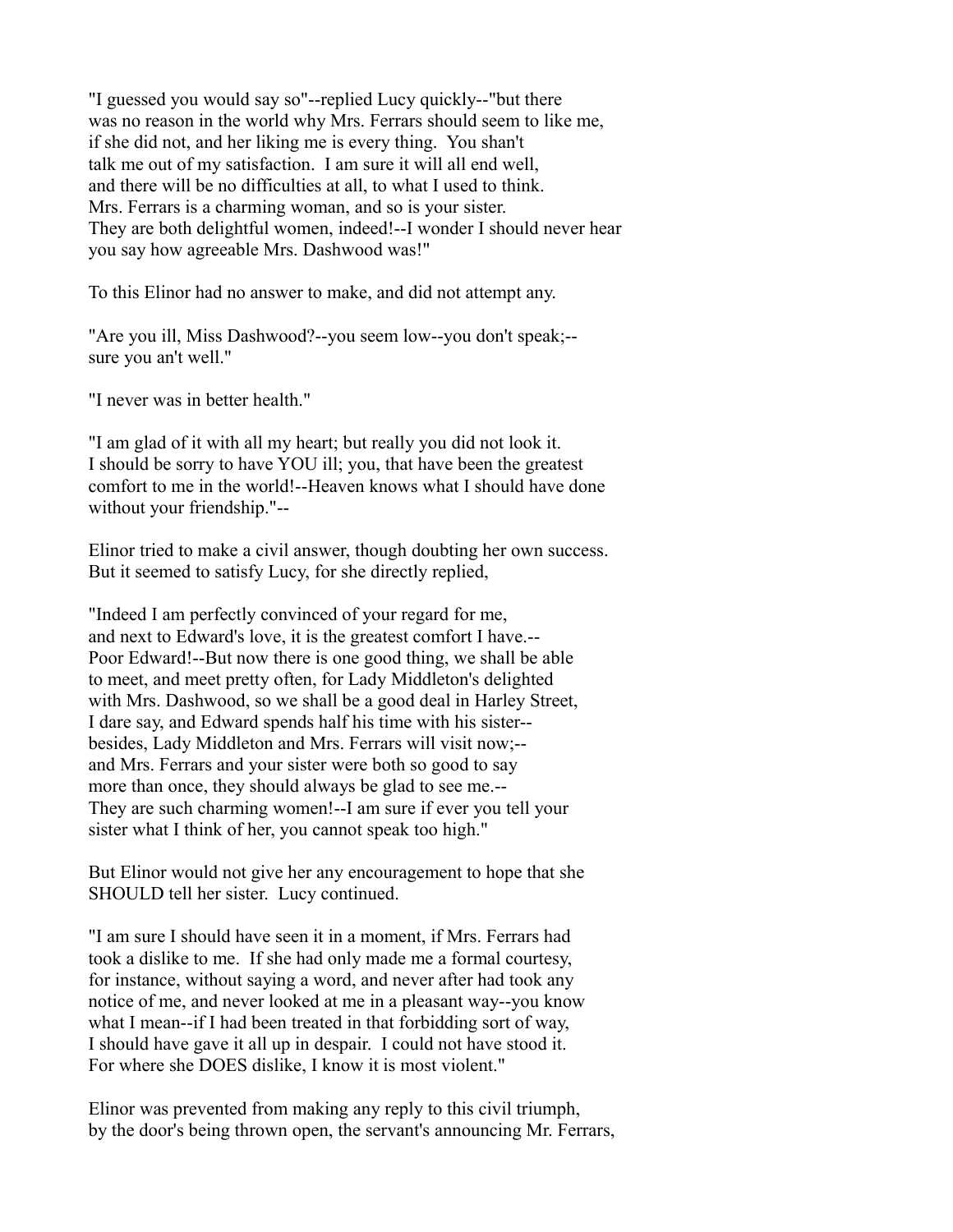and Edward's immediately walking in.

It was a very awkward moment; and the countenance of each shewed that it was so. They all looked exceedingly foolish; and Edward seemed to have as great an inclination to walk out of the room again, as to advance farther into it. The very circumstance, in its unpleasantest form, which they would each have been most anxious to avoid, had fallen on them.--They were not only all three together, but were together without the relief of any other person. The ladies recovered themselves first. It was not Lucy's business to put herself forward, and the appearance of secrecy must still be kept up. She could therefore only LOOK her tenderness, and after slightly addressing him, said no more.

But Elinor had more to do; and so anxious was she, for his sake and her own, to do it well, that she forced herself, after a moment's recollection, to welcome him, with a look and manner that were almost easy, and almost open; and another struggle, another effort still improved them. She would not allow the presence of Lucy, nor the consciousness of some injustice towards herself, to deter her from saying that she was happy to see him, and that she had very much regretted being from home, when he called before in Berkeley Street. She would not be frightened from paying him those attentions which, as a friend and almost a relation, were his due, by the observant eyes of Lucy, though she soon perceived them to be narrowly watching her.

Her manners gave some re-assurance to Edward, and he had courage enough to sit down; but his embarrassment still exceeded that of the ladies in a proportion, which the case rendered reasonable, though his sex might make it rare; for his heart had not the indifference of Lucy's, nor could his conscience have quite the ease of Elinor's.

Lucy, with a demure and settled air, seemed determined to make no contribution to the comfort of the others, and would not say a word; and almost every thing that WAS said, proceeded from Elinor, who was obliged to volunteer all the information about her mother's health, their coming to town, &c. which Edward ought to have inquired about, but never did.

Her exertions did not stop here; for she soon afterwards felt herself so heroically disposed as to determine, under pretence of fetching Marianne, to leave the others by themselves; and she really did it, and THAT in the handsomest manner, for she loitered away several minutes on the landing-place, with the most high-minded fortitude, before she went to her sister. When that was once done, however, it was time for the raptures of Edward to cease; for Marianne's joy hurried her into the drawing-room immediately.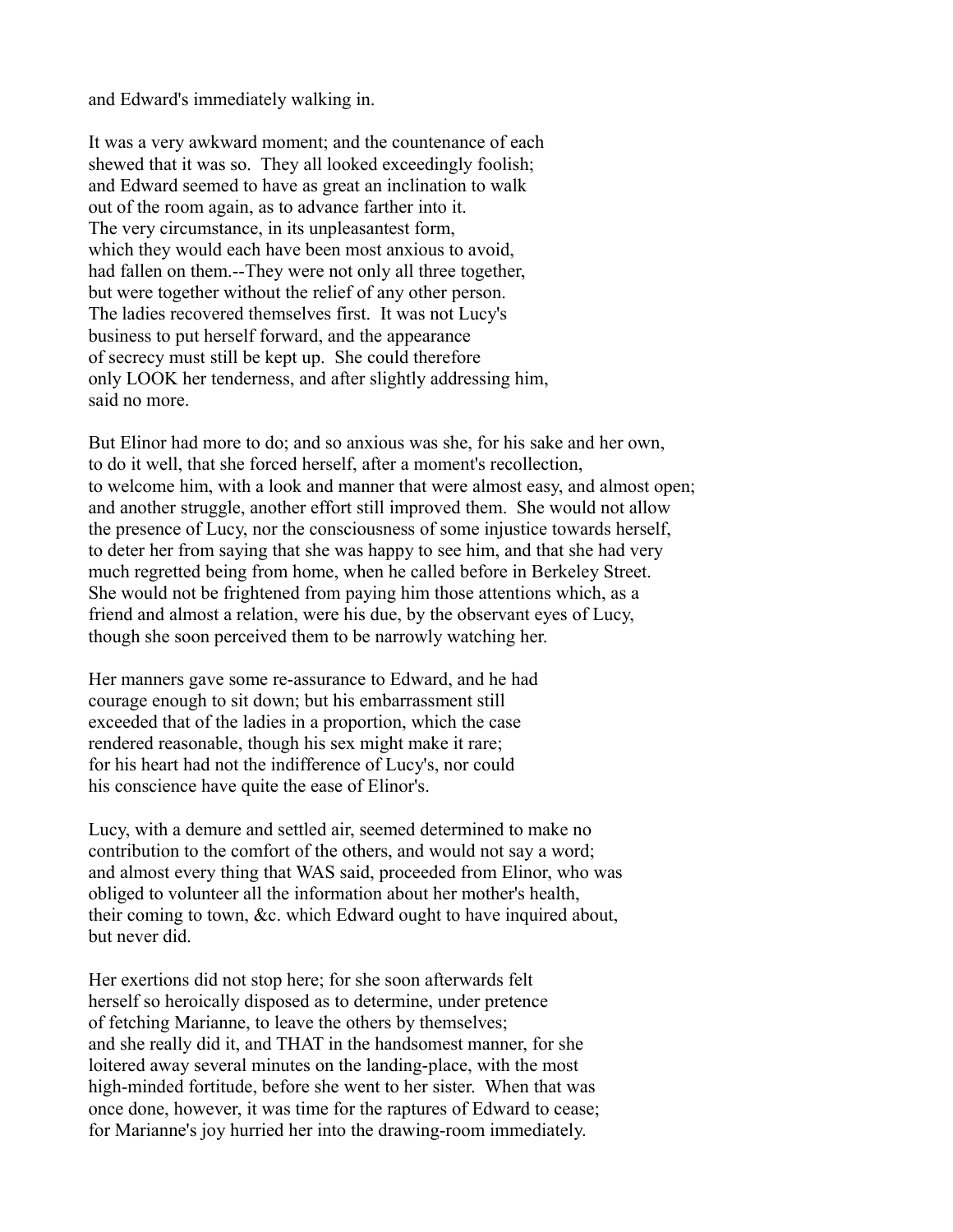Her pleasure in seeing him was like every other of her feelings, strong in itself, and strongly spoken. She met him with a hand that would be taken, and a voice that expressed the affection of a sister.

"Dear Edward!" she cried, "this is a moment of great happiness!-- This would almost make amends for every thing?"

Edward tried to return her kindness as it deserved, but before such witnesses he dared not say half what he really felt. Again they all sat down, and for a moment or two all were silent; while Marianne was looking with the most speaking tenderness, sometimes at Edward and sometimes at Elinor, regretting only that their delight in each other should be checked by Lucy's unwelcome presence. Edward was the first to speak, and it was to notice Marianne's altered looks, and express his fear of her not finding London agree with her.

"Oh, don't think of me!" she replied with spirited earnestness, though her eyes were filled with tears as she spoke, "don't think of MY health. Elinor is well, you see. That must be enough for us both."

This remark was not calculated to make Edward or Elinor more easy, nor to conciliate the good will of Lucy, who looked up at Marianne with no very benignant expression.

"Do you like London?" said Edward, willing to say any thing that might introduce another subject.

"Not at all. I expected much pleasure in it, but I have found none. The sight of you, Edward, is the only comfort it has afforded; and thank Heaven! you are what you always were!"

She paused--no one spoke.

"I think, Elinor," she presently added, "we must employ Edward to take care of us in our return to Barton. In a week or two, I suppose, we shall be going; and, I trust, Edward will not be very unwilling to accept the charge."

Poor Edward muttered something, but what it was, nobody knew, not even himself. But Marianne, who saw his agitation, and could easily trace it to whatever cause best pleased herself, was perfectly satisfied, and soon talked of something else.

"We spent such a day, Edward, in Harley Street yesterday! So dull, so wretchedly dull!--But I have much to say to you on that head, which cannot be said now."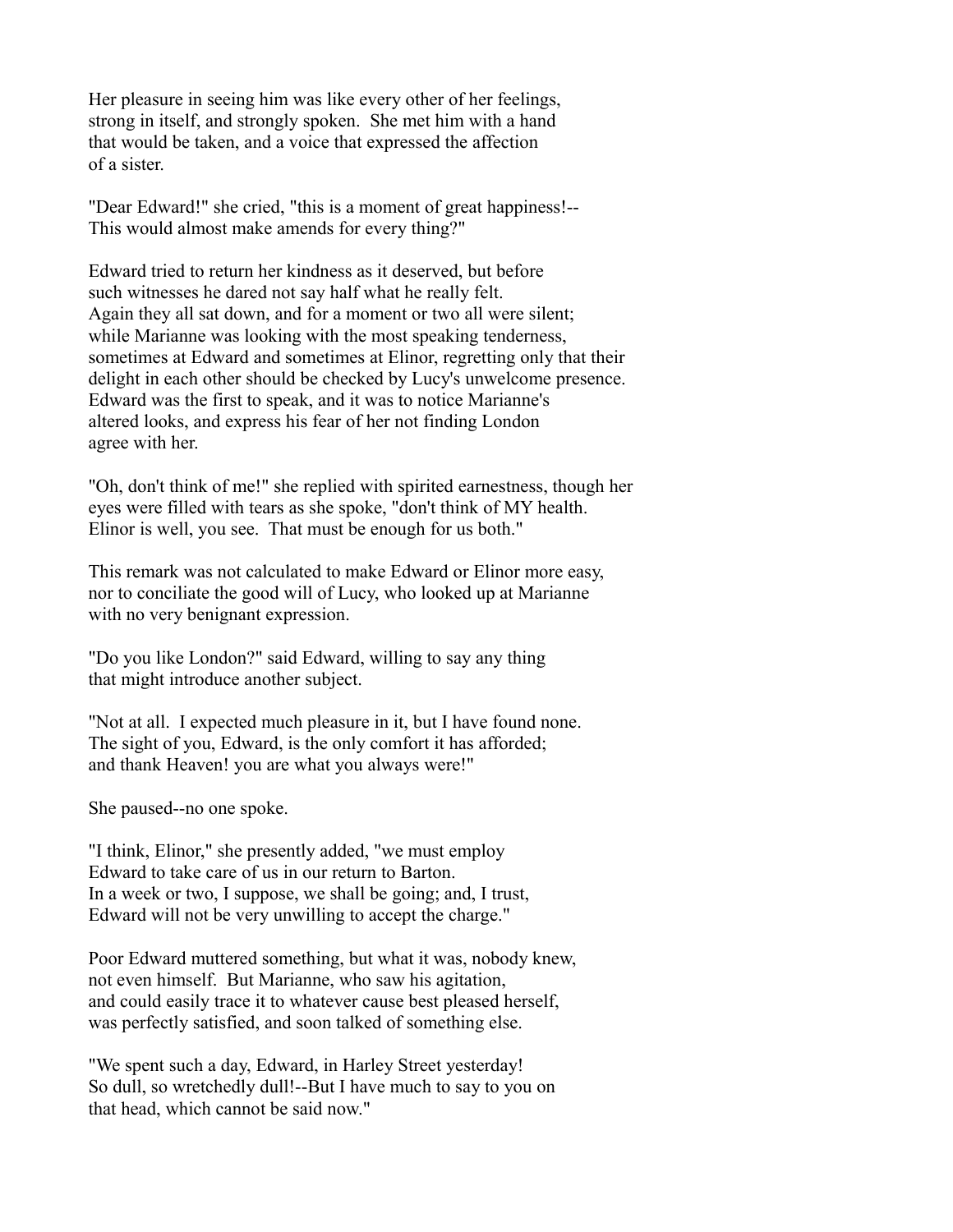And with this admirable discretion did she defer the assurance of her finding their mutual relatives more disagreeable than ever, and of her being particularly disgusted with his mother, till they were more in private.

"But why were you not there, Edward?--Why did you not come?"

"I was engaged elsewhere."

"Engaged! But what was that, when such friends were to be met?"

"Perhaps, Miss Marianne," cried Lucy, eager to take some revenge on her, "you think young men never stand upon engagements, if they have no mind to keep them, little as well as great."

Elinor was very angry, but Marianne seemed entirely insensible of the sting; for she calmly replied,

"Not so, indeed; for, seriously speaking, I am very sure that conscience only kept Edward from Harley Street. And I really believe he HAS the most delicate conscience in the world; the most scrupulous in performing every engagement, however minute, and however it may make against his interest or pleasure. He is the most fearful of giving pain, of wounding expectation, and the most incapable of being selfish, of any body I ever saw. Edward, it is so, and I will say it. What! are you never to hear yourself praised!--Then you must be no friend of mine; for those who will accept of my love and esteem, must submit to my open commendation."

The nature of her commendation, in the present case, however, happened to be particularly ill-suited to the feelings of two thirds of her auditors, and was so very unexhilarating to Edward, that he very soon got up to go away.

"Going so soon!" said Marianne; "my dear Edward, this must not be."

And drawing him a little aside, she whispered her persuasion that Lucy could not stay much longer. But even this encouragement failed, for he would go; and Lucy, who would have outstaid him, had his visit lasted two hours, soon afterwards went away.

"What can bring her here so often?" said Marianne, on her leaving them. "Could not she see that we wanted her gone!--how teazing to Edward!"

"Why so?--we were all his friends, and Lucy has been the longest known to him of any. It is but natural that he should like to see her as well as ourselves."

Marianne looked at her steadily, and said, "You know, Elinor, that this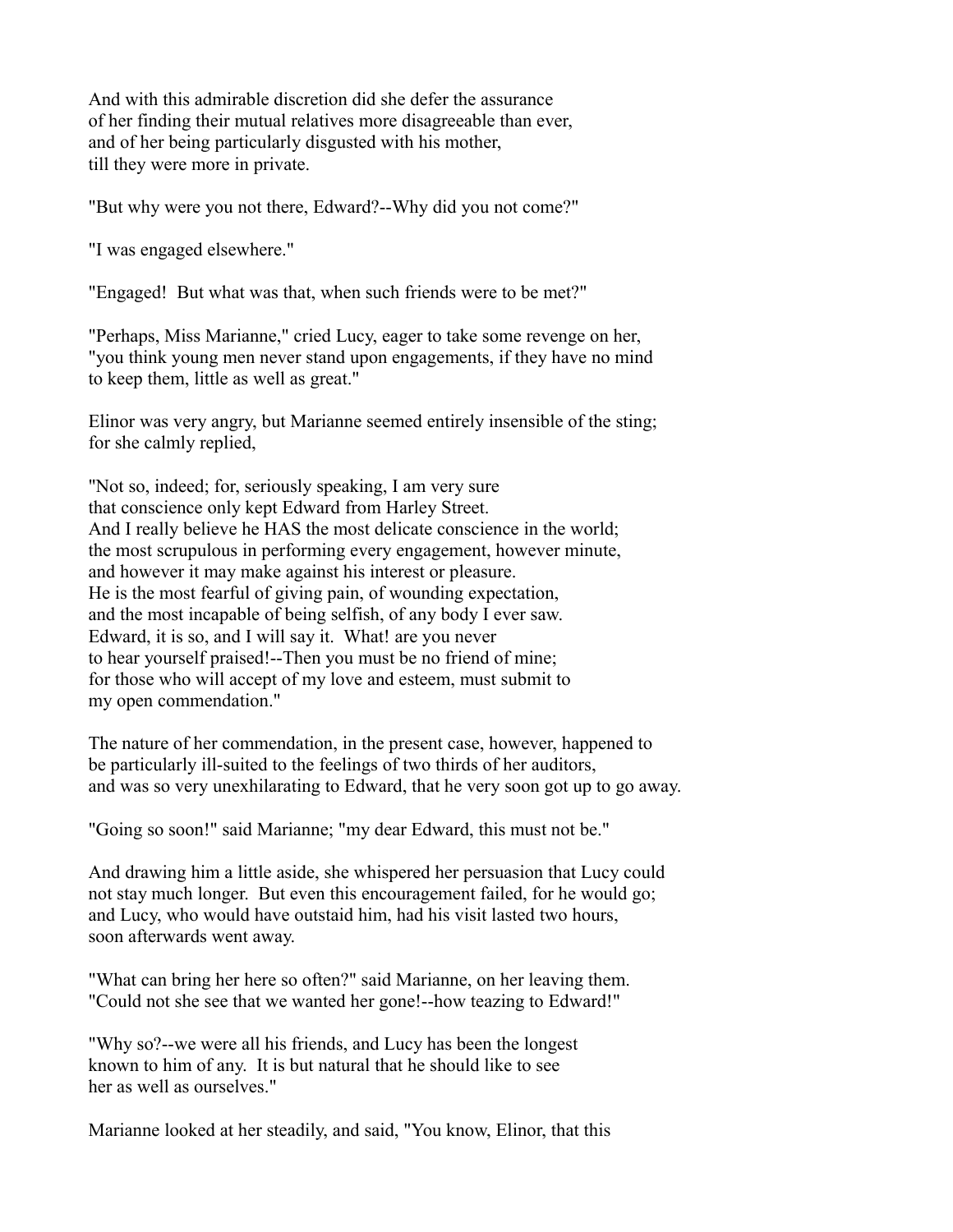is a kind of talking which I cannot bear. If you only hope to have your assertion contradicted, as I must suppose to be the case, you ought to recollect that I am the last person in the world to do it. I cannot descend to be tricked out of assurances, that are not really wanted."

She then left the room; and Elinor dared not follow her to say more, for bound as she was by her promise of secrecy to Lucy, she could give no information that would convince Marianne; and painful as the consequences of her still continuing in an error might be, she was obliged to submit to it. All that she could hope, was that Edward would not often expose her or himself to the distress of hearing Marianne's mistaken warmth, nor to the repetition of any other part of the pain that had attended their recent meeting- and this she had every reason to expect.

## CHAPTER 36

Within a few days after this meeting, the newspapers announced to the world, that the lady of Thomas Palmer, Esq. was safely delivered of a son and heir; a very interesting and satisfactory paragraph, at least to all those intimate connections who knew it before.

This event, highly important to Mrs. Jennings's happiness, produced a temporary alteration in the disposal of her time, and influenced, in a like degree, the engagements of her young friends; for as she wished to be as much as possible with Charlotte, she went thither every morning as soon as she was dressed, and did not return till late in the evening; and the Miss Dashwoods, at the particular request of the Middletons, spent the whole of every day, in every day in Conduit Street. For their own comfort they would much rather have remained, at least all the morning, in Mrs. Jennings's house; but it was not a thing to be urged against the wishes of everybody. Their hours were therefore made over to Lady Middleton and the two Miss Steeles, by whom their company, in fact was as little valued, as it was professedly sought.

They had too much sense to be desirable companions to the former; and by the latter they were considered with a jealous eye, as intruding on THEIR ground, and sharing the kindness which they wanted to monopolize. Though nothing could be more polite than Lady Middleton's behaviour to Elinor and Marianne, she did not really like them at all. Because they neither flattered herself nor her children, she could not believe them good-natured; and because they were fond of reading, she fancied them satirical: perhaps without exactly knowing what it was to be satirical; but THAT did not signify. It was censure in common use, and easily given.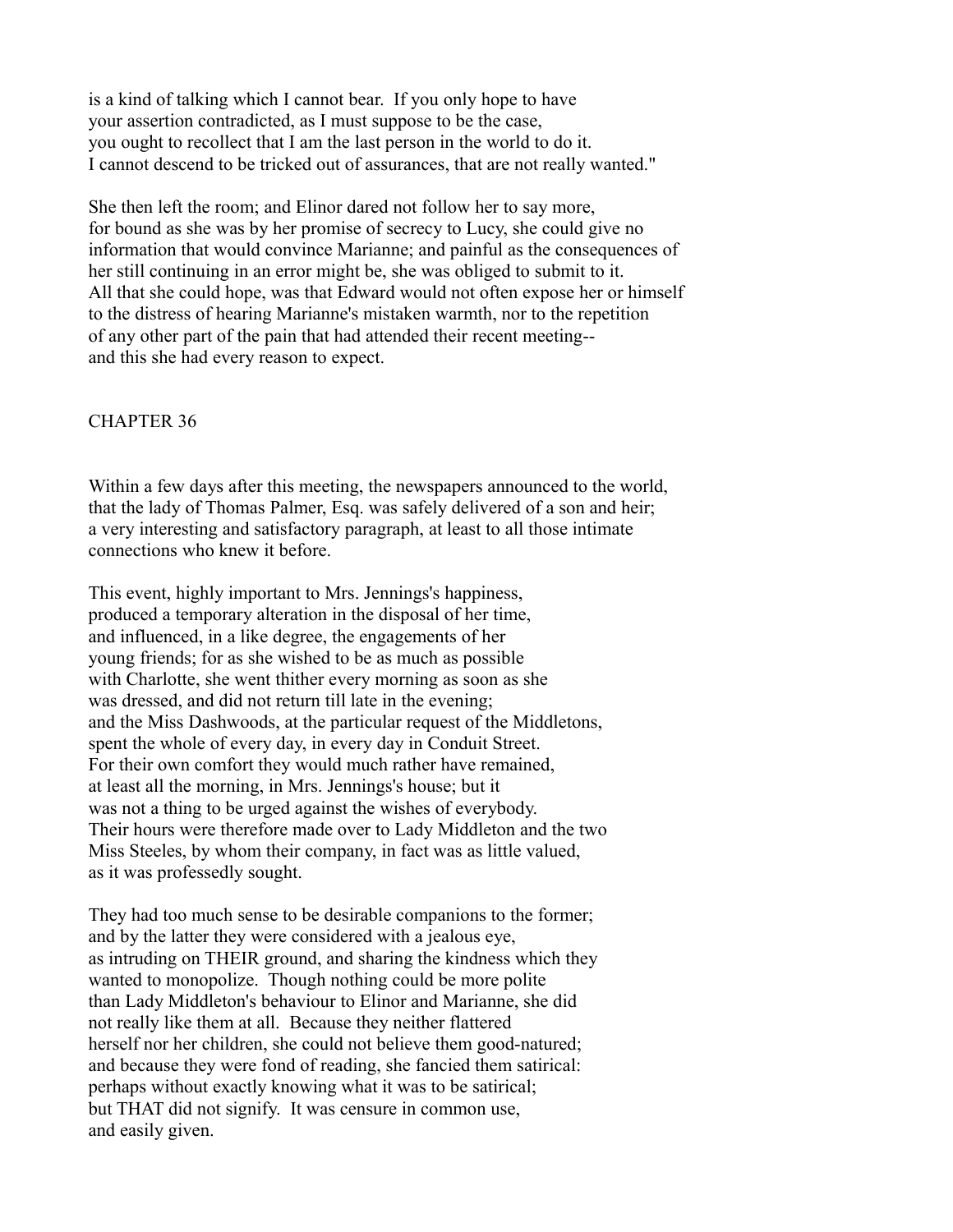Their presence was a restraint both on her and on Lucy. It checked the idleness of one, and the business of the other. Lady Middleton was ashamed of doing nothing before them, and the flattery which Lucy was proud to think of and administer at other times, she feared they would despise her for offering. Miss Steele was the least discomposed of the three, by their presence; and it was in their power to reconcile her to it entirely. Would either of them only have given her a full and minute account of the whole affair between Marianne and Mr. Willoughby, she would have thought herself amply rewarded for the sacrifice of the best place by the fire after dinner, which their arrival occasioned. But this conciliation was not granted; for though she often threw out expressions of pity for her sister to Elinor, and more than once dropt a reflection on the inconstancy of beaux before Marianne, no effect was produced, but a look of indifference from the former, or of disgust in the latter. An effort even yet lighter might have made her their friend. Would they only have laughed at her about the Doctor! But so little were they, anymore than the others, inclined to oblige her, that if Sir John dined from home, she might spend a whole day without hearing any other raillery on the subject, than what she was kind enough to bestow on herself.

All these jealousies and discontents, however, were so totally unsuspected by Mrs. Jennings, that she thought it a delightful thing for the girls to be together; and generally congratulated her young friends every night, on having escaped the company of a stupid old woman so long. She joined them sometimes at Sir John's, sometimes at her own house; but wherever it was, she always came in excellent spirits, full of delight and importance, attributing Charlotte's well doing to her own care, and ready to give so exact, so minute a detail of her situation, as only Miss Steele had curiosity enough to desire. One thing DID disturb her; and of that she made her daily complaint. Mr. Palmer maintained the common, but unfatherly opinion among his sex, of all infants being alike; and though she could plainly perceive, at different times, the most striking resemblance between this baby and every one of his relations on both sides, there was no convincing his father of it; no persuading him to believe that it was not exactly like every other baby of the same age; nor could he even be brought to acknowledge the simple proposition of its being the finest child in the world.

I come now to the relation of a misfortune, which about this time befell Mrs. John Dashwood. It so happened that while her two sisters with Mrs. Jennings were first calling on her in Harley Street, another of her acquaintance had dropt in--a circumstance in itself not apparently likely to produce evil to her. But while the imaginations of other people will carry them away to form wrong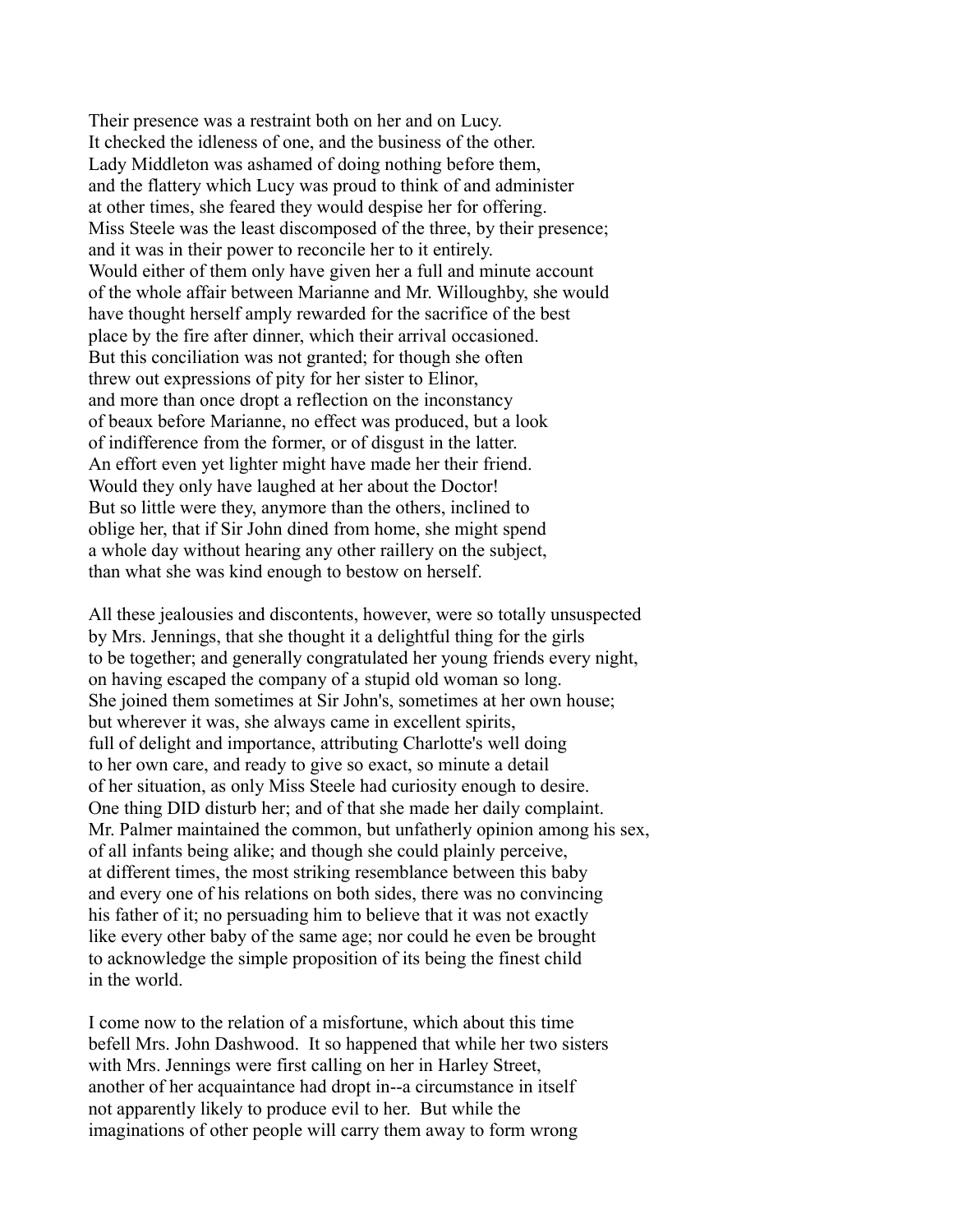judgments of our conduct, and to decide on it by slight appearances, one's happiness must in some measure be always at the mercy of chance. In the present instance, this last-arrived lady allowed her fancy to so far outrun truth and probability, that on merely hearing the name of the Miss Dashwoods, and understanding them to be Mr. Dashwood's sisters, she immediately concluded them to be staying in Harley Street; and this misconstruction produced within a day or two afterwards, cards of invitation for them as well as for their brother and sister, to a small musical party at her house. The consequence of which was, that Mrs. John Dashwood was obliged to submit not only to the exceedingly great inconvenience of sending her carriage for the Miss Dashwoods, but, what was still worse, must be subject to all the unpleasantness of appearing to treat them with attention: and who could tell that they might not expect to go out with her a second time? The power of disappointing them, it was true, must always be her's. But that was not enough; for when people are determined on a mode of conduct which they know to be wrong, they feel injured by the expectation of any thing better from them.

Marianne had now been brought by degrees, so much into the habit of going out every day, that it was become a matter of indifference to her, whether she went or not: and she prepared quietly and mechanically for every evening's engagement, though without expecting the smallest amusement from any, and very often without knowing, till the last moment, where it was to take her.

To her dress and appearance she was grown so perfectly indifferent, as not to bestow half the consideration on it, during the whole of her toilet, which it received from Miss Steele in the first five minutes of their being together, when it was finished. Nothing escaped HER minute observation and general curiosity; she saw every thing, and asked every thing; was never easy till she knew the price of every part of Marianne's dress; could have guessed the number of her gowns altogether with better judgment than Marianne herself, and was not without hopes of finding out before they parted, how much her washing cost per week, and how much she had every year to spend upon herself. The impertinence of these kind of scrutinies, moreover, was generally concluded with a compliment, which though meant as its douceur, was considered by Marianne as the greatest impertinence of all; for after undergoing an examination into the value and make of her gown, the colour of her shoes, and the arrangement of her hair, she was almost sure of being told that upon "her word she looked vastly smart, and she dared to say she would make a great many conquests."

With such encouragement as this, was she dismissed on the present occasion, to her brother's carriage; which they were ready to enter five minutes after it stopped at the door, a punctuality not very agreeable to their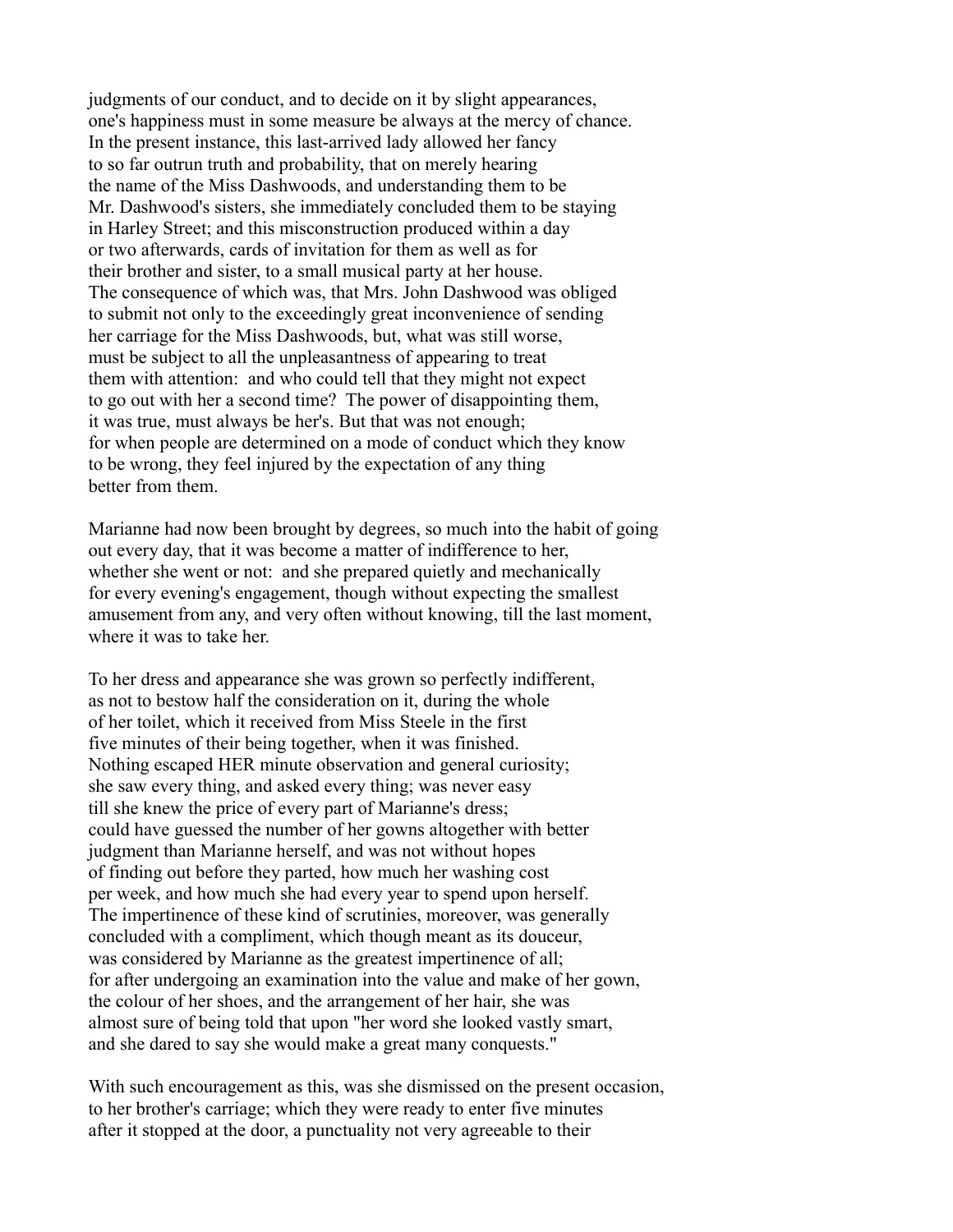sister-in-law, who had preceded them to the house of her acquaintance, and was there hoping for some delay on their part that might inconvenience either herself or her coachman.

The events of this evening were not very remarkable. The party, like other musical parties, comprehended a great many people who had real taste for the performance, and a great many more who had none at all; and the performers themselves were, as usual, in their own estimation, and that of their immediate friends, the first private performers in England.

As Elinor was neither musical, nor affecting to be so, she made no scruple of turning her eyes from the grand pianoforte, whenever it suited her, and unrestrained even by the presence of a harp, and violoncello, would fix them at pleasure on any other object in the room. In one of these excursive glances she perceived among a group of young men, the very he, who had given them a lecture on toothpick-cases at Gray's. She perceived him soon afterwards looking at herself, and speaking familiarly to her brother; and had just determined to find out his name from the latter, when they both came towards her, and Mr. Dashwood introduced him to her as Mr. Robert Ferrars.

He addressed her with easy civility, and twisted his head into a bow which assured her as plainly as words could have done, that he was exactly the coxcomb she had heard him described to be by Lucy. Happy had it been for her, if her regard for Edward had depended less on his own merit, than on the merit of his nearest relations! For then his brother's bow must have given the finishing stroke to what the ill-humour of his mother and sister would have begun. But while she wondered at the difference of the two young men, she did not find that the emptiness of conceit of the one, put her out of all charity with the modesty and worth of the other. Why they WERE different, Robert exclaimed to her himself in the course of a quarter of an hour's conversation; for, talking of his brother, and lamenting the extreme GAUCHERIE which he really believed kept him from mixing in proper society, he candidly and generously attributed it much less to any natural deficiency, than to the misfortune of a private education; while he himself, though probably without any particular, any material superiority by nature, merely from the advantage of a public school, was as well fitted to mix in the world as any other man.

"Upon my soul," he added, "I believe it is nothing more; and so I often tell my mother, when she is grieving about it. 'My dear Madam,' I always say to her, 'you must make yourself easy. The evil is now irremediable, and it has been entirely your own doing. Why would you be persuaded by my uncle, Sir Robert, against your own judgment, to place Edward under private tuition, at the most critical time of his life? If you had only sent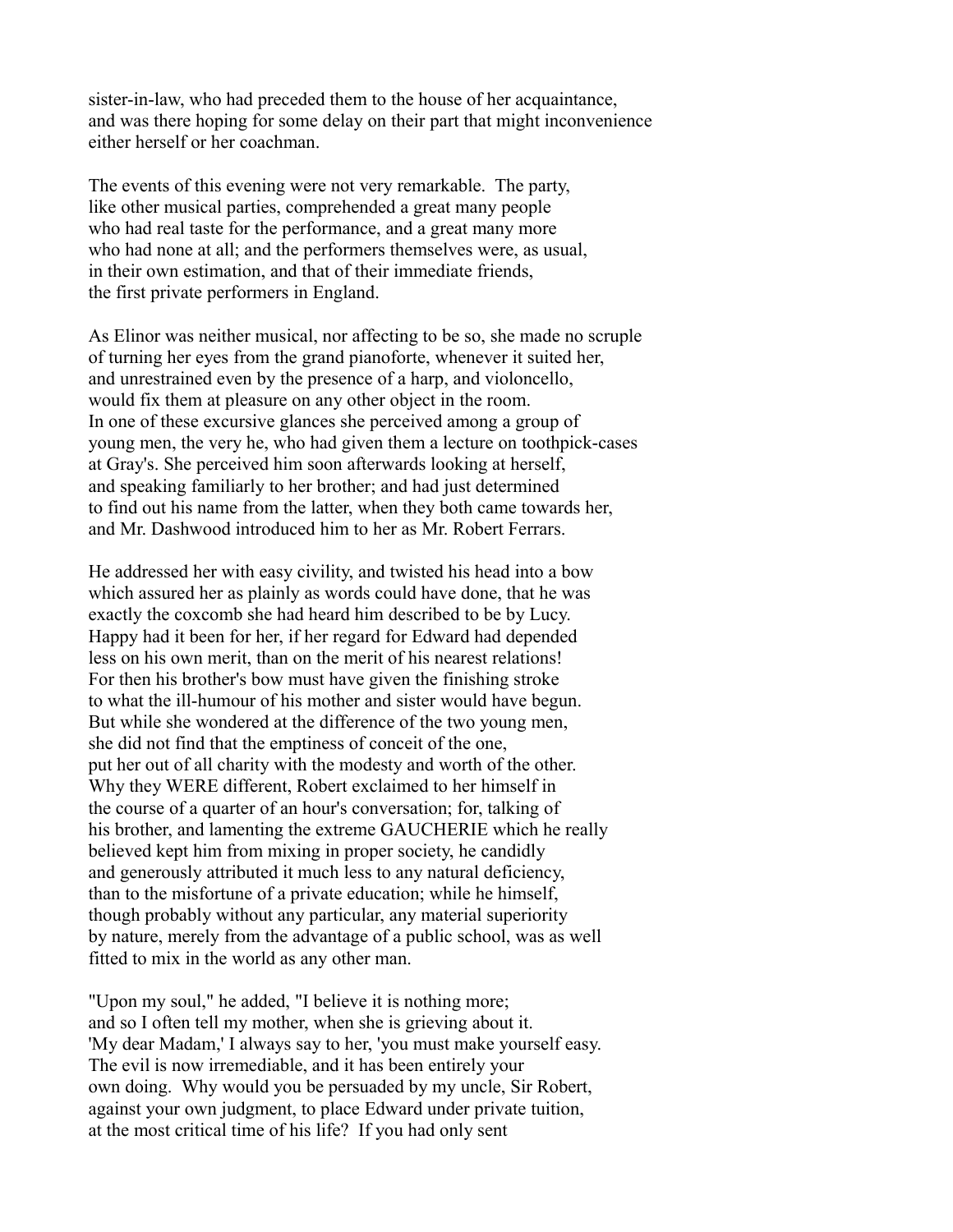him to Westminster as well as myself, instead of sending him to Mr. Pratt's, all this would have been prevented.' This is the way in which I always consider the matter, and my mother is perfectly convinced of her error."

Elinor would not oppose his opinion, because, whatever might be her general estimation of the advantage of a public school, she could not think of Edward's abode in Mr. Pratt's family, with any satisfaction.

"You reside in Devonshire, I think,"--was his next observation, "in a cottage near Dawlish."

Elinor set him right as to its situation; and it seemed rather surprising to him that anybody could live in Devonshire, without living near Dawlish. He bestowed his hearty approbation however on their species of house.

"For my own part," said he, "I am excessively fond of a cottage; there is always so much comfort, so much elegance about them. And I protest, if I had any money to spare, I should buy a little land and build one myself, within a short distance of London, where I might drive myself down at any time, and collect a few friends about me, and be happy. I advise every body who is going to build, to build a cottage. My friend Lord Courtland came to me the other day on purpose to ask my advice, and laid before me three different plans of Bonomi's. I was to decide on the best of them. 'My dear Courtland,' said I, immediately throwing them all into the fire, 'do not adopt either of them, but by all means build a cottage.' And that I fancy, will be the end of it.

"Some people imagine that there can be no accommodations, no space in a cottage; but this is all a mistake. I was last month at my friend Elliott's, near Dartford. Lady Elliott wished to give a dance. 'But how can it be done?' said she; 'my dear Ferrars, do tell me how it is to be managed. There is not a room in this cottage that will hold ten couple, and where can the supper be?' I immediately saw that there could be no difficulty in it, so I said, 'My dear Lady Elliott, do not be uneasy. The dining parlour will admit eighteen couple with ease; card-tables may be placed in the drawing-room; the library may be open for tea and other refreshments; and let the supper be set out in the saloon.' Lady Elliott was delighted with the thought. We measured the dining-room, and found it would hold exactly eighteen couple, and the affair was arranged precisely after my plan. So that, in fact, you see, if people do but know how to set about it, every comfort may be as well enjoyed in a cottage as in the most spacious dwelling."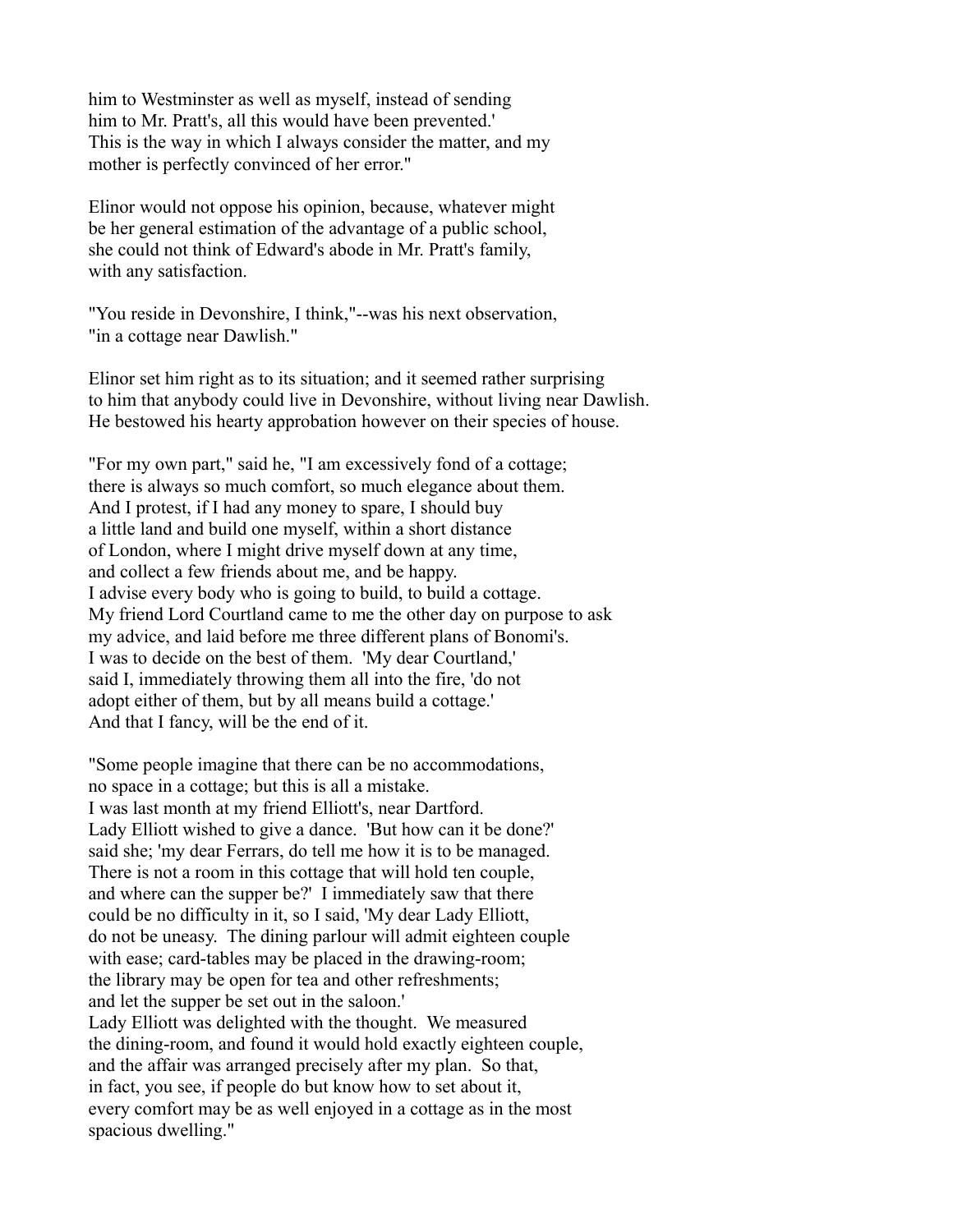Elinor agreed to it all, for she did not think he deserved the compliment of rational opposition.

As John Dashwood had no more pleasure in music than his eldest sister, his mind was equally at liberty to fix on any thing else; and a thought struck him during the evening, which he communicated to his wife, for her approbation, when they got home. The consideration of Mrs. Dennison's mistake, in supposing his sisters their guests, had suggested the propriety of their being really invited to become such, while Mrs. Jenning's engagements kept her from home. The expense would be nothing, the inconvenience not more; and it was altogether an attention which the delicacy of his conscience pointed out to be requisite to its complete enfranchisement from his promise to his father. Fanny was startled at the proposal.

"I do not see how it can be done," said she, "without affronting Lady Middleton, for they spend every day with her; otherwise I should be exceedingly glad to do it. You know I am always ready to pay them any attention in my power, as my taking them out this evening shews. But they are Lady Middleton's visitors. How can I ask them away from her?"

Her husband, but with great humility, did not see the force of her objection. "They had already spent a week in this manner in Conduit Street, and Lady Middleton could not be displeased at their giving the same number of days to such near relations."

Fanny paused a moment, and then, with fresh vigor, said,

"My love I would ask them with all my heart, if it was in my power. But I had just settled within myself to ask the Miss Steeles to spend a few days with us. They are very well behaved, good kind of girls; and I think the attention is due to them, as their uncle did so very well by Edward. We can ask your sisters some other year, you know; but the Miss Steeles may not be in town any more. I am sure you will like them; indeed, you DO like them, you know, very much already, and so does my mother; and they are such favourites with Harry!"

Mr. Dashwood was convinced. He saw the necessity of inviting the Miss Steeles immediately, and his conscience was pacified by the resolution of inviting his sisters another year; at the same time, however, slyly suspecting that another year would make the invitation needless, by bringing Elinor to town as Colonel Brandon's wife, and Marianne as THEIR visitor.

Fanny, rejoicing in her escape, and proud of the ready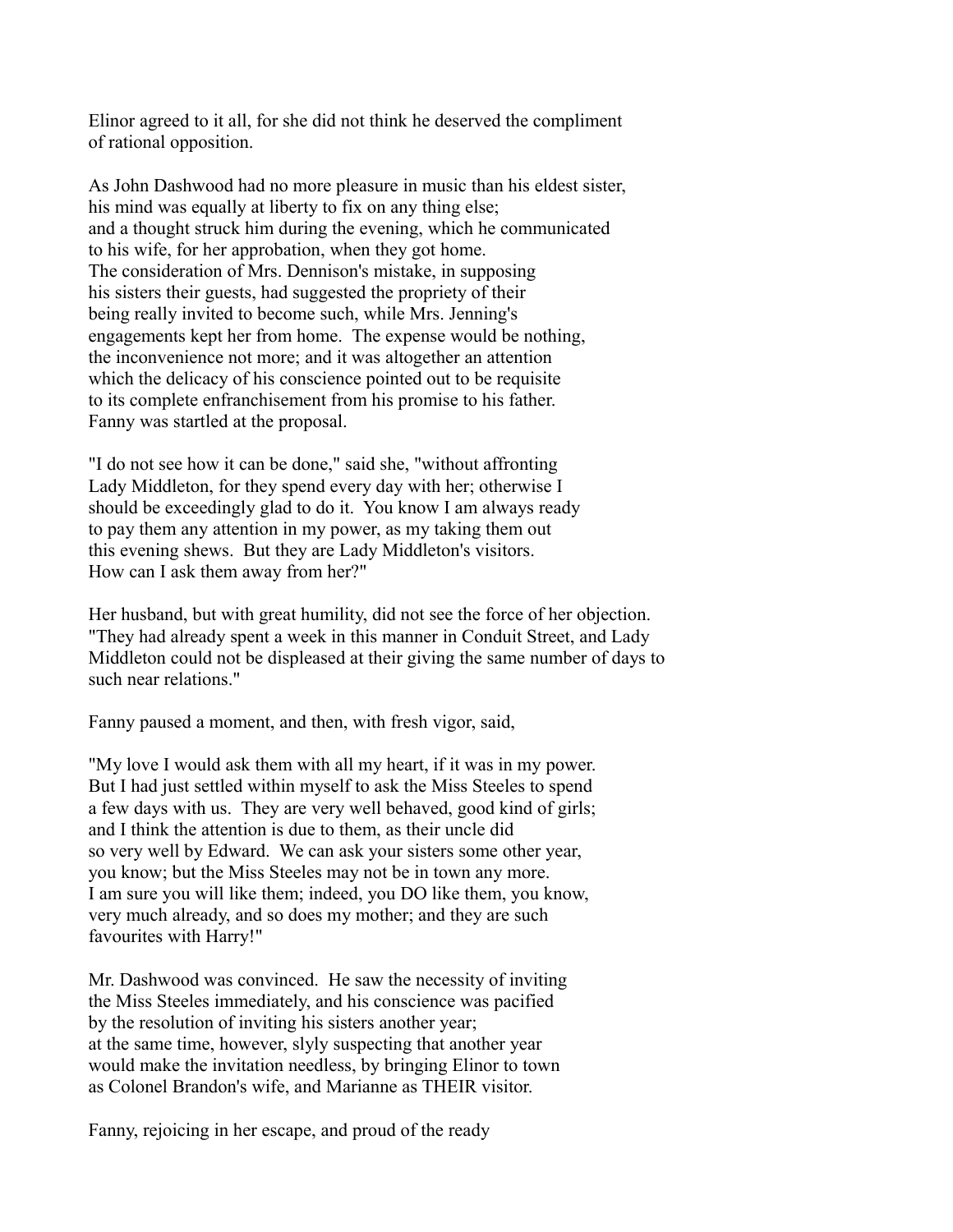wit that had procured it, wrote the next morning to Lucy, to request her company and her sister's, for some days, in Harley Street, as soon as Lady Middleton could spare them. This was enough to make Lucy really and reasonably happy. Mrs. Dashwood seemed actually working for her, herself; cherishing all her hopes, and promoting all her views! Such an opportunity of being with Edward and his family was, above all things, the most material to her interest, and such an invitation the most gratifying to her feelings! It was an advantage that could not be too gratefully acknowledged, nor too speedily made use of; and the visit to Lady Middleton, which had not before had any precise limits, was instantly discovered to have been always meant to end in two days' time.

When the note was shown to Elinor, as it was within ten minutes after its arrival, it gave her, for the first time, some share in the expectations of Lucy; for such a mark of uncommon kindness, vouchsafed on so short an acquaintance, seemed to declare that the good-will towards her arose from something more than merely malice against herself; and might be brought, by time and address, to do every thing that Lucy wished. Her flattery had already subdued the pride of Lady Middleton, and made an entry into the close heart of Mrs. John Dashwood; and these were effects that laid open the probability of greater.

The Miss Steeles removed to Harley Street, and all that reached Elinor of their influence there, strengthened her expectation of the event. Sir John, who called on them more than once, brought home such accounts of the favour they were in, as must be universally striking. Mrs. Dashwood had never been so much pleased with any young women in her life, as she was with them; had given each of them a needle book made by some emigrant; called Lucy by her Christian name; and did not know whether she should ever be able to part with them.

[At this point in the first and second edtions, Volume II ended.]

CHAPTER 37

Mrs. Palmer was so well at the end of a fortnight, that her mother felt it no longer necessary to give up the whole of her time to her; and, contenting herself with visiting her once or twice a day,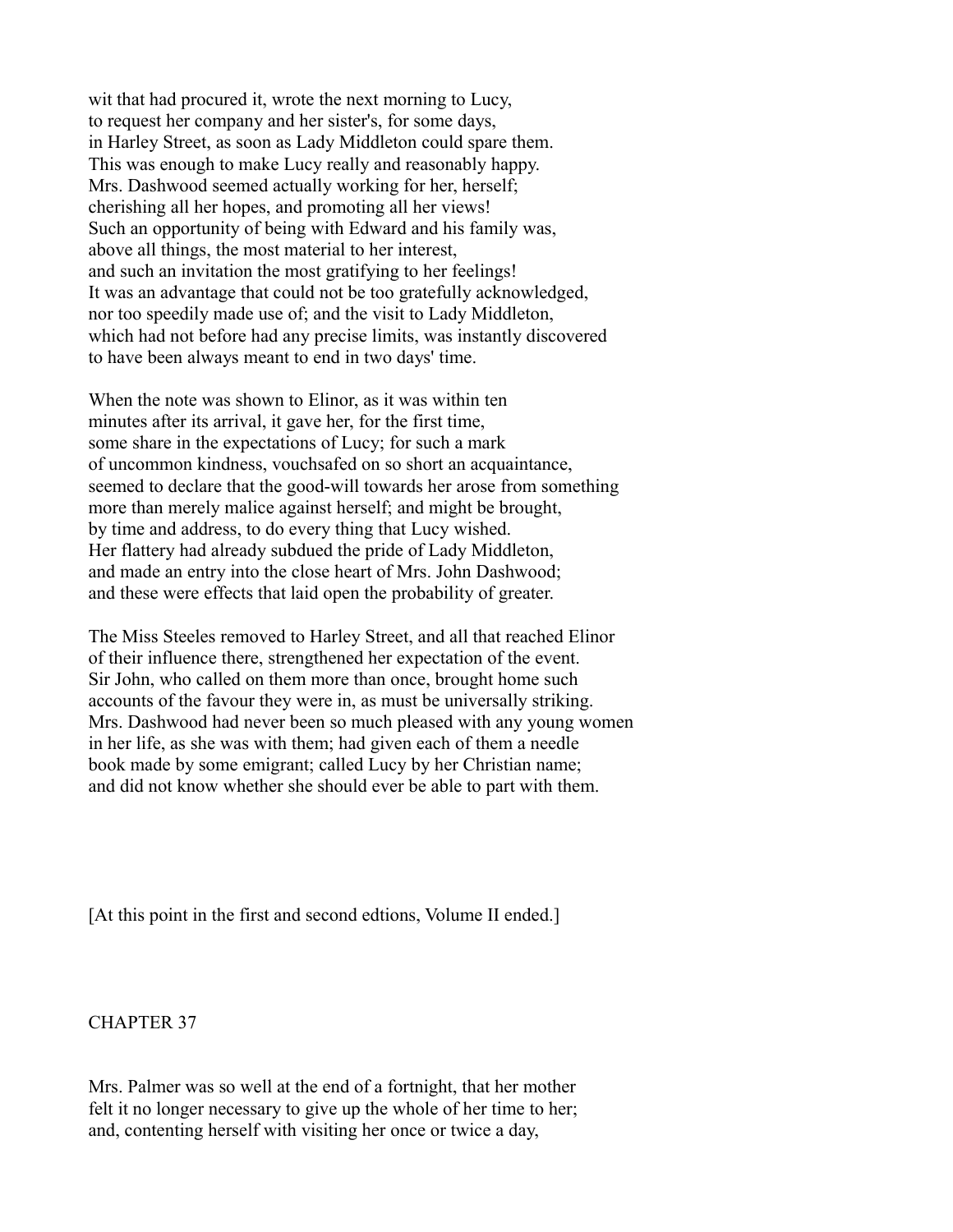returned from that period to her own home, and her own habits, in which she found the Miss Dashwoods very ready to ressume their former share.

About the third or fourth morning after their being thus resettled in Berkeley Street, Mrs. Jennings, on returning from her ordinary visit to Mrs. Palmer, entered the drawing-room, where Elinor was sitting by herself, with an air of such hurrying importance as prepared her to hear something wonderful; and giving her time only to form that idea, began directly to justify it, by saying,

"Lord! my dear Miss Dashwood! have you heard the news?"

"No, ma'am. What is it?"

"Something so strange! But you shall hear it all.--When I got to Mr. Palmer's, I found Charlotte quite in a fuss about the child. She was sure it was very ill--it cried, and fretted, and was all over pimples. So I looked at it directly, and, 'Lord! my dear,' says I, 'it is nothing in the world, but the red gum--' and nurse said just the same. But Charlotte, she would not be satisfied, so Mr. Donavan was sent for; and luckily he happened to just come in from Harley Street, so he stepped over directly, and as soon as ever he saw the child, be said just as we did, that it was nothing in the world but the red gum, and then Charlotte was easy. And so, just as he was going away again, it came into my head, I am sure I do not know how I happened to think of it, but it came into my head to ask him if there was any news. So upon that, he smirked, and simpered, and looked grave, and seemed to know something or other, and at last he said in a whisper, 'For fear any unpleasant report should reach the young ladies under your care as to their sister's indisposition, I think it advisable to say, that I believe there is no great reason for alarm; I hope Mrs. Dashwood will do very well.'"

"What! is Fanny ill?"

"That is exactly what I said, my dear. 'Lord!' says I, 'is Mrs. Dashwood ill?' So then it all came out; and the long and the short of the matter, by all I can learn, seems to be this. Mr. Edward Ferrars, the very young man I used to joke with you about (but however, as it turns out, I am monstrous glad there was never any thing in it), Mr. Edward Ferrars, it seems, has been engaged above this twelvemonth to my cousin Lucy!--There's for you, my dear!--And not a creature knowing a syllable of the matter, except Nancy!--Could you have believed such a thing possible?-- There is no great wonder in their liking one another; but that matters should be brought so forward between them, and nobody suspect it!--THAT is strange!--I never happened to see them together, or I am sure I should have found it out directly.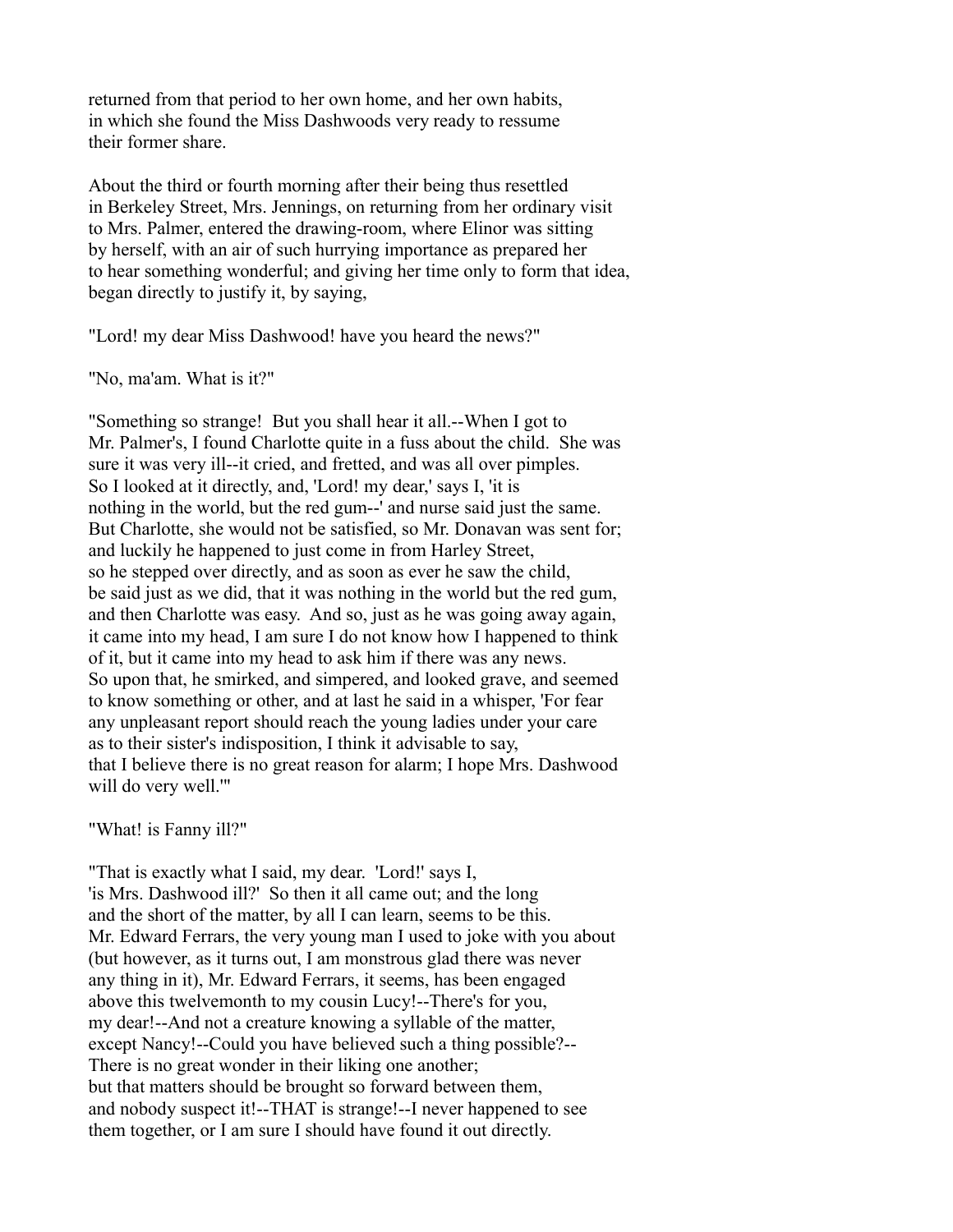Well, and so this was kept a great secret, for fear of Mrs. Ferrars, and neither she nor your brother or sister suspected a word of the matter;--till this very morning, poor Nancy, who, you know, is a well-meaning creature, but no conjurer, popt it all out. 'Lord!' thinks she to herself, 'they are all so fond of Lucy, to be sure they will make no difficulty about it;' and so, away she went to your sister, who was sitting all alone at her carpet-work, little suspecting what was to come- for she had just been saying to your brother, only five minutes before, that she thought to make a match between Edward and some Lord's daughter or other, I forget who. So you may think what a blow it was to all her vanity and pride. She fell into violent hysterics immediately, with such screams as reached your brother's ears, as he was sitting in his own dressing-room down stairs, thinking about writing a letter to his steward in the country. So up he flew directly, and a terrible scene took place, for Lucy was come to them by that time, little dreaming what was going on. Poor soul! I pity HER. And I must say, I think she was used very hardly; for your sister scolded like any fury, and soon drove her into a fainting fit. Nancy, she fell upon her knees, and cried bitterly; and your brother, he walked about the room, and said he did not know what to do. Mrs. Dashwood declared they should not stay a minute longer in the house, and your brother was forced to go down upon HIS knees too, to persuade her to let them stay till they had packed up their clothes. THEN she fell into hysterics again, and he was so frightened that he would send for Mr. Donavan, and Mr. Donavan found the house in all this uproar. The carriage was at the door ready to take my poor cousins away, and they were just stepping in as he came off; poor Lucy in such a condition, he says, she could hardly walk; and Nancy, she was almost as bad. I declare, I have no patience with your sister; and I hope, with all my heart, it will be a match in spite of her. Lord! what a taking poor Mr. Edward will be in when he hears of it! To have his love used so scornfully! for they say he is monstrous fond of her, as well he may. I should not wonder, if he was to be in the greatest passion!--and Mr. Donavan thinks just the same. He and I had a great deal of talk about it; and the best of all is, that he is gone back again to Harley Street, that he may be within call when Mrs. Ferrars is told of it, for she was sent for as soon as ever my cousins left the house, for your sister was sure SHE would be in hysterics too; and so she may, for what I care. I have no pity for either of them. I have no notion of people's making such a to-do about money and greatness. There is no reason on earth why Mr. Edward and Lucy should not marry; for I am sure Mrs. Ferrars may afford to do very well by her son, and though Lucy has next to nothing herself, she knows better than any body how to make the most of every thing; I dare say, if Mrs. Ferrars would only allow him five hundred a-year, she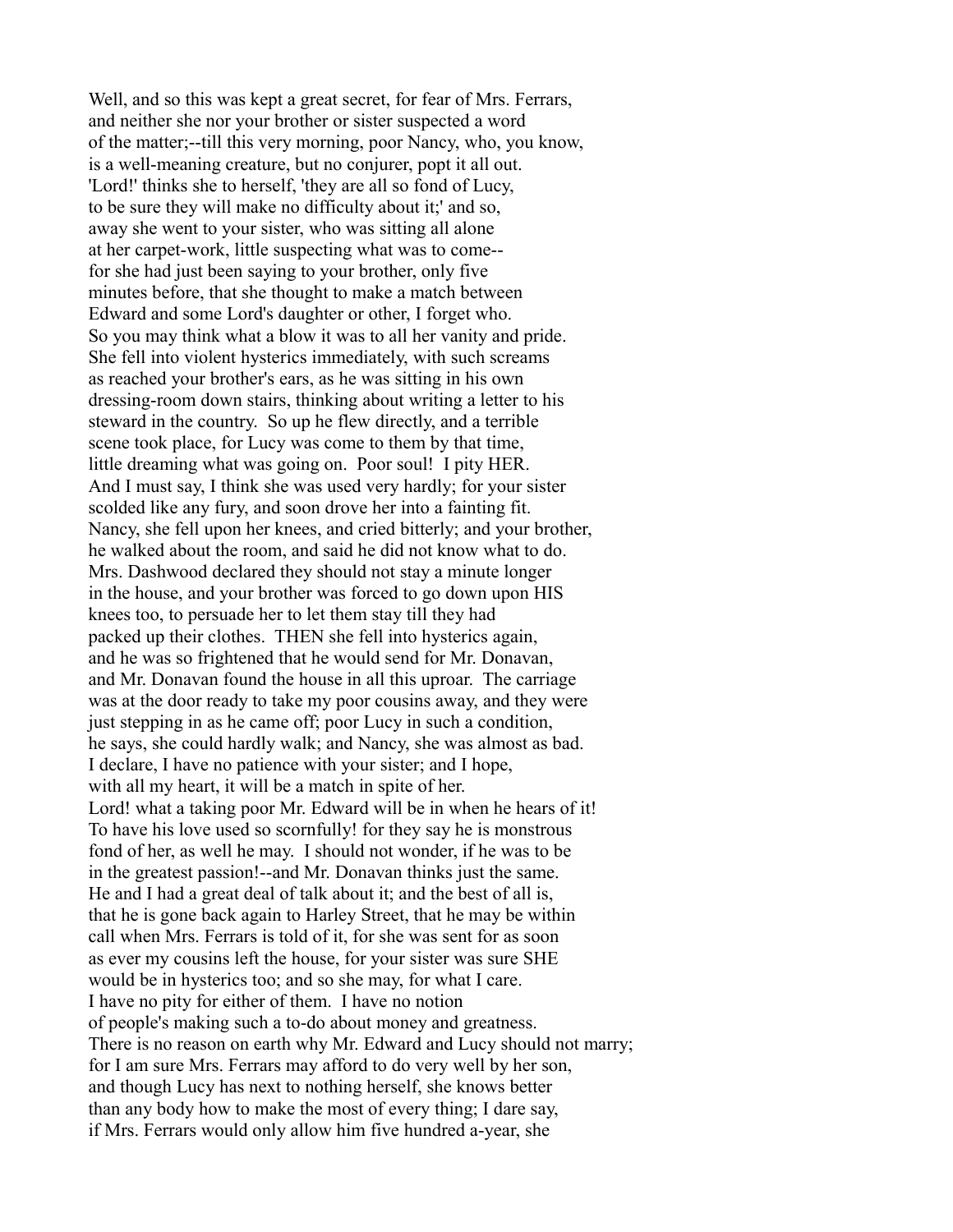would make as good an appearance with it as any body else would with eight. Lord! how snug they might live in such another cottage as yours--or a little bigger--with two maids, and two men; and I believe I could help them to a housemaid, for my Betty has a sister out of place, that would fit them exactly."

Here Mrs. Jennings ceased, and as Elinor had had time enough to collect her thoughts, she was able to give such an answer, and make such observations, as the subject might naturally be supposed to produce. Happy to find that she was not suspected of any extraordinary interest in it; that Mrs. Jennings (as she had of late often hoped might be the case) had ceased to imagine her at all attached to Edward; and happy above all the rest, in the absence of Marianne, she felt very well able to speak of the affair without embarrassment, and to give her judgment, as she believed, with impartiality on the conduct of every one concerned in it.

She could hardly determine what her own expectation of its event really was; though she earnestly tried to drive away the notion of its being possible to end otherwise at last, than in the marriage of Edward and Lucy. What Mrs. Ferrars would say and do, though there could not be a doubt of its nature, she was anxious to hear; and still more anxious to know how Edward would conduct himself. For HIM she felt much compassion;- for Lucy very little--and it cost her some pains to procure that little;- for the rest of the party none at all.

As Mrs. Jennings could talk on no other subject, Elinor soon saw the necessity of preparing Marianne for its discussion. No time was to be lost in undeceiving her, in making her acquainted with the real truth, and in endeavouring to bring her to hear it talked of by others, without betraying that she felt any uneasiness for her sister, or any resentment against Edward.

Elinor's office was a painful one.--She was going to remove what she really believed to be her sister's chief consolation,- to give such particulars of Edward as she feared would ruin him for ever in her good opinion,--and to make Marianne, by a resemblance in their situations, which to HER fancy would seem strong, feel all her own disappointment over again. But unwelcome as such a task must be, it was necessary to be done, and Elinor therefore hastened to perform it.

She was very far from wishing to dwell on her own feelings, or to represent herself as suffering much, any otherwise than as the self-command she had practised since her first knowledge of Edward's engagement, might suggest a hint of what was practicable to Marianne. Her narration was clear and simple; and though it could not be given without emotion, it was not accompanied by violent agitation, nor impetuous grief.--THAT belonged rather to the hearer,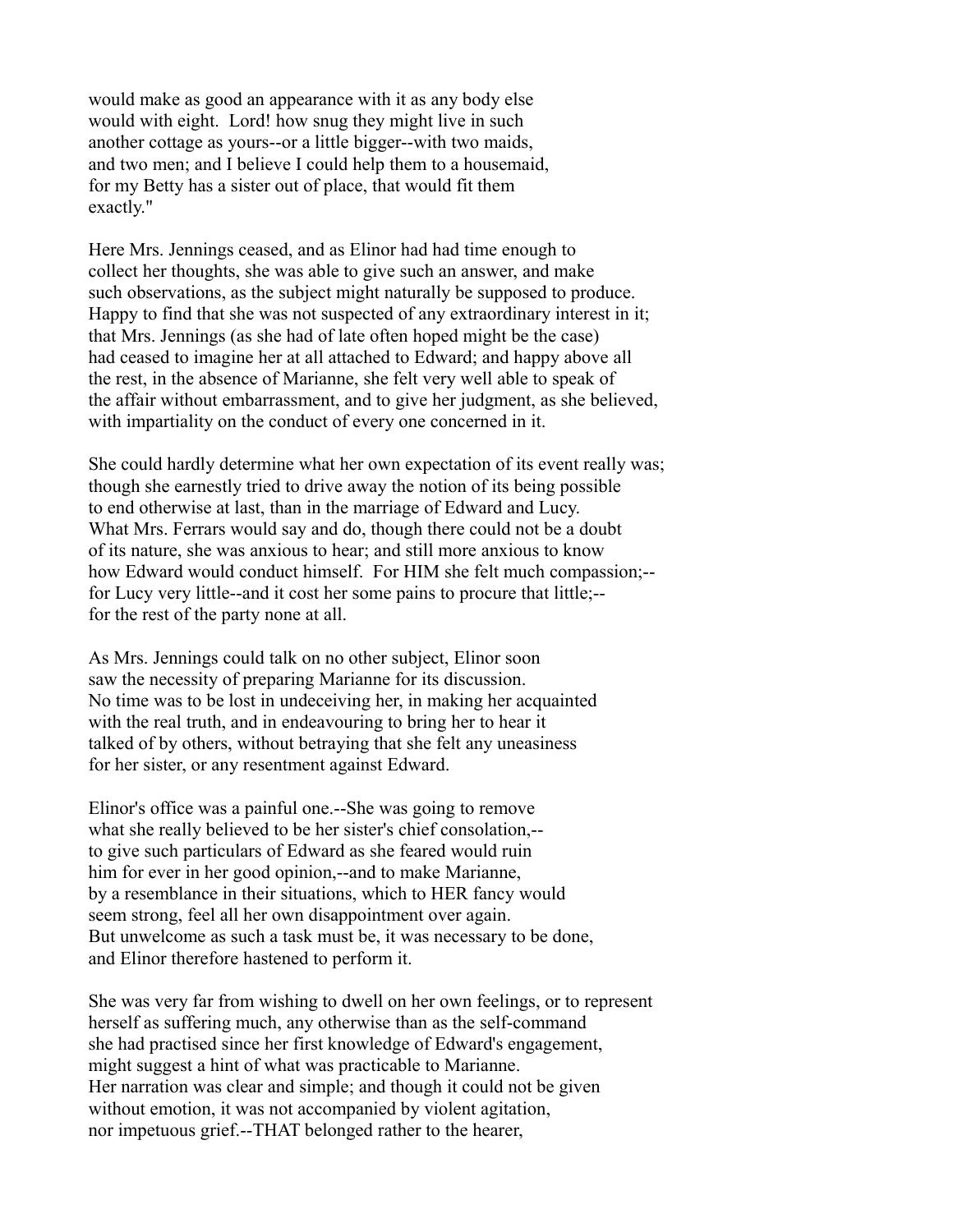for Marianne listened with horror, and cried excessively. Elinor was to be the comforter of others in her own distresses, no less than in theirs; and all the comfort that could be given by assurances of her own composure of mind, and a very earnest vindication of Edward from every charge but of imprudence, was readily offered.

But Marianne for some time would give credit to neither. Edward seemed a second Willoughby; and acknowledging as Elinor did, that she HAD loved him most sincerely, could she feel less than herself! As for Lucy Steele, she considered her so totally unamiable, so absolutely incapable of attaching a sensible man, that she could not be persuaded at first to believe, and afterwards to pardon, any former affection of Edward for her. She would not even admit it to have been natural; and Elinor left her to be convinced that it was so, by that which only could convince her, a better knowledge of mankind.

Her first communication had reached no farther than to state the fact of the engagement, and the length of time it had existed.-- Marianne's feelings had then broken in, and put an end to all regularity of detail; and for some time all that could be done was to soothe her distress, lessen her alarms, and combat her resentment. The first question on her side, which led to farther particulars, was,

"How long has this been known to you, Elinor? has he written to you?"

"I have known it these four months. When Lucy first came to Barton Park last November, she told me in confidence of her engagement."

At these words, Marianne's eyes expressed the astonishment which her lips could not utter. After a pause of wonder, she exclaimed--

"Four months!--Have you known of this four months?"

Elinor confirmed it.

"What!--while attending me in all my misery, has this been on your heart?-- And I have reproached you for being happy!"--

"It was not fit that you should then know how much I was the reverse!"

"Four months!"--cried Marianne again.--"So calm!--so cheerful!- how have you been supported?"--

"By feeling that I was doing my duty.--My promise to Lucy, obliged me to be secret. I owed it to her, therefore, to avoid giving any hint of the truth; and I owed it to my family and friends, not to create in them a solicitude about me,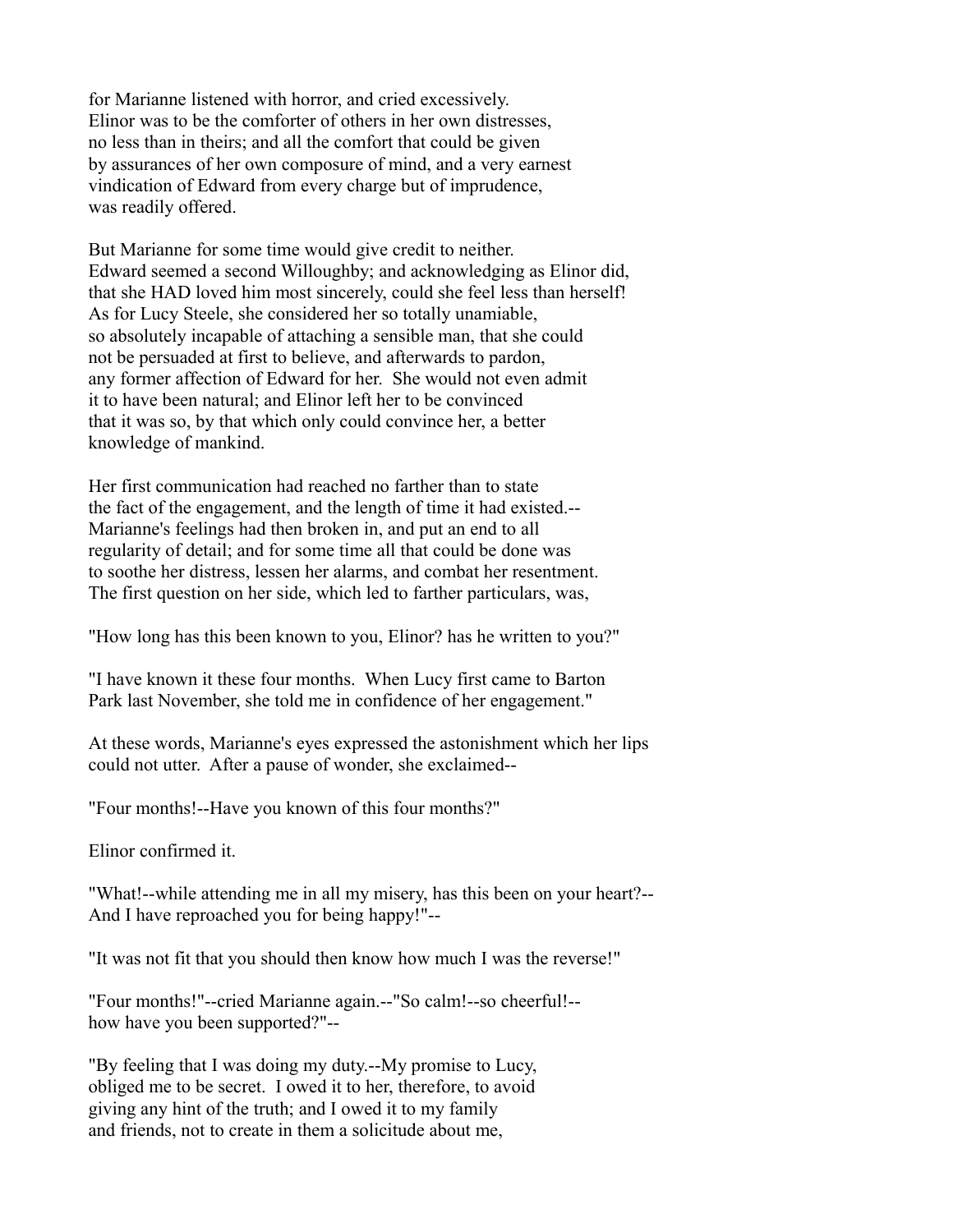which it could not be in my power to satisfy."

Marianne seemed much struck.

"I have very often wished to undeceive yourself and my mother," added Elinor; "and once or twice I have attempted it;--but without betraying my trust, I never could have convinced you."

"Four months!--and yet you loved him!"--

"Yes. But I did not love only him;--and while the comfort of others was dear to me, I was glad to spare them from knowing how much I felt. Now, I can think and speak of it with little emotion. I would not have you suffer on my account; for I assure you I no longer suffer materially myself. I have many things to support me. I am not conscious of having provoked the disappointment by any imprudence of my own, I have borne it as much as possible without spreading it farther. I acquit Edward of essential misconduct. I wish him very happy; and I am so sure of his always doing his duty, that though now he may harbour some regret, in the end he must become so. Lucy does not want sense, and that is the foundation on which every thing good may be built.--And after all, Marianne, after all that is bewitching in the idea of a single and constant attachment, and all that can be said of one's happiness depending entirely on any particular person, it is not meant--it is not fit- it is not possible that it should be so.--Edward will marry Lucy; he will marry a woman superior in person and understanding to half her sex; and time and habit will teach him to forget that he ever thought another superior to HER."--

"If such is your way of thinking," said Marianne, "if the loss of what is most valued is so easily to be made up by something else, your resolution, your self-command, are, perhaps, a little less to be wondered at.-- They are brought more within my comprehension."

"I understand you.--You do not suppose that I have ever felt much.-- For four months, Marianne, I have had all this hanging on my mind, without being at liberty to speak of it to a single creature; knowing that it would make you and my mother most unhappy whenever it were explained to you, yet unable to prepare you for it in the least.-- It was told me,--it was in a manner forced on me by the very person herself, whose prior engagement ruined all my prospects; and told me, as I thought, with triumph.--This person's suspicions, therefore, I have had to oppose, by endeavouring to appear indifferent where I have been most deeply interested;--and it has not been only once;--I have had her hopes and exultation to listen to again and again.-- I have known myself to be divided from Edward for ever, without hearing one circumstance that could make me less desire the connection.--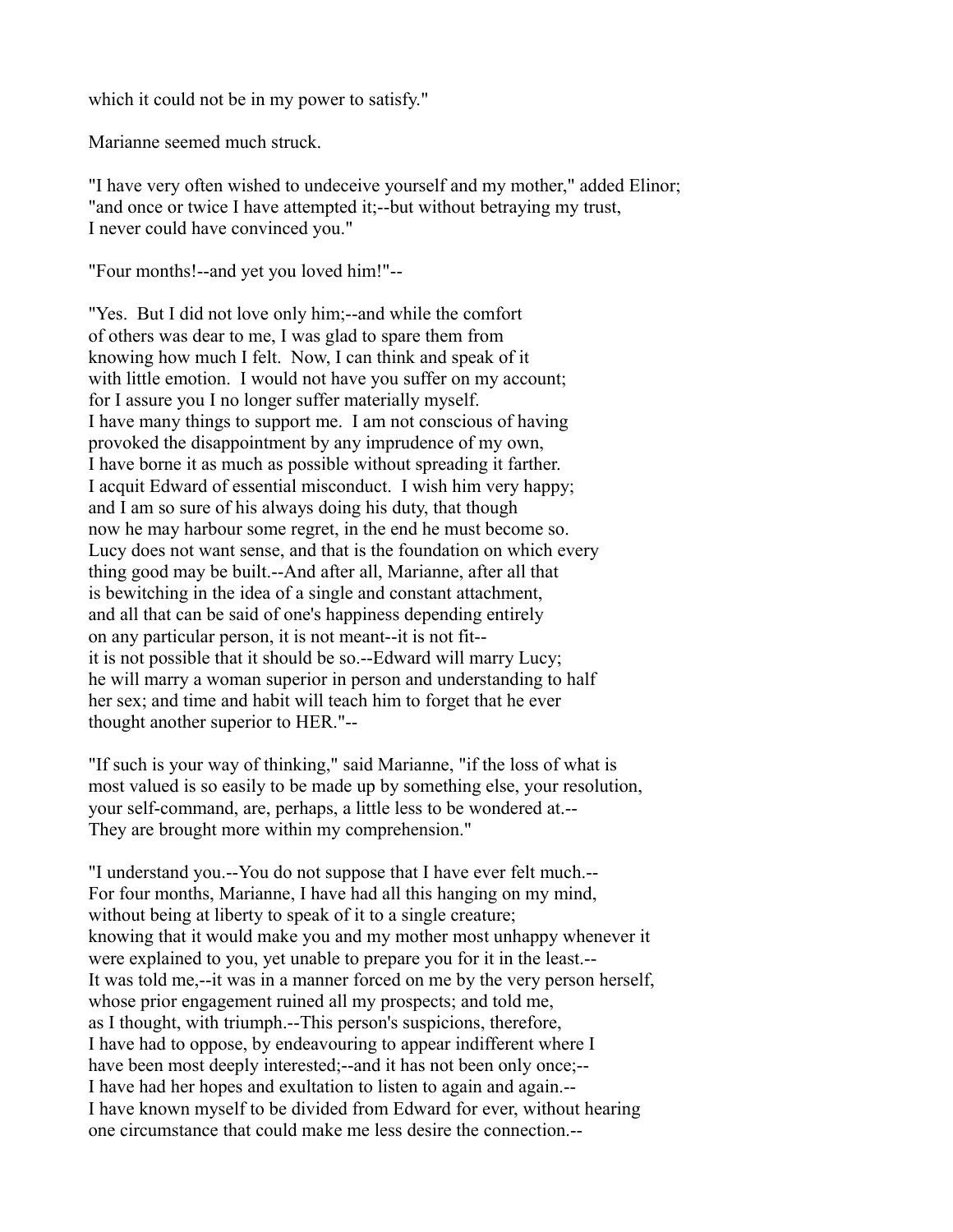Nothing has proved him unworthy; nor has anything declared him indifferent to me.--I have had to contend against the unkindness of his sister, and the insolence of his mother; and have suffered the punishment of an attachment, without enjoying its advantages.-- And all this has been going on at a time, when, as you know too well, it has not been my only unhappiness.--If you can think me capable of ever feeling--surely you may suppose that I have suffered NOW. The composure of mind with which I have brought myself at present to consider the matter, the consolation that I have been willing to admit, have been the effect of constant and painful exertion;- they did not spring up of themselves;--they did not occur to relieve my spirits at first.--No, Marianne.--THEN, if I had not been bound to silence, perhaps nothing could have kept me entirely- not even what I owed to my dearest friends--from openly shewing that I was VERY unhappy."--

Marianne was quite subdued.--

"Oh! Elinor," she cried, "you have made me hate myself for ever.-- How barbarous have I been to you!--you, who have been my only comfort, who have borne with me in all my misery, who have seemed to be only suffering for me!--Is this my gratitude?--Is this the only return I can make you?-- Because your merit cries out upon myself, I have been trying to do it away."

The tenderest caresses followed this confession. In such a frame of mind as she was now in, Elinor had no difficulty in obtaining from her whatever promise she required; and at her request, Marianne engaged never to speak of the affair to any one with the least appearance of bitterness;--to meet Lucy without betraying the smallest increase of dislike to her;- and even to see Edward himself, if chance should bring them together, without any diminution of her usual cordiality.-- These were great concessions;--but where Marianne felt that she had injured, no reparation could be too much for her to make.

She performed her promise of being discreet, to admiration.-- She attended to all that Mrs. Jennings had to say upon the subject, with an unchanging complexion, dissented from her in nothing, and was heard three times to say, "Yes, ma'am."--She listened to her praise of Lucy with only moving from one chair to another, and when Mrs. Jennings talked of Edward's affection, it cost her only a spasm in her throat.--Such advances towards heroism in her sister, made Elinor feel equal to any thing herself.

The next morning brought a farther trial of it, in a visit from their brother, who came with a most serious aspect to talk over the dreadful affair, and bring them news of his wife.

"You have heard, I suppose," said he with great solemnity,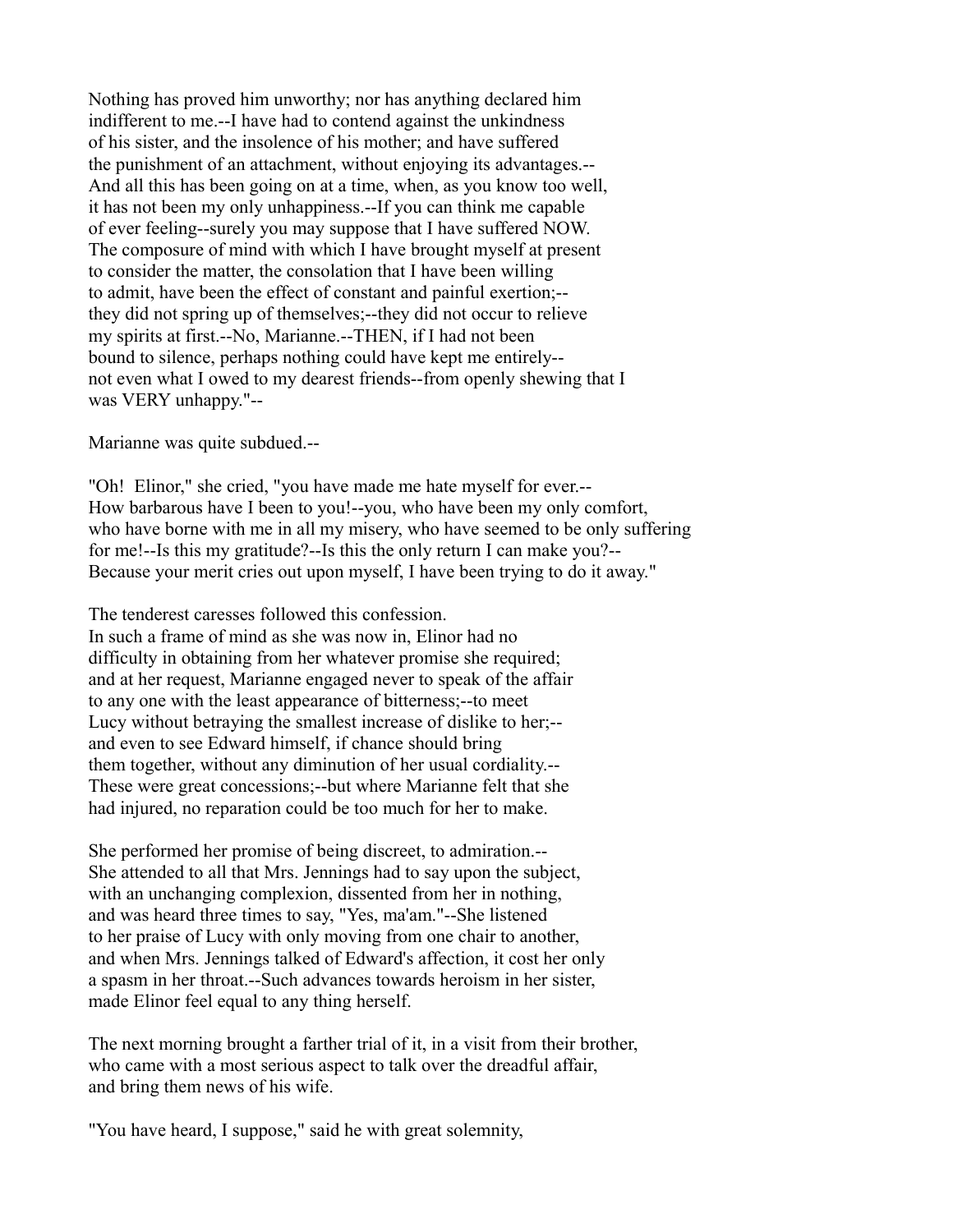as soon as he was seated, "of the very shocking discovery that took place under our roof yesterday."

They all looked their assent; it seemed too awful a moment for speech.

"Your sister," he continued, "has suffered dreadfully. Mrs. Ferrars too--in short it has been a scene of such complicated distress--but I will hope that the storm may be weathered without our being any of us quite overcome. Poor Fanny! she was in hysterics all yesterday. But I would not alarm you too much. Donavan says there is nothing materially to be apprehended; her constitution is a good one, and her resolution equal to any thing. She has borne it all, with the fortitude of an angel! She says she never shall think well of anybody again; and one cannot wonder at it, after being so deceived!- meeting with such ingratitude, where so much kindness had been shewn, so much confidence had been placed! It was quite out of the benevolence of her heart, that she had asked these young women to her house; merely because she thought they deserved some attention, were harmless, well-behaved girls, and would be pleasant companions; for otherwise we both wished very much to have invited you and Marianne to be with us, while your kind friend there, was attending her daughter. And now to be so rewarded! 'I wish, with all my heart,' says poor Fanny in her affectionate way, 'that we had asked your sisters instead of them.'"

Here he stopped to be thanked; which being done, he went on.

"What poor Mrs. Ferrars suffered, when first Fanny broke it to her, is not to be described. While she with the truest affection had been planning a most eligible connection for him, was it to be supposed that he could be all the time secretly engaged to another person!- such a suspicion could never have entered her head! If she suspected ANY prepossession elsewhere, it could not be in THAT quarter. 'THERE, to be sure,' said she, 'I might have thought myself safe.' She was quite in an agony. We consulted together, however, as to what should be done, and at last she determined to send for Edward. He came. But I am sorry to relate what ensued. All that Mrs. Ferrars could say to make him put an end to the engagement, assisted too as you may well suppose by my arguments, and Fanny's entreaties, was of no avail. Duty, affection, every thing was disregarded. I never thought Edward so stubborn, so unfeeling before. His mother explained to him her liberal designs, in case of his marrying Miss Morton; told him she would settle on him the Norfolk estate, which, clear of land-tax, brings in a good thousand a-year; offered even, when matters grew desperate, to make it twelve hundred; and in opposition to this, if he still persisted in this low connection, represented to him the certain penury that must attend the match.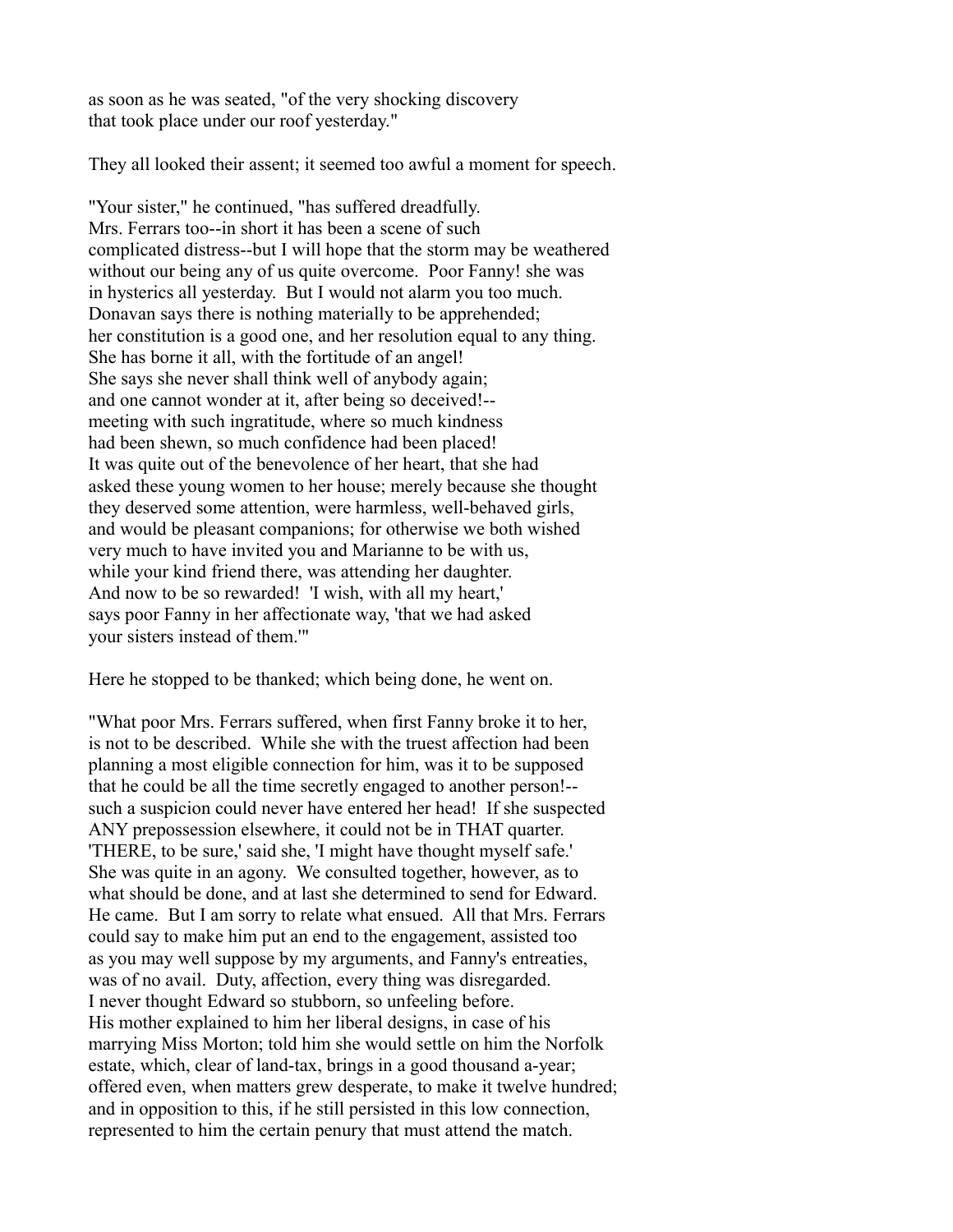His own two thousand pounds she protested should be his all; she would never see him again; and so far would she be from affording him the smallest assistance, that if he were to enter into any profession with a view of better support, she would do all in her power to prevent him advancing in it."

Here Marianne, in an ecstasy of indignation, clapped her hands together, and cried, "Gracious God! can this be possible!"

"Well may you wonder, Marianne," replied her brother, "at the obstinacy which could resist such arguments as these. Your exclamation is very natural."

Marianne was going to retort, but she remembered her promises, and forbore.

"All this, however," he continued, "was urged in vain. Edward said very little; but what he did say, was in the most determined manner. Nothing should prevail on him to give up his engagement. He would stand to it, cost him what it might."

"Then," cried Mrs. Jennings with blunt sincerity, no longer able to be silent, "he has acted like an honest man! I beg your pardon, Mr. Dashwood, but if he had done otherwise, I should have thought him a rascal. I have some little concern in the business, as well as yourself, for Lucy Steele is my cousin, and I believe there is not a better kind of girl in the world, nor one who more deserves a good husband."

John Dashwood was greatly astonished; but his nature was calm, not open to provocation, and he never wished to offend anybody, especially anybody of good fortune. He therefore replied, without any resentment,

"I would by no means speak disrespectfully of any relation of yours, madam. Miss Lucy Steele is, I dare say, a very deserving young woman, but in the present case you know, the connection must be impossible. And to have entered into a secret engagement with a young man under her uncle's care, the son of a woman especially of such very large fortune as Mrs. Ferrars, is perhaps, altogether a little extraordinary. In short, I do not mean to reflect upon the behaviour of any person whom you have a regard for, Mrs. Jennings. We all wish her extremely happy; and Mrs. Ferrars's conduct throughout the whole, has been such as every conscientious, good mother, in like circumstances, would adopt. It has been dignified and liberal. Edward has drawn his own lot, and I fear it will be a bad one."

Marianne sighed out her similar apprehension; and Elinor's heart wrung for the feelings of Edward, while braving his mother's threats, for a woman who could not reward him.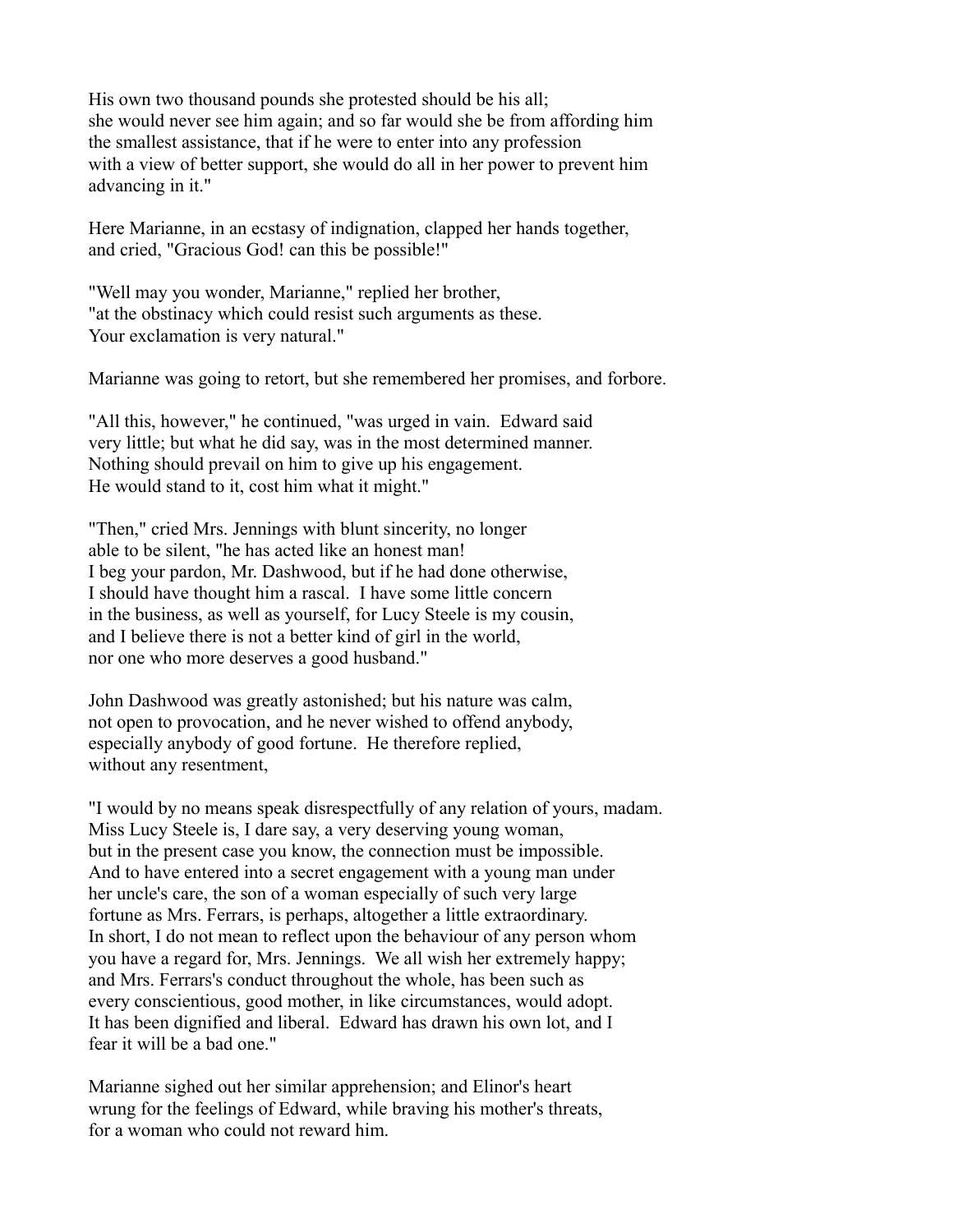"Well, sir," said Mrs. Jennings, "and how did it end?"

"I am sorry to say, ma'am, in a most unhappy rupture:-- Edward is dismissed for ever from his mother's notice. He left her house yesterday, but where he is gone, or whether he is still in town, I do not know; for WE of course can make no inquiry."

"Poor young man!--and what is to become of him?"

"What, indeed, ma'am! It is a melancholy consideration. Born to the prospect of such affluence! I cannot conceive a situation more deplorable. The interest of two thousand pounds- how can a man live on it?--and when to that is added the recollection, that he might, but for his own folly, within three months have been in the receipt of two thousand, five hundred a-year (for Miss Morton has thirty thousand pounds,) I cannot picture to myself a more wretched condition. We must all feel for him; and the more so, because it is totally out of our power to assist him."

"Poor young man!" cried Mrs. Jennings, "I am sure he should be very welcome to bed and board at my house; and so I would tell him if I could see him. It is not fit that he should be living about at his own charge now, at lodgings and taverns."

Elinor's heart thanked her for such kindness towards Edward, though she could not forbear smiling at the form of it.

"If he would only have done as well by himself," said John Dashwood, "as all his friends were disposed to do by him, he might now have been in his proper situation, and would have wanted for nothing. But as it is, it must be out of anybody's power to assist him. And there is one thing more preparing against him, which must be worse than all--his mother has determined, with a very natural kind of spirit, to settle THAT estate upon Robert immediately, which might have been Edward's, on proper conditions. I left her this morning with her lawyer, talking over the business."

"Well!" said Mrs. Jennings, "that is HER revenge. Everybody has a way of their own. But I don't think mine would be, to make one son independent, because another had plagued me."

Marianne got up and walked about the room.

"Can anything be more galling to the spirit of a man," continued John, "than to see his younger brother in possession of an estate which might have been his own? Poor Edward!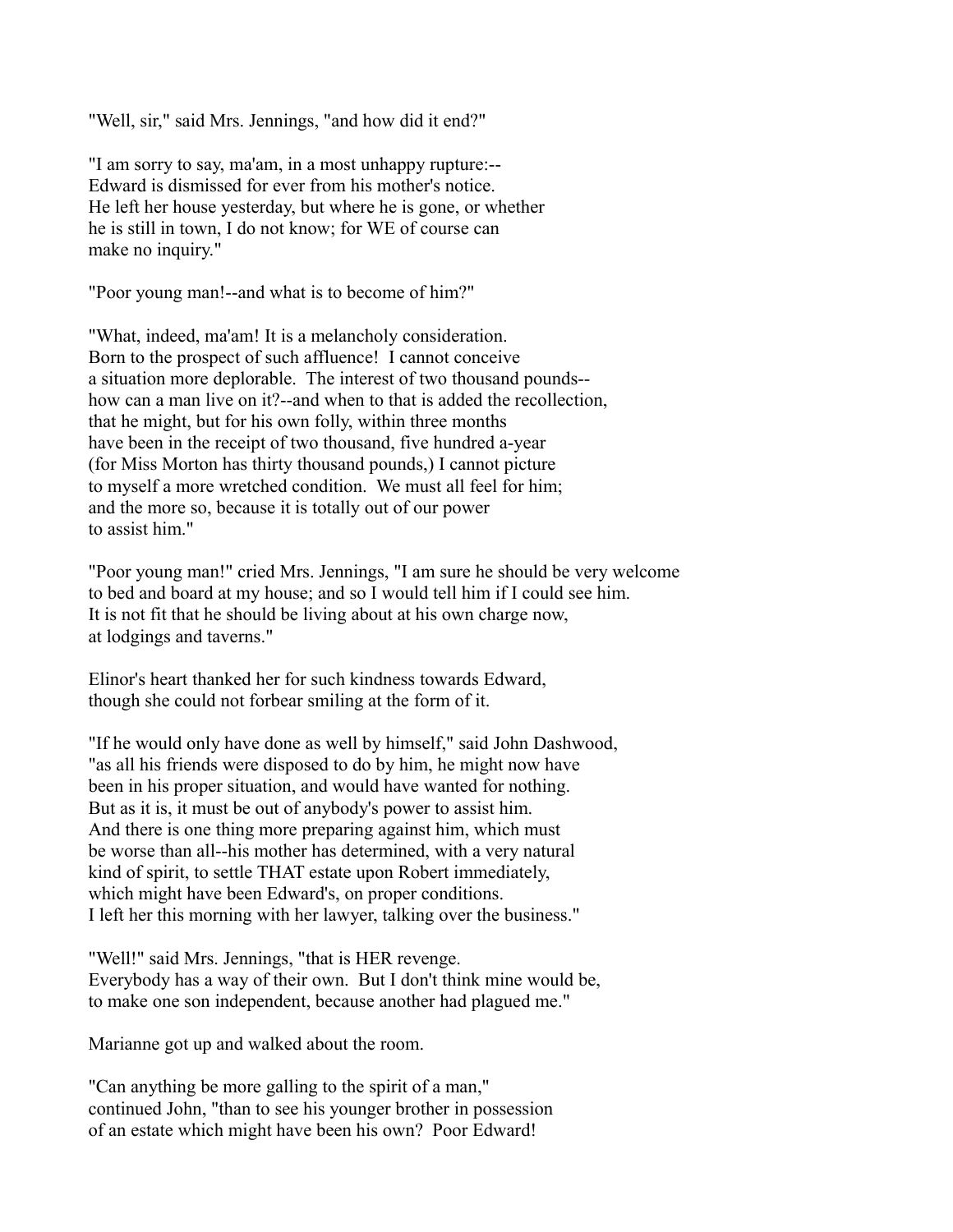I feel for him sincerely."

A few minutes more spent in the same kind of effusion, concluded his visit; and with repeated assurances to his sisters that he really believed there was no material danger in Fanny's indisposition, and that they need not therefore be very uneasy about it, he went away; leaving the three ladies unanimous in their sentiments on the present occasion, as far at least as it regarded Mrs. Ferrars's conduct, the Dashwoods', and Edward's.

Marianne's indignation burst forth as soon as he quitted the room; and as her vehemence made reserve impossible in Elinor, and unnecessary in Mrs. Jennings, they all joined in a very spirited critique upon the party.

#### CHAPTER 38

Mrs. Jennings was very warm in her praise of Edward's conduct, but only Elinor and Marianne understood its true merit. THEY only knew how little he had had to tempt him to be disobedient, and how small was the consolation, beyond the consciousness of doing right, that could remain to him in the loss of friends and fortune. Elinor gloried in his integrity; and Marianne forgave all his offences in compassion for his punishment. But though confidence between them was, by this public discovery, restored to its proper state, it was not a subject on which either of them were fond of dwelling when alone. Elinor avoided it upon principle, as tending to fix still more upon her thoughts, by the too warm, too positive assurances of Marianne, that belief of Edward's continued affection for herself which she rather wished to do away; and Marianne's courage soon failed her, in trying to converse upon a topic which always left her more dissatisfied with herself than ever, by the comparison it necessarily produced between Elinor's conduct and her own.

She felt all the force of that comparison; but not as her sister had hoped, to urge her to exertion now; she felt it with all the pain of continual self-reproach, regretted most bitterly that she had never exerted herself before; but it brought only the torture of penitence, without the hope of amendment. Her mind was so much weakened that she still fancied present exertion impossible, and therefore it only dispirited her more.

Nothing new was heard by them, for a day or two afterwards, of affairs in Harley Street, or Bartlett's Buildings. But though so much of the matter was known to them already,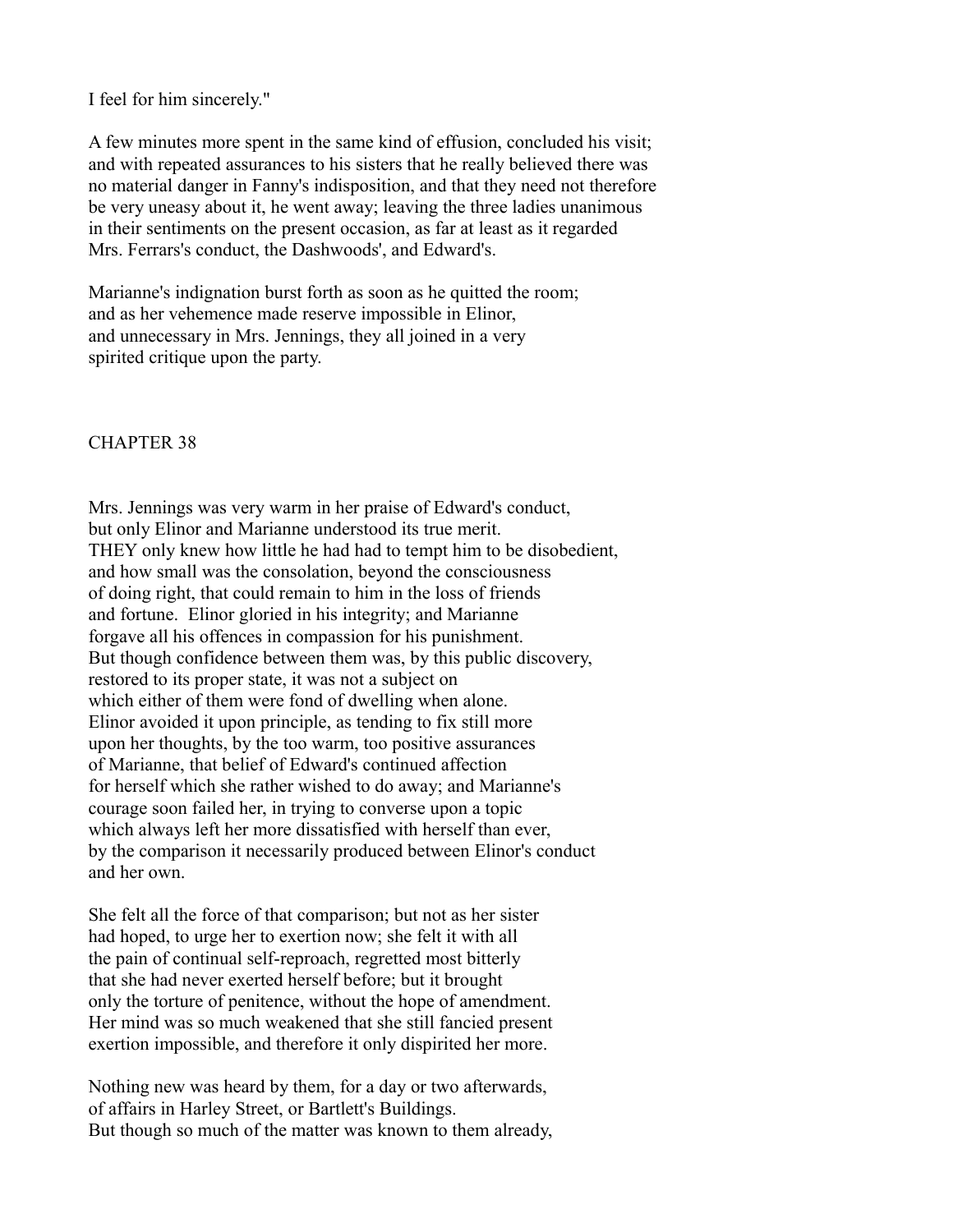that Mrs. Jennings might have had enough to do in spreading that knowledge farther, without seeking after more, she had resolved from the first to pay a visit of comfort and inquiry to her cousins as soon as she could; and nothing but the hindrance of more visitors than usual, had prevented her going to them within that time.

The third day succeeding their knowledge of the particulars, was so fine, so beautiful a Sunday as to draw many to Kensington Gardens, though it was only the second week in March. Mrs. Jennings and Elinor were of the number; but Marianne, who knew that the Willoughbys were again in town, and had a constant dread of meeting them, chose rather to stay at home, than venture into so public a place.

An intimate acquaintance of Mrs. Jennings joined them soon after they entered the Gardens, and Elinor was not sorry that by her continuing with them, and engaging all Mrs. Jennings's conversation, she was herself left to quiet reflection. She saw nothing of the Willoughbys, nothing of Edward, and for some time nothing of anybody who could by any chance whether grave or gay, be interesting to her. But at last she found herself with some surprise, accosted by Miss Steele, who, though looking rather shy, expressed great satisfaction in meeting them, and on receiving encouragement from the particular kindness of Mrs. Jennings, left her own party for a short time, to join their's. Mrs. Jennings immediately whispered to Elinor,

"Get it all out of her, my dear. She will tell you any thing if you ask. You see I cannot leave Mrs. Clarke."

It was lucky, however, for Mrs. Jennings's curiosity and Elinor's too, that she would tell any thing WITHOUT being asked; for nothing would otherwise have been learnt.

"I am so glad to meet you;" said Miss Steele, taking her familiarly by the arm--"for I wanted to see you of all things in the world." And then lowering her voice, "I suppose Mrs. Jennings has heard all about it. Is she angry?"

"Not at all, I believe, with you."

"That is a good thing. And Lady Middleton, is SHE angry?"

"I cannot suppose it possible that she should."

"I am monstrous glad of it. Good gracious! I have had such a time of it! I never saw Lucy in such a rage in my life. She vowed at first she would never trim me up a new bonnet, nor do any thing else for me again, so long as she lived;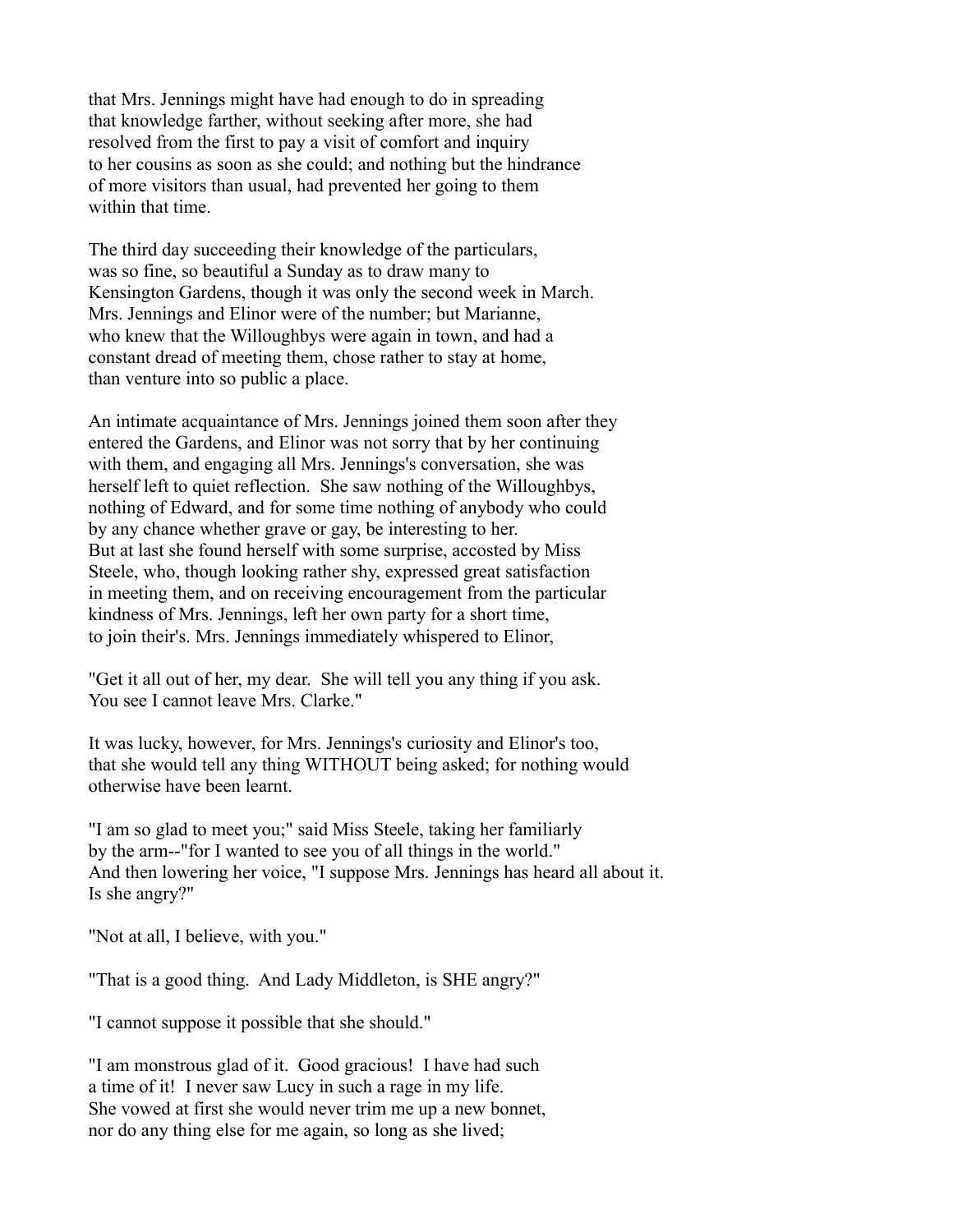but now she is quite come to, and we are as good friends as ever. Look, she made me this bow to my hat, and put in the feather last night. There now, YOU are going to laugh at me too. But why should not I wear pink ribbons? I do not care if it IS the Doctor's favourite colour. I am sure, for my part, I should never have known he DID like it better than any other colour, if he had not happened to say so. My cousins have been so plaguing me! I declare sometimes I do not know which way to look before them."

She had wandered away to a subject on which Elinor had nothing to say, and therefore soon judged it expedient to find her way back again to the first.

"Well, but Miss Dashwood," speaking triumphantly, "people may say what they chuse about Mr. Ferrars's declaring he would not have Lucy, for it is no such thing I can tell you; and it is quite a shame for such ill-natured reports to be spread abroad. Whatever Lucy might think about it herself, you know, it was no business of other people to set it down for certain."

"I never heard any thing of the kind hinted at before, I assure you," said Elinor.

"Oh, did not you? But it WAS said, I know, very well, and by more than one; for Miss Godby told Miss Sparks, that nobody in their senses could expect Mr. Ferrars to give up a woman like Miss Morton, with thirty thousand pounds to her fortune, for Lucy Steele that had nothing at all; and I had it from Miss Sparks myself. And besides that, my cousin Richard said himself, that when it came to the point he was afraid Mr. Ferrars would be off; and when Edward did not come near us for three days, I could not tell what to think myself; and I believe in my heart Lucy gave it up all for lost; for we came away from your brother's Wednesday, and we saw nothing of him not all Thursday, Friday, and Saturday, and did not know what was become of him. Once Lucy thought to write to him, but then her spirits rose against that. However this morning he came just as we came home from church; and then it all came out, how he had been sent for Wednesday to Harley Street, and been talked to by his mother and all of them, and how he had declared before them all that he loved nobody but Lucy, and nobody but Lucy would he have. And how he had been so worried by what passed, that as soon as he had went away from his mother's house, he had got upon his horse, and rid into the country, some where or other; and how he had stayed about at an inn all Thursday and Friday, on purpose to get the better of it. And after thinking it all over and over again, he said, it seemed to him as if, now he had no fortune, and no nothing at all, it would be quite unkind to keep her on to the engagement, because it must be for her loss, for he had nothing but two thousand pounds, and no hope of any thing else; and if he was to go into orders, as he had some thoughts, he could get nothing but a curacy, and how was they to live upon that?--He could not bear to think of her doing no better, and so he begged, if she had the least mind for it,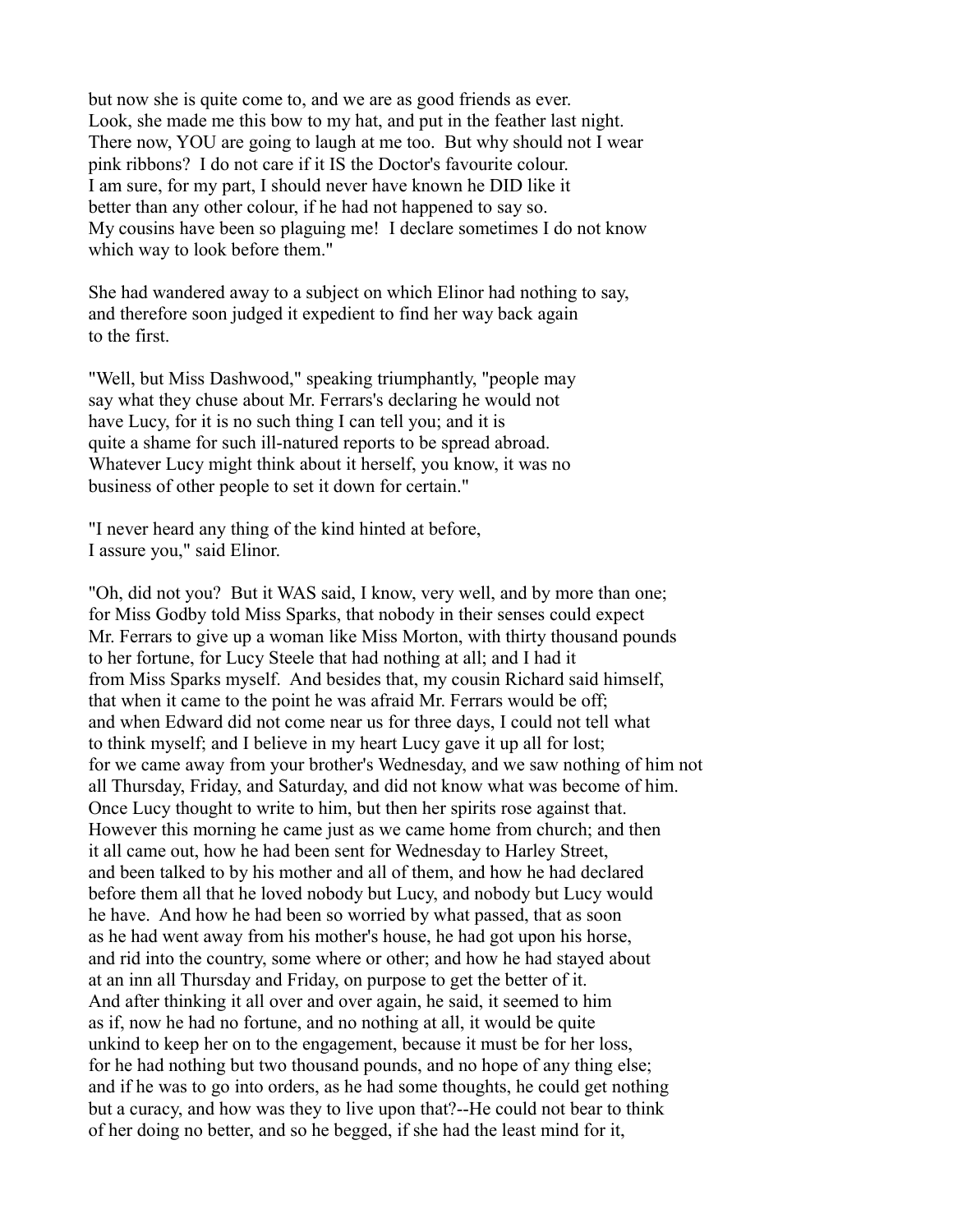to put an end to the matter directly, and leave him shift for himself. I heard him say all this as plain as could possibly be. And it was entirely for HER sake, and upon HER account, that he said a word about being off, and not upon his own. I will take my oath he never dropt a syllable of being tired of her, or of wishing to marry Miss Morton, or any thing like it. But, to be sure, Lucy would not give ear to such kind of talking; so she told him directly (with a great deal about sweet and love, you know, and all that--Oh, la! one can't repeat such kind of things you know)- she told him directly, she had not the least mind in the world to be off, for she could live with him upon a trifle, and how little so ever he might have, she should be very glad to have it all, you know, or something of the kind. So then he was monstrous happy, and talked on some time about what they should do, and they agreed he should take orders directly, and they must wait to be married till he got a living. And just then I could not hear any more, for my cousin called from below to tell me Mrs. Richardson was come in her coach, and would take one of us to Kensington Gardens; so I was forced to go into the room and interrupt them, to ask Lucy if she would like to go, but she did not care to leave Edward; so I just run up stairs and put on a pair of silk stockings and came off with the Richardsons."

"I do not understand what you mean by interrupting them," said Elinor; "you were all in the same room together, were not you?"

"No, indeed, not us. La! Miss Dashwood, do you think people make love when any body else is by? Oh, for shame!-- To be sure you must know better than that. (Laughing affectedly.)-- No, no; they were shut up in the drawing-room together, and all I heard was only by listening at the door."

"How!" cried Elinor; "have you been repeating to me what you only learnt yourself by listening at the door? I am sorry I did not know it before; for I certainly would not have suffered you to give me particulars of a conversation which you ought not to have known yourself. How could you behave so unfairly by your sister?"

"Oh, la! there is nothing in THAT. I only stood at the door, and heard what I could. And I am sure Lucy would have done just the same by me; for a year or two back, when Martha Sharpe and I had so many secrets together, she never made any bones of hiding in a closet, or behind a chimney-board, on purpose to hear what we said."

Elinor tried to talk of something else; but Miss Steele could not be kept beyond a couple of minutes, from what was uppermost in her mind.

"Edward talks of going to Oxford soon," said she; "but now he is lodging at No.--, Pall Mall. What an ill-natured woman his monther is, an't she? And your brother and sister were not very kind! However, I shan't say anything against them to YOU; and to be sure they did send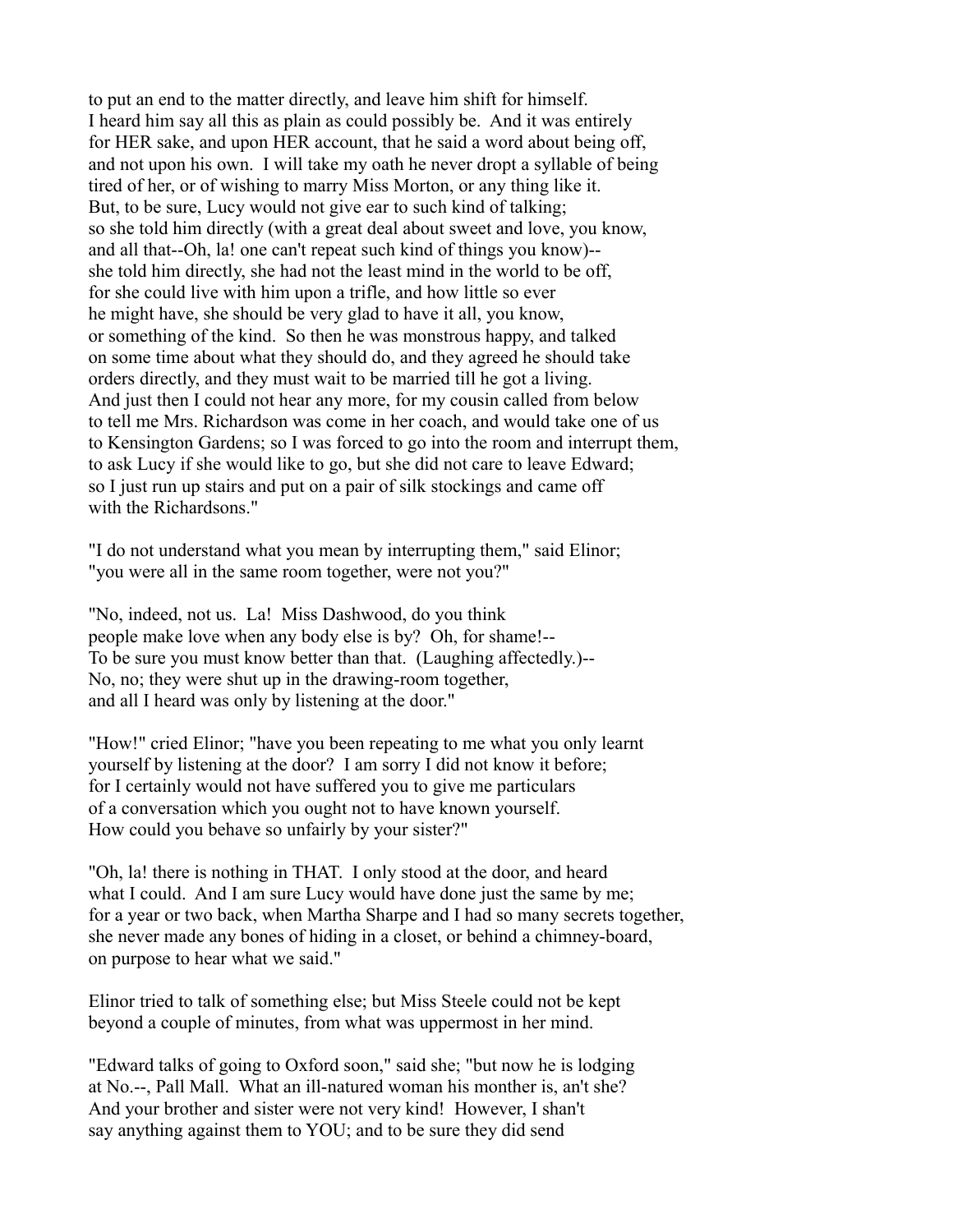us home in their own chariot, which was more than I looked for. And for my part, I was all in a fright for fear your sister should ask us for the huswifes she had gave us a day or two before; but, however, nothing was said about them, and I took care to keep mine out of sight. Edward have got some business at Oxford, he says; so he must go there for a time; and after THAT, as soon as he can light upon a Bishop, he will be ordained. I wonder what curacy he will get!--Good gracious! (giggling as she spoke) I'd lay my life I know what my cousins will say, when they hear of it. They will tell me I should write to the Doctor, to get Edward the curacy of his new living. I know they will; but I am sure I would not do such a thing for all the world.--'La!' I shall say directly, 'I wonder how you could think of such a thing? I write to the Doctor, indeed!'"

"Well," said Elinor, "it is a comfort to be prepared against the worst. You have got your answer ready."

Miss Steele was going to reply on the same subject, but the approach of her own party made another more necessary.

"Oh, la! here come the Richardsons. I had a vast deal more to say to you, but I must not stay away from them not any longer. I assure you they are very genteel people. He makes a monstrous deal of money, and they keep their own coach. I have not time to speak to Mrs. Jennings about it myself, but pray tell her I am quite happy to hear she is not in anger against us, and Lady Middleton the same; and if anything should happen to take you and your sister away, and Mrs. Jennings should want company, I am sure we should be very glad to come and stay with her for as long a time as she likes. I suppose Lady Middleton won't ask us any more this bout. Good-by; I am sorry Miss Marianne was not here. Remember me kindly to her. La! if you have not got your spotted muslin on!--I wonder you was not afraid of its being torn."

Such was her parting concern; for after this, she had time only to pay her farewell compliments to Mrs. Jennings, before her company was claimed by Mrs. Richardson; and Elinor was left in possession of knowledge which might feed her powers of reflection some time, though she had learnt very little more than what had been already foreseen and foreplanned in her own mind. Edward's marriage with Lucy was as firmly determined on, and the time of its taking place remained as absolutely uncertain, as she had concluded it would be;--every thing depended, exactly after her expectation, on his getting that preferment, of which, at present, there seemed not the smallest chance.

As soon as they returned to the carriage, Mrs. Jennings was eager for information; but as Elinor wished to spread as little as possible intelligence that had in the first place been so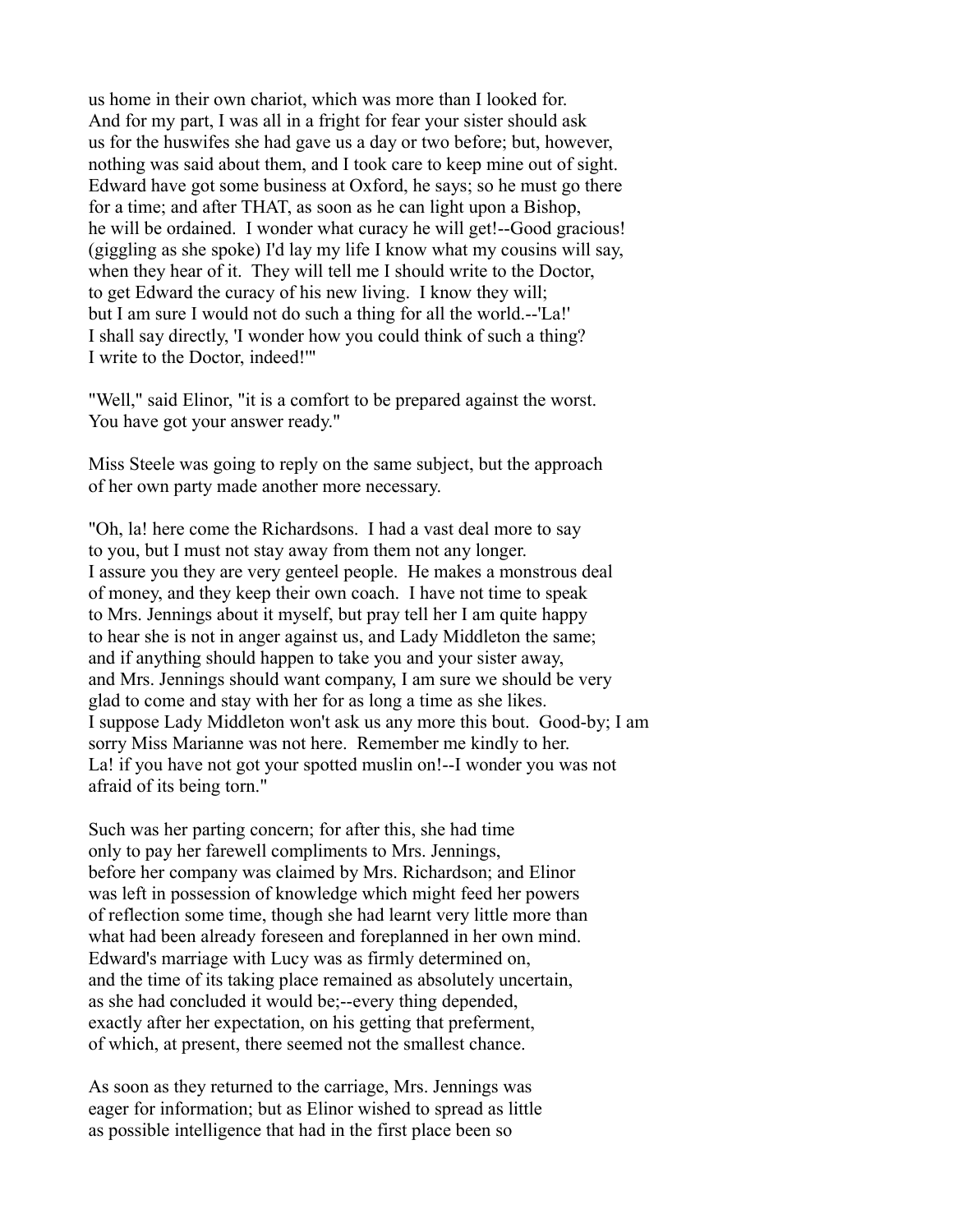unfairly obtained, she confined herself to the brief repetition of such simple particulars, as she felt assured that Lucy, for the sake of her own consequence, would choose to have known. The continuance of their engagement, and the means that were able to be taken for promoting its end, was all her communication; and this produced from Mrs. Jennings the following natural remark.

"Wait for his having a living!--ay, we all know how THAT will end:- they will wait a twelvemonth, and finding no good comes of it, will set down upon a curacy of fifty pounds a-year, with the interest of his two thousand pounds, and what little matter Mr. Steele and Mr. Pratt can give her.--Then they will have a child every year! and Lord help 'em! how poor they will be!-- I must see what I can give them towards furnishing their house. Two maids and two men, indeed!--as I talked of t'other day.-- No, no, they must get a stout girl of all works.--Betty's sister would never do for them NOW."

The next morning brought Elinor a letter by the two-penny post from Lucy herself. It was as follows:

"Bartlett's Building, March.

 "I hope my dear Miss Dashwood will excuse the liberty I take of writing to her; but I know your friendship for me will make you pleased to hear such a good account of myself and my dear Edward, after all the troubles we have went through lately, therefore will make no more apologies, but proceed to say that, thank God! though we have suffered dreadfully, we are both quite well now, and as happy as we must always be in one another's love. We have had great trials, and great persecutions, but however, at the same time, gratefully acknowledge many friends, yourself not the least among them, whose great kindness I shall always thankfully remember, as will Edward too, who I have told of it. I am sure you will be glad to hear, as likewise dear Mrs. Jennings, I spent two happy hours with him yesterday afternoon, he would not hear of our parting, though earnestly did I, as I thought my duty required, urge him to it for prudence sake, and would have parted for ever on the spot, would he consent to it; but he said it should never be, he did not regard his mother's anger, while he could have my affections; our prospects are not very bright, to be sure, but we must wait, and hope for the best; he will be ordained shortly; and should it ever be in your power to recommend him to any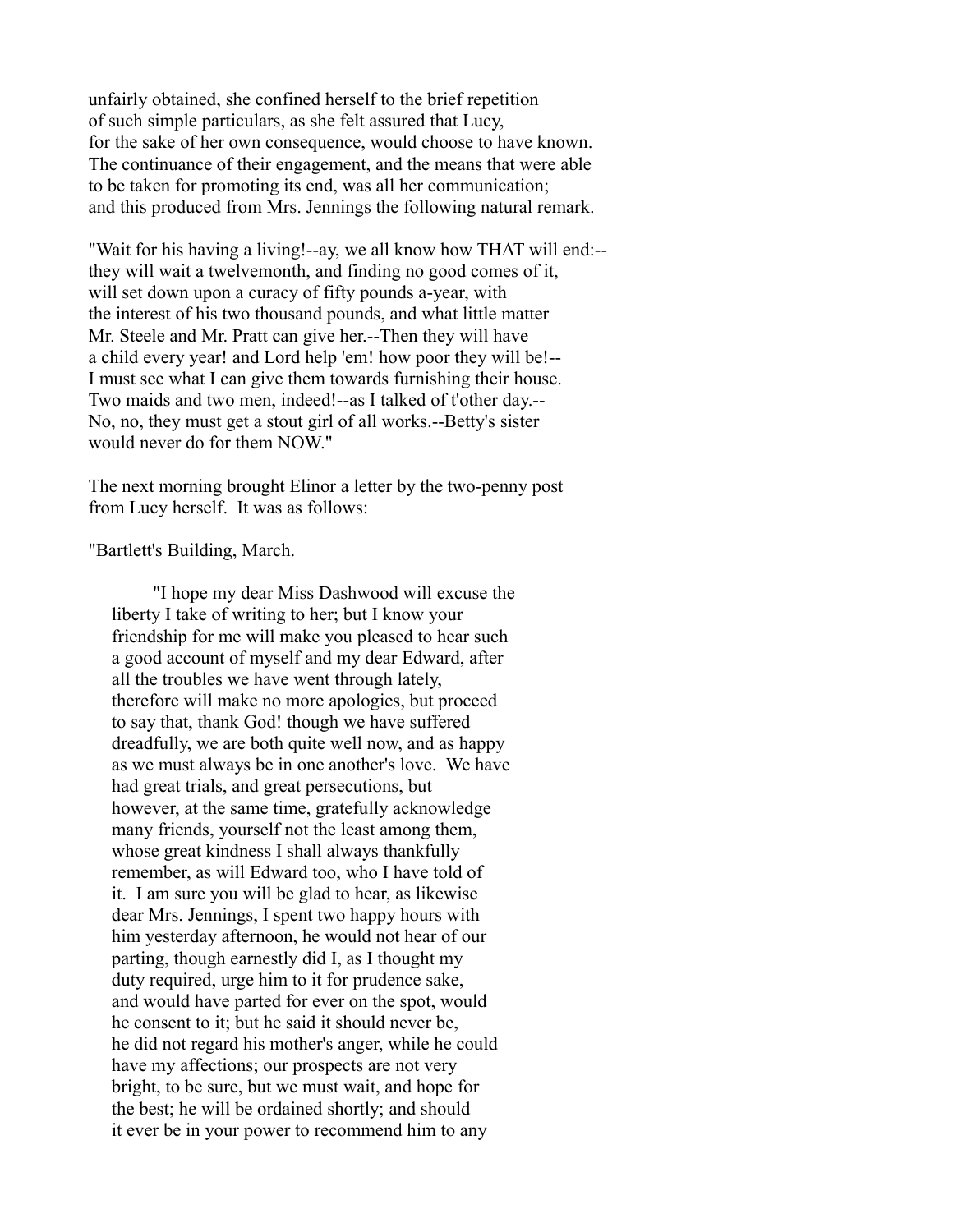body that has a living to bestow, am very sure you will not forget us, and dear Mrs. Jennings too, trust she will speak a good word for us to Sir John, or Mr. Palmer, or any friend that may be able to assist us.--Poor Anne was much to blame for what she did, but she did it for the best, so I say nothing; hope Mrs. Jennings won't think it too much trouble to give us a call, should she come this way any morning, 'twould be a great kindness, and my cousins would be proud to know her.--My paper reminds me to conclude; and begging to be most gratefully and respectfully remembered to her, and to Sir John, and Lady Middleton, and the dear children, when you chance to see them, and love to Miss Marianne,

"I am, &c."

As soon as Elinor had finished it, she performed what she concluded to be its writer's real design, by placing it in the hands of Mrs. Jennings, who read it aloud with many comments of satisfaction and praise.

"Very well indeed!--how prettily she writes!--aye, that was quite proper to let him be off if he would. That was just like Lucy.--Poor soul! I wish I COULD get him a living, with all my heart.--She calls me dear Mrs. Jennings, you see. She is a good-hearted girl as ever lived.--Very well upon my word. That sentence is very prettily turned. Yes, yes, I will go and see her, sure enough. How attentive she is, to think of every body!--Thank you, my dear, for shewing it me. It is as pretty a letter as ever I saw, and does Lucy's head and heart great credit."

#### CHAPTER 39

The Miss Dashwoods had now been rather more than two months in town, and Marianne's impatience to be gone increased every day. She sighed for the air, the liberty, the quiet of the country; and fancied that if any place could give her ease, Barton must do it. Elinor was hardly less anxious than herself for their removal, and only so much less bent on its being effected immediately, as that she was conscious of the difficulties of so long a journey, which Marianne could not be brought to acknowledge. She began, however, seriously to turn her thoughts towards its accomplishment, and had already mentioned their wishes to their kind hostess, who resisted them with all the eloquence of her good-will, when a plan was suggested, which, though detaining them from home yet a few weeks longer,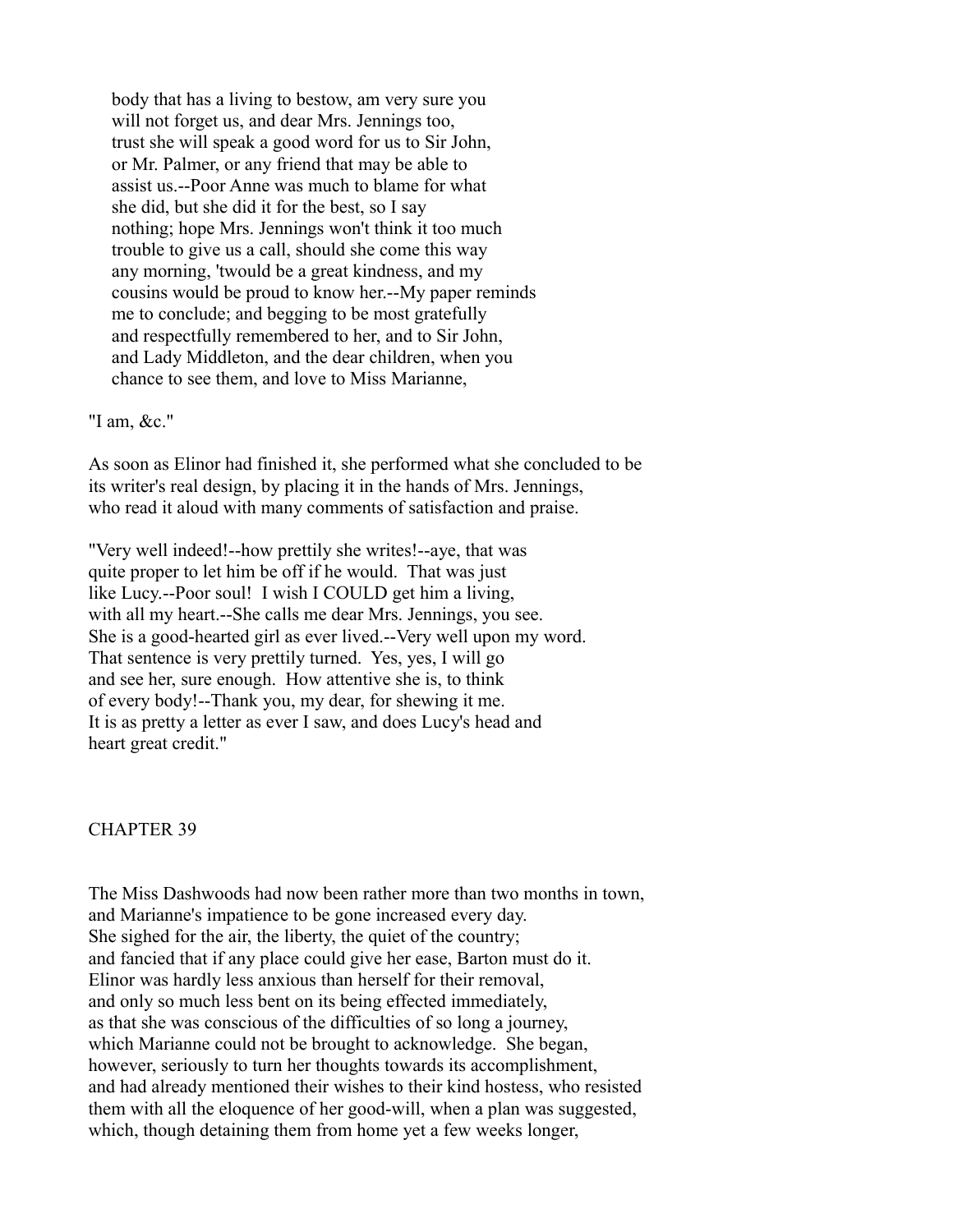appeared to Elinor altogether much more eligible than any other. The Palmers were to remove to Cleveland about the end of March, for the Easter holidays; and Mrs. Jennings, with both her friends, received a very warm invitation from Charlotte to go with them. This would not, in itself, have been sufficient for the delicacy of Miss Dashwood;--but it was inforced with so much real politeness by Mr. Palmer himself, as, joined to the very great amendment of his manners towards them since her sister had been known to be unhappy, induced her to accept it with pleasure.

When she told Marianne what she had done, however, her first reply was not very auspicious.

"Cleveland!"--she cried, with great agitation. "No, I cannot go to Cleveland."--

"You forget," said Elinor gently, "that its situation is not...that it is not in the neighbourhood of..."

"But it is in Somersetshire.--I cannot go into Somersetshire.--There, where I looked forward to going...No, Elinor, you cannot expect me to go there."

Elinor would not argue upon the propriety of overcoming such feelings;- she only endeavoured to counteract them by working on others;- represented it, therefore, as a measure which would fix the time of her returning to that dear mother, whom she so much wished to see, in a more eligible, more comfortable manner, than any other plan could do, and perhaps without any greater delay. From Cleveland, which was within a few miles of Bristol, the distance to Barton was not beyond one day, though a long day's journey; and their mother's servant might easily come there to attend them down; and as there could be no occasion of their staying above a week at Cleveland, they might now be at home in little more than three weeks' time. As Marianne's affection for her mother was sincere, it must triumph with little difficulty, over the imaginary evils she had started.

Mrs. Jennings was so far from being weary of her guest, that she pressed them very earnestly to return with her again from Cleveland. Elinor was grateful for the attention, but it could not alter her design; and their mother's concurrence being readily gained, every thing relative to their return was arranged as far as it could be;- and Marianne found some relief in drawing up a statement of the hours that were yet to divide her from Barton.

"Ah! Colonel, I do not know what you and I shall do without the Miss Dashwoods;"--was Mrs. Jennings's address to him when he first called on her, after their leaving her was settled--"for they are quite resolved upon going home from the Palmers;--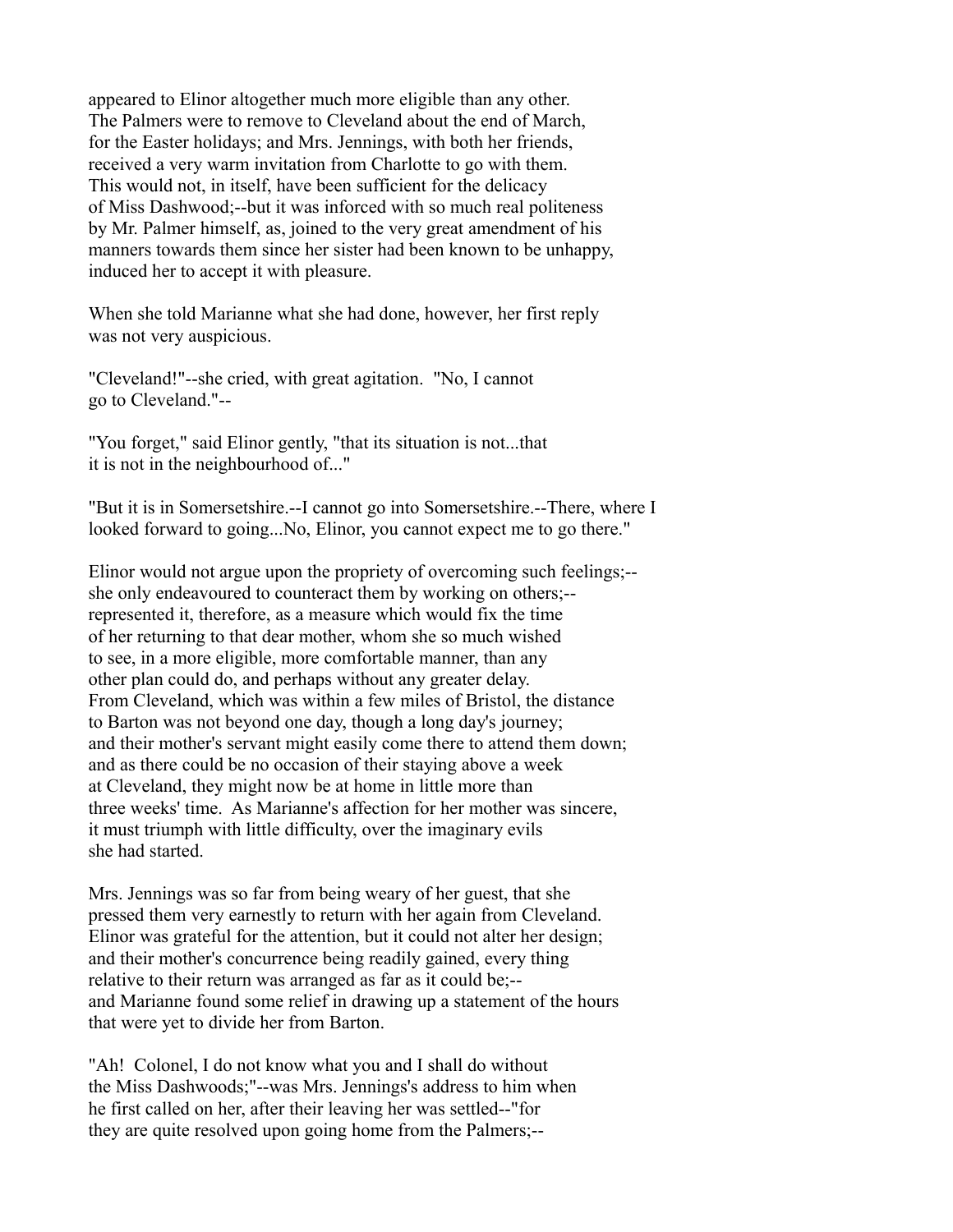and how forlorn we shall be, when I come back!--Lord! we shall sit and gape at one another as dull as two cats."

Perhaps Mrs. Jennings was in hopes, by this vigorous sketch of their future ennui, to provoke him to make that offer, which might give himself an escape from it;--and if so, she had soon afterwards good reason to think her object gained; for, on Elinor's moving to the window to take more expeditiously the dimensions of a print, which she was going to copy for her friend, he followed her to it with a look of particular meaning, and conversed with her there for several minutes. The effect of his discourse on the lady too, could not escape her observation, for though she was too honorable to listen, and had even changed her seat, on purpose that she might NOT hear, to one close by the piano forte on which Marianne was playing, she could not keep herself from seeing that Elinor changed colour, attended with agitation, and was too intent on what he said to pursue her employment.--Still farther in confirmation of her hopes, in the interval of Marianne's turning from one lesson to another, some words of the Colonel's inevitably reached her ear, in which he seemed to be apologising for the badness of his house. This set the matter beyond a doubt. She wondered, indeed, at his thinking it necessary to do so; but supposed it to be the proper etiquette. What Elinor said in reply she could not distinguish, but judged from the motion of her lips, that she did not think THAT any material objection;- and Mrs. Jennings commended her in her heart for being so honest. They then talked on for a few minutes longer without her catching a syllable, when another lucky stop in Marianne's performance brought her these words in the Colonel's calm voice,--

"I am afraid it cannot take place very soon."

Astonished and shocked at so unlover-like a speech, she was almost ready to cry out, "Lord! what should hinder it?"--but checking her desire, confined herself to this silent ejaculation.

"This is very strange!--sure he need not wait to be older."

This delay on the Colonel's side, however, did not seem to offend or mortify his fair companion in the least, for on their breaking up the conference soon afterwards, and moving different ways, Mrs. Jennings very plainly heard Elinor say, and with a voice which shewed her to feel what she said,

"I shall always think myself very much obliged to you."

Mrs. Jennings was delighted with her gratitude, and only wondered that after hearing such a sentence, the Colonel should be able to take leave of them,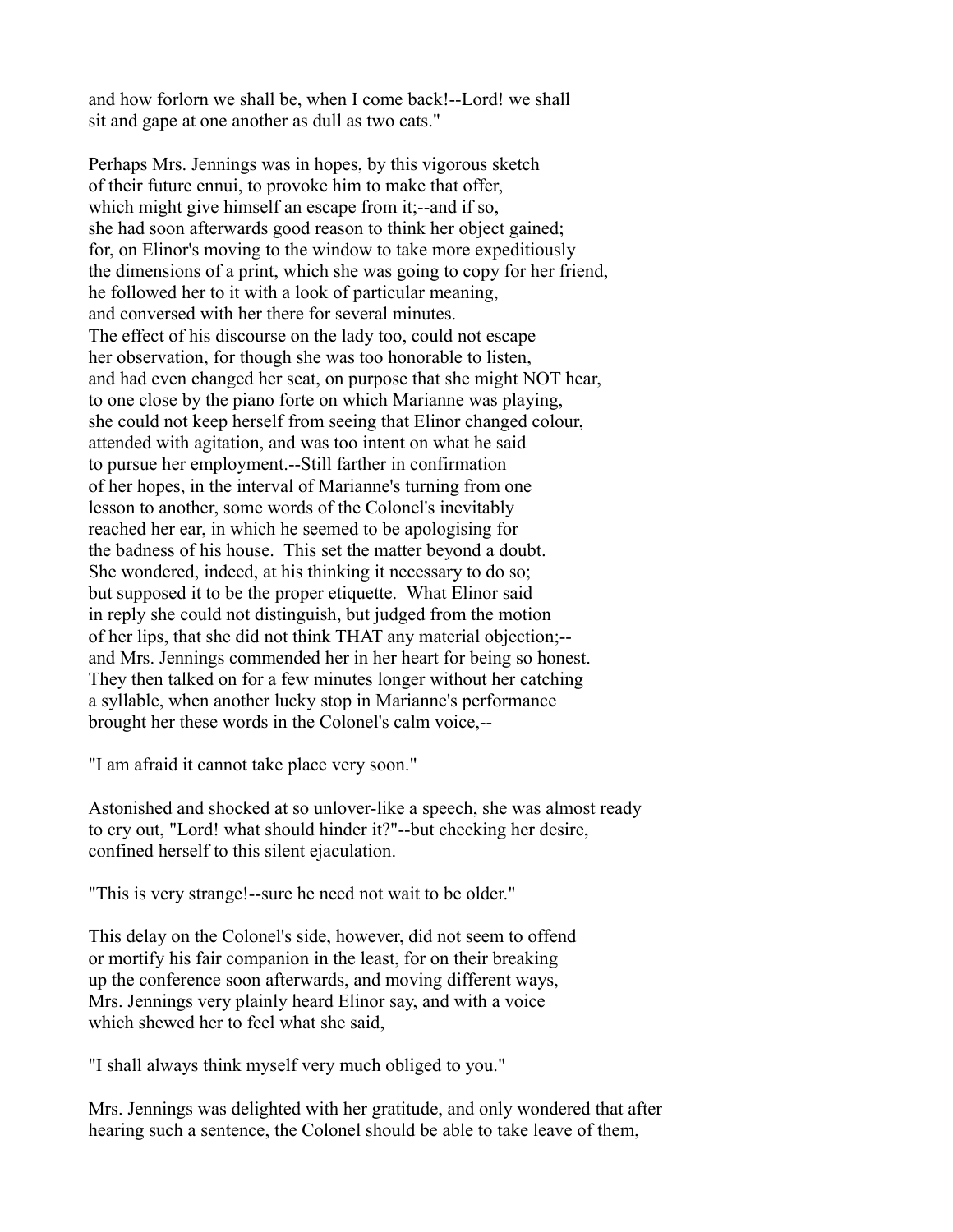as he immediately did, with the utmost sang-froid, and go away without making her any reply!--She had not thought her old friend could have made so indifferent a suitor.

What had really passed between them was to this effect.

"I have heard," said he, with great compassion, "of the injustice your friend Mr. Ferrars has suffered from his family; for if I understand the matter right, he has been entirely cast off by them for persevering in his engagement with a very deserving young woman.-- Have I been rightly informed?--Is it so?--"

Elinor told him that it was.

"The cruelty, the impolitic cruelty,"--he replied, with great feeling,--"of dividing, or attempting to divide, two young people long attached to each other, is terrible.--Mrs. Ferrars does not know what she may be doing--what she may drive her son to. I have seen Mr. Ferrars two or three times in Harley Street, and am much pleased with him. He is not a young man with whom one can be intimately acquainted in a short time, but I have seen enough of him to wish him well for his own sake, and as a friend of yours, I wish it still more. I understand that he intends to take orders. Will you be so good as to tell him that the living of Delaford, now just vacant, as I am informed by this day's post, is his, if he think it worth his acceptance--but THAT, perhaps, so unfortunately circumstanced as he is now, it may be nonsense to appear to doubt; I only wish it were more valuable.--It is a rectory, but a small one; the late incumbent, I believe, did not make more than 200 L per annum, and though it is certainly capable of improvement, I fear, not to such an amount as to afford him a very comfortable income. Such as it is, however, my pleasure in presenting him to it, will be very great. Pray assure him of it."

Elinor's astonishment at this commission could hardly have been greater, had the Colonel been really making her an offer of his hand. The preferment, which only two days before she had considered as hopeless for Edward, was already provided to enable him to marry;--and SHE, of all people in the world, was fixed on to bestow it!--Her emotion was such as Mrs. Jennings had attributed to a very different cause;- but whatever minor feelings less pure, less pleasing, might have a share in that emotion, her esteem for the general benevolence, and her gratitude for the particular friendship, which together prompted Colonel Brandon to this act, were strongly felt, and warmly expressed. She thanked him for it with all her heart, spoke of Edward's principles and disposition with that praise which she knew them to deserve; and promised to undertake the commission with pleasure, if it were really his wish to put off so agreeable an office to another. But at the same time, she could not help thinking that no one could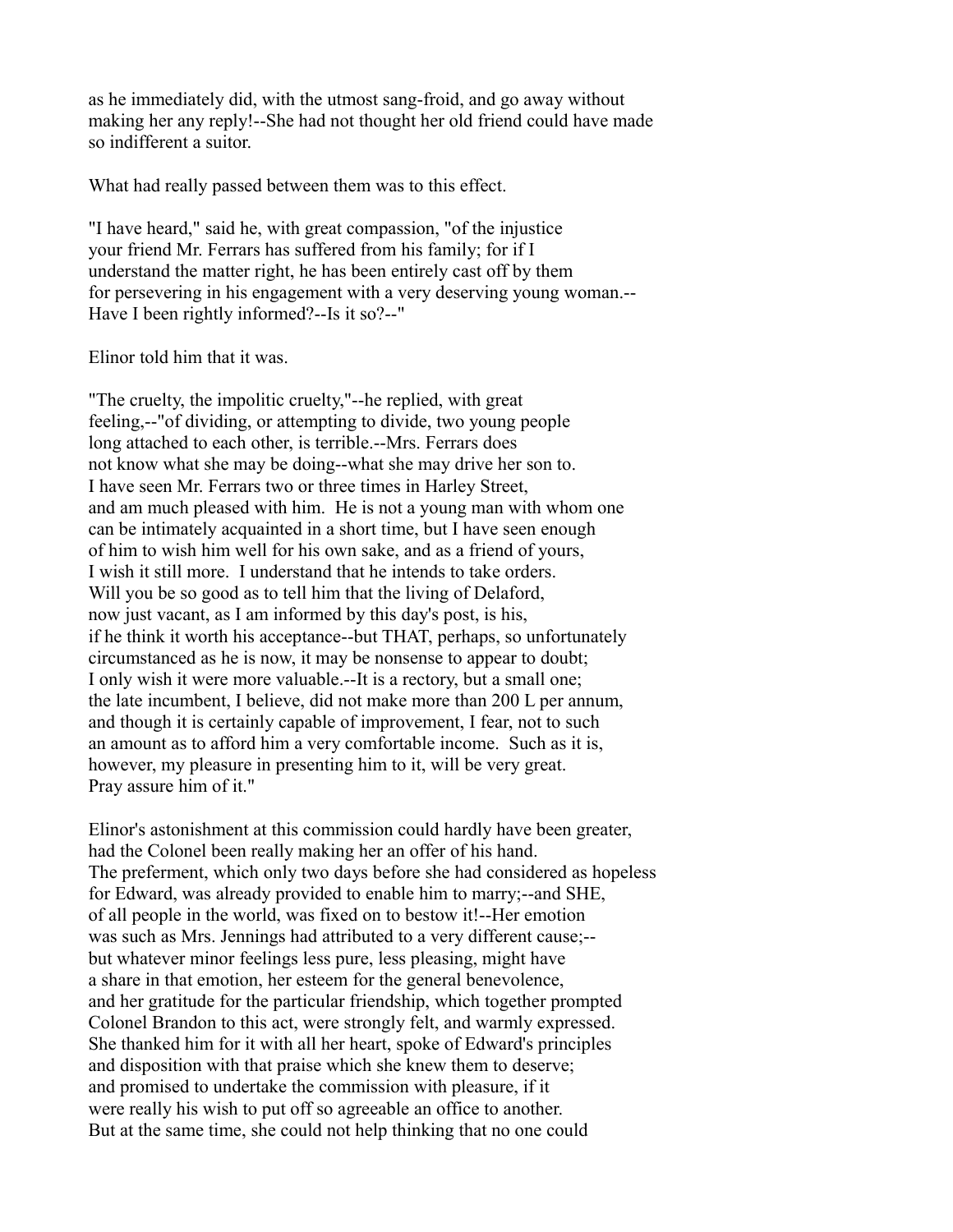so well perform it as himself. It was an office in short, from which, unwilling to give Edward the pain of receiving an obligation from HER, she would have been very glad to be spared herself;--but Colonel Brandon, on motives of equal delicacy, declining it likewise, still seemed so desirous of its being given through her means, that she would not on any account make farther opposition. Edward, she believed, was still in town, and fortunately she had heard his address from Miss Steele. She could undertake therefore to inform him of it, in the course of the day. After this had been settled, Colonel Brandon began to talk of his own advantage in securing so respectable and agreeable a neighbour, and THEN it was that he mentioned with regret, that the house was small and indifferent;--an evil which Elinor, as Mrs. Jennings had supposed her to do, made very light of, at least as far as regarded its size.

"The smallness of the house," said she, "I cannot imagine any inconvenience to them, for it will be in proportion to their family and income."

By which the Colonel was surprised to find that SHE was considering Mr. Ferrars's marriage as the certain consequence of the presentation; for he did not suppose it possible that Delaford living could supply such an income, as anybody in his style of life would venture to settle on- and he said so.

"This little rectory CAN do no more than make Mr. Ferrars comfortable as a bachelor; it cannot enable him to marry. I am sorry to say that my patronage ends with this; and my interest is hardly more extensive. If, however, by an unforeseen chance it should be in my power to serve him farther, I must think very differently of him from what I now do, if I am not as ready to be useful to him then as I sincerely wish I could be at present. What I am now doing indeed, seems nothing at all, since it can advance him so little towards what must be his principal, his only object of happiness. His marriage must still be a distant good;--at least, I am afraid it cannot take place very soon.--"

Such was the sentence which, when misunderstood, so justly offended the delicate feelings of Mrs. Jennings; but after this narration of what really passed between Colonel Brandon and Elinor, while they stood at the window, the gratitude expressed by the latter on their parting, may perhaps appear in general, not less reasonably excited, nor less properly worded than if it had arisen from an offer of marriage.

CHAPTER 40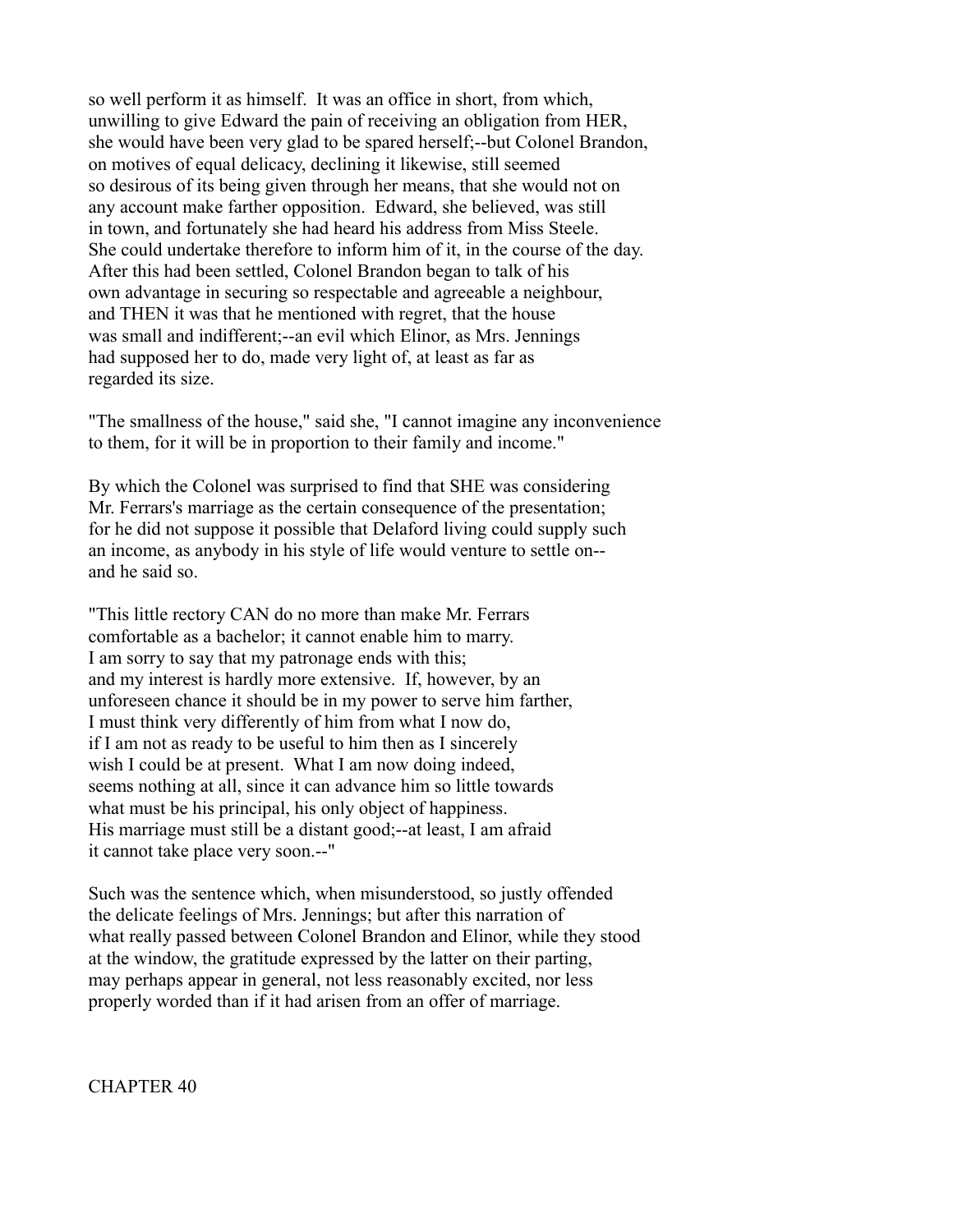"Well, Miss Dashwood," said Mrs. Jennings, sagaciously smiling, as soon as the gentleman had withdrawn, "I do not ask you what the Colonel has been saying to you; for though, upon my honour, I TRIED to keep out of hearing, I could not help catching enough to understand his business. And I assure you I never was better pleased in my life, and I wish you joy of it with all my heart."

"Thank you, ma'am," said Elinor. "It is a matter of great joy to me; and I feel the goodness of Colonel Brandon most sensibly. There are not many men who would act as he has done. Few people who have so compassionate a heart! I never was more astonished in my life."

"Lord! my dear, you are very modest. I an't the least astonished at it in the world, for I have often thought of late, there was nothing more likely to happen."

"You judged from your knowledge of the Colonel's general benevolence; but at least you could not foresee that the opportunity would so very soon occur."

"Opportunity!" repeated Mrs. Jennings--"Oh! as to that, when a man has once made up his mind to such a thing, somehow or other he will soon find an opportunity. Well, my dear, I wish you joy of it again and again; and if ever there was a happy couple in the world, I think I shall soon know where to look for them."

"You mean to go to Delaford after them I suppose," said Elinor, with a faint smile.

"Aye, my dear, that I do, indeed. And as to the house being a bad one, I do not know what the Colonel would be at, for it is as good a one as ever I saw."

"He spoke of its being out of repair."

"Well, and whose fault is that? why don't he repair it?- who should do it but himself?"

They were interrupted by the servant's coming in to announce the carriage being at the door; and Mrs. Jennings immediately preparing to go, said,--

"Well, my dear, I must be gone before I have had half my talk out. But, however, we may have it all over in the evening; for we shall be quite alone. I do not ask you to go with me, for I dare say your mind is too full of the matter to care for company; and besides, you must long to tell your sister all about it."

Marianne had left the room before the conversation began.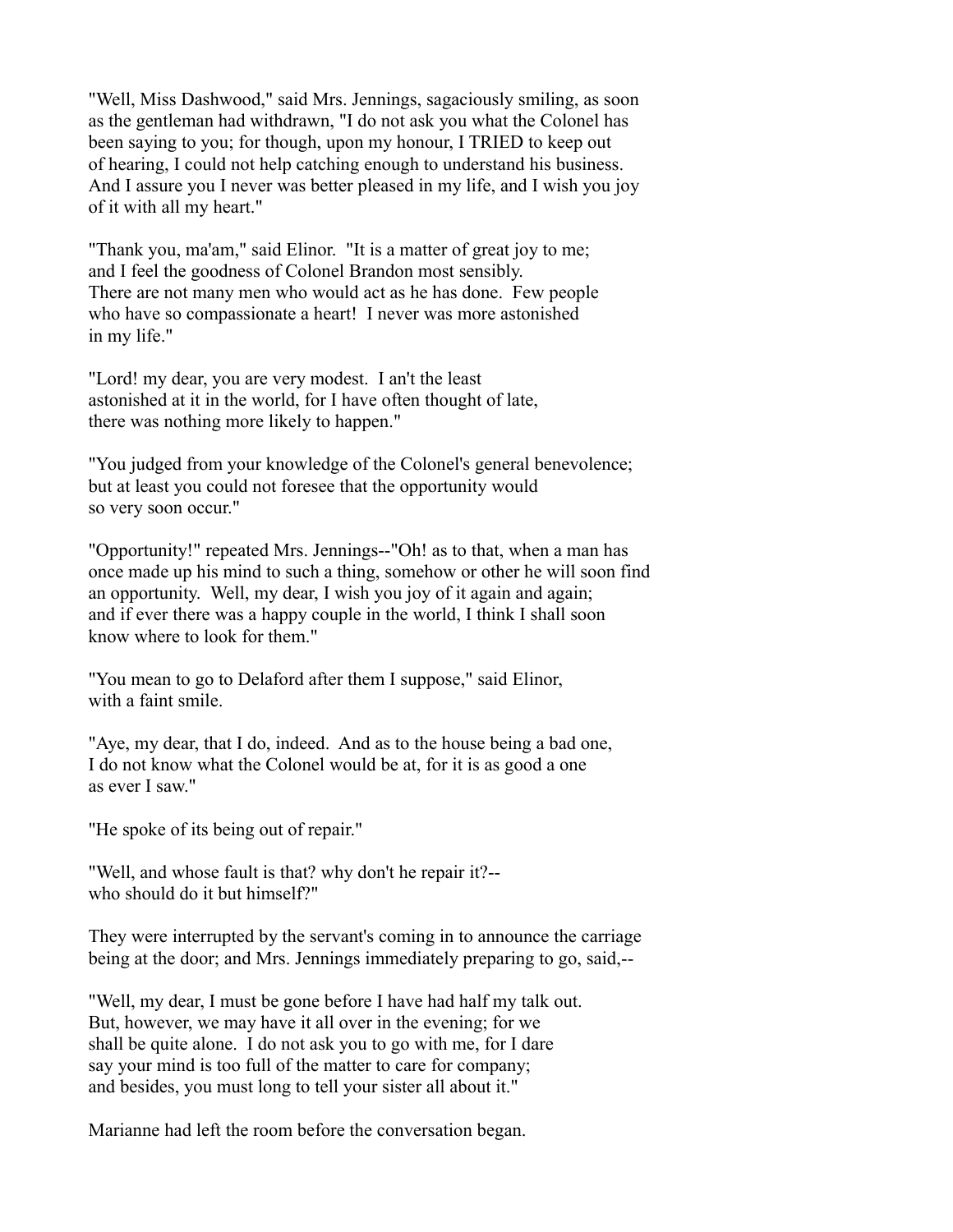"Certainly, ma'am, I shall tell Marianne of it; but I shall not mention it at present to any body else."

"Oh! very well," said Mrs. Jennings rather disappointed. "Then you would not have me tell it to Lucy, for I think of going as far as Holborn to-day."

"No, ma'am, not even Lucy if you please. One day's delay will not be very material; and till I have written to Mr. Ferrars, I think it ought not to be mentioned to any body else. I shall do THAT directly. It is of importance that no time should be lost with him, for he will of course have much to do relative to his ordination."

This speech at first puzzled Mrs. Jennings exceedingly. Why Mr. Ferrars was to have been written to about it in such a hurry, she could not immediately comprehend. A few moments' reflection, however, produced a very happy idea, and she exclaimed;--

"Oh, ho!--I understand you. Mr. Ferrars is to be the man. Well, so much the better for him. Ay, to be sure, he must be ordained in readiness; and I am very glad to find things are so forward between you. But, my dear, is not this rather out of character? Should not the Colonel write himself?--sure, he is the proper person."

Elinor did not quite understand the beginning of Mrs. Jennings's speech, neither did she think it worth inquiring into; and therefore only replied to its conclusion.

"Colonel Brandon is so delicate a man, that he rather wished any one to announce his intentions to Mr. Ferrars than himself."

"And so YOU are forced to do it. Well THAT is an odd kind of delicacy! However, I will not disturb you (seeing her preparing to write.) You know your own concerns best. So goodby, my dear. I have not heard of any thing to please me so well since Charlotte was brought to bed."

And away she went; but returning again in a moment,

"I have just been thinking of Betty's sister, my dear. I should be very glad to get her so good a mistress. But whether she would do for a lady's maid, I am sure I can't tell. She is an excellent housemaid, and works very well at her needle. However, you will think of all that at your leisure."

"Certainly, ma'am," replied Elinor, not hearing much of what she said,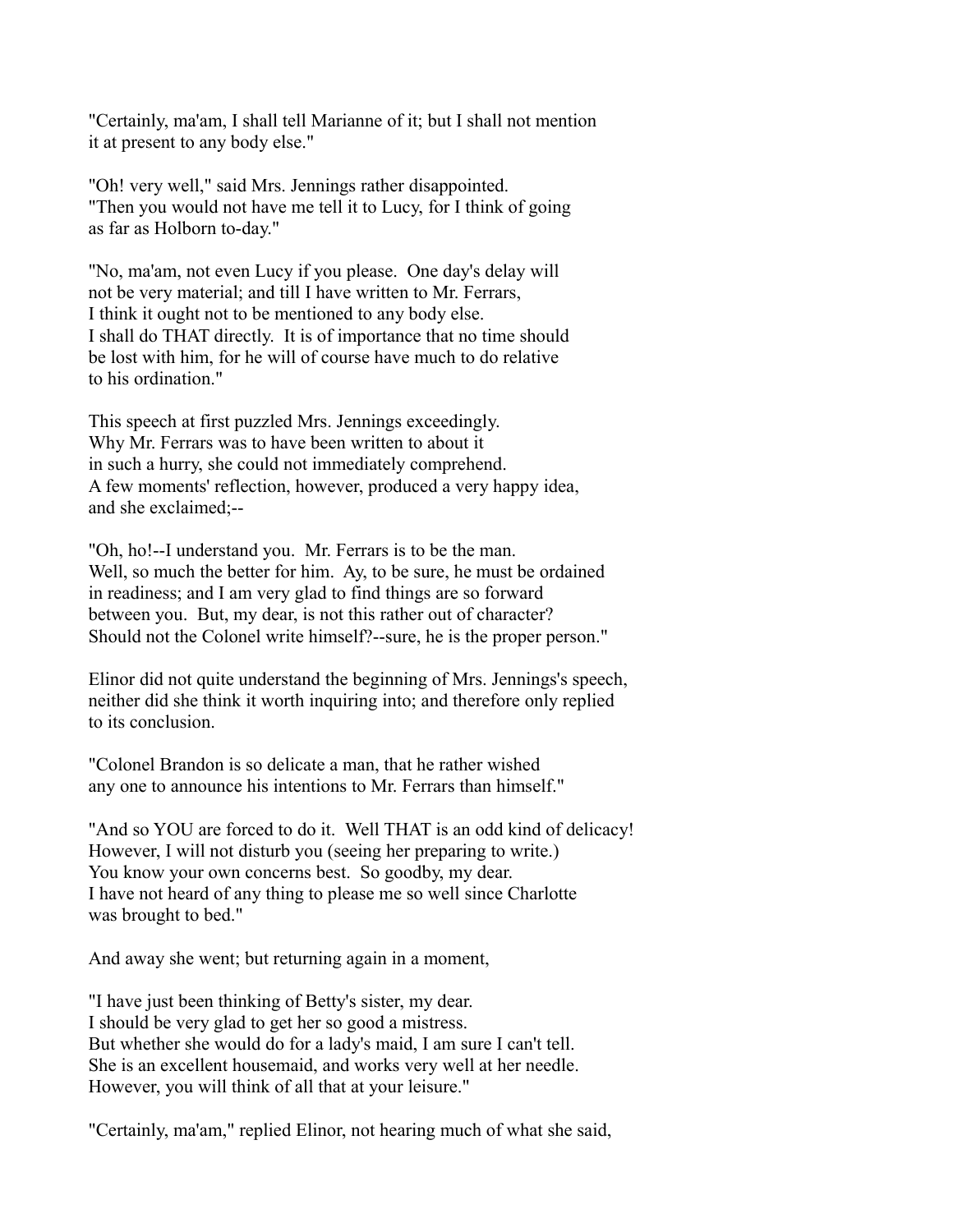and more anxious to be alone, than to be mistress of the subject.

How she should begin--how she should express herself in her note to Edward, was now all her concern. The particular circumstances between them made a difficulty of that which to any other person would have been the easiest thing in the world; but she equally feared to say too much or too little, and sat deliberating over her paper, with the pen in her band, till broken in on by the entrance of Edward himself.

He had met Mrs. Jennings at the door in her way to the carriage, as he came to leave his farewell card; and she, after apologising for not returning herself, had obliged him to enter, by saying that Miss Dashwood was above, and wanted to speak with him on very particular business.

Elinor had just been congratulating herself, in the midst of her perplexity, that however difficult it might be to express herself properly by letter, it was at least preferable to giving the information by word of mouth, when her visitor entered, to force her upon this greatest exertion of all. Her astonishment and confusion were very great on his so sudden appearance. She had not seen him before since his engagement became public, and therefore not since his knowing her to be acquainted with it; which, with the consciousness of what she had been thinking of, and what she had to tell him, made her feel particularly uncomfortable for some minutes. He too was much distressed; and they sat down together in a most promising state of embarrassment.--Whether he had asked her pardon for his intrusion on first coming into the room, he could not recollect; but determining to be on the safe side, he made his apology in form as soon as he could say any thing, after taking a chair.

"Mrs. Jennings told me," said he, "that you wished to speak with me, at least I understood her so--or I certainly should not have intruded on you in such a manner; though at the same time, I should have been extremely sorry to leave London without seeing you and your sister; especially as it will most likely be some time--it is not probable that I should soon have the pleasure of meeting you again. I go to Oxford tomorrow."

"You would not have gone, however," said Elinor, recovering herself, and determined to get over what she so much dreaded as soon as possible, "without receiving our good wishes, even if we had not been able to give them in person. Mrs. Jennings was quite right in what she said. I have something of consequence to inform you of, which I was on the point of communicating by paper. I am charged with a most agreeable office (breathing rather faster than usual as she spoke.) Colonel Brandon, who was here only ten minutes ago, has desired me to say, that understanding you mean to take orders, he has great pleasure in offering you the living of Delaford now just vacant, and only wishes it were more valuable. Allow me to congratulate you on having so respectable and well-judging a friend,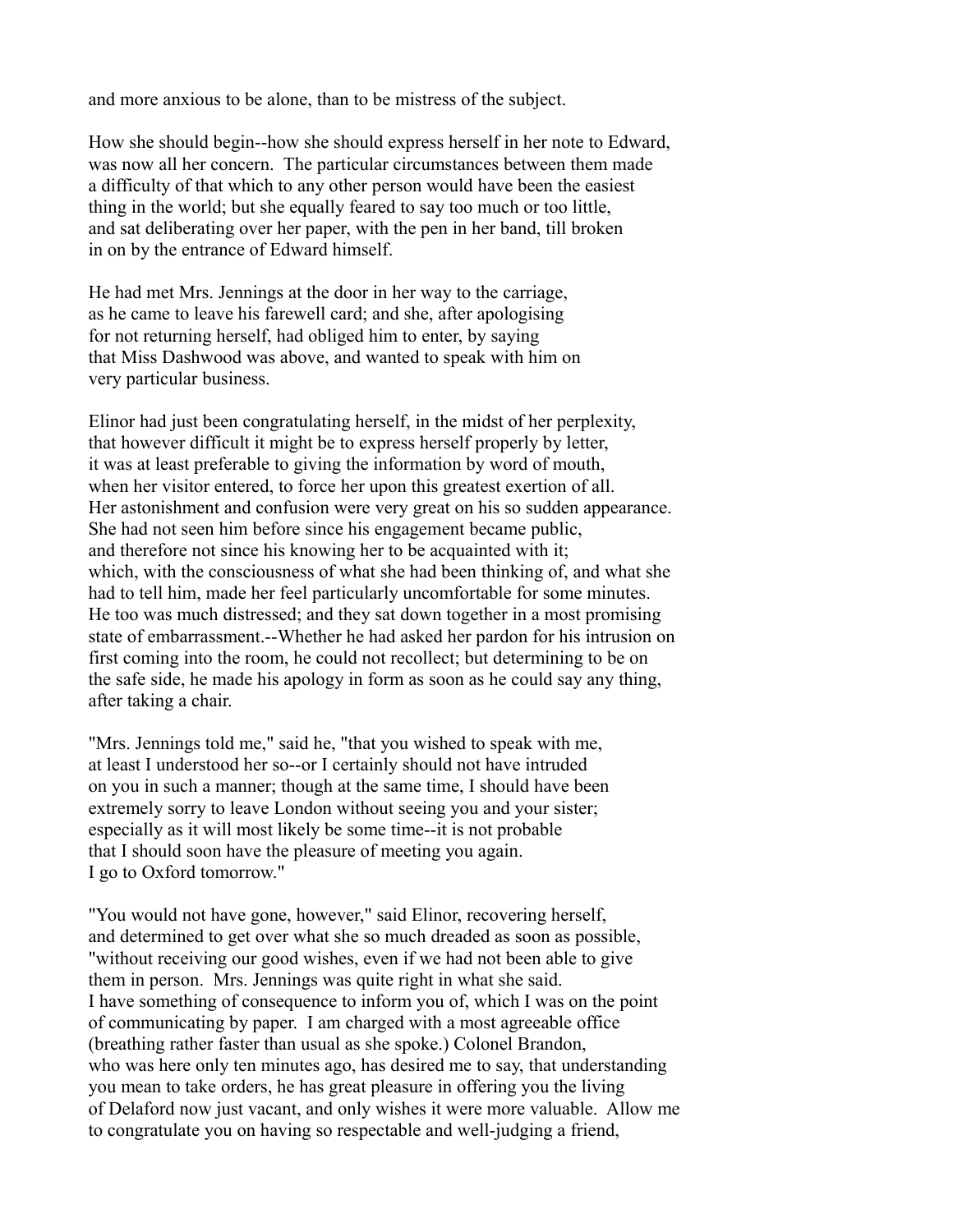and to join in his wish that the living--it is about two hundred a-year- were much more considerable, and such as might better enable you to- as might be more than a temporary accommodation to yourself--such, in short, as might establish all your views of happiness."

What Edward felt, as he could not say it himself, it cannot be expected that any one else should say for him. He LOOKED all the astonishment which such unexpected, such unthought-of information could not fail of exciting; but he said only these two words,

### "Colonel Brandon!"

"Yes," continued Elinor, gathering more resolution, as some of the worst was over, "Colonel Brandon means it as a testimony of his concern for what has lately passed--for the cruel situation in which the unjustifiable conduct of your family has placed you- a concern which I am sure Marianne, myself, and all your friends, must share; and likewise as a proof of his high esteem for your general character, and his particular approbation of your behaviour on the present occasion."

"Colonel Brandon give ME a living!--Can it be possible?"

"The unkindness of your own relations has made you astonished to find friendship any where."

"No," replied be, with sudden consciousness, "not to find it in YOU; for I cannot be ignorant that to you, to your goodness, I owe it all.-- I feel it--I would express it if I could--but, as you well know, I am no orator."

"You are very much mistaken. I do assure you that you owe it entirely, at least almost entirely, to your own merit, and Colonel Brandon's discernment of it. I have had no hand in it. I did not even know, till I understood his design, that the living was vacant; nor had it ever occurred to me that he might have had such a living in his gift. As a friend of mine, of my family, he may, perhaps--indeed I know he HAS, still greater pleasure in bestowing it; but, upon my word, you owe nothing to my solicitation."

Truth obliged her to acknowledge some small share in the action, but she was at the same time so unwilling to appear as the benefactress of Edward, that she acknowledged it with hesitation; which probably contributed to fix that suspicion in his mind which had recently entered it. For a short time he sat deep in thought, after Elinor had ceased to speak;- at last, and as if it were rather an effort, he said,

"Colonel Brandon seems a man of great worth and respectability.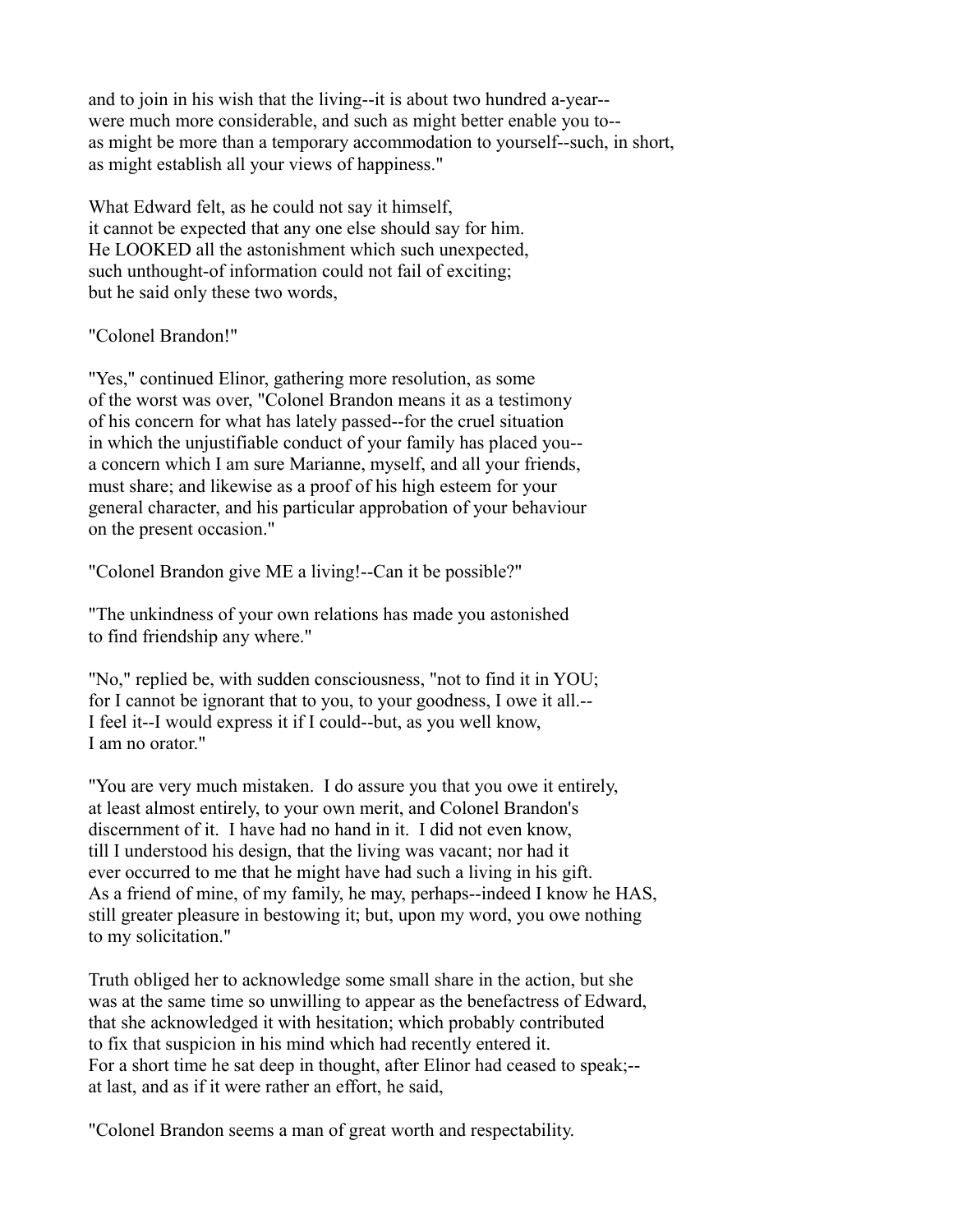I have always heard him spoken of as such, and your brother I know esteems him highly. He is undoubtedly a sensible man, and in his manners perfectly the gentleman."

"Indeed," replied Elinor, "I believe that you will find him, on farther acquaintance, all that you have heard him to be, and as you will be such very near neighbours (for I understand the parsonage is almost close to the mansion-house,) it is particularly important that he SHOULD be all this."

Edward made no answer; but when she had turned away her head, gave her a look so serious, so earnest, so uncheerful, as seemed to say, that he might hereafter wish the distance between the parsonage and the mansion-house much greater.

"Colonel Brandon, I think, lodges in St. James Street," said he, soon afterwards, rising from his chair.

Elinor told him the number of the house.

"I must hurry away then, to give him those thanks which you will not allow me to give YOU; to assure him that he has made me a very- an exceedingly happy man."

Elinor did not offer to detain him; and they parted, with a very earnest assurance on HER side of her unceasing good wishes for his happiness in every change of situation that might befall him; on HIS, with rather an attempt to return the same good will, than the power of expressing it.

"When I see him again," said Elinor to herself, as the door shut him out, "I shall see him the husband of Lucy."

And with this pleasing anticipation, she sat down to reconsider the past, recall the words and endeavour to comprehend all the feelings of Edward; and, of course, to reflect on her own with discontent.

When Mrs. Jennings came home, though she returned from seeing people whom she had never seen before, and of whom therefore she must have a great deal to say, her mind was so much more occupied by the important secret in her possession, than by anything else, that she reverted to it again as soon as Elinor appeared.

"Well, my dear," she cried, "I sent you up to the young man. Did not I do right?--And I suppose you had no great difficulty-- You did not find him very unwilling to accept your proposal?"

"No, ma'am; THAT was not very likely."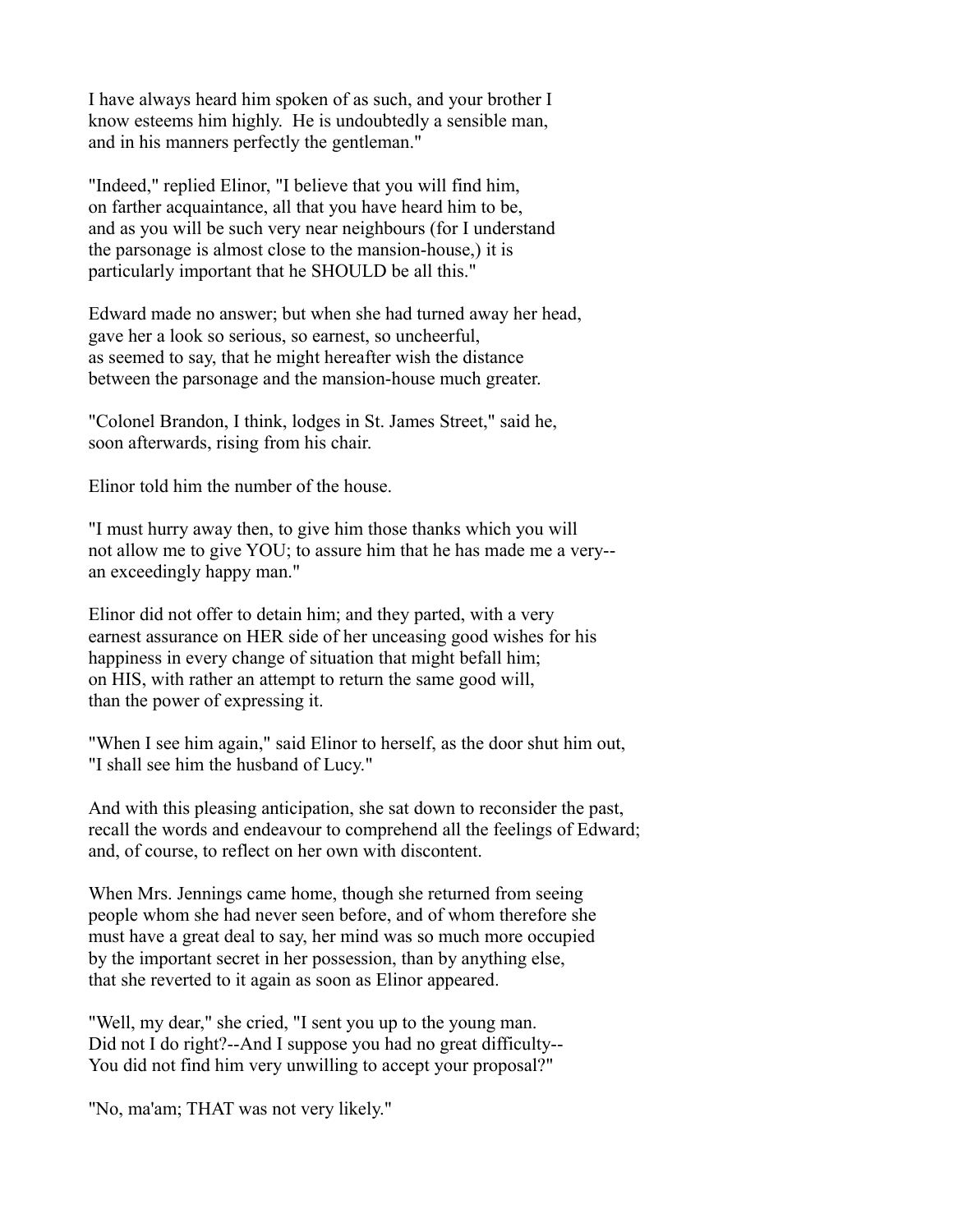"Well, and how soon will he be ready?--For it seems all to depend upon that."

"Really," said Elinor, "I know so little of these kind of forms, that I can hardly even conjecture as to the time, or the preparation necessary; but I suppose two or three months will complete his ordination."

"Two or three months!" cried Mrs. Jennings; "Lord! my dear, how calmly you talk of it; and can the Colonel wait two or three months! Lord bless me!--I am sure it would put ME quite out of patience!-- And though one would be very glad to do a kindness by poor Mr. Ferrars, I do think it is not worth while to wait two or three months for him. Sure somebody else might be found that would do as well; somebody that is in orders already."

"My dear ma'am," said Elinor, "what can you be thinking of?-- Why, Colonel Brandon's only object is to be of use to Mr. Ferrars."

"Lord bless you, my dear!--Sure you do not mean to persuade me that the Colonel only marries you for the sake of giving ten guineas to Mr. Ferrars!"

The deception could not continue after this; and an explanation immediately took place, by which both gained considerable amusement for the moment, without any material loss of happiness to either, for Mrs. Jennings only exchanged one form of delight for another, and still without forfeiting her expectation of the first.

"Aye, aye, the parsonage is but a small one," said she, after the first ebullition of surprise and satisfaction was over, "and very likely MAY be out of repair; but to hear a man apologising, as I thought, for a house that to my knowledge has five sitting rooms on the ground-floor, and I think the housekeeper told me could make up fifteen beds!--and to you too, that had been used to live in Barton cottage!--It seems quite ridiculous. But, my dear, we must touch up the Colonel to do some thing to the parsonage, and make it comfortable for them, before Lucy goes to it."

"But Colonel Brandon does not seem to have any idea of the living's being enough to allow them to marry."

"The Colonel is a ninny, my dear; because he has two thousand a-year himself, he thinks that nobody else can marry on less. Take my word for it, that, if I am alive, I shall be paying a visit at Delaford Parsonage before Michaelmas; and I am sure I sha'nt go if Lucy an't there."

Elinor was quite of her opinion, as to the probability of their not waiting for any thing more.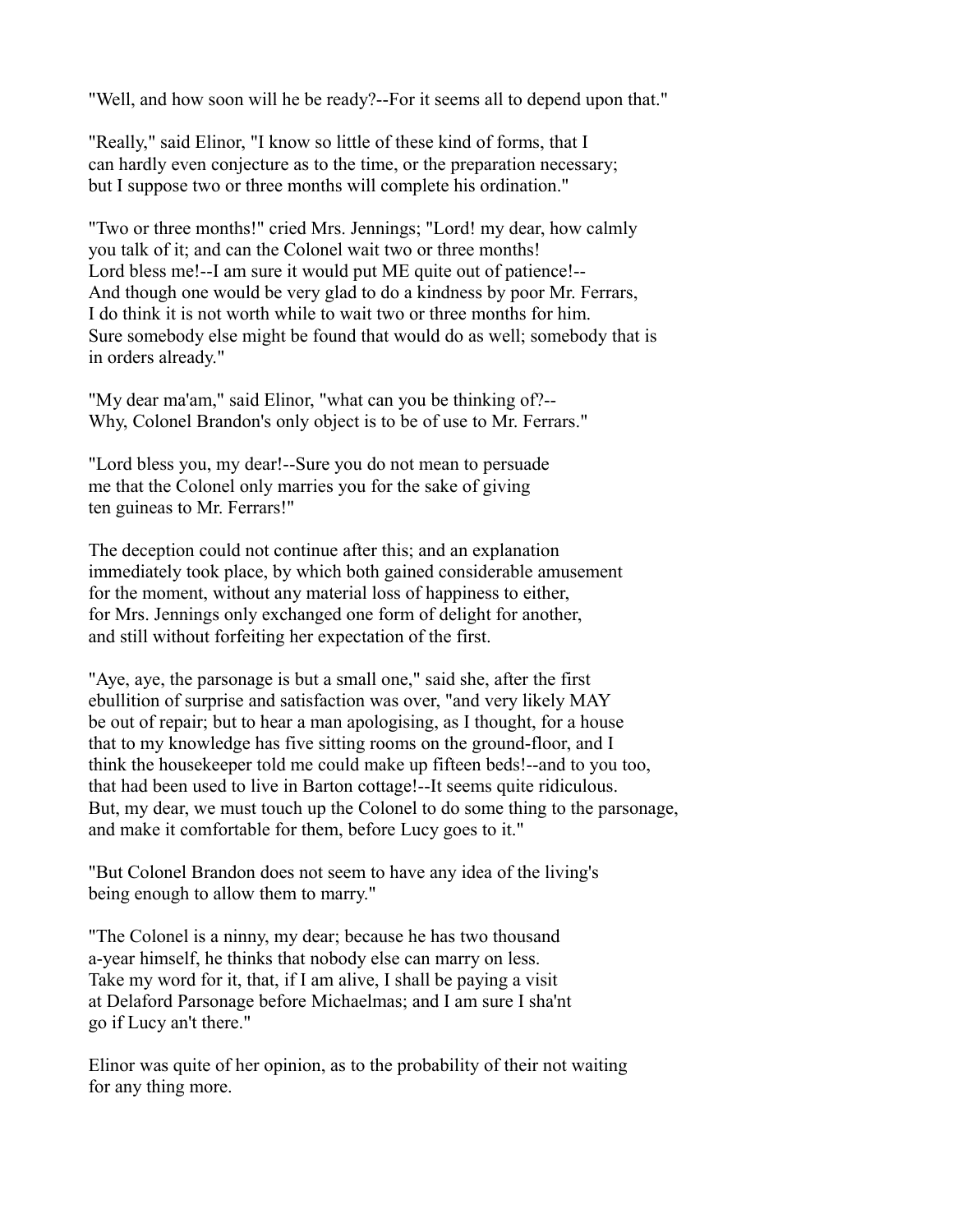## CHAPTER 41

Edward, having carried his thanks to Colonel Brandon, proceeded with his happiness to Lucy; and such was the excess of it by the time he reached Bartlett's Buildings, that she was able to assure Mrs. Jennings, who called on her again the next day with her congratulations, that she had never seen him in such spirits before in her life.

Her own happiness, and her own spirits, were at least very certain; and she joined Mrs. Jennings most heartily in her expectation of their being all comfortably together in Delaford Parsonage before Michaelmas. So far was she, at the same time, from any backwardness to give Elinor that credit which Edward WOULD give her, that she spoke of her friendship for them both with the most grateful warmth, was ready to own all their obligation to her, and openly declared that no exertion for their good on Miss Dashwood's part, either present or future, would ever surprise her, for she believed her capable of doing any thing in the world for those she really valued. As for Colonel Brandon, she was not only ready to worship him as a saint, but was moreover truly anxious that he should be treated as one in all worldly concerns; anxious that his tithes should be raised to the utmost; and scarcely resolved to avail herself, at Delaford, as far as she possibly could, of his servants, his carriage, his cows, and his poultry.

It was now above a week since John Dashwood had called in Berkeley Street, and as since that time no notice had been taken by them of his wife's indisposition, beyond one verbal enquiry, Elinor began to feel it necessary to pay her a visit.--This was an obligation, however, which not only opposed her own inclination, but which had not the assistance of any encouragement from her companions. Marianne, not contented with absolutely refusing to go herself, was very urgent to prevent her sister's going at all; and Mrs. Jennings, though her carriage was always at Elinor's service, so very much disliked Mrs. John Dashwood, that not even her curiosity to see how she looked after the late discovery, nor her strong desire to affront her by taking Edward's part, could overcome her unwillingness to be in her company again. The consequence was, that Elinor set out by herself to pay a visit, for which no one could really have less inclination, and to run the risk of a tete-a-tete with a woman, whom neither of the others had so much reason to dislike.

Mrs. Dashwood was denied; but before the carriage could turn from the house, her husband accidentally came out. He expressed great pleasure in meeting Elinor, told her that he had been just going to call in Berkeley Street,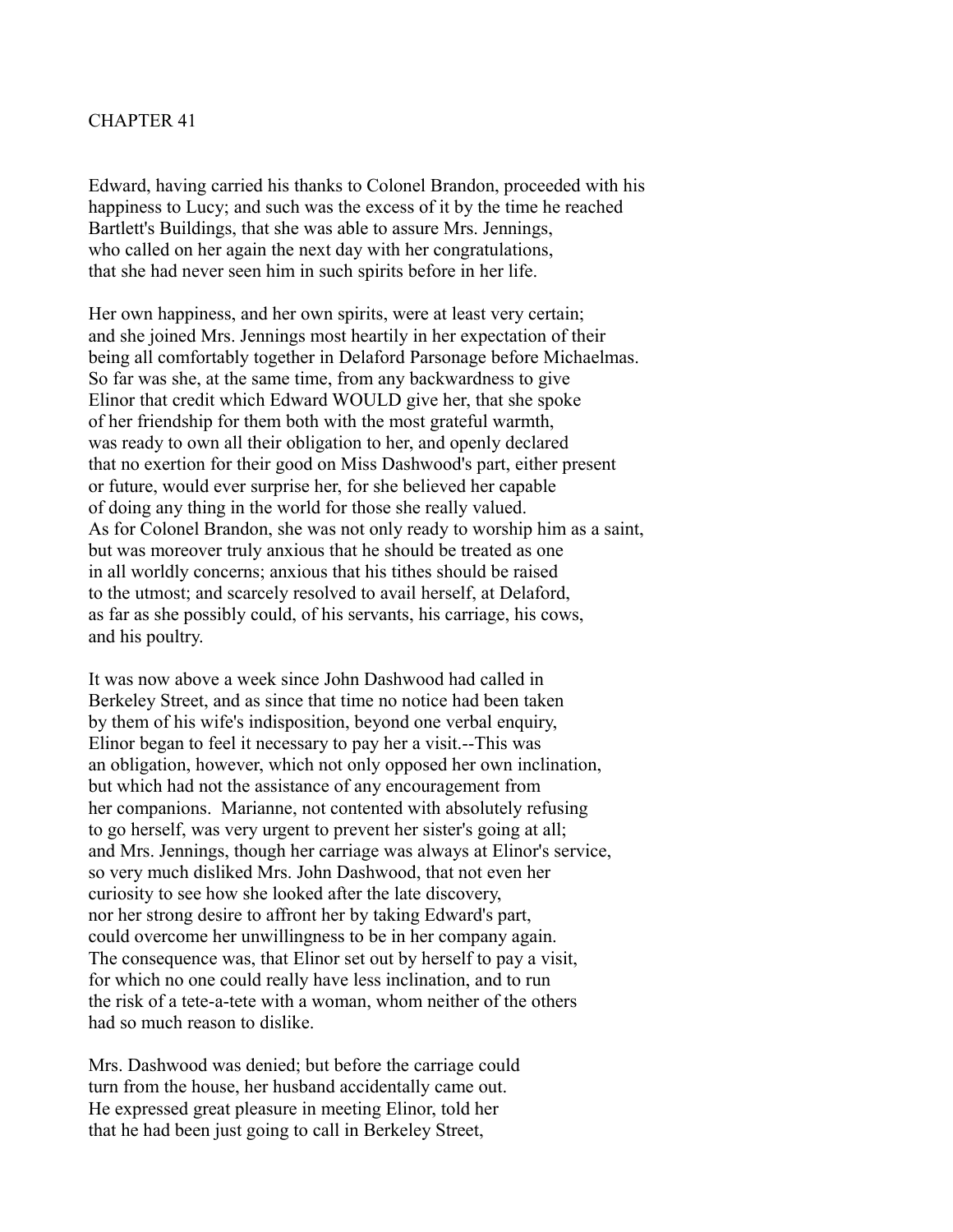and, assuring her that Fanny would be very glad to see her, invited her to come in.

They walked up stairs in to the drawing-room.--Nobody was there.

"Fanny is in her own room, I suppose," said he:--"I will go to her presently, for I am sure she will not have the least objection in the world to seeing YOU.--Very far from it, indeed. NOW especially there cannot be- but however, you and Marianne were always great favourites.--Why would not Marianne come?"--

Elinor made what excuse she could for her.

"I am not sorry to see you alone," he replied, "for I have a good deal to say to you. This living of Colonel Brandon's--can it be true?- has he really given it to Edward?--I heard it yesterday by chance, and was coming to you on purpose to enquire farther about it."

"It is perfectly true.--Colonel Brandon has given the living of Delaford to Edward."

"Really!--Well, this is very astonishing!--no relationship!- no connection between them!--and now that livings fetch such a price!- what was the value of this?"

"About two hundred a year."

"Very well--and for the next presentation to a living of that value- supposing the late incumbent to have been old and sickly, and likely to vacate it soon--he might have got I dare say--fourteen hundred pounds. And how came he not to have settled that matter before this person's death?-- NOW indeed it would be too late to sell it, but a man of Colonel Brandon's sense!--I wonder he should be so improvident in a point of such common, such natural, concern!--Well, I am convinced that there is a vast deal of inconsistency in almost every human character. I suppose, however--on recollection--that the case may probably be THIS. Edward is only to hold the living till the person to whom the Colonel has really sold the presentation, is old enough to take it.--Aye, aye, that is the fact, depend upon it."

Elinor contradicted it, however, very positively; and by relating that she had herself been employed in conveying the offer from Colonel Brandon to Edward, and, therefore, must understand the terms on which it was given, obliged him to submit to her authority.

"It is truly astonishing!"--he cried, after hearing what she said--"what could be the Colonel's motive?"

"A very simple one--to be of use to Mr. Ferrars."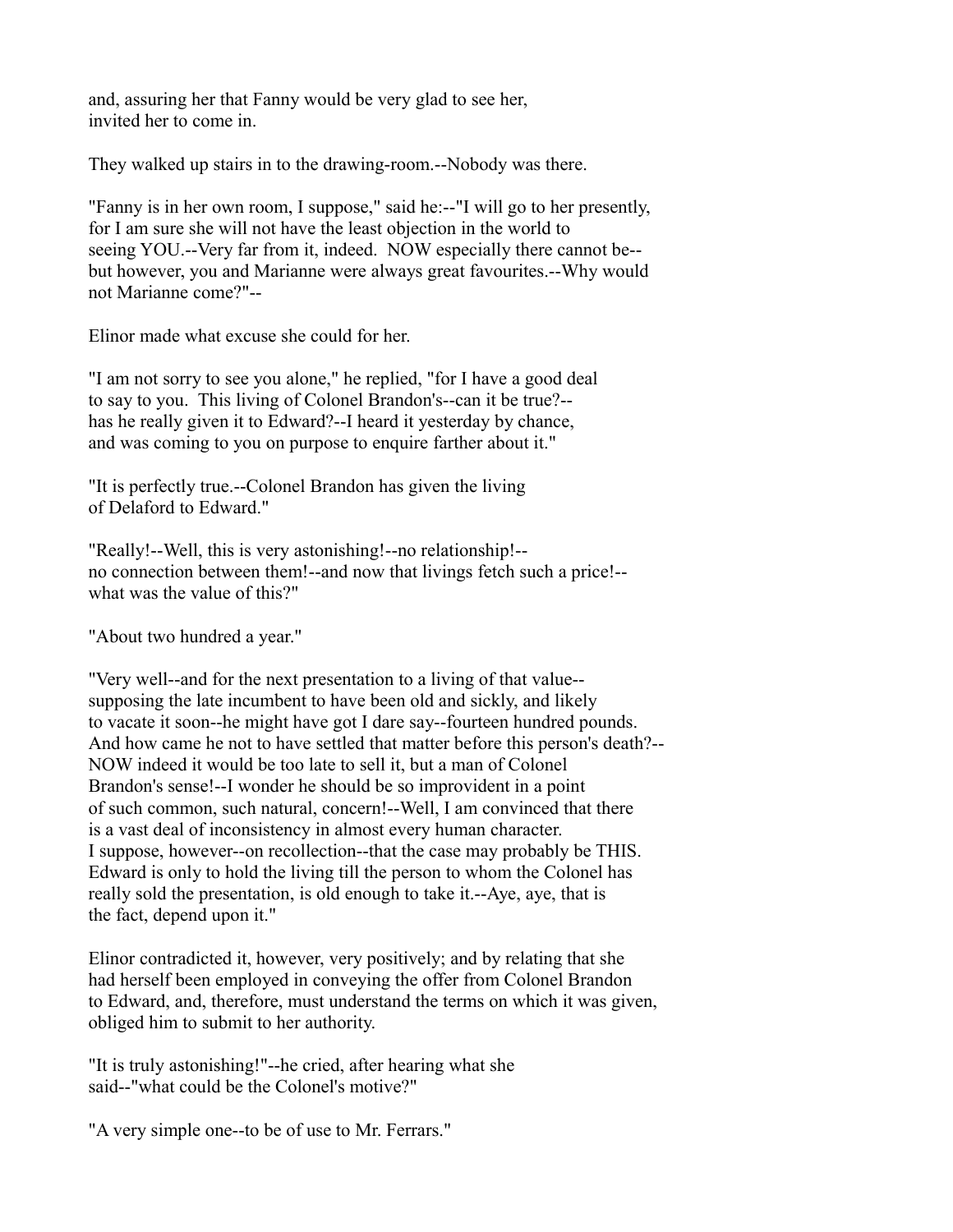"Well, well; whatever Colonel Brandon may be, Edward is a very lucky man.-- You will not mention the matter to Fanny, however, for though I have broke it to her, and she bears it vastly well,--she will not like to hear it much talked of "

Elinor had some difficulty here to refrain from observing, that she thought Fanny might have borne with composure, an acquisition of wealth to her brother, by which neither she nor her child could be possibly impoverished.

"Mrs. Ferrars," added he, lowering his voice to the tone becoming so important a subject, "knows nothing about it at present, and I believe it will be best to keep it entirely concealed from her as long as may be.--When the marriage takes place, I fear she must hear of it all."

"But why should such precaution be used?--Though it is not to be supposed that Mrs. Ferrars can have the smallest satisfaction in knowing that her son has money enough to live upon,- for THAT must be quite out of the question; yet why, upon her late behaviour, is she supposed to feel at all?-- She has done with her son, she cast him off for ever, and has made all those over whom she had any influence, cast him off likewise. Surely, after doing so, she cannot be imagined liable to any impression of sorrow or of joy on his account- she cannot be interested in any thing that befalls him.-- She would not be so weak as to throw away the comfort of a child, and yet retain the anxiety of a parent!"

"Ah! Elinor," said John, "your reasoning is very good, but it is founded on ignorance of human nature. When Edward's unhappy match takes place, depend upon it his mother will feel as much as if she had never discarded him; and, therefore every circumstance that may accelerate that dreadful event, must be concealed from her as much as possible. Mrs. Ferrars can never forget that Edward is her son."

"You surprise me; I should think it must nearly have escaped her memory by THIS time."

"You wrong her exceedingly. Mrs. Ferrars is one of the most affectionate mothers in the world."

Elinor was silent.

"We think NOW,"--said Mr. Dashwood, after a short pause, "of ROBERT'S marrying Miss Morton."

Elinor, smiling at the grave and decisive importance of her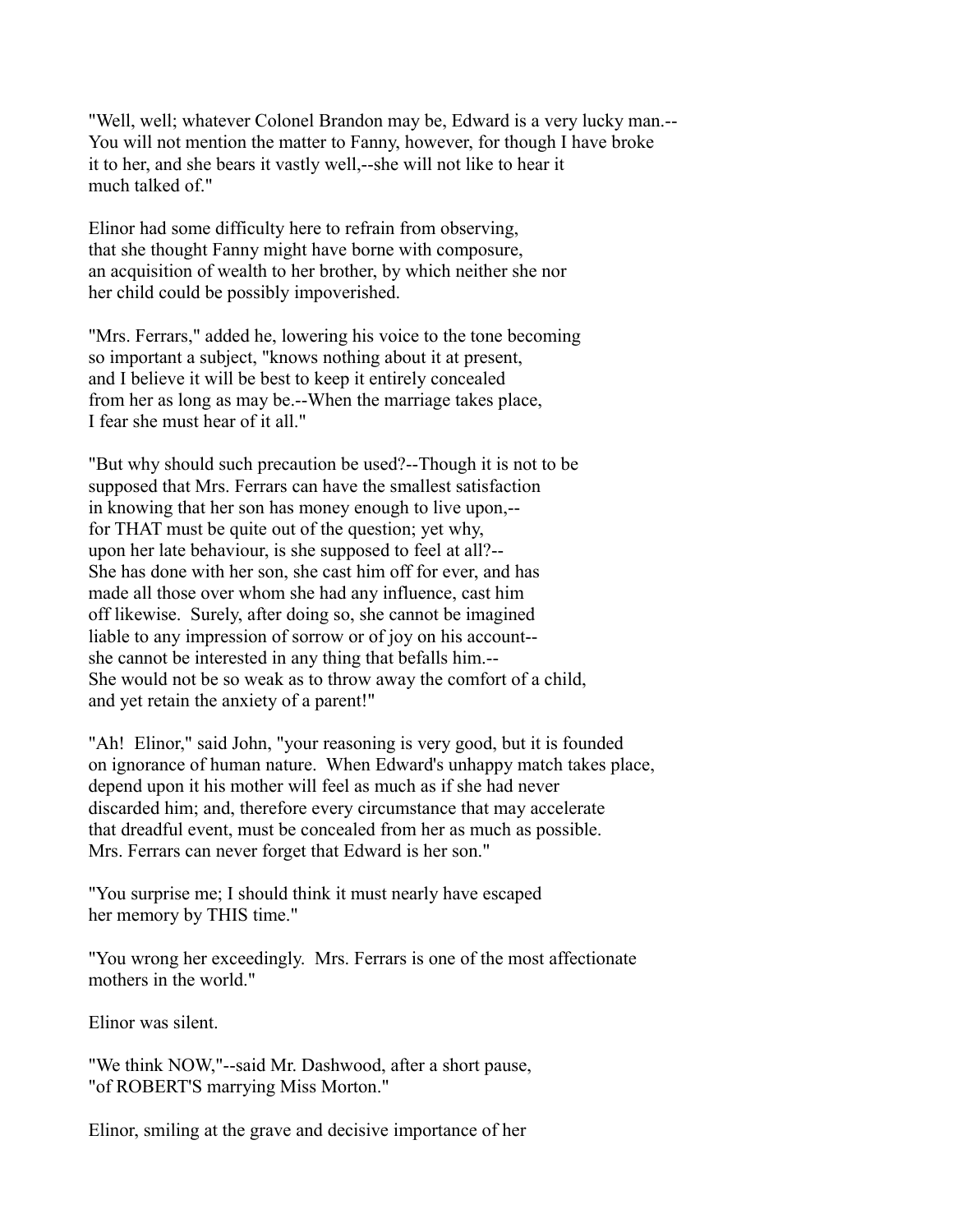brother's tone, calmly replied,

"The lady, I suppose, has no choice in the affair."

"Choice!--how do you mean?"

"I only mean that I suppose, from your manner of speaking, it must be the same to Miss Morton whether she marry Edward or Robert."

"Certainly, there can be no difference; for Robert will now to all intents and purposes be considered as the eldest son;- and as to any thing else, they are both very agreeable young men: I do not know that one is superior to the other."

Elinor said no more, and John was also for a short time silent.-- His reflections ended thus.

"Of ONE thing, my dear sister," kindly taking her hand, and speaking in an awful whisper,--"I may assure you;--and I WILL do it, because I know it must gratify you. I have good reason to think- indeed I have it from the best authority, or I should not repeat it, for otherwise it would be very wrong to say any thing about it- but I have it from the very best authority--not that I ever precisely heard Mrs. Ferrars say it herself--but her daughter DID, and I have it from her--That in short, whatever objections there might be against a certain--a certain connection- you understand me--it would have been far preferable to her, it would not have given her half the vexation that THIS does. I was exceedingly pleased to hear that Mrs. Ferrars considered it in that light--a very gratifying circumstance you know to us all. 'It would have been beyond comparison,' she said, 'the least evil of the two, and she would be glad to compound NOW for nothing worse.' But however, all that is quite out of the question- not to be thought of or mentioned--as to any attachment you know- it never could be--all that is gone by. But I thought I would just tell you of this, because I knew how much it must please you. Not that you have any reason to regret, my dear Elinor. There is no doubt of your doing exceedingly well--quite as well, or better, perhaps, all things considered. Has Colonel Brandon been with you lately?"

Elinor had heard enough, if not to gratify her vanity, and raise her self-importance, to agitate her nerves and fill her mind;- and she was therefore glad to be spared from the necessity of saying much in reply herself, and from the danger of hearing any thing more from her brother, by the entrance of Mr. Robert Ferrars. After a few moments' chat, John Dashwood, recollecting that Fanny was yet uninformed of her sister's being there, quitted the room in quest of her; and Elinor was left to improve her acquaintance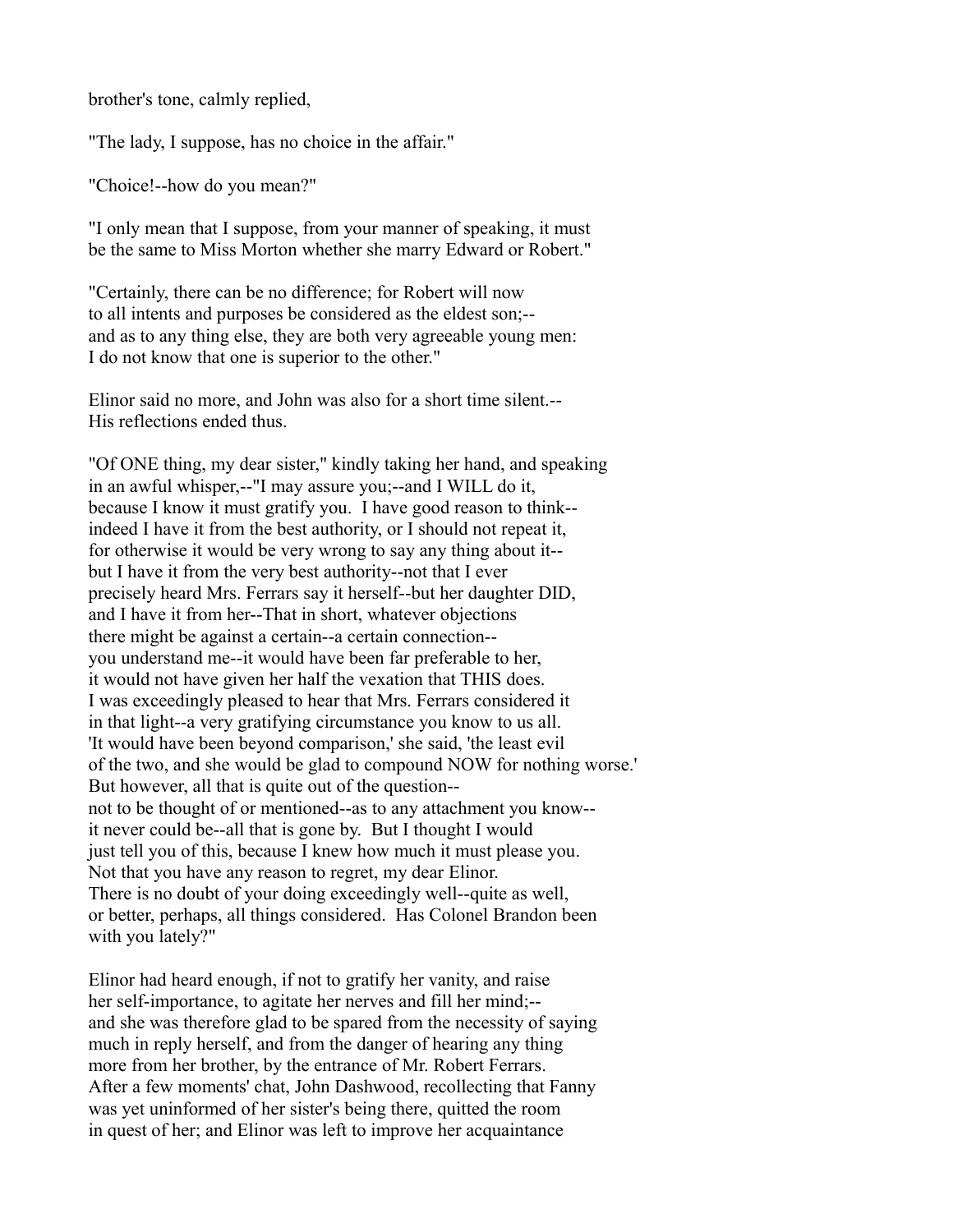with Robert, who, by the gay unconcern, the happy self-complacency of his manner while enjoying so unfair a division of his mother's love and liberality, to the prejudice of his banished brother, earned only by his own dissipated course of life, and that brother's integrity, was confirming her most unfavourable opinion of his head and heart.

They had scarcely been two minutes by themselves, before he began to speak of Edward; for he, too, had heard of the living, and was very inquisitive on the subject. Elinor repeated the particulars of it, as she had given them to John; and their effect on Robert, though very different, was not less striking than it had been on HIM. He laughed most immoderately. The idea of Edward's being a clergyman, and living in a small parsonage-house, diverted him beyond measure;- and when to that was added the fanciful imagery of Edward reading prayers in a white surplice, and publishing the banns of marriage between John Smith and Mary Brown, he could conceive nothing more ridiculous.

Elinor, while she waited in silence and immovable gravity, the conclusion of such folly, could not restrain her eyes from being fixed on him with a look that spoke all the contempt it excited. It was a look, however, very well bestowed, for it relieved her own feelings, and gave no intelligence to him. He was recalled from wit to wisdom, not by any reproof of her's, but by his own sensibility.

"We may treat it as a joke," said he, at last, recovering from the affected laugh which had considerably lengthened out the genuine gaiety of the moment--"but, upon my soul, it is a most serious business. Poor Edward! he is ruined for ever. I am extremely sorry for it- for I know him to be a very good-hearted creature; as well-meaning a fellow perhaps, as any in the world. You must not judge of him, Miss Dashwood, from YOUR slight acquaintance.--Poor Edward!-- His manners are certainly not the happiest in nature.--But we are not all born, you know, with the same powers,--the same address.-- Poor fellow!--to see him in a circle of strangers!--to be sure it was pitiable enough!--but upon my soul, I believe he has as good a heart as any in the kingdom; and I declare and protest to you I never was so shocked in my life, as when it all burst forth. I could not believe it.--My mother was the first person who told me of it; and I, feeling myself called on to act with resolution, immediately said to her, 'My dear madam, I do not know what you may intend to do on the occasion, but as for myself, I must say, that if Edward does marry this young woman, I never will see him again.' That was what I said immediately.--I was most uncommonly shocked, indeed!--Poor Edward!--he has done for himself completely- shut himself out for ever from all decent society!--but, as I directly said to my mother, I am not in the least surprised at it; from his style of education, it was always to be expected. My poor mother was half frantic."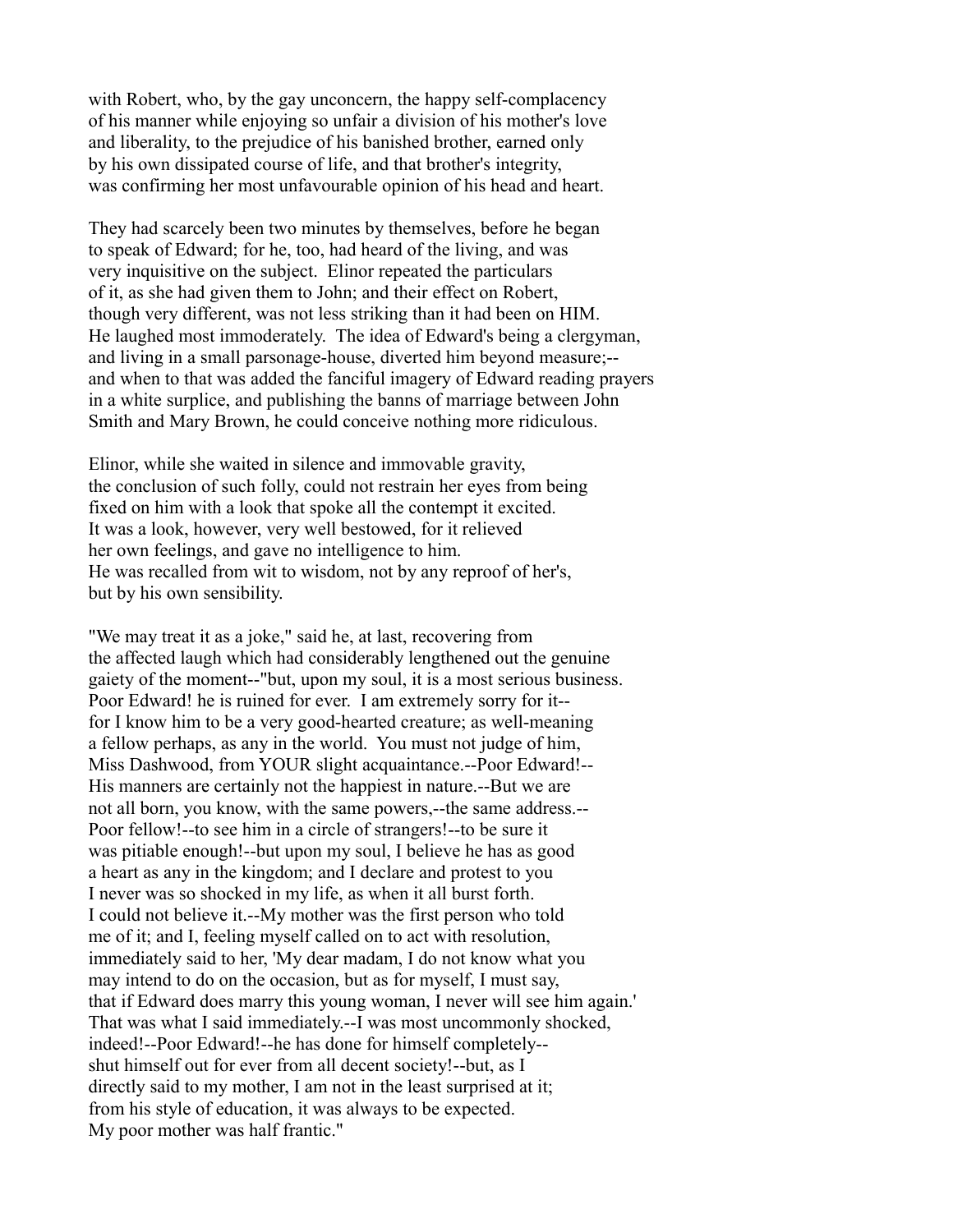"Have you ever seen the lady?"

"Yes; once, while she was staying in this house, I happened to drop in for ten minutes; and I saw quite enough of her. The merest awkward country girl, without style, or elegance, and almost without beauty.-- I remember her perfectly. Just the kind of girl I should suppose likely to captivate poor Edward. I offered immediately, as soon as my mother related the affair to me, to talk to him myself, and dissuade him from the match; but it was too late THEN, I found, to do any thing, for unluckily, I was not in the way at first, and knew nothing of it till after the breach had taken place, when it was not for me, you know, to interfere. But had I been informed of it a few hours earlier-- I think it is most probable--that something might have been hit on. I certainly should have represented it to Edward in a very strong light. 'My dear fellow,' I should have said, 'consider what you are doing. You are making a most disgraceful connection, and such a one as your family are unanimous in disapproving.' I cannot help thinking, in short, that means might have been found. But now it is all too late. He must be starved, you know;--that is certain; absolutely starved."

He had just settled this point with great composure, when the entrance of Mrs. John Dashwood put an end to the subject. But though SHE never spoke of it out of her own family, Elinor could see its influence on her mind, in the something like confusion of countenance with which she entered, and an attempt at cordiality in her behaviour to herself. She even proceeded so far as to be concerned to find that Elinor and her sister were so soon to leave town, as she had hoped to see more of them;--an exertion in which her husband, who attended her into the room, and hung enamoured over her accents, seemed to distinguish every thing that was most affectionate and graceful.

# CHAPTER 42

One other short call in Harley Street, in which Elinor received her brother's congratulations on their travelling so far towards Barton without any expense, and on Colonel Brandon's being to follow them to Cleveland in a day or two, completed the intercourse of the brother and sisters in town;--and a faint invitation from Fanny, to come to Norland whenever it should happen to be in their way, which of all things was the most unlikely to occur, with a more warm, though less public, assurance, from John to Elinor, of the promptitude with which he should come to see her at Delaford, was all that foretold any meeting in the country.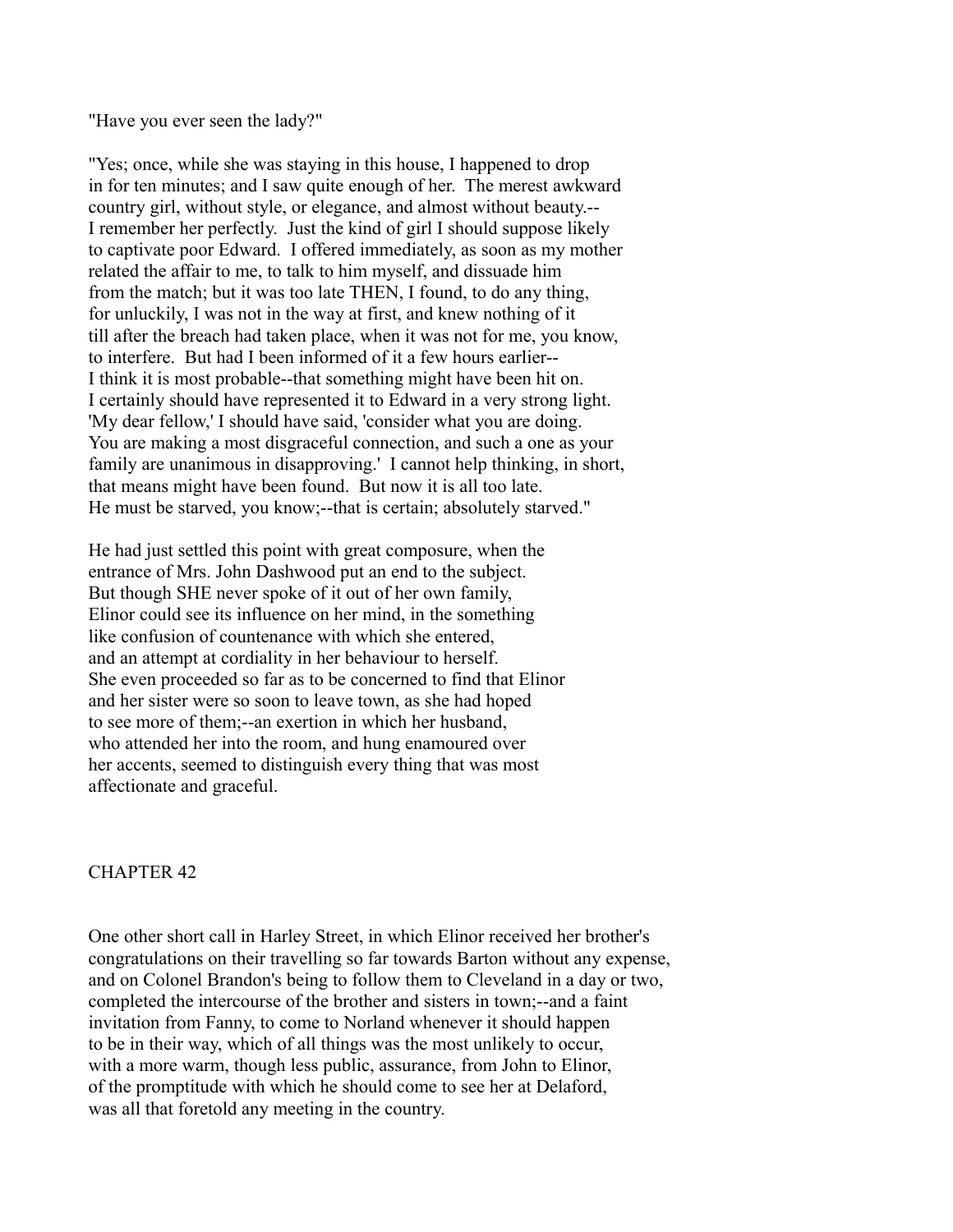It amused her to observe that all her friends seemed determined to send her to Delaford;--a place, in which, of all others, she would now least chuse to visit, or wish to reside; for not only was it considered as her future home by her brother and Mrs. Jennings, but even Lucy, when they parted, gave her a pressing invitation to visit her there.

Very early in April, and tolerably early in the day, the two parties from Hanover Square and Berkeley Street set out from their respective homes, to meet, by appointment, on the road. For the convenience of Charlotte and her child, they were to be more than two days on their journey, and Mr. Palmer, travelling more expeditiously with Colonel Brandon, was to join them at Cleveland soon after their arrival.

Marianne, few as had been her hours of comfort in London, and eager as she had long been to quit it, could not, when it came to the point, bid adieu to the house in which she had for the last time enjoyed those hopes, and that confidence, in Willoughby, which were now extinguished for ever, without great pain. Nor could she leave the place in which Willoughby remained, busy in new engagements, and new schemes, in which SHE could have no share, without shedding many tears.

Elinor's satisfaction, at the moment of removal, was more positive. She had no such object for her lingering thoughts to fix on, she left no creature behind, from whom it would give her a moment's regret to be divided for ever, she was pleased to be free herself from the persecution of Lucy's friendship, she was grateful for bringing her sister away unseen by Willoughby since his marriage, and she looked forward with hope to what a few months of tranquility at Barton might do towards restoring Marianne's peace of mind, and confirming her own.

Their journey was safely performed. The second day brought them into the cherished, or the prohibited, county of Somerset, for as such was it dwelt on by turns in Marianne's imagination; and in the forenoon of the third they drove up to Cleveland.

Cleveland was a spacious, modern-built house, situated on a sloping lawn. It had no park, but the pleasure-grounds were tolerably extensive; and like every other place of the same degree of importance, it had its open shrubbery, and closer wood walk, a road of smooth gravel winding round a plantation, led to the front, the lawn was dotted over with timber, the house itself was under the guardianship of the fir, the mountain-ash, and the acacia, and a thick screen of them altogether, interspersed with tall Lombardy poplars, shut out the offices.

Marianne entered the house with a heart swelling with emotion from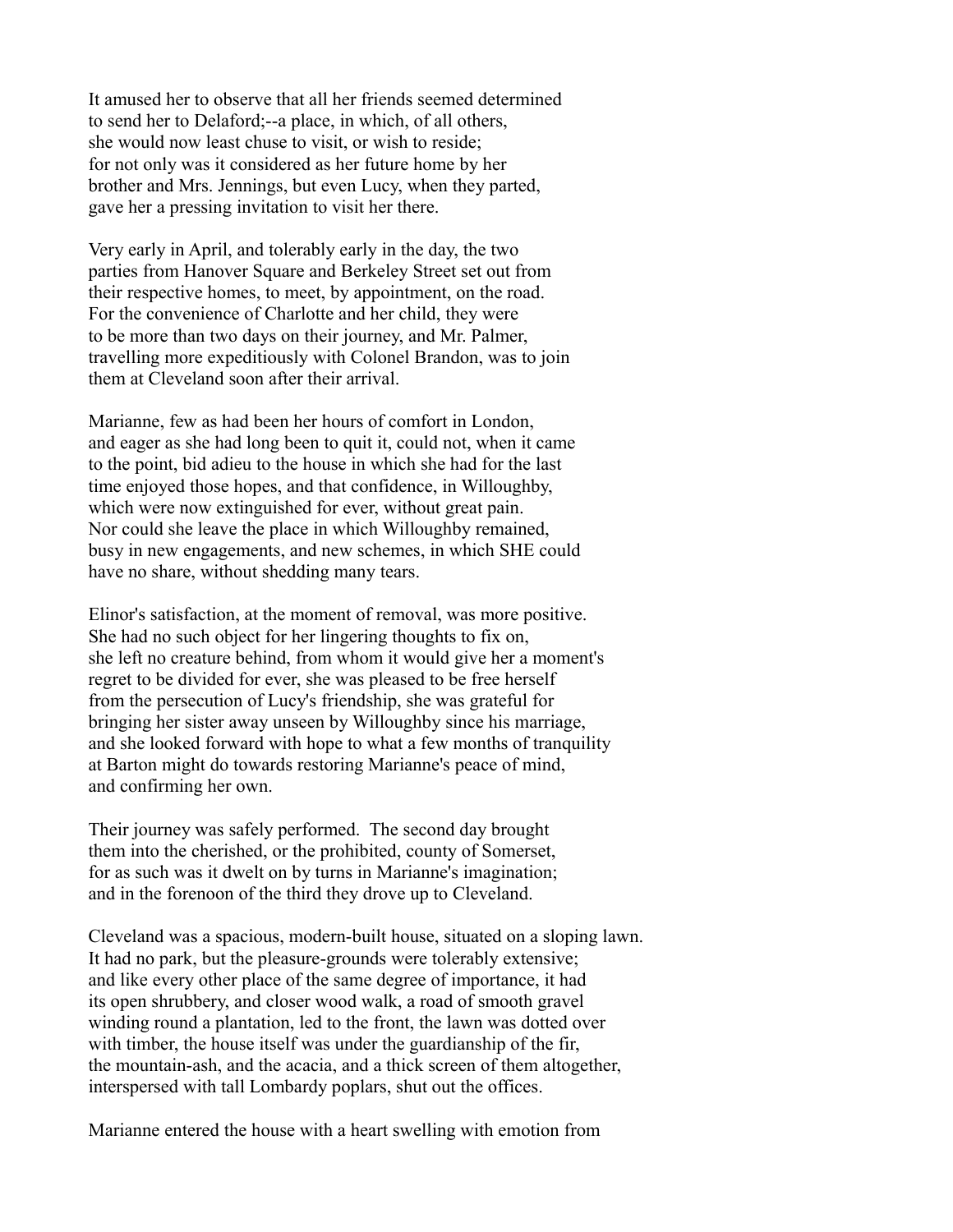the consciousness of being only eighty miles from Barton, and not thirty from Combe Magna; and before she had been five minutes within its walls, while the others were busily helping Charlotte to show her child to the housekeeper, she quitted it again, stealing away through the winding shrubberies, now just beginning to be in beauty, to gain a distant eminence; where, from its Grecian temple, her eye, wandering over a wide tract of country to the south-east, could fondly rest on the farthest ridge of hills in the horizon, and fancy that from their summits Combe Magna might be seen.

In such moments of precious, invaluable misery, she rejoiced in tears of agony to be at Cleveland; and as she returned by a different circuit to the house, feeling all the happy privilege of country liberty, of wandering from place to place in free and luxurious solitude, she resolved to spend almost every hour of every day while she remained with the Palmers, in the indulgence of such solitary rambles.

She returned just in time to join the others as they quitted the house, on an excursion through its more immediate premises; and the rest of the morning was easily whiled away, in lounging round the kitchen garden, examining the bloom upon its walls, and listening to the gardener's lamentations upon blights, in dawdling through the green-house, where the loss of her favourite plants, unwarily exposed, and nipped by the lingering frost, raised the laughter of Charlotte,--and in visiting her poultry-yard, where, in the disappointed hopes of her dairy-maid, by hens forsaking their nests, or being stolen by a fox, or in the rapid decrease of a promising young brood, she found fresh sources of merriment.

The morning was fine and dry, and Marianne, in her plan of employment abroad, had not calculated for any change of weather during their stay at Cleveland. With great surprise therefore, did she find herself prevented by a settled rain from going out again after dinner. She had depended on a twilight walk to the Grecian temple, and perhaps all over the grounds, and an evening merely cold or damp would not have deterred her from it; but a heavy and settled rain even SHE could not fancy dry or pleasant weather for walking.

Their party was small, and the hours passed quietly away. Mrs. Palmer had her child, and Mrs. Jennings her carpet-work; they talked of the friends they had left behind, arranged Lady Middleton's engagements, and wondered whether Mr. Palmer and Colonel Brandon would get farther than Reading that night. Elinor, however little concerned in it, joined in their discourse; and Marianne, who had the knack of finding her way in every house to the library, however it might be avoided by the family in general, soon procured herself a book.

Nothing was wanting on Mrs. Palmer's side that constant and friendly good humour could do, to make them feel themselves welcome. The openness and heartiness of her manner more than atoned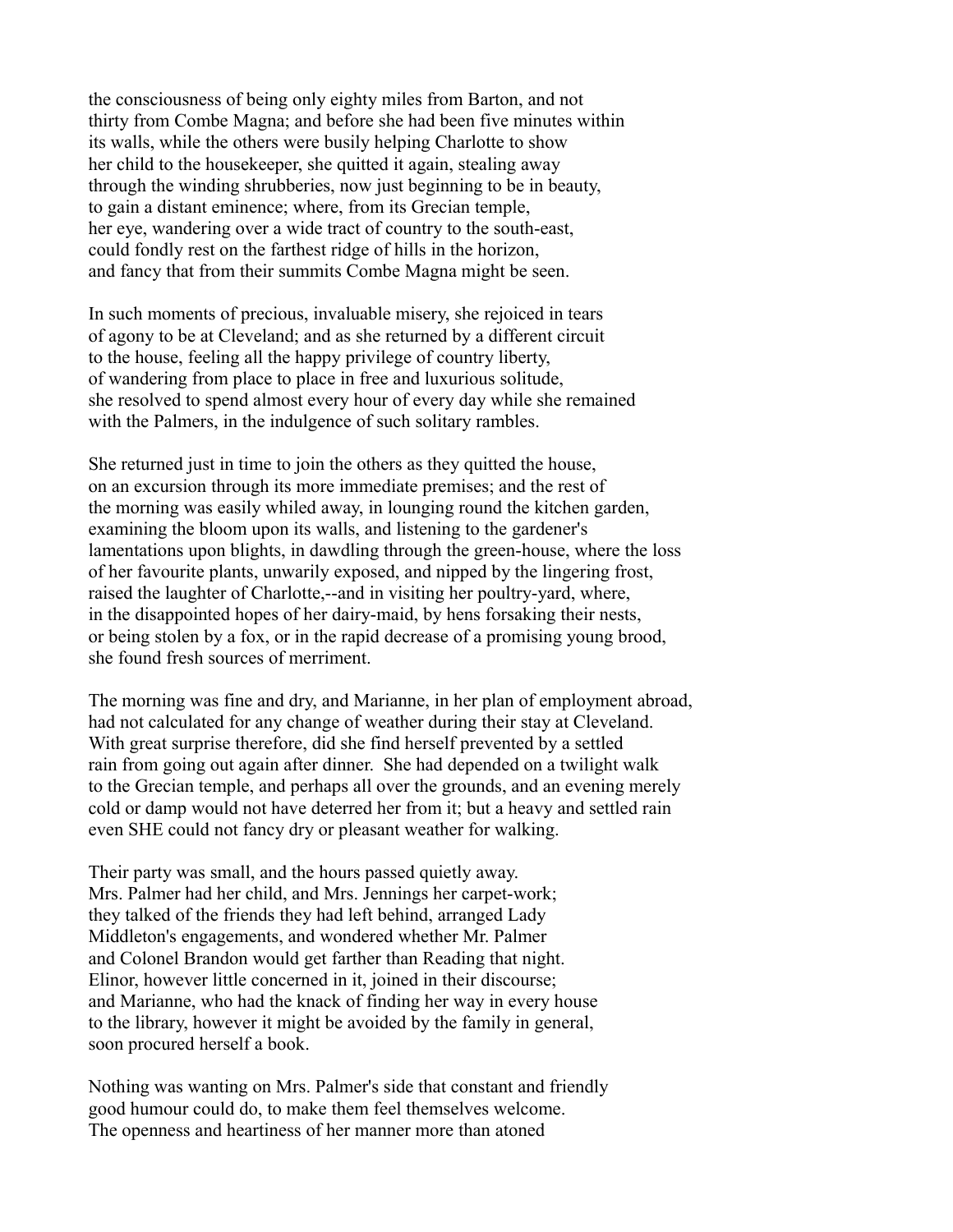for that want of recollection and elegance which made her often deficient in the forms of politeness; her kindness, recommended by so pretty a face, was engaging; her folly, though evident was not disgusting, because it was not conceited; and Elinor could have forgiven every thing but her laugh.

The two gentlemen arrived the next day to a very late dinner, affording a pleasant enlargement of the party, and a very welcome variety to their conversation, which a long morning of the same continued rain had reduced very low.

Elinor had seen so little of Mr. Palmer, and in that little had seen so much variety in his address to her sister and herself, that she knew not what to expect to find him in his own family. She found him, however, perfectly the gentleman in his behaviour to all his visitors, and only occasionally rude to his wife and her mother; she found him very capable of being a pleasant companion, and only prevented from being so always, by too great an aptitude to fancy himself as much superior to people in general, as he must feel himself to be to Mrs. Jennings and Charlotte. For the rest of his character and habits, they were marked, as far as Elinor could perceive, with no traits at all unusual in his sex and time of life. He was nice in his eating, uncertain in his hours; fond of his child, though affecting to slight it; and idled away the mornings at billiards, which ought to have been devoted to business. She liked him, however, upon the whole, much better than she had expected, and in her heart was not sorry that she could like him no more;- not sorry to be driven by the observation of his Epicurism, his selfishness, and his conceit, to rest with complacency on the remembrance of Edward's generous temper, simple taste, and diffident feelings.

Of Edward, or at least of some of his concerns, she now received intelligence from Colonel Brandon, who had been into Dorsetshire lately; and who, treating her at once as the disinterested friend of Mr. Ferrars, and the kind of confidant of himself, talked to her a great deal of the parsonage at Delaford, described its deficiencies, and told her what he meant to do himself towards removing them.-- His behaviour to her in this, as well as in every other particular, his open pleasure in meeting her after an absence of only ten days, his readiness to converse with her, and his deference for her opinion, might very well justify Mrs. Jennings's persuasion of his attachment, and would have been enough, perhaps, had not Elinor still, as from the first, believed Marianne his real favourite, to make her suspect it herself. But as it was, such a notion had scarcely ever entered her head, except by Mrs. Jennings's suggestion; and she could not help believing herself the nicest observer of the two;--she watched his eyes, while Mrs. Jennings thought only of his behaviour;--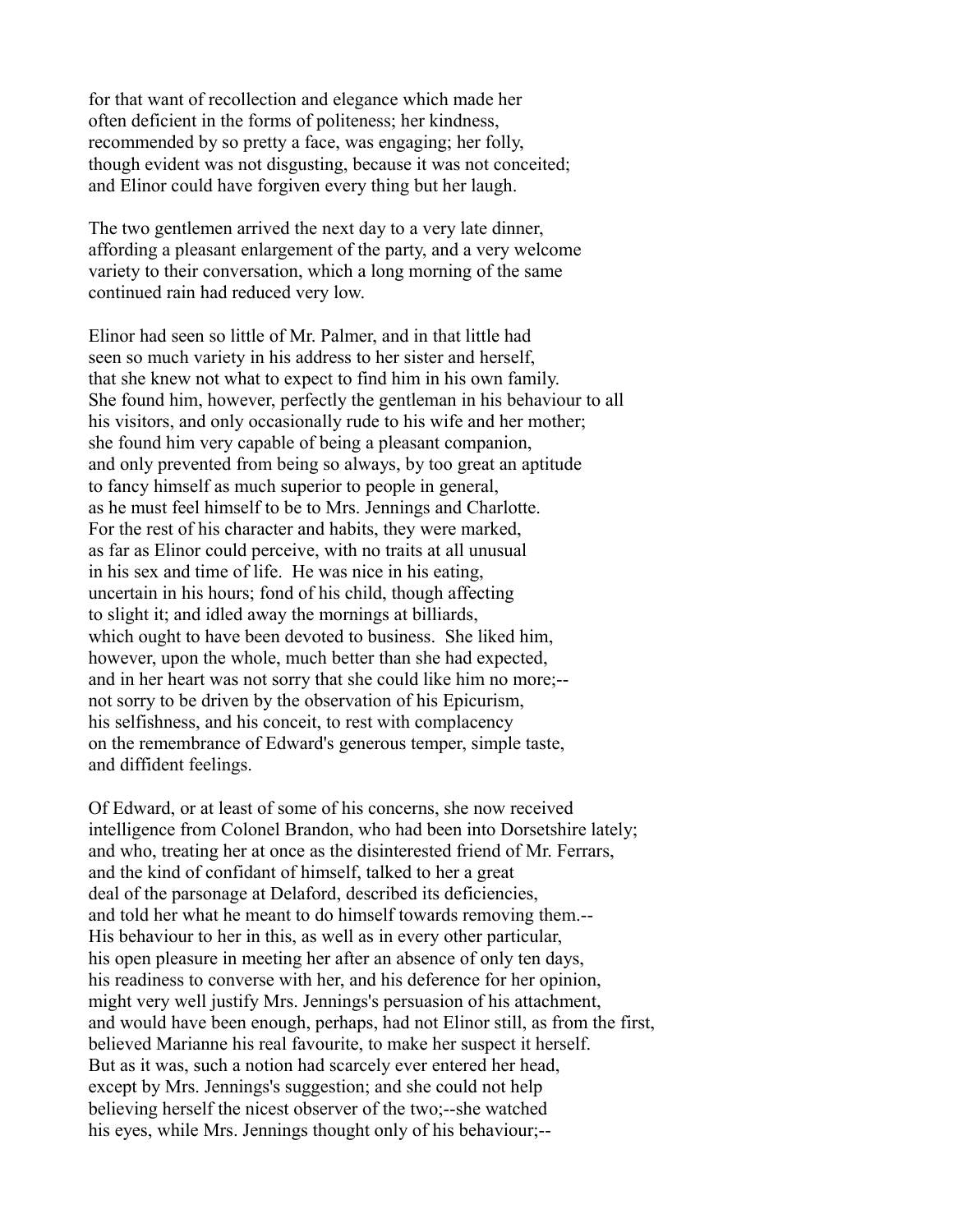and while his looks of anxious solicitude on Marianne's feeling, in her head and throat, the beginning of a heavy cold, because unexpressed by words, entirely escaped the latter lady's observation;-- SHE could discover in them the quick feelings, and needless alarm of a lover.

Two delighful twilight walks on the third and fourth evenings of her being there, not merely on the dry gravel of the shrubbery, but all over the grounds, and especially in the most distant parts of them, where there was something more of wildness than in the rest, where the trees were the oldest, and the grass was the longest and wettest, had--assisted by the still greater imprudence of sitting in her wet shoes and stockings--given Marianne a cold so violent as, though for a day or two trifled with or denied, would force itself by increasing ailments on the concern of every body, and the notice of herself. Prescriptions poured in from all quarters, and as usual, were all declined. Though heavy and feverish, with a pain in her limbs, and a cough, and a sore throat, a good night's rest was to cure her entirely; and it was with difficulty that Elinor prevailed on her, when she went to bed, to try one or two of the simplest of the remedies.

### CHAPTER 43

Marianne got up the next morning at her usual time; to every inquiry replied that she was better, and tried to prove herself so, by engaging in her accustomary employments. But a day spent in sitting shivering over the fire with a book in her hand, which she was unable to read, or in lying, weary and languid, on a sofa, did not speak much in favour of her amendment; and when, at last, she went early to bed, more and more indisposed, Colonel Brandon was only astonished at her sister's composure, who, though attending and nursing her the whole day, against Marianne inclination, and forcing proper medicines on her at night, trusted, like Marianne, to the certainty and efficacy of sleep, and felt no real alarm.

A very restless and feverish night, however, disappointed the expectation of both; and when Marianne, after persisting in rising, confessed herself unable to sit up, and returned voluntarily to her bed, Elinor was very ready to adopt Mrs. Jennings's advice, of sending for the Palmers' apothecary.

He came, examined his patient, and though encouraging Miss Dashwood to expect that a very few days would restore her sister to health, yet, by pronouncing her disorder to have a putrid tendency, and allowing the word "infection" to pass his lips, gave instant alarm to Mrs. Palmer, on her baby's account.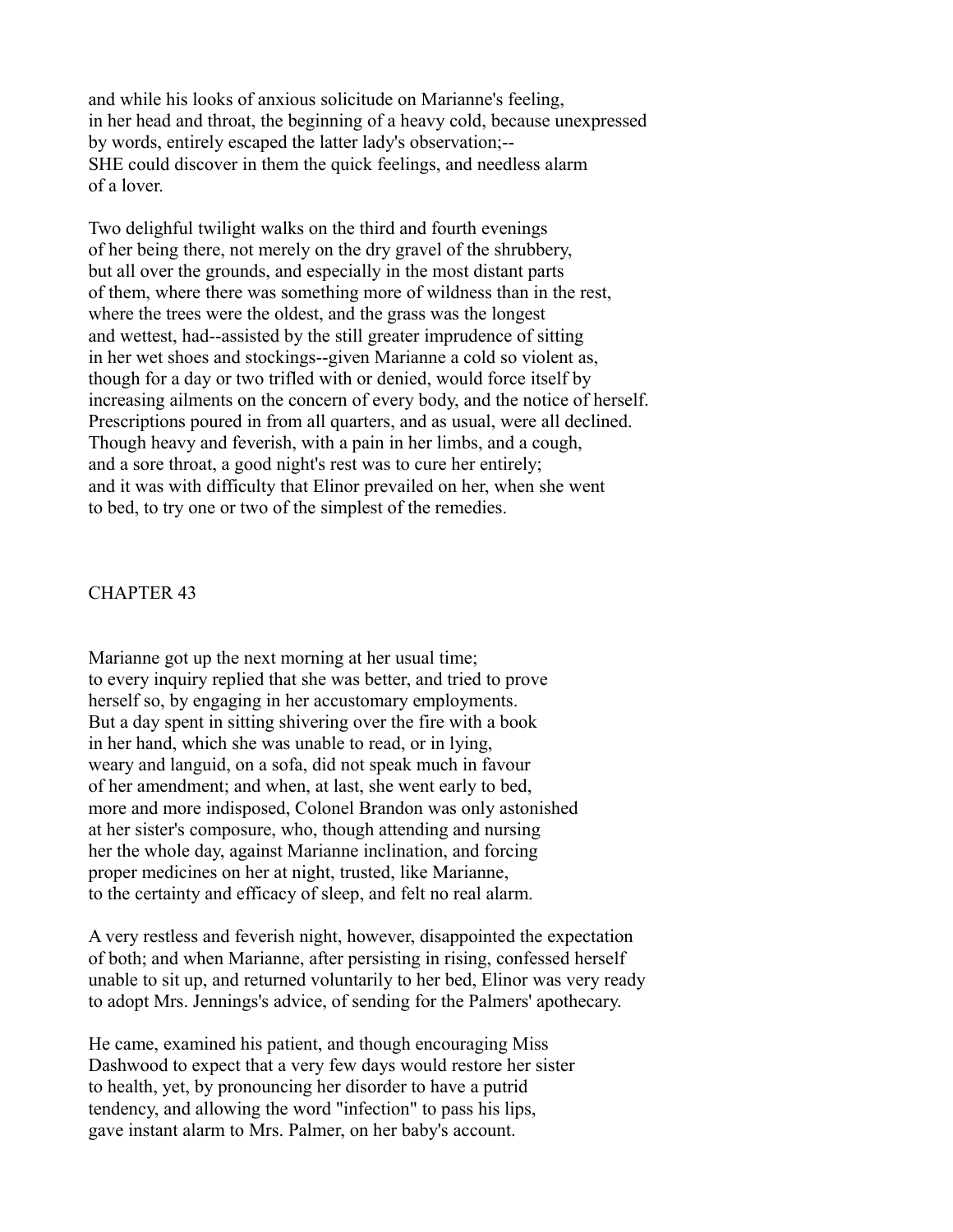Mrs. Jennings, who had been inclined from the first to think Marianne's complaint more serious than Elinor, now looked very grave on Mr. Harris's report, and confirming Charlotte's fears and caution, urged the necessity of her immediate removal with her infant; and Mr. Palmer, though treating their apprehensions as idle, found the anxiety and importunity of his wife too great to be withstood. Her departure, therefore, was fixed on; and within an hour after Mr. Harris's arrival, she set off, with her little boy and his nurse, for the house of a near relation of Mr. Palmer's, who lived a few miles on the other side of Bath; whither her husband promised, at her earnest entreaty, to join her in a day or two; and whither she was almost equally urgent with her mother to accompany her. Mrs. Jennings, however, with a kindness of heart which made Elinor really love her, declared her resolution of not stirring from Cleveland as long as Marianne remained ill, and of endeavouring, by her own attentive care, to supply to her the place of the mother she had taken her from; and Elinor found her on every occasion a most willing and active helpmate, desirous to share in all her fatigues, and often by her better experience in nursing, of material use.

Poor Marianne, languid and low from the nature of her malady, and feeling herself universally ill, could no longer hope that tomorrow would find her recovered; and the idea of what tomorrow would have produced, but for this unlucky illness, made every ailment severe; for on that day they were to have begun their journey home; and, attended the whole way by a servant of Mrs. Jennings, were to have taken their mother by surprise on the following forenoon. The little she said was all in lamentation of this inevitable delay; though Elinor tried to raise her spirits, and make her believe, as she THEN really believed herself, that it would be a very short one.

The next day produced little or no alteration in the state of the patient; she certainly was not better, and, except that there was no amendment, did not appear worse. Their party was now farther reduced; for Mr. Palmer, though very unwilling to go as well from real humanity and good-nature, as from a dislike of appearing to be frightened away by his wife, was persuaded at last by Colonel Brandon to perform his promise of following her; and while he was preparing to go, Colonel Brandon himself, with a much greater exertion, began to talk of going likewise.--Here, however, the kindness of Mrs. Jennings interposed most acceptably; for to send the Colonel away while his love was in so much uneasiness on her sister's account, would be to deprive them both, she thought, of every comfort; and therefore telling him at once that his stay at Cleveland was necessary to herself, that she should want him to play at piquet of an evening, while Miss Dashwood was above with her sister, &c. she urged him so strongly to remain, that he, who was gratifying the first wish of his own heart by a compliance, could not long even affect to demur; especially as Mrs. Jennings's entreaty was warmly seconded by Mr. Palmer, who seemed to feel a relief to himself, in leaving behind him a person so well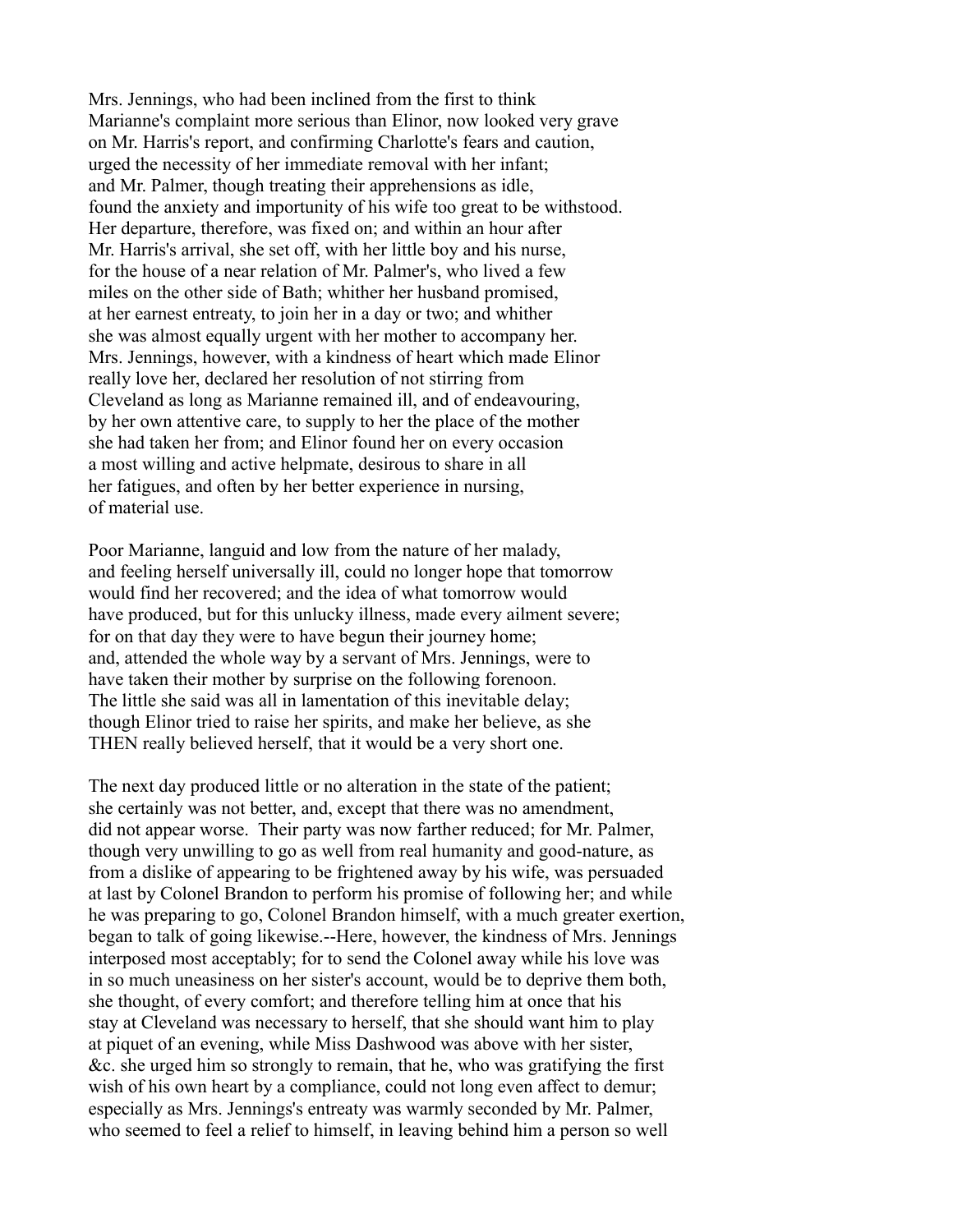able to assist or advise Miss Dashwood in any emergence.

Marianne was, of course, kept in ignorance of all these arrangements. She knew not that she had been the means of sending the owners of Cleveland away, in about seven days from the time of their arrival. It gave her no surprise that she saw nothing of Mrs. Palmer; and as it gave her likewise no concern, she never mentioned her name.

Two days passed away from the time of Mr. Palmer's departure, and her situation continued, with little variation, the same. Mr. Harris, who attended her every day, still talked boldly of a speedy recovery, and Miss Dashwood was equally sanguine; but the expectation of the others was by no means so cheerful. Mrs. Jennings had determined very early in the seizure that Marianne would never get over it, and Colonel Brandon, who was chiefly of use in listening to Mrs. Jennings's forebodings, was not in a state of mind to resist their influence. He tried to reason himself out of fears, which the different judgment of the apothecary seemed to render absurd; but the many hours of each day in which he was left entirely alone, were but too favourable for the admission of every melancholy idea, and he could not expel from his mind the persuasion that he should see Marianne no more.

On the morning of the third day however, the gloomy anticipations of both were almost done away; for when Mr. Harris arrived, he declared his patient materially better. Her pulse was much stronger, and every symptom more favourable than on the preceding visit. Elinor, confirmed in every pleasant hope, was all cheerfulness; rejoicing that in her letters to her mother, she had pursued her own judgment rather than her friend's, in making very light of the indisposition which delayed them at Cleveland; and almost fixing on the time when Marianne would be able to travel.

But the day did not close so auspiciously as it began.-- Towards the evening Marianne became ill again, growing more heavy, restless, and uncomfortable than before. Her sister, however, still sanguine, was willing to attribute the change to nothing more than the fatigue of having sat up to have her bed made; and carefully administering the cordials prescribed, saw her, with satisfaction, sink at last into a slumber, from which she expected the most beneficial effects. Her sleep, though not so quiet as Elinor wished to see it, lasted a considerable time; and anxious to observe the result of it herself, she resolved to sit with her during the whole of it. Mrs. Jennings, knowing nothing of any change in the patient, went unusually early to bed; her maid, who was one of the principal nurses, was recreating herself in the housekeeper's room, and Elinor remained alone with Marianne.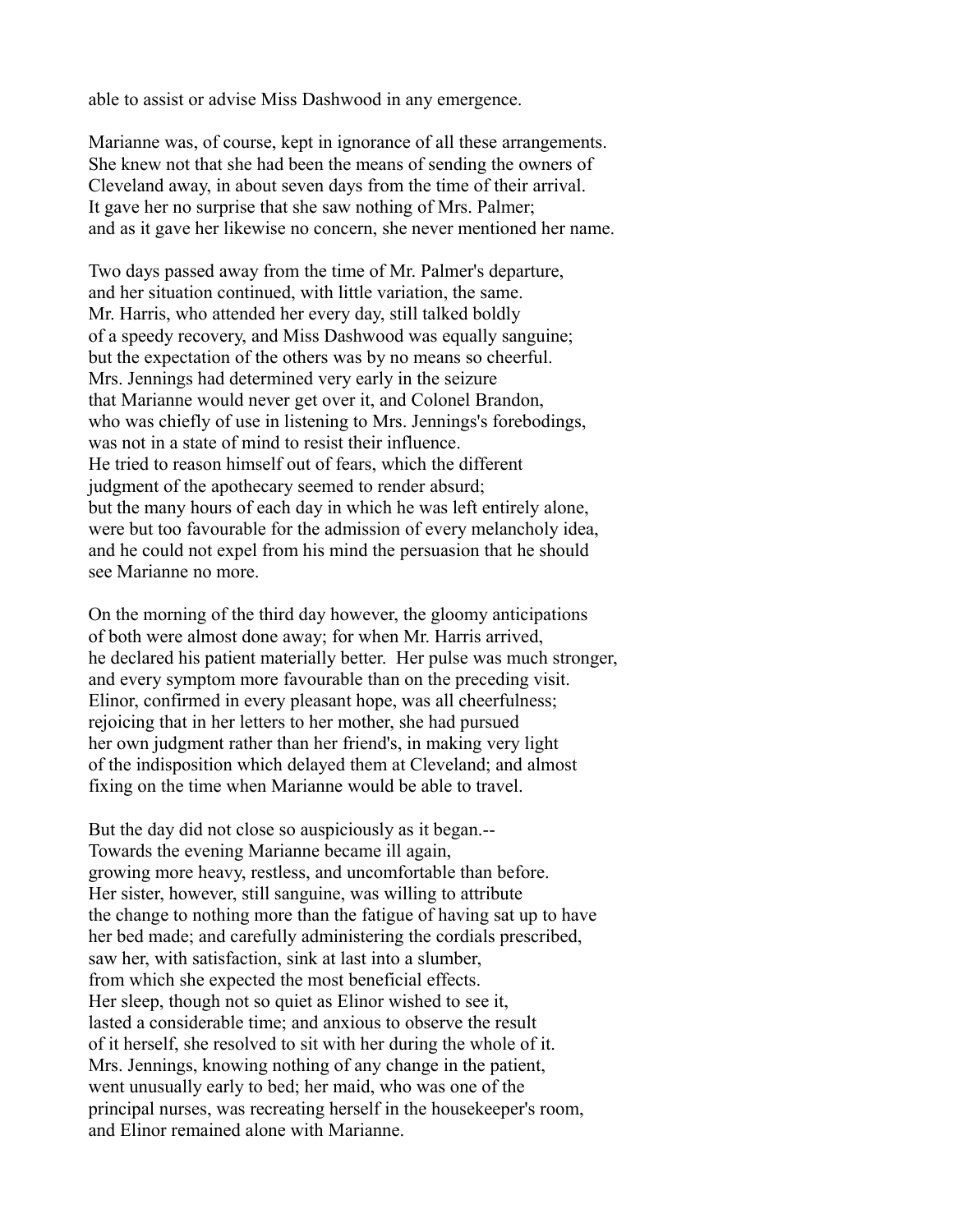The repose of the latter became more and more disturbed; and her sister, who watched, with unremitting attention her continual change of posture, and heard the frequent but inarticulate sounds of complaint which passed her lips, was almost wishing to rouse her from so painful a slumber, when Marianne, suddenly awakened by some accidental noise in the house, started hastily up, and, with feverish wildness, cried out,--

"Is mama coming?--"

"Not yet," cried the other, concealing her terror, and assisting Marianne to lie down again, "but she will be here, I hope, before it is long. It is a great way, you know, from hence to Barton."

"But she must not go round by London," cried Marianne, in the same hurried manner. "I shall never see her, if she goes by London."

Elinor perceived with alarm that she was not quite herself, and, while attempting to soothe her, eagerly felt her pulse. It was lower and quicker than ever! and Marianne, still talking wildly of mama, her alarm increased so rapidly, as to determine her on sending instantly for Mr. Harris, and despatching a messenger to Barton for her mother. To consult with Colonel Brandon on the best means of effecting the latter, was a thought which immediately followed the resolution of its performance; and as soon she had rung up the maid to take her place by her sister, she hastened down to the drawing-room, where she knew he was generally to be found at a much later hour than the present.

It was no time for hesitation. Her fears and her difficulties were immediately before him. Her fears, he had no courage, no confidence to attempt the removal of:--he listened to them in silent despondence;--but her difficulties were instantly obviated, for with a readiness that seemed to speak the occasion, and the service pre-arranged in his mind, he offered himself as the messenger who should fetch Mrs. Dashwood. Elinor made no resistance that was not easily overcome. She thanked him with brief, though fervent gratitude, and while he went to hurry off his servant with a message to Mr. Harris, and an order for post-horses directly, she wrote a few lines to her mother.

The comfort of such a friend at that moment as Colonel Brandon- or such a companion for her mother,--how gratefully was it felt!- a companion whose judgment would guide, whose attendance must relieve, and whose friendship might soothe her!--as far as the shock of such a summons COULD be lessened to her, his presence, his manners, his assistance, would lessen it.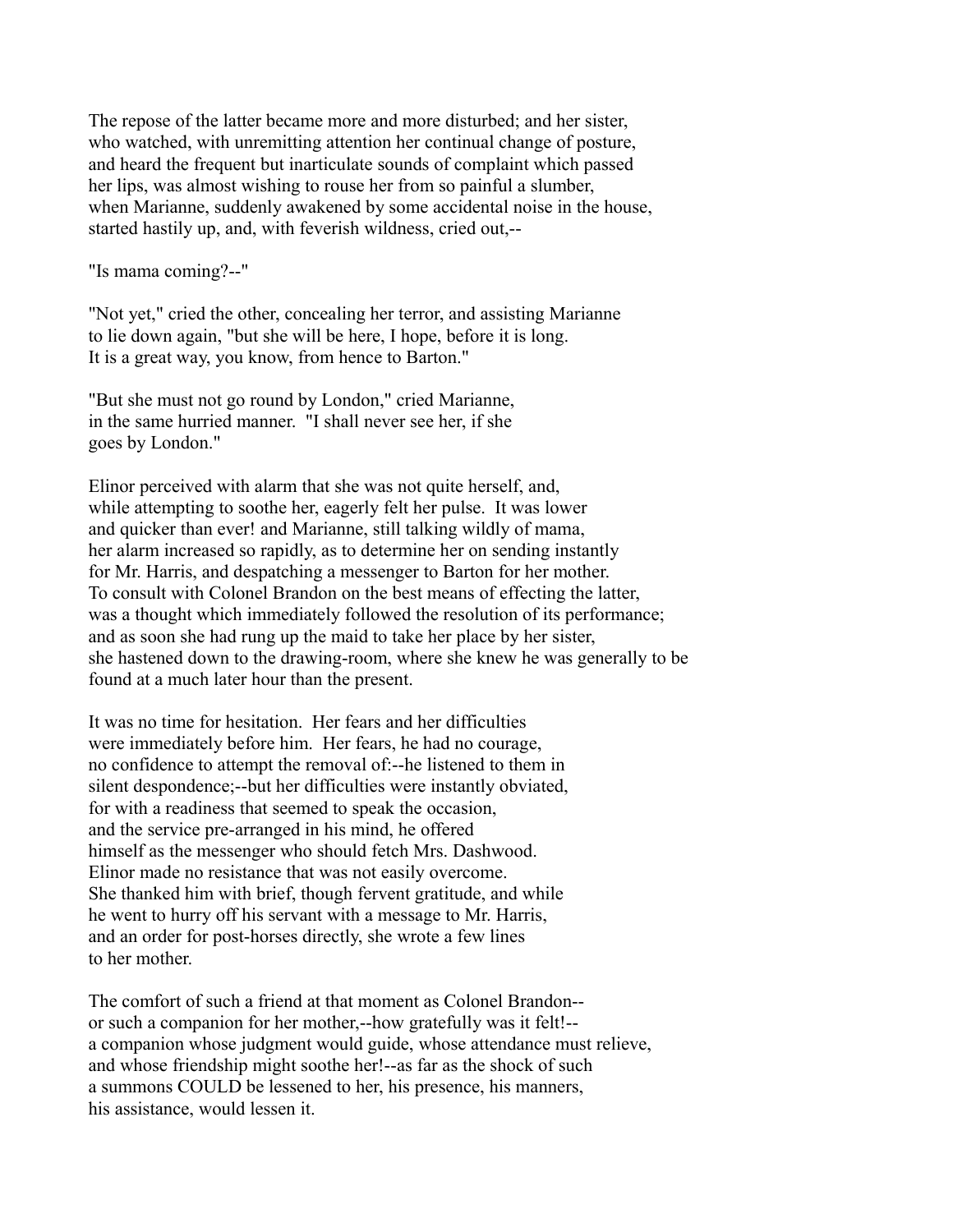HE, meanwhile, whatever he might feel, acted with all the firmness of a collected mind, made every necessary arrangement with the utmost despatch, and calculated with exactness the time in which she might look for his return. Not a moment was lost in delay of any kind. The horses arrived, even before they were expected, and Colonel Brandon only pressing her hand with a look of solemnity, and a few words spoken too low to reach her ear, hurried into the carriage. It was then about twelve o'clock, and she returned to her sister's apartment to wait for the arrival of the apothecary, and to watch by her the rest of the night. It was a night of almost equal suffering to both. Hour after hour passed away in sleepless pain and delirium on Marianne's side, and in the most cruel anxiety on Elinor's, before Mr. Harris appeared. Her apprehensions once raised, paid by their excess for all her former security; and the servant who sat up with her, for she would not allow Mrs. Jennings to be called, only tortured her more, by hints of what her mistress had always thought.

Marianne's ideas were still, at intervals, fixed incoherently on her mother, and whenever she mentioned her name, it gave a pang to the heart of poor Elinor, who, reproaching herself for having trifled with so many days of illness, and wretched for some immediate relief, fancied that all relief might soon be in vain, that every thing had been delayed too long, and pictured to herself her suffering mother arriving too late to see this darling child, or to see her rational.

She was on the point of sending again for Mr. Harris, or if HE could not come, for some other advice, when the former--but not till after five o'clock--arrived. His opinion, however, made some little amends for his delay, for though acknowledging a very unexpected and unpleasant alteration in his patient, he would not allow the danger to be material, and talked of the relief which a fresh mode of treatment must procure, with a confidence which, in a lesser degree, was communicated to Elinor. He promised to call again in the course of three or four hours, and left both the patient and her anxious attendant more composed than he had found them.

With strong concern, and with many reproaches for not being called to their aid, did Mrs. Jennings hear in the morning of what had passed. Her former apprehensions, now with greater reason restored, left her no doubt of the event; and though trying to speak comfort to Elinor, her conviction of her sister's danger would not allow her to offer the comfort of hope. Her heart was really grieved. The rapid decay, the early death of a girl so young, so lovely as Marianne, must have struck a less interested person with concern. On Mrs. Jennings's compassion she had other claims. She had been for three months her companion, was still under her care,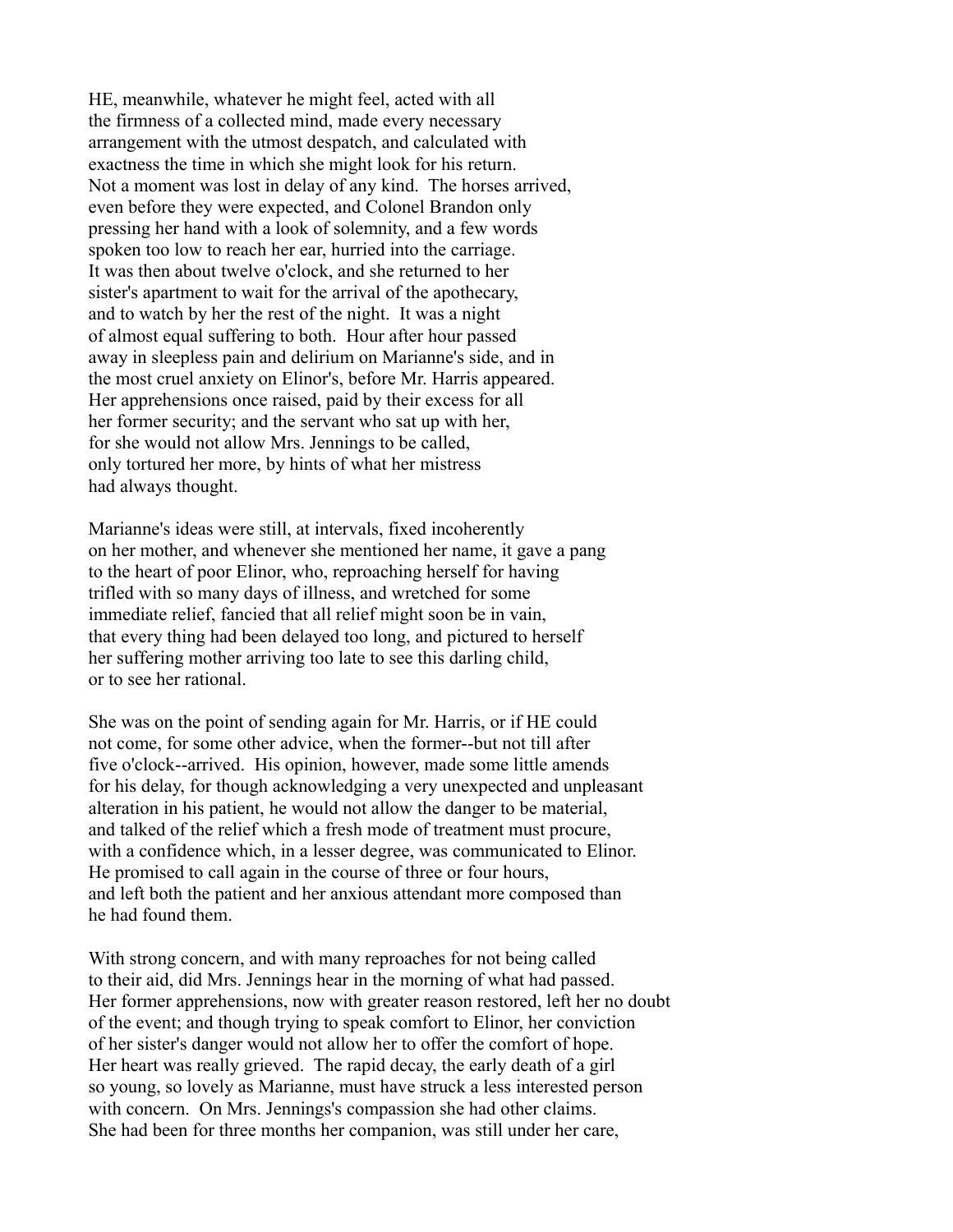and she was known to have been greatly injured, and long unhappy. The distress of her sister too, particularly a favourite, was before her;- and as for their mother, when Mrs. Jennings considered that Marianne might probably be to HER what Charlotte was to herself, her sympathy in HER sufferings was very sincere.

Mr. Harris was punctual in his second visit;--but he came to be disappointed in his hopes of what the last would produce. His medicines had failed;--the fever was unabated; and Marianne only more quiet--not more herself--remained in a heavy stupor. Elinor, catching all, and more than all, his fears in a moment, proposed to call in further advice. But he judged it unnecessary: he had still something more to try, some more fresh application, of whose success he was as confident as the last, and his visit concluded with encouraging assurances which reached the ear, but could not enter the heart of Miss Dashwood. She was calm, except when she thought of her mother; but she was almost hopeless; and in this state she continued till noon, scarcely stirring from her sister's bed, her thoughts wandering from one image of grief, one suffering friend to another, and her spirits oppressed to the utmost by the conversation of Mrs. Jennings, who scrupled not to attribute the severity and danger of this attack to the many weeks of previous indisposition which Marianne's disappointment had brought on. Elinor felt all the reasonableness of the idea, and it gave fresh misery to her reflections.

About noon, however, she began--but with a caution- a dread of disappointment which for some time kept her silent, even to her friend--to fancy, to hope she could perceive a slight amendment in her sister's pulse;--she waited, watched, and examined it again and again;--and at last, with an agitation more difficult to bury under exterior calmness, than all her foregoing distress, ventured to communicate her hopes. Mrs. Jennings, though forced, on examination, to acknowledge a temporary revival, tried to keep her young friend from indulging a thought of its continuance;- and Elinor, conning over every injunction of distrust, told herself likewise not to hope. But it was too late. Hope had already entered; and feeling all its anxious flutter, she bent over her sister to watch--she hardly knew for what. Half an hour passed away, and the favourable symptom yet blessed her. Others even arose to confirm it. Her breath, her skin, her lips, all flattered Elinor with signs of amendment; and Marianne fixed her eyes on her with a rational, though languid, gaze. Anxiety and hope now oppressed her in equal degrees, and left her no moment of tranquillity till the arrival of Mr. Harris at four o'clock;--when his assurances, his felicitations on a recovery in her sister even surpassing his expectation, gave her confidence, comfort, and tears of joy.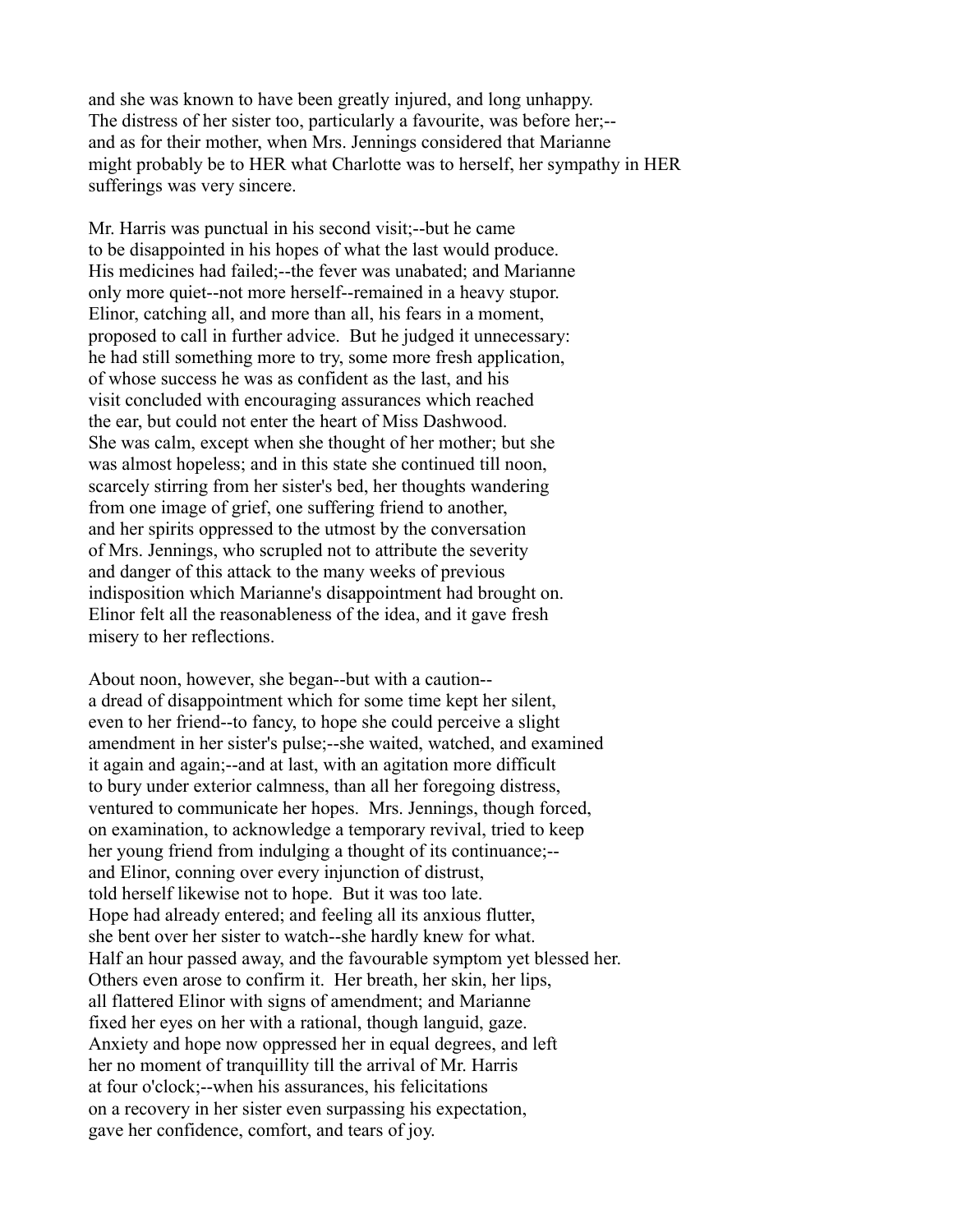Marianne was in every respect materially better, and he declared her entirely out of danger. Mrs. Jennings, perhaps satisfied with the partial justification of her forebodings which had been found in their late alarm, allowed herself to trust in his judgment, and admitted, with unfeigned joy, and soon with unequivocal cheerfulness, the probability of an entire recovery.

Elinor could not be cheerful. Her joy was of a different kind, and led to any thing rather than to gaiety. Marianne restored to life, health, friends, and to her doting mother, was an idea to fill her heart with sensations of exquisite comfort, and expand it in fervent gratitude;-but it lead to no outward demonstrations of joy, no words, no smiles. All within Elinor's breast was satisfaction, silent and strong.

She continued by the side of her sister, with little intermission the whole afternoon, calming every fear, satisfying every inquiry of her enfeebled spirits, supplying every succour, and watching almost every look and every breath. The possibility of a relapse would of course, in some moments, occur to remind her of what anxiety was--but when she saw, on her frequent and minute examination, that every symptom of recovery continued, and saw Marianne at six o'clock sink into a quiet, steady, and to all appearance comfortable, sleep, she silenced every doubt.

The time was now drawing on, when Colonel Brandon might be expected back. At ten o'clock, she trusted, or at least not much later her mother would be relieved from the dreadful suspense in which she must now be travelling towards them. The Colonel, too!--perhaps scarcely less an object of pity!--Oh!--how slow was the progress of time which yet kept them in ignorance!

At seven o'clock, leaving Marianne still sweetly asleep, she joined Mrs. Jennings in the drawing-room to tea. Of breakfast she had been kept by her fears, and of dinner by their sudden reverse, from eating much;--and the present refreshment, therefore, with such feelings of content as she brought to it, was particularly welcome. Mrs. Jennings would have persuaded her, at its conclusion, to take some rest before her mother's arrival, and allow HER to take her place by Marianne; but Elinor had no sense of fatigue, no capability of sleep at that moment about her, and she was not to be kept away from her sister an unnecessary instant. Mrs. Jennings therefore attending her up stairs into the sick chamber, to satisfy herself that all continued right, left her there again to her charge and her thoughts, and retired to her own room to write letters and sleep.

The night was cold and stormy. The wind roared round the house, and the rain beat against the windows; but Elinor, all happiness within, regarded it not.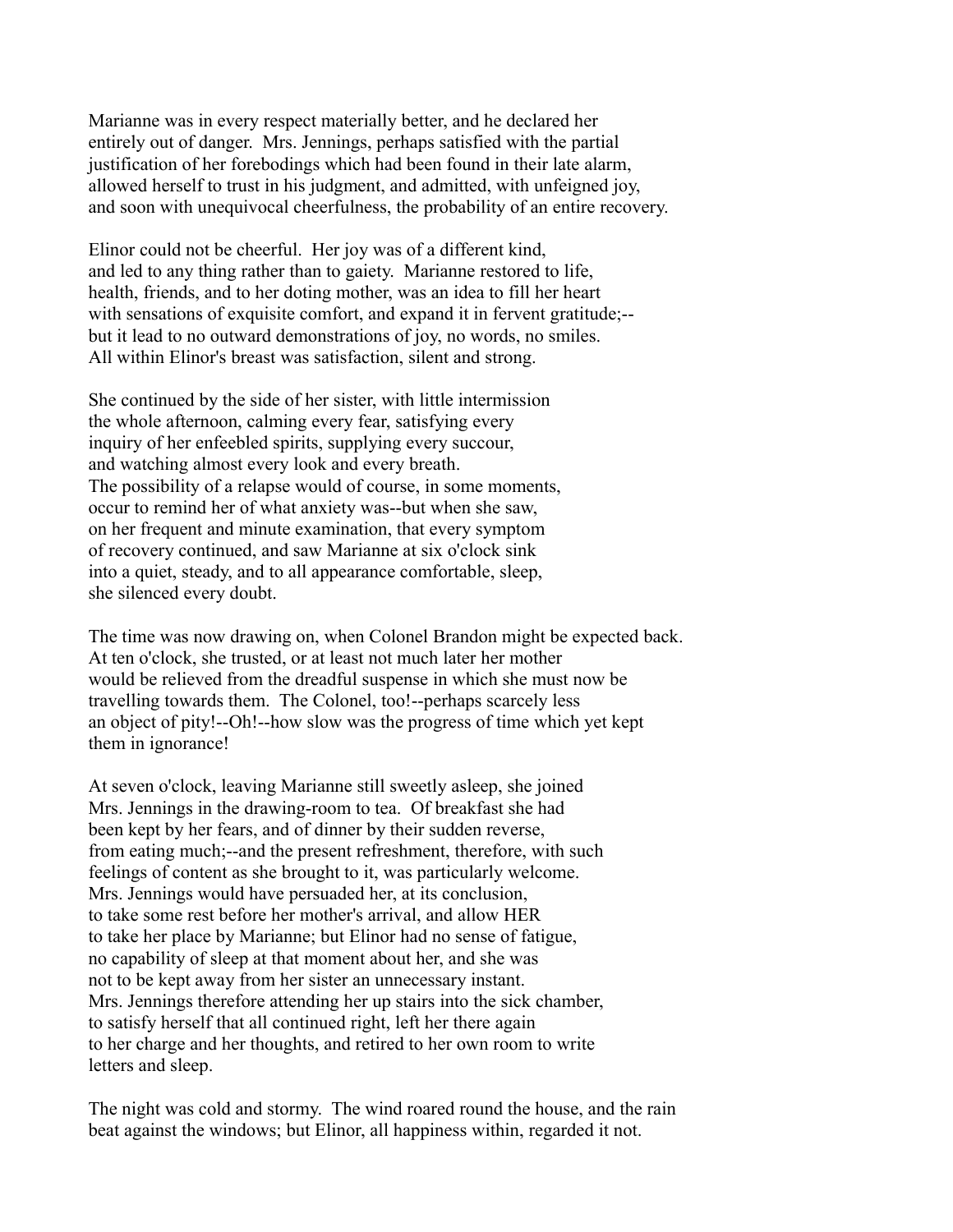Marianne slept through every blast; and the travellers--they had a rich reward in store, for every present inconvenience.

The clock struck eight. Had it been ten, Elinor would have been convinced that at that moment she heard a carriage driving up to the house; and so strong was the persuasion that she DID, in spite of the ALMOST impossibility of their being already come, that she moved into the adjoining dressing-closet and opened a window shutter, to be satisfied of the truth. She instantly saw that her ears had not deceived her. The flaring lamps of a carriage were immediately in view. By their uncertain light she thought she could discern it to be drawn by four horses; and this, while it told the excess of her poor mother's alarm, gave some explanation to such unexpected rapidity.

Never in her life had Elinor found it so difficult to be calm, as at that moment. The knowledge of what her mother must be feeling as the carriage stopt at the door--of her doubt- her dread--perhaps her despair!--and of what SHE had to tell!- with such knowledge it was impossible to be calm. All that remained to be done was to be speedy; and, therefore staying only till she could leave Mrs. Jennings's maid with her sister, she hurried down stairs.

The bustle in the vestibule, as she passed along an inner lobby, assured her that they were already in the house. She rushed to the drawing-room,- she entered it,--and saw only Willoughby.

### CHAPTER 44

Elinor, starting back with a look of horror at the sight of him, obeyed the first impulse of her heart in turning instantly to quit the room, and her hand was already on the lock, when its action was suspended by his hastily advancing, and saying, in a voice rather of command than supplication,

"Miss Dashwood, for half an hour--for ten minutes--I entreat you to stay."

"No, sir," she replied with firmness, "I shall NOT stay. Your business cannot be with ME. The servants, I suppose, forgot to tell you that Mr. Palmer was not in the house."

"Had they told me," he cried with vehemence, "that Mr. Palmer and all his relations were at the devil, it would not have turned me from the door.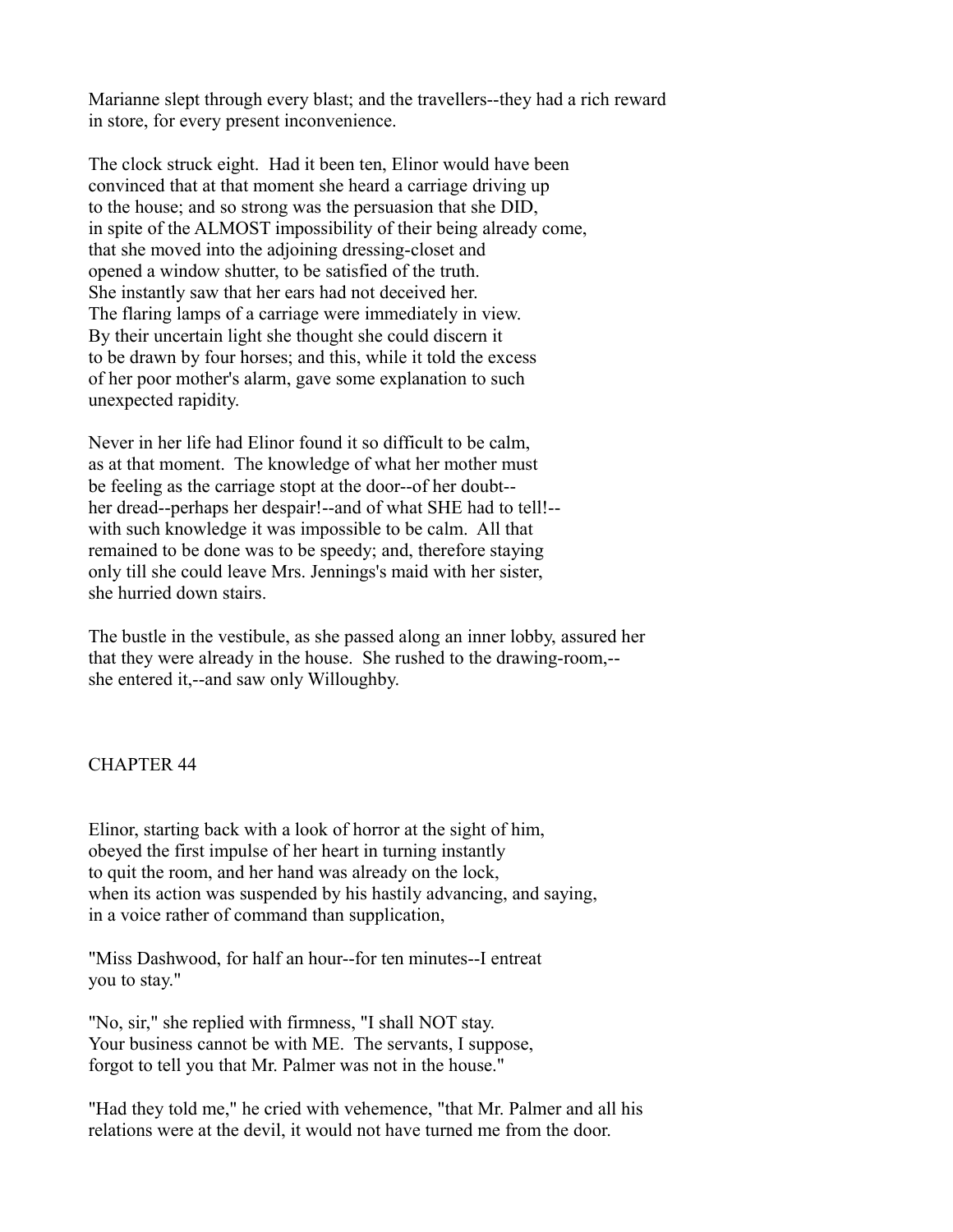My business is with you, and only you."

"With me!"--in the utmost amazement--"well, sir,--be quick- and if you can--less violent."

"Sit down, and I will be both."

She hesitated; she knew not what to do. The possibility of Colonel Brandon's arriving and finding her there, came across her. But she had promised to hear him, and her curiosity no less than her honor was engaged. After a moment's recollection, therefore, concluding that prudence required dispatch, and that her acquiescence would best promote it, she walked silently towards the table, and sat down. He took the opposite chair, and for half a minute not a word was said by either.

"Pray be quick, sir,"--said Elinor, impatiently;--"I have no time to spare."

He was sitting in an attitude of deep meditation, and seemed not to hear her.

"Your sister," said he, with abruptness, a moment afterwards--"is out of danger. I heard it from the servant. God be praised!-- But is it true? is it really true?"

Elinor would not speak. He repeated the inquiry with yet greater eagerness.

"For God's sake tell me, is she out of danger, or is she not?"

"We hope she is."

He rose up, and walked across the room.

"Had I known as much half an hour ago--But since I AM here,"- speaking with a forced vivacity as he returned to his seat--"what does it signify?--For once, Miss Dashwood- it will be the last time, perhaps--let us be cheerful together.-- I am in a fine mood for gaiety.--Tell me honestly"--a deeper glow overspreading his cheeks--"do you think me most a knave or a fool?"

Elinor looked at him with greater astonishment than ever. She began to think that be must be in liquor;--the strangeness of such a visit, and of such manners, seemed no otherwise intelligible; and with this impression she immediately rose, saying,

"Mr. Willoughby, I advise you at present to return to Combe--I am not at leisure to remain with you longer.--Whatever your business may be with me, will it be better recollected and explained to-morrow."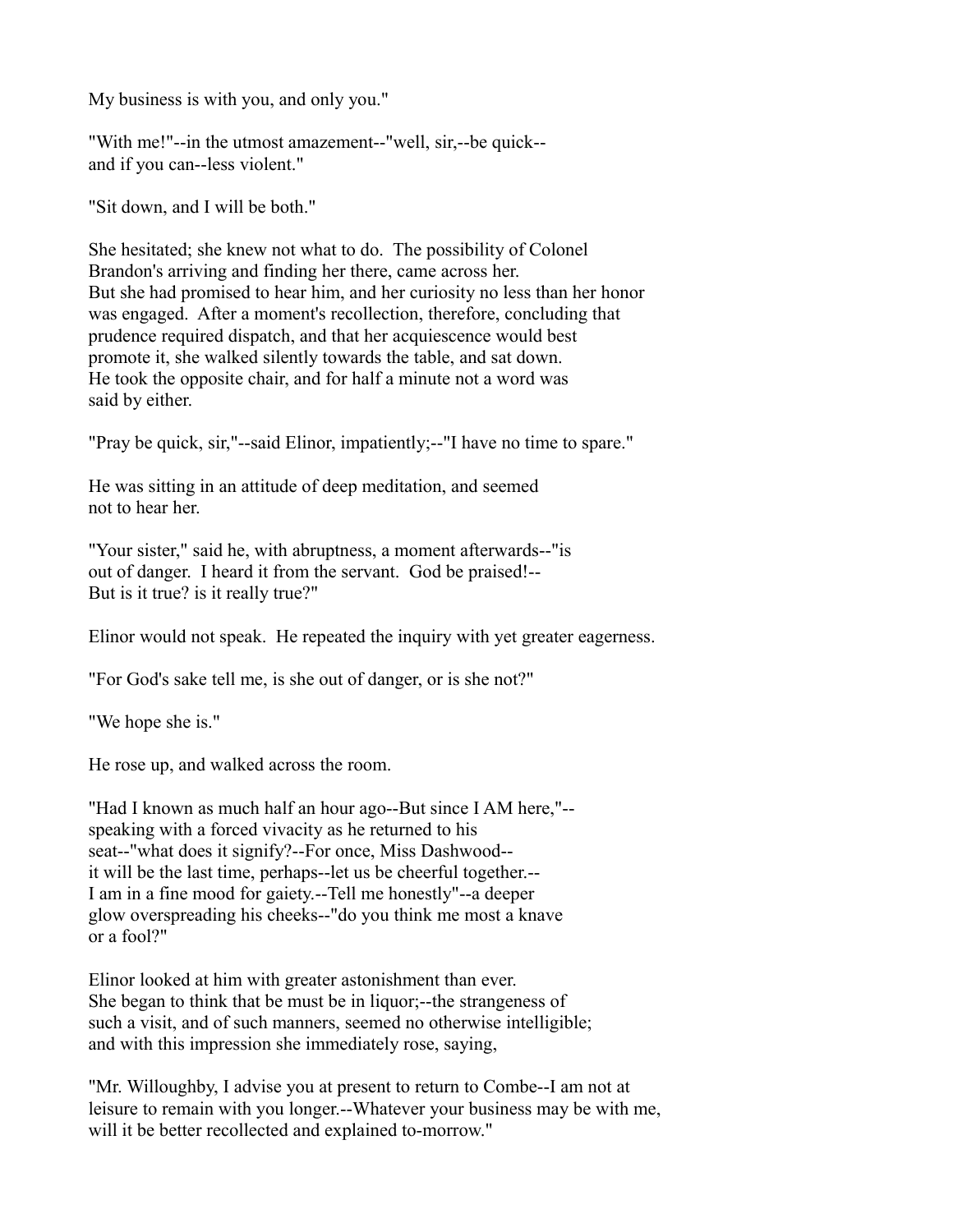"I understand you," he replied, with an expressive smile, and a voice perfectly calm; "yes, I am very drunk.-- A pint of porter with my cold beef at Marlborough was enough to over-set me."

"At Marlborough!"--cried Elinor, more and more at a loss to understand what he would be at.

"Yes,--I left London this morning at eight o'clock, and the only ten minutes I have spent out of my chaise since that time procured me a nuncheon at Marlborough."

The steadiness of his manner, and the intelligence of his eye as he spoke, convincing Elinor, that whatever other unpardonable folly might bring him to Cleveland, he was not brought there by intoxication, she said, after a moment's recollection,

"Mr. Willoughby, you OUGHT to feel, and I certainly DO- that after what has passed--your coming here in this manner, and forcing yourself upon my notice, requires a very particular excuse.-- What is it, that you mean by it?"--

"I mean,"--said he, with serious energy--"if I can, to make you hate me one degree less than you do NOW. I mean to offer some kind of explanation, some kind of apology, for the past; to open my whole heart to you, and by convincing you, that though I have been always a blockhead, I have not been always a rascal, to obtain something like forgiveness from Ma- from your sister."

"Is this the real reason of your coming?"

"Upon my soul it is,"--was his answer, with a warmth which brought all the former Willoughby to her remembrance, and in spite of herself made her think him sincere.

"If that is all, you may be satisfied already,--for Marianne DOES- she has LONG forgiven you."

"Has she?"--he cried, in the same eager tone.--"Then she has forgiven me before she ought to have done it. But she shall forgive me again, and on more reasonable grounds.-- NOW will you listen to me?"

Elinor bowed her assent.

"I do not know," said he, after a pause of expectation on her side, and thoughtfulness on his own,--"how YOU may have accounted for my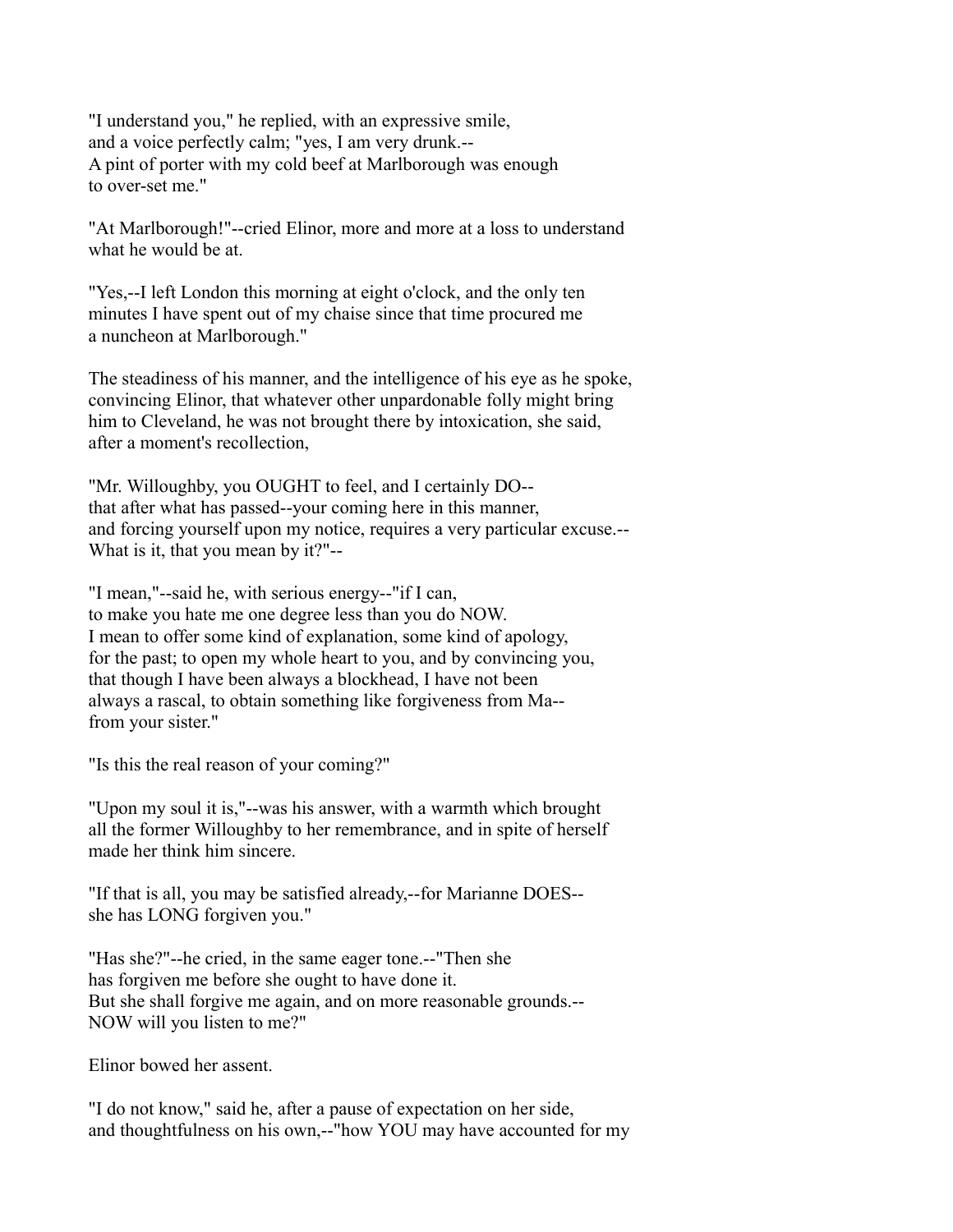behaviour to your sister, or what diabolical motive you may have imputed to me.--Perhaps you will hardly think the better of me,- it is worth the trial however, and you shall hear every thing. When I first became intimate in your family, I had no other intention, no other view in the acquaintance than to pass my time pleasantly while I was obliged to remain in Devonshire, more pleasantly than I had ever done before. Your sister's lovely person and interesting manners could not but please me; and her behaviour to me almost from the first, was of a kind--It is astonishing, when I reflect on what it was, and what SHE was, that my heart should have been so insensible! But at first I must confess, my vanity only was elevated by it. Careless of her happiness, thinking only of my own amusement, giving way to feelings which I had always been too much in the habit of indulging, I endeavoured, by every means in my power, to make myself pleasing to her, without any design of returning her affection."

Miss Dashwood, at this point, turning her eyes on him with the most angry contempt, stopped him, by saying,

"It is hardly worth while, Mr. Willoughby, for you to relate, or for me to listen any longer. Such a beginning as this cannot be followed by any thing.--Do not let me be pained by hearing any thing more on the subject."

"I insist on you hearing the whole of it," he replied, "My fortune was never large, and I had always been expensive, always in the habit of associating with people of better income than myself. Every year since my coming of age, or even before, I believe, had added to my debts; and though the death of my old cousin, Mrs. Smith, was to set me free; yet that event being uncertain, and possibly far distant, it had been for some time my intention to re-establish my circumstances by marrying a woman of fortune. To attach myself to your sister, therefore, was not a thing to be thought of;- and with a meanness, selfishness, cruelty--which no indignant, no contemptuous look, even of yours, Miss Dashwood, can ever reprobate too much--I was acting in this manner, trying to engage her regard, without a thought of returning it.-- But one thing may be said for me: even in that horrid state of selfish vanity, I did not know the extent of the injury I meditated, because I did not THEN know what it was to love. But have I ever known it?--Well may it be doubted; for, had I really loved, could I have sacrificed my feelings to vanity, to avarice?--or, what is more, could I have sacrificed hers?-- But I have done it. To avoid a comparative poverty, which her affection and her society would have deprived of all its horrors, I have, by raising myself to affluence, lost every thing that could make it a blessing."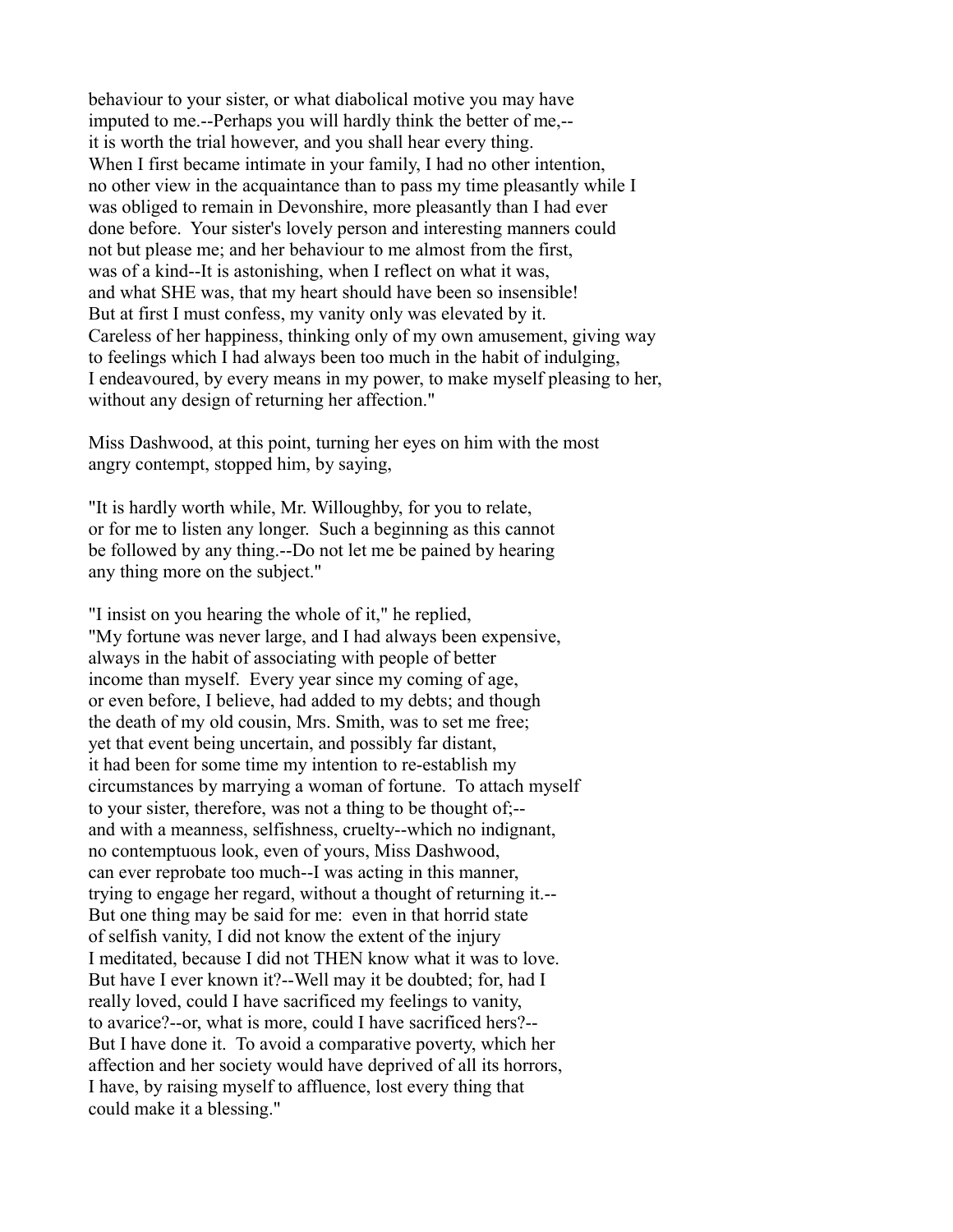"You did then," said Elinor, a little softened, "believe yourself at one time attached to her?"

"To have resisted such attractions, to have withstood such tenderness!-- Is there a man on earth who could have done it?--Yes, I found myself, by insensible degrees, sincerely fond of her; and the happiest hours of my life were what I spent with her when I felt my intentions were strictly honourable, and my feelings blameless. Even THEN, however, when fully determined on paying my addresses to her, I allowed myself most improperly to put off, from day to day, the moment of doing it, from an unwillingness to enter into an engagement while my circumstances were so greatly embarrassed. I will not reason here--nor will I stop for YOU to expatiate on the absurdity, and the worse than absurdity, of scrupling to engage my faith where my honour was already bound. The event has proved, that I was a cunning fool, providing with great circumspection for a possible opportunity of making myself contemptible and wretched for ever. At last, however, my resolution was taken, and I had determined, as soon as I could engage her alone, to justify the attentions I had so invariably paid her, and openly assure her of an affection which I had already taken such pains to display. But in the interim--in the interim of the very few hours that were to pass, before I could have an opportunity of speaking with her in private- a circumstance occurred--an unlucky circumstance, to ruin all my resolution, and with it all my comfort. A discovery took place,"--here he hesitated and looked down.--"Mrs. Smith had somehow or other been informed, I imagine by some distant relation, whose interest it was to deprive me of her favour, of an affair, a connection--but I need not explain myself farther," he added, looking at her with an heightened colour and an enquiring eye--"your particular intimacy--you have probably heard the whole story long ago."

"I have," returned Elinor, colouring likewise, and hardening her heart anew against any compassion for him, "I have heard it all. And how you will explain away any part of your guilt in that dreadful business, I confess is beyond my comprehension."

"Remember," cried Willoughby, "from whom you received the account. Could it be an impartial one? I acknowledge that her situation and her character ought to have been respected by me. I do not mean to justify myself, but at the same time cannot leave you to suppose that I have nothing to urge--that because she was injured she was irreproachable, and because I was a libertine, SHE must be a saint. If the violence of her passions, the weakness of her understanding--I do not mean, however, to defend myself. Her affection for me deserved better treatment, and I often, with great self-reproach, recall the tenderness which, for a very short time, had the power of creating any return. I wish--I heartily wish it had never been. But I have injured more than herself; and I have injured one, whose affection for me--(may I say it?) was scarcely less warm than hers; and whose mind--Oh! how infinitely superior!"--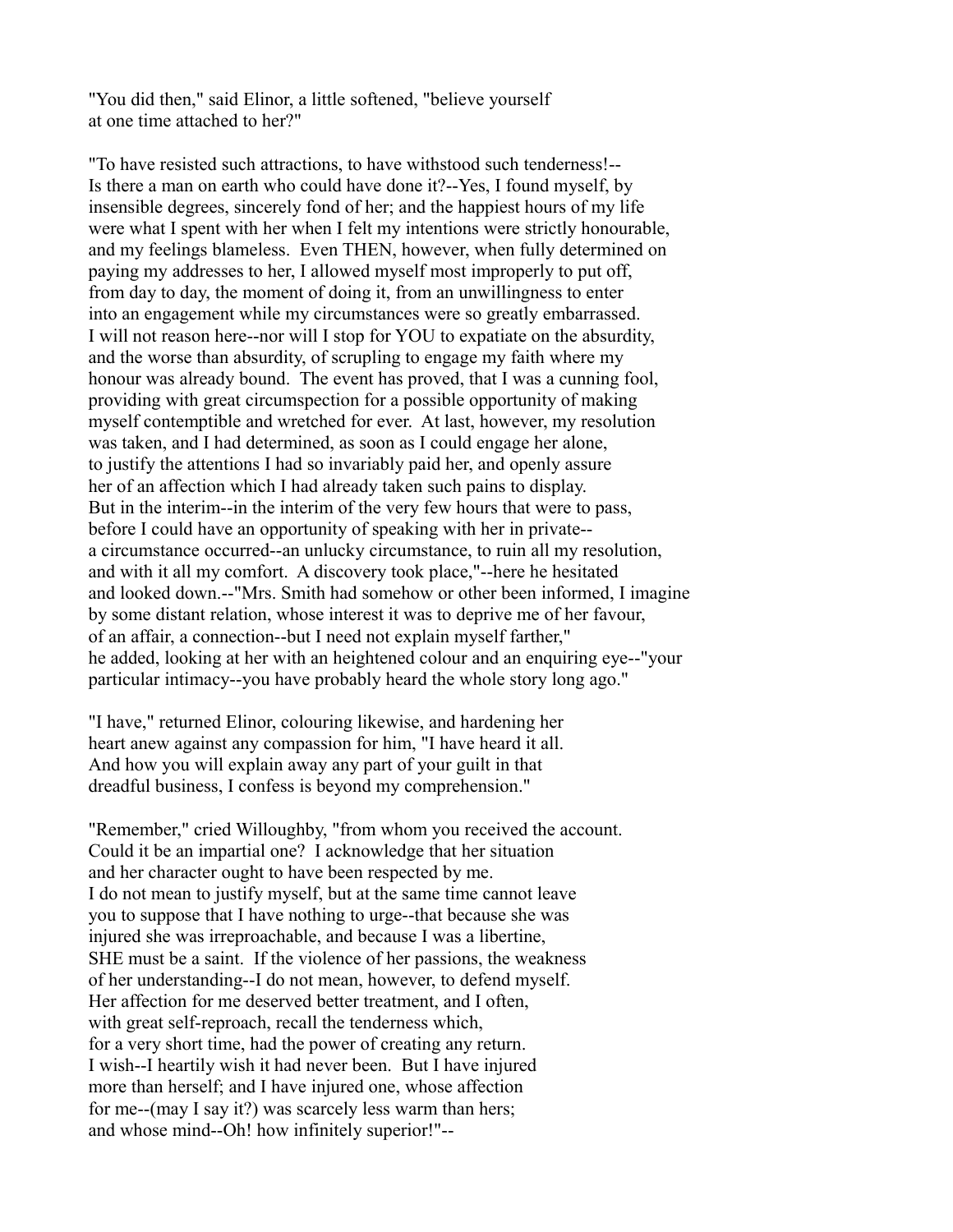"Your indifference, however, towards that unfortunate girl--I must say it, unpleasant to me as the discussion of such a subject may well be- your indifference is no apology for your cruel neglect of her. Do not think yourself excused by any weakness, any natural defect of understanding on her side, in the wanton cruelty so evident on yours. You must have known, that while you were enjoying yourself in Devonshire pursuing fresh schemes, always gay, always happy, she was reduced to the extremest indigence."

"But, upon my soul, I did NOT know it," he warmly replied; "I did not recollect that I had omitted to give her my direction; and common sense might have told her how to find it out."

"Well, sir, and what said Mrs. Smith?"

"She taxed me with the offence at once, and my confusion may be guessed. The purity of her life, the formality of her notions, her ignorance of the world--every thing was against me. The matter itself I could not deny, and vain was every endeavour to soften it. She was previously disposed, I believe, to doubt the morality of my conduct in general, and was moreover discontented with the very little attention, the very little portion of my time that I had bestowed on her, in my present visit. In short, it ended in a total breach. By one measure I might have saved myself. In the height of her morality, good woman! she offered to forgive the past, if I would marry Eliza. That could not be- and I was formally dismissed from her favour and her house. The night following this affair--I was to go the next morning- was spent by me in deliberating on what my future conduct should be. The struggle was great--but it ended too soon. My affection for Marianne, my thorough conviction of her attachment to me- it was all insufficient to outweigh that dread of poverty, or get the better of those false ideas of the necessity of riches, which I was naturally inclined to feel, and expensive society had increased. I had reason to believe myself secure of my present wife, if I chose to address her, and I persuaded myself to think that nothing else in common prudence remained for me to do. A heavy scene however awaited me, before I could leave Devonshire;-- I was engaged to dine with you on that very day; some apology was therefore necessary for my breaking this engagement. But whether I should write this apology, or deliver it in person, was a point of long debate. To see Marianne, I felt, would be dreadful, and I even doubted whether I could see her again, and keep to my resolution. In that point, however, I undervalued my own magnanimity, as the event declared; for I went, I saw her, and saw her miserable, and left her miserable--and left her hoping never to see her again."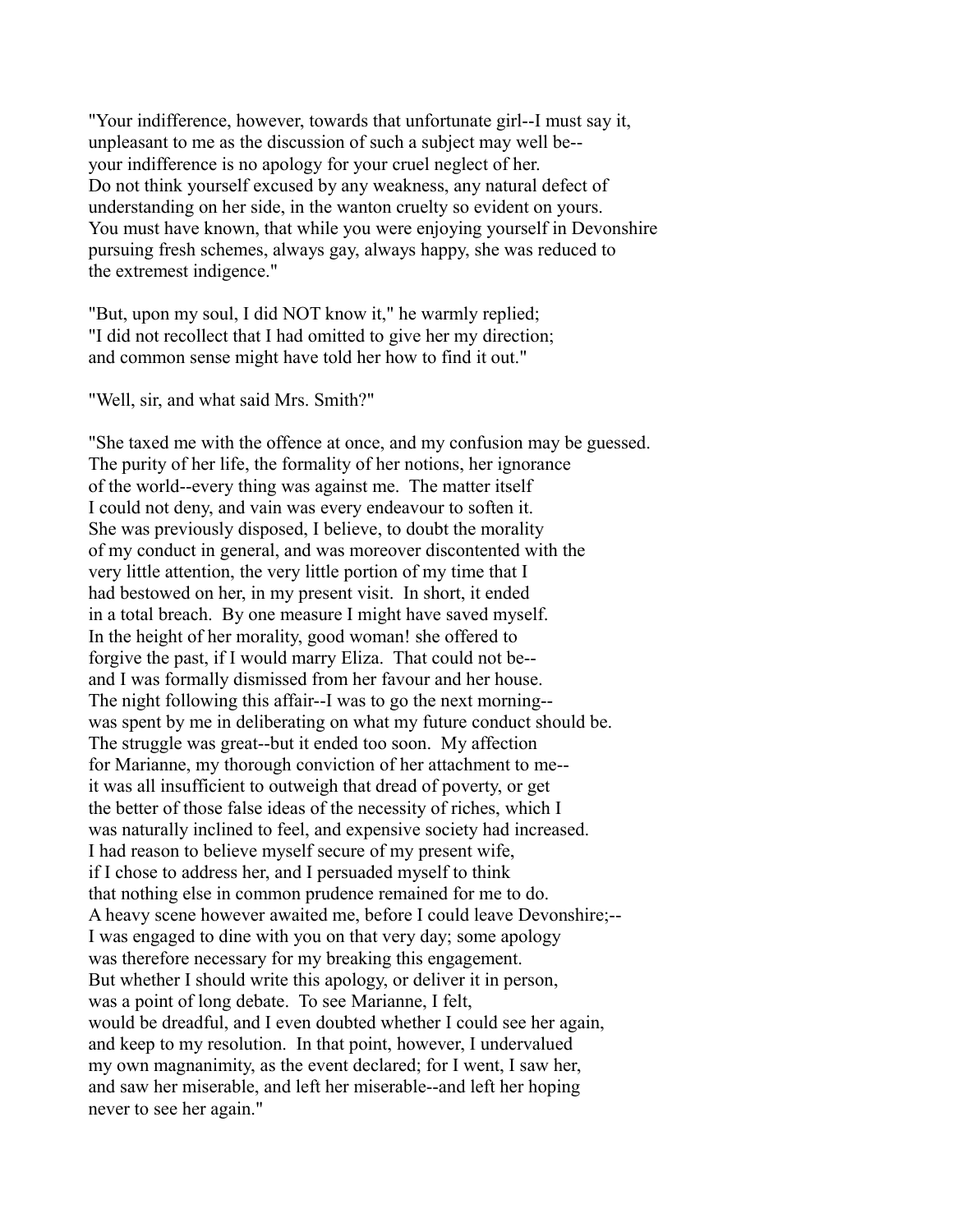"Why did you call, Mr. Willoughby?" said Elinor, reproachfully; "a note would have answered every purpose.--Why was it necessary to call?"

"It was necessary to my own pride. I could not bear to leave the country in a manner that might lead you, or the rest of the neighbourhood, to suspect any part of what had really passed between Mrs. Smith and myself- and I resolved therefore on calling at the cottage, in my way to Honiton. The sight of your dear sister, however, was really dreadful; and, to heighten the matter, I found her alone. You were all gone I do not know where. I had left her only the evening before, so fully, so firmly resolved within my self on doing right! A few hours were to have engaged her to me for ever; and I remember how happy, how gay were my spirits, as I walked from the cottage to Allenham, satisfied with myself, delighted with every body! But in this, our last interview of friendship, I approached her with a sense of guilt that almost took from me the power of dissembling. Her sorrow, her disappointment, her deep regret, when I told her that I was obliged to leave Devonshire so immediately--I never shall forget it- united too with such reliance, such confidence in me!--Oh, God!--what a hard-hearted rascal I was!"

They were both silent for a few moments. Elinor first spoke.

"Did you tell her that you should soon return?"

"I do not know what I told her," he replied, impatiently; "less than was due to the past, beyond a doubt, and in all likelihood much more than was justified by the future. I cannot think of it.-- It won't do.--Then came your dear mother to torture me farther, with all her kindness and confidence. Thank Heaven! it DID torture me. I was miserable. Miss Dashwood, you cannot have an idea of the comfort it gives me to look back on my own misery. I owe such a grudge to myself for the stupid, rascally folly of my own heart, that all my past sufferings under it are only triumph and exultation to me now. Well, I went, left all that I loved, and went to those to whom, at best, I was only indifferent. My journey to town--travelling with my own horses, and therefore so tediously--no creature to speak to--my own reflections so cheerful- when I looked forward every thing so inviting!--when I looked back at Barton, the picture so soothing!--oh, it was a blessed journey!"

He stopped.

"Well, sir," said Elinor, who, though pitying him, grew impatient for his departure, "and this is all?"

"Ah!--no,--have you forgot what passed in town?--That infamous letter-- Did she shew it you?"

"Yes, I saw every note that passed."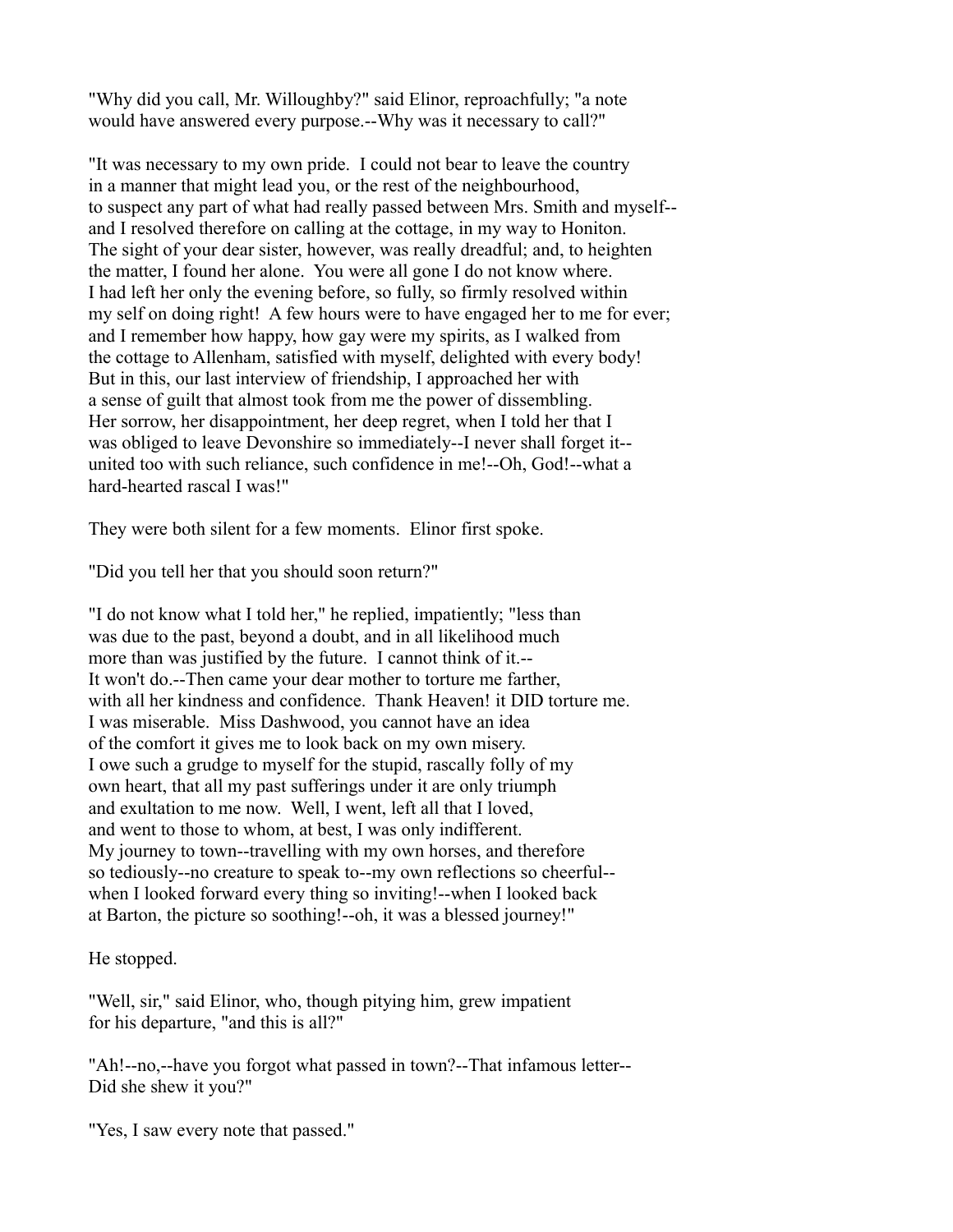"When the first of hers reached me (as it immediately did, for I was in town the whole time,) what I felt is- in the common phrase, not to be expressed; in a more simple one- perhaps too simple to raise any emotion--my feelings were very, very painful.--Every line, every word was--in the hackneyed metaphor which their dear writer, were she here, would forbid- a dagger to my heart. To know that Marianne was in town was- in the same language--a thunderbolt.--Thunderbolts and daggers!- what a reproof would she have given me!--her taste, her opinions--I believe they are better known to me than my own,--and I am sure they are dearer."

Elinor's heart, which had undergone many changes in the course of this extraordinary conversation, was now softened again;- yet she felt it her duty to check such ideas in her companion as the last.

"This is not right, Mr. Willoughby.--Remember that you are married. Relate only what in your conscience you think necessary for me to hear."

"Marianne's note, by assuring me that I was still as dear to her as in former days, that in spite of the many, many weeks we had been separated, she was as constant in her own feelings, and as full of faith in the constancy of mine as ever, awakened all my remorse. I say awakened, because time and London, business and dissipation, had in some measure quieted it, and I had been growing a fine hardened villain, fancying myself indifferent to her, and chusing to fancy that she too must have become indifferent to me; talking to myself of our past attachment as a mere idle, trifling business, shrugging up my shoulders in proof of its being so, and silencing every reproach, overcoming every scruple, by secretly saying now and then, 'I shall be heartily glad to hear she is well married.'--But this note made me know myself better. I felt that she was infinitely dearer to me than any other woman in the world, and that I was using her infamously. But every thing was then just settled between Miss Grey and me. To retreat was impossible. All that I had to do, was to avoid you both. I sent no answer to Marianne, intending by that to preserve myself from her farther notice; and for some time I was even determined not to call in Berkeley Street;--but at last, judging it wiser to affect the air of a cool, common acquaintance than anything else, I watched you all safely out of the house one morning, and left my name."

"Watched us out of the house!"

"Even so. You would be surprised to hear how often I watched you, how often I was on the point of falling in with you.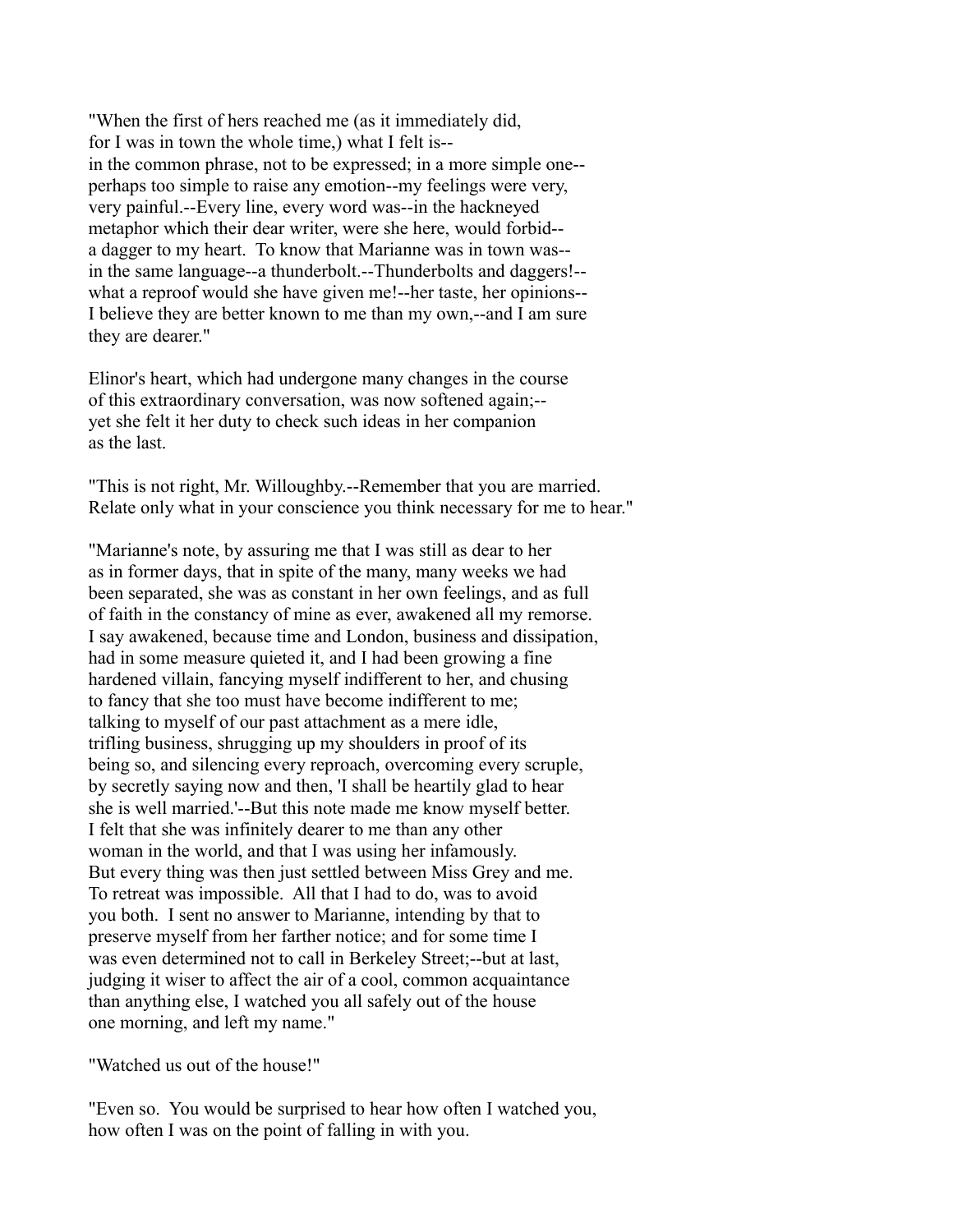I have entered many a shop to avoid your sight, as the carriage drove by. Lodging as I did in Bond Street, there was hardly a day in which I did not catch a glimpse of one or other of you; and nothing but the most constant watchfulness on my side, a most invariably prevailing desire to keep out of your sight, could have separated us so long. I avoided the Middletons as much as possible, as well as everybody else who was likely to prove an acquaintance in common. Not aware of their being in town, however, I blundered on Sir John, I believe, the first day of his coming, and the day after I had called at Mrs. Jennings's. He asked me to a party, a dance at his house in the evening.-- Had he NOT told me as an inducement that you and your sister were to be there, I should have felt it too certain a thing, to trust myself near him. The next morning brought another short note from Marianne--still affectionate, open, artless, confiding- everything that could make MY conduct most hateful. I could not answer it. I tried--but could not frame a sentence. But I thought of her, I believe, every moment of the day. If you CAN pity me, Miss Dashwood, pity my situation as it was THEN. With my head and heart full of your sister, I was forced to play the happy lover to another woman!--Those three or four weeks were worse than all. Well, at last, as I need not tell you, you were forced on me; and what a sweet figure I cut!- what an evening of agony it was!--Marianne, beautiful as an angel on one side, calling me Willoughby in such a tone!--Oh, God!- holding out her hand to me, asking me for an explanation, with those bewitching eyes fixed in such speaking solicitude on my face!--and Sophia, jealous as the devil on the other hand, looking all that was--Well, it does not signify; it is over now.-- Such an evening!--I ran away from you all as soon as I could; but not before I had seen Marianne's sweet face as white as death.-- THAT was the last, last look I ever had of her;--the last manner in which she appeared to me. It was a horrid sight!- yet when I thought of her to-day as really dying, it was a kind of comfort to me to imagine that I knew exactly how she would appear to those, who saw her last in this world. She was before me, constantly before me, as I travelled, in the same look and hue."

A short pause of mutual thoughtfulness succeeded. Willoughby first rousing himself, broke it thus:

"Well, let me make haste and be gone. Your sister is certainly better, certainly out of danger?"

"We are assured of it."

"Your poor mother, too!--doting on Marianne."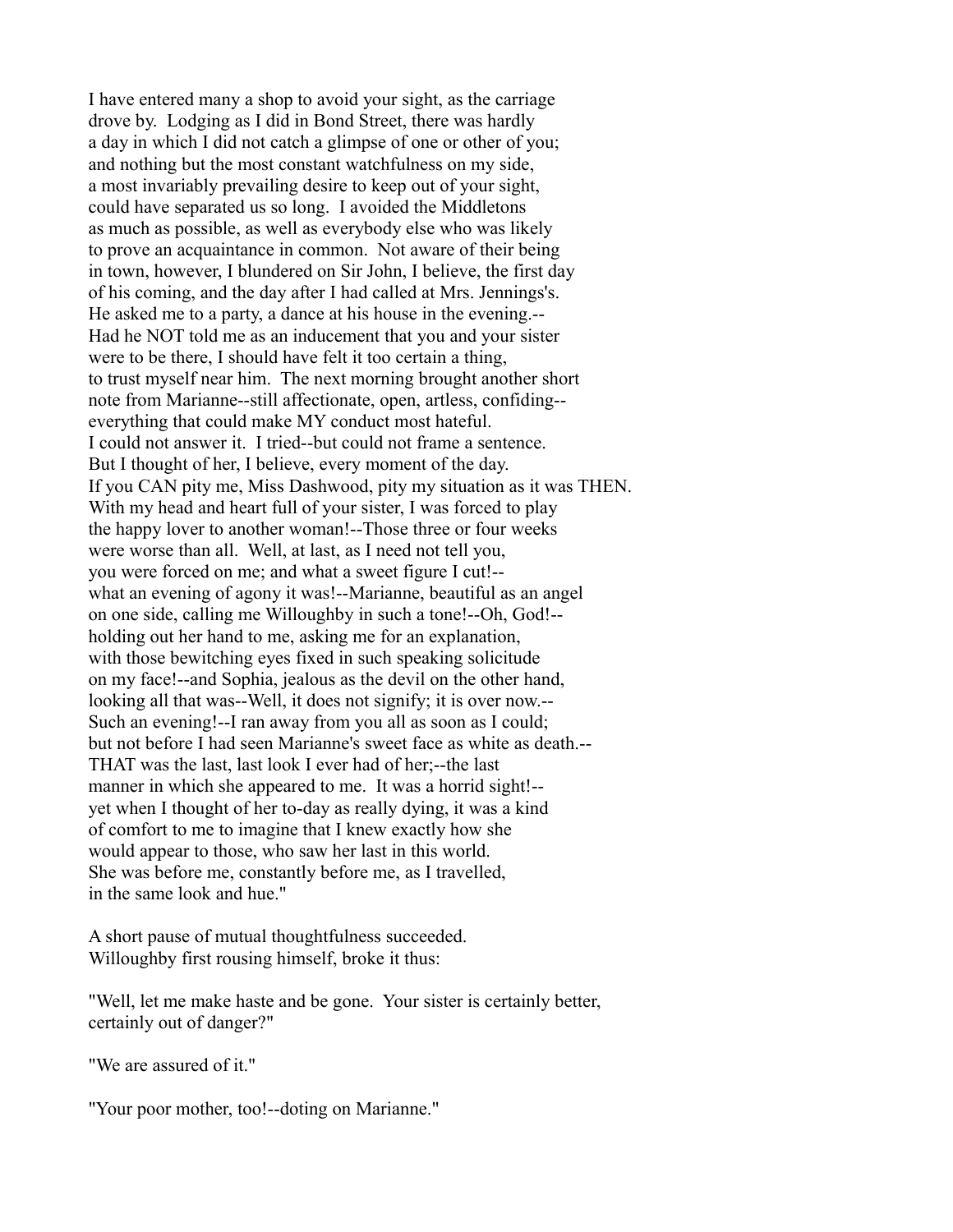"But the letter, Mr. Willoughby, your own letter; have you any thing to say about that?"

"Yes, yes, THAT in particular. Your sister wrote to me again, you know, the very next morning. You saw what she said. I was breakfasting at the Ellisons,--and her letter, with some others, was brought to me there from my lodgings. It happened to catch Sophia's eye before it caught mine- and its size, the elegance of the paper, the hand-writing altogether, immediately gave her a suspicion. Some vague report had reached her before of my attachment to some young lady in Devonshire, and what had passed within her observation the preceding evening had marked who the young lady was, and made her more jealous than ever. Affecting that air of playfulness, therefore, which is delightful in a woman one loves, she opened the letter directly, and read its contents. She was well paid for her impudence. She read what made her wretched. Her wretchedness I could have borne, but her passion--her malice-- At all events it must be appeased. And, in short--what do you think of my wife's style of letter-writing?--delicate--tender truly feminine- was it not?"

"Your wife!--The letter was in your own hand-writing."

"Yes, but I had only the credit of servilely copying such sentences as I was ashamed to put my name to. The original was all her own- her own happy thoughts and gentle diction. But what could I do!- we were engaged, every thing in preparation, the day almost fixed-- But I am talking like a fool. Preparation!--day!--In honest words, her money was necessary to me, and in a situation like mine, any thing was to be done to prevent a rupture. And after all, what did it signify to my character in the opinion of Marianne and her friends, in what language my answer was couched?--It must have been only to one end. My business was to declare myself a scoundrel, and whether I did it with a bow or a bluster was of little importance.--'I am ruined for ever in their opinion--' said I to myself--'I am shut out for ever from their society, they already think me an unprincipled fellow, this letter will only make them think me a blackguard one.' Such were my reasonings, as, in a sort of desperate carelessness, I copied my wife's words, and parted with the last relics of Marianne. Her three notes--unluckily they were all in my pocketbook, or I should have denied their existence, and hoarded them for ever-- I was forced to put them up, and could not even kiss them. And the lock of hair--that too I had always carried about me in the same pocket-book, which was now searched by Madam with the most ingratiating virulence,--the dear lock--all, every memento was torn from me."

"You are very wrong, Mr. Willoughby, very blamable," said Elinor, while her voice, in spite of herself, betrayed her compassionate emotion; "you ought not to speak in this way, either of Mrs. Willoughby or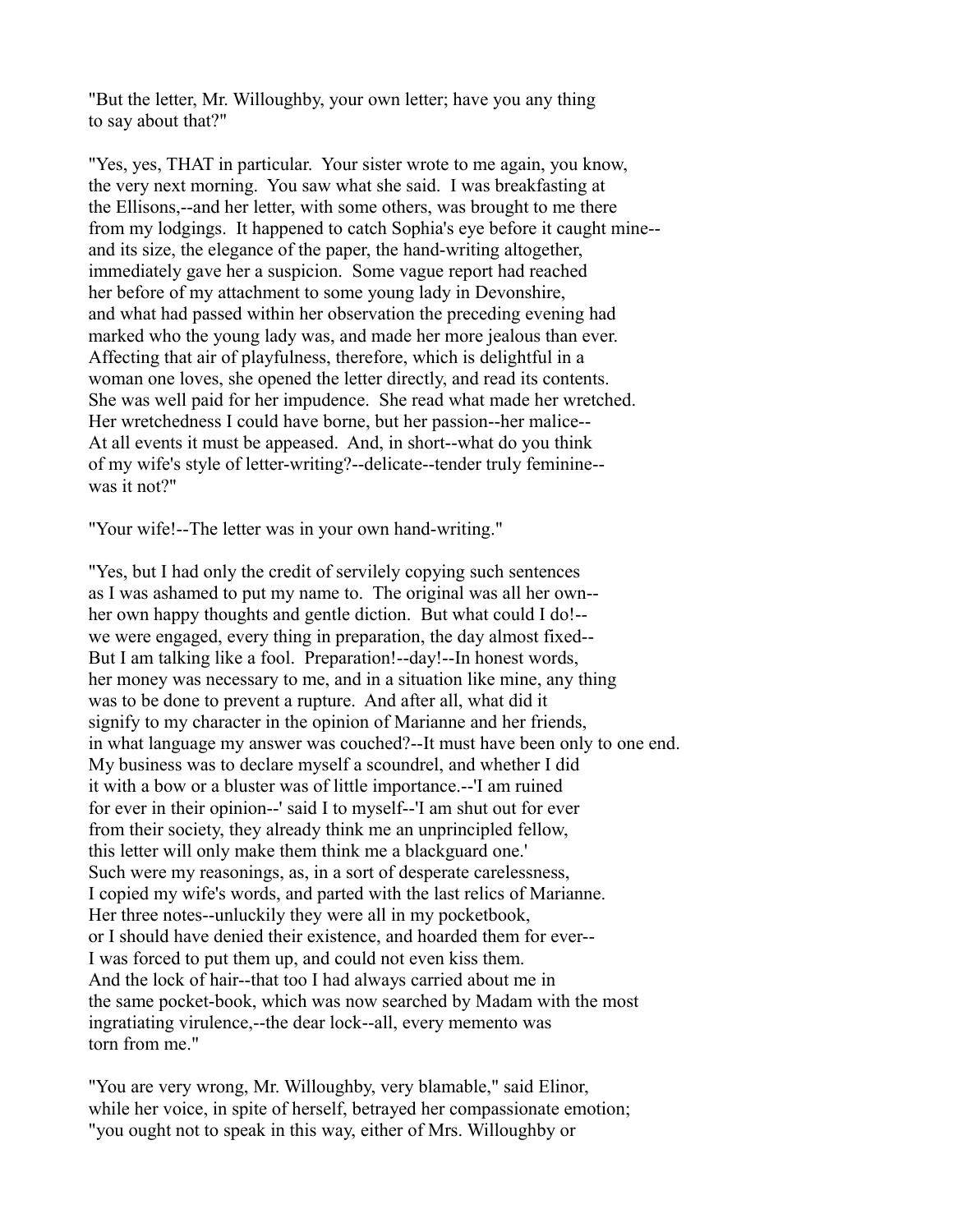my sister. You had made your own choice. It was not forced on you. Your wife has a claim to your politeness, to your respect, at least. She must be attached to you, or she would not have married you. To treat her with unkindness, to speak of her slightingly is no atonement to Marianne--nor can I suppose it a relief to your own conscience."

"Do not talk to me of my wife," said he with a heavy sigh.-- "She does not deserve your compassion.--She knew I had no regard for her when we married.--Well, married we were, and came down to Combe Magna to be happy, and afterwards returned to town to be gay.--And now do you pity me, Miss Dashwood?--or have I said all this to no purpose?--Am I- be it only one degree--am I less guilty in your opinion than I was before?--My intentions were not always wrong. Have I explained away any part of my guilt?"

"Yes, you have certainly removed something--a little.--You have proved yourself, on the whole, less faulty than I had believed you. You have proved your heart less wicked, much less wicked. But I hardly know--the misery that you have inflicted--I hardly know what could have made it worse."

"Will you repeat to your sister when she is recovered, what I have been telling you?--Let me be a little lightened too in her opinion as well as in yours. You tell me that she has forgiven me already. Let me be able to fancy that a better knowledge of my heart, and of my present feelings, will draw from her a more spontaneous, more natural, more gentle, less dignified, forgiveness. Tell her of my misery and my penitence--tell her that my heart was never inconstant to her, and if you will, that at this moment she is dearer to me than ever."

"I will tell her all that is necessary to what may comparatively be called, your justification. But you have not explained to me the particular reason of your coming now, nor how you heard of her illness."

"Last night, in Drury Lane lobby, I ran against Sir John Middleton, and when he saw who I was--for the first time these two months- he spoke to me.--That he had cut me ever since my marriage, I had seen without surprise or resentment. Now, however, his good-natured, honest, stupid soul, full of indignation against me, and concern for your sister, could not resist the temptation of telling me what he knew ought to- though probably he did not think it WOULD--vex me horridly. As bluntly as he could speak it, therefore, he told me that Marianne Dashwood was dying of a putrid fever at Cleveland--a letter that morning received from Mrs. Jennings declared her danger most imminent--the Palmers are all gone off in a fright, &c.--I was too much shocked to be able to pass myself off as insensible even to the undiscerning Sir John. His heart was softened in seeing mine suffer; and so much of his ill-will was done away, that when we parted, he almost shook me by the hand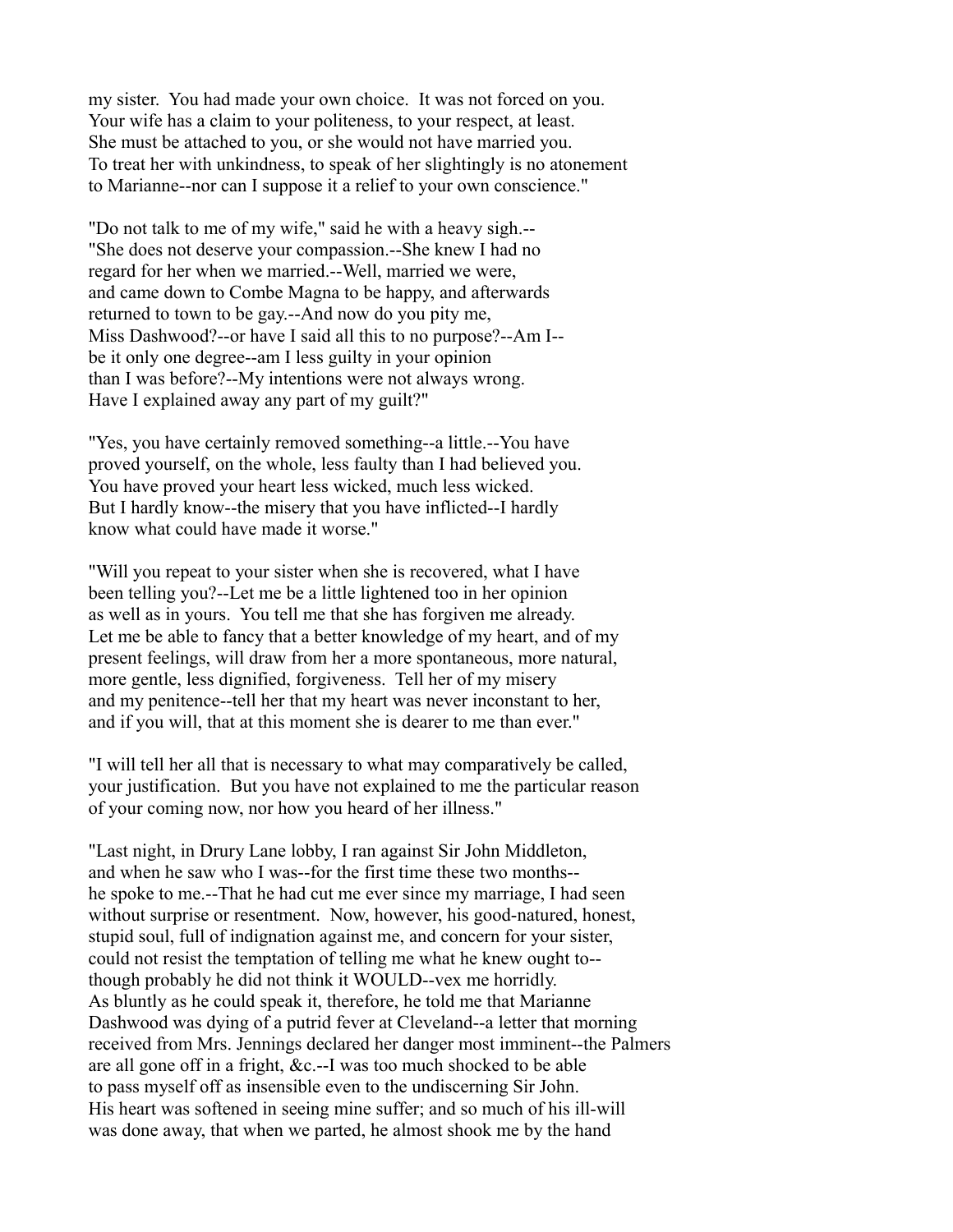while he reminded me of an old promise about a pointer puppy. What I felt on hearing that your sister was dying--and dying too, believing me the greatest villain upon earth, scorning, hating me in her latest moments--for how could I tell what horrid projects might not have been imputed? ONE person I was sure would represent me as capable of any thing--What I felt was dreadful!--My resolution was soon made, and at eight o'clock this morning I was in my carriage. Now you know all."

Elinor made no answer. Her thoughts were silently fixed on the irreparable injury which too early an independence and its consequent habits of idleness, dissipation, and luxury, had made in the mind, the character, the happiness, of a man who, to every advantage of person and talents, united a disposition naturally open and honest, and a feeling, affectionate temper. The world had made him extravagant and vain-- Extravagance and vanity had made him cold-hearted and selfish. Vanity, while seeking its own guilty triumph at the expense of another, had involved him in a real attachment, which extravagance, or at least its offspring, necessity, had required to be sacrificed. Each faulty propensity in leading him to evil, had led him likewise to punishment. The attachment, from which against honour, against feeling, against every better interest he had outwardly torn himself, now, when no longer allowable, governed every thought; and the connection, for the sake of which he had, with little scruple, left her sister to misery, was likely to prove a source of unhappiness to himself of a far more incurable nature. From a reverie of this kind she was recalled at the end of some minutes by Willoughby, who, rousing himself from a reverie at least equally painful, started up in preparation for going, and said--

"There is no use in staying here; I must be off."

"Are you going back to town?"

"No--to Combe Magna. I have business there; from thence to town in a day or two. Good bye."

He held out his hand. She could not refuse to give him hers's;- he pressed it with affection.

"And you DO think something better of me than you did?"- said he, letting it fall, and leaning against the mantel-piece as if forgetting he was to go.

Elinor assured him that she did;--that she forgave, pitied, wished him well--was even interested in his happiness--and added some gentle counsel as to the behaviour most likely to promote it. His answer was not very encouraging.

"As to that," said he, "I must rub through the world as well as I can.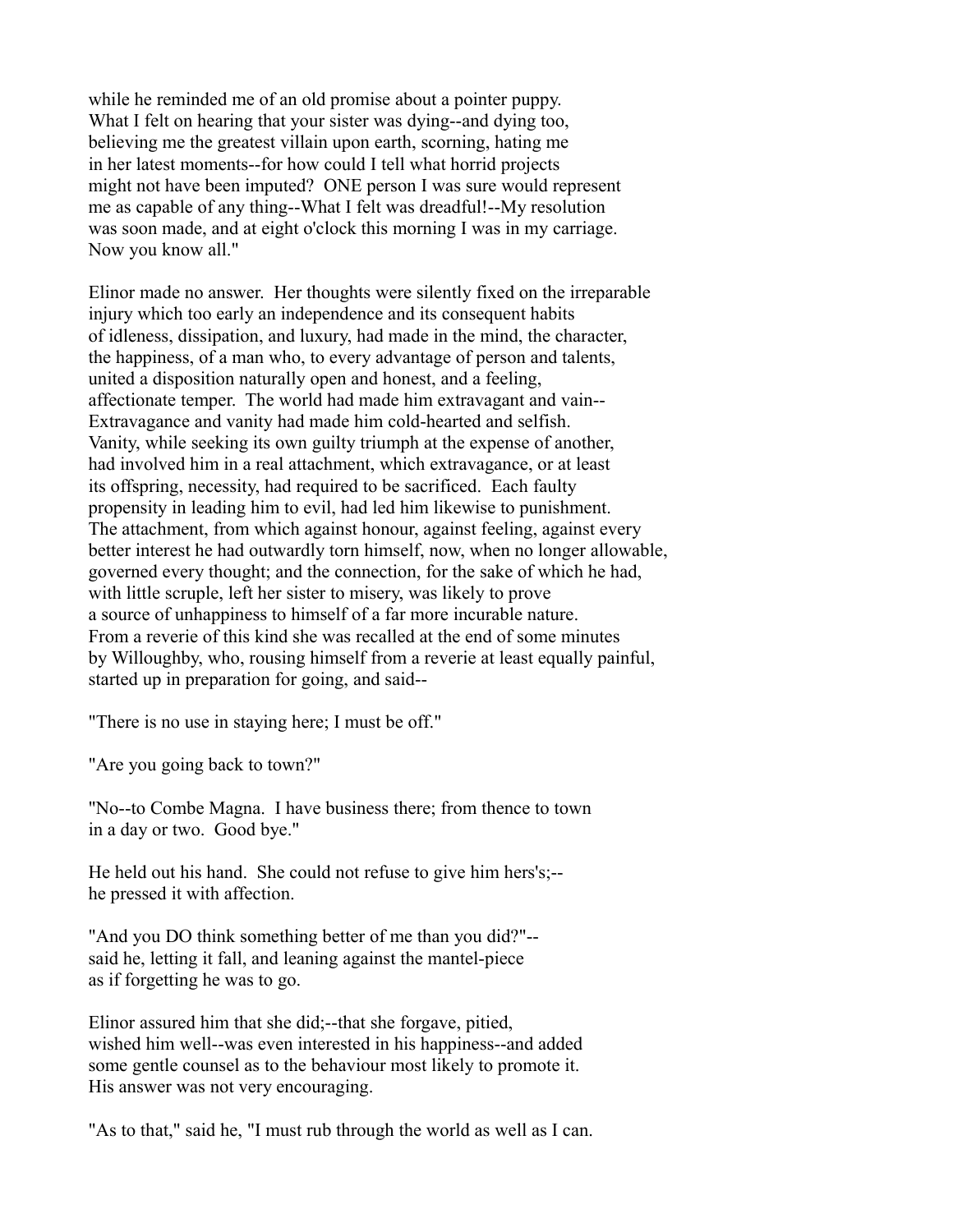Domestic happiness is out of the question. If, however, I am allowed to think that you and yours feel an interest in my fate and actions, it may be the means--it may put me on my guard--at least, it may be something to live for. Marianne to be sure is lost to me for ever. Were I even by any blessed chance at liberty again--"

Elinor stopped him with a reproof.

"Well,"--he replied--"once more good bye. I shall now go away and live in dread of one event."

"What do you mean?"

"Your sister's marriage."

"You are very wrong. She can never be more lost to you than she is now."

"But she will be gained by some one else. And if that some one should be the very he whom, of all others, I could least bear- but I will not stay to rob myself of all your compassionate goodwill, by shewing that where I have most injured I can least forgive. Good bye,--God bless you!"

And with these words, he almost ran out of the room.

# CHAPTER 45

Elinor, for some time after he left her, for some time even after the sound of his carriage had died away, remained too much oppressed by a crowd of ideas, widely differing in themselves, but of which sadness was the general result, to think even of her sister.

Willoughby, he, whom only half an hour ago she had abhorred as the most worthless of men, Willoughby, in spite of all his faults, excited a degree of commiseration for the sufferings produced by them, which made her think of him as now separated for ever from her family, with a tenderness, a regret, rather in proportion, as she soon acknowledged within herself--to his wishes than to his merits. She felt that his influence over her mind was heightened by circumstances which ought not in reason to have weight; by that person of uncommon attraction, that open, affectionate, and lively manner which it was no merit to possess; and by that still ardent love for Marianne, which it was not even innocent to indulge. But she felt that it was so, long, long before she could feel his influence less.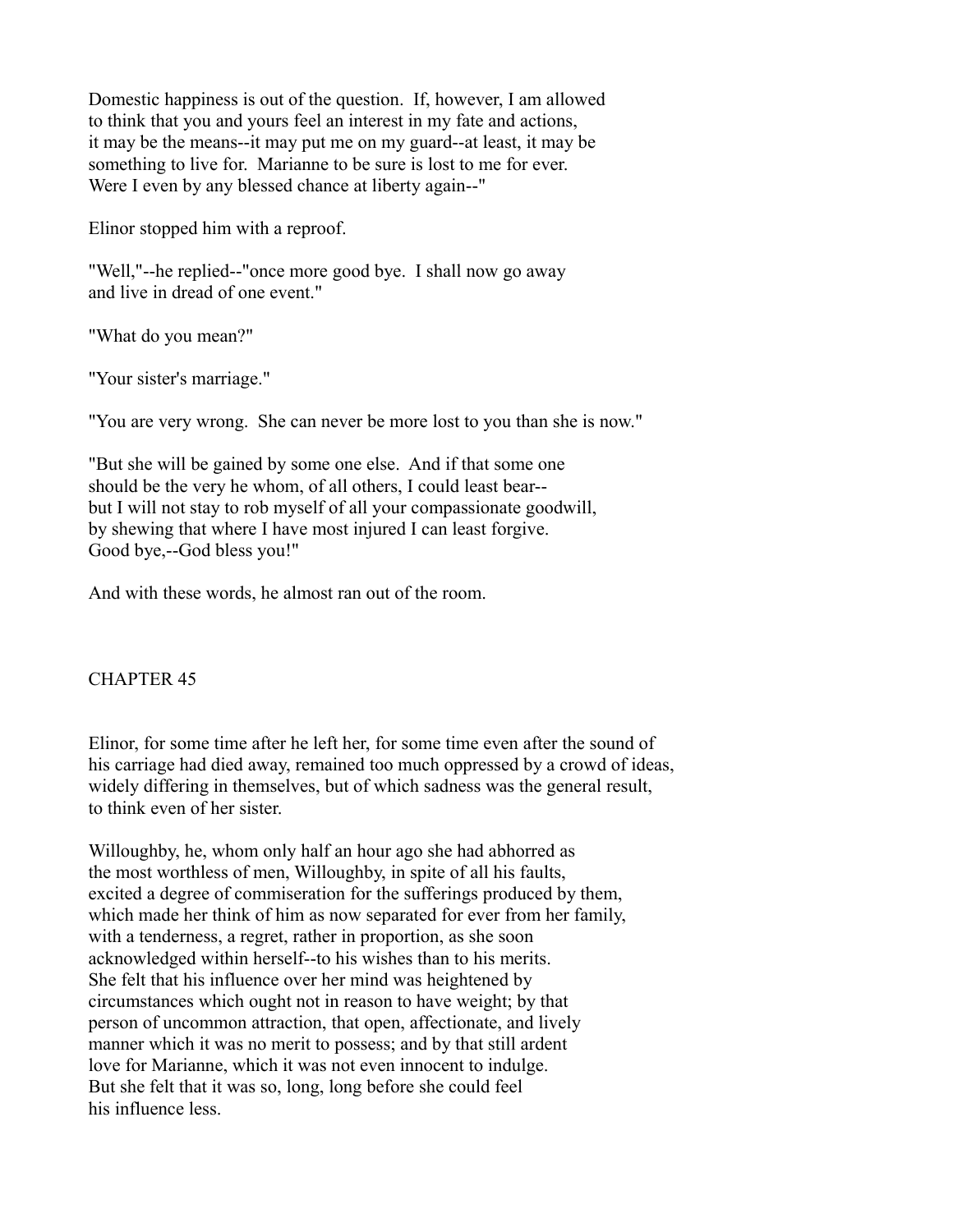When at last she returned to the unconscious Marianne, she found her just awaking, refreshed by so long and sweet a sleep to the extent of her hopes. Elinor's heart was full. The past, the present, the future, Willoughby's visit, Marianne's safety, and her mother's expected arrival, threw her altogether into an agitation of spirits which kept off every indication of fatigue, and made her only fearful of betraying herself to her sister. Short was the time, however, in which that fear could affect her, for within half an hour after Willoughby's leaving the house, she was again called down stairs by the sound of another carriage.-- Eager to save her mother from every unnecessary moment's horrible suspense, she ran immediately into the hall, and reached the outward door just in time to receive and support her as she entered it.

Mrs. Dashwood, whose terror as they drew near the house had produced almost the conviction of Marianne's being no more, had no voice to inquire after her, no voice even for Elinor; but SHE, waiting neither for salutation nor inquiry, instantly gave the joyful relief;--and her mother, catching it with all her usual warmth, was in a moment as much overcome by her happiness, as she had been before by her fears. She was supported into the drawing-room between her daughter and her friend;--and there, shedding tears of joy, though still unable to speak, embraced Elinor again and again, turning from her at intervals to press Colonel Brandon's hand, with a look which spoke at once her gratitude, and her conviction of his sharing with herself in the bliss of the moment. He shared it, however, in a silence even greater than her own.

As soon as Mrs. Dashwood had recovered herself, to see Marianne was her first desire; and in two minutes she was with her beloved child, rendered dearer to her than ever by absence, unhappiness, and danger. Elinor's delight, as she saw what each felt in the meeting, was only checked by an apprehension of its robbing Marianne of farther sleep;- but Mrs. Dashwood could be calm, could be even prudent, when the life of a child was at stake, and Marianne, satisfied in knowing her mother was near her, and conscious of being too weak for conversation, submitted readily to the silence and quiet prescribed by every nurse around her. Mrs. Dashwood WOULD sit up with her all night; and Elinor, in compliance with her mother's entreaty, went to bed. But the rest, which one night entirely sleepless, and many hours of the most wearing anxiety seemed to make requisite, was kept off by irritation of spirits. Willoughby, "poor Willoughby," as she now allowed herself to call him, was constantly in her thoughts; she would not but have heard his vindication for the world, and now blamed, now acquitted herself for having judged him so harshly before. But her promise of relating it to her sister was invariably painful. She dreaded the performance of it, dreaded what its effect on Marianne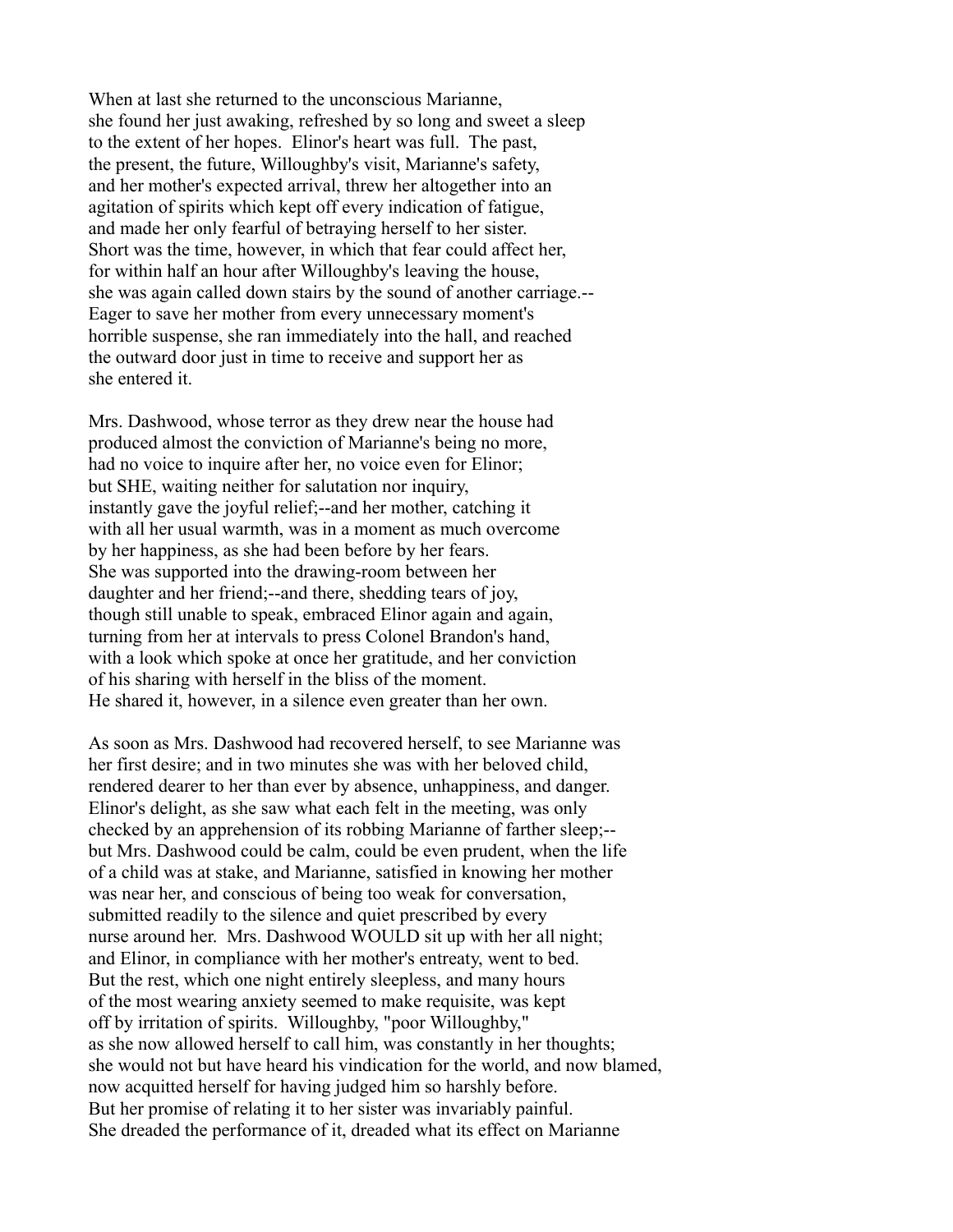might be; doubted whether after such an explanation she could ever be happy with another; and for a moment wished Willoughby a widower. Then, remembering Colonel Brandon, reproved herself, felt that to HIS sufferings and his constancy far more than to his rival's, the reward of her sister was due, and wished any thing rather than Mrs. Willoughby's death.

The shock of Colonel Brandon's errand at Barton had been much softened to Mrs. Dashwood by her own previous alarm; for so great was her uneasiness about Marianne, that she had already determined to set out for Cleveland on that very day, without waiting for any further intelligence, and had so far settled her journey before his arrival, that the Careys were then expected every moment to fetch Margaret away, as her mother was unwilling to take her where there might be infection.

Marianne continued to mend every day, and the brilliant cheerfulness of Mrs. Dashwood's looks and spirits proved her to be, as she repeatedly declared herself, one of the happiest women in the world. Elinor could not hear the declaration, nor witness its proofs without sometimes wondering whether her mother ever recollected Edward. But Mrs. Dashwood, trusting to the temperate account of her own disappointment which Elinor had sent her, was led away by the exuberance of her joy to think only of what would increase it. Marianne was restored to her from a danger in which, as she now began to feel, her own mistaken judgment in encouraging the unfortunate attachment to Willoughby, had contributed to place her;--and in her recovery she had yet another source of joy unthought of by Elinor. It was thus imparted to her, as soon as any opportunity of private conference between them occurred.

"At last we are alone. My Elinor, you do not yet know all my happiness. Colonel Brandon loves Marianne. He has told me so himself."

Her daughter, feeling by turns both pleased and pained, surprised and not surprised, was all silent attention.

"You are never like me, dear Elinor, or I should wonder at your composure now. Had I sat down to wish for any possible good to my family, I should have fixed on Colonel Brandon's marrying one of you as the object most desirable. And I believe Marianne will be the most happy with him of the two."

Elinor was half inclined to ask her reason for thinking so, because satisfied that none founded on an impartial consideration of their age, characters, or feelings, could be given;- but her mother must always be carried away by her imagination on any interesting subject, and therefore instead of an inquiry,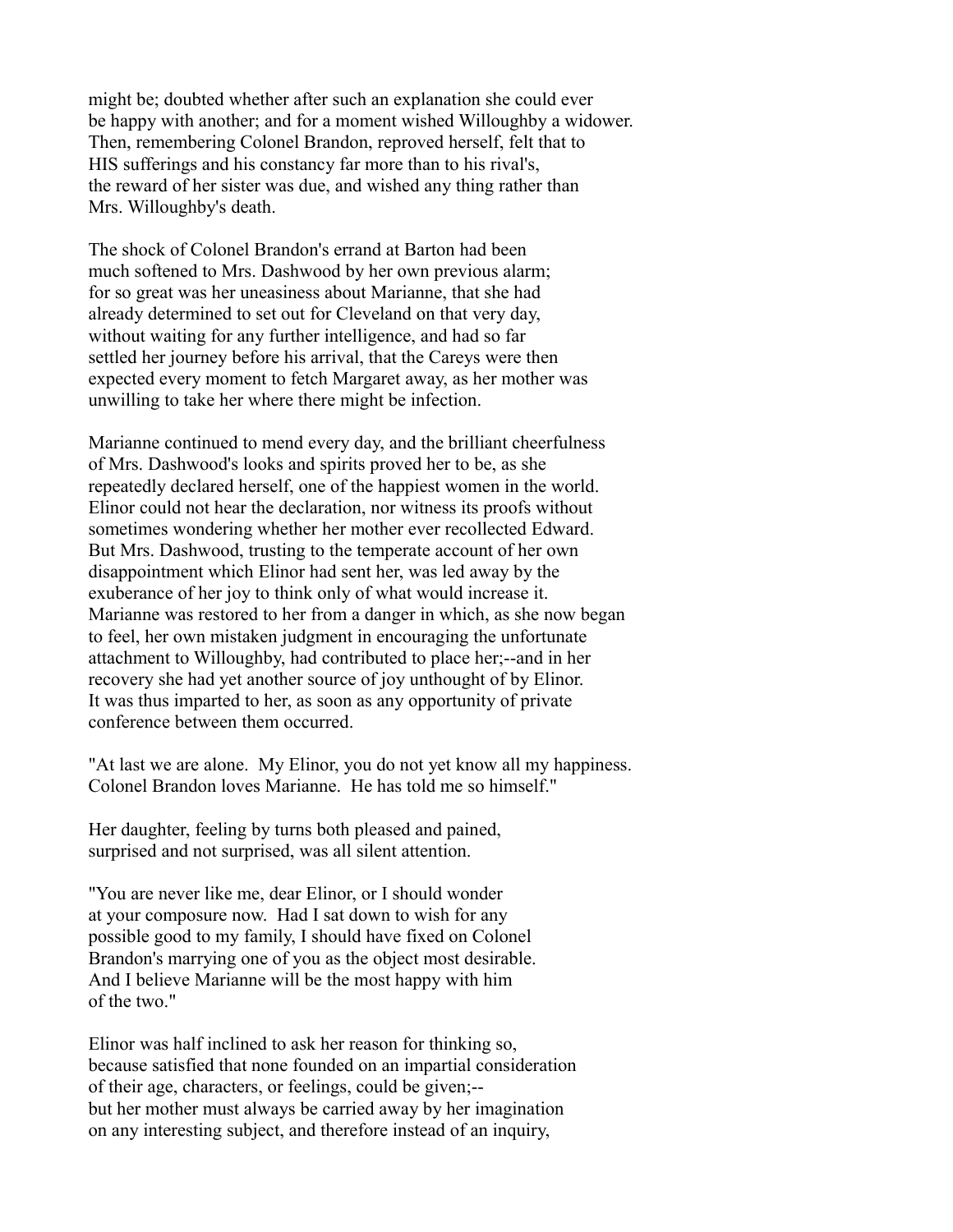she passed it off with a smile.

"He opened his whole heart to me yesterday as we travelled. It came out quite unawares, quite undesignedly. I, you may well believe, could talk of nothing but my child;--he could not conceal his distress; I saw that it equalled my own, and he perhaps, thinking that mere friendship, as the world now goes, would not justify so warm a sympathy--or rather, not thinking at all, I suppose--giving way to irresistible feelings, made me acquainted with his earnest, tender, constant, affection for Marianne. He has loved her, my Elinor, ever since the first moment of seeing her."

Here, however, Elinor perceived,--not the language, not the professions of Colonel Brandon, but the natural embellishments of her mother's active fancy, which fashioned every thing delightful to her as it chose.

"His regard for her, infinitely surpassing anything that Willoughby ever felt or feigned, as much more warm, as more sincere or constant- which ever we are to call it--has subsisted through all the knowledge of dear Marianne's unhappy prepossession for that worthless young man!- and without selfishness--without encouraging a hope!--could he have seen her happy with another--Such a noble mind!--such openness, such sincerity!- no one can be deceived in HIM."

"Colonel Brandon's character," said Elinor, "as an excellent man, is well established."

"I know it is"--replied her mother seriously, "or after such a warning, I should be the last to encourage such affection, or even to be pleased by it. But his coming for me as he did, with such active, such ready friendship, is enough to prove him one of the worthiest of men."

"His character, however," answered Elinor, "does not rest on ONE act of kindness, to which his affection for Marianne, were humanity out of the case, would have prompted him. To Mrs. Jennings, to the Middletons, he has been long and intimately known; they equally love and respect him; and even my own knowledge of him, though lately acquired, is very considerable; and so highly do I value and esteem him, that if Marianne can be happy with him, I shall be as ready as yourself to think our connection the greatest blessing to us in the world. What answer did you give him?--Did you allow him to hope?"

"Oh! my love, I could not then talk of hope to him or to myself. Marianne might at that moment be dying. But he did not ask for hope or encouragement. His was an involuntary confidence, an irrepressible effusion to a soothing friend--not an application to a parent. Yet after a time I DID say, for at first I was quite overcome- that if she lived, as I trusted she might, my greatest happiness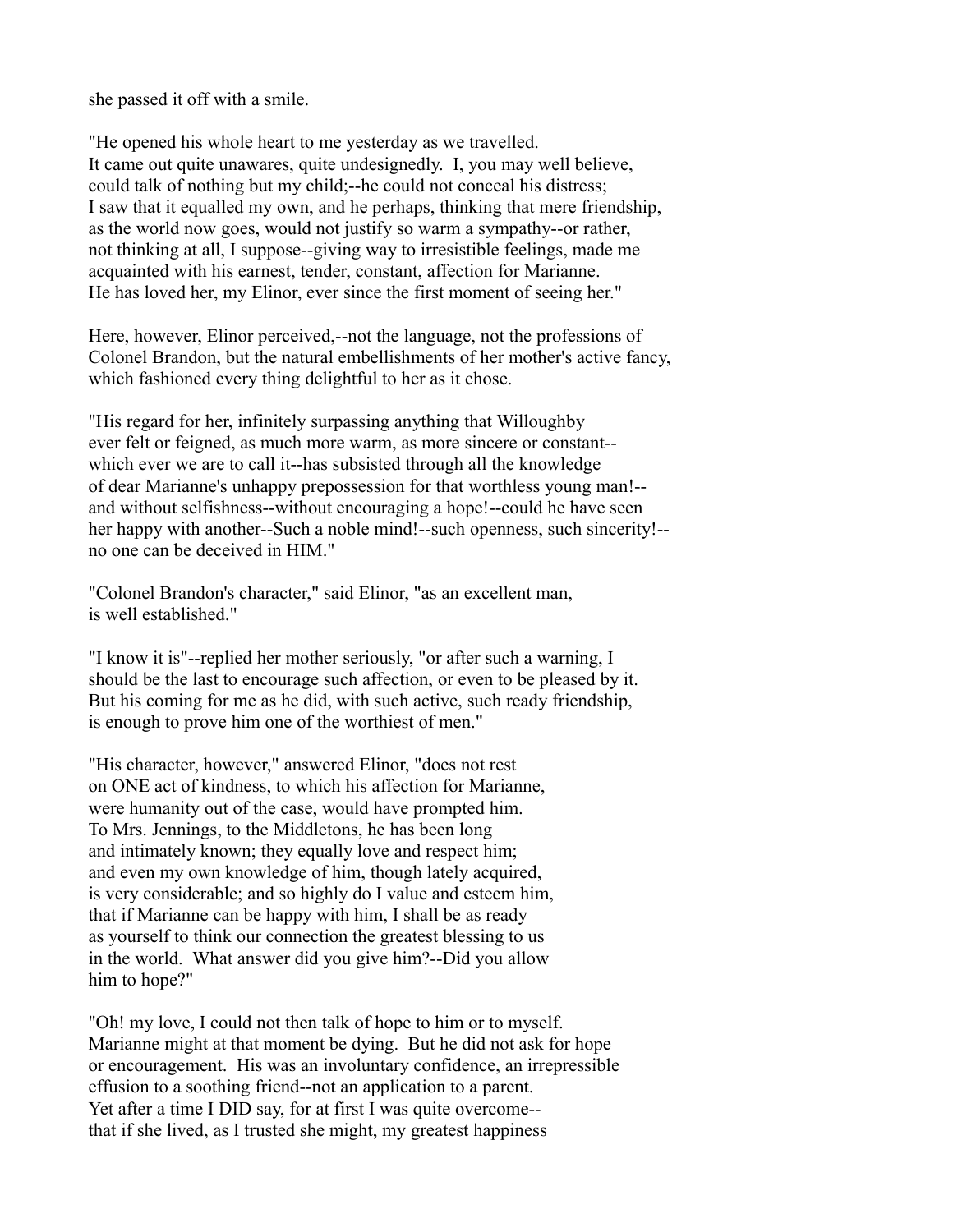would lie in promoting their marriage; and since our arrival, since our delightful security, I have repeated it to him more fully, have given him every encouragement in my power. Time, a very little time, I tell him, will do everything;-- Marianne's heart is not to be wasted for ever on such a man as Willoughby.--His own merits must soon secure it."

"To judge from the Colonel's spirits, however, you have not yet made him equally sanguine."

"No.--He thinks Marianne's affection too deeply rooted for any change in it under a great length of time, and even supposing her heart again free, is too diffident of himself to believe, that with such a difference of age and disposition he could ever attach her. There, however, he is quite mistaken. His age is only so much beyond hers as to be an advantage, as to make his character and principles fixed;--and his disposition, I am well convinced, is exactly the very one to make your sister happy. And his person, his manners too, are all in his favour. My partiality does not blind me; he certainly is not so handsome as Willoughby- but at the same time, there is something much more pleasing in his countenance.--There was always a something,--if you remember,-in Willoughby's eyes at times, which I did not like."

Elinor could NOT remember it;--but her mother, without waiting for her assent, continued,

"And his manners, the Colonel's manners are not only more pleasing to me than Willoughby's ever were, but they are of a kind I well know to be more solidly attaching to Marianne. Their gentleness, their genuine attention to other people, and their manly unstudied simplicity is much more accordant with her real disposition, than the liveliness- often artificial, and often ill-timed of the other. I am very sure myself, that had Willoughby turned out as really amiable, as he has proved himself the contrary, Marianne would yet never have been so happy with HIM, as she will be with Colonel Brandon."

She paused.--Her daughter could not quite agree with her, but her dissent was not heard, and therefore gave no offence.

"At Delaford, she will be within an easy distance of me," added Mrs. Dashwood, "even if I remain at Barton; and in all probability,--for I hear it is a large village,- indeed there certainly MUST be some small house or cottage close by, that would suit us quite as well as our present situation."

Poor Elinor!--here was a new scheme for getting her to Delaford!--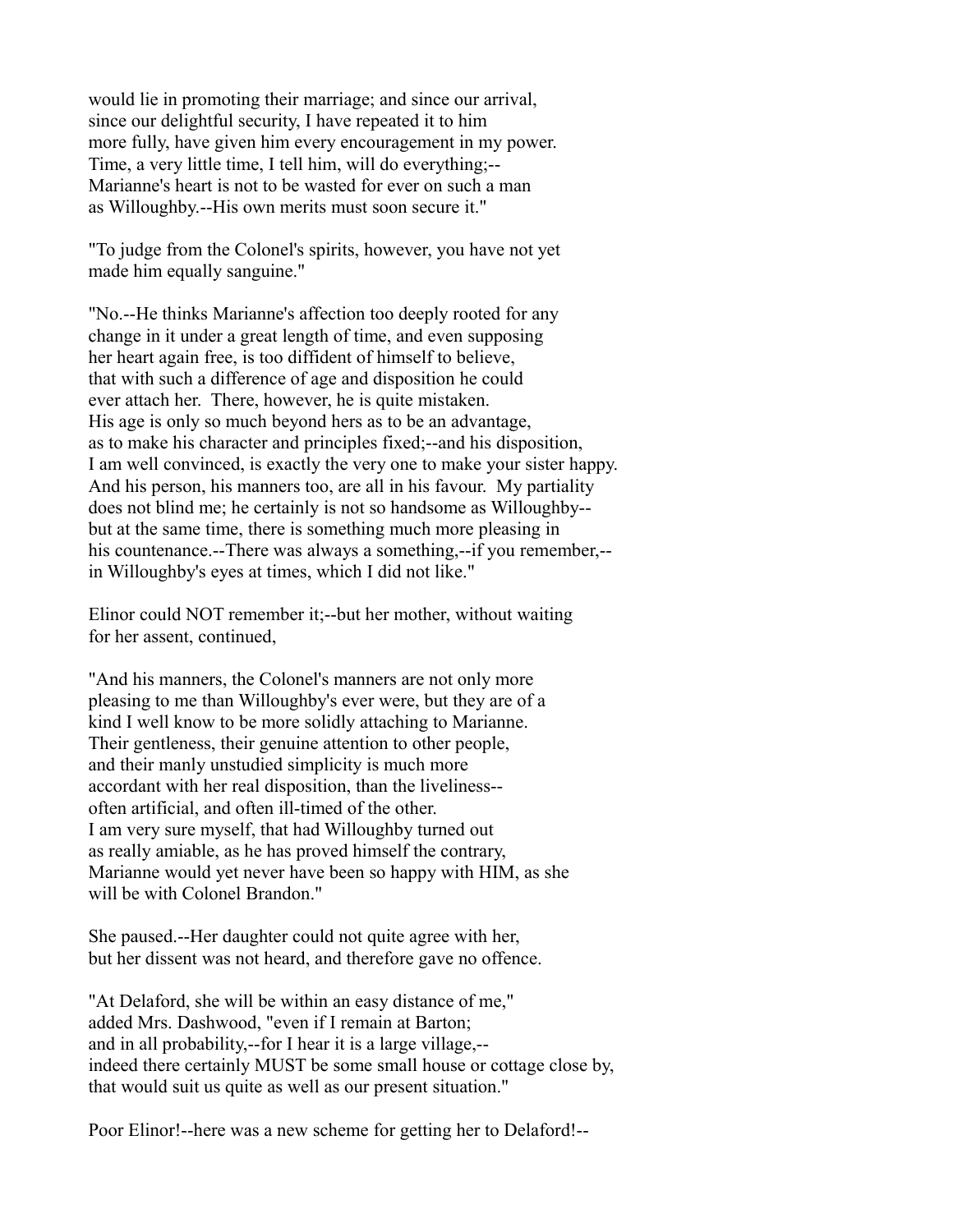but her spirit was stubborn.

"His fortune too!--for at my time of life you know, everybody cares about THAT;--and though I neither know nor desire to know, what it really is, I am sure it must be a good one."

Here they were interrupted by the entrance of a third person, and Elinor withdrew to think it all over in private, to wish success to her friend, and yet in wishing it, to feel a pang for Willoughby.

# CHAPTER 46

Marianne's illness, though weakening in its kind, had not been long enough to make her recovery slow; and with youth, natural strength, and her mother's presence in aid, it proceeded so smoothly as to enable her to remove, within four days after the arrival of the latter, into Mrs. Palmer's dressing-room. When there, at her own particular request, for she was impatient to pour forth her thanks to him for fetching her mother, Colonel Brandon was invited to visit her.

His emotion on entering the room, in seeing her altered looks, and in receiving the pale hand which she immediately held out to him, was such, as, in Elinor's conjecture, must arise from something more than his affection for Marianne, or the consciousness of its being known to others; and she soon discovered in his melancholy eye and varying complexion as he looked at her sister, the probable recurrence of many past scenes of misery to his mind, brought back by that resemblance between Marianne and Eliza already acknowledged, and now strengthened by the hollow eye, the sickly skin, the posture of reclining weakness, and the warm acknowledgment of peculiar obligation.

Mrs. Dashwood, not less watchful of what passed than her daughter, but with a mind very differently influenced, and therefore watching to very different effect, saw nothing in the Colonel's behaviour but what arose from the most simple and self-evident sensations, while in the actions and words of Marianne she persuaded herself to think that something more than gratitude already dawned.

At the end of another day or two, Marianne growing visibly stronger every twelve hours, Mrs. Dashwood, urged equally by her own and her daughter's wishes, began to talk of removing to Barton. On HER measures depended those of her two friends; Mrs. Jennings could not quit Cleveland during the Dashwoods' stay; and Colonel Brandon was soon brought, by their united request, to consider his own abode there as equally determinate, if not equally indispensable.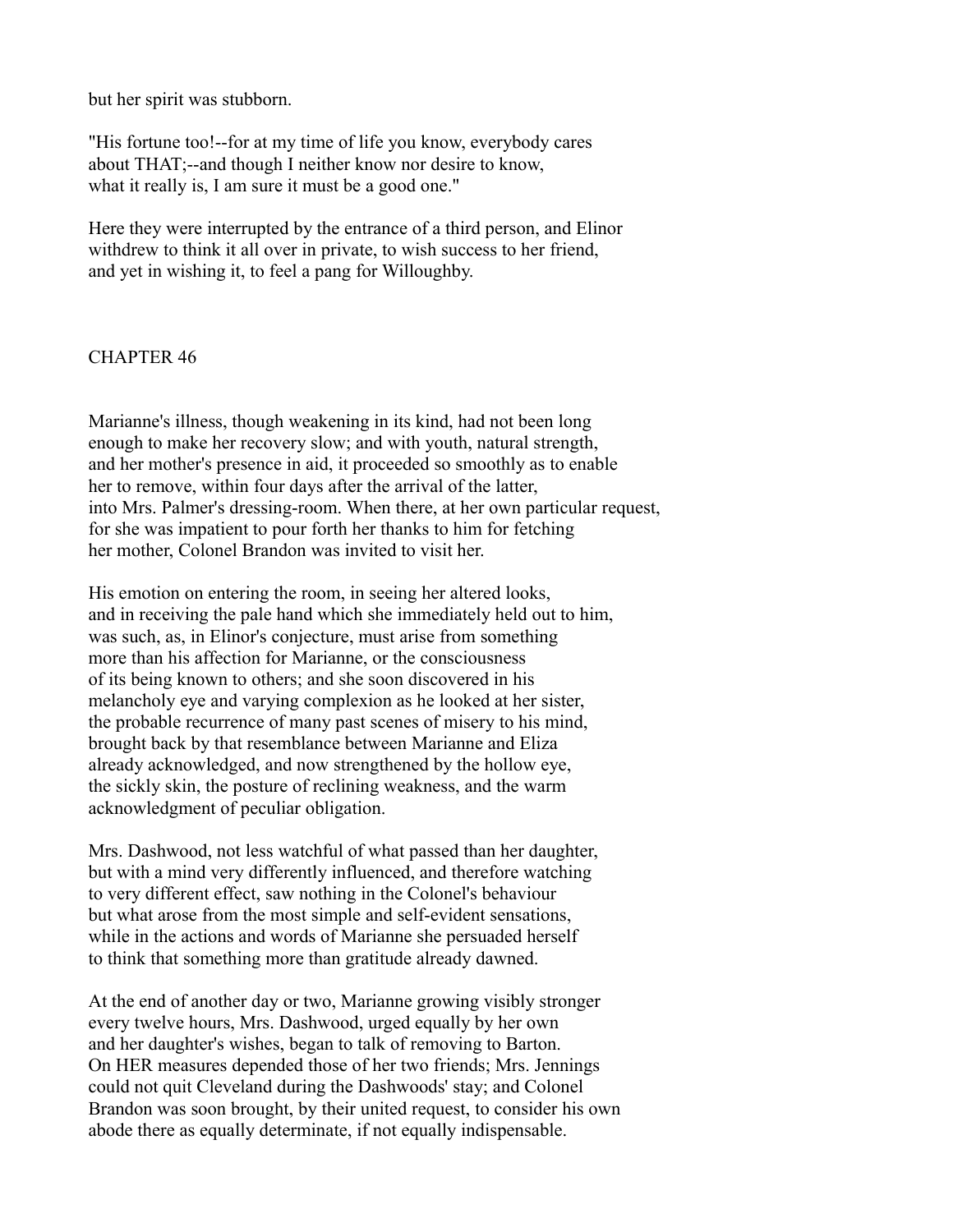At his and Mrs. Jennings's united request in return, Mrs. Dashwood was prevailed on to accept the use of his carriage on her journey back, for the better accommodation of her sick child; and the Colonel, at the joint invitation of Mrs. Dashwood and Mrs. Jennings, whose active good-nature made her friendly and hospitable for other people as well as herself, engaged with pleasure to redeem it by a visit at the cottage, in the course of a few weeks.

The day of separation and departure arrived; and Marianne, after taking so particular and lengthened a leave of Mrs. Jennings, one so earnestly grateful, so full of respect and kind wishes as seemed due to her own heart from a secret acknowledgment of past inattention, and bidding Colonel Brandon farewell with a cordiality of a friend, was carefully assisted by him into the carriage, of which he seemed anxious that she should engross at least half. Mrs. Dashwood and Elinor then followed, and the others were left by themselves, to talk of the travellers, and feel their own dullness, till Mrs. Jennings was summoned to her chaise to take comfort in the gossip of her maid for the loss of her two young companions; and Colonel Brandon immediately afterwards took his solitary way to Delaford.

The Dashwoods were two days on the road, and Marianne bore her journey on both, without essential fatigue. Every thing that the most zealous affection, the most solicitous care could do to render her comfortable, was the office of each watchful companion, and each found their reward in her bodily ease, and her calmness of spirits. To Elinor, the observation of the latter was particularly grateful. She, who had seen her week after week so constantly suffering, oppressed by anguish of heart which she had neither courage to speak of, nor fortitude to conceal, now saw with a joy, which no other could equally share, an apparent composure of mind, which, in being the result as she trusted of serious reflection, must eventually lead her to contentment and cheerfulness.

As they approached Barton, indeed, and entered on scenes of which every field and every tree brought some peculiar, some painful recollection, she grew silent and thoughtful, and turning away her face from their notice, sat earnestly gazing through the window. But here, Elinor could neither wonder nor blame; and when she saw, as she assisted Marianne from the carriage, that she had been crying, she saw only an emotion too natural in itself to raise any thing less tender than pity, and in its unobtrusiveness entitled to praise. In the whole of her subsequent manner, she traced the direction of a mind awakened to reasonable exertion; for no sooner had they entered their common sitting-room, than Marianne turned her eyes around it with a look of resolute firmness, as if determined at once to accustom herself to the sight of every object with which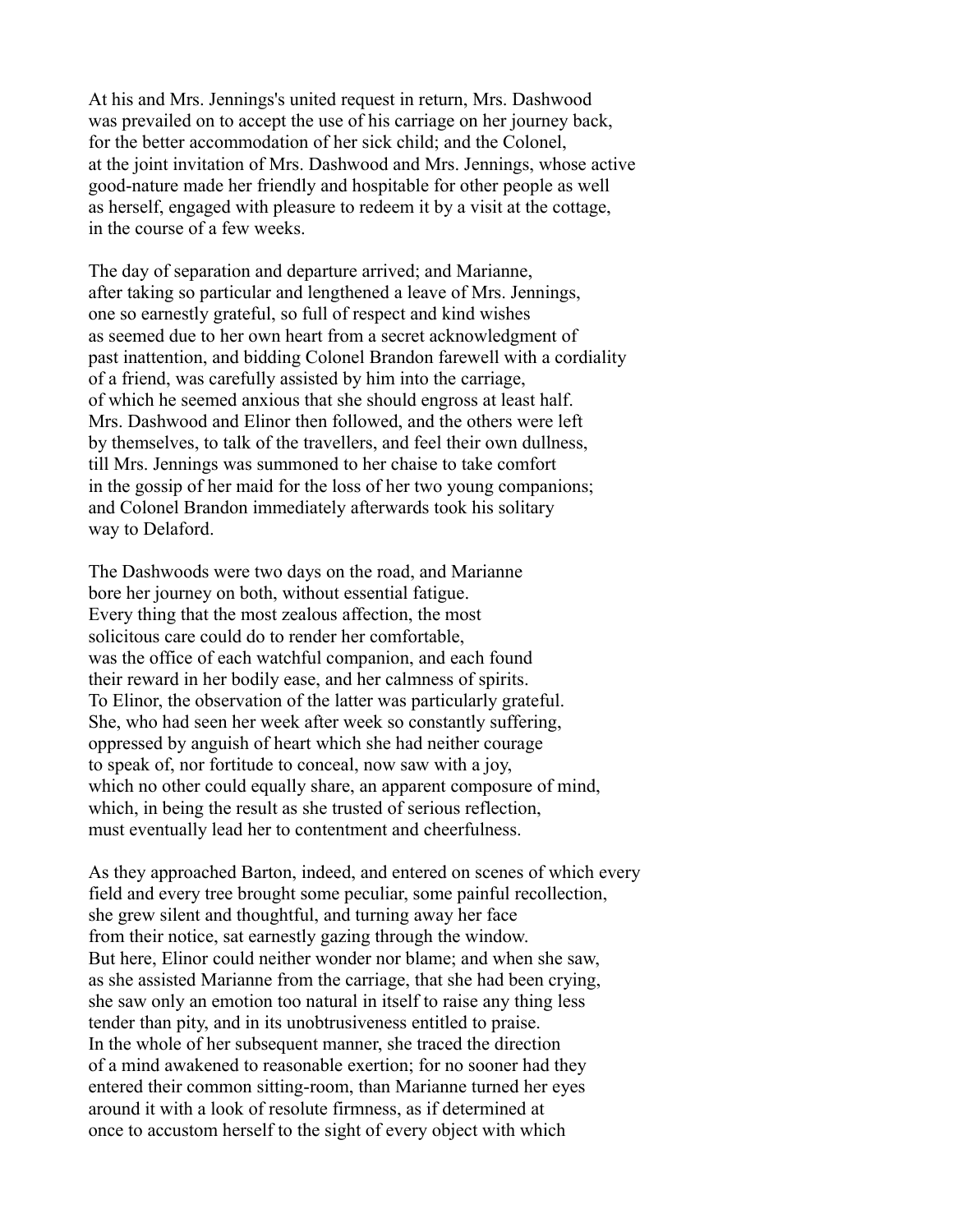the remembrance of Willoughby could be connected.--She said little, but every sentence aimed at cheerfulness, and though a sigh sometimes escaped her, it never passed away without the atonement of a smile. After dinner she would try her piano-forte. She went to it; but the music on which her eye first rested was an opera, procured for her by Willoughby, containing some of their favourite duets, and bearing on its outward leaf her own name in his hand-writing.-- That would not do.--She shook her head, put the music aside, and after running over the keys for a minute, complained of feebleness in her fingers, and closed the instrument again; declaring however with firmness as she did so, that she should in future practice much.

The next morning produced no abatement in these happy symptoms. On the contrary, with a mind and body alike strengthened by rest, she looked and spoke with more genuine spirit, anticipating the pleasure of Margaret's return, and talking of the dear family party which would then be restored, of their mutual pursuits and cheerful society, as the only happiness worth a wish.

"When the weather is settled, and I have recovered my strength," said she, "we will take long walks together every day. We will walk to the farm at the edge of the down, and see how the children go on; we will walk to Sir John's new plantations at Barton Cross, and the Abbeyland; and we will often go the old ruins of the Priory, and try to trace its foundations as far as we are told they once reached. I know we shall be happy. I know the summer will pass happily away. I mean never to be later in rising than six, and from that time till dinner I shall divide every moment between music and reading. I have formed my plan, and am determined to enter on a course of serious study. Our own library is too well known to me, to be resorted to for any thing beyond mere amusement. But there are many works well worth reading at the Park; and there are others of more modern production which I know I can borrow of Colonel Brandon. By reading only six hours a-day, I shall gain in the course of a twelve-month a great deal of instruction which I now feel myself to want."

Elinor honoured her for a plan which originated so nobly as this; though smiling to see the same eager fancy which had been leading her to the extreme of languid indolence and selfish repining, now at work in introducing excess into a scheme of such rational employment and virtuous self-control. Her smile however changed to a sigh when she remembered that promise to Willoughby was yet unfulfilled, and feared she had that to communicate which might again unsettle the mind of Marianne, and ruin at least for a time this fair prospect of busy tranquillity. Willing therefore to delay the evil hour, she resolved to wait till her sister's health were more secure, before she appointed it. But the resolution was made only to be broken.

Marianne had been two or three days at home, before the weather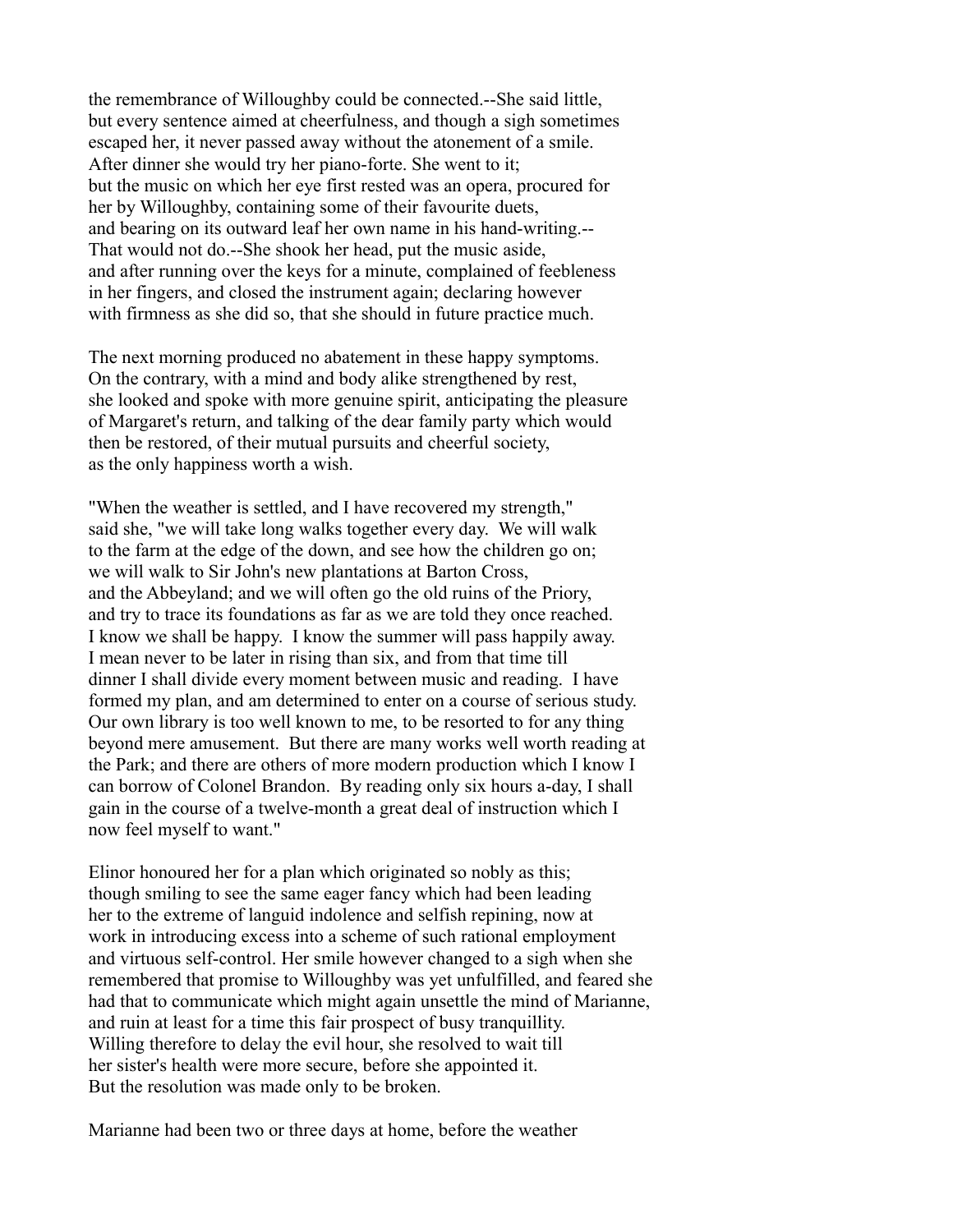was fine enough for an invalid like herself to venture out. But at last a soft, genial morning appeared; such as might tempt the daughter's wishes and the mother's confidence; and Marianne, leaning on Elinor's arm, was authorised to walk as long as she could without fatigue, in the lane before the house.

The sisters set out at a pace, slow as the feebleness of Marianne in an exercise hitherto untried since her illness required;- and they had advanced only so far beyond the house as to admit a full view of the hill, the important hill behind, when pausing with her eyes turned towards it, Marianne calmly said,

"There, exactly there,"--pointing with one hand, "on that projecting mound,- there I fell; and there I first saw Willoughby."

Her voice sunk with the word, but presently reviving she added,

"I am thankful to find that I can look with so little pain on the spot!- shall we ever talk on that subject, Elinor?"--hesitatingly it was said.--"Or will it be wrong?--I can talk of it now, I hope, as I ought to do."--

Elinor tenderly invited her to be open.

"As for regret," said Marianne, "I have done with that, as far as HE is concerned. I do not mean to talk to you of what my feelings have been for him, but what they are NOW.-- At present, if I could be satisfied on one point, if I could be allowed to think that he was not ALWAYS acting a part, not ALWAYS deceiving me;--but above all, if I could be assured that he never was so VERY wicked as my fears have sometimes fancied him, since the story of that unfortunate girl"--

She stopt. Elinor joyfully treasured her words as she answered,

"If you could be assured of that, you think you should be easy."

"Yes. My peace of mind is doubly involved in it;--for not only is it horrible to suspect a person, who has been what HE has been to ME, of such designs,- but what must it make me appear to myself?--What in a situation like mine, but a most shamefully unguarded affection could expose me to"--

"How then," asked her sister, "would you account for his behaviour?"

"I would suppose him,--Oh, how gladly would I suppose him, only fickle, very, very fickle."

Elinor said no more. She was debating within herself on the eligibility of beginning her story directly, or postponing it till Marianne were in stronger health;--and they crept on for a few minutes in silence.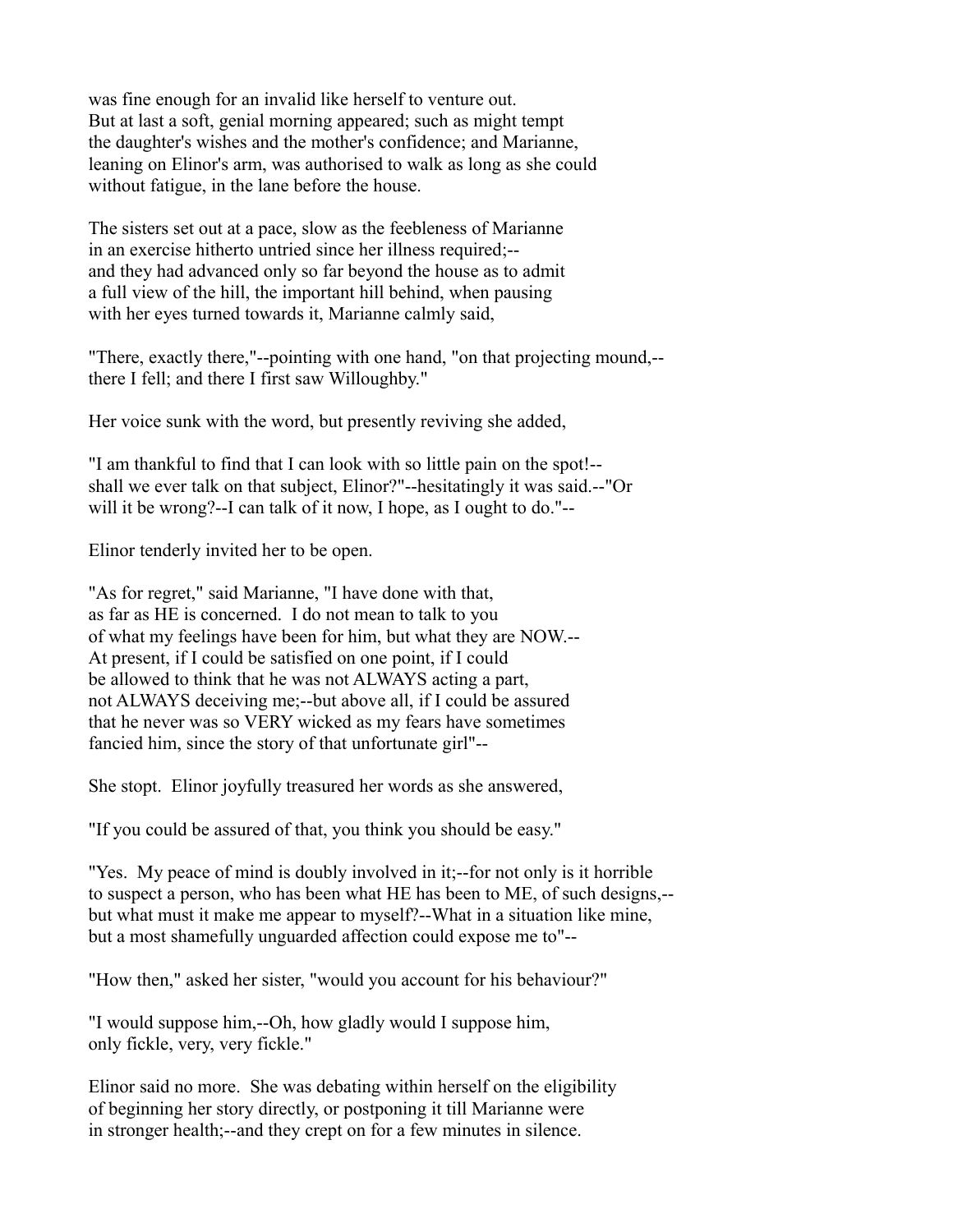"I am not wishing him too much good," said Marianne at last with a sigh, "when I wish his secret reflections may be no more unpleasant than my own. He will suffer enough in them."

"Do you compare your conduct with his?"

"No. I compare it with what it ought to have been; I compare it with yours."

"Our situations have borne little resemblance."

"They have borne more than our conduct.--Do not, my dearest Elinor, let your kindness defend what I know your judgment must censure. My illness has made me think--It has given me leisure and calmness for serious recollection. Long before I was enough recovered to talk, I was perfectly able to reflect. I considered the past: I saw in my own behaviour, since the beginning of our acquaintance with him last autumn, nothing but a series of imprudence towards myself, and want of kindness to others. I saw that my own feelings had prepared my sufferings, and that my want of fortitude under them had almost led me to the grave. My illness, I well knew, had been entirely brought on by myself by such negligence of my own health, as I had felt even at the time to be wrong. Had I died,--it would have been self-destruction. I did not know my danger till the danger was removed; but with such feelings as these reflections gave me, I wonder at my recovery,- wonder that the very eagerness of my desire to live, to have time for atonement to my God, and to you all, did not kill me at once. Had I died,--in what peculiar misery should I have left you, my nurse, my friend, my sister!--You, who had seen all the fretful selfishness of my latter days; who had known all the murmurings of my heart!-- How should I have lived in YOUR remembrance!--My mother too! How could you have consoled her!--I cannot express my own abhorrence of myself. Whenever I looked towards the past, I saw some duty neglected, or some failing indulged. Every body seemed injured by me. The kindness, the unceasing kindness of Mrs. Jennings, I had repaid with ungrateful contempt. To the Middletons, to the Palmers, the Steeles, to every common acquaintance even, I had been insolent and unjust; with a heart hardened against their merits, and a temper irritated by their very attention.--To John, to Fanny,--yes, even to them, little as they deserve, I had given less than their due. But you,- you above all, above my mother, had been wronged by me. I, and only I, knew your heart and its sorrows; yet to what did it influence me?--not to any compassion that could benefit you or myself.--Your example was before me; but to what avail?--Was I more considerate of you and your comfort? Did I imitate your forbearance, or lessen your restraints, by taking any part in those offices of general complaisance or particular gratitude which you had hitherto been left to discharge alone?--No; not less when I knew you to be unhappy, than when I had believed you at ease, did I turn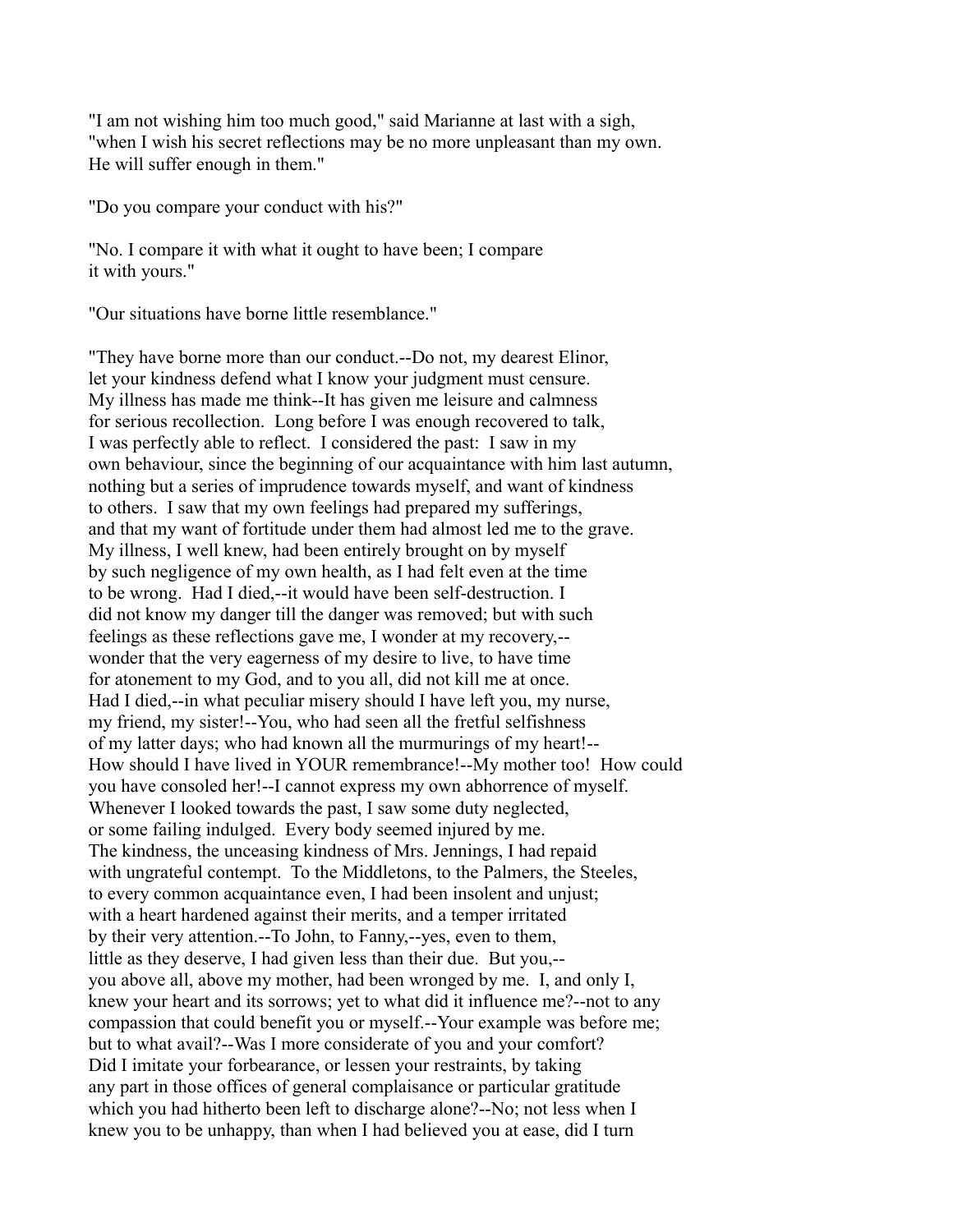away from every exertion of duty or friendship; scarcely allowing sorrow to exist but with me, regretting only THAT heart which had deserted and wronged me, and leaving you, for or I professed an unbounded affection, to be miserable for my sake."

Here ceased the rapid flow of her self-reproving spirit; and Elinor, impatient to soothe, though too honest to flatter, gave her instantly that praise and support which her frankness and her contrition so well deserved. Marianne pressed her hand and replied,

"You are very good.--The future must be my proof. I have laid down my plan, and if I am capable of adhering to it- my feelings shall be governed and my temper improved. They shall no longer worry others, nor torture myself. I shall now live solely for my family. You, my mother, and Margaret, must henceforth be all the world to me; you will share my affections entirely between you. From you, from my home, I shall never again have the smallest incitement to move; and if I do mix in other society, it will be only to shew that my spirit is humbled, my heart amended, and that I can practise the civilities, the lesser duties of life, with gentleness and forbearance. As for Willoughby--to say that I shall soon or that I shall ever forget him, would be idle. His remembrance can be overcome by no change of circumstances or opinions. But it shall be regulated, it shall be checked by religion, by reason, by constant employment."

She paused--and added in a low voice, "If I could but know HIS heart, everything would become easy."

Elinor, who had now been for some time reflecting on the propriety or impropriety of speedily hazarding her narration, without feeling at all nearer decision than at first, heard this; and perceiving that as reflection did nothing, resolution must do all, soon found herself leading to the fact.

She managed the recital, as she hoped, with address; prepared her anxious listener with caution; related simply and honestly the chief points on which Willoughby grounded his apology; did justice to his repentance, and softened only his protestations of present regard. Marianne said not a word.--She trembled, her eyes were fixed on the ground, and her lips became whiter than even sickness had left them. A thousand inquiries sprung up from her heart, but she dared not urge one. She caught every syllable with panting eagerness; her hand, unknowingly to herself, closely pressed her sister's, and tears covered her cheeks.

Elinor, dreading her being tired, led her towards home; and till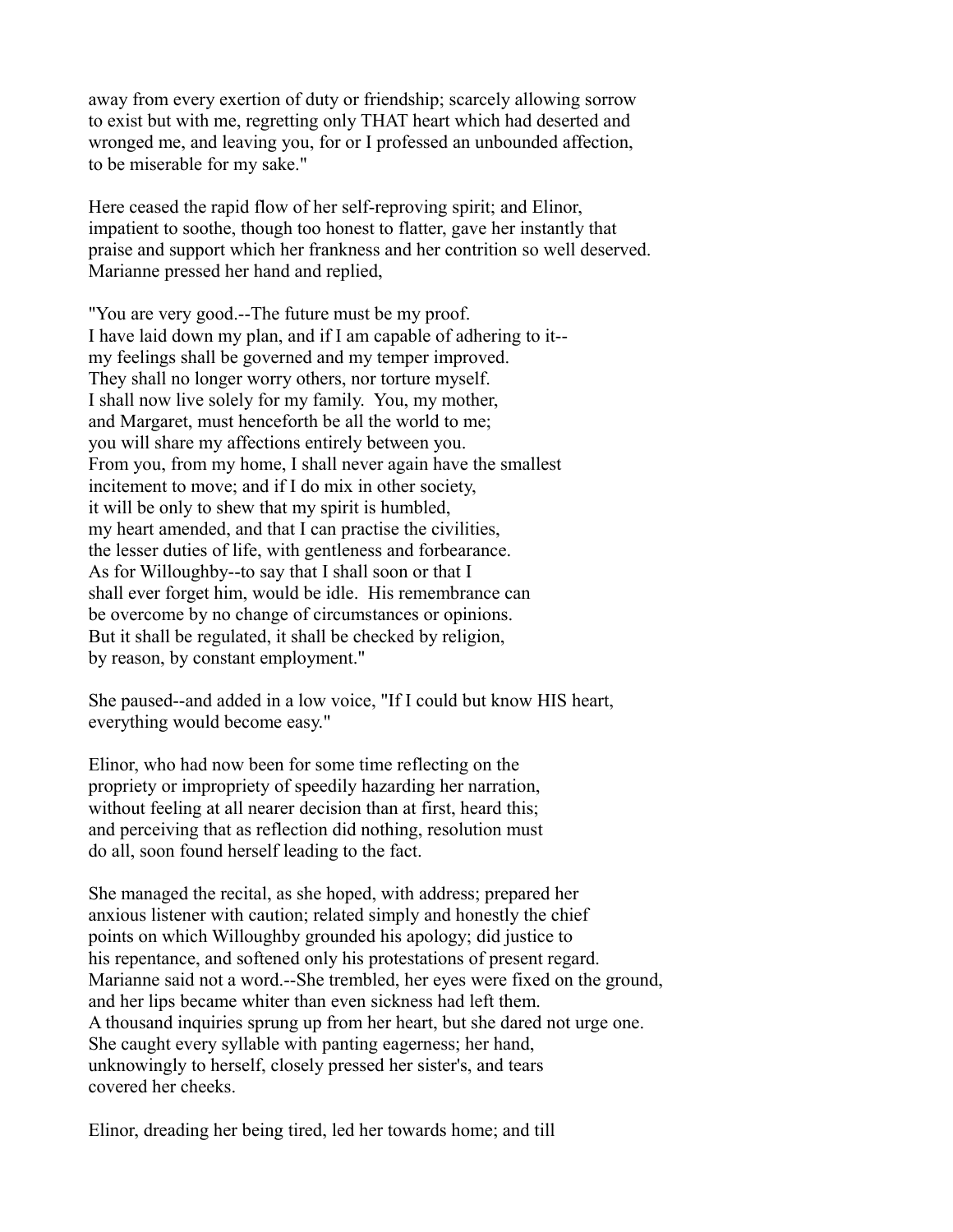they reached the door of the cottage, easily conjecturing what her curiosity must be though no question was suffered to speak it, talked of nothing but Willoughby, and their conversation together; and was carefully minute in every particular of speech and look, where minuteness could be safely indulged. As soon as they entered the house, Marianne with a kiss of gratitude and these two words just articulate through her tears, "Tell mama," withdrew from her sister and walked slowly up stairs. Elinor would not attempt to disturb a solitude so reasonable as what she now sought; and with a mind anxiously pre-arranging its result, and a resolution of reviving the subject again, should Marianne fail to do it, she turned into the parlour to fulfill her parting injunction.

#### CHAPTER 47

Mrs. Dashwood did not hear unmoved the vindication of her former favourite. She rejoiced in his being cleared from some part of his imputed guilt;- she was sorry for him;--she wished him happy. But the feelings of the past could not be recalled.--Nothing could restore him with a faith unbroken--a character unblemished, to Marianne. Nothing could do away the knowledge of what the latter had suffered through his means, nor remove the guilt of his conduct towards Eliza. Nothing could replace him, therefore, in her former esteem, nor injure the interests of Colonel Brandon.

Had Mrs. Dashwood, like her daughter, heard Willoughby's story from himself--had she witnessed his distress, and been under the influence of his countenance and his manner, it is probable that her compassion would have been greater. But it was neither in Elinor's power, nor in her wish, to rouse such feelings in another, by her retailed explanation, as had at first been called forth in herself. Reflection had given calmness to her judgment, and sobered her own opinion of Willoughby's deserts;--she wished, therefore, to declare only the simple truth, and lay open such facts as were really due to his character, without any embellishment of tenderness to lead the fancy astray.

In the evening, when they were all three together, Marianne began voluntarily to speak of him again;--but that it was not without an effort, the restless, unquiet thoughtfulness in which she had been for some time previously sitting- her rising colour, as she spoke,--and her unsteady voice, plainly shewed.

"I wish to assure you both," said she, "that I see every thing- as you can desire me to do."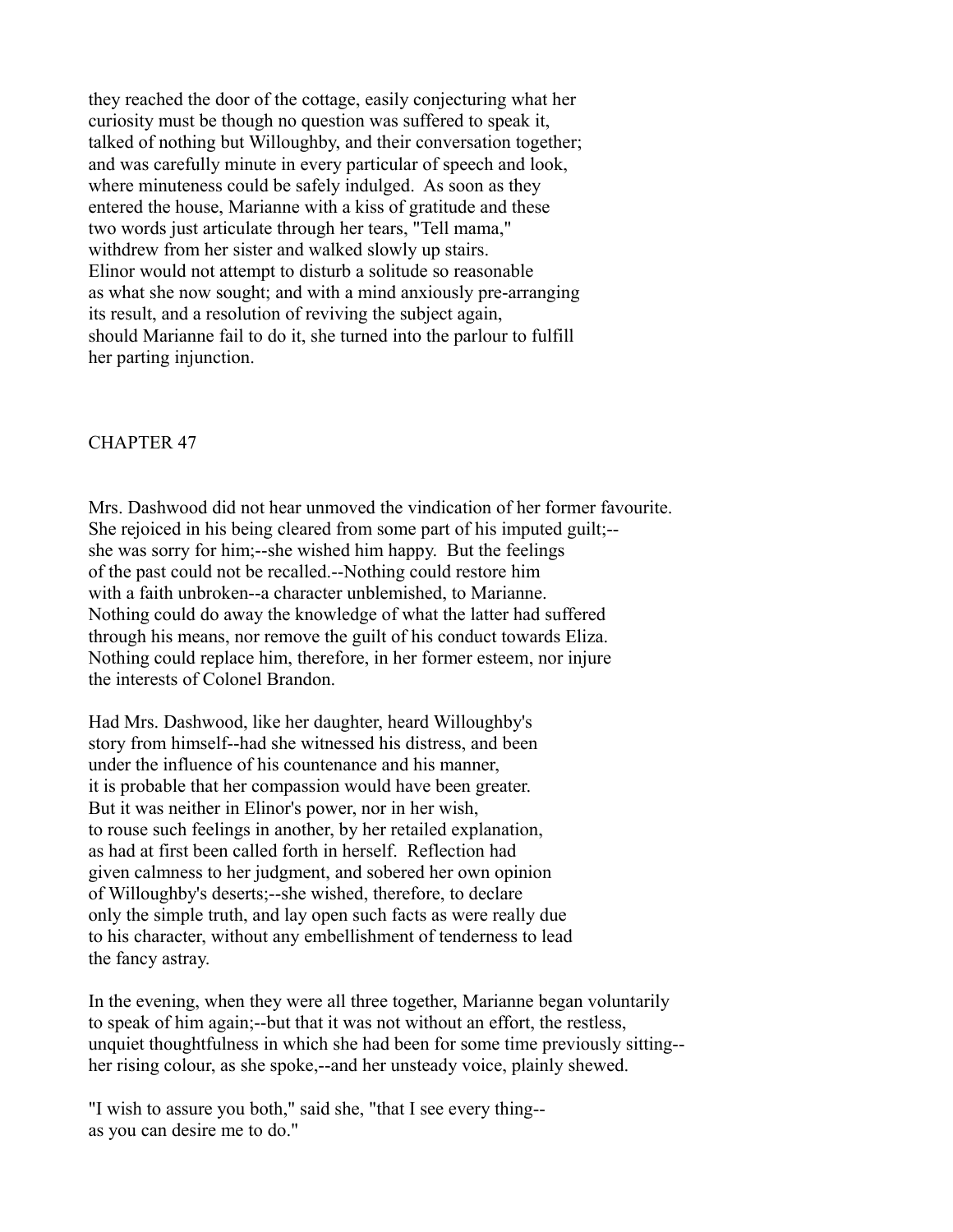Mrs. Dashwood would have interrupted her instantly with soothing tenderness, had not Elinor, who really wished to hear her sister's unbiased opinion, by an eager sign, engaged her silence. Marianne slowly continued--

"It is a great relief to me--what Elinor told me this morning-- I have now heard exactly what I wished to hear."--For some moments her voice was lost; but recovering herself, she added, and with greater calmness than before--"I am now perfectly satisfied, I wish for no change. I never could have been happy with him, after knowing, as sooner or later I must have known, all this.--I should have had no confidence, no esteem. Nothing could have done it away to my feelings."

"I know it--I know it," cried her mother. "Happy with a man of libertine practices!--With one who so injured the peace of the dearest of our friends, and the best of men!--No--my Marianne has not a heart to be made happy with such a man!--Her conscience, her sensitive counscience, would have felt all that the conscience of her husband ought to have felt."

Marianne sighed, and repeated, "I wish for no change."

"You consider the matter," said Elinor, "exactly as a good mind and a sound understanding must consider it; and I dare say you perceive, as well as myself, not only in this, but in many other circumstances, reason enough to be convinced that your marriage must have involved you in many certain troubles and disappointments, in which you would have been poorly supported by an affection, on his side, much less certain. Had you married, you must have been always poor. His expensiveness is acknowledged even by himself, and his whole conduct declares that self-denial is a word hardly understood by him. His demands and your inexperience together, on a small, very small income, must have brought on distresses which would not be the LESS grievous to you, from having been entirely unknown and unthought of before. YOUR sense of honour and honesty would have led you, I know, when aware of your situation, to attempt all the economy that would appear to you possible: and, perhaps, as long as your frugality retrenched only on your own comfort, you might have been suffered to practice it, but beyond that--and how little could the utmost of your single management do to stop the ruin which had begun before your marriage?-- Beyond THAT, had you endeavoured, however reasonably, to abridge HIS enjoyments, is it not to be feared, that instead of prevailing on feelings so selfish to consent to it, you would have lessened your own influence on his heart, and made him regret the connection which had involved him in such difficulties?"

Marianne's lips quivered, and she repeated the word "Selfish?" in a tone that implied--"do you really think him selfish?"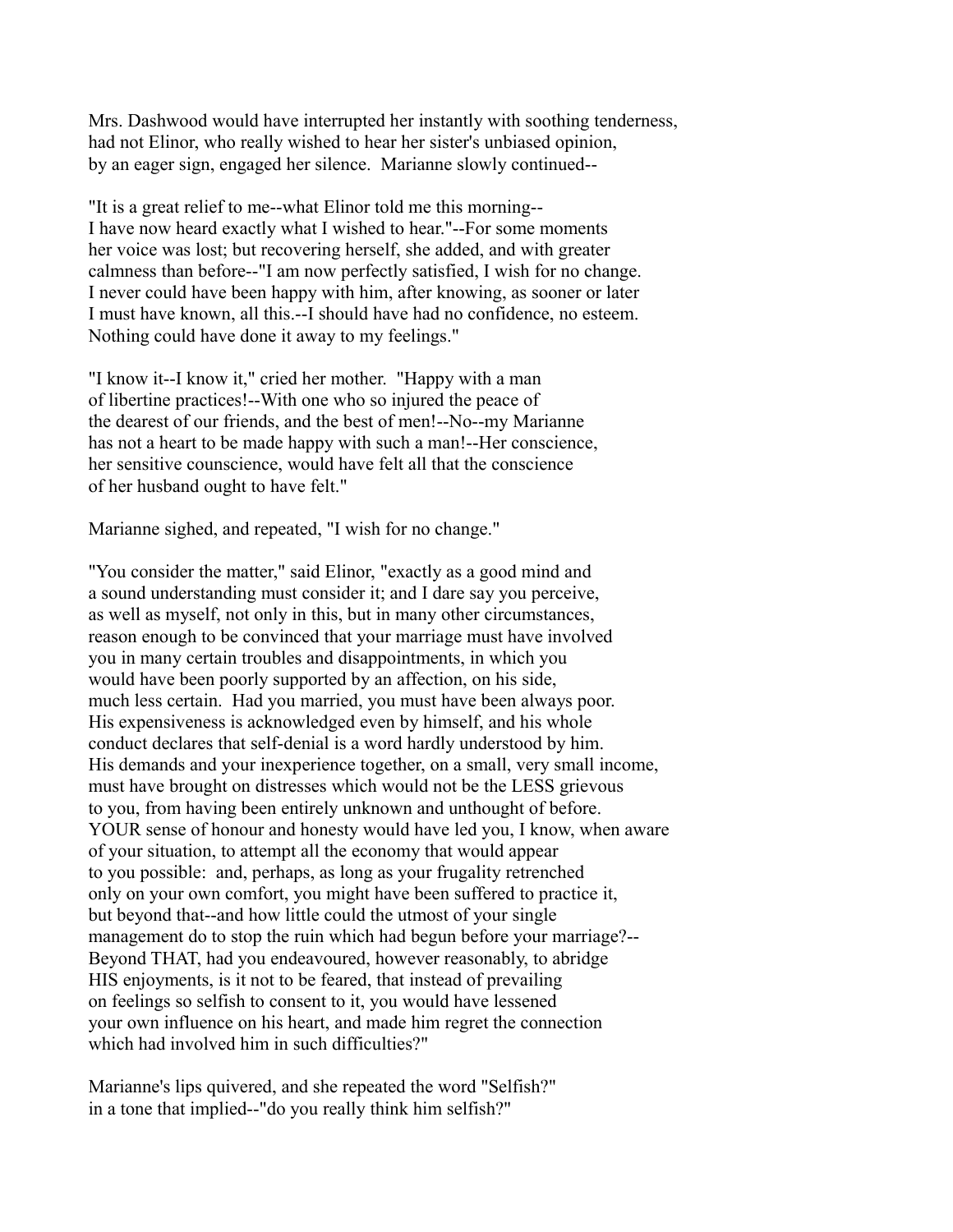"The whole of his behaviour," replied Elinor, "from the beginning to the end of the affair, has been grounded on selfishness. It was selfishness which first made him sport with your affections; which afterwards, when his own were engaged, made him delay the confession of it, and which finally carried him from Barton. His own enjoyment, or his own ease, was, in every particular, his ruling principle."

"It is very true. MY happiness never was his object."

"At present," continued Elinor, "he regrets what he has done. And why does he regret it?--Because he finds it has not answered towards himself. It has not made him happy. His circumstances are now unembarrassed--he suffers from no evil of that kind; and he thinks only that he has married a woman of a less amiable temper than yourself. But does it follow that had he married you, he would have been happy?--The inconveniences would have been different. He would then have suffered under the pecuniary distresses which, because they are removed, he now reckons as nothing. He would have had a wife of whose temper he could make no complaint, but he would have been always necessitous- always poor; and probably would soon have learned to rank the innumerable comforts of a clear estate and good income as of far more importance, even to domestic happiness, than the mere temper of a wife."

"I have not a doubt of it," said Marianne; "and I have nothing to regret- nothing but my own folly."

"Rather say your mother's imprudence, my child," said Mrs. Dashwood; "SHE must be answerable."

Marianne would not let her proceed;--and Elinor, satisfied that each felt their own error, wished to avoid any survey of the past that might weaken her sister's spirits; she, therefore, pursuing the first subject, immediately continued,

"One observation may, I think, be fairly drawn from the whole of the story--that all Willoughby's difficulties have arisen from the first offence against virtue, in his behaviour to Eliza Williams. That crime has been the origin of every lesser one, and of all his present discontents."

Marianne assented most feelingly to the remark; and her mother was led by it to an enumeration of Colonel Brandon's injuries and merits, warm as friendship and design could unitedly dictate. Her daughter did not look, however, as if much of it were heard by her.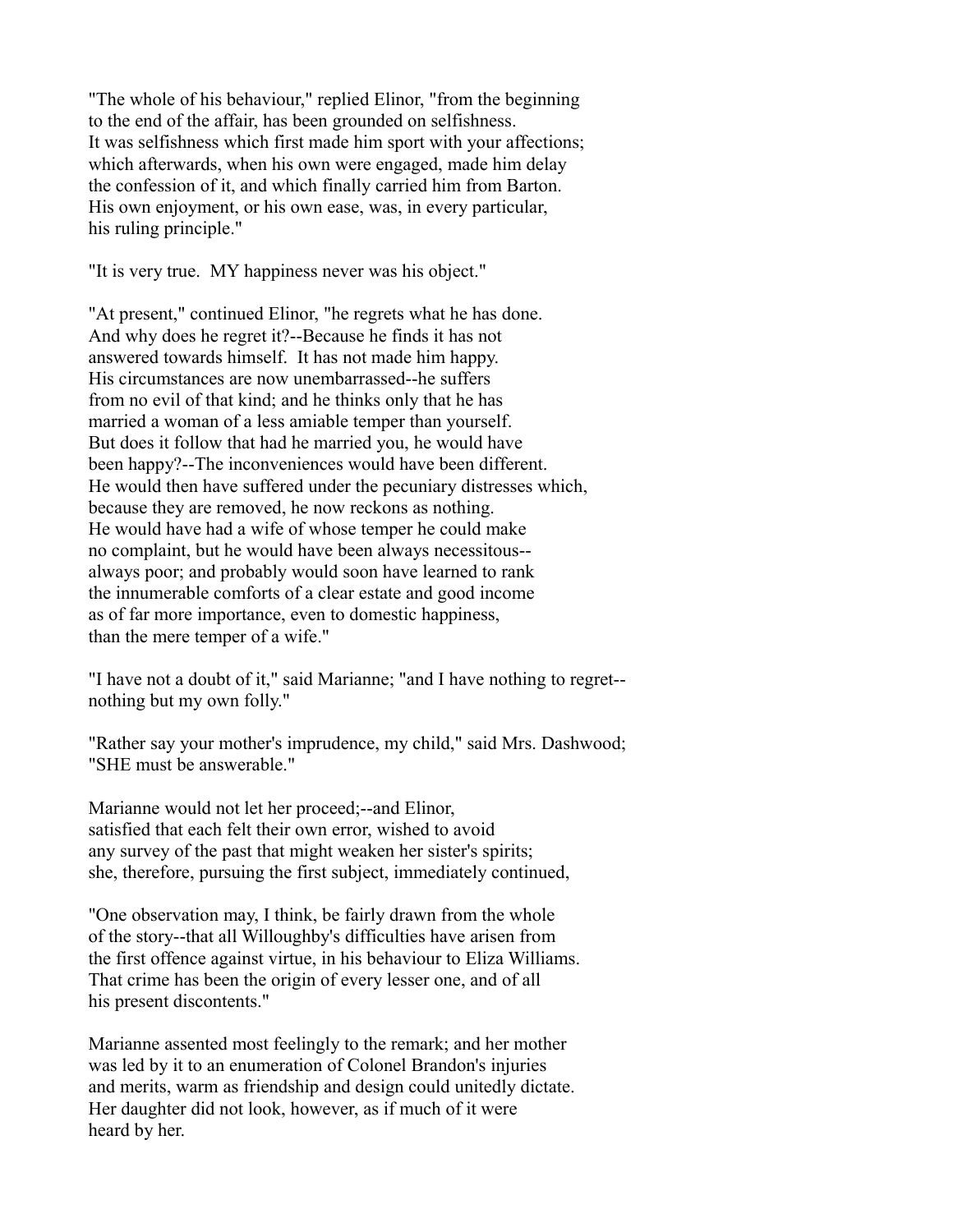Elinor, according to her expectation, saw on the two or three following days, that Marianne did not continue to gain strength as she had done; but while her resolution was unsubdued, and she still tried to appear cheerful and easy, her sister could safely trust to the effect of time upon her health.

Margaret returned, and the family were again all restored to each other, again quietly settled at the cottage; and if not pursuing their usual studies with quite so much vigour as when they first came to Barton, at least planning a vigorous prosecution of them in future.

Elinor grew impatient for some tidings of Edward. She had heard nothing of him since her leaving London, nothing new of his plans, nothing certain even of his present abode. Some letters had passed between her and her brother, in consequence of Marianne's illness; and in the first of John's, there had been this sentence:-- "We know nothing of our unfortunate Edward, and can make no enquiries on so prohibited a subject, but conclude him to be still at Oxford;" which was all the intelligence of Edward afforded her by the correspondence, for his name was not even mentioned in any of the succeeding letters. She was not doomed, however, to be long in ignorance of his measures.

Their man-servant had been sent one morning to Exeter on business; and when, as he waited at table, he had satisfied the inquiries of his mistress as to the event of his errand, this was his voluntary communication--

"I suppose you know, ma'am, that Mr. Ferrars is married."

Marianne gave a violent start, fixed her eyes upon Elinor, saw her turning pale, and fell back in her chair in hysterics. Mrs. Dashwood, whose eyes, as she answered the servant's inquiry, had intuitively taken the same direction, was shocked to perceive by Elinor's countenance how much she really suffered, and a moment afterwards, alike distressed by Marianne's situation, knew not on which child to bestow her principal attention.

The servant, who saw only that Miss Marianne was taken ill, had sense enough to call one of the maids, who, with Mrs. Dashwood's assistance, supported her into the other room. By that time, Marianne was rather better, and her mother leaving her to the care of Margaret and the maid, returned to Elinor, who, though still much disordered, had so far recovered the use of her reason and voice as to be just beginning an inquiry of Thomas, as to the source of his intelligence. Mrs. Dashwood immediately took all that trouble on herself; and Elinor had the benefit of the information without the exertion of seeking it.

"Who told you that Mr. Ferrars was married, Thomas?"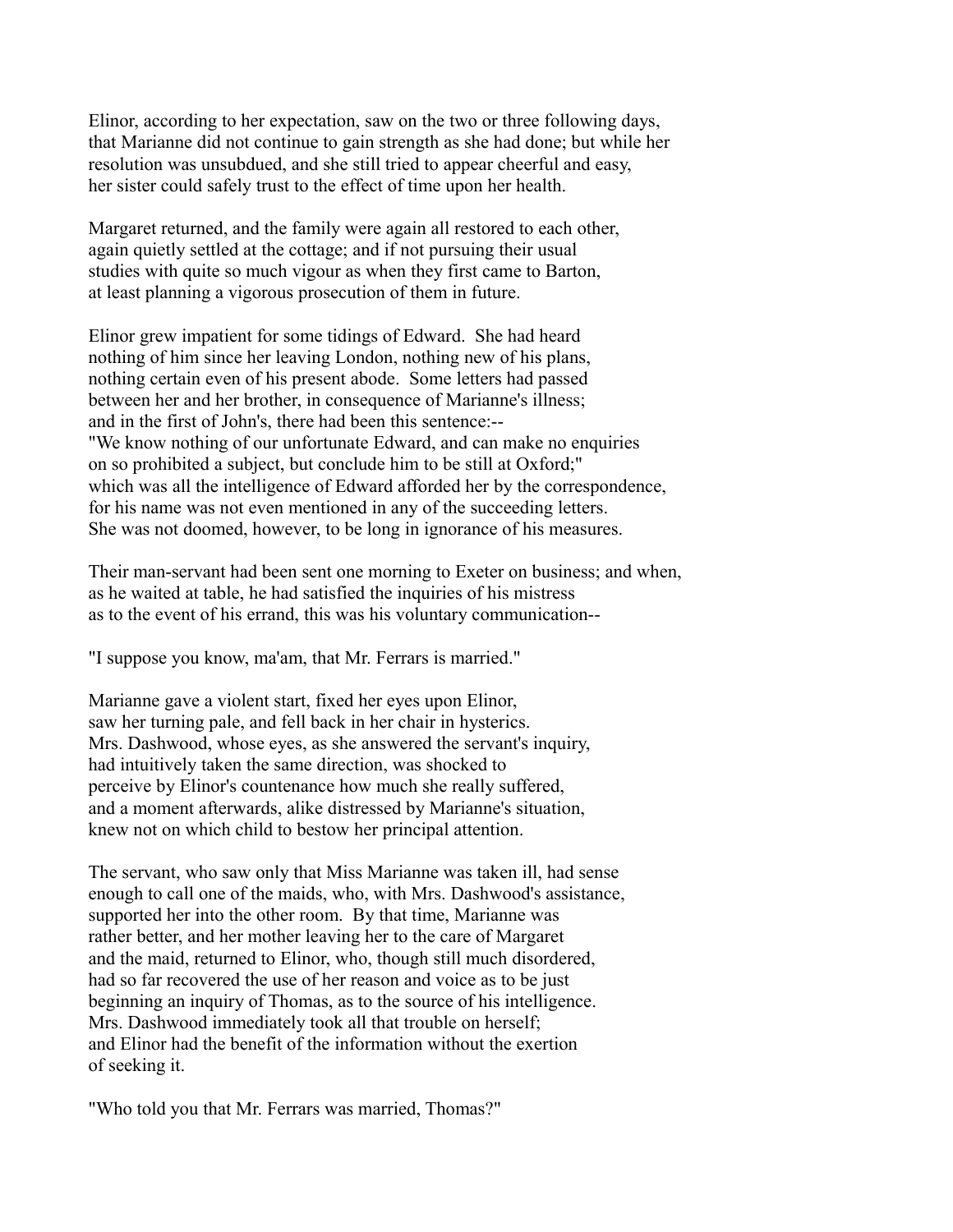"I see Mr. Ferrars myself, ma'am, this morning in Exeter, and his lady too, Miss Steele as was. They was stopping in a chaise at the door of the New London Inn, as I went there with a message from Sally at the Park to her brother, who is one of the post-boys. I happened to look up as I went by the chaise, and so I see directly it was the youngest Miss Steele; so I took off my hat, and she knew me and called to me, and inquired after you, ma'am, and the young ladies, especially Miss Marianne, and bid me I should give her compliments and Mr. Ferrars's, their best compliments and service, and how sorry they was they had not time to come on and see you, but they was in a great hurry to go forwards, for they was going further down for a little while, but howsever, when they come back, they'd make sure to come and see you."

"But did she tell you she was married, Thomas?"

"Yes, ma'am. She smiled, and said how she had changed her name since she was in these parts. She was always a very affable and free-spoken young lady, and very civil behaved. So, I made free to wish her joy."

"Was Mr. Ferrars in the carriage with her?"

"Yes, ma'am, I just see him leaning back in it, but he did not look up;- he never was a gentleman much for talking."

Elinor's heart could easily account for his not putting himself forward; and Mrs. Dashwood probably found the same explanation.

"Was there no one else in the carriage?"

"No, ma'am, only they two."

"Do you know where they came from?"

"They come straight from town, as Miss Lucy--Mrs. Ferrars told me."

"And are they going farther westward?"

"Yes, ma'am--but not to bide long. They will soon be back again, and then they'd be sure and call here."

Mrs. Dashwood now looked at her daughter; but Elinor knew better than to expect them. She recognised the whole of Lucy in the message, and was very confident that Edward would never come near them. She observed in a low voice, to her mother, that they were probably going down to Mr. Pratt's, near Plymouth.

Thomas's intelligence seemed over. Elinor looked as if she wished to hear more.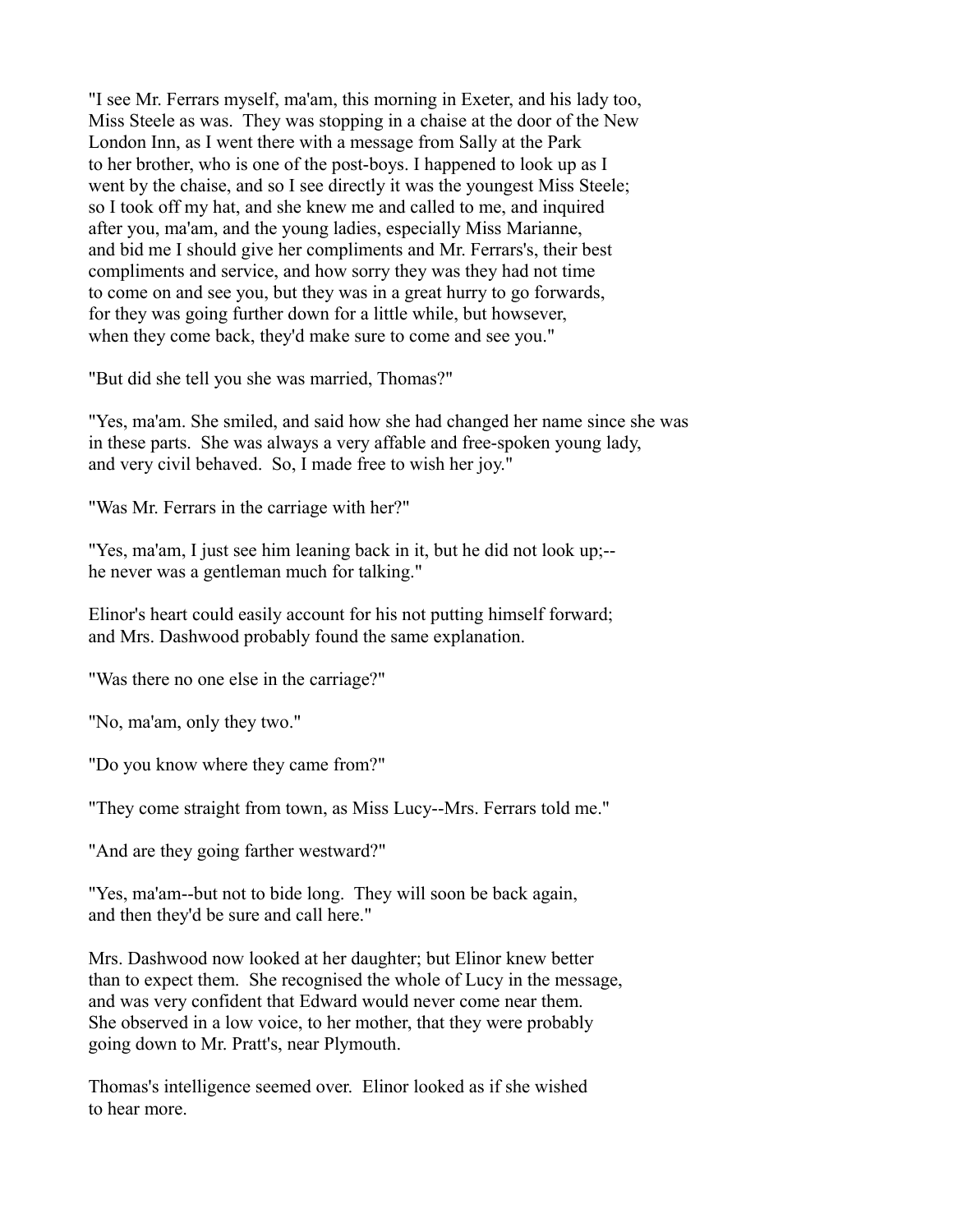"Did you see them off, before you came away?"

"No, ma'am--the horses were just coming out, but I could not bide any longer; I was afraid of being late."

"Did Mrs. Ferrars look well?"

"Yes, ma'am, she said how she was very well; and to my mind she was always a very handsome young lady--and she seemed vastly contented."

Mrs. Dashwood could think of no other question, and Thomas and the tablecloth, now alike needless, were soon afterwards dismissed. Marianne had already sent to say, that she should eat nothing more. Mrs. Dashwood's and Elinor's appetites were equally lost, and Margaret might think herself very well off, that with so much uneasiness as both her sisters had lately experienced, so much reason as they had often had to be careless of their meals, she had never been obliged to go without her dinner before.

When the dessert and the wine were arranged, and Mrs. Dashwood and Elinor were left by themselves, they remained long together in a similarity of thoughtfulness and silence. Mrs. Dashwood feared to hazard any remark, and ventured not to offer consolation. She now found that she had erred in relying on Elinor's representation of herself; and justly concluded that every thing had been expressly softened at the time, to spare her from an increase of unhappiness, suffering as she then had suffered for Marianne. She found that she had been misled by the careful, the considerate attention of her daughter, to think the attachment, which once she had so well understood, much slighter in reality, than she had been wont to believe, or than it was now proved to be. She feared that under this persuasion she had been unjust, inattentive, nay, almost unkind, to her Elinor;--that Marianne's affliction, because more acknowledged, more immediately before her, had too much engrossed her tenderness, and led her away to forget that in Elinor she might have a daughter suffering almost as much, certainly with less self-provocation, and greater fortitude.

### CHAPTER 48

Elinor now found the difference between the expectation of an unpleasant event, however certain the mind may be told to consider it, and certainty itself. She now found, that in spite of herself, she had always admitted a hope, while Edward remained single, that something would occur to prevent his marrying Lucy; that some resolution of his own, some mediation of friends,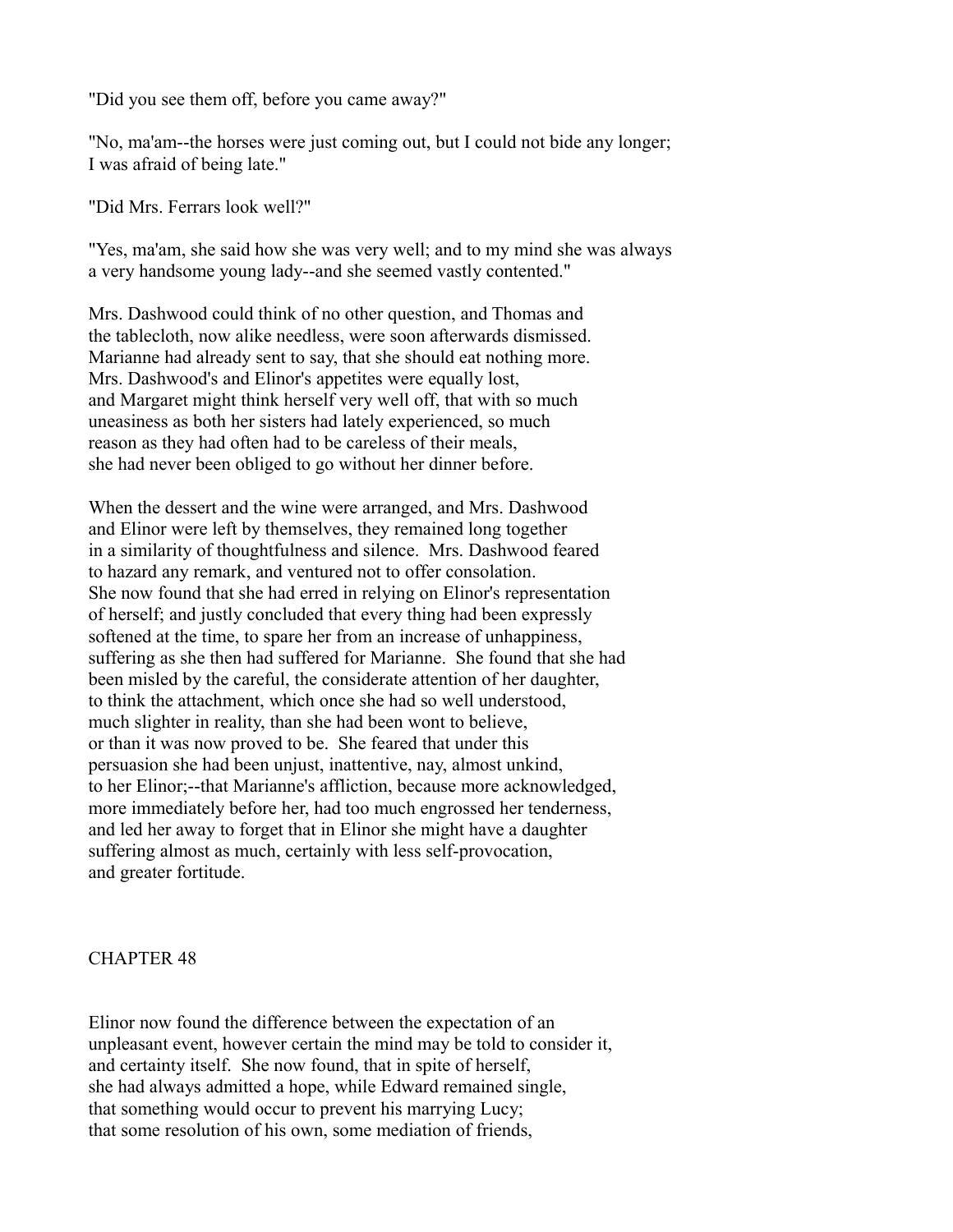or some more eligible opportunity of establishment for the lady, would arise to assist the happiness of all. But he was now married; and she condemned her heart for the lurking flattery, which so much heightened the pain of the intelligence.

That he should be married soon, before (as she imagined) he could be in orders, and consequently before he could be in possession of the living, surprised her a little at first. But she soon saw how likely it was that Lucy, in her self-provident care, in her haste to secure him, should overlook every thing but the risk of delay. They were married, married in town, and now hastening down to her uncle's. What had Edward felt on being within four miles from Barton, on seeing her mother's servant, on hearing Lucy's message!

They would soon, she supposed, be settled at Delaford.--Delaford,- that place in which so much conspired to give her an interest; which she wished to be acquainted with, and yet desired to avoid. She saw them in an instant in their parsonage-house; saw in Lucy, the active, contriving manager, uniting at once a desire of smart appearance with the utmost frugality, and ashamed to be suspected of half her economical practices;- pursuing her own interest in every thought, courting the favour of Colonel Brandon, of Mrs. Jennings, and of every wealthy friend. In Edward--she knew not what she saw, nor what she wished to see;- happy or unhappy,--nothing pleased her; she turned away her head from every sketch of him.

Elinor flattered herself that some one of their connections in London would write to them to announce the event, and give farther particulars,- but day after day passed off, and brought no letter, no tidings. Though uncertain that any one were to blame, she found fault with every absent friend. They were all thoughtless or indolent.

"When do you write to Colonel Brandon, ma'am?" was an inquiry which sprung from the impatience of her mind to have something going on.

"I wrote to him, my love, last week, and rather expect to see, than to hear from him again. I earnestly pressed his coming to us, and should not be surprised to see him walk in today or tomorrow, or any day."

This was gaining something, something to look forward to. Colonel Brandon must have some information to give.

Scarcely had she so determined it, when the figure of a man on horseback drew her eyes to the window. He stopt at their gate. It was a gentleman, it was Colonel Brandon himself. Now she could hear more; and she trembled in expectation of it. But--it was NOT Colonel Brandon--neither his air--nor his height.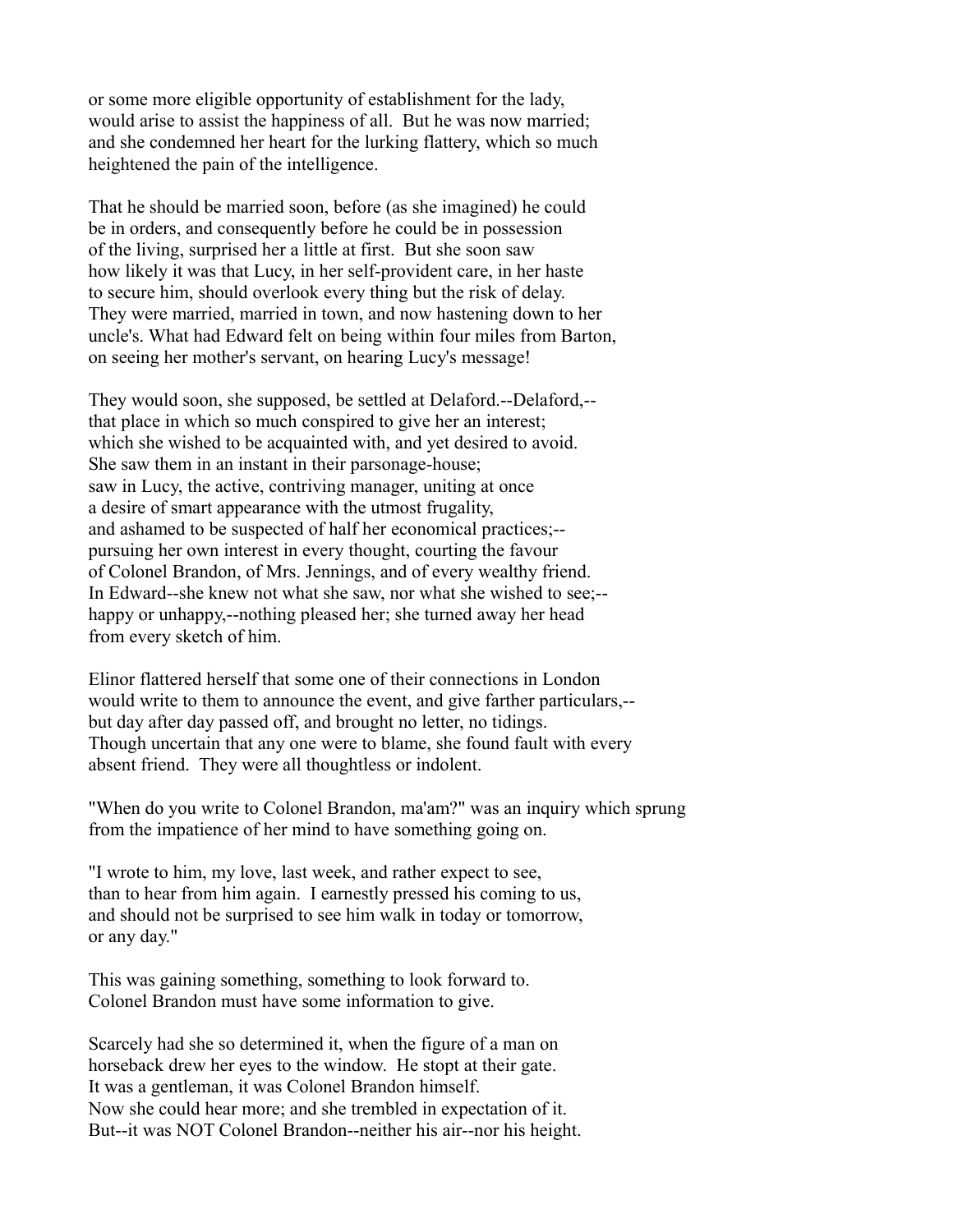Were it possible, she must say it must be Edward. She looked again. He had just dismounted;--she could not be mistaken,--it WAS Edward. She moved away and sat down. "He comes from Mr. Pratt's purposely to see us. I WILL be calm; I WILL be mistress of myself."

In a moment she perceived that the others were likewise aware of the mistake. She saw her mother and Marianne change colour; saw them look at herself, and whisper a few sentences to each other. She would have given the world to be able to speak--and to make them understand that she hoped no coolness, no slight, would appear in their behaviour to him;--but she had no utterance, and was obliged to leave all to their own discretion.

Not a syllable passed aloud. They all waited in silence for the appearance of their visitor. His footsteps were heard along the gravel path; in a moment he was in the passage, and in another he was before them.

His countenance, as he entered the room, was not too happy, even for Elinor. His complexion was white with agitation, and he looked as if fearful of his reception, and conscious that he merited no kind one. Mrs. Dashwood, however, conforming, as she trusted, to the wishes of that daughter, by whom she then meant in the warmth of her heart to be guided in every thing, met with a look of forced complacency, gave him her hand, and wished him joy.

He coloured, and stammered out an unintelligible reply. Elinor's lips had moved with her mother's, and, when the moment of action was over, she wished that she had shaken hands with him too. But it was then too late, and with a countenance meaning to be open, she sat down again and talked of the weather.

Marianne had retreated as much as possible out of sight, to conceal her distress; and Margaret, understanding some part, but not the whole of the case, thought it incumbent on her to be dignified, and therefore took a seat as far from him as she could, and maintained a strict silence.

When Elinor had ceased to rejoice in the dryness of the season, a very awful pause took place. It was put an end to by Mrs. Dashwood, who felt obliged to hope that he had left Mrs. Ferrars very well. In a hurried manner, he replied in the affirmative.

Another pause.

Elinor resolving to exert herself, though fearing the sound of her own voice, now said,

"Is Mrs. Ferrars at Longstaple?"

"At Longstaple!" he replied, with an air of surprise.--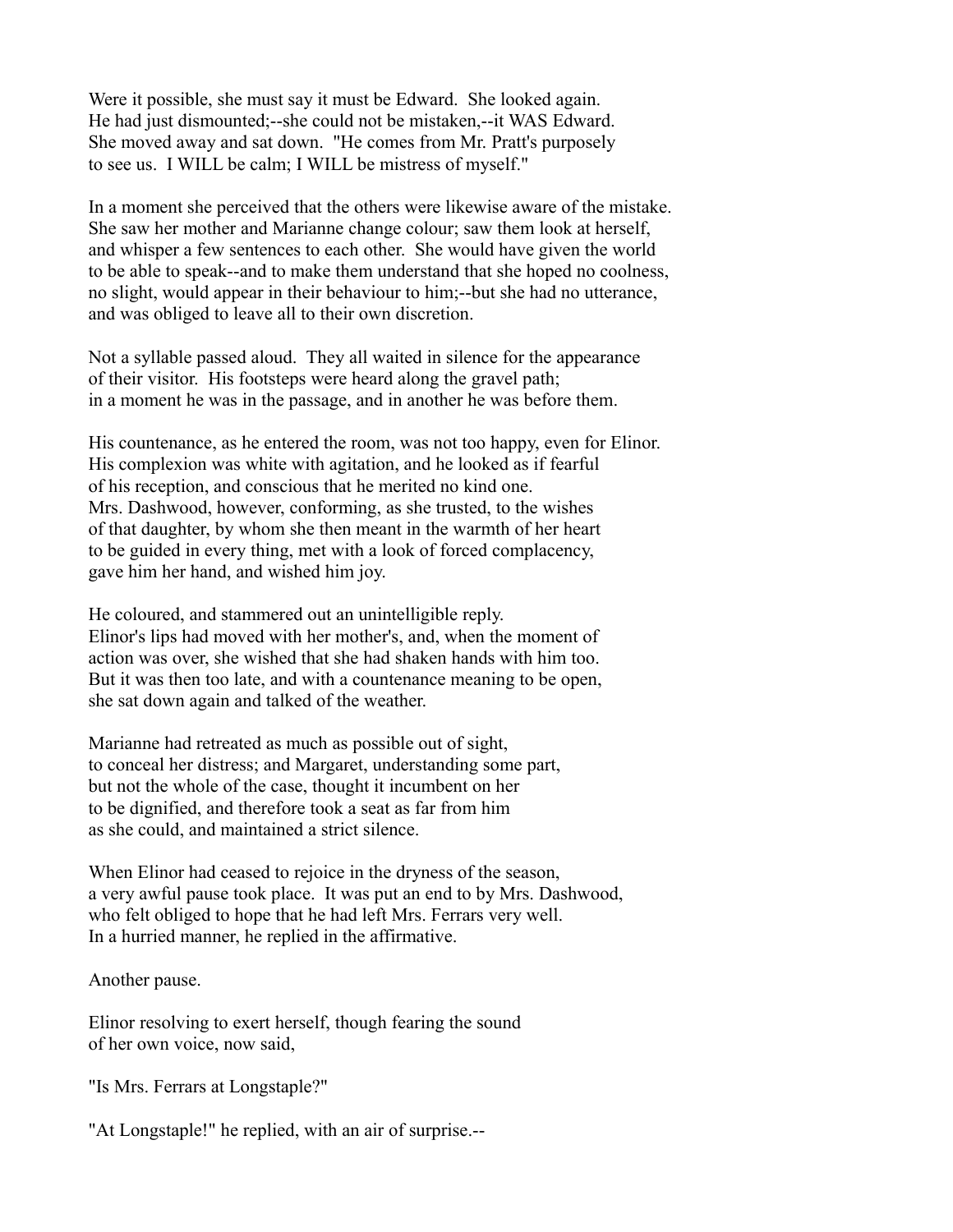"No, my mother is in town."

"I meant," said Elinor, taking up some work from the table, "to inquire for Mrs. EDWARD Ferrars."

She dared not look up;--but her mother and Marianne both turned their eyes on him. He coloured, seemed perplexed, looked doubtingly, and, after some hesitation, said,--

"Perhaps you mean--my brother--you mean Mrs.--Mrs. ROBERT Ferrars."

"Mrs. Robert Ferrars!"--was repeated by Marianne and her mother in an accent of the utmost amazement;--and though Elinor could not speak, even HER eyes were fixed on him with the same impatient wonder. He rose from his seat, and walked to the window, apparently from not knowing what to do; took up a pair of scissors that lay there, and while spoiling both them and their sheath by cutting the latter to pieces as he spoke, said, in a hurried voice,

"Perhaps you do not know--you may not have heard that my brother is lately married to--to the youngest--to Miss Lucy Steele."

His words were echoed with unspeakable astonishment by all but Elinor, who sat with her head leaning over her work, in a state of such agitation as made her hardly know where she was.

"Yes," said he, "they were married last week, and are now at Dawlish."

Elinor could sit it no longer. She almost ran out of the room, and as soon as the door was closed, burst into tears of joy, which at first she thought would never cease. Edward, who had till then looked any where, rather than at her, saw her hurry away, and perhaps saw--or even heard, her emotion; for immediately afterwards he fell into a reverie, which no remarks, no inquiries, no affectionate address of Mrs. Dashwood could penetrate, and at last, without saying a word, quitted the room, and walked out towards the village--leaving the others in the greatest astonishment and perplexity on a change in his situation, so wonderful and so sudden;--a perplexity which they had no means of lessening but by their own conjectures.

# CHAPTER 49

Unaccountable, however, as the circumstances of his release might appear to the whole family, it was certain that Edward was free;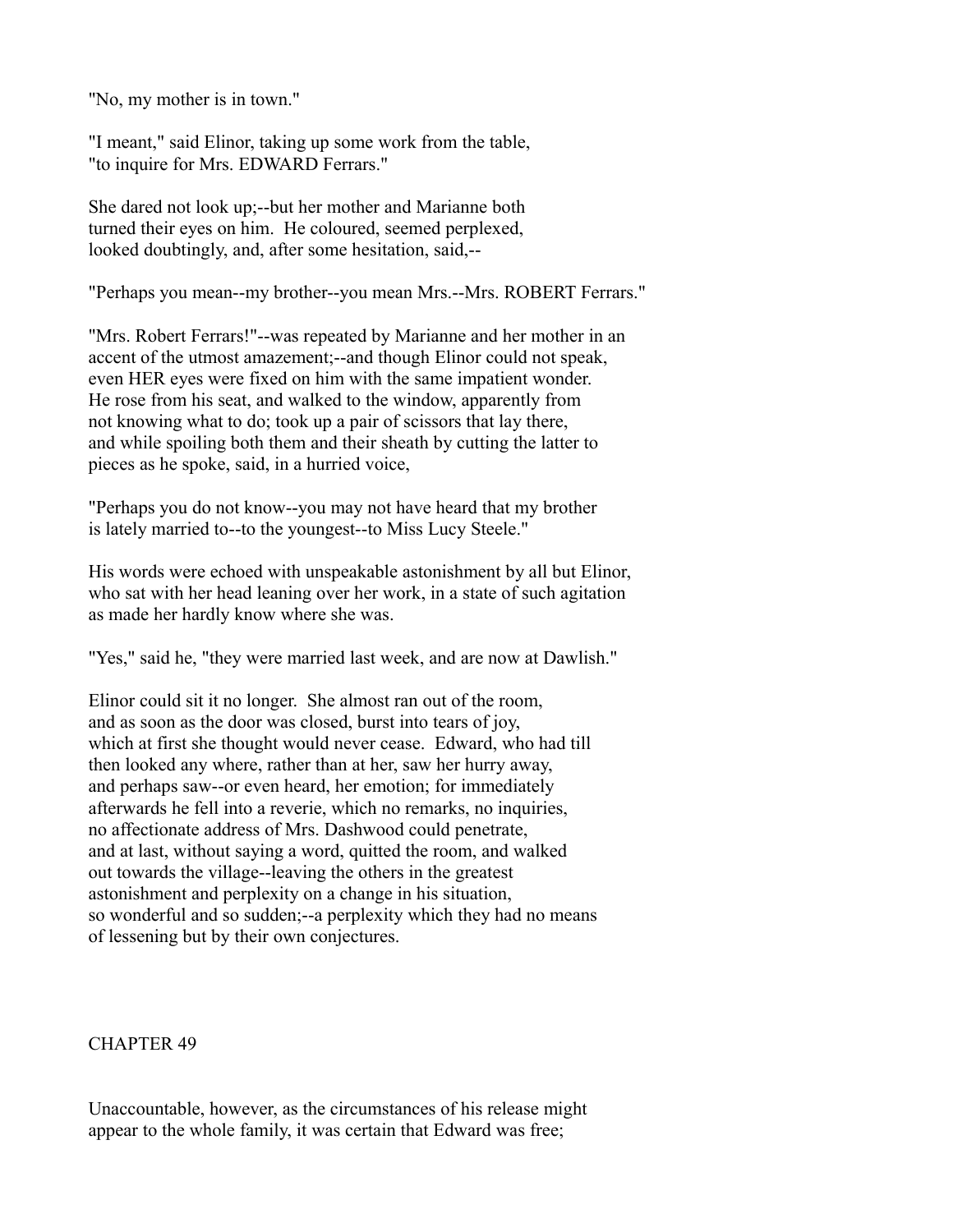and to what purpose that freedom would be employed was easily pre-determined by all;--for after experiencing the blessings of ONE imprudent engagement, contracted without his mother's consent, as he had already done for more than four years, nothing less could be expected of him in the failure of THAT, than the immediate contraction of another.

His errand at Barton, in fact, was a simple one. It was only to ask Elinor to marry him;--and considering that he was not altogether inexperienced in such a question, it might be strange that he should feel so uncomfortable in the present case as he really did, so much in need of encouragement and fresh air.

How soon he had walked himself into the proper resolution, however, how soon an opportunity of exercising it occurred, in what manner he expressed himself, and how he was received, need not be particularly told. This only need be said;--that when they all sat down to table at four o'clock, about three hours after his arrival, he had secured his lady, engaged her mother's consent, and was not only in the rapturous profession of the lover, but, in the reality of reason and truth, one of the happiest of men. His situation indeed was more than commonly joyful. He had more than the ordinary triumph of accepted love to swell his heart, and raise his spirits. He was released without any reproach to himself, from an entanglement which had long formed his misery, from a woman whom he had long ceased to love;--and elevated at once to that security with another, which he must have thought of almost with despair, as soon as he had learnt to consider it with desire. He was brought, not from doubt or suspense, but from misery to happiness;--and the change was openly spoken in such a genuine, flowing, grateful cheerfulness, as his friends had never witnessed in him before.

His heart was now open to Elinor, all its weaknesses, all its errors confessed, and his first boyish attachment to Lucy treated with all the philosophic dignity of twenty-four.

"It was a foolish, idle inclination on my side," said he, "the consequence of ignorance of the world--and want of employment. Had my brother given me some active profession when I was removed at eighteen from the care of Mr. Pratt, I think--nay, I am sure, it would never have happened; for though I left Longstaple with what I thought, at the time, a most unconquerable preference for his niece, yet had I then had any pursuit, any object to engage my time and keep me at a distance from her for a few months, I should very soon have outgrown the fancied attachment, especially by mixing more with the world, as in such case I must have done. But instead of having any thing to do, instead of having any profession chosen for me, or being allowed to chuse any myself, I returned home to be completely idle; and for the first twelvemonth afterwards I had not even the nominal employment, which belonging to the university would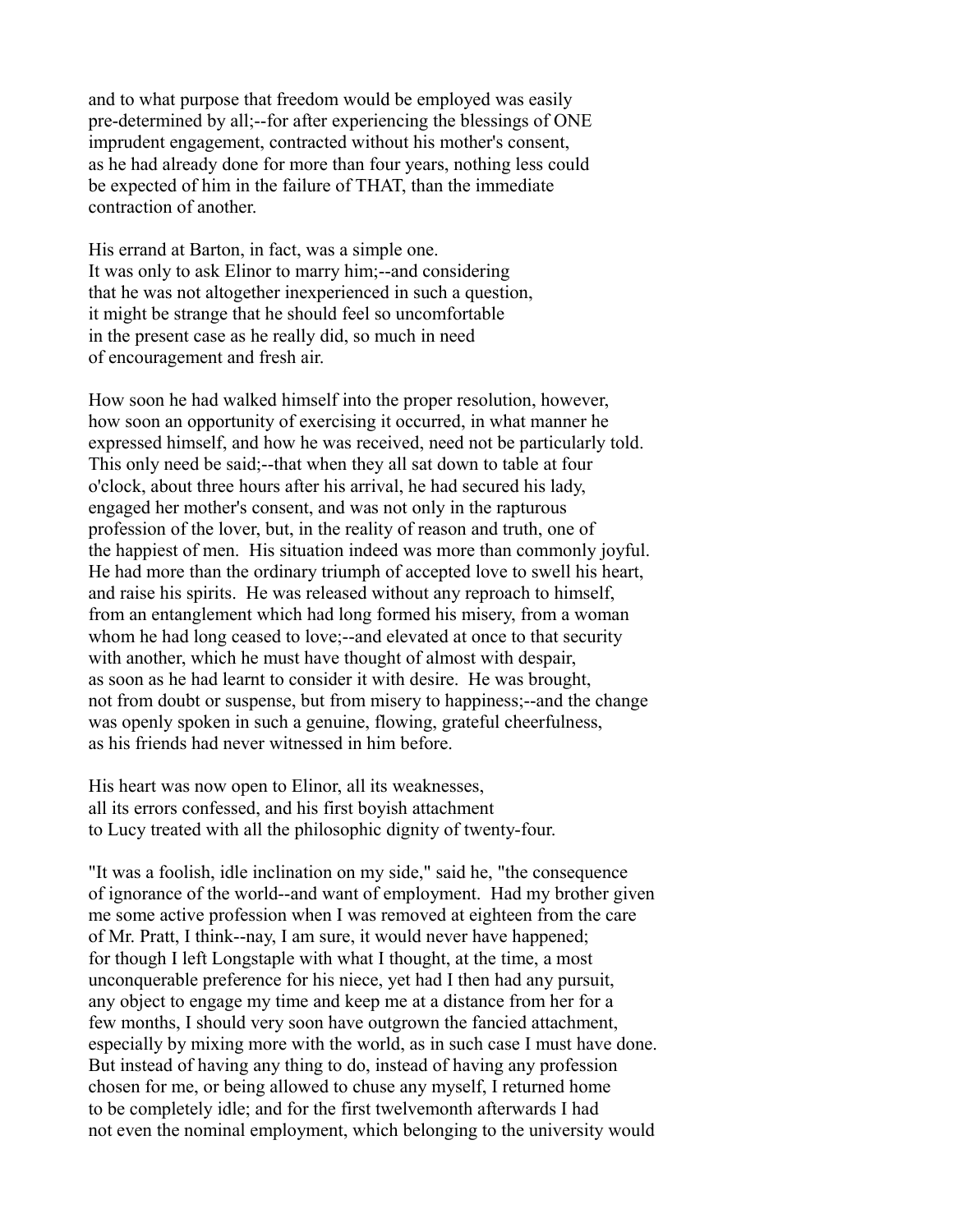have given me; for I was not entered at Oxford till I was nineteen. I had therefore nothing in the world to do, but to fancy myself in love; and as my mother did not make my home in every respect comfortable, as I had no friend, no companion in my brother, and disliked new acquaintance, it was not unnatural for me to be very often at Longstaple, where I always felt myself at home, and was always sure of a welcome; and accordingly I spent the greatest part of my time there from eighteen to nineteen: Lucy appeared everything that was amiable and obliging. She was pretty too--at least I thought so THEN; and I had seen so little of other women, that I could make no comparisons, and see no defects. Considering everything, therefore, I hope, foolish as our engagement was, foolish as it has since in every way been proved, it was not at the time an unnatural or an inexcusable piece of folly."

The change which a few hours had wrought in the minds and the happiness of the Dashwoods, was such--so great- as promised them all, the satisfaction of a sleepless night. Mrs. Dashwood, too happy to be comfortable, knew not how to love Edward, nor praise Elinor enough, how to be enough thankful for his release without wounding his delicacy, nor how at once to give them leisure for unrestrained conversation together, and yet enjoy, as she wished, the sight and society of both.

Marianne could speak HER happiness only by tears. Comparisons would occur- regrets would arise;--and her joy, though sincere as her love for her sister, was of a kind to give her neither spirits nor language.

But Elinor--how are HER feelings to be described?-- From the moment of learning that Lucy was married to another, that Edward was free, to the moment of his justifying the hopes which had so instantly followed, she was every thing by turns but tranquil. But when the second moment had passed, when she found every doubt, every solicitude removed, compared her situation with what so lately it had been,- saw him honourably released from his former engagement, saw him instantly profiting by the release, to address herself and declare an affection as tender, as constant as she had ever supposed it to be,--she was oppressed, she was overcome by her own felicity;--and happily disposed as is the human mind to be easily familiarized with any change for the better, it required several hours to give sedateness to her spirits, or any degree of tranquillity to her heart.

Edward was now fixed at the cottage at least for a week;--for whatever other claims might be made on him, it was impossible that less than a week should be given up to the enjoyment of Elinor's company, or suffice to say half that was to be said of the past, the present, and the future;--for though a very few hours spent in the hard labor of incessant talking will despatch more subjects than can really be in common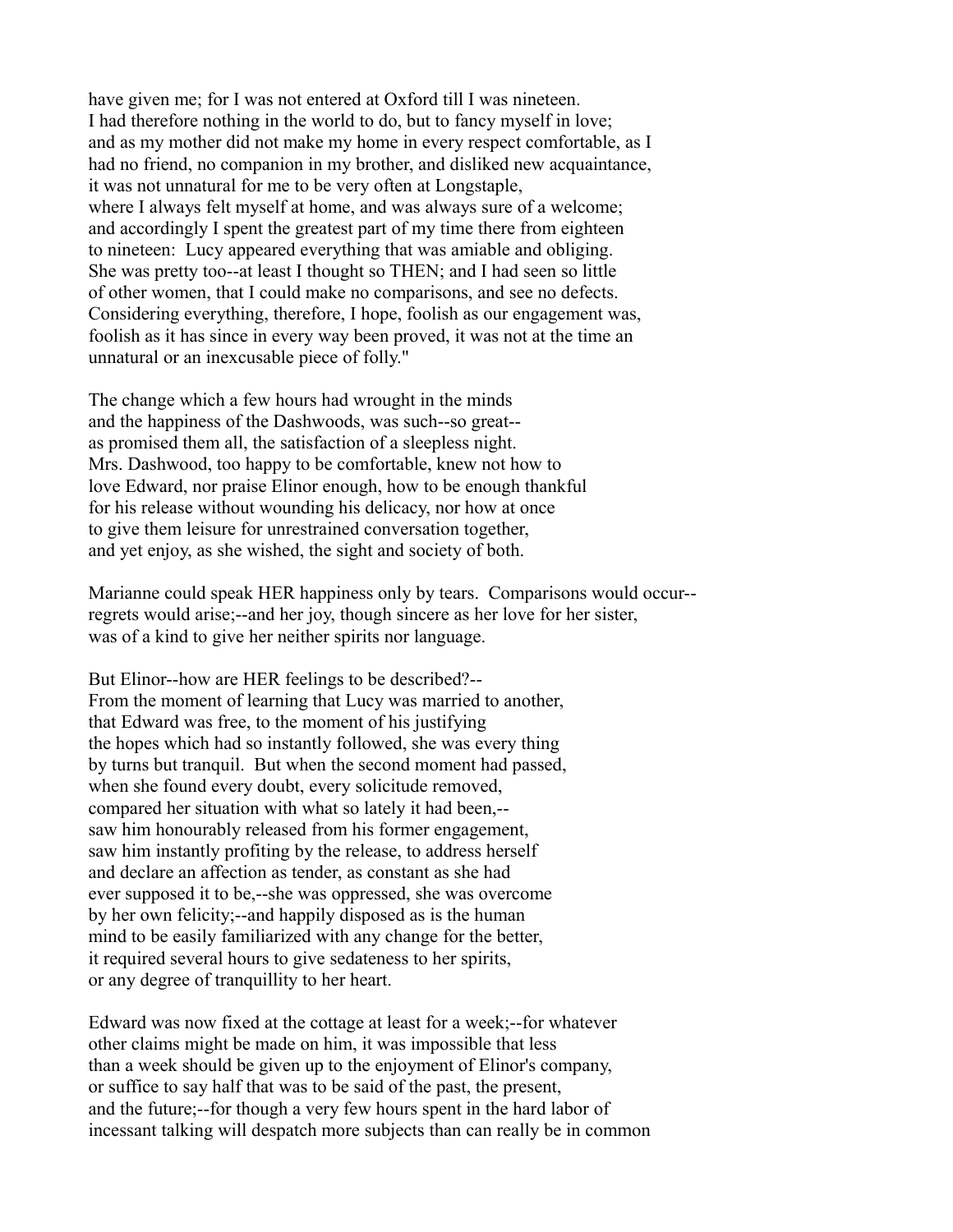between any two rational creatures, yet with lovers it is different. Between THEM no subject is finished, no communication is even made, till it has been made at least twenty times over.

Lucy's marriage, the unceasing and reasonable wonder among them all, formed of course one of the earliest discussions of the lovers;- and Elinor's particular knowledge of each party made it appear to her in every view, as one of the most extraordinary and unaccountable circumstances she had ever heard. How they could be thrown together, and by what attraction Robert could be drawn on to marry a girl, of whose beauty she had herself heard him speak without any admiration,- a girl too already engaged to his brother, and on whose account that brother had been thrown off by his family--it was beyond her comprehension to make out. To her own heart it was a delightful affair, to her imagination it was even a ridiculous one, but to her reason, her judgment, it was completely a puzzle.

Edward could only attempt an explanation by supposing, that, perhaps, at first accidentally meeting, the vanity of the one had been so worked on by the flattery of the other, as to lead by degrees to all the rest. Elinor remembered what Robert had told her in Harley Street, of his opinion of what his own mediation in his brother's affairs might have done, if applied to in time. She repeated it to Edward.

"THAT was exactly like Robert,"--was his immediate observation.--"And THAT," he presently added, "might perhaps be in HIS head when the acquaintance between them first began. And Lucy perhaps at first might think only of procuring his good offices in my favour. Other designs might afterward arise."

How long it had been carrying on between them, however, he was equally at a loss with herself to make out; for at Oxford, where he had remained for choice ever since his quitting London, he had had no means of hearing of her but from herself, and her letters to the very last were neither less frequent, nor less affectionate than usual. Not the smallest suspicion, therefore, had ever occurred to prepare him for what followed;- and when at last it burst on him in a letter from Lucy herself, he had been for some time, he believed, half stupified between the wonder, the horror, and the joy of such a deliverance. He put the letter into Elinor's hands.

## "DEAR SIR,

 "Being very sure I have long lost your affections, I have thought myself at liberty to bestow my own on another, and have no doubt of being as happy with him as I once used to think I might be with you; but I scorn to accept a hand while the heart was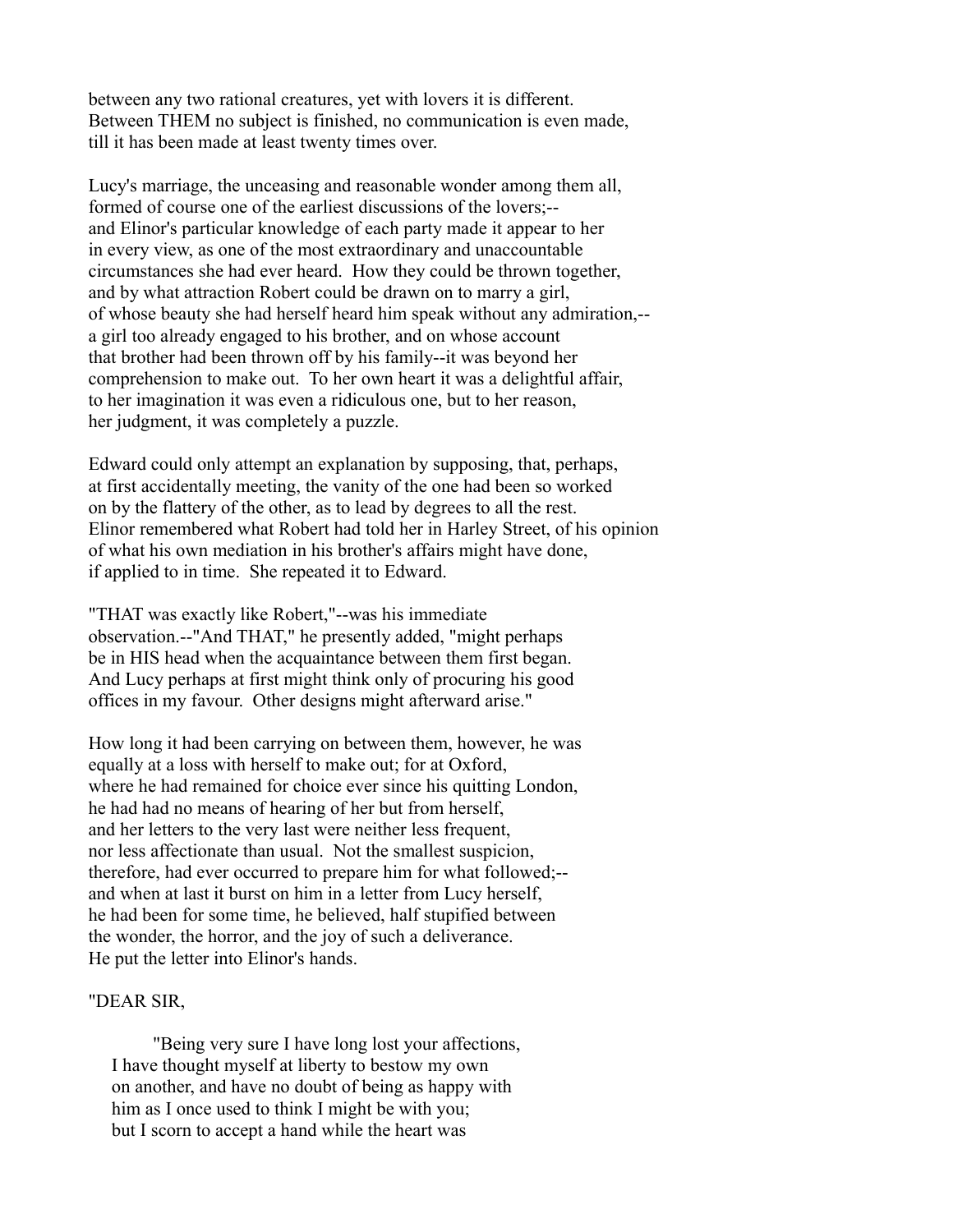another's. Sincerely wish you happy in your choice, and it shall not be my fault if we are not always good friends, as our near relationship now makes proper. I can safely say I owe you no ill-will, and am sure you will be too generous to do us any ill offices. Your brother has gained my affections entirely, and as we could not live without one another, we are just returned from the altar, and are now on our way to Dawlish for a few weeks, which place your dear brother has great curiosity to see, but thought I would first trouble you with these few lines, and shall always remain,

> "Your sincere well-wisher, friend, and sister, LUCY FERRARS.

 "I have burnt all your letters, and will return your picture the first opportunity. Please to destroy my scrawls--but the ring with my hair you are very welcome to keep."

Elinor read and returned it without any comment.

"I will not ask your opinion of it as a composition," said Edward.--"For worlds would not I have had a letter of hers seen by YOU in former days.--In a sister it is bad enough, but in a wife!--how I have blushed over the pages of her writing!- and I believe I may say that since the first half year of our foolish--business--this is the only letter I ever received from her, of which the substance made me any amends for the defect of the style."

"However it may have come about," said Elinor, after a pause,--"they are certainly married. And your mother has brought on herself a most appropriate punishment. The independence she settled on Robert, through resentment against you, has put it in his power to make his own choice; and she has actually been bribing one son with a thousand a-year, to do the very deed which she disinherited the other for intending to do. She will hardly be less hurt, I suppose, by Robert's marrying Lucy, than she would have been by your marrying her."

"She will be more hurt by it, for Robert always was her favourite.-- She will be more hurt by it, and on the same principle will forgive him much sooner."

In what state the affair stood at present between them, Edward knew not, for no communication with any of his family had yet been attempted by him. He had quitted Oxford within four and twenty hours after Lucy's letter arrived, and with only one object before him, the nearest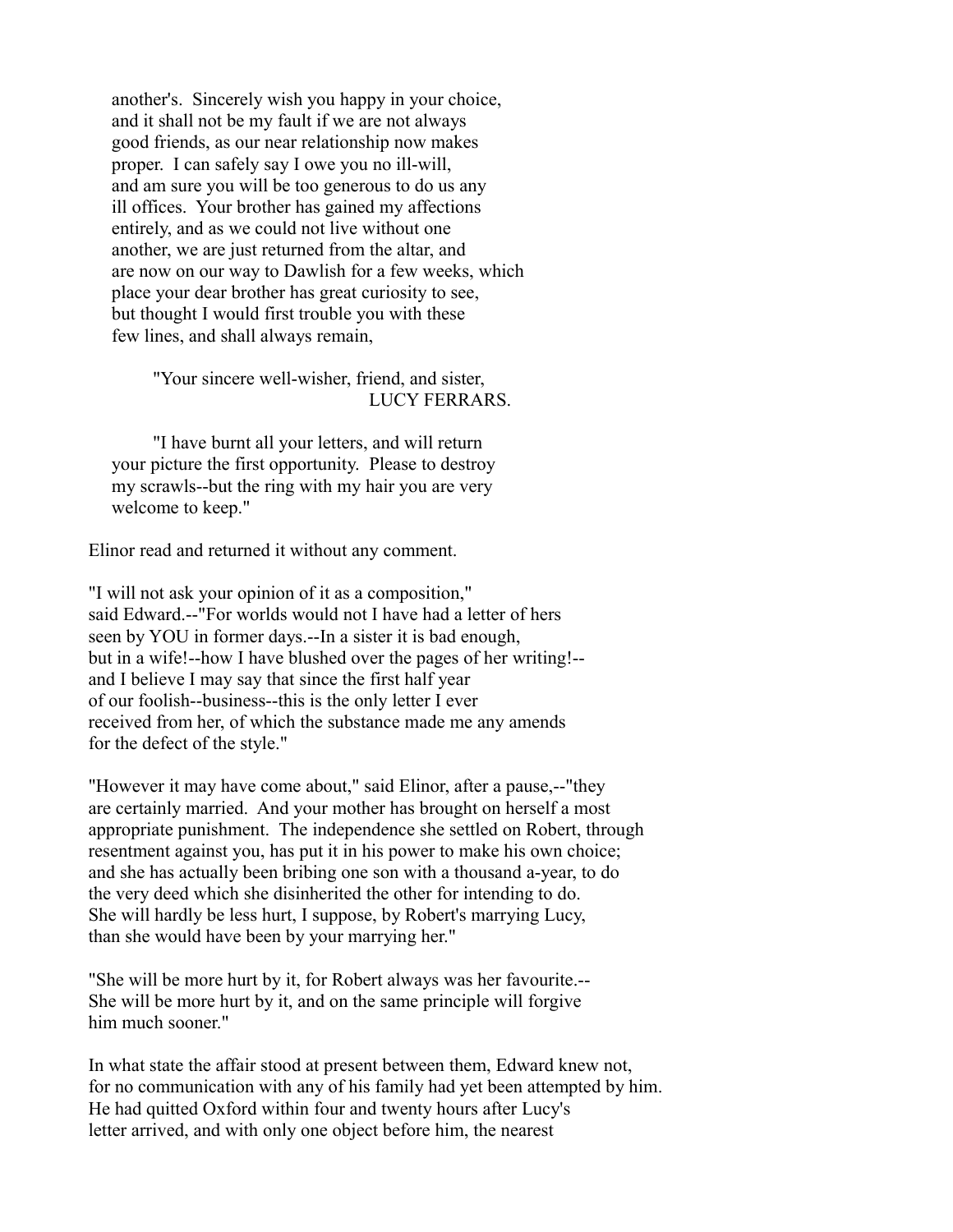road to Barton, had had no leisure to form any scheme of conduct, with which that road did not hold the most intimate connection. He could do nothing till he were assured of his fate with Miss Dashwood; and by his rapidity in seeking THAT fate, it is to be supposed, in spite of the jealousy with which he had once thought of Colonel Brandon, in spite of the modesty with which he rated his own deserts, and the politeness with which he talked of his doubts, he did not, upon the whole, expect a very cruel reception. It was his business, however, to say that he DID, and he said it very prettily. What he might say on the subject a twelvemonth after, must be referred to the imagination of husbands and wives.

That Lucy had certainly meant to deceive, to go off with a flourish of malice against him in her message by Thomas, was perfectly clear to Elinor; and Edward himself, now thoroughly enlightened on her character, had no scruple in believing her capable of the utmost meanness of wanton ill-nature. Though his eyes had been long opened, even before his acquaintance with Elinor began, to her ignorance and a want of liberality in some of her opinions- they had been equally imputed, by him, to her want of education; and till her last letter reached him, he had always believed her to be a well-disposed, good-hearted girl, and thoroughly attached to himself. Nothing but such a persuasion could have prevented his putting an end to an engagement, which, long before the discovery of it laid him open to his mother's anger, had been a continual source of disquiet and regret to him.

"I thought it my duty," said he, "independent of my feelings, to give her the option of continuing the engagement or not, when I was renounced by my mother, and stood to all appearance without a friend in the world to assist me. In such a situation as that, where there seemed nothing to tempt the avarice or the vanity of any living creature, how could I suppose, when she so earnestly, so warmly insisted on sharing my fate, whatever it might be, that any thing but the most disinterested affection was her inducement? And even now, I cannot comprehend on what motive she acted, or what fancied advantage it could be to her, to be fettered to a man for whom she had not the smallest regard, and who had only two thousand pounds in the world. She could not foresee that Colonel Brandon would give me a living."

"No; but she might suppose that something would occur in your favour; that your own family might in time relent. And at any rate, she lost nothing by continuing the engagement, for she has proved that it fettered neither her inclination nor her actions. The connection was certainly a respectable one, and probably gained her consideration among her friends; and, if nothing more advantageous occurred, it would be better for her to marry YOU than be single."

Edward was, of course, immediately convinced that nothing could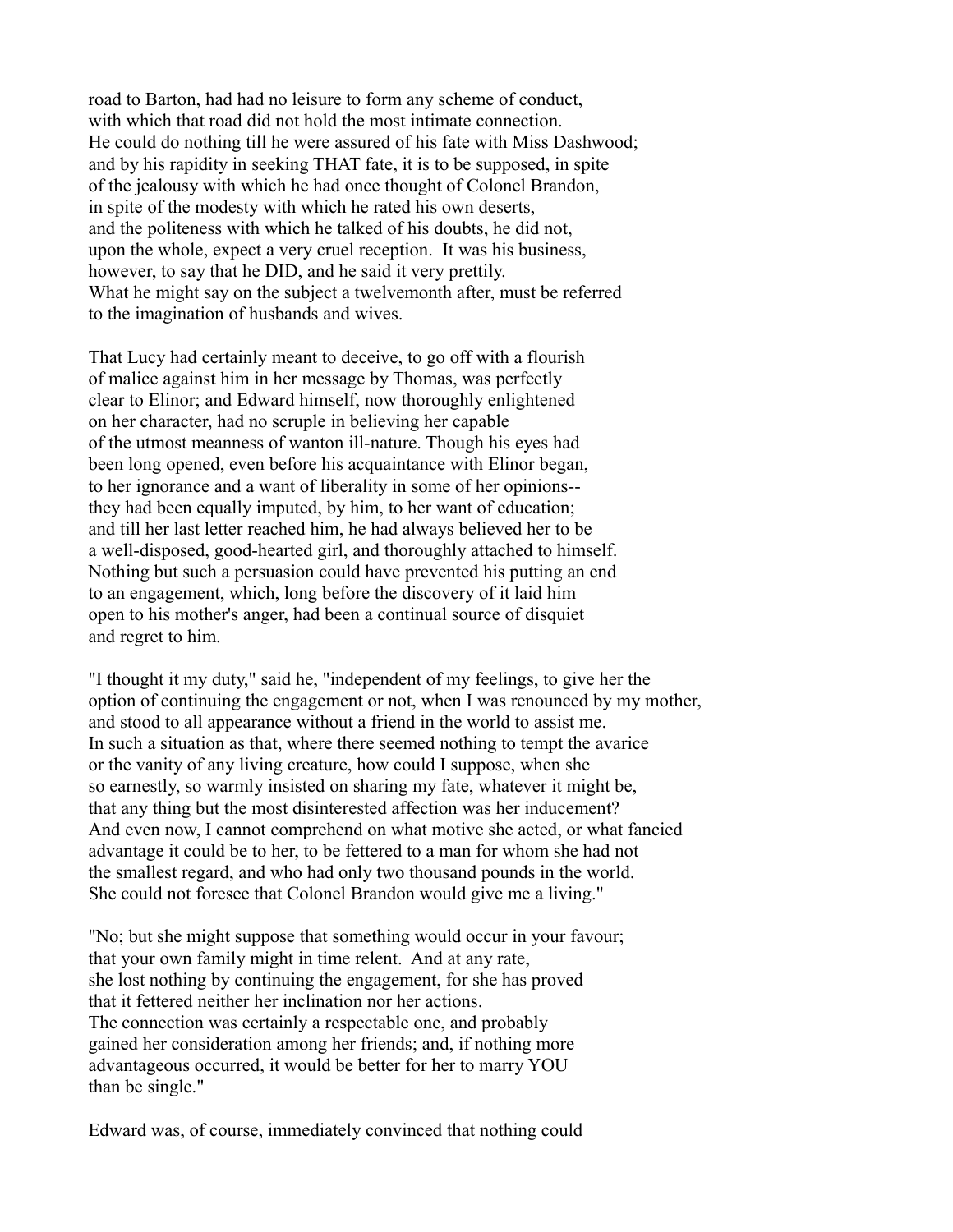have been more natural than Lucy's conduct, nor more self-evident than the motive of it.

Elinor scolded him, harshly as ladies always scold the imprudence which compliments themselves, for having spent so much time with them at Norland, when he must have felt his own inconstancy.

"Your behaviour was certainly very wrong," said she; "because--to say nothing of my own conviction, our relations were all led away by it to fancy and expect WHAT, as you were THEN situated, could never be."

He could only plead an ignorance of his own heart, and a mistaken confidence in the force of his engagement.

"I was simple enough to think, that because my FAITH was plighted to another, there could be no danger in my being with you; and that the consciousness of my engagement was to keep my heart as safe and sacred as my honour. I felt that I admired you, but I told myself it was only friendship; and till I began to make comparisons between yourself and Lucy, I did not know how far I was got. After that, I suppose, I WAS wrong in remaining so much in Sussex, and the arguments with which I reconciled myself to the expediency of it, were no better than these:--The danger is my own; I am doing no injury to anybody but myself."

Elinor smiled, and shook her head.

Edward heard with pleasure of Colonel Brandon's being expected at the Cottage, as he really wished not only to be better acquainted with him, but to have an opportunity of convincing him that he no longer resented his giving him the living of Delaford--"Which, at present," said he, "after thanks so ungraciously delivered as mine were on the occasion, he must think I have never forgiven him for offering."

NOW he felt astonished himself that he had never yet been to the place. But so little interest had be taken in the matter, that he owed all his knowledge of the house, garden, and glebe, extent of the parish, condition of the land, and rate of the tithes, to Elinor herself, who had heard so much of it from Colonel Brandon, and heard it with so much attention, as to be entirely mistress of the subject.

One question after this only remained undecided, between them, one difficulty only was to be overcome. They were brought together by mutual affection, with the warmest approbation of their real friends; their intimate knowledge of each other seemed to make their happiness certain--and they only wanted something to live upon. Edward had two thousand pounds, and Elinor one, which, with Delaford living, was all that they could call their own; for it was impossible that Mrs. Dashwood should advance anything;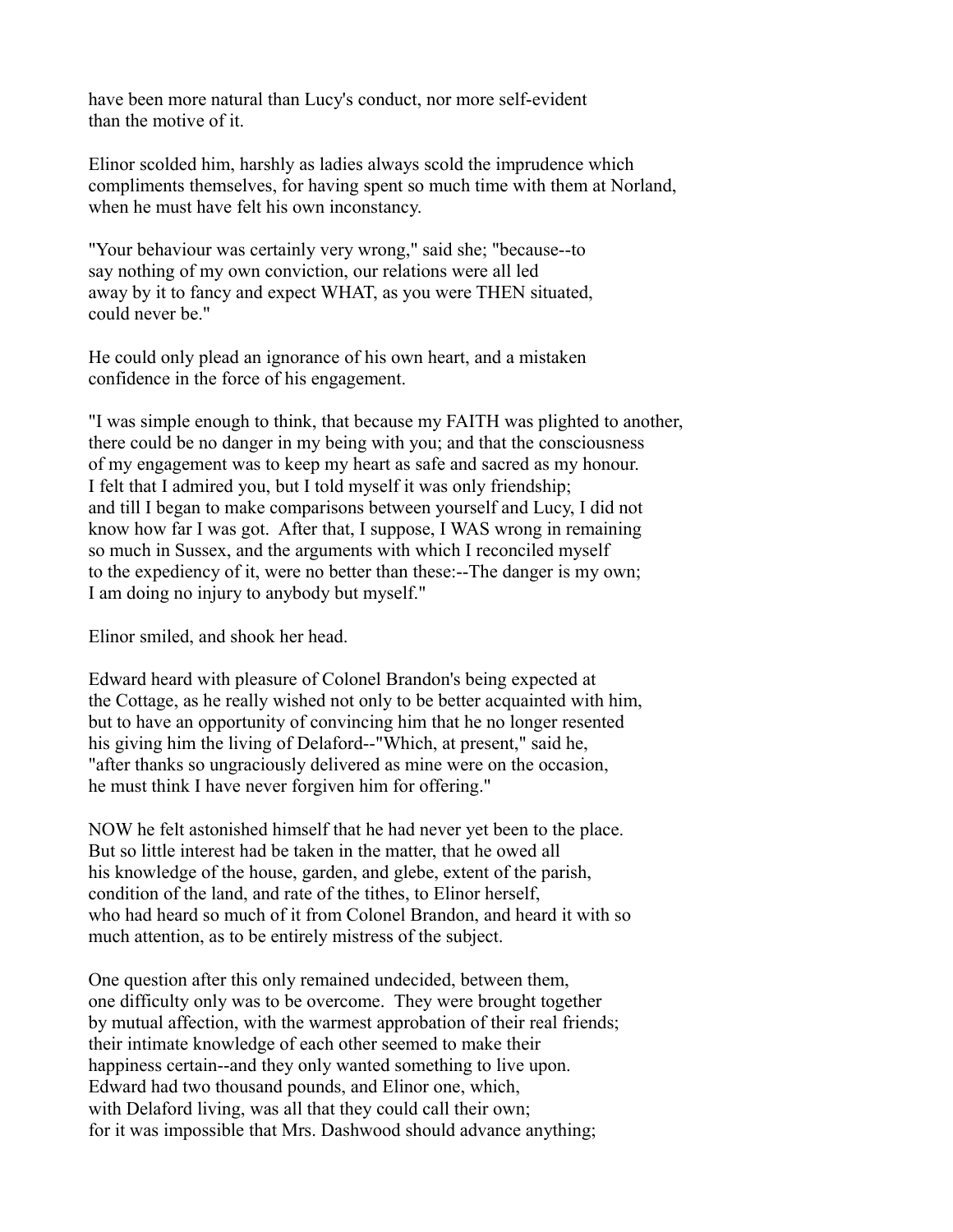and they were neither of them quite enough in love to think that three hundred and fifty pounds a-year would supply them with the comforts of life.

Edward was not entirely without hopes of some favourable change in his mother towards him; and on THAT he rested for the residue of their income. But Elinor had no such dependence; for since Edward would still be unable to marry Miss Morton, and his chusing herself had been spoken of in Mrs. Ferrars's flattering language as only a lesser evil than his chusing Lucy Steele, she feared that Robert's offence would serve no other purpose than to enrich Fanny.

About four days after Edward's arrival Colonel Brandon appeared, to complete Mrs. Dashwood's satisfaction, and to give her the dignity of having, for the first time since her living at Barton, more company with her than her house would hold. Edward was allowed to retain the privilege of first comer, and Colonel Brandon therefore walked every night to his old quarters at the Park; from whence he usually returned in the morning, early enough to interrupt the lovers' first tete-a-tete before breakfast.

A three weeks' residence at Delaford, where, in his evening hours at least, he had little to do but to calculate the disproportion between thirty-six and seventeen, brought him to Barton in a temper of mind which needed all the improvement in Marianne's looks, all the kindness of her welcome, and all the encouragement of her mother's language, to make it cheerful. Among such friends, however, and such flattery, he did revive. No rumour of Lucy's marriage had yet reached him:--he knew nothing of what had passed; and the first hours of his visit were consequently spent in hearing and in wondering. Every thing was explained to him by Mrs. Dashwood, and he found fresh reason to rejoice in what he had done for Mr. Ferrars, since eventually it promoted the interest of Elinor.

It would be needless to say, that the gentlemen advanced in the good opinion of each other, as they advanced in each other's acquaintance, for it could not be otherwise. Their resemblance in good principles and good sense, in disposition and manner of thinking, would probably have been sufficient to unite them in friendship, without any other attraction; but their being in love with two sisters, and two sisters fond of each other, made that mutual regard inevitable and immediate, which might otherwise have waited the effect of time and judgment.

The letters from town, which a few days before would have made every nerve in Elinor's body thrill with transport, now arrived to be read with less emotion that mirth. Mrs. Jennings wrote to tell the wonderful tale, to vent her honest indignation against the jilting girl, and pour forth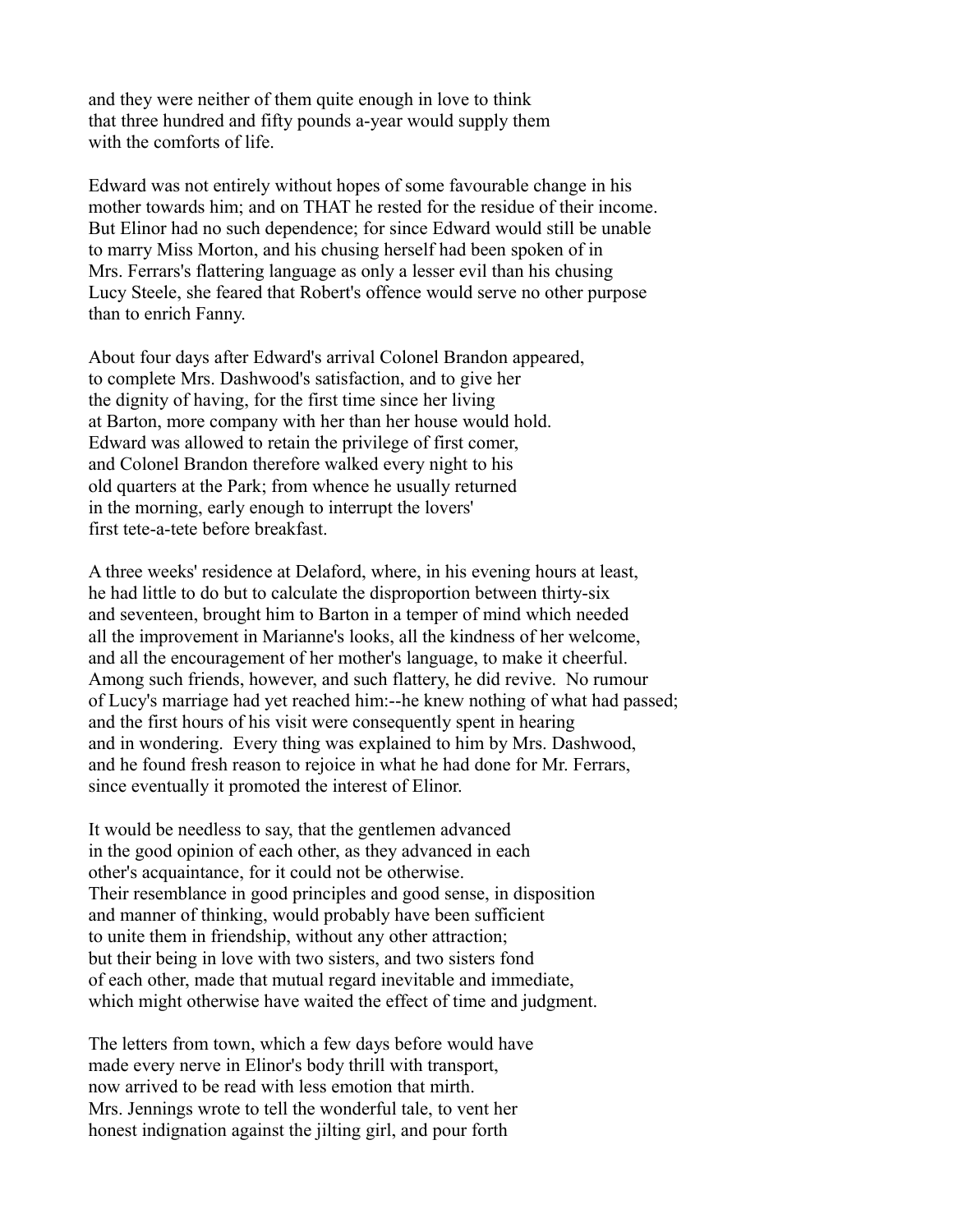her compassion towards poor Mr. Edward, who, she was sure, had quite doted upon the worthless hussy, and was now, by all accounts, almost broken-hearted, at Oxford.--"I do think," she continued, "nothing was ever carried on so sly; for it was but two days before Lucy called and sat a couple of hours with me. Not a soul suspected anything of the matter, not even Nancy, who, poor soul! came crying to me the day after, in a great fright for fear of Mrs. Ferrars, as well as not knowing how to get to Plymouth; for Lucy it seems borrowed all her money before she went off to be married, on purpose we suppose to make a show with, and poor Nancy had not seven shillings in the world;--so I was very glad to give her five guineas to take her down to Exeter, where she thinks of staying three or four weeks with Mrs. Burgess, in hopes, as I tell her, to fall in with the Doctor again. And I must say that Lucy's crossness not to take them along with them in the chaise is worse than all. Poor Mr. Edward! I cannot get him out of my head, but you must send for him to Barton, and Miss Marianne must try to comfort him."

Mr. Dashwood's strains were more solemn. Mrs. Ferrars was the most unfortunate of women--poor Fanny had suffered agonies of sensibility--and he considered the existence of each, under such a blow, with grateful wonder. Robert's offence was unpardonable, but Lucy's was infinitely worse. Neither of them were ever again to be mentioned to Mrs. Ferrars; and even, if she might hereafter be induced to forgive her son, his wife should never be acknowledged as her daughter, nor be permitted to appear in her presence. The secrecy with which everything had been carried on between them, was rationally treated as enormously heightening the crime, because, had any suspicion of it occurred to the others, proper measures would have been taken to prevent the marriage; and he called on Elinor to join with him in regretting that Lucy's engagement with Edward had not rather been fulfilled, than that she should thus be the means of spreading misery farther in the family.-- He thus continued:

"Mrs. Ferrars has never yet mentioned Edward's name, which does not surprise us; but, to our great astonishment, not a line has been received from him on the occasion. Perhaps, however, he is kept silent by his fear of offending, and I shall, therefore, give him a hint, by a line to Oxford, that his sister and I both think a letter of proper submission from him, addressed perhaps to Fanny, and by her shewn to her mother, might not be taken amiss; for we all know the tenderness of Mrs. Ferrars's heart, and that she wishes for nothing so much as to be on good terms with her children."

This paragraph was of some importance to the prospects and conduct of Edward. It determined him to attempt a reconciliation, though not exactly in the manner pointed out by their brother and sister.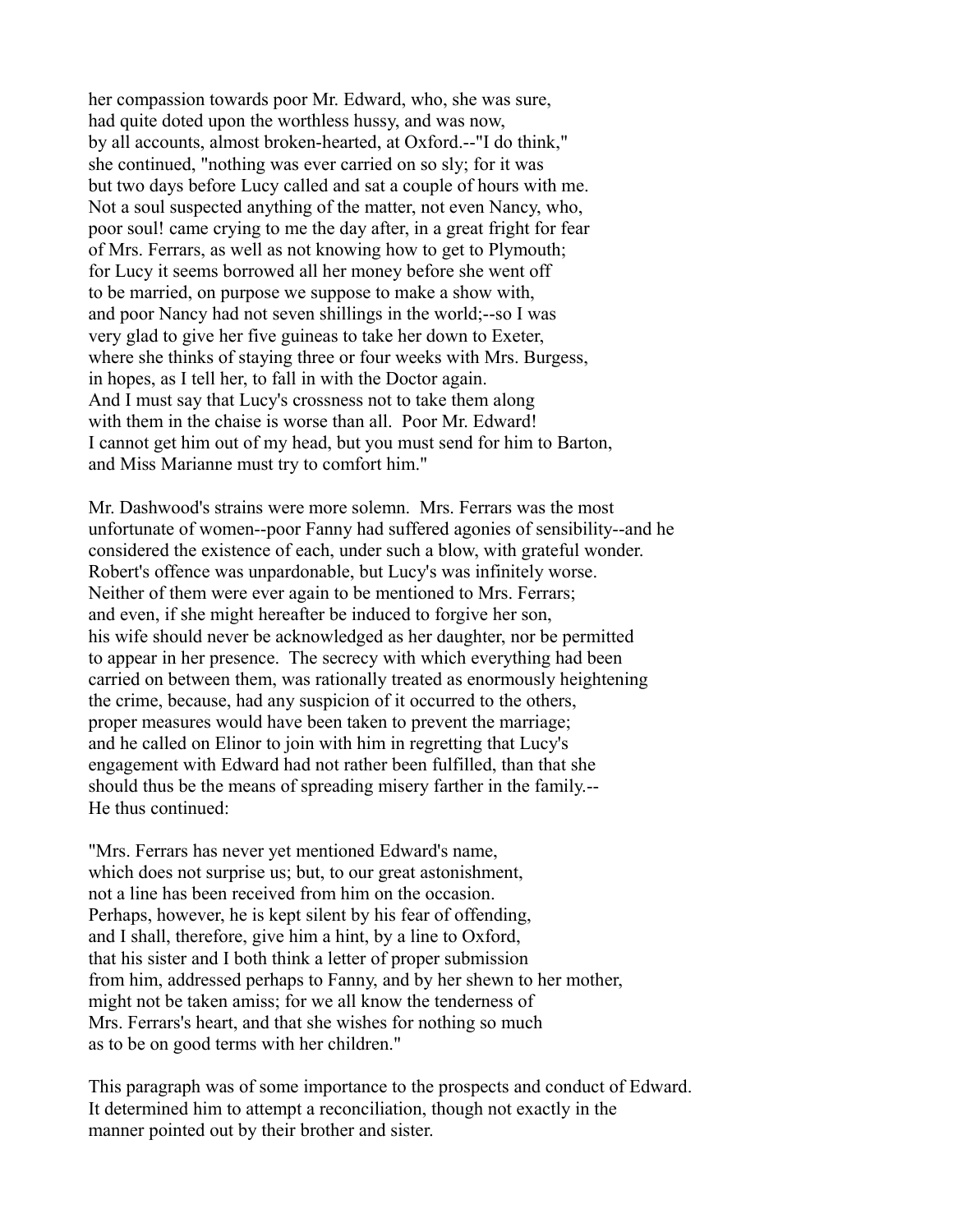"A letter of proper submission!" repeated he; "would they have me beg my mother's pardon for Robert's ingratitude to HER, and breach of honour to ME?--I can make no submission-- I am grown neither humble nor penitent by what has passed.-- I am grown very happy; but that would not interest.--I know of no submission that IS proper for me to make."

"You may certainly ask to be forgiven," said Elinor, "because you have offended;--and I should think you might NOW venture so far as to profess some concern for having ever formed the engagement which drew on you your mother's anger."

He agreed that he might.

"And when she has forgiven you, perhaps a little humility may be convenient while acknowledging a second engagement, almost as imprudent in HER eyes as the first."

He had nothing to urge against it, but still resisted the idea of a letter of proper submission; and therefore, to make it easier to him, as he declared a much greater willingness to make mean concessions by word of mouth than on paper, it was resolved that, instead of writing to Fanny, he should go to London, and personally intreat her good offices in his favour.--"And if they really DO interest themselves," said Marianne, in her new character of candour, "in bringing about a reconciliation, I shall think that even John and Fanny are not entirely without merit."

After a visit on Colonel Brandon's side of only three or four days, the two gentlemen quitted Barton together.--They were to go immediately to Delaford, that Edward might have some personal knowledge of his future home, and assist his patron and friend in deciding on what improvements were needed to it; and from thence, after staying there a couple of nights, he was to proceed on his journey to town.

## CHAPTER 50

After a proper resistance on the part of Mrs. Ferrars, just so violent and so steady as to preserve her from that reproach which she always seemed fearful of incurring, the reproach of being too amiable, Edward was admitted to her presence, and pronounced to be again her son.

Her family had of late been exceedingly fluctuating. For many years of her life she had had two sons; but the crime and annihilation of Edward a few weeks ago, had robbed her of one; the similar annihilation of Robert had left her for a fortnight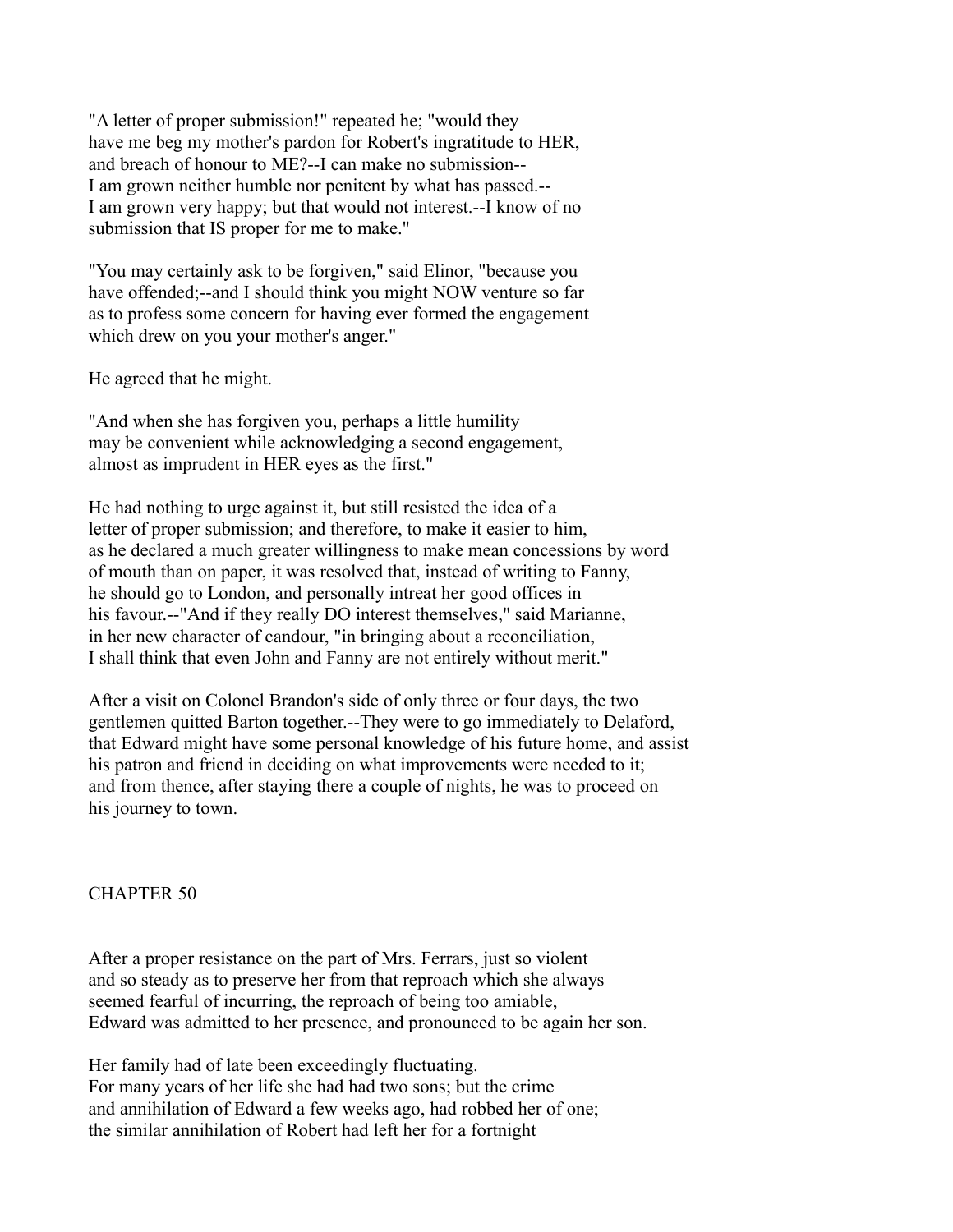without any; and now, by the resuscitation of Edward, she had one again.

In spite of his being allowed once more to live, however, he did not feel the continuance of his existence secure, till he had revealed his present engagement; for the publication of that circumstance, he feared, might give a sudden turn to his constitution, and carry him off as rapidly as before. With apprehensive caution therefore it was revealed, and he was listened to with unexpected calmness. Mrs. Ferrars at first reasonably endeavoured to dissuade him from marrying Miss Dashwood, by every argument in her power;- told him, that in Miss Morton he would have a woman of higher rank and larger fortune;--and enforced the assertion, by observing that Miss Morton was the daughter of a nobleman with thirty thousand pounds, while Miss Dashwood was only the daughter of a private gentleman with no more than THREE; but when she found that, though perfectly admitting the truth of her representation, he was by no means inclined to be guided by it, she judged it wisest, from the experience of the past, to submit--and therefore, after such an ungracious delay as she owed to her own dignity, and as served to prevent every suspicion of good-will, she issued her decree of consent to the marriage of Edward and Elinor.

What she would engage to do towards augmenting their income was next to be considered; and here it plainly appeared, that though Edward was now her only son, he was by no means her eldest; for while Robert was inevitably endowed with a thousand pounds a-year, not the smallest objection was made against Edward's taking orders for the sake of two hundred and fifty at the utmost; nor was anything promised either for the present or in future, beyond the ten thousand pounds, which had been given with Fanny.

It was as much, however, as was desired, and more than was expected, by Edward and Elinor; and Mrs. Ferrars herself, by her shuffling excuses, seemed the only person surprised at her not giving more.

With an income quite sufficient to their wants thus secured to them, they had nothing to wait for after Edward was in possession of the living, but the readiness of the house, to which Colonel Brandon, with an eager desire for the accommodation of Elinor, was making considerable improvements; and after waiting some time for their completion, after experiencing, as usual, a thousand disappointments and delays from the unaccountable dilatoriness of the workmen, Elinor, as usual, broke through the first positive resolution of not marrying till every thing was ready, and the ceremony took place in Barton church early in the autumn.

The first month after their marriage was spent with their friend at the Mansion-house; from whence they could superintend the progress of the Parsonage, and direct every thing as they liked on the spot;--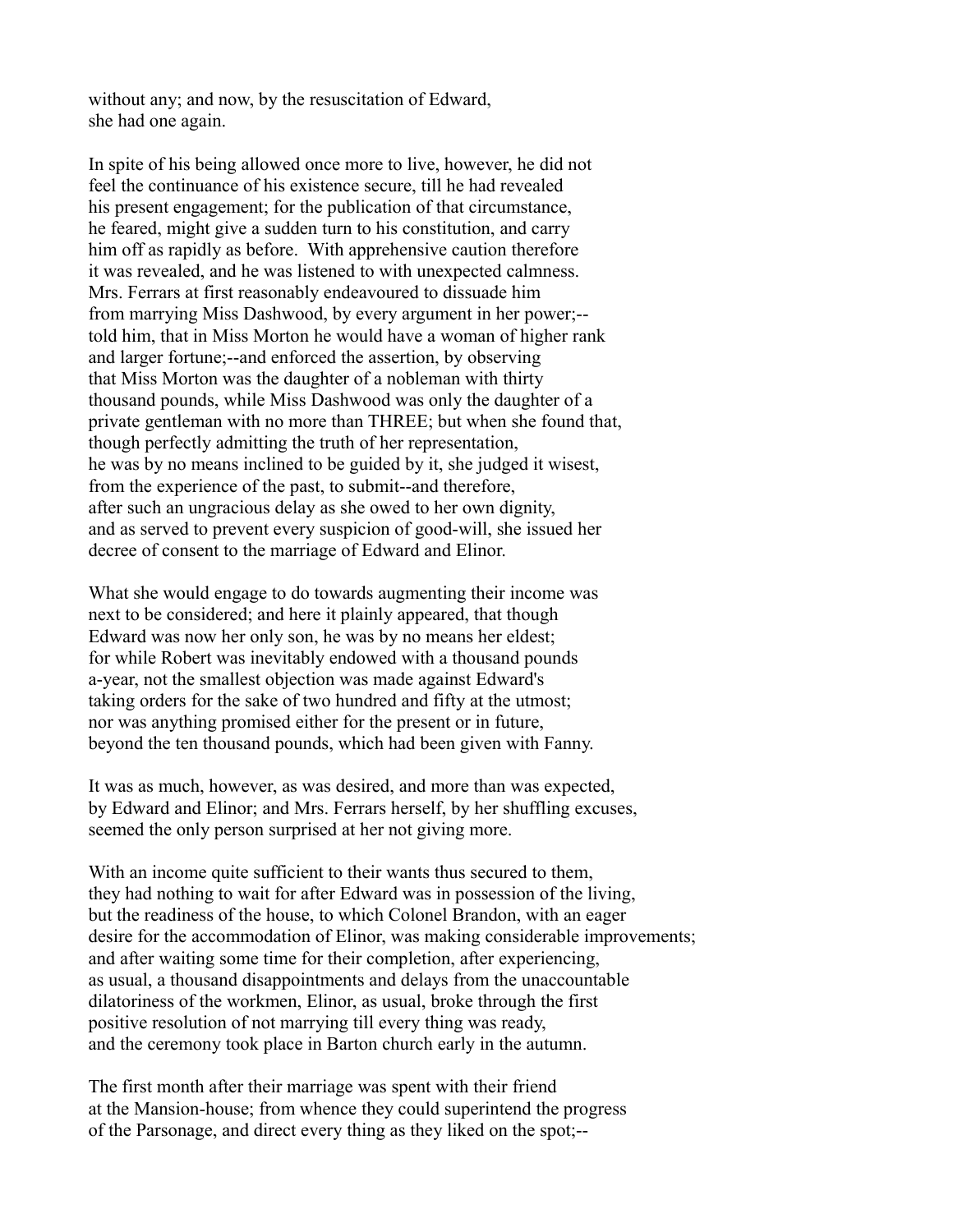could chuse papers, project shrubberies, and invent a sweep. Mrs. Jennings's prophecies, though rather jumbled together, were chiefly fulfilled; for she was able to visit Edward and his wife in their Parsonage by Michaelmas, and she found in Elinor and her husband, as she really believed, one of the happiest couples in the world. They had in fact nothing to wish for, but the marriage of Colonel Brandon and Marianne, and rather better pasturage for their cows.

They were visited on their first settling by almost all their relations and friends. Mrs. Ferrars came to inspect the happiness which she was almost ashamed of having authorised; and even the Dashwoods were at the expense of a journey from Sussex to do them honour.

"I will not say that I am disappointed, my dear sister," said John, as they were walking together one morning before the gates of Delaford House, "THAT would be saying too much, for certainly you have been one of the most fortunate young women in the world, as it is. But, I confess, it would give me great pleasure to call Colonel Brandon brother. His property here, his place, his house, every thing is in such respectable and excellent condition!--and his woods!-- I have not seen such timber any where in Dorsetshire, as there is now standing in Delaford Hanger!--And though, perhaps, Marianne may not seem exactly the person to attract him--yet I think it would altogether be advisable for you to have them now frequently staying with you, for as Colonel Brandon seems a great deal at home, nobody can tell what may happen--for, when people are much thrown together, and see little of anybody else- and it will always be in your power to set her off to advantage, and so forth;--in short, you may as well give her a chance-- You understand me "--

But though Mrs. Ferrars DID come to see them, and always treated them with the make-believe of decent affection, they were never insulted by her real favour and preference. THAT was due to the folly of Robert, and the cunning of his wife; and it was earned by them before many months had passed away. The selfish sagacity of the latter, which had at first drawn Robert into the scrape, was the principal instrument of his deliverance from it; for her respectful humility, assiduous attentions, and endless flatteries, as soon as the smallest opening was given for their exercise, reconciled Mrs. Ferrars to his choice, and re-established him completely in her favour.

The whole of Lucy's behaviour in the affair, and the prosperity which crowned it, therefore, may be held forth as a most encouraging instance of what an earnest, an unceasing attention to self-interest, however its progress may be apparently obstructed, will do in securing every advantage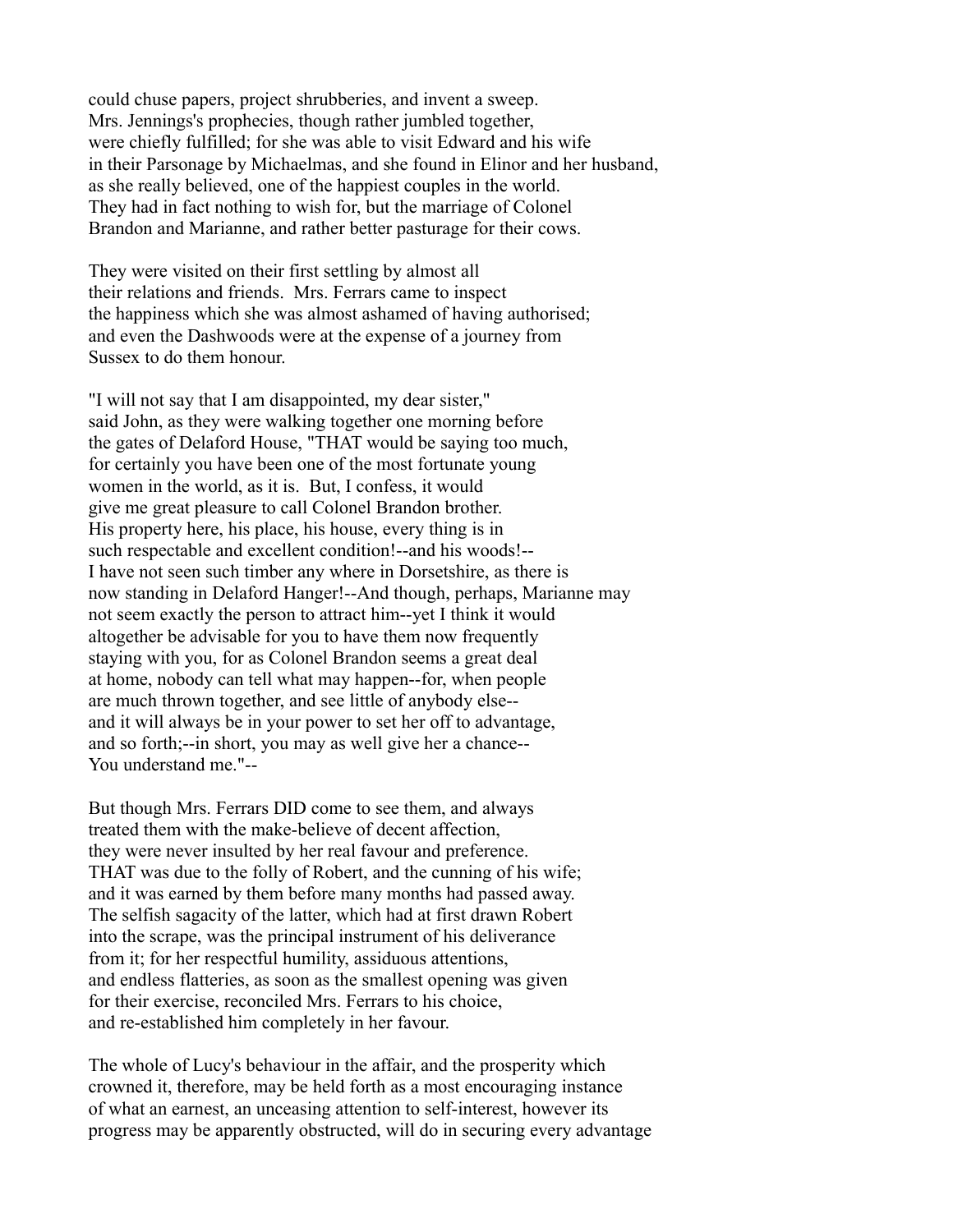of fortune, with no other sacrifice than that of time and conscience. When Robert first sought her acquaintance, and privately visited her in Bartlett's Buildings, it was only with the view imputed to him by his brother. He merely meant to persuade her to give up the engagement; and as there could be nothing to overcome but the affection of both, he naturally expected that one or two interviews would settle the matter. In that point, however, and that only, he erred;--for though Lucy soon gave him hopes that his eloquence would convince her in TIME, another visit, another conversation, was always wanted to produce this conviction. Some doubts always lingered in her mind when they parted, which could only be removed by another half hour's discourse with himself. His attendance was by this means secured, and the rest followed in course. Instead of talking of Edward, they came gradually to talk only of Robert,- a subject on which he had always more to say than on any other, and in which she soon betrayed an interest even equal to his own; and in short, it became speedily evident to both, that he had entirely supplanted his brother. He was proud of his conquest, proud of tricking Edward, and very proud of marrying privately without his mother's consent. What immediately followed is known. They passed some months in great happiness at Dawlish; for she had many relations and old acquaintances to cut--and he drew several plans for magnificent cottages;--and from thence returning to town, procured the forgiveness of Mrs. Ferrars, by the simple expedient of asking it, which, at Lucy's instigation, was adopted. The forgiveness, at first, indeed, as was reasonable, comprehended only Robert; and Lucy, who had owed his mother no duty and therefore could have transgressed none, still remained some weeks longer unpardoned. But perseverance in humility of conduct and messages, in self-condemnation for Robert's offence, and gratitude for the unkindness she was treated with, procured her in time the haughty notice which overcame her by its graciousness, and led soon afterwards, by rapid degrees, to the highest state of affection and influence. Lucy became as necessary to Mrs. Ferrars, as either Robert or Fanny; and while Edward was never cordially forgiven for having once intended to marry her, and Elinor, though superior to her in fortune and birth, was spoken of as an intruder, SHE was in every thing considered, and always openly acknowledged, to be a favourite child. They settled in town, received very liberal assistance from Mrs. Ferrars, were on the best terms imaginable with the Dashwoods; and setting aside the jealousies and ill-will continually subsisting between Fanny and Lucy, in which their husbands of course took a part, as well as the frequent domestic disagreements between Robert and Lucy themselves, nothing could exceed the harmony in which they all lived together.

What Edward had done to forfeit the right of eldest son, might have puzzled many people to find out; and what Robert had done to succeed to it, might have puzzled them still more. It was an arrangement, however, justified in its effects, if not in its cause; for nothing ever appeared in Robert's style of living or of talking to give a suspicion of his regretting the extent of his income, as either leaving his brother too little,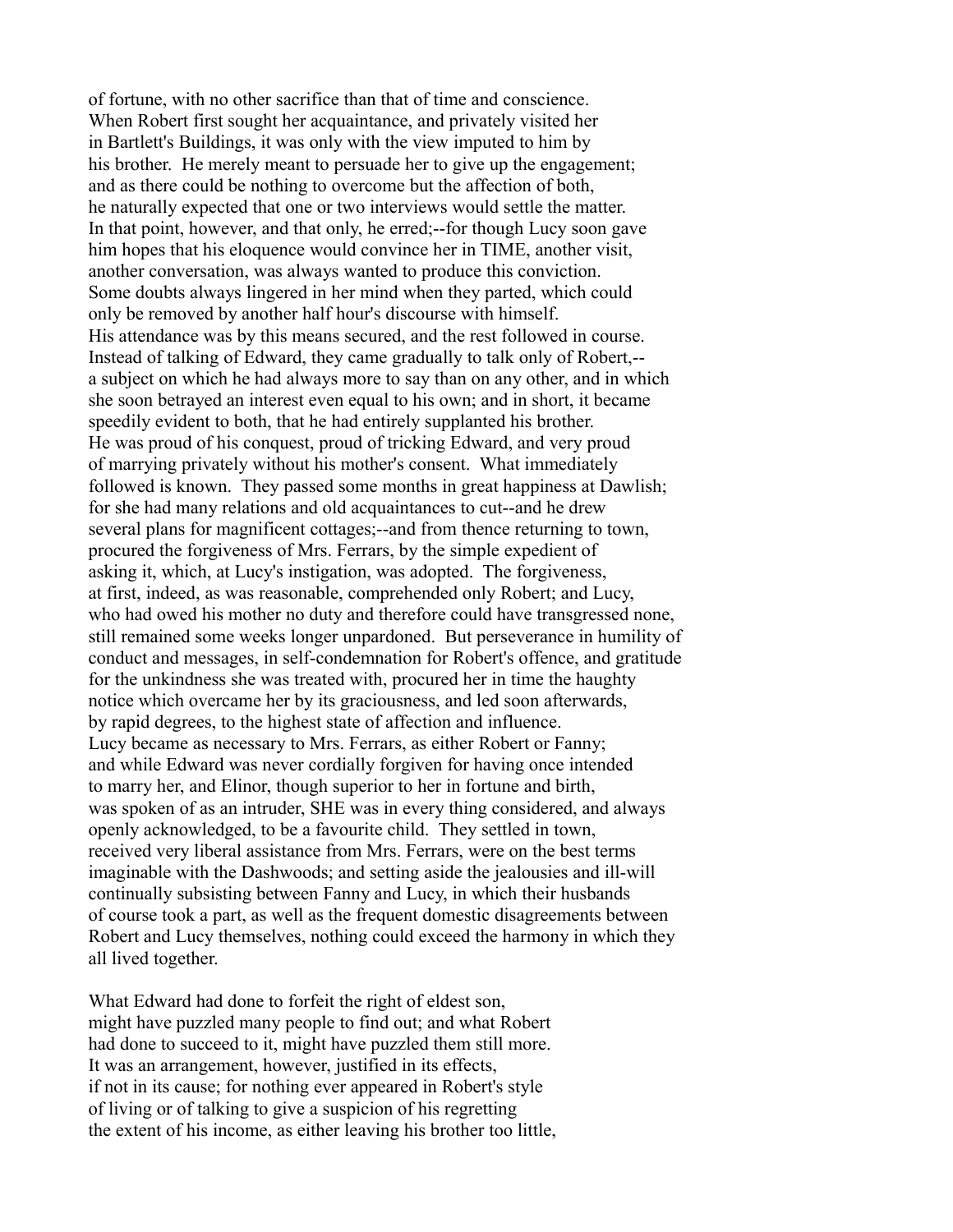or bringing himself too much;--and if Edward might be judged from the ready discharge of his duties in every particular, from an increasing attachment to his wife and his home, and from the regular cheerfulness of his spirits, he might be supposed no less contented with his lot, no less free from every wish of an exchange.

Elinor's marriage divided her as little from her family as could well be contrived, without rendering the cottage at Barton entirely useless, for her mother and sisters spent much more than half their time with her. Mrs. Dashwood was acting on motives of policy as well as pleasure in the frequency of her visits at Delaford; for her wish of bringing Marianne and Colonel Brandon together was hardly less earnest, though rather more liberal than what John had expressed. It was now her darling object. Precious as was the company of her daughter to her, she desired nothing so much as to give up its constant enjoyment to her valued friend; and to see Marianne settled at the mansion-house was equally the wish of Edward and Elinor. They each felt his sorrows, and their own obligations, and Marianne, by general consent, was to be the reward of all.

With such a confederacy against her--with a knowledge so intimate of his goodness--with a conviction of his fond attachment to herself, which at last, though long after it was observable to everybody else- burst on her--what could she do?

Marianne Dashwood was born to an extraordinary fate. She was born to discover the falsehood of her own opinions, and to counteract, by her conduct, her most favourite maxims. She was born to overcome an affection formed so late in life as at seventeen, and with no sentiment superior to strong esteem and lively friendship, voluntarily to give her hand to another!- and THAT other, a man who had suffered no less than herself under the event of a former attachment, whom, two years before, she had considered too old to be married,--and who still sought the constitutional safeguard of a flannel waistcoat!

But so it was. Instead of falling a sacrifice to an irresistible passion, as once she had fondly flattered herself with expecting,- instead of remaining even for ever with her mother, and finding her only pleasures in retirement and study, as afterwards in her more calm and sober judgment she had determined on,- she found herself at nineteen, submitting to new attachments, entering on new duties, placed in a new home, a wife, the mistress of a family, and the patroness of a village.

Colonel Brandon was now as happy, as all those who best loved him, believed he deserved to be;--in Marianne he was consoled for every past affliction;--her regard and her society restored